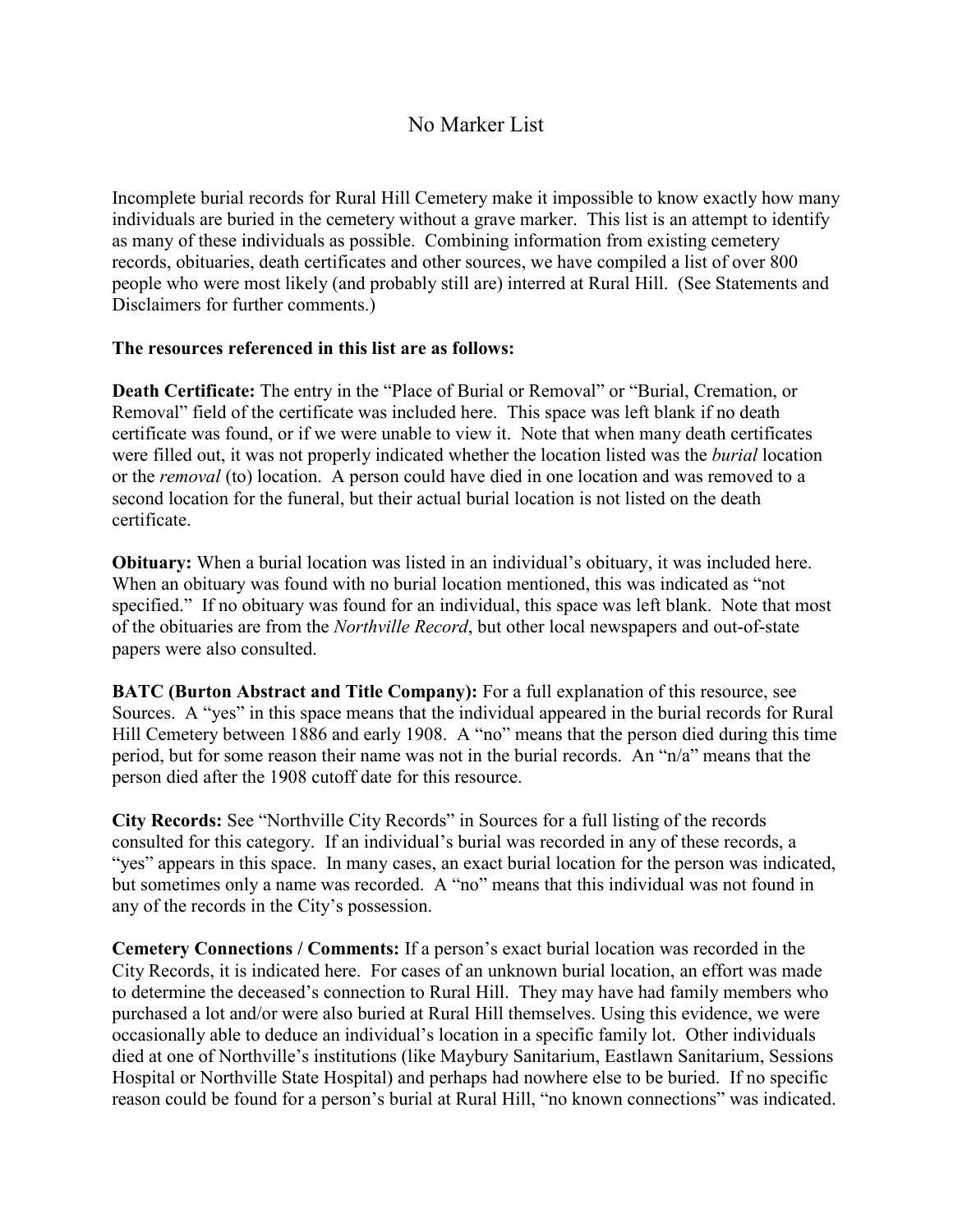| <b>Surname</b><br><b>ACS</b>   | <b>Given Names</b><br>Phillip                                                                                                                       | <b>Maiden Name</b>                                 |                    |                            |
|--------------------------------|-----------------------------------------------------------------------------------------------------------------------------------------------------|----------------------------------------------------|--------------------|----------------------------|
|                                | <b>Death Date</b><br>June 20, 1945                                                                                                                  | <b>Death Location</b><br>Northville                | Age<br>67          |                            |
|                                | DC (burial or removal location)<br><b>Rural Hill</b>                                                                                                | Obit (burial location)<br><b>Rural Hill</b>        | <b>BATC</b><br>n/a | <b>City Records</b><br>no  |
|                                | <b>Cemetery Connections / Comments:</b><br>no known connections; died in Eastlawn Sanitarium                                                        |                                                    |                    |                            |
| <b>Surname</b><br><b>ALLAN</b> | <b>Given Names</b><br>Gordon                                                                                                                        | <b>Maiden Name</b>                                 |                    |                            |
|                                | <b>Death Date</b><br>Apr. 2, 1979                                                                                                                   | <b>Death Location</b><br>Alma, Gratiot Co., MI     | Age<br>92          |                            |
|                                | DC (burial or removal location)                                                                                                                     | Obit (burial location)<br><b>Rural Hill</b>        | <b>BATC</b><br>n/a | <b>City Records</b><br>yes |
|                                | <b>Cemetery Connections / Comments:</b><br>buried in Sec 18, Lot 2                                                                                  |                                                    |                    |                            |
| <b>Surname</b><br><b>ALLEN</b> | <b>Given Names</b><br>Elizabeth Jane                                                                                                                | <b>Maiden Name</b><br><b>MATTHEWS</b>              |                    |                            |
|                                | <b>Death Date</b><br>Oct. 15, 2004                                                                                                                  | <b>Death Location</b>                              | Age<br>84          |                            |
|                                | DC (burial or removal location)                                                                                                                     | <b>Obit (burial location)</b>                      | <b>BATC</b><br>n/a | <b>City Records</b><br>yes |
|                                | <b>Cemetery Connections / Comments:</b><br>buried in Sec 10, Lot 3                                                                                  |                                                    |                    |                            |
| <b>Surname</b><br><b>ALLEN</b> | <b>Given Names</b><br>Francis "Bud"                                                                                                                 | <b>Maiden Name</b>                                 |                    |                            |
|                                | <b>Death Date</b><br>May 21, 1965                                                                                                                   | <b>Death Location</b><br>Livonia, Wayne Co., MI    | Age<br>58          |                            |
|                                | DC (burial or removal location)                                                                                                                     | <b>Obit (burial location)</b><br>Rural Hill        | <b>BATC</b><br>n/a | <b>City Records</b><br>yes |
|                                | <b>Cemetery Connections / Comments:</b><br>buried in Singles 1, Tier 1, Grave 29                                                                    |                                                    |                    |                            |
| <b>Surname</b><br><b>ALLEN</b> | <b>Given Names</b><br><b>Harry Elford</b>                                                                                                           | <b>Maiden Name</b>                                 |                    |                            |
|                                | <b>Death Date</b><br>Apr. 23, 1909                                                                                                                  | <b>Death Location</b><br>Northville                | Age<br>0           |                            |
|                                | DC (burial or removal location)<br>Rural Hill                                                                                                       | <b>Obit (burial location)</b><br><b>Rural Hill</b> | <b>BATC</b><br>n/a | <b>City Records</b><br>no  |
|                                | <b>Cemetery Connections / Comments:</b><br>father King ALLEN purchased Sec 17, Lot 7 upon his death; brother Perry ALLEN is buried in Sec 17, Lot 7 |                                                    |                    |                            |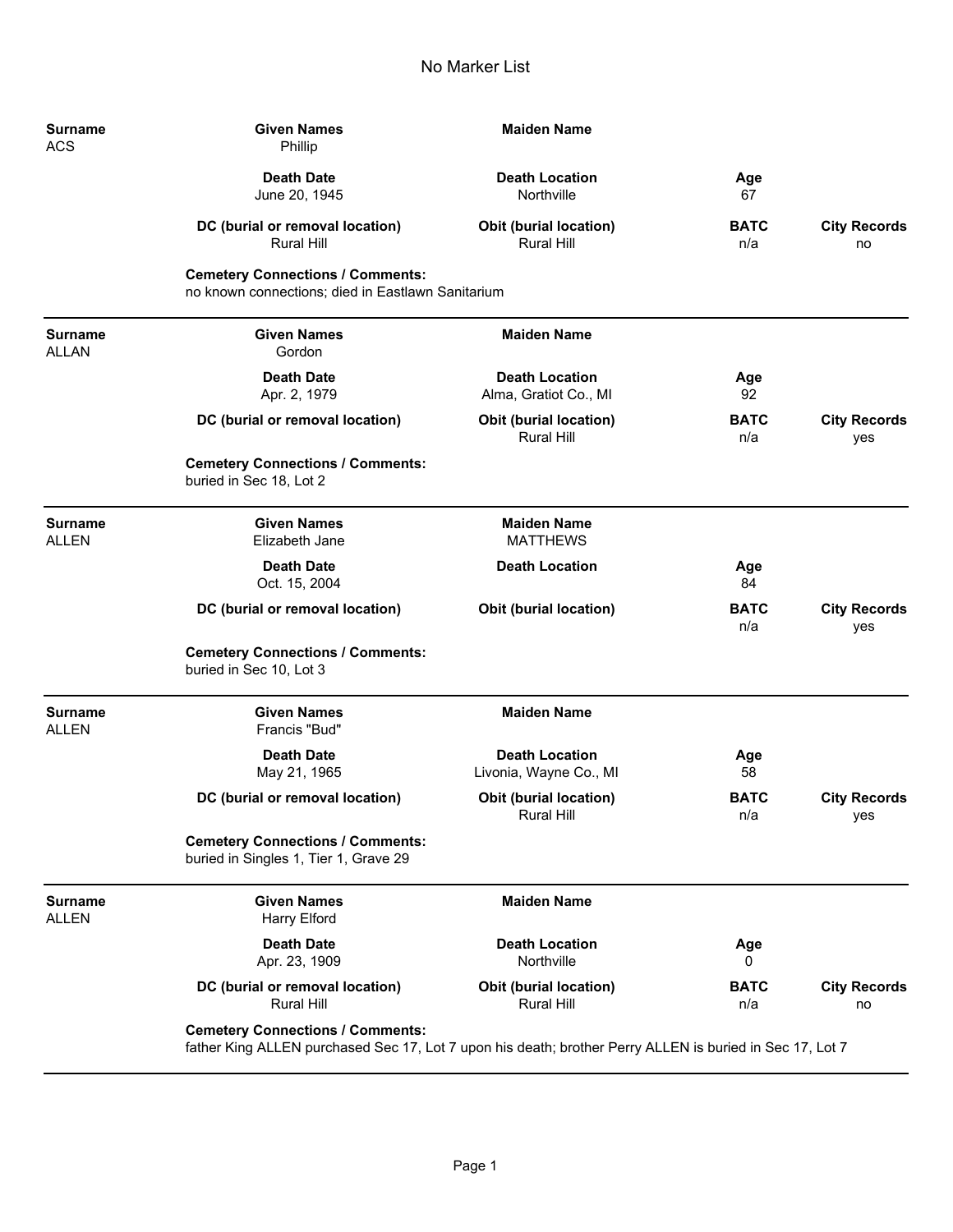| Surname<br>ALLEN               | <b>Given Names</b><br>Mary Amanda                                                                             | <b>Maiden Name</b><br><b>PAXON</b>                                                             |                    |                            |
|--------------------------------|---------------------------------------------------------------------------------------------------------------|------------------------------------------------------------------------------------------------|--------------------|----------------------------|
|                                | <b>Death Date</b><br>Aug. 16, 1912                                                                            | <b>Death Location</b><br>Northville                                                            | Age<br>88          |                            |
|                                | DC (burial or removal location)<br>Rural Hill                                                                 | <b>Obit (burial location)</b><br>not specified                                                 | <b>BATC</b><br>n/a | <b>City Records</b><br>no  |
|                                | <b>Cemetery Connections / Comments:</b>                                                                       | daughter Charlotte VanVALKENBURGH is buried in Sec 9, Lot 20; see son Zadoc ALLEN on this list |                    |                            |
| Surname<br>ALLEN               | <b>Given Names</b><br>Myra Elizabeth                                                                          | <b>Maiden Name</b><br><b>PEARCE</b>                                                            |                    |                            |
|                                | <b>Death Date</b><br>Mar. 14, 1983                                                                            | <b>Death Location</b><br>Superior Twp, Washtenaw Co., MI                                       | Age<br>73          |                            |
|                                | DC (burial or removal location)                                                                               | <b>Obit (burial location)</b><br>Rural Hill                                                    | <b>BATC</b><br>n/a | <b>City Records</b><br>yes |
|                                | <b>Cemetery Connections / Comments:</b><br>buried in Sec 17, Lot 7                                            |                                                                                                |                    |                            |
| <b>Surname</b><br>ALLEN        | <b>Given Names</b><br>Perry F.                                                                                | <b>Maiden Name</b>                                                                             |                    |                            |
|                                | <b>Death Date</b><br>Jan. 8, 1990                                                                             | <b>Death Location</b><br>Superior Twp, Washtenaw Co., MI                                       | Age<br>84          |                            |
|                                | DC (burial or removal location)                                                                               | <b>Obit (burial location)</b><br><b>Rural Hill</b>                                             | <b>BATC</b><br>n/a | <b>City Records</b><br>yes |
|                                | <b>Cemetery Connections / Comments:</b><br>father King ALLEN purchased Sec 17, Lot 7; buried in Sec 17, Lot 7 |                                                                                                |                    |                            |
| <b>Surname</b><br><b>ALLEN</b> | <b>Given Names</b><br>Sharon Kaye                                                                             | <b>Maiden Name</b>                                                                             |                    |                            |
|                                | <b>Death Date</b><br>Jan. 26, 2020                                                                            | <b>Death Location</b><br>Lyon Twp, Oakland Co., MI                                             | Age<br>80          |                            |
|                                | DC (burial or removal location)                                                                               | <b>Obit (burial location)</b><br>Rural Hill                                                    | <b>BATC</b><br>n/a | <b>City Records</b><br>yes |
|                                | <b>Cemetery Connections / Comments:</b><br>buried in Sec 40, Tier 1, Grave 7                                  |                                                                                                |                    |                            |
| <b>Surname</b><br>ALLEN        | <b>Given Names</b><br>Zadoc G.                                                                                | <b>Maiden Name</b>                                                                             |                    |                            |
|                                | <b>Death Date</b><br>Aug. 4, 1919                                                                             | <b>Death Location</b><br>Eloise, Wayne Co., MI                                                 | Age<br>71          |                            |
|                                | DC (burial or removal location)<br>Northville                                                                 | Obit (burial location)<br>Rural Hill                                                           | <b>BATC</b><br>n/a | <b>City Records</b><br>no  |
|                                | <b>Cemetery Connections / Comments:</b><br>see mother Mary Amanda ALLEN on this list                          |                                                                                                |                    |                            |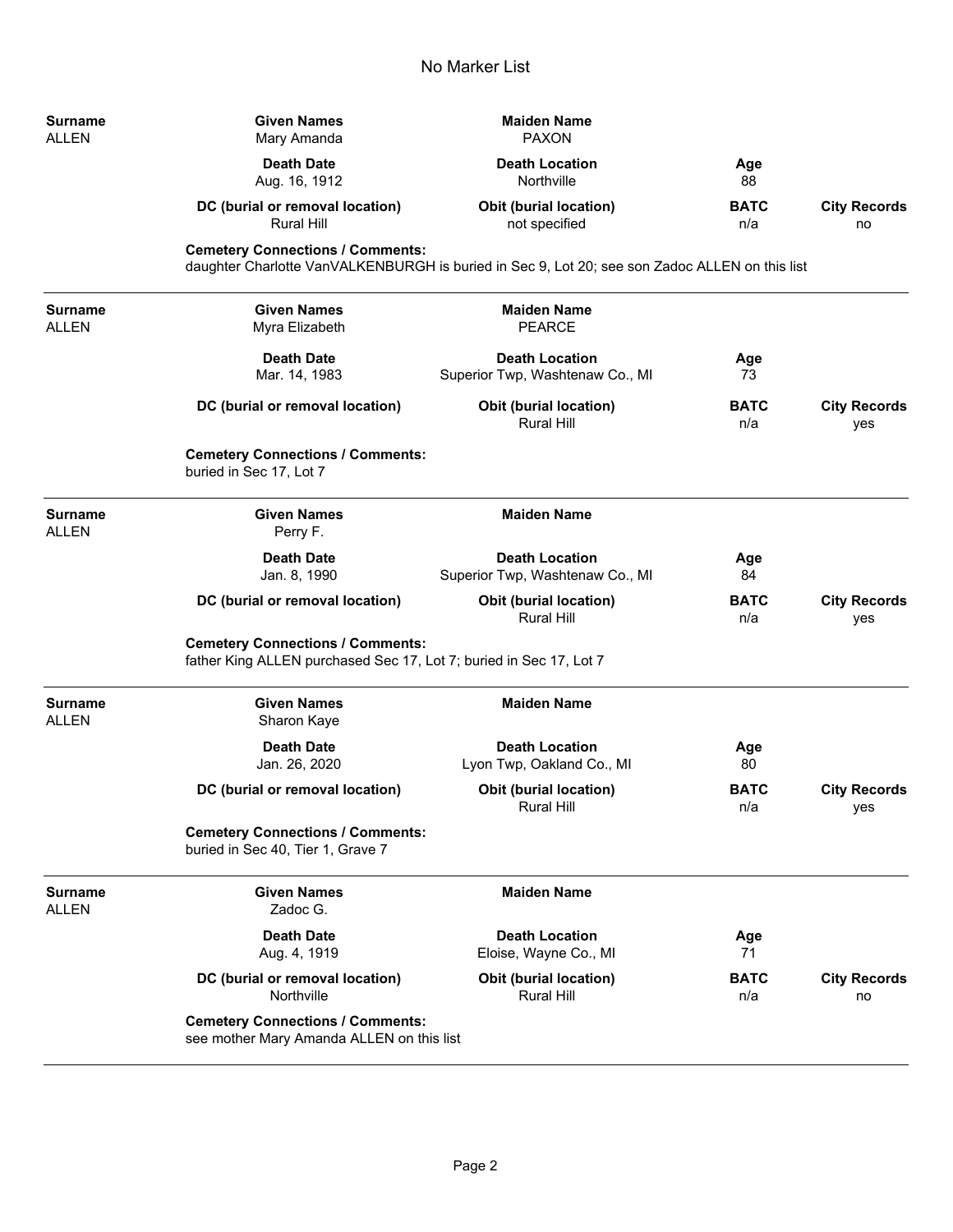| Surname<br>AMBLER           | <b>Given Names</b><br>Helen                                                                    | <b>Maiden Name</b>                                 |                    |                            |
|-----------------------------|------------------------------------------------------------------------------------------------|----------------------------------------------------|--------------------|----------------------------|
|                             | <b>Death Date</b><br>Aug. 12, 1903                                                             | <b>Death Location</b><br>Northville                | Age<br>0           |                            |
|                             | DC (burial or removal location)<br>Oakwood                                                     | <b>Obit (burial location)</b><br>not specified     | <b>BATC</b><br>yes | <b>City Records</b><br>no  |
|                             | <b>Cemetery Connections / Comments:</b><br>father Francis B. AMBLER is buried in Sec 6, Lot 7  |                                                    |                    |                            |
| Surname<br>ANDERSON         | <b>Given Names</b><br>Leona                                                                    | <b>Maiden Name</b><br><b>PALMER</b>                |                    |                            |
|                             | <b>Death Date</b><br>Aug. 15, 1935                                                             | <b>Death Location</b><br>Pontiac, Oakland Co., MI  | Age<br>30          |                            |
|                             | DC (burial or removal location)<br>Northville                                                  | Obit (burial location)<br><b>Rural Hill</b>        | <b>BATC</b><br>n/a | <b>City Records</b><br>no  |
|                             | <b>Cemetery Connections / Comments:</b><br>see parents Gilbert G. and Mary PALMER on this list |                                                    |                    |                            |
| Surname<br>ANGSTMAN         | <b>Given Names</b><br>Roger Warner                                                             | <b>Maiden Name</b>                                 |                    |                            |
|                             | <b>Death Date</b><br>Oct. 25, 1977                                                             | <b>Death Location</b><br>York, York Co., PA        | Age<br>90          |                            |
|                             | DC (burial or removal location)                                                                | <b>Obit (burial location)</b><br>not indicated     | <b>BATC</b><br>n/a | <b>City Records</b><br>yes |
|                             | <b>Cemetery Connections / Comments:</b><br>buried in Sec 29, Lot 3                             |                                                    |                    |                            |
| Surname<br><b>APPLEFORD</b> | <b>Given Names</b><br><b>Michael David</b>                                                     | <b>Maiden Name</b>                                 |                    |                            |
|                             | <b>Death Date</b><br>Aug. 1, 2000                                                              | <b>Death Location</b><br>Washtenaw Co., MI         | Age<br>57          |                            |
|                             | DC (burial or removal location)                                                                | <b>Obit (burial location)</b><br><b>Rural Hill</b> | <b>BATC</b><br>n/a | <b>City Records</b><br>yes |
|                             | <b>Cemetery Connections / Comments:</b><br>buried in Sec 17R, Row 11, Grave 43                 |                                                    |                    |                            |
| Surname<br>ARCHER           | <b>Given Names</b><br>Phillip                                                                  | <b>Maiden Name</b>                                 |                    |                            |
|                             | <b>Death Date</b><br>Oct. 26, 1972                                                             | <b>Death Location</b><br>Northville                | Age<br>82          |                            |
|                             | DC (burial or removal location)                                                                | <b>Obit (burial location)</b>                      | <b>BATC</b><br>n/a | <b>City Records</b><br>yes |
|                             | <b>Cemetery Connections / Comments:</b><br>buried in Singles 2, Grave 50                       |                                                    |                    |                            |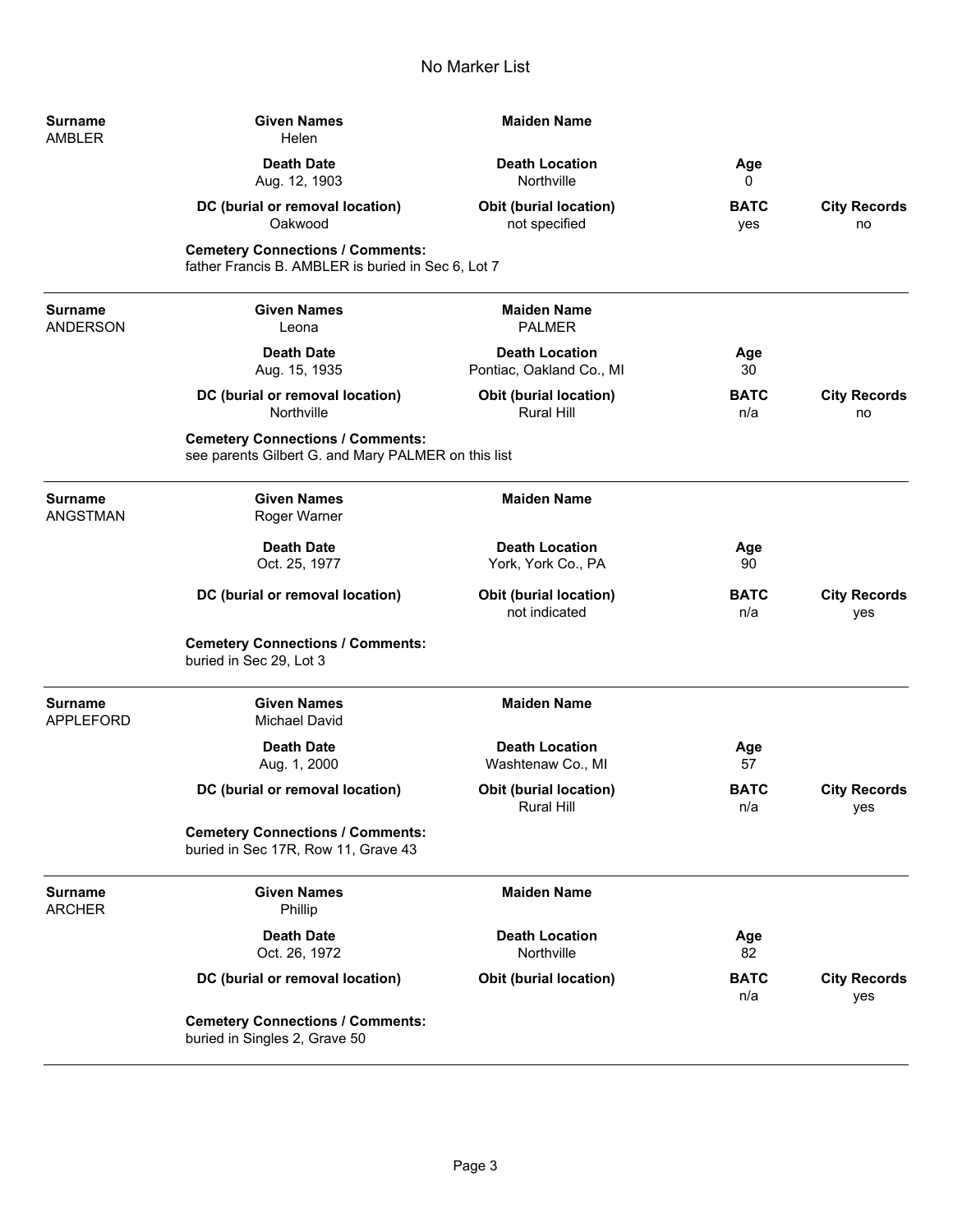| <b>Surname</b><br><b>ASHER</b>    | <b>Given Names</b><br>Ruby L.                                                                                      | <b>Maiden Name</b>                                    |                    |                            |
|-----------------------------------|--------------------------------------------------------------------------------------------------------------------|-------------------------------------------------------|--------------------|----------------------------|
|                                   | <b>Death Date</b>                                                                                                  | <b>Death Location</b>                                 | Age                |                            |
|                                   | DC (burial or removal location)                                                                                    | <b>Obit (burial location)</b>                         | <b>BATC</b><br>n/a | <b>City Records</b><br>no  |
|                                   | <b>Cemetery Connections / Comments:</b><br>recorded in the 1990 transcription with Edward and Mary ASHER in Sec 38 |                                                       |                    |                            |
| <b>Surname</b><br><b>ATCHISON</b> | <b>Given Names</b><br>Frances M.                                                                                   | <b>Maiden Name</b>                                    |                    |                            |
|                                   | <b>Death Date</b><br>Nov. 17, 1945                                                                                 | <b>Death Location</b><br>Northville                   | Age<br>0           |                            |
|                                   | DC (burial or removal location)<br><b>Rural Hill</b>                                                               | <b>Obit (burial location)</b>                         | <b>BATC</b><br>n/a | <b>City Records</b><br>no  |
|                                   | <b>Cemetery Connections / Comments:</b><br>mother Louise KELLER is buried in Sec 17, Lot 3                         |                                                       |                    |                            |
| <b>Surname</b><br><b>ATHEY</b>    | <b>Given Names</b><br>Teresa June                                                                                  | <b>Maiden Name</b><br><b>JOHNSTONE</b>                |                    |                            |
|                                   | <b>Death Date</b><br>Apr. 8, 1974                                                                                  | <b>Death Location</b><br>Detroit, Wayne Co., MI       | Age<br>45          |                            |
|                                   | DC (burial or removal location)                                                                                    | <b>Obit (burial location)</b>                         | <b>BATC</b><br>n/a | <b>City Records</b><br>yes |
|                                   | <b>Cemetery Connections / Comments:</b><br>buried in Sec 38, Lot 58 - NW1/4                                        |                                                       |                    |                            |
| <b>Surname</b><br><b>AUGER</b>    | <b>Given Names</b><br>Marie                                                                                        | <b>Maiden Name</b>                                    |                    |                            |
|                                   | <b>Death Date</b><br>Jan. 26, 1933                                                                                 | <b>Death Location</b><br>Northville                   | Age<br>0           |                            |
|                                   | DC (burial or removal location)<br>Rural Hill                                                                      | <b>Obit (burial location)</b>                         | <b>BATC</b><br>n/a | <b>City Records</b><br>no  |
|                                   | <b>Cemetery Connections / Comments:</b><br>no known connections                                                    |                                                       |                    |                            |
| <b>Surname</b><br><b>AVERS</b>    | <b>Given Names</b><br>Edith E.                                                                                     | <b>Maiden Name</b><br><b>WEBSTER</b>                  |                    |                            |
|                                   | <b>Death Date</b><br>July 24, 1960                                                                                 | <b>Death Location</b><br>Port Huron, St Clair Co., MI | Age<br>85          |                            |
|                                   | DC (burial or removal location)                                                                                    | <b>Obit (burial location)</b><br><b>Rural Hill</b>    | <b>BATC</b><br>n/a | <b>City Records</b><br>no  |
|                                   | <b>Cemetery Connections / Comments:</b><br>brother Brayton Orr WEBSTER is buried in Sec 6, Lot 5                   |                                                       |                    |                            |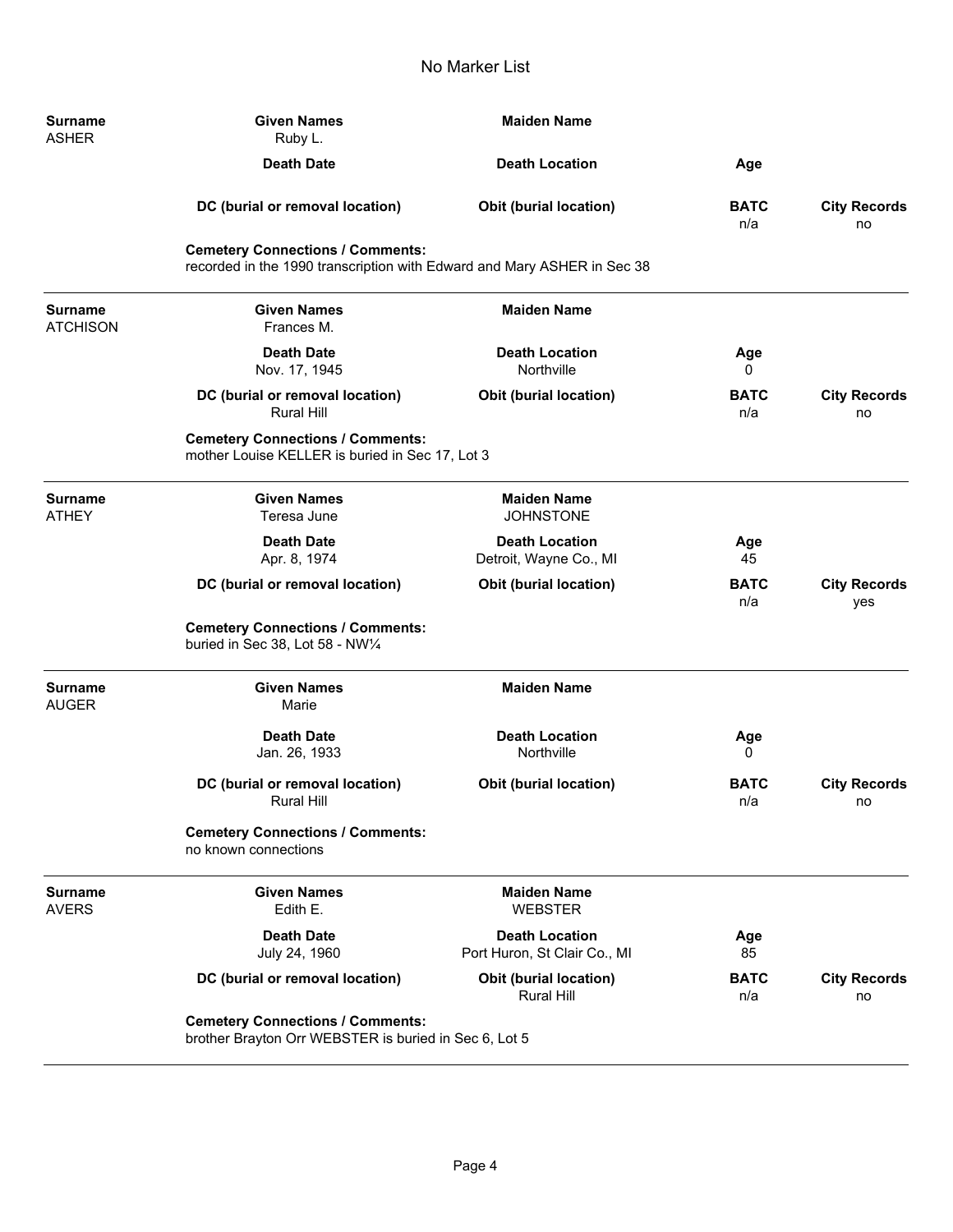| Surname<br><b>AVERY</b>          | <b>Given Names</b><br>Noble                                                                                                          | <b>Maiden Name</b>                                         |                    |                            |
|----------------------------------|--------------------------------------------------------------------------------------------------------------------------------------|------------------------------------------------------------|--------------------|----------------------------|
|                                  | <b>Death Date</b><br>Feb. 4, 1914                                                                                                    | <b>Death Location</b><br>Northville                        | Age<br>84          |                            |
|                                  | DC (burial or removal location)<br><b>Rural Hill</b>                                                                                 | <b>Obit (burial location)</b><br>not specified             | <b>BATC</b><br>n/a | <b>City Records</b><br>no  |
|                                  | <b>Cemetery Connections / Comments:</b><br>son Stephen AVERY purchased a lot in Sec 15; son Stephen AVERY is buried in Sec 15, Lot 7 |                                                            |                    |                            |
| <b>Surname</b><br><b>BAILEY</b>  | <b>Given Names</b><br>infant                                                                                                         | <b>Maiden Name</b>                                         |                    |                            |
|                                  | <b>Death Date</b><br>Feb. 13, 1939                                                                                                   | <b>Death Location</b><br>Northville                        | Age<br>0           |                            |
|                                  | DC (burial or removal location)<br><b>Rural Hill</b>                                                                                 | <b>Obit (burial location)</b>                              | <b>BATC</b><br>n/a | <b>City Records</b><br>no  |
|                                  | <b>Cemetery Connections / Comments:</b><br>parents William and Elsie BAILEY are buried in Sec 4R, Row 5 East                         |                                                            |                    |                            |
| <b>Surname</b><br><b>BALDEN</b>  | <b>Given Names</b><br>baby                                                                                                           | <b>Maiden Name</b>                                         |                    |                            |
|                                  | <b>Death Date</b><br>Nov. 27, 1949                                                                                                   | <b>Death Location</b><br>Northville                        | Age<br>0           |                            |
|                                  | DC (burial or removal location)                                                                                                      | <b>Obit (burial location)</b>                              | <b>BATC</b><br>n/a | <b>City Records</b><br>yes |
|                                  | <b>Cemetery Connections / Comments:</b><br>buried in Babyland 1                                                                      |                                                            |                    |                            |
| <b>Surname</b><br><b>BALDEN</b>  | <b>Given Names</b><br>Linda Lee                                                                                                      | <b>Maiden Name</b>                                         |                    |                            |
|                                  | <b>Death Date</b><br>Aug. 16, 1955                                                                                                   | <b>Death Location</b><br>Northville                        | Age<br>0           |                            |
|                                  | DC (burial or removal location)                                                                                                      | <b>Obit (burial location)</b><br><b>Rural Hill</b>         | <b>BATC</b><br>n/a | <b>City Records</b><br>no  |
|                                  | <b>Cemetery Connections / Comments:</b><br>grandparents David Herman and Margaret McKILLIP are buried in Sec 32, Lot 26 - NE 1/4     |                                                            |                    |                            |
| <b>Surname</b><br><b>BALDWIN</b> | <b>Given Names</b><br>Harold L.                                                                                                      | <b>Maiden Name</b>                                         |                    |                            |
|                                  | <b>Death Date</b><br>Aug. 23, 1912                                                                                                   | <b>Death Location</b><br>Detroit, Wayne Co., MI            | Age<br>0           |                            |
|                                  | DC (burial or removal location)<br>Northville                                                                                        | <b>Obit (burial location)</b><br>"brought here for burial" | <b>BATC</b><br>n/a | <b>City Records</b><br>no  |
|                                  | <b>Cemetery Connections / Comments:</b><br>mother Jessie BALDWIN is buried in Sec 26, Lot 8                                          |                                                            |                    |                            |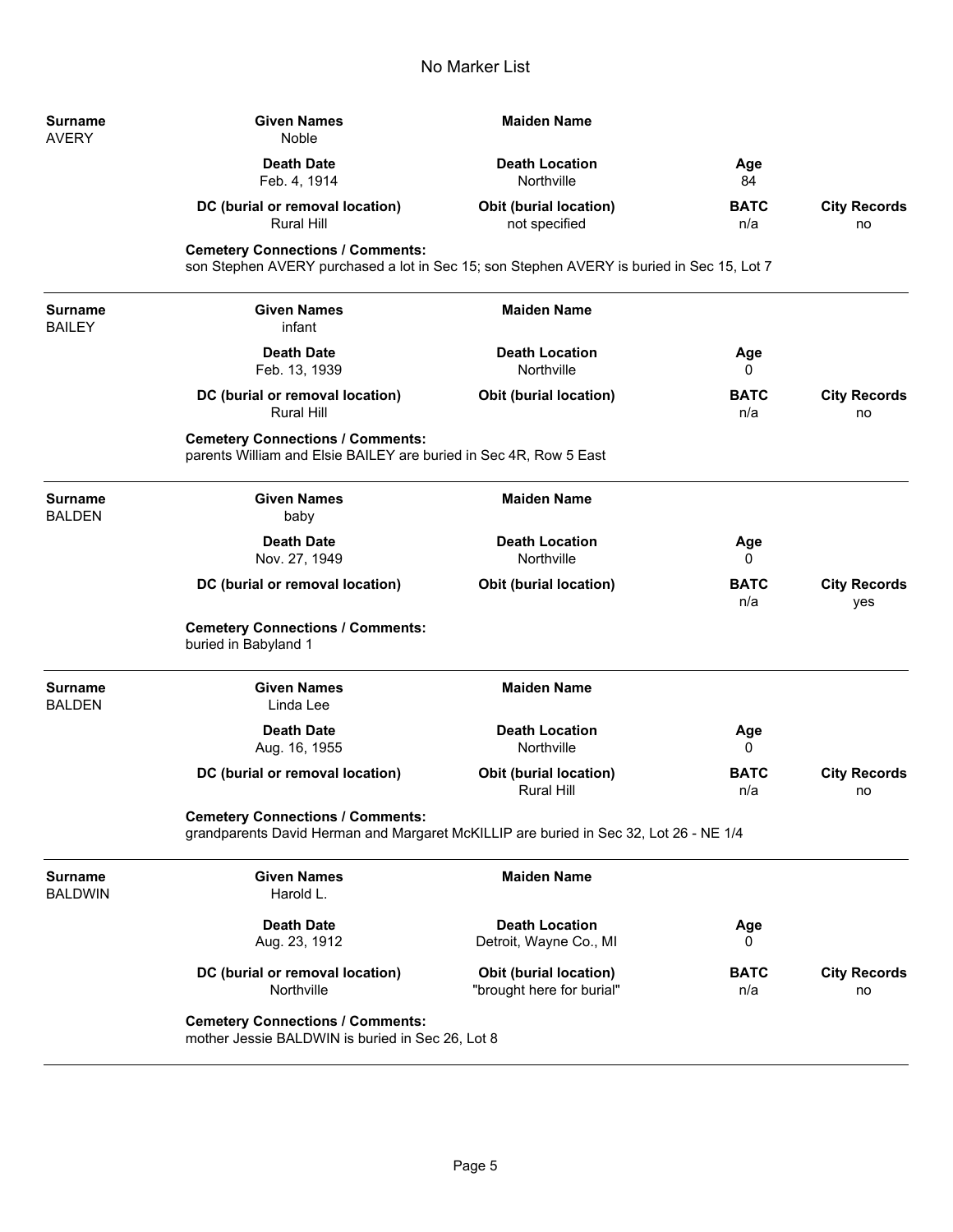| <b>Surname</b><br>BALKO       | <b>Given Names</b><br>Otto Chas                                                                                          | <b>Maiden Name</b>                                                             |                    |                            |
|-------------------------------|--------------------------------------------------------------------------------------------------------------------------|--------------------------------------------------------------------------------|--------------------|----------------------------|
|                               | <b>Death Date</b><br>Sept. 2, 1910                                                                                       | <b>Death Location</b><br>Northville                                            | Age<br>0           |                            |
|                               | DC (burial or removal location)<br><b>Rural Hill</b>                                                                     | <b>Obit (burial location)</b>                                                  | <b>BATC</b><br>n/a | <b>City Records</b><br>no  |
|                               | <b>Cemetery Connections / Comments:</b><br>parents Louis and Elizabeth BALKO are buried in Sec 34, Lot 16                |                                                                                |                    |                            |
| Surname<br><b>BALKO</b>       | <b>Given Names</b><br>Walter F.                                                                                          | <b>Maiden Name</b>                                                             |                    |                            |
|                               | <b>Death Date</b><br>June 23, 1929                                                                                       | <b>Death Location</b><br>Southfield Twp, Oakland Co., MI                       | Age<br>35          |                            |
|                               | DC (burial or removal location)<br>Northville Cemetery                                                                   | <b>Obit (burial location)</b><br><b>Rural Hill</b>                             | <b>BATC</b><br>n/a | <b>City Records</b><br>no  |
|                               | <b>Cemetery Connections / Comments:</b><br>father John BALCO purchased Sec 27, Lot 7; per obit, buried in the family lot |                                                                                |                    |                            |
| <b>Surname</b><br><b>BALL</b> | <b>Given Names</b><br>Leslie Doyle                                                                                       | <b>Maiden Name</b>                                                             |                    |                            |
|                               | <b>Death Date</b><br>Oct. 12, 1979                                                                                       | <b>Death Location</b><br>Redford, Wayne Co., MI                                | Age<br>32          |                            |
|                               | DC (burial or removal location)                                                                                          | <b>Obit (burial location)</b><br>not specified                                 | <b>BATC</b><br>n/a | <b>City Records</b><br>yes |
|                               | <b>Cemetery Connections / Comments:</b><br>buried in Sec 40A, Tier 5, Grave 7                                            |                                                                                |                    |                            |
| Surname<br><b>BALLANTINE</b>  | <b>Given Names</b><br>Grace S.                                                                                           | <b>Maiden Name</b>                                                             |                    |                            |
|                               | <b>Death Date</b><br>Apr. 10, 1957                                                                                       | <b>Death Location</b><br>Northville                                            | Age<br>89          |                            |
|                               | DC (burial or removal location)                                                                                          | Obit (burial location)<br><b>Rural Hill</b>                                    | <b>BATC</b><br>n/a | <b>City Records</b><br>no  |
|                               | <b>Cemetery Connections / Comments:</b><br>no known connections                                                          |                                                                                |                    |                            |
| <b>Surname</b><br>BARBER      | <b>Given Names</b><br><b>Bessie</b>                                                                                      | <b>Maiden Name</b><br><b>FROST</b>                                             |                    |                            |
|                               | <b>Death Date</b><br>Oct. 26, 1918                                                                                       | <b>Death Location</b><br>Detroit, Wayne Co., MI                                | Age<br>33          |                            |
|                               | DC (burial or removal location)<br>Northville                                                                            | Obit (burial location)<br>"Northville Cemetery"                                | <b>BATC</b><br>n/a | <b>City Records</b><br>no  |
|                               | <b>Cemetery Connections / Comments:</b>                                                                                  | see husband William's parents, David Wilson and Elizabeth BARBER, on this list |                    |                            |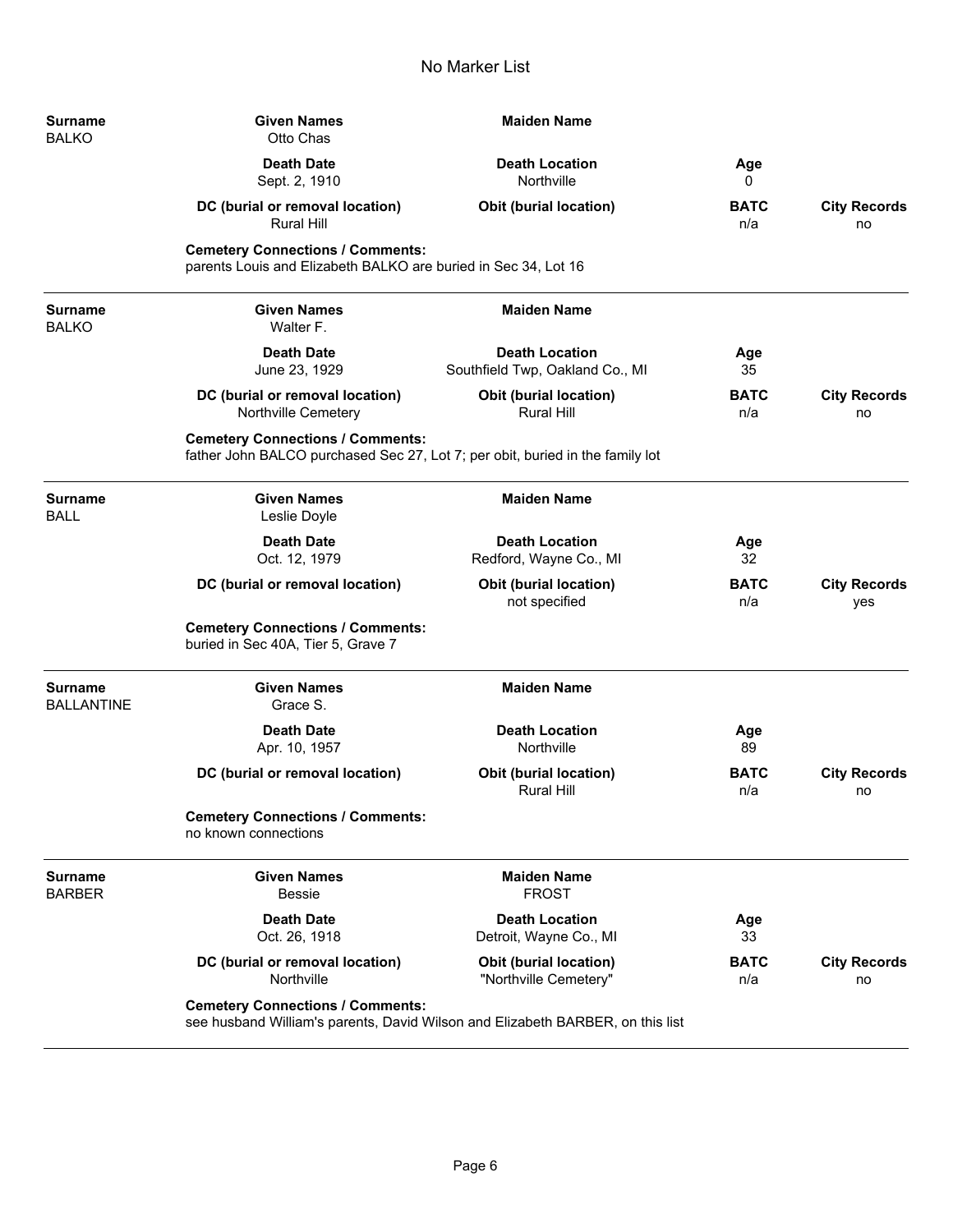| Surname | <b>Given Names</b>              | <b>Maiden Name</b>            |             |                     |
|---------|---------------------------------|-------------------------------|-------------|---------------------|
| BARBER  | David Wilson                    |                               |             |                     |
|         | <b>Death Date</b>               | <b>Death Location</b>         | Age         |                     |
|         | Apr. 7, 1915                    | Waterford, Northville Twp     | 75          |                     |
|         | DC (burial or removal location) | <b>Obit (burial location)</b> | <b>BATC</b> | <b>City Records</b> |
|         | Rural Hill                      | not specified                 | n/a         | no                  |

## **Cemetery Connections / Comments:**

father Gardner BARBER is buried in Sec 9, Lot 18; son Charles BARBER is buried in Sec 9, Lot 22; see wife Elizabeth BARBER on this list

**Surname Given Names Maiden Name**<br> **Given Names Given Name MATTS MATTS** 

**BARBER** 

Elizabeth

**Death Date Death Location Age** Jan. 24, 1915 Waterford, Northville Twp 72

**DC (burial or removal location) Obit (burial location) BATC City Records**<br>Rural Hill **Rund Hill During Durical During During During During During During During During During During During** not specified not not specified not no

**Cemetery Connections / Comments:**

son Charles BARBER is buried in Sec 9, Lot 22; see husband David Wilson BARBER on this list

| Surname<br><b>BARBER</b> | <b>Given Names</b><br>Elma Pearl                                                                               | <b>Maiden Name</b><br><b>HOLLINGSWORTH</b>         |                    |                            |
|--------------------------|----------------------------------------------------------------------------------------------------------------|----------------------------------------------------|--------------------|----------------------------|
|                          | <b>Death Date</b><br>Jan. 11, 1915                                                                             | <b>Death Location</b><br>Detroit, Wayne Co., MI    | Age<br>28          |                            |
|                          | DC (burial or removal location)<br>Northville                                                                  | <b>Obit (burial location)</b><br>not specified     | <b>BATC</b><br>n/a | <b>City Records</b><br>no  |
|                          | <b>Cemetery Connections / Comments:</b><br>husband Charles BARBER is buried in Sec 9, Lot 22 with his 2nd wife |                                                    |                    |                            |
| Surname<br><b>BARLOW</b> | <b>Given Names</b><br>Charles E.                                                                               | <b>Maiden Name</b>                                 |                    |                            |
|                          | <b>Death Date</b><br>May 9, 1980                                                                               | <b>Death Location</b><br>Detroit, Wayne Co., MI    | Age<br>75          |                            |
|                          | DC (burial or removal location)                                                                                | <b>Obit (burial location)</b>                      | <b>BATC</b><br>n/a | <b>City Records</b><br>yes |
|                          | <b>Cemetery Connections / Comments:</b><br>buried in Singles 2, Grave 112                                      |                                                    |                    |                            |
| Surname<br><b>BARNES</b> | <b>Given Names</b><br>Marie                                                                                    | <b>Maiden Name</b><br><b>LAUBACHER</b>             |                    |                            |
|                          | <b>Death Date</b><br>June 23, 1956                                                                             | <b>Death Location</b>                              | Age<br>$~1$ – 79   |                            |
|                          | DC (burial or removal location)                                                                                | <b>Obit (burial location)</b><br><b>Rural Hill</b> | <b>BATC</b><br>n/a | <b>City Records</b><br>no  |
|                          | <b>Cemetery Connections / Comments:</b><br>no known connections                                                |                                                    |                    |                            |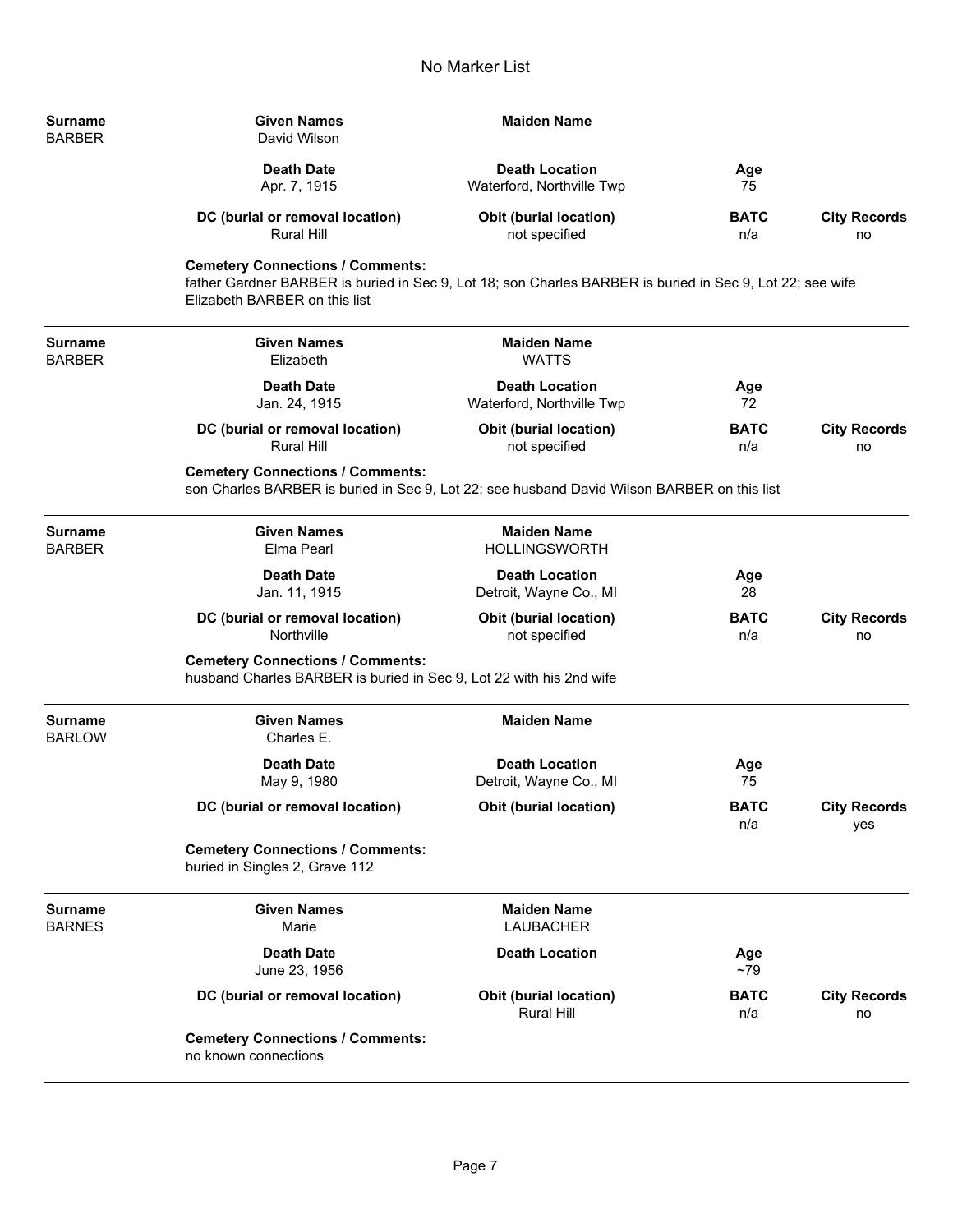| <b>Surname</b><br><b>BARNHART</b> | <b>Given Names</b><br>Charles                                                                                                                                                                                                        | <b>Maiden Name</b>                                     |                    |                           |  |
|-----------------------------------|--------------------------------------------------------------------------------------------------------------------------------------------------------------------------------------------------------------------------------------|--------------------------------------------------------|--------------------|---------------------------|--|
|                                   | <b>Death Date</b><br>Apr. 27, 1894                                                                                                                                                                                                   | <b>Death Location</b><br>Northville                    | Age<br>33          |                           |  |
|                                   | DC (burial or removal location)                                                                                                                                                                                                      | <b>Obit (burial location)</b><br>not specified         | <b>BATC</b><br>yes | <b>City Records</b><br>no |  |
|                                   | <b>Cemetery Connections / Comments:</b><br>no known connections; per death record, son of George and Louretta BARNHART; per City's Register of Deeds<br>Book, a G. W. Barnhart purchased Sec 18, Lot 31--this may be Charles' father |                                                        |                    |                           |  |
| <b>Surname</b><br>BARNUM          | <b>Given Names</b><br>Carrie A.                                                                                                                                                                                                      | <b>Maiden Name</b><br><b>SIMMONS</b>                   |                    |                           |  |
|                                   | <b>Death Date</b><br>Apr. 23, 1946                                                                                                                                                                                                   | <b>Death Location</b><br>Evanston, Cook Co., IL        | Age<br>77          |                           |  |
|                                   | DC (burial or removal location)<br><b>Rural Hill</b>                                                                                                                                                                                 | <b>Obit (burial location)</b><br>Rural Hill family lot | <b>BATC</b><br>n/a | <b>City Records</b><br>no |  |
|                                   | <b>Cemetery Connections / Comments:</b><br>see husband Lewis H. BARNUM on this list                                                                                                                                                  |                                                        |                    |                           |  |
| <b>Surname</b><br>BARNUM          | <b>Given Names</b><br>Lewis H.                                                                                                                                                                                                       | <b>Maiden Name</b>                                     |                    |                           |  |
|                                   | <b>Death Date</b><br>May 10, 1943                                                                                                                                                                                                    | <b>Death Location</b><br>Chicago, Cook Co., IL         | Age<br>79          |                           |  |
|                                   | DC (burial or removal location)<br><b>Rural Hill</b>                                                                                                                                                                                 | <b>Obit (burial location)</b><br>Royal Oak Cemetery    | <b>BATC</b><br>n/a | <b>City Records</b><br>no |  |
|                                   | <b>Cemetery Connections / Comments:</b><br>purchased Section 1, Lot 1 with his sister Mary POMEROY; see wife Carrie A. BARNUM on this list                                                                                           |                                                        |                    |                           |  |
| <b>Surname</b><br><b>BARR</b>     | <b>Given Names</b><br>Anna                                                                                                                                                                                                           | <b>Maiden Name</b>                                     |                    |                           |  |
|                                   | <b>Death Date</b><br>Feb. 6, 1943                                                                                                                                                                                                    | <b>Death Location</b><br>Caro, Tuscola Co., MI         | Age<br>71          |                           |  |
|                                   | DC (burial or removal location)<br>Northville                                                                                                                                                                                        | Obit (burial location)<br><b>Rural Hill</b>            | <b>BATC</b><br>n/a | <b>City Records</b><br>no |  |
|                                   | <b>Cemetery Connections / Comments:</b><br>no known connections                                                                                                                                                                      |                                                        |                    |                           |  |
| <b>Surname</b><br><b>BARTLEY</b>  | <b>Given Names</b><br>Eric Roger                                                                                                                                                                                                     | <b>Maiden Name</b>                                     |                    |                           |  |
|                                   | <b>Death Date</b><br>Aug. 7, 2006                                                                                                                                                                                                    | <b>Death Location</b><br>Washtenaw Co., MI             | Age<br>23          |                           |  |
|                                   | DC (burial or removal location)                                                                                                                                                                                                      | <b>Obit (burial location)</b>                          | <b>BATC</b><br>n/a | <b>City Records</b><br>no |  |
|                                   | <b>Cemetery Connections / Comments:</b>                                                                                                                                                                                              |                                                        |                    |                           |  |

listed in mass cremation interment article but not on marker in Sec 42, Tier 17, Grave 22 (see *Northville Record* , 26 Jun 2014)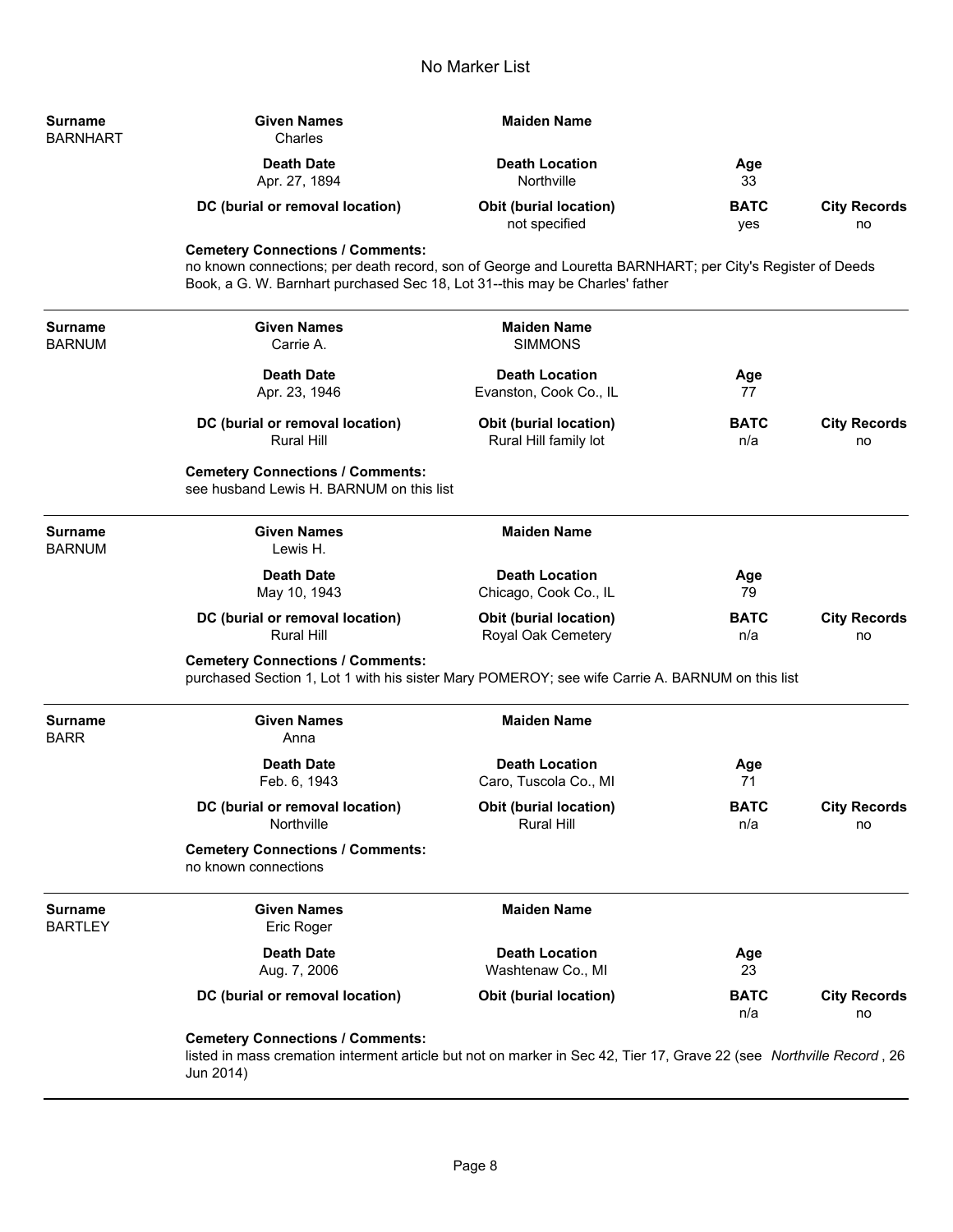| <b>Surname</b><br><b>BARTON</b>  | <b>Given Names</b><br>Vivia                                              | <b>Maiden Name</b><br><b>ROOT</b>                   |                    |                            |
|----------------------------------|--------------------------------------------------------------------------|-----------------------------------------------------|--------------------|----------------------------|
|                                  | <b>Death Date</b><br>Jan. 2, 1973                                        | <b>Death Location</b><br>Eloise, Wayne Co., MI      | Age<br>84          |                            |
|                                  | DC (burial or removal location)                                          | <b>Obit (burial location)</b><br><b>Rural Hill</b>  | <b>BATC</b><br>n/a | <b>City Records</b><br>yes |
|                                  | <b>Cemetery Connections / Comments:</b><br>buried in Singles 2, Grave 56 |                                                     |                    |                            |
| <b>Surname</b><br><b>BARTRUM</b> | <b>Given Names</b><br><b>Charles Herman</b>                              | <b>Maiden Name</b>                                  |                    |                            |
|                                  | <b>Death Date</b><br>Oct. 7, 1916                                        | <b>Death Location</b><br>Detroit, Wayne Co., MI     | Age<br>43          |                            |
|                                  | DC (burial or removal location)<br>Northville                            | <b>Obit (burial location)</b><br><b>Rural Hill</b>  | <b>BATC</b><br>n/a | <b>City Records</b><br>yes |
|                                  | <b>Cemetery Connections / Comments:</b><br>buried in Sec 5, Lot 16       |                                                     |                    |                            |
| <b>Surname</b><br><b>BARTRUM</b> | <b>Given Names</b><br>Clarabelle                                         | <b>Maiden Name</b>                                  |                    |                            |
|                                  | <b>Death Date</b><br>July 19, 1912                                       | <b>Death Location</b><br>Detroit, Wayne Co., MI     | Age<br>0           |                            |
|                                  | DC (burial or removal location)<br>Brighton, MI                          | <b>Obit (burial location)</b>                       | <b>BATC</b><br>n/a | <b>City Records</b><br>yes |
|                                  | <b>Cemetery Connections / Comments:</b><br>buried in Sec 5, Lot 16       |                                                     |                    |                            |
| <b>Surname</b><br><b>BARTRUM</b> | <b>Given Names</b><br>Jimmie                                             | <b>Maiden Name</b>                                  |                    |                            |
|                                  | <b>Death Date</b><br>Oct. 8, 1917                                        | <b>Death Location</b><br>Detroit, Wayne Co., MI     | Age<br>5           |                            |
|                                  | DC (burial or removal location)<br>Northville                            | Obit (burial location)<br>"brought here for burial" | <b>BATC</b><br>n/a | <b>City Records</b><br>yes |
|                                  | <b>Cemetery Connections / Comments:</b><br>buried in Sec 5, Lot 16       |                                                     |                    |                            |
| <b>Surname</b><br><b>BARTRUM</b> | <b>Given Names</b><br>Joseph                                             | <b>Maiden Name</b>                                  |                    |                            |
|                                  | <b>Death Date</b><br>Oct. 10, 1931                                       | <b>Death Location</b><br>Plymouth, Wayne Co., MI    | Age<br>82          |                            |
|                                  | DC (burial or removal location)<br>Northville                            | <b>Obit (burial location)</b><br><b>Rural Hill</b>  | <b>BATC</b><br>n/a | <b>City Records</b><br>yes |
|                                  | <b>Cemetery Connections / Comments:</b><br>buried in Sec 5, Lot 16       |                                                     |                    |                            |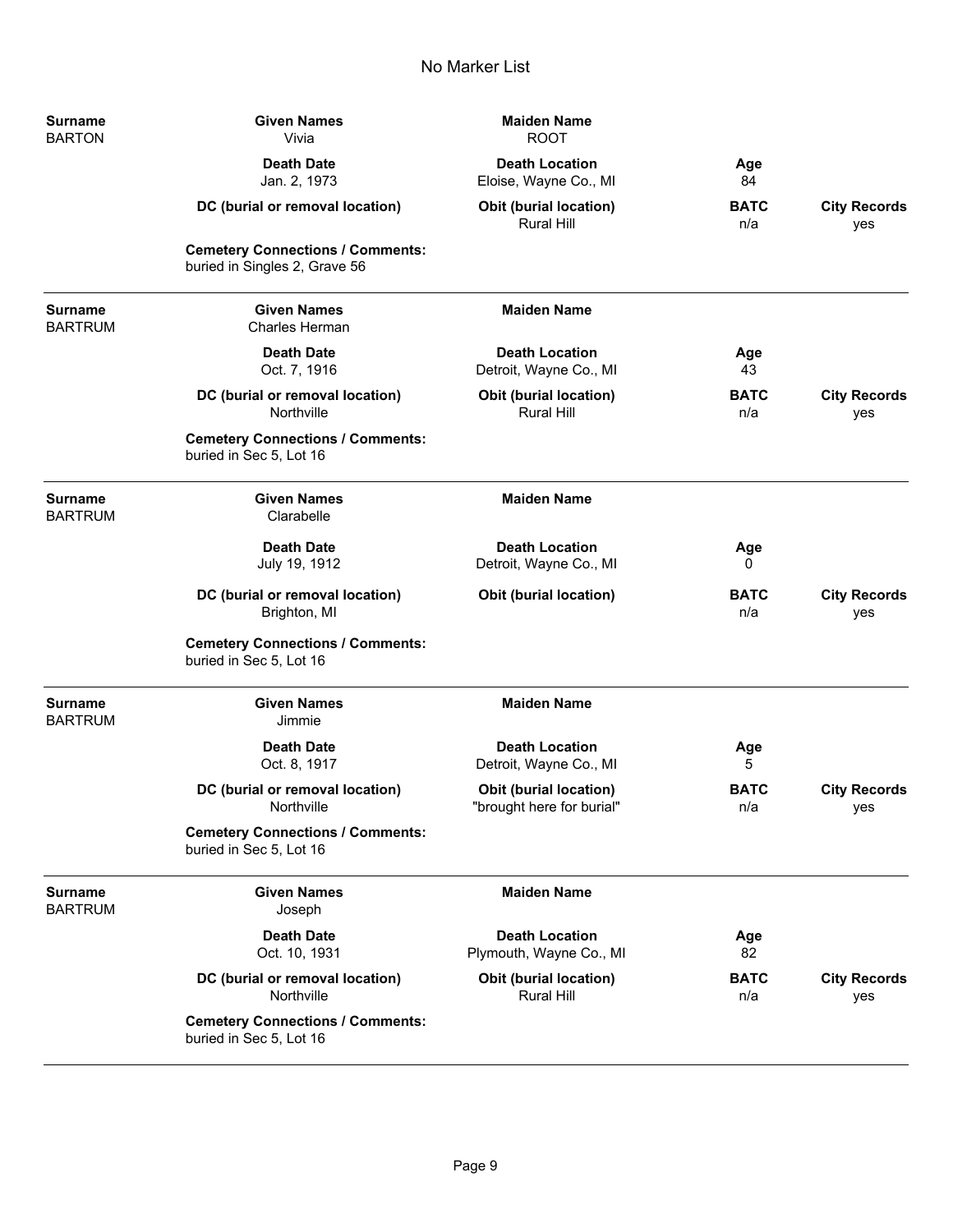| <b>Surname</b><br><b>BARTRUM</b> | <b>Given Names</b><br>Joseph (baby)                                              | <b>Maiden Name</b>                                    |                    |                            |
|----------------------------------|----------------------------------------------------------------------------------|-------------------------------------------------------|--------------------|----------------------------|
|                                  | <b>Death Date</b><br>doi 1913                                                    | <b>Death Location</b>                                 | Age<br>0           |                            |
|                                  | DC (burial or removal location)                                                  | <b>Obit (burial location)</b>                         | <b>BATC</b><br>n/a | <b>City Records</b><br>yes |
|                                  | <b>Cemetery Connections / Comments:</b><br>buried in Sec 5, Lot 16               |                                                       |                    |                            |
| <b>Surname</b><br><b>BARTRUM</b> | <b>Given Names</b><br>Julia                                                      | <b>Maiden Name</b><br><b>TOWNSEND</b>                 |                    |                            |
|                                  | <b>Death Date</b><br>Feb. 7, 1937                                                | <b>Death Location</b><br>Nankin Twp, Wayne Co., MI    | Age<br>86          |                            |
|                                  | DC (burial or removal location)<br>Dearborn                                      | Obit (burial location)<br><b>Rural Hill</b>           | <b>BATC</b><br>n/a | <b>City Records</b><br>yes |
|                                  | <b>Cemetery Connections / Comments:</b><br>buried in Sec 5, Lot 16               |                                                       |                    |                            |
| <b>Surname</b><br><b>BAUER</b>   | <b>Given Names</b><br>Benjamin F.                                                | <b>Maiden Name</b>                                    |                    |                            |
|                                  | <b>Death Date</b><br>Apr. 14, 1947                                               | <b>Death Location</b><br>Ann Arbor, Washtenaw Co., MI | Age<br>88          |                            |
|                                  | DC (burial or removal location)                                                  | Obit (burial location)<br><b>Rural Hill</b>           | <b>BATC</b><br>n/a | <b>City Records</b><br>no  |
|                                  | <b>Cemetery Connections / Comments:</b><br>no known connections                  |                                                       |                    |                            |
| <b>Surname</b><br><b>BAXTER</b>  | <b>Given Names</b><br>Clyde                                                      | <b>Maiden Name</b>                                    |                    |                            |
|                                  | <b>Death Date</b><br>Nov. 13, 1957                                               | <b>Death Location</b><br>Ann Arbor, Washtenaw Co., MI | Age<br>60          |                            |
|                                  | DC (burial or removal location)                                                  | <b>Obit (burial location)</b><br><b>Rural Hill</b>    | <b>BATC</b><br>n/a | <b>City Records</b><br>no  |
|                                  | <b>Cemetery Connections / Comments:</b><br>see wife Mina BAXTER on this list     |                                                       |                    |                            |
| <b>Surname</b><br><b>BAXTER</b>  | <b>Given Names</b><br>Mina                                                       | <b>Maiden Name</b><br><b>WATSON</b>                   |                    |                            |
|                                  | <b>Death Date</b><br>June 6, 1954                                                | <b>Death Location</b><br>Eloise, Wayne Co., MI        | Age<br>57          |                            |
|                                  | DC (burial or removal location)                                                  | <b>Obit (burial location)</b><br><b>Rural Hill</b>    | <b>BATC</b><br>n/a | <b>City Records</b><br>no  |
|                                  | <b>Cemetery Connections / Comments:</b><br>see husband Clyde BAXTER on this list |                                                       |                    |                            |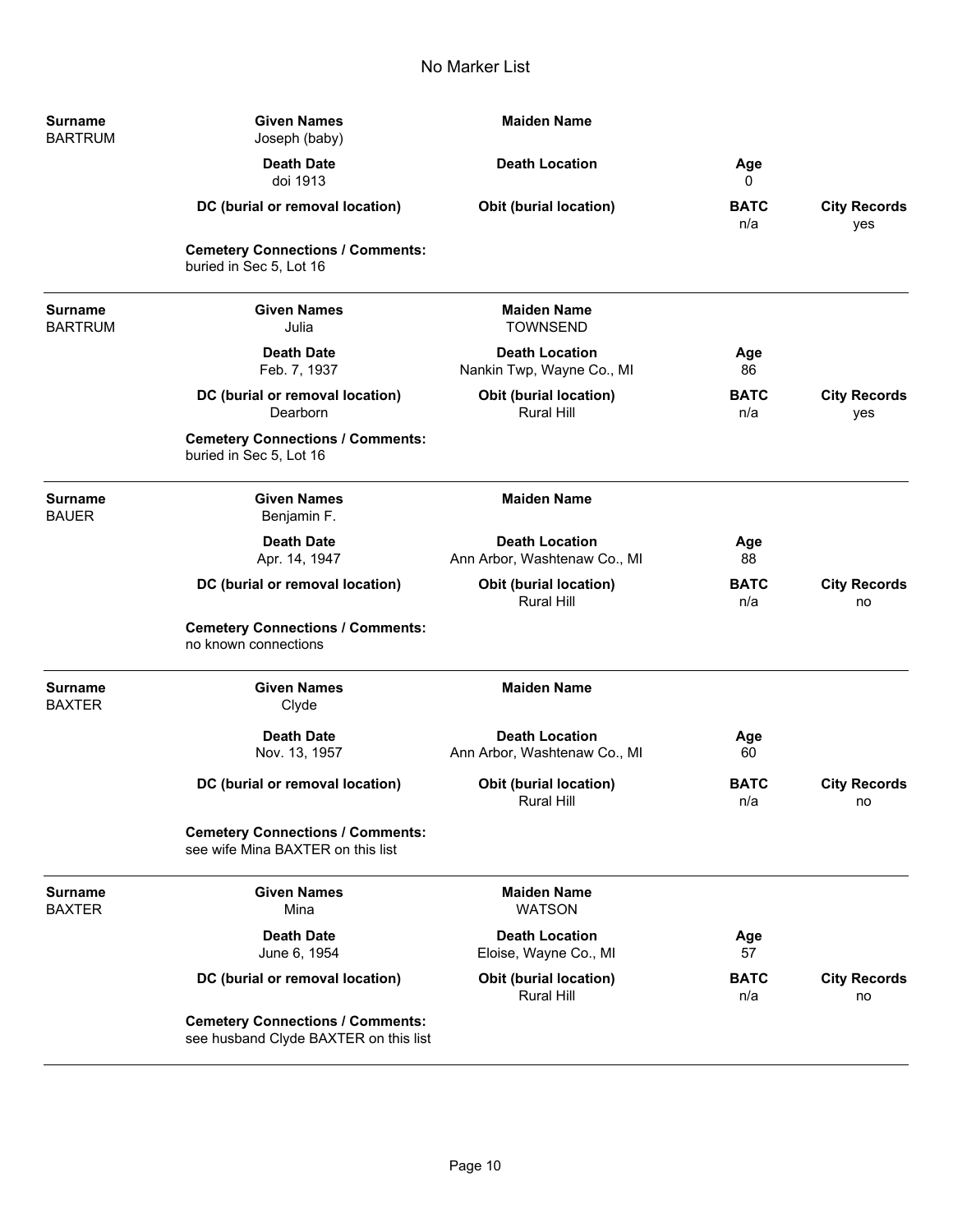| Surname<br><b>BEASLEY</b>        | <b>Given Names</b><br>Jackie Mae                                                                   | <b>Maiden Name</b><br><b>HINCHMAN</b>              |                    |                            |
|----------------------------------|----------------------------------------------------------------------------------------------------|----------------------------------------------------|--------------------|----------------------------|
|                                  | <b>Death Date</b><br>Apr. 12, 1992                                                                 | <b>Death Location</b><br>Novi, Oakland Co., MI     | Age<br>54          |                            |
|                                  | DC (burial or removal location)                                                                    | Obit (burial location)                             | <b>BATC</b><br>n/a | <b>City Records</b><br>yes |
|                                  | <b>Cemetery Connections / Comments:</b><br>buried in Sec 32, Lot 21                                |                                                    |                    |                            |
| <b>Surname</b><br><b>BELL</b>    | <b>Given Names</b><br>baby                                                                         | <b>Maiden Name</b>                                 |                    |                            |
|                                  | <b>Death Date</b><br>doi Jan. 1963                                                                 | <b>Death Location</b>                              | Age<br>0           |                            |
|                                  | DC (burial or removal location)                                                                    | Obit (burial location)                             | <b>BATC</b><br>n/a | <b>City Records</b><br>yes |
|                                  | <b>Cemetery Connections / Comments:</b><br>buried in Babyland 1                                    |                                                    |                    |                            |
| <b>Surname</b><br><b>BENNETT</b> | <b>Given Names</b><br>May                                                                          | <b>Maiden Name</b>                                 |                    |                            |
|                                  | <b>Death Date</b><br>Dec. 3, 1958                                                                  | <b>Death Location</b><br>Northville                | Age<br>76          |                            |
|                                  | DC (burial or removal location)                                                                    | <b>Obit (burial location)</b><br><b>Rural Hill</b> | <b>BATC</b><br>n/a | <b>City Records</b><br>no  |
|                                  | <b>Cemetery Connections / Comments:</b><br>no known connections; died at Northville State Hospital |                                                    |                    |                            |
| <b>Surname</b><br><b>BERLIN</b>  | <b>Given Names</b><br>Norma                                                                        | <b>Maiden Name</b>                                 |                    |                            |
|                                  | <b>Death Date</b><br>doi Feb. 1966                                                                 | <b>Death Location</b>                              | Age                |                            |
|                                  | DC (burial or removal location)                                                                    | Obit (burial location)                             | <b>BATC</b><br>n/a | <b>City Records</b><br>yes |
|                                  | <b>Cemetery Connections / Comments:</b><br>buried in Singles 1, Tier 1, Grave 42                   |                                                    |                    |                            |
| <b>Surname</b><br><b>BEYER</b>   | <b>Given Names</b><br>Amelia                                                                       | <b>Maiden Name</b><br>unknown                      |                    |                            |
|                                  | <b>Death Date</b><br>June 17, 1916                                                                 | <b>Death Location</b><br>Northville                | Age<br>85          |                            |
|                                  | DC (burial or removal location)<br>Rural Hill                                                      | Obit (burial location)<br>Rural Hill               | <b>BATC</b><br>n/a | <b>City Records</b><br>no  |
|                                  | <b>Cemetery Connections / Comments:</b><br>son William BEYER is buried in Sec 28, Lot 11           |                                                    |                    |                            |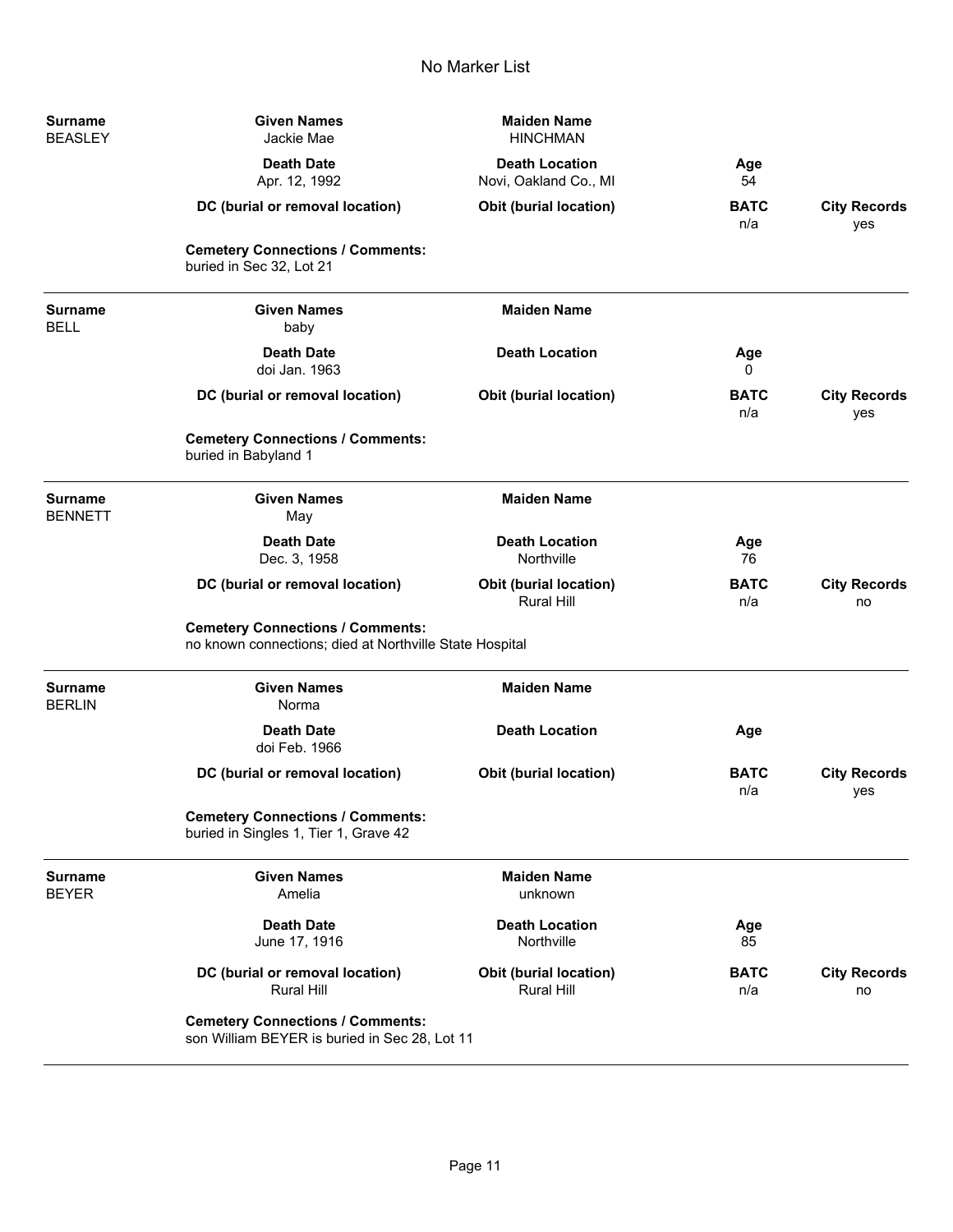| <b>Surname</b><br><b>BEYER</b> | <b>Given Names</b><br>Mary                                                                     | <b>Maiden Name</b><br><b>BURNS</b>                            |                       |                            |
|--------------------------------|------------------------------------------------------------------------------------------------|---------------------------------------------------------------|-----------------------|----------------------------|
|                                | <b>Death Date</b><br>Mar. 26, 1923                                                             | <b>Death Location</b><br>Northville                           | Age<br>64             |                            |
|                                | DC (burial or removal location)<br><b>Rural Hill</b>                                           | <b>Obit (burial location)</b><br><b>Rural Hill</b>            | <b>BATC</b><br>n/a    | <b>City Records</b><br>no  |
|                                | <b>Cemetery Connections / Comments:</b><br>husband Wm H. BEYER is buried in Sec 28, Lot 11     |                                                               |                       |                            |
| <b>Surname</b><br><b>BILLE</b> | <b>Given Names</b><br>Clara                                                                    | <b>Maiden Name</b>                                            |                       |                            |
|                                | <b>Death Date</b><br>Nov. 14, 1883                                                             | <b>Death Location</b>                                         | Age<br>24             |                            |
|                                | DC (burial or removal location)                                                                | <b>Obit (burial location)</b>                                 | <b>BATC</b><br>yes    | <b>City Records</b><br>no  |
|                                | <b>Cemetery Connections / Comments:</b><br>born July 1, 1859; no known connections             |                                                               |                       |                            |
| <b>Surname</b><br><b>BIRD</b>  | <b>Given Names</b><br>Marguerite                                                               | <b>Maiden Name</b>                                            |                       |                            |
|                                | <b>Death Date</b><br>Feb. 11, 1908                                                             | <b>Death Location</b><br>Belding, Ionia Co., MI               | Age<br>$\overline{2}$ |                            |
|                                | DC (burial or removal location)<br>Northville                                                  | Obit (burial location)<br>Northville                          | <b>BATC</b><br>yes    | <b>City Records</b><br>no  |
|                                | <b>Cemetery Connections / Comments:</b><br>see grandparents John and Emily COOPER on this list |                                                               |                       |                            |
| <b>Surname</b><br><b>BLACK</b> | <b>Given Names</b><br>Hubert                                                                   | <b>Maiden Name</b>                                            |                       |                            |
|                                | <b>Death Date</b><br>Mar. 30, 1994                                                             | <b>Death Location</b><br>Middleburg Heights, Cuyahoga Co., OH | Age<br>60             |                            |
|                                | DC (burial or removal location)                                                                | <b>Obit (burial location)</b>                                 | <b>BATC</b><br>n/a    | <b>City Records</b><br>yes |
|                                | <b>Cemetery Connections / Comments:</b><br>buried in Sec 40C, Tier 12, Grave 12                |                                                               |                       |                            |
| <b>Surname</b><br><b>BLACK</b> | <b>Given Names</b><br>Jean                                                                     | <b>Maiden Name</b>                                            |                       |                            |
|                                | <b>Death Date</b><br>Feb. 27, 1950                                                             | <b>Death Location</b><br>Northville                           | Age<br>$_{0}$         |                            |
|                                | DC (burial or removal location)                                                                | <b>Obit (burial location)</b>                                 | <b>BATC</b><br>n/a    | <b>City Records</b><br>yes |
|                                | <b>Cemetery Connections / Comments:</b><br>buried in Babyland 1                                |                                                               |                       |                            |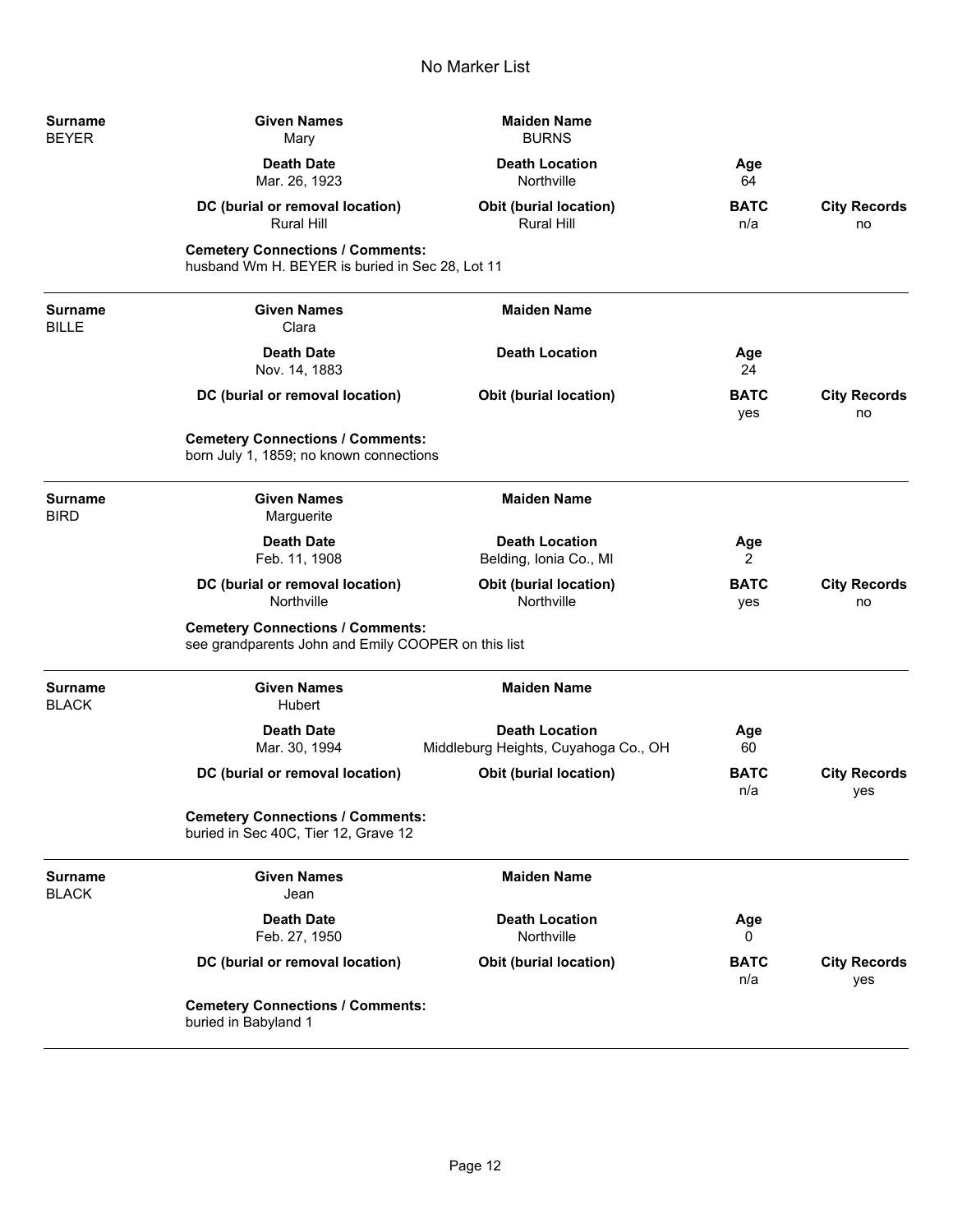-

÷

÷

| Surname                     | <b>Given Names</b>                                                                          | <b>Maiden Name</b>                                            |                    |                            |  |
|-----------------------------|---------------------------------------------------------------------------------------------|---------------------------------------------------------------|--------------------|----------------------------|--|
| <b>BLACK</b>                | Ruth                                                                                        | <b>BIERY</b>                                                  |                    |                            |  |
|                             | <b>Death Date</b><br>Feb. 13, 1993                                                          | <b>Death Location</b><br>Middleburg Heights, Cuyahoga Co., OH | Age<br>82          |                            |  |
|                             | DC (burial or removal location)                                                             | <b>Obit (burial location)</b>                                 | <b>BATC</b><br>n/a | <b>City Records</b><br>yes |  |
|                             | <b>Cemetery Connections / Comments:</b><br>buried in Sec 40C, Tier 12, Grave 12             |                                                               |                    |                            |  |
| Surname<br>BLACK            | <b>Given Names</b><br>William                                                               | <b>Maiden Name</b>                                            |                    |                            |  |
|                             | <b>Death Date</b><br>Mar. 28, 1987                                                          | <b>Death Location</b><br>San Diego Co., CA                    | Age<br>79          |                            |  |
|                             | DC (burial or removal location)                                                             | Obit (burial location)                                        | <b>BATC</b><br>n/a | <b>City Records</b><br>yes |  |
|                             | <b>Cemetery Connections / Comments:</b><br>buried in Sec 40C, Tier 12, Grave 12             |                                                               |                    |                            |  |
| Surname<br><b>BLACKWELL</b> | <b>Given Names</b><br>Sarah                                                                 | <b>Maiden Name</b><br><b>McNEIL</b>                           |                    |                            |  |
|                             | <b>Death Date</b><br>Jan. 11, 1932                                                          | <b>Death Location</b><br>Northville                           | Age<br>35          |                            |  |
|                             | DC (burial or removal location)<br><b>Rural Hill</b>                                        | <b>Obit (burial location)</b><br><b>Rural Hill</b>            | <b>BATC</b><br>n/a | <b>City Records</b><br>no  |  |
|                             | <b>Cemetery Connections / Comments:</b><br>no known connections; died at Maybury Sanitarium |                                                               |                    |                            |  |
| <b>Surname</b><br>BLAIN     | <b>Given Names</b><br>Elizabeth                                                             | <b>Maiden Name</b><br><b>KING</b>                             |                    |                            |  |
|                             | <b>Death Date</b><br>Sept. 15, 1897                                                         | <b>Death Location</b><br>Northville                           | Age<br>~58         |                            |  |
|                             | DC (burial or removal location)<br><b>Rural Hill</b>                                        | <b>Obit (burial location)</b><br>not specified                | <b>BATC</b><br>yes | <b>City Records</b><br>no  |  |
|                             | <b>Cemetery Connections / Comments:</b><br>no known connections; in BATC as Elizabeth BLAIR |                                                               |                    |                            |  |
| Surname<br><b>BLAIR</b>     | <b>Given Names</b><br>Charles R.                                                            | <b>Maiden Name</b>                                            |                    |                            |  |
|                             | <b>Death Date</b><br>Sept. 21, 1918                                                         | <b>Death Location</b><br>Detroit, Wayne Co., MI               | Age<br>67          |                            |  |
|                             | DC (burial or removal location)<br>Northville                                               | <b>Obit (burial location)</b>                                 | <b>BATC</b><br>n/a | <b>City Records</b><br>no  |  |
|                             | <b>Cemetery Connections / Comments:</b><br>stepson Geo. H. RODGERS purchased Sec 18, Lot 38 |                                                               |                    |                            |  |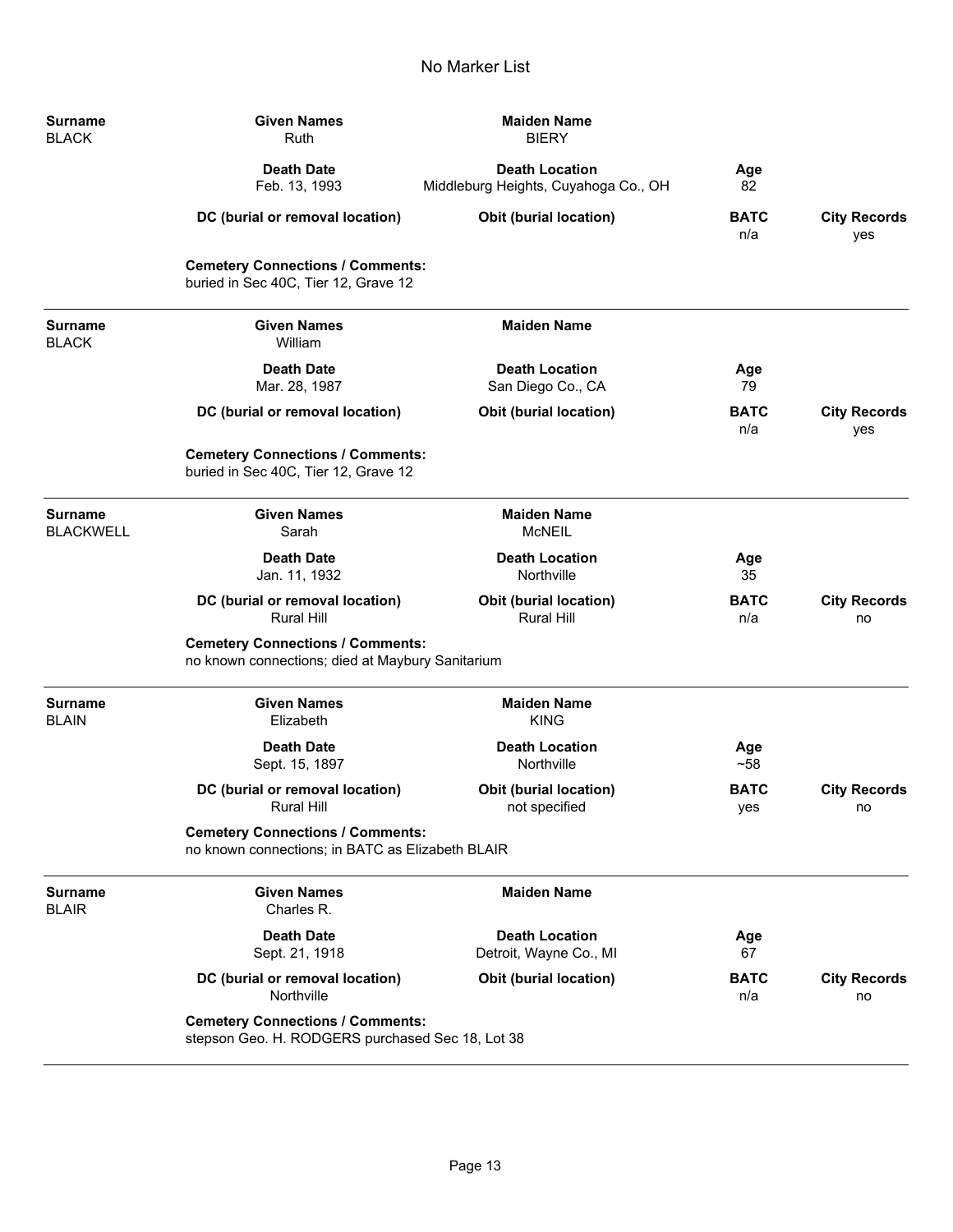| <b>Surname</b><br><b>BLAIR</b> | <b>Given Names</b><br>Julia RODGERS                                                                                                                  | <b>Maiden Name</b><br><b>GILBERT</b>                  |                    |                           |
|--------------------------------|------------------------------------------------------------------------------------------------------------------------------------------------------|-------------------------------------------------------|--------------------|---------------------------|
|                                | <b>Death Date</b><br>Mar. 18, 1893                                                                                                                   | <b>Death Location</b><br>Plymouth, Wayne Co., MI      | Age<br>48          |                           |
|                                | DC (burial or removal location)                                                                                                                      | <b>Obit (burial location)</b><br>not specified        | <b>BATC</b><br>yes | <b>City Records</b><br>no |
|                                | <b>Cemetery Connections / Comments:</b><br>son George H. RODGERS purchased Sec 18, Lot 38                                                            |                                                       |                    |                           |
| <b>Surname</b><br><b>BLAIR</b> | <b>Given Names</b><br>Maria Susan                                                                                                                    | <b>Maiden Name</b><br><b>GILLETT</b>                  |                    |                           |
|                                | <b>Death Date</b><br>Nov. 4, 1906                                                                                                                    | <b>Death Location</b><br>Northville                   | Age<br>67          |                           |
|                                | DC (burial or removal location)<br>Northville                                                                                                        | Obit (burial location)<br><b>Rural Hill</b>           | <b>BATC</b><br>yes | <b>City Records</b><br>no |
|                                | <b>Cemetery Connections / Comments:</b><br>see husband William BLAIR and dau Anna FRY on this list; in BATC as Sarah Mariah BLAIR                    |                                                       |                    |                           |
| <b>Surname</b><br><b>BLAIR</b> | <b>Given Names</b><br>William                                                                                                                        | <b>Maiden Name</b>                                    |                    |                           |
|                                | <b>Death Date</b><br>Apr. 18, 1907                                                                                                                   | <b>Death Location</b><br>Northville                   | Age<br>74          |                           |
|                                | DC (burial or removal location)<br><b>Rural Hill</b>                                                                                                 | <b>Obit (burial location)</b><br><b>Rural Hill</b>    | <b>BATC</b><br>yes | <b>City Records</b><br>no |
|                                | <b>Cemetery Connections / Comments:</b><br>parents Samuel and Edilda BLAIR are buried in Sec 8, Lot 7 North; see wife Maria Susan BLAIR on this list |                                                       |                    |                           |
| <b>Surname</b><br><b>BLAKE</b> | <b>Given Names</b><br>Ned                                                                                                                            | <b>Maiden Name</b>                                    |                    |                           |
|                                | <b>Death Date</b><br>Oct. 15, 1958                                                                                                                   | <b>Death Location</b><br>Ypsilanti, Washtenaw Co., MI | Age<br>61          |                           |
|                                | DC (burial or removal location)                                                                                                                      | <b>Obit (burial location)</b><br>Rural Hill           | <b>BATC</b><br>n/a | <b>City Records</b><br>no |
|                                | <b>Cemetery Connections / Comments:</b><br>sister Ida SULKOWSKI is buried in Sec 19                                                                  |                                                       |                    |                           |
| <b>Surname</b><br><b>BLOM</b>  | <b>Given Names</b><br>Faith                                                                                                                          | <b>Maiden Name</b><br><b>FORD</b>                     |                    |                           |
|                                | <b>Death Date</b><br>Nov. 14, 1918                                                                                                                   | <b>Death Location</b><br>Detroit, Wayne Co., MI       | Age<br>30          |                           |
|                                | DC (burial or removal location)<br>Northville                                                                                                        | <b>Obit (burial location)</b><br><b>Rural Hill</b>    | <b>BATC</b><br>n/a | <b>City Records</b><br>no |
|                                | <b>Cemetery Connections / Comments:</b><br>father James H. FORD is buried in Sec 3, Lot 2                                                            |                                                       |                    |                           |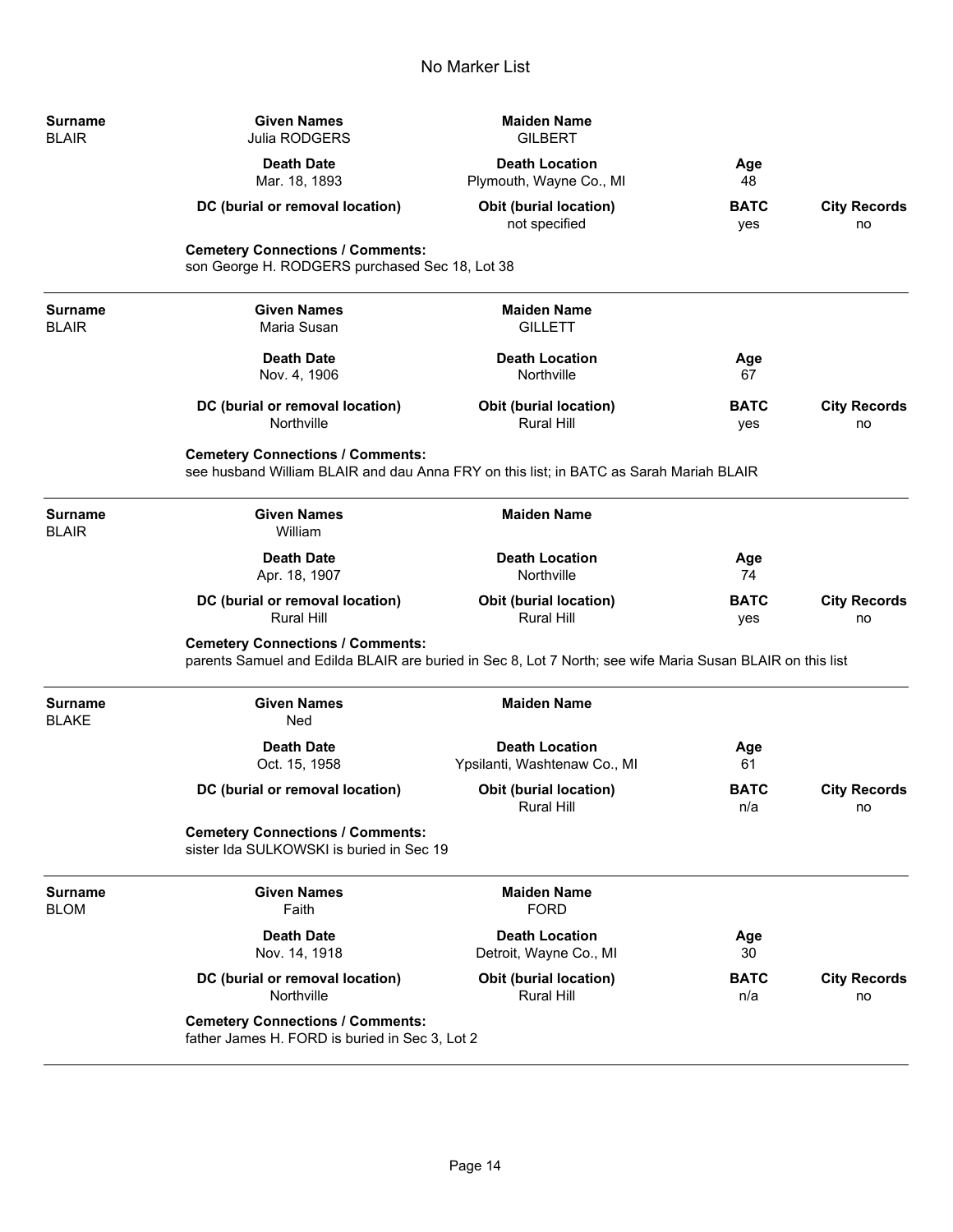| <b>Surname</b><br><b>BLUNT</b>   | <b>Given Names</b><br>Wiley                                                     | <b>Maiden Name</b>                                         |                    |                            |
|----------------------------------|---------------------------------------------------------------------------------|------------------------------------------------------------|--------------------|----------------------------|
|                                  | <b>Death Date</b><br>Aug. 9, 1972                                               | <b>Death Location</b><br>Northville                        | Age<br>69          |                            |
|                                  | DC (burial or removal location)                                                 | <b>Obit (burial location)</b>                              | <b>BATC</b><br>n/a | <b>City Records</b><br>yes |
|                                  | <b>Cemetery Connections / Comments:</b><br>buried in Singles 2, Grave 49        |                                                            |                    |                            |
| <b>Surname</b><br><b>BOESEN</b>  | <b>Given Names</b><br>John R.                                                   | <b>Maiden Name</b>                                         |                    |                            |
|                                  | <b>Death Date</b><br>Aug. 8, 1988                                               | <b>Death Location</b><br>Farmington Hills, Oakland Co., MI | Age<br>70          |                            |
|                                  | DC (burial or removal location)                                                 | <b>Obit (burial location)</b><br><b>Rural Hill</b>         | <b>BATC</b><br>n/a | <b>City Records</b><br>yes |
|                                  | <b>Cemetery Connections / Comments:</b><br>buried in Sec 40C, Tier 11, Grave 15 |                                                            |                    |                            |
| <b>Surname</b><br><b>BOOTHBY</b> | <b>Given Names</b><br><b>Frank Delbert</b>                                      | <b>Maiden Name</b>                                         |                    |                            |
|                                  | <b>Death Date</b><br>May 5, 1939                                                | <b>Death Location</b><br>Novi Twp, Oakland Co., MI         | Age<br>80          |                            |
|                                  | DC (burial or removal location)<br>Northville                                   | <b>Obit (burial location)</b><br><b>Rural Hill</b>         | <b>BATC</b><br>n/a | <b>City Records</b><br>no  |
|                                  | <b>Cemetery Connections / Comments:</b><br>no known connections                 |                                                            |                    |                            |
| <b>Surname</b><br><b>BOWEIN</b>  | <b>Given Names</b><br>Louis H.                                                  | <b>Maiden Name</b>                                         |                    |                            |
|                                  | <b>Death Date</b><br>Dec. 29, 1973                                              | <b>Death Location</b><br>Highland Park, Wayne Co., MI      | Age<br>70          |                            |
|                                  | DC (burial or removal location)                                                 | <b>Obit (burial location)</b><br>not specified             | <b>BATC</b><br>n/a | <b>City Records</b><br>yes |
|                                  | <b>Cemetery Connections / Comments:</b><br>buried in Sec 7, Tier 6              |                                                            |                    |                            |
| <b>Surname</b><br><b>BOWMAN</b>  | <b>Given Names</b><br>infant                                                    | <b>Maiden Name</b>                                         |                    |                            |
|                                  | <b>Death Date</b><br>Jan. 16, 1939                                              | <b>Death Location</b><br>Northville                        | Age<br>0           |                            |
|                                  | DC (burial or removal location)<br><b>Rural Hill</b>                            | <b>Obit (burial location)</b>                              | <b>BATC</b><br>n/a | <b>City Records</b><br>no  |
|                                  | <b>Cemetery Connections / Comments:</b><br>no known connections                 |                                                            |                    |                            |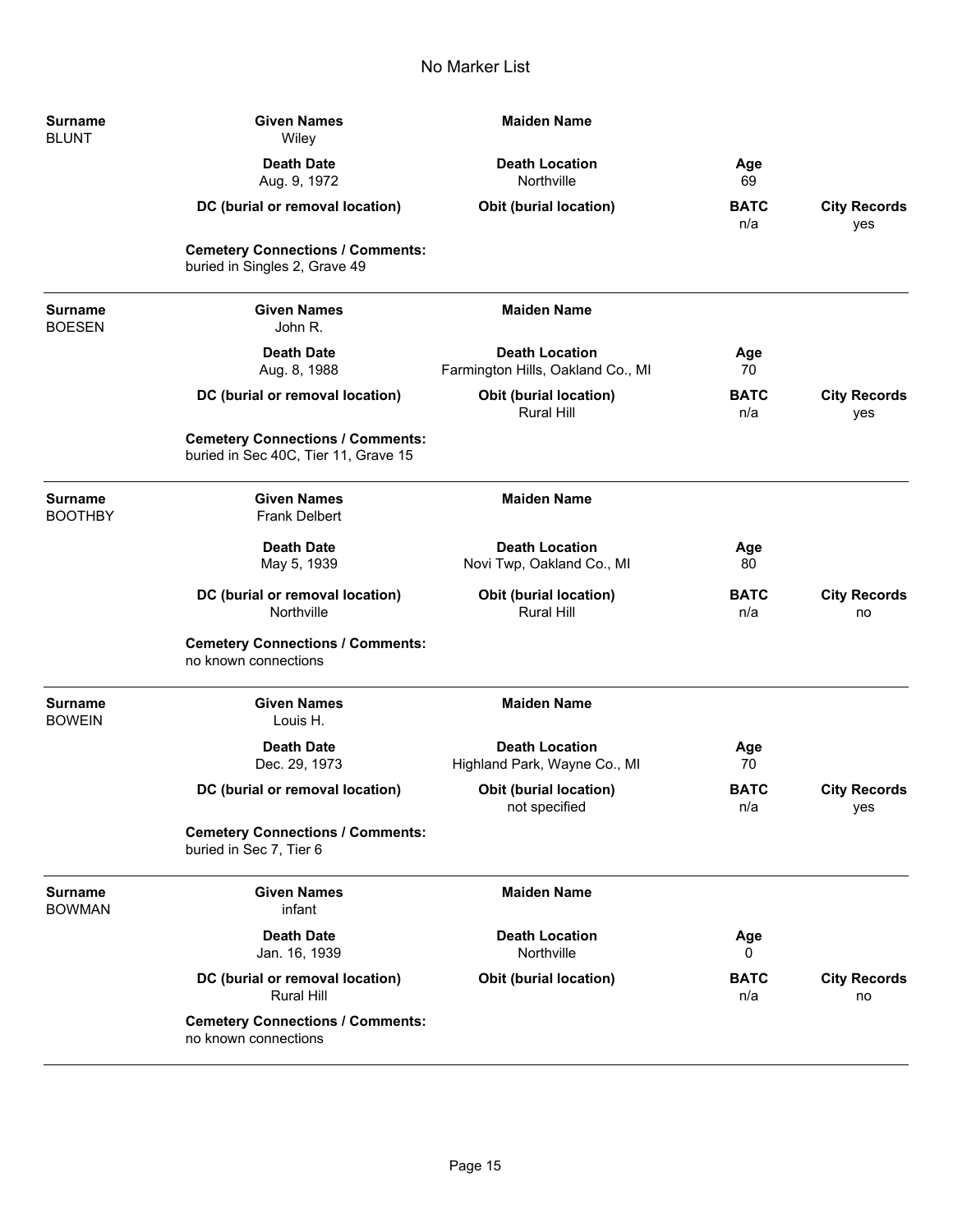-

-

 $\overline{\phantom{a}}$ 

÷

| Surname<br><b>BRADLEY</b>        | <b>Given Names</b><br>Bert C.                                                                                          | <b>Maiden Name</b>                                    |                    |                            |
|----------------------------------|------------------------------------------------------------------------------------------------------------------------|-------------------------------------------------------|--------------------|----------------------------|
|                                  | <b>Death Date</b><br>June 26, 1949                                                                                     | <b>Death Location</b><br>Royal Oak, Oakland Co., MI   | Age<br>78          |                            |
|                                  | DC (burial or removal location)                                                                                        | <b>Obit (burial location)</b><br><b>Rural Hill</b>    | <b>BATC</b><br>n/a | <b>City Records</b><br>yes |
|                                  | <b>Cemetery Connections / Comments:</b><br>buried in Sec 10, Lot 10; see wife Myrtle BRADLEY on this list              |                                                       |                    |                            |
| <b>Surname</b><br><b>BRADLEY</b> | <b>Given Names</b><br>Myrtle                                                                                           | <b>Maiden Name</b><br><b>MORGAN</b>                   |                    |                            |
|                                  | <b>Death Date</b><br>Jan. 11, 1959                                                                                     | <b>Death Location</b><br>Rochester, Oakland Co., MI   | Age<br>82          |                            |
|                                  | DC (burial or removal location)                                                                                        | <b>Obit (burial location)</b><br><b>Rural Hill</b>    | <b>BATC</b><br>n/a | <b>City Records</b><br>no  |
|                                  | <b>Cemetery Connections / Comments:</b><br>husband Bert C. BRADLEY and sister Edna HINMAN are buried in Sec 10, Lot 10 |                                                       |                    |                            |
| Surname<br><b>BRALEY</b>         | <b>Given Names</b><br>infant                                                                                           | <b>Maiden Name</b>                                    |                    |                            |
|                                  | <b>Death Date</b><br>Feb. 6, 1945                                                                                      | <b>Death Location</b><br>Northville                   | Age<br>0           |                            |
|                                  | DC (burial or removal location)<br><b>Rural Hill</b>                                                                   | <b>Obit (burial location)</b>                         | <b>BATC</b><br>n/a | <b>City Records</b><br>no  |
|                                  | <b>Cemetery Connections / Comments:</b><br>no known connections; died in Sessions Hospital                             |                                                       |                    |                            |
| <b>Surname</b><br>BREEN          | <b>Given Names</b><br>Thomas                                                                                           | <b>Maiden Name</b>                                    |                    |                            |
|                                  | <b>Death Date</b><br>Mar. 2, 1973                                                                                      | <b>Death Location</b><br>Highland Park, Wayne Co., MI | Age<br>59          |                            |
|                                  | DC (burial or removal location)                                                                                        | <b>Obit (burial location)</b>                         | <b>BATC</b><br>n/a | <b>City Records</b><br>yes |
|                                  | <b>Cemetery Connections / Comments:</b><br>buried in Singles 2, Grave 60                                               |                                                       |                    |                            |
| <b>Surname</b><br><b>BREHMER</b> | <b>Given Names</b><br>Eric                                                                                             | <b>Maiden Name</b>                                    |                    |                            |
|                                  | <b>Death Date</b><br>Feb. 2, 1975                                                                                      | <b>Death Location</b><br>Oakland Co., MI              | Age<br>0           |                            |
|                                  | DC (burial or removal location)                                                                                        | Obit (burial location)                                | <b>BATC</b><br>n/a | <b>City Records</b><br>yes |
|                                  | <b>Cemetery Connections / Comments:</b><br>buried in Babyland 2                                                        |                                                       |                    |                            |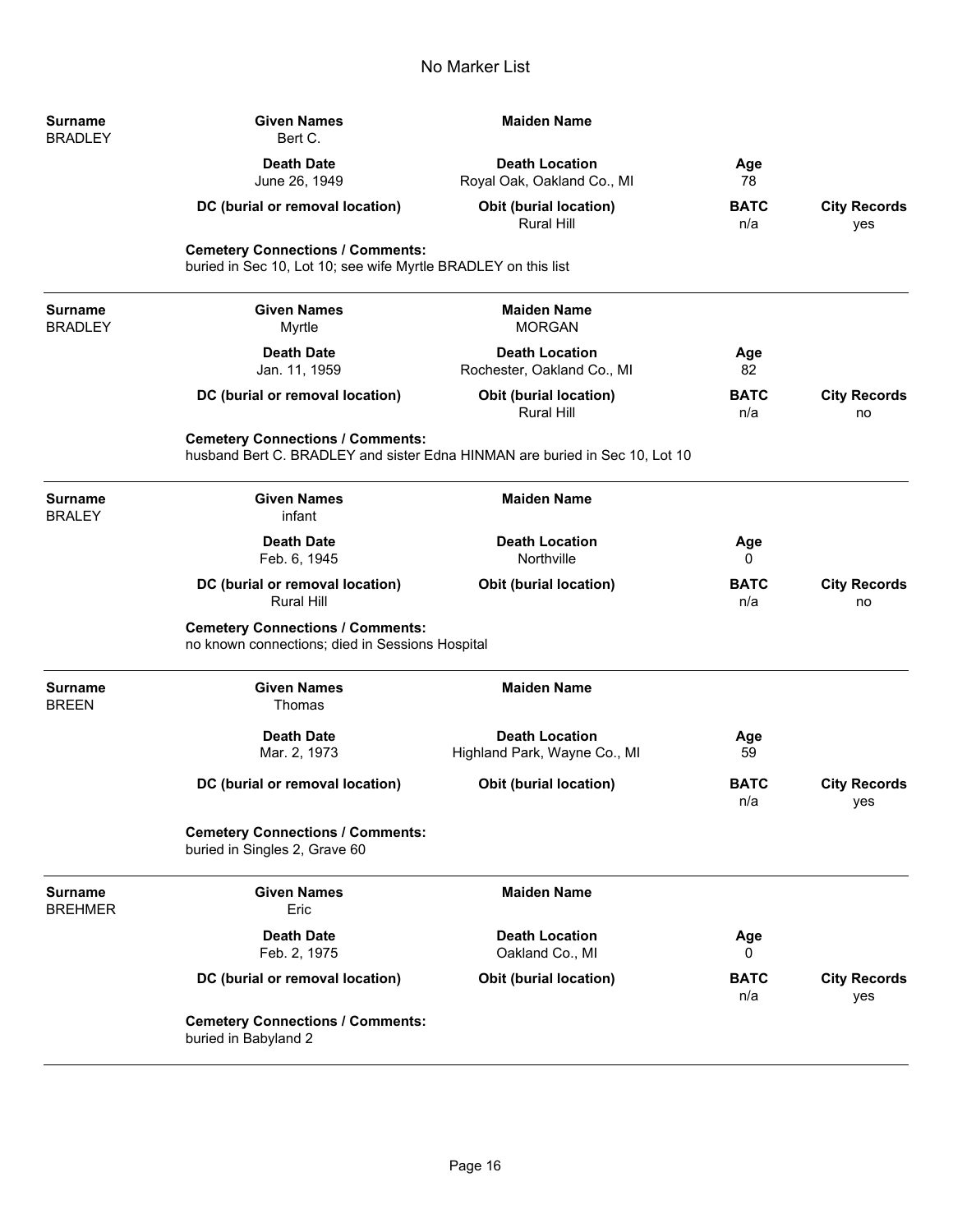| <b>Surname</b><br><b>BREWER</b>   | <b>Given Names</b><br>Jeston Dwight                                                                                                                                                                                           | <b>Maiden Name</b>                                  |                    |                            |
|-----------------------------------|-------------------------------------------------------------------------------------------------------------------------------------------------------------------------------------------------------------------------------|-----------------------------------------------------|--------------------|----------------------------|
|                                   | <b>Death Date</b><br>May 15, 1953                                                                                                                                                                                             | <b>Death Location</b><br>Northville                 | Age<br>51          |                            |
|                                   | DC (burial or removal location)<br>Rural Hill                                                                                                                                                                                 | <b>Obit (burial location)</b><br>Rural Hill         | <b>BATC</b><br>n/a | <b>City Records</b><br>yes |
|                                   | <b>Cemetery Connections / Comments:</b><br>per City's Lot Map Book, the BREWER name is associated with Sec 14, Lot 34E South, along with the date May 16<br>(no year); wife Mildred BREWER is buried in Sec 14, Lot 34E South |                                                     |                    |                            |
| Surname<br><b>BREWER</b>          | <b>Given Names</b><br><b>Mildred Marion</b>                                                                                                                                                                                   | <b>Maiden Name</b><br><b>ALLERS</b>                 |                    |                            |
|                                   | <b>Death Date</b><br>Feb. 9, 1971                                                                                                                                                                                             | <b>Death Location</b><br>Attica Twp, Lapeer Co., MI | Age<br>61          |                            |
|                                   | DC (burial or removal location)                                                                                                                                                                                               | <b>Obit (burial location)</b><br><b>Rural Hill</b>  | <b>BATC</b><br>n/a | <b>City Records</b><br>yes |
|                                   | <b>Cemetery Connections / Comments:</b><br>buried in Sec 14, Lot 34 E South                                                                                                                                                   |                                                     |                    |                            |
| Surname<br><b>BREWER</b>          | <b>Given Names</b><br><b>Richard John</b>                                                                                                                                                                                     | <b>Maiden Name</b>                                  |                    |                            |
|                                   | <b>Death Date</b><br>June 5, 1979                                                                                                                                                                                             | <b>Death Location</b><br>Manatee Co., FL            | Age<br>42          |                            |
|                                   | DC (burial or removal location)                                                                                                                                                                                               | <b>Obit (burial location)</b>                       | <b>BATC</b><br>n/a | <b>City Records</b><br>yes |
|                                   | <b>Cemetery Connections / Comments:</b><br>buried in Sec 8R, Grave 53                                                                                                                                                         |                                                     |                    |                            |
| <b>Surname</b><br><b>BRINK</b>    | <b>Given Names</b><br>baby                                                                                                                                                                                                    | <b>Maiden Name</b>                                  |                    |                            |
|                                   | <b>Death Date</b><br>doi May 23, 1977                                                                                                                                                                                         | <b>Death Location</b>                               | Age<br>0           |                            |
|                                   | DC (burial or removal location)                                                                                                                                                                                               | <b>Obit (burial location)</b>                       | <b>BATC</b><br>n/a | <b>City Records</b><br>yes |
|                                   | <b>Cemetery Connections / Comments:</b><br>buried in Babyland 2                                                                                                                                                               |                                                     |                    |                            |
| <b>Surname</b><br><b>BRISBOIS</b> | <b>Given Names</b><br>Hannah                                                                                                                                                                                                  | <b>Maiden Name</b><br><b>TYACK</b>                  |                    |                            |
|                                   | <b>Death Date</b><br>Oct. 17, 1931                                                                                                                                                                                            | <b>Death Location</b><br>Novi Twp, Oakland Co., MI  | Age<br>75          |                            |
|                                   | DC (burial or removal location)<br>Rural Hill                                                                                                                                                                                 | Obit (burial location)<br>Rural Hill                | <b>BATC</b><br>n/a | <b>City Records</b><br>no  |
|                                   | <b>Cemetery Connections / Comments:</b><br>no known connections                                                                                                                                                               |                                                     |                    |                            |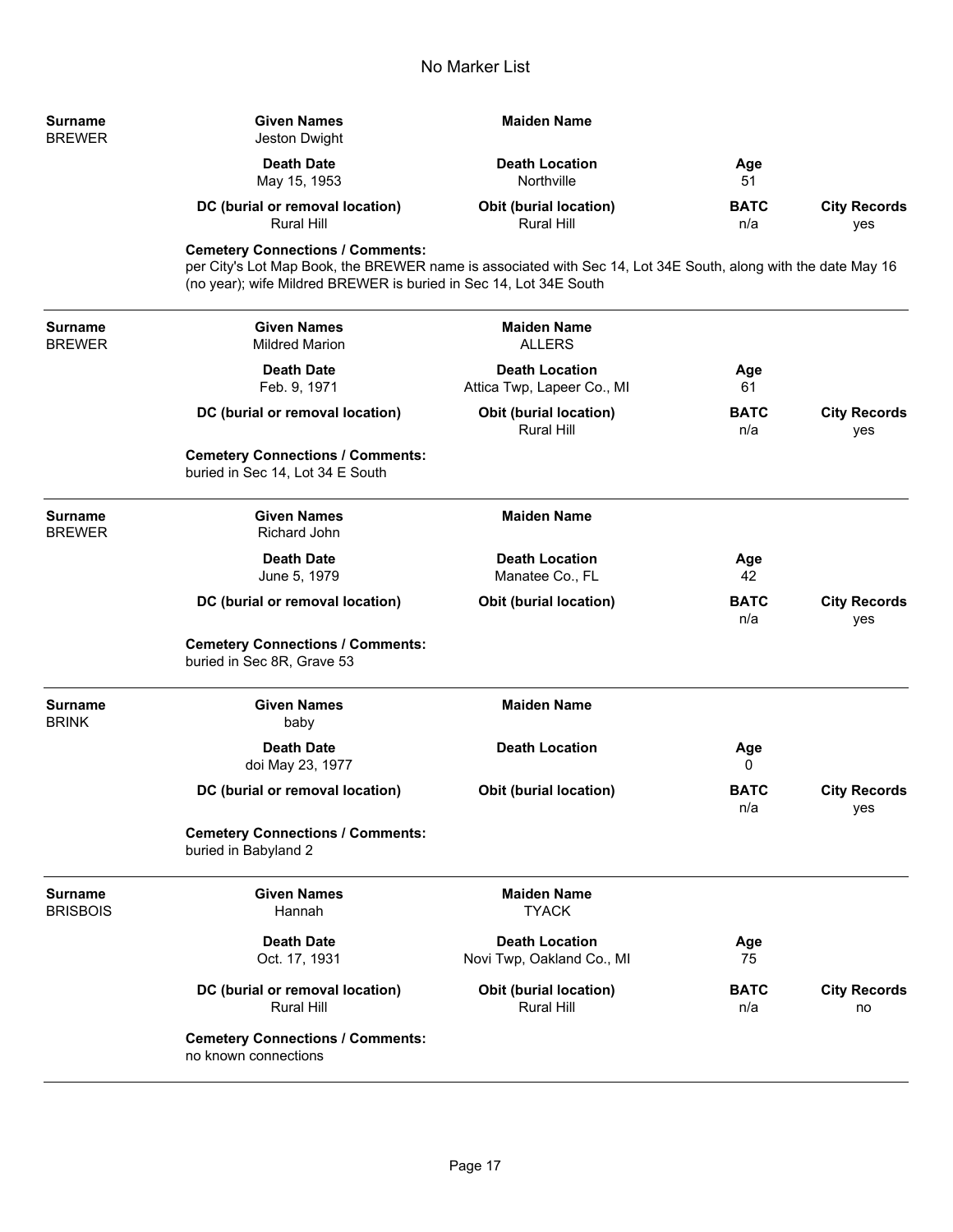| Surname<br>BROCKETT | <b>Given Names</b><br>Melly        | Maiden Name                                      |                    |                           |
|---------------------|------------------------------------|--------------------------------------------------|--------------------|---------------------------|
|                     | <b>Death Date</b><br>Nov. 24, 1892 | <b>Death Location</b><br>Plymouth, Wayne Co., MI | Age                |                           |
|                     | DC (burial or removal location)    | <b>Obit (burial location)</b><br>not specified   | <b>BATC</b><br>yes | <b>City Records</b><br>no |

## **Cemetery Connections / Comments:**

father James D. BROCKET purchased Sec 9, Lot 11 upon her death; parents James Darwin and Elizabeth BROCKETT are buried in Sec 9, Lot 11; in MI death records as Nellie E. BROCKETT

| <b>Surname</b><br><b>BROCKMILLER</b> | <b>Given Names</b><br>Christian                                                                                       | <b>Maiden Name</b>                             |                    |                           |
|--------------------------------------|-----------------------------------------------------------------------------------------------------------------------|------------------------------------------------|--------------------|---------------------------|
|                                      | <b>Death Date</b><br>Aug. 1, 1906                                                                                     | <b>Death Location</b><br>Novi, Oakland Co., MI | Age<br>86          |                           |
|                                      | DC (burial or removal location)<br>Northville                                                                         | <b>Obit (burial location)</b><br>not specified | <b>BATC</b><br>yes | <b>City Records</b><br>no |
|                                      | <b>Cemetery Connections / Comments:</b><br>daughter Mary MILLER purchased Sec 27, Lot 1; in BATC as P. K. BROCKMILLER |                                                |                    |                           |
| <b>Surname</b><br><b>BROCKMILLER</b> | <b>Given Names</b><br>Louisa                                                                                          | <b>Maiden Name</b><br><b>ECKHART</b>           |                    |                           |
|                                      | <b>Death Date</b><br>Apr. 25, 1900                                                                                    | <b>Death Location</b><br>Novi, Oakland Co., MI | Age<br>76          |                           |
|                                      | DC (burial or removal location)<br>Northville                                                                         | <b>Obit (burial location)</b><br>not specified | <b>BATC</b><br>yes | <b>City Records</b><br>no |
|                                      | <b>Cemetery Connections / Comments:</b><br>stepdaughter Mary MILLER purchased Sec 27, Lot 1 upon her death            |                                                |                    |                           |
| <b>Surname</b><br><b>BROGAN</b>      | <b>Given Names</b><br>infant                                                                                          | <b>Maiden Name</b>                             |                    |                           |
|                                      | <b>Death Date</b><br>June 24, 1946                                                                                    | <b>Death Location</b><br>Northville            | Age<br>0           |                           |
|                                      | DC (burial or removal location)<br><b>Rural Hill</b>                                                                  | <b>Obit (burial location)</b>                  | <b>BATC</b><br>n/a | <b>City Records</b><br>no |
|                                      | <b>Cemetery Connections / Comments:</b><br>no known connections; died in Sessions Hospital                            |                                                |                    |                           |
| <b>Surname</b><br><b>BRONSON</b>     | <b>Given Names</b><br>Allen G. L.                                                                                     | <b>Maiden Name</b>                             |                    |                           |
|                                      | <b>Death Date</b><br>Jan. 1, 1892                                                                                     | <b>Death Location</b>                          | Age<br>~100        |                           |
|                                      | DC (burial or removal location)                                                                                       | <b>Obit (burial location)</b>                  | <b>BATC</b><br>yes | <b>City Records</b><br>no |
|                                      | <b>Cemetery Connections / Comments:</b><br>see wife Lydia BRONSON on this list; in BATC as A. G. L. BRUNSON           |                                                |                    |                           |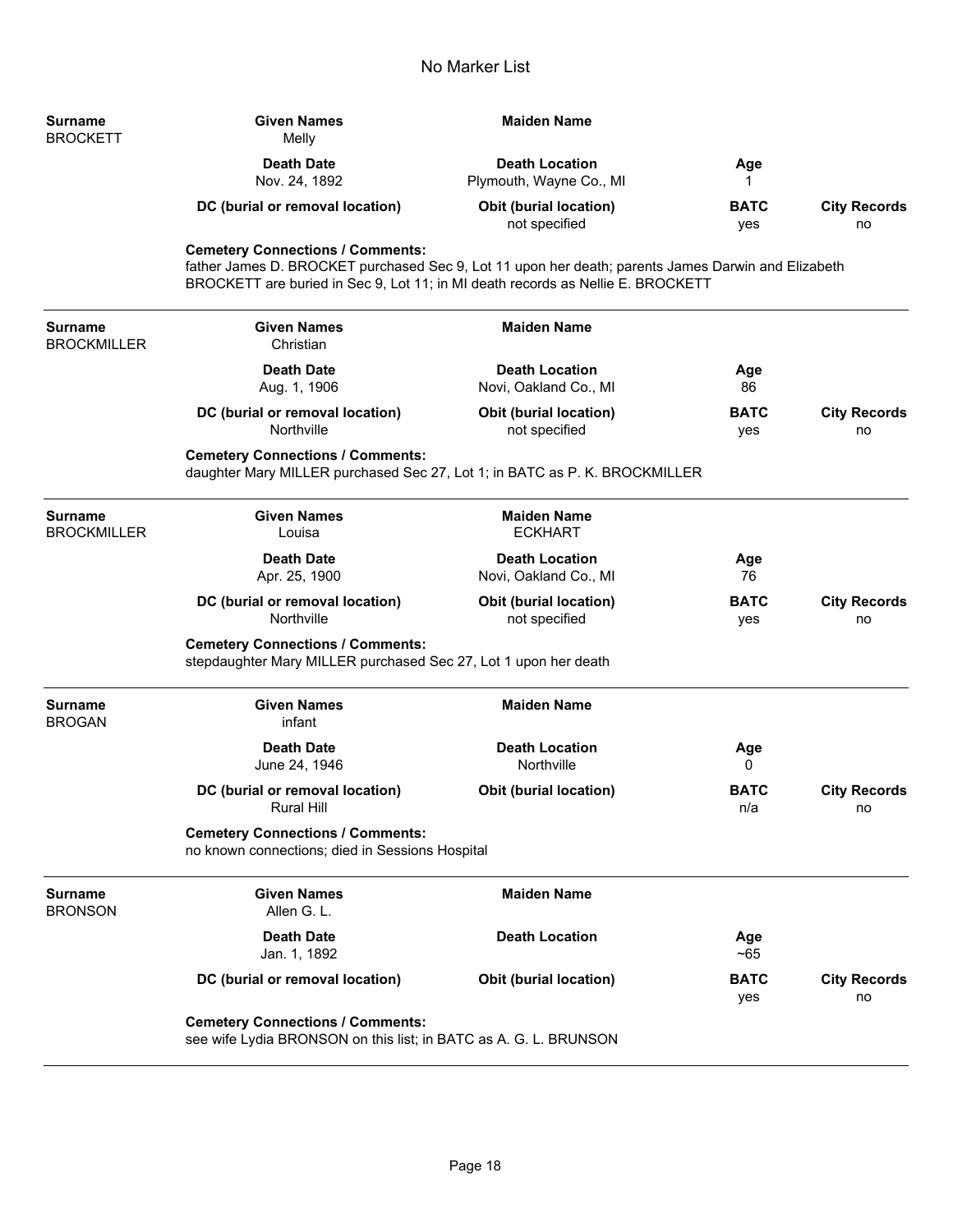| <b>Surname</b><br><b>BRONSON</b> | <b>Given Names</b><br>Earl                                                                                              | <b>Maiden Name</b>                                 |                    |                            |
|----------------------------------|-------------------------------------------------------------------------------------------------------------------------|----------------------------------------------------|--------------------|----------------------------|
|                                  | <b>Death Date</b><br>Mar. 16, 1869                                                                                      | <b>Death Location</b>                              | Age                |                            |
|                                  | DC (burial or removal location)                                                                                         | <b>Obit (burial location)</b>                      | <b>BATC</b><br>yes | <b>City Records</b><br>no  |
|                                  | <b>Cemetery Connections / Comments:</b><br>no known connections                                                         |                                                    |                    |                            |
| <b>Surname</b><br><b>BRONSON</b> | <b>Given Names</b><br>George                                                                                            | <b>Maiden Name</b>                                 |                    |                            |
|                                  | <b>Death Date</b><br>Mar. 20, 1947                                                                                      | <b>Death Location</b><br>Eloise, Wayne Co., MI     | Age<br>74          |                            |
|                                  | DC (burial or removal location)<br>Northville                                                                           | <b>Obit (burial location)</b><br><b>Rural Hill</b> | <b>BATC</b><br>n/a | <b>City Records</b><br>no  |
|                                  | <b>Cemetery Connections / Comments:</b><br>no known connections                                                         |                                                    |                    |                            |
| <b>Surname</b><br><b>BRONSON</b> | <b>Given Names</b><br>Lydia Amelia                                                                                      | <b>Maiden Name</b><br><b>CHASE</b>                 |                    |                            |
|                                  | <b>Death Date</b><br>Nov. 22, 1925                                                                                      | <b>Death Location</b><br>Salem, Oakland Co., MI    | Age<br>84          |                            |
|                                  | DC (burial or removal location)<br>Northville                                                                           | Obit (burial location)<br>not specified            | <b>BATC</b><br>n/a | <b>City Records</b><br>no  |
|                                  | <b>Cemetery Connections / Comments:</b><br>purchased Sec 18, Lot 17 North; see husband Allen G. L. BRONSON on this list |                                                    |                    |                            |
| <b>Surname</b><br><b>BRONSON</b> | <b>Given Names</b><br>Tina                                                                                              | <b>Maiden Name</b>                                 |                    |                            |
|                                  | <b>Death Date</b><br>Jan. 24, 1893                                                                                      | <b>Death Location</b>                              | Age<br>3           |                            |
|                                  | DC (burial or removal location)                                                                                         | <b>Obit (burial location)</b><br>not specified     | <b>BATC</b><br>yes | <b>City Records</b><br>no  |
|                                  | <b>Cemetery Connections / Comments:</b><br>no known connections                                                         |                                                    |                    |                            |
| <b>Surname</b><br><b>BROOKS</b>  | <b>Given Names</b><br>Olive                                                                                             | <b>Maiden Name</b><br><b>MATSON</b>                |                    |                            |
|                                  | <b>Death Date</b><br>Sept. 22, 1961                                                                                     | <b>Death Location</b><br>Washtenaw Co., MI         | Age<br>67          |                            |
|                                  | DC (burial or removal location)                                                                                         | Obit (burial location)<br>not specified            | <b>BATC</b><br>n/a | <b>City Records</b><br>yes |
|                                  | <b>Cemetery Connections / Comments:</b><br>buried in Sec 17, Lot 15                                                     |                                                    |                    |                            |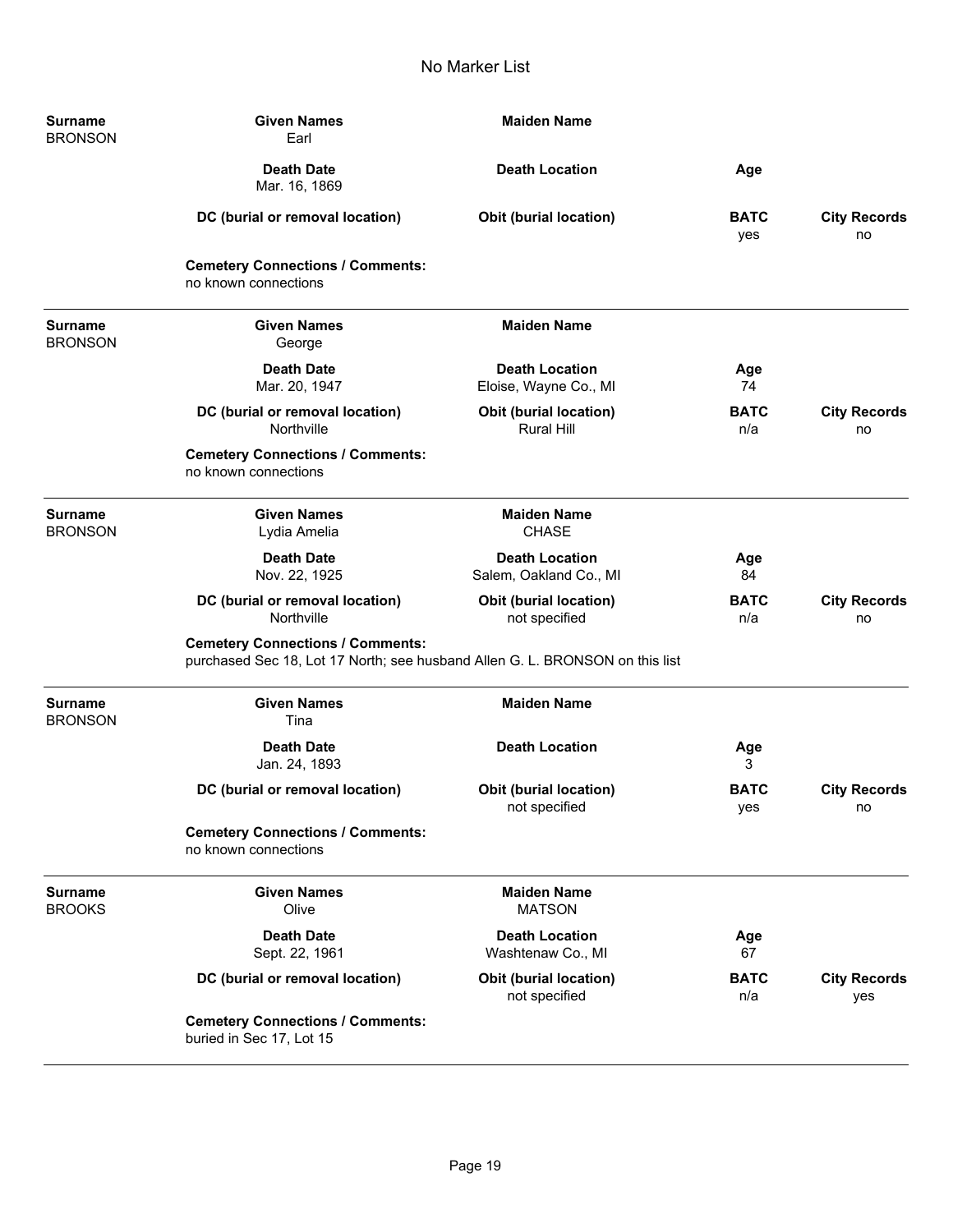| <b>Surname</b><br><b>BROWN</b> | <b>Given Names</b><br>Ellen                                                                                                         | <b>Maiden Name</b><br>LaBASS                       |                    |                            |
|--------------------------------|-------------------------------------------------------------------------------------------------------------------------------------|----------------------------------------------------|--------------------|----------------------------|
|                                | <b>Death Date</b><br>Apr. 27, 1976                                                                                                  | <b>Death Location</b><br>Pontiac, Oakland Co., MI  | Age<br>73          |                            |
|                                | DC (burial or removal location)                                                                                                     | <b>Obit (burial location)</b>                      | <b>BATC</b><br>n/a | <b>City Records</b><br>yes |
|                                | <b>Cemetery Connections / Comments:</b><br>buried in Sec 10, Lot 12                                                                 |                                                    |                    |                            |
| <b>Surname</b><br><b>BROWN</b> | <b>Given Names</b><br>Forrest B.                                                                                                    | <b>Maiden Name</b>                                 |                    |                            |
|                                | <b>Death Date</b><br>Mar. 6, 1947                                                                                                   | <b>Death Location</b><br>Northville                | Age<br>75          |                            |
|                                | DC (burial or removal location)<br><b>Rural Hill</b>                                                                                | <b>Obit (burial location)</b><br><b>Rural Hill</b> | <b>BATC</b><br>n/a | <b>City Records</b><br>no  |
|                                | <b>Cemetery Connections / Comments:</b><br>wife Minia BROWN and some children are buried in Sec 10, Lot 12                          |                                                    |                    |                            |
| <b>Surname</b><br><b>BROWN</b> | <b>Given Names</b><br>Harold A.                                                                                                     | <b>Maiden Name</b>                                 |                    |                            |
|                                | <b>Death Date</b><br>Aug. 1, 1917                                                                                                   | <b>Death Location</b><br>Northville                | Age<br>5           |                            |
|                                | DC (burial or removal location)<br><b>Rural Hill</b>                                                                                | <b>Obit (burial location)</b><br>not specified     | <b>BATC</b><br>n/a | <b>City Records</b><br>no  |
|                                | <b>Cemetery Connections / Comments:</b><br>mother Minia BROWN is buried in Sec 10, Lot 12; see father Forrest B. BROWN on this list |                                                    |                    |                            |
| <b>Surname</b><br><b>BROWN</b> | <b>Given Names</b><br>Helen M.                                                                                                      | <b>Maiden Name</b>                                 |                    |                            |
|                                | <b>Death Date</b><br>doi June 20, 1973                                                                                              | <b>Death Location</b>                              | Age                |                            |
|                                | DC (burial or removal location)                                                                                                     | <b>Obit (burial location)</b>                      | <b>BATC</b><br>n/a | <b>City Records</b><br>yes |
|                                | <b>Cemetery Connections / Comments:</b><br>buried in Singles 2, Grave 67                                                            |                                                    |                    |                            |
| <b>Surname</b><br><b>BROWN</b> | <b>Given Names</b><br>Ray B.                                                                                                        | <b>Maiden Name</b>                                 |                    |                            |
|                                | <b>Death Date</b><br>Feb. 2, 1933                                                                                                   | <b>Death Location</b><br>Novi, Oakland Co., MI     | Age<br>$~1$ -52    |                            |
|                                | DC (burial or removal location)<br><b>Rural Hill</b>                                                                                | <b>Obit (burial location)</b><br>not specified     | <b>BATC</b><br>n/a | <b>City Records</b><br>no  |
|                                | <b>Cemetery Connections / Comments:</b><br>no known connections                                                                     |                                                    |                    |                            |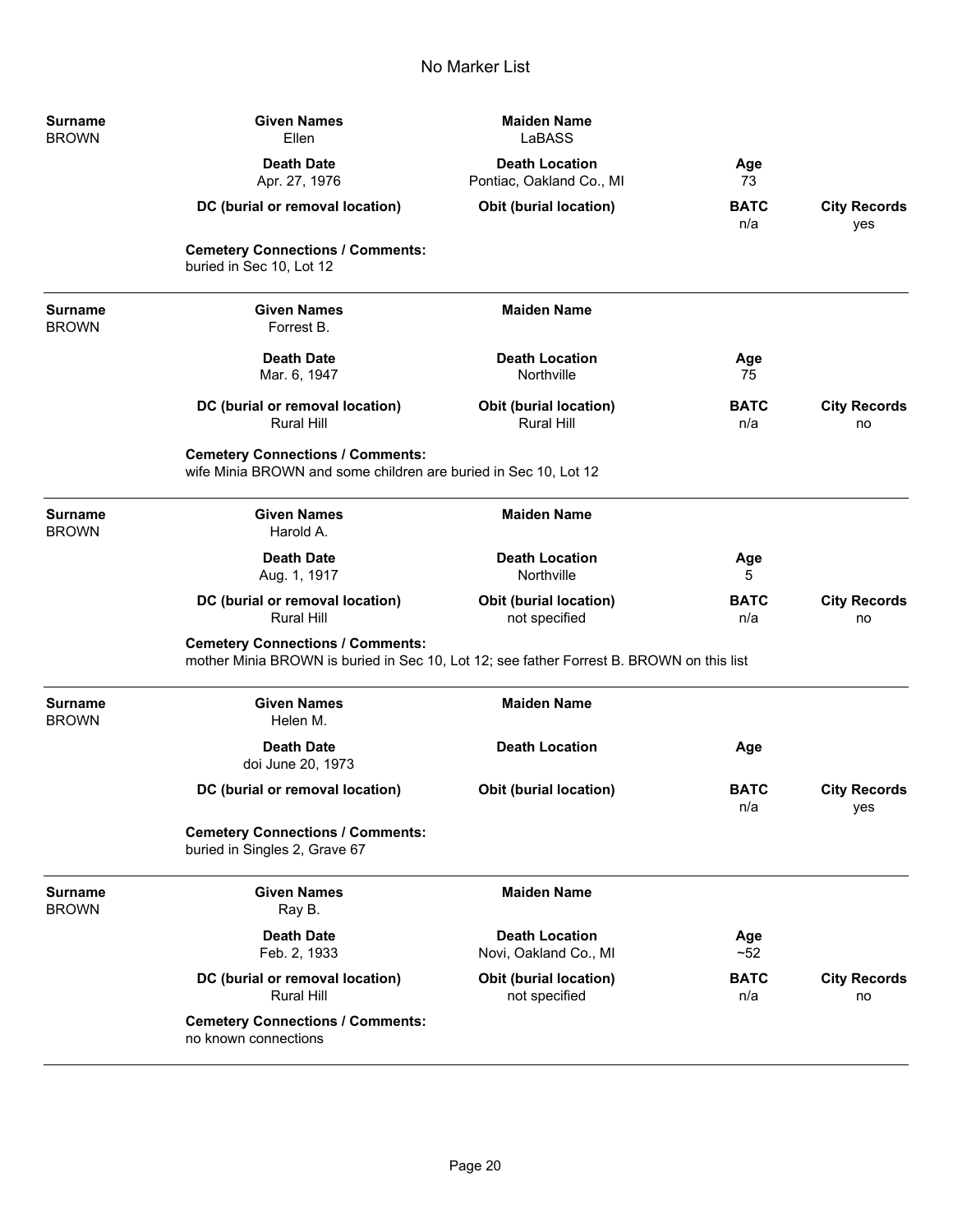| Surname<br><b>BROWN</b>             | <b>Given Names</b><br>Victoria                                                      | <b>Maiden Name</b><br><b>SETTERINGTON</b>                  |                    |                            |
|-------------------------------------|-------------------------------------------------------------------------------------|------------------------------------------------------------|--------------------|----------------------------|
|                                     | <b>Death Date</b><br>Dec. 23, 1918                                                  | <b>Death Location</b><br>Northville                        | Age<br>71          |                            |
|                                     | DC (burial or removal location)<br><b>Rural Hill</b>                                | Obit (burial location)                                     | <b>BATC</b><br>n/a | <b>City Records</b><br>no  |
|                                     | <b>Cemetery Connections / Comments:</b><br>see son Forrest B. BROWN on this list    |                                                            |                    |                            |
| Surname<br><b>BRUNYANSKY</b>        | <b>Given Names</b><br>John                                                          | <b>Maiden Name</b>                                         |                    |                            |
|                                     | <b>Death Date</b><br>Jan. 16, 1928                                                  | <b>Death Location</b><br>Northville                        | Age<br>51          |                            |
|                                     | DC (burial or removal location)<br><b>Rural Hill</b>                                | Obit (burial location)<br>not specified                    | <b>BATC</b><br>n/a | <b>City Records</b><br>no  |
|                                     | <b>Cemetery Connections / Comments:</b><br>see wife Mary BRUNYANSKY on this list    |                                                            |                    |                            |
| <b>Surname</b><br><b>BRUNYANSKY</b> | <b>Given Names</b><br>Mary                                                          | <b>Maiden Name</b><br><b>KONYAR</b>                        |                    |                            |
|                                     | <b>Death Date</b><br>Mar. 5, 1941                                                   | <b>Death Location</b><br>Detroit, Wayne Co., MI            | Age<br>56          |                            |
|                                     | DC (burial or removal location)<br><b>Rural Hill</b>                                | <b>Obit (burial location)</b><br>Rural Hill                | <b>BATC</b><br>n/a | <b>City Records</b><br>no  |
|                                     | <b>Cemetery Connections / Comments:</b><br>see husband John BRUNYANSKY on this list |                                                            |                    |                            |
| Surname<br><b>BUELOW</b>            | <b>Given Names</b><br>Kenneth M.                                                    | <b>Maiden Name</b>                                         |                    |                            |
|                                     | <b>Death Date</b><br>Dec. 28, 2018                                                  | <b>Death Location</b><br>Farmington Hills, Oakland Co., MI | Age<br>63          |                            |
|                                     | DC (burial or removal location)                                                     | Obit (burial location)<br>not specified                    | <b>BATC</b><br>n/a | <b>City Records</b><br>yes |
|                                     | <b>Cemetery Connections / Comments:</b><br>buried in Sec 43, Tier 6, Grave 14       |                                                            |                    |                            |
| Surname<br>BUNT                     | <b>Given Names</b><br>David                                                         | <b>Maiden Name</b>                                         |                    |                            |
|                                     | <b>Death Date</b><br>Mar. 2, 1939                                                   | <b>Death Location</b><br>Northville                        | Age<br>0           |                            |
|                                     | DC (burial or removal location)<br>Northville                                       | Obit (burial location)                                     | <b>BATC</b><br>n/a | <b>City Records</b><br>no  |
|                                     | <b>Cemetery Connections / Comments:</b><br>no known connections                     |                                                            |                    |                            |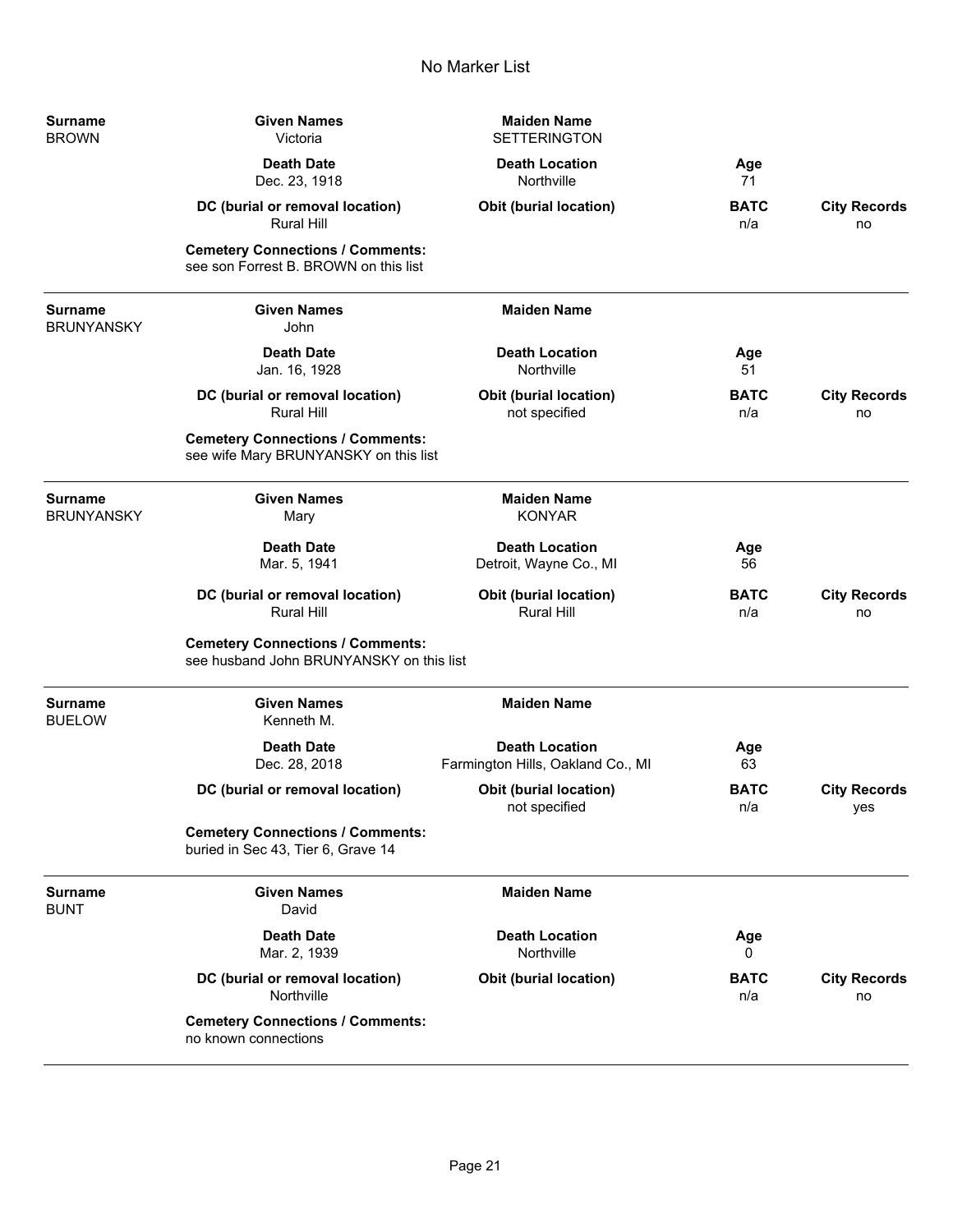| <b>Surname</b><br><b>BURGIN</b>   | <b>Given Names</b><br>Angeline                                                      | <b>Maiden Name</b>                                    |                    |                            |
|-----------------------------------|-------------------------------------------------------------------------------------|-------------------------------------------------------|--------------------|----------------------------|
|                                   | <b>Death Date</b><br>Apr. 6, 1937                                                   | <b>Death Location</b><br>Northville                   | Age<br>0           |                            |
|                                   | DC (burial or removal location)<br>Northville                                       | <b>Obit (burial location)</b>                         | <b>BATC</b><br>n/a | <b>City Records</b><br>no  |
|                                   | <b>Cemetery Connections / Comments:</b><br>no known connections                     |                                                       |                    |                            |
| <b>Surname</b><br><b>BURKHART</b> | <b>Given Names</b><br><b>Betty Jean</b>                                             | <b>Maiden Name</b><br><b>HEINTZ</b>                   |                    |                            |
|                                   | <b>Death Date</b><br>Mar. 14, 2010                                                  | <b>Death Location</b>                                 | Age<br>78          |                            |
|                                   | DC (burial or removal location)                                                     | <b>Obit (burial location)</b><br>not specified        | <b>BATC</b><br>n/a | <b>City Records</b><br>yes |
|                                   | <b>Cemetery Connections / Comments:</b><br>buried in Sec 26, Lot 14                 |                                                       |                    |                            |
| Surname<br><b>BURLING</b>         | <b>Given Names</b><br>Nora                                                          | <b>Maiden Name</b>                                    |                    |                            |
|                                   | <b>Death Date</b><br>Dec. 11, 1948                                                  | <b>Death Location</b><br>Ypsilanti, Washtenaw Co., MI | Age<br>49          |                            |
|                                   | DC (burial or removal location)                                                     | Obit (burial location)<br><b>Rural Hill</b>           | <b>BATC</b><br>n/a | <b>City Records</b><br>no  |
|                                   | <b>Cemetery Connections / Comments:</b><br>son Vernard STURM is buried in Singles 1 |                                                       |                    |                            |
| Surname<br><b>BURNS</b>           | <b>Given Names</b><br>Irvin                                                         | <b>Maiden Name</b>                                    |                    |                            |
|                                   | <b>Death Date</b><br>Jan. 30, 1987                                                  | <b>Death Location</b><br>Northville                   | Age<br>75          |                            |
|                                   | DC (burial or removal location)                                                     | <b>Obit (burial location)</b>                         | <b>BATC</b><br>n/a | <b>City Records</b><br>yes |
|                                   | <b>Cemetery Connections / Comments:</b><br>buried in Sec 40C, Tier 12, Grave 17     |                                                       |                    |                            |
| Surname<br><b>BURNS</b>           | <b>Given Names</b><br>William                                                       | <b>Maiden Name</b>                                    |                    |                            |
|                                   | <b>Death Date</b><br>Mar. 18, 1888                                                  | <b>Death Location</b>                                 | Age<br>$~1$ 70     |                            |
|                                   | DC (burial or removal location)                                                     | <b>Obit (burial location)</b><br>not specified        | <b>BATC</b><br>yes | <b>City Records</b><br>no  |
|                                   | <b>Cemetery Connections / Comments:</b><br>no known connections                     |                                                       |                    |                            |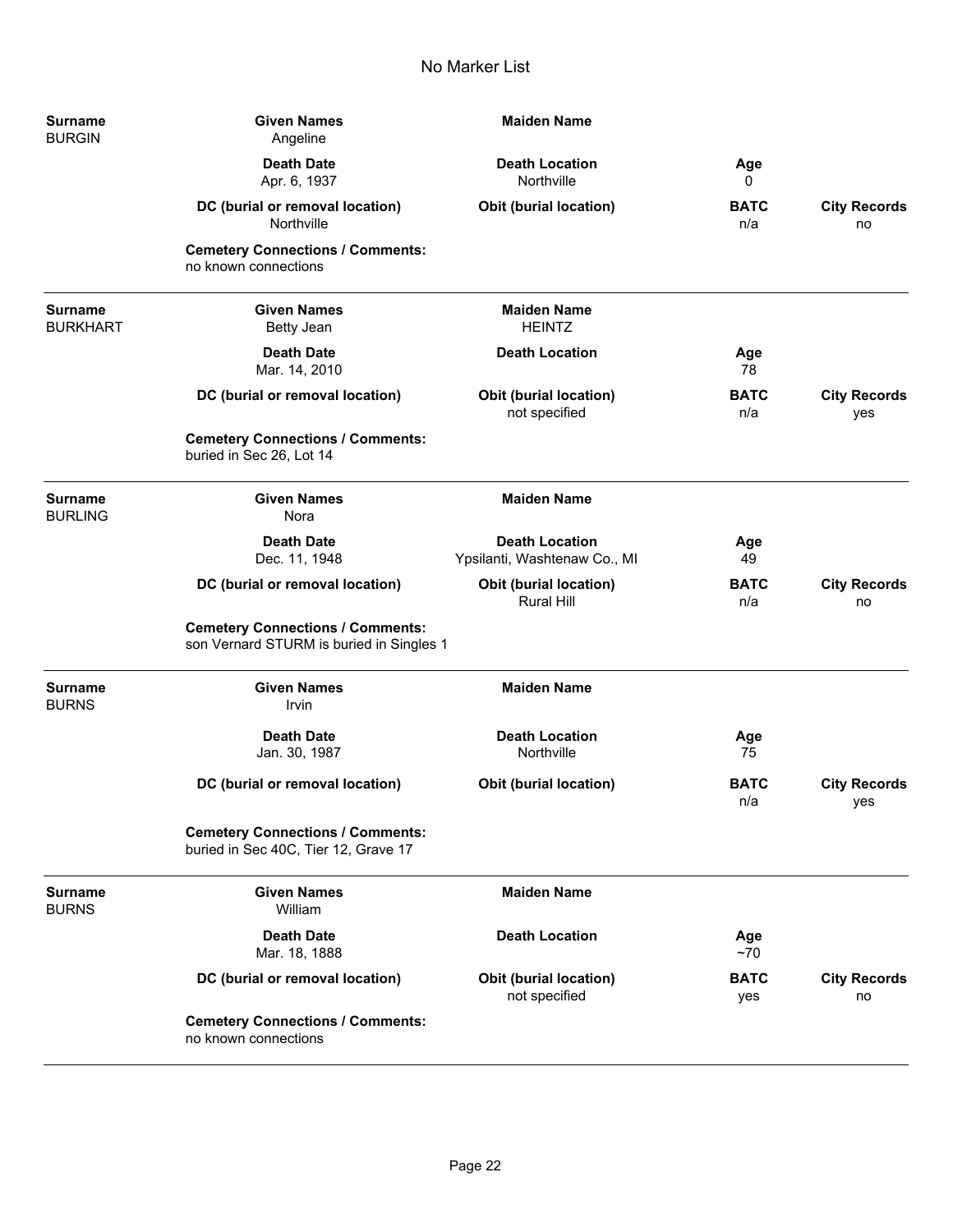| <b>Surname</b><br><b>BURPO</b>      | <b>Given Names</b><br>Robert S.                                                                             | <b>Maiden Name</b>                                    |                    |                            |
|-------------------------------------|-------------------------------------------------------------------------------------------------------------|-------------------------------------------------------|--------------------|----------------------------|
|                                     | <b>Death Date</b><br>Feb. 4, 1956                                                                           | <b>Death Location</b><br>Ann Arbor, Washtenaw Co., MI | Age<br>0           |                            |
|                                     | DC (burial or removal location)                                                                             | <b>Obit (burial location)</b><br><b>Rural Hill</b>    | <b>BATC</b><br>n/a | <b>City Records</b><br>no  |
|                                     | <b>Cemetery Connections / Comments:</b><br>mother Willie Katherine BIAS is buried in Sec 38, Lot 26 - NE1/4 |                                                       |                    |                            |
| <b>Surname</b><br><b>BURRY</b>      | <b>Given Names</b><br>John Albert                                                                           | <b>Maiden Name</b>                                    |                    |                            |
|                                     | <b>Death Date</b><br>Dec. 26, 2012                                                                          | <b>Death Location</b>                                 | Age<br>82          |                            |
|                                     | DC (burial or removal location)                                                                             | <b>Obit (burial location)</b><br>Rural Hill           | <b>BATC</b><br>n/a | <b>City Records</b><br>yes |
|                                     | <b>Cemetery Connections / Comments:</b><br>buried in Sec 42, Tier 1, Grave 6                                |                                                       |                    |                            |
| <b>Surname</b><br><b>BUSHRE</b>     | <b>Given Names</b><br>Arthur                                                                                | <b>Maiden Name</b>                                    |                    |                            |
|                                     | <b>Death Date</b><br>July 11, 1942                                                                          | <b>Death Location</b><br>Northville                   | Age<br>29          |                            |
|                                     | DC (burial or removal location)<br><b>Rural Hill</b>                                                        | <b>Obit (burial location)</b>                         | <b>BATC</b><br>n/a | <b>City Records</b><br>no  |
|                                     | <b>Cemetery Connections / Comments:</b><br>no known connections; died at Maybury Sanitarium                 |                                                       |                    |                            |
| <b>Surname</b><br><b>BUSWELL</b>    | <b>Given Names</b><br>John A.                                                                               | <b>Maiden Name</b>                                    |                    |                            |
|                                     | <b>Death Date</b><br>Mar. 9, 1939                                                                           | <b>Death Location</b><br>Northville                   | Age<br>43          |                            |
|                                     | DC (burial or removal location)<br><b>Rural Hill</b>                                                        | Obit (burial location)<br>Rural Hill                  | BATC<br>n/a        | <b>City Records</b><br>no  |
|                                     | <b>Cemetery Connections / Comments:</b><br>per obit, buried in American Legion lot; no known connections    |                                                       |                    |                            |
| <b>Surname</b><br><b>BUTTERMORE</b> | <b>Given Names</b><br>Lillian Elizabeth                                                                     | <b>Maiden Name</b><br><b>HENNING</b>                  |                    |                            |
|                                     | <b>Death Date</b><br>Jan. 30, 2017                                                                          | <b>Death Location</b>                                 | Age<br>99          |                            |
|                                     | DC (burial or removal location)                                                                             | Obit (burial location)<br><b>Rural Hill</b>           | <b>BATC</b><br>n/a | <b>City Records</b><br>yes |
|                                     | <b>Cemetery Connections / Comments:</b><br>buried in Sec 40A, Tier 3, Grave 3                               |                                                       |                    |                            |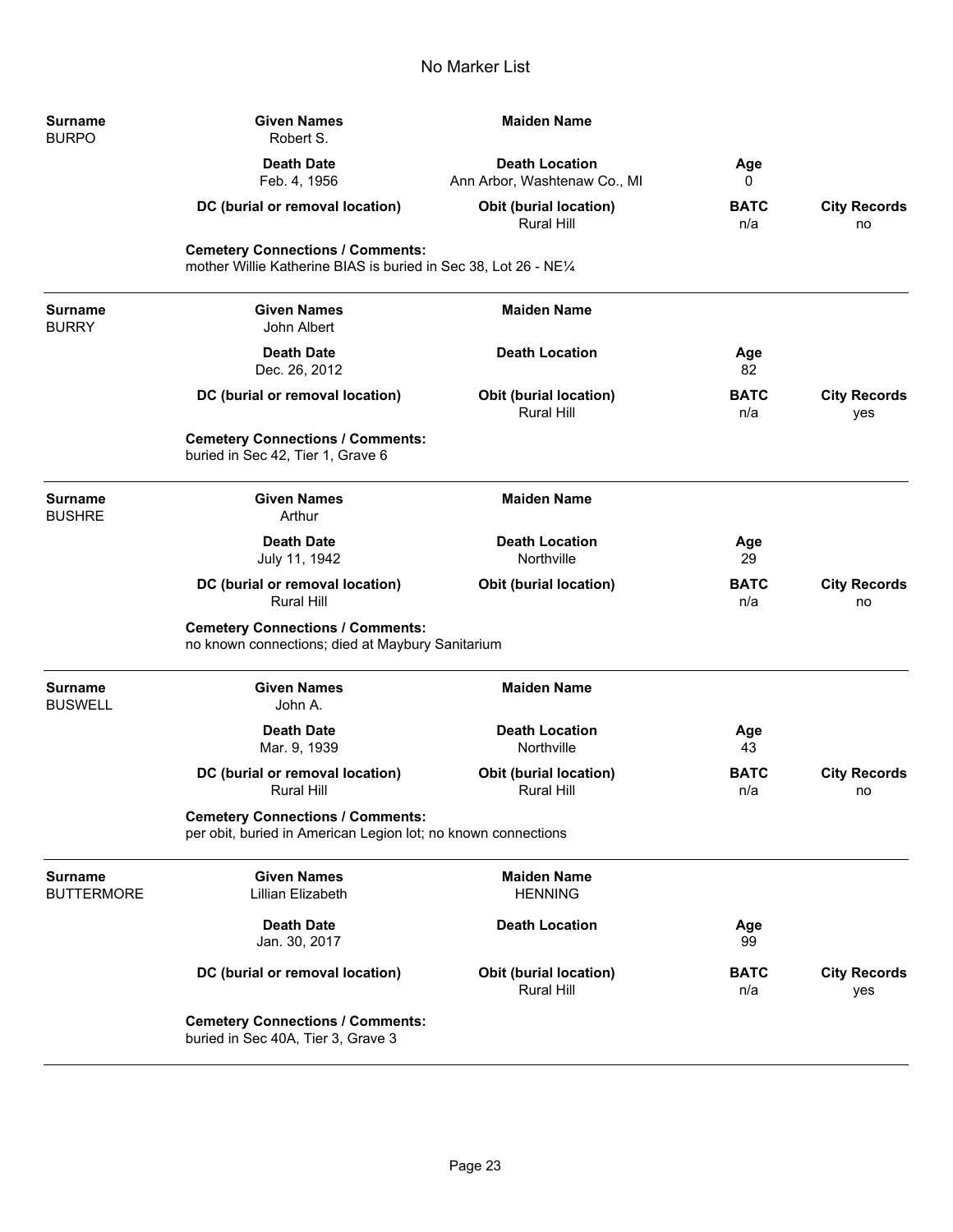| Surname<br>CABANERO           | <b>Given Names</b><br>Marcelo                                                                                    | <b>Maiden Name</b>                                       |                    |                            |
|-------------------------------|------------------------------------------------------------------------------------------------------------------|----------------------------------------------------------|--------------------|----------------------------|
|                               | <b>Death Date</b><br>May 10, 1947                                                                                | <b>Death Location</b><br>Northville                      | Age<br>48          |                            |
|                               | DC (burial or removal location)<br><b>Rural Hill</b>                                                             | <b>Obit (burial location)</b><br>Rural Hill              | <b>BATC</b><br>n/a | <b>City Records</b><br>no  |
|                               | <b>Cemetery Connections / Comments:</b><br>no known connections; died at Maybury Sanitarium                      |                                                          |                    |                            |
| <b>Surname</b><br><b>CADY</b> | <b>Given Names</b><br>Clinton J.                                                                                 | <b>Maiden Name</b>                                       |                    |                            |
|                               | <b>Death Date</b><br>May 24, 1916                                                                                | <b>Death Location</b><br>Detroit, Wayne Co., MI          | Age<br>$~1$ –67    |                            |
|                               | DC (burial or removal location)<br>[blank]                                                                       | <b>Obit (burial location)</b><br>"body was brought here" | <b>BATC</b><br>n/a | <b>City Records</b><br>no  |
|                               | <b>Cemetery Connections / Comments:</b><br>parents Anson and Jane CADY are buried in Sec 6, Lot 8                |                                                          |                    |                            |
| Surname<br><b>CALKINS</b>     | <b>Given Names</b><br>Charles                                                                                    | <b>Maiden Name</b>                                       |                    |                            |
|                               | <b>Death Date</b><br>June 10, 1929                                                                               | <b>Death Location</b><br>Northville                      | Age<br>79          |                            |
|                               | DC (burial or removal location)<br><b>Rural Hill</b>                                                             | <b>Obit (burial location)</b><br><b>Rural Hill</b>       | <b>BATC</b><br>n/a | <b>City Records</b><br>no  |
|                               | <b>Cemetery Connections / Comments:</b><br>wife Matilda CALKINS purchased Sec 18, Lot 24                         |                                                          |                    |                            |
| Surname<br><b>CALKINS</b>     | <b>Given Names</b><br>Matilda                                                                                    | <b>Maiden Name</b><br><b>HALLSTROM</b>                   |                    |                            |
|                               | <b>Death Date</b><br>Feb. 29, 1924                                                                               | <b>Death Location</b><br>Northville                      | Age<br>69          |                            |
|                               | DC (burial or removal location)<br><b>Rural Hill</b>                                                             | <b>Obit (burial location)</b><br><b>Rural Hill</b>       | <b>BATC</b><br>n/a | <b>City Records</b><br>no  |
|                               | <b>Cemetery Connections / Comments:</b><br>purchased Sec 18, Lot 24 after the death of her mother, Eva HALLSTROM |                                                          |                    |                            |
| Surname<br>CAMERON            | <b>Given Names</b><br>John Douglas                                                                               | <b>Maiden Name</b>                                       |                    |                            |
|                               | <b>Death Date</b><br>June 1, 1973                                                                                | <b>Death Location</b><br>Detroit, Wayne Co., MI          | Age<br>54          |                            |
|                               | DC (burial or removal location)                                                                                  | <b>Obit (burial location)</b><br>Rural Hill              | <b>BATC</b><br>n/a | <b>City Records</b><br>yes |
|                               | <b>Cemetery Connections / Comments:</b><br>buried in Sec 38, Lot 38 - NW1/4                                      |                                                          |                    |                            |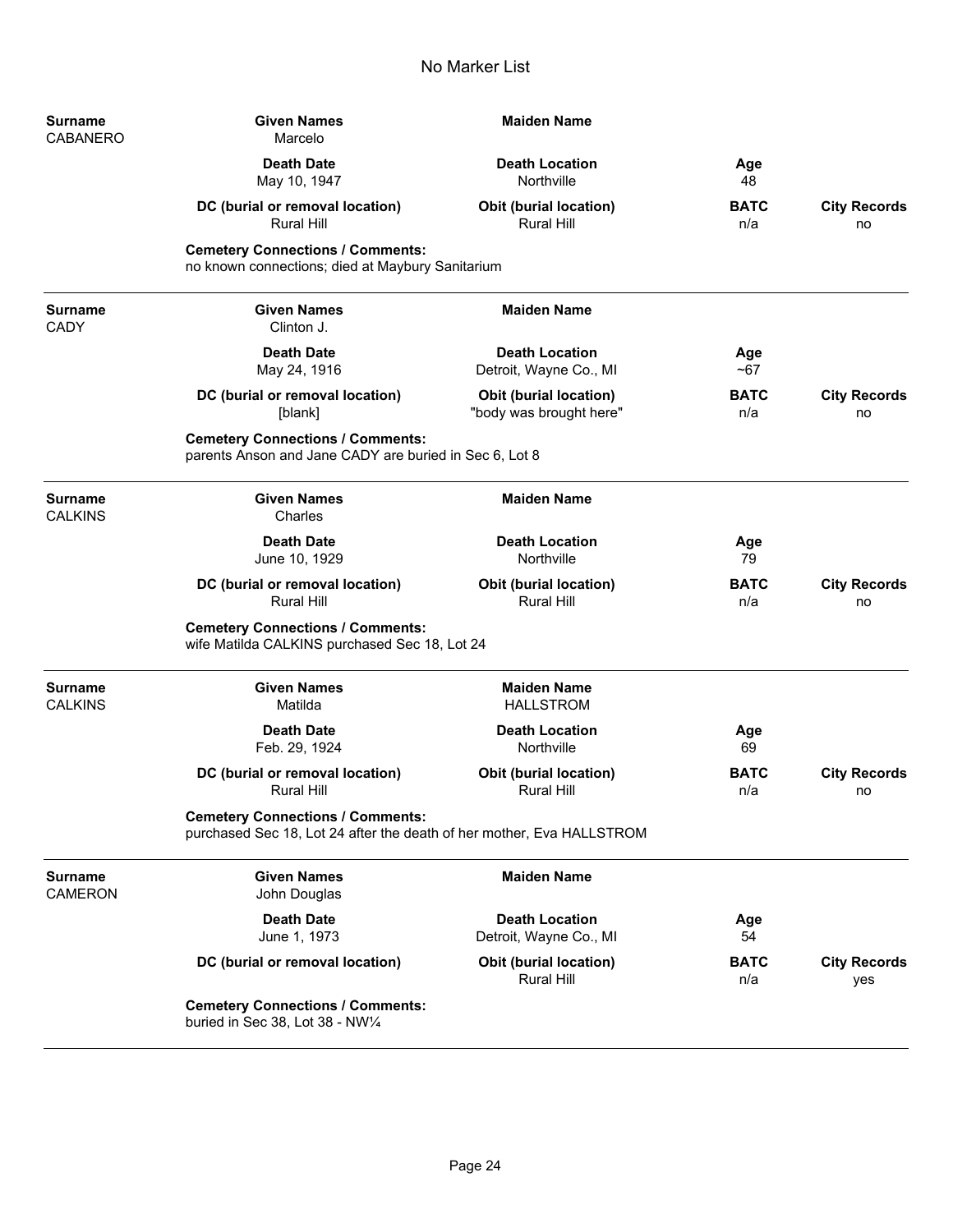| <b>Surname</b><br>CANE             | <b>Given Names</b><br>Gordon                                                                                                                                                     | <b>Maiden Name</b>                                 |                    |                            |
|------------------------------------|----------------------------------------------------------------------------------------------------------------------------------------------------------------------------------|----------------------------------------------------|--------------------|----------------------------|
|                                    | <b>Death Date</b><br>Jan. 7, 1928                                                                                                                                                | <b>Death Location</b><br>Northville                | Age<br>33          |                            |
|                                    | DC (burial or removal location)<br><b>Rural Hill</b>                                                                                                                             | <b>Obit (burial location)</b><br><b>Rural Hill</b> | <b>BATC</b><br>n/a | <b>City Records</b><br>no  |
|                                    | <b>Cemetery Connections / Comments:</b><br>no known connections; died at Maybury Sanitarium                                                                                      |                                                    |                    |                            |
| <b>Surname</b><br>CARD             | <b>Given Names</b><br>baby                                                                                                                                                       | <b>Maiden Name</b>                                 |                    |                            |
|                                    | <b>Death Date</b>                                                                                                                                                                | <b>Death Location</b>                              | Age<br>0           |                            |
|                                    | DC (burial or removal location)                                                                                                                                                  | <b>Obit (burial location)</b>                      | <b>BATC</b><br>n/a | <b>City Records</b><br>yes |
|                                    | <b>Cemetery Connections / Comments:</b><br>buried in Sec 11A, Tier 4 [Old Lot 7, Grave 11]                                                                                       |                                                    |                    |                            |
| Surname<br><b>CARLSON</b>          | <b>Given Names</b><br>Harry B.                                                                                                                                                   | <b>Maiden Name</b>                                 |                    |                            |
|                                    | <b>Death Date</b><br>Mar. 12, 1949                                                                                                                                               | <b>Death Location</b><br>Detroit, Wayne Co., MI    | Age<br>60          |                            |
|                                    | DC (burial or removal location)                                                                                                                                                  | <b>Obit (burial location)</b><br><b>Rural Hill</b> | <b>BATC</b><br>n/a | <b>City Records</b><br>no  |
|                                    | <b>Cemetery Connections / Comments:</b><br>per obit, buried in family plot; no known connections                                                                                 |                                                    |                    |                            |
| <b>Surname</b><br><b>CARMER</b>    | <b>Given Names</b><br>Jennie B.                                                                                                                                                  | <b>Maiden Name</b><br><b>HIGDON</b>                |                    |                            |
|                                    | <b>Death Date</b><br>Jan. 9, 1930                                                                                                                                                | <b>Death Location</b><br>Lansing, Ingham Co., MI   | Age<br>51          |                            |
|                                    | DC (burial or removal location)<br>Northville                                                                                                                                    | <b>Obit (burial location)</b><br>Northville        | <b>BATC</b><br>n/a | <b>City Records</b><br>no  |
|                                    | <b>Cemetery Connections / Comments:</b><br>in-laws Jacob and Lovina CARMER are buried in Sec 9, Lot 17                                                                           |                                                    |                    |                            |
| <b>Surname</b><br><b>CARPENTER</b> | <b>Given Names</b><br>Earl                                                                                                                                                       | <b>Maiden Name</b>                                 |                    |                            |
|                                    | <b>Death Date</b><br>June 19, 1966                                                                                                                                               | <b>Death Location</b><br>Washtenaw Co., MI         | Age<br>82          |                            |
|                                    | DC (burial or removal location)                                                                                                                                                  | <b>Obit (burial location)</b>                      | <b>BATC</b><br>n/a | <b>City Records</b><br>yes |
|                                    | <b>Cemetery Connections / Comments:</b><br>father W. F. CARPENTER purchased Sec 25, Lot 24 North; parents Willis F. and Helen E. CARPENTER are buried<br>in Sec 25, Lot 24 North |                                                    |                    |                            |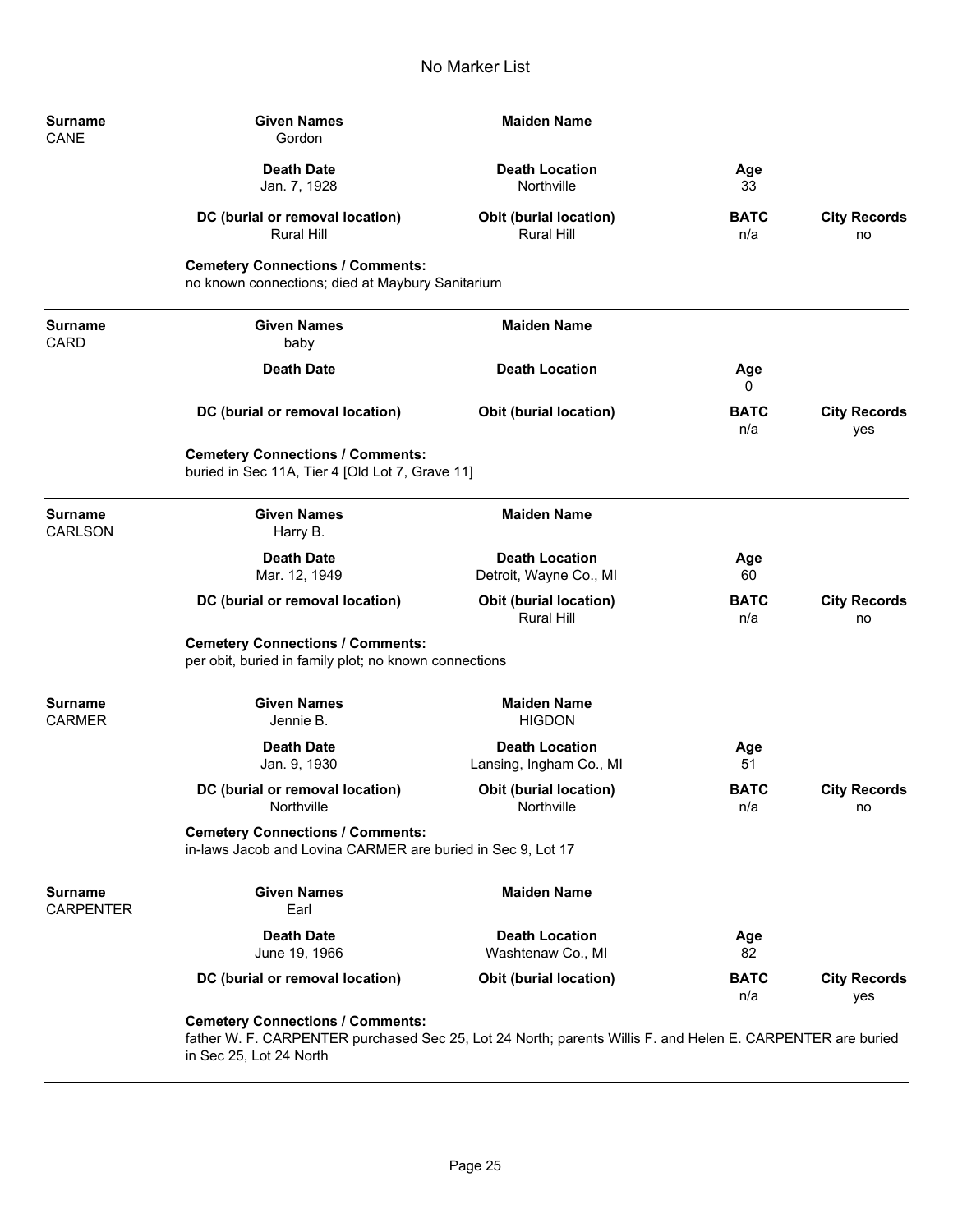| Surname<br>CARPENTER       | <b>Given Names</b><br>Ethel                                                                                                                                        | <b>Maiden Name</b>                                    |                    |                           |
|----------------------------|--------------------------------------------------------------------------------------------------------------------------------------------------------------------|-------------------------------------------------------|--------------------|---------------------------|
|                            | <b>Death Date</b><br>Mar. 25, 1959                                                                                                                                 | <b>Death Location</b><br>Oakland Co., MI              | Age<br>67          |                           |
|                            | DC (burial or removal location)                                                                                                                                    | <b>Obit (burial location)</b><br>Rural Hill           | <b>BATC</b><br>n/a | <b>City Records</b><br>no |
|                            | <b>Cemetery Connections / Comments:</b><br>parents Willis and Helen CARPENTER are buried in Sec 25, Lot 24 North                                                   |                                                       |                    |                           |
| Surname<br>CARPENTER       | <b>Given Names</b><br>Samuel V.                                                                                                                                    | <b>Maiden Name</b>                                    |                    |                           |
|                            | <b>Death Date</b><br>Sept. 20, 1886                                                                                                                                | <b>Death Location</b><br>Northville                   | Age<br>79          |                           |
|                            | DC (burial or removal location)                                                                                                                                    | Obit (burial location)                                | <b>BATC</b><br>yes | <b>City Records</b><br>no |
|                            | <b>Cemetery Connections / Comments:</b><br>son L. V. CARPENTER purchased Sec 14, Lot 2 upon Samuel's death; son Leartus V. CARPENTER is buried in<br>Sec 14, Lot 2 |                                                       |                    |                           |
| Surname<br>CARRINGTON      | <b>Given Names</b><br>Oneita F.                                                                                                                                    | <b>Maiden Name</b><br><b>KENNEDY</b>                  |                    |                           |
|                            | <b>Death Date</b><br>Sept. 30, 2004                                                                                                                                | <b>Death Location</b>                                 | Age<br>84          |                           |
|                            | DC (burial or removal location)                                                                                                                                    | <b>Obit (burial location)</b><br>not specified        | <b>BATC</b><br>n/a | <b>City Records</b><br>no |
|                            | <b>Cemetery Connections / Comments:</b><br>husband Charles F. CARRINGTON and parents Claude Roy and Mina KENNEDY are all buried in Sec 37, Lot 30                  |                                                       |                    |                           |
| Surname<br>CAVELLI         | <b>Given Names</b><br>Racca                                                                                                                                        | <b>Maiden Name</b>                                    |                    |                           |
|                            | <b>Death Date</b><br>June 30, 1923                                                                                                                                 | <b>Death Location</b><br>Northville                   | Age<br>1           |                           |
|                            | DC (burial or removal location)<br>Rural Hill                                                                                                                      | Obit (burial location)<br>Rural Hill                  | <b>BATC</b><br>n/a | <b>City Records</b><br>no |
|                            | <b>Cemetery Connections / Comments:</b><br>no known connections                                                                                                    |                                                       |                    |                           |
| Surname<br><b>CHADWICK</b> | <b>Given Names</b><br>Jennie                                                                                                                                       | <b>Maiden Name</b><br><b>BAKER</b>                    |                    |                           |
|                            | <b>Death Date</b><br>Apr. 29, 1915                                                                                                                                 | <b>Death Location</b><br>Ypsilanti, Washtenaw Co., MI | Age<br>43          |                           |
|                            | DC (burial or removal location)<br>Northville                                                                                                                      | <b>Obit (burial location)</b><br>Rural Hill           | <b>BATC</b><br>n/a | <b>City Records</b><br>no |
|                            | <b>Cemetery Connections / Comments:</b><br>mother Mary ARLINGTON is buried in Sec 9, Lot 16                                                                        |                                                       |                    |                           |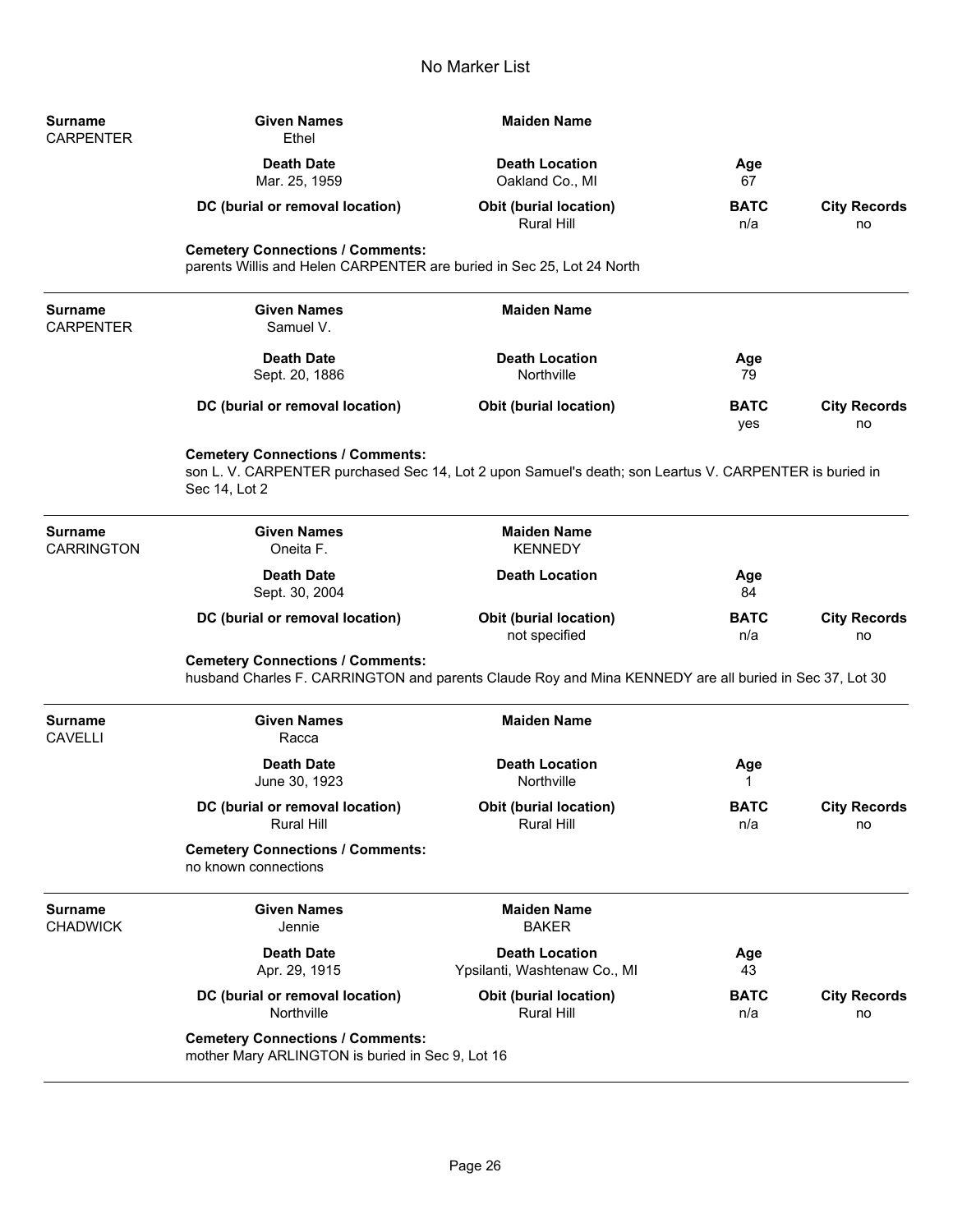| Surname<br>CHAPMAN            | <b>Given Names</b><br>Adella                                                                                                                                                     | <b>Maiden Name</b><br><b>LEONARD</b>                |                    |                            |
|-------------------------------|----------------------------------------------------------------------------------------------------------------------------------------------------------------------------------|-----------------------------------------------------|--------------------|----------------------------|
|                               | <b>Death Date</b><br>Jan. 3, 1926                                                                                                                                                | <b>Death Location</b><br>Mount Vernon, Knox Co., OH | Age<br>74          |                            |
|                               | DC (burial or removal location)<br>Northville, MI                                                                                                                                | <b>Obit (burial location)</b>                       | <b>BATC</b><br>n/a | <b>City Records</b><br>no  |
|                               | <b>Cemetery Connections / Comments:</b><br>father Charles LEONARD purchased Sec 6, Lot 18; husband William W. CHAPMAN is buried in Sec 6, Lot 18                                 |                                                     |                    |                            |
| Surname<br>CHESSHIRE          | <b>Given Names</b><br>Morgan                                                                                                                                                     | <b>Maiden Name</b>                                  |                    |                            |
|                               | <b>Death Date</b><br>Aug. 11, 2001                                                                                                                                               | <b>Death Location</b><br>Plymouth, Wayne Co., MI    | Age<br>0           |                            |
|                               | DC (burial or removal location)                                                                                                                                                  | <b>Obit (burial location)</b>                       | <b>BATC</b><br>n/a | <b>City Records</b><br>yes |
|                               | <b>Cemetery Connections / Comments:</b><br>buried in Sec 34, Lot 20                                                                                                              |                                                     |                    |                            |
| Surname<br>CHISHOLM           | <b>Given Names</b><br>Mary Elizabeth                                                                                                                                             | <b>Maiden Name</b>                                  |                    |                            |
|                               | <b>Death Date</b><br>July 10, 1959                                                                                                                                               | <b>Death Location</b><br>Detroit, Wayne Co., MI     | Age<br>0           |                            |
|                               | DC (burial or removal location)                                                                                                                                                  | <b>Obit (burial location)</b><br><b>Rural Hill</b>  | <b>BATC</b><br>n/a | <b>City Records</b><br>yes |
|                               | <b>Cemetery Connections / Comments:</b><br>per City's Lot Map Book, a baby is buried in Sec 33, Lot 22 West; grandmother Earlene J. GAFFIELD is buried in<br>Sec 33, Lot 22 West |                                                     |                    |                            |
| Surname<br>CHOPE              | <b>Given Names</b><br>Elizabeth                                                                                                                                                  | <b>Maiden Name</b>                                  |                    |                            |
|                               | <b>Death Date</b><br>Jan. 13, 1975                                                                                                                                               | <b>Death Location</b><br>Northville                 | Age<br>60          |                            |
|                               | DC (burial or removal location)                                                                                                                                                  | <b>Obit (burial location)</b>                       | <b>BATC</b><br>n/a | <b>City Records</b><br>yes |
|                               | <b>Cemetery Connections / Comments:</b><br>buried in Singles 2, Grave 83                                                                                                         |                                                     |                    |                            |
| Surname<br><b>CHRISTENSON</b> | <b>Given Names</b><br>Hans P.                                                                                                                                                    | <b>Maiden Name</b>                                  |                    |                            |
|                               | <b>Death Date</b><br>Mar. 10, 1902                                                                                                                                               | <b>Death Location</b><br>Detroit, Wayne Co., MI     | Age<br>51          |                            |
|                               | DC (burial or removal location)<br>Northville                                                                                                                                    | <b>Obit (burial location)</b><br><b>Rural Hill</b>  | <b>BATC</b><br>no  | <b>City Records</b><br>no  |
|                               | <b>Cemetery Connections / Comments:</b><br>brother Rasmus CHRISTENSEN is buried in Sec 14, Lot 8                                                                                 |                                                     |                    |                            |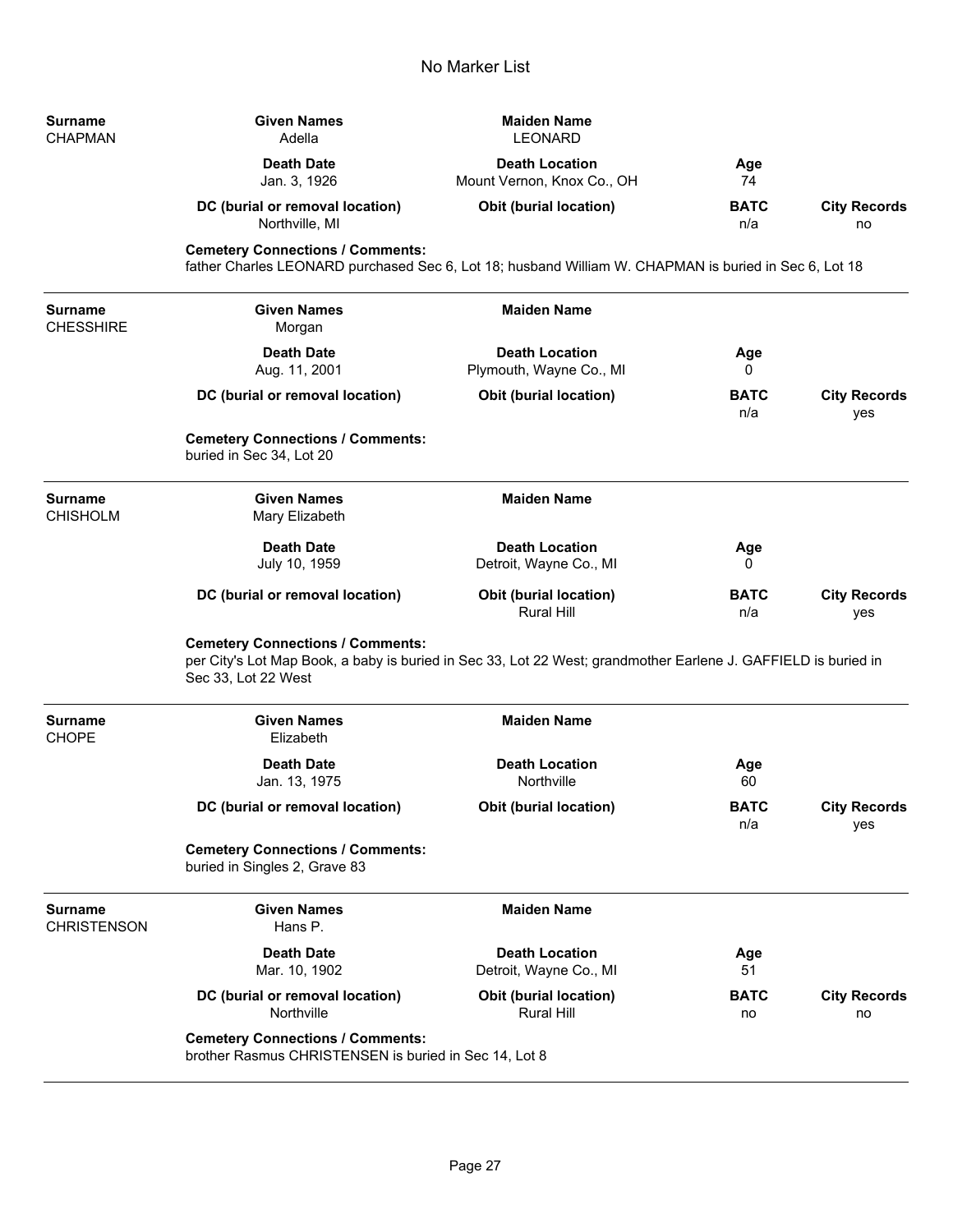| <b>Surname</b><br><b>CIKALO</b> | <b>Given Names</b><br>James                                                                              | <b>Maiden Name</b>                                                                              |                    |                            |
|---------------------------------|----------------------------------------------------------------------------------------------------------|-------------------------------------------------------------------------------------------------|--------------------|----------------------------|
|                                 | <b>Death Date</b><br>Mar. 9, 2020                                                                        | <b>Death Location</b><br>West Bloomfield Twp, Oakland Co., MI                                   | Age<br>84          |                            |
|                                 | DC (burial or removal location)                                                                          | <b>Obit (burial location)</b><br><b>Rural Hill</b>                                              | <b>BATC</b><br>n/a | <b>City Records</b><br>yes |
|                                 | <b>Cemetery Connections / Comments:</b><br>buried in Sec 16A, Tier 13, Grave 29                          |                                                                                                 |                    |                            |
| <b>Surname</b><br><b>CLARK</b>  | <b>Given Names</b><br>Donald M.                                                                          | <b>Maiden Name</b>                                                                              |                    |                            |
|                                 | <b>Death Date</b><br>Jan. 14, 1950                                                                       | <b>Death Location</b><br>Northville                                                             | Age<br>65          |                            |
|                                 | DC (burial or removal location)<br><b>Rural Hill</b>                                                     | <b>Obit (burial location)</b><br><b>Rural Hill</b>                                              | <b>BATC</b><br>n/a | <b>City Records</b><br>yes |
|                                 | <b>Cemetery Connections / Comments:</b>                                                                  | per City's Lot Map Book, buried in Sec 14, Lot 32 E; employee and patient at Maybury Sanitarium |                    |                            |
| <b>Surname</b><br><b>CLARK</b>  | <b>Given Names</b><br>Harriet S.                                                                         | <b>Maiden Name</b><br><b>SIVER</b>                                                              |                    |                            |
|                                 | <b>Death Date</b><br>May 13, 1922                                                                        | <b>Death Location</b><br>Northville                                                             | Age<br>80          |                            |
|                                 | DC (burial or removal location)<br><b>Rural Hill</b>                                                     | <b>Obit (burial location)</b><br>Rural Hill                                                     | <b>BATC</b><br>n/a | <b>City Records</b><br>no  |
|                                 | <b>Cemetery Connections / Comments:</b><br>purchased Sec 8, Lot 5                                        |                                                                                                 |                    |                            |
| <b>Surname</b><br><b>CLARKE</b> | <b>Given Names</b><br>Clarence Day                                                                       | <b>Maiden Name</b>                                                                              |                    |                            |
|                                 | <b>Death Date</b><br>July 22, 1952                                                                       | <b>Death Location</b><br>New Rochelle, Westchester Co., NY                                      | Age<br>79          |                            |
|                                 | DC (burial or removal location)                                                                          | <b>Obit (burial location)</b><br>Rural Hill                                                     | <b>BATC</b><br>n/a | <b>City Records</b><br>no  |
|                                 | <b>Cemetery Connections / Comments:</b><br>parents Frank and Prudence CLARKE are buried in Sec 29, Lot 3 |                                                                                                 |                    |                            |
| <b>Surname</b><br><b>CLYMER</b> | <b>Given Names</b><br>Mae                                                                                | <b>Maiden Name</b><br><b>RIGGLE</b>                                                             |                    |                            |
|                                 | <b>Death Date</b><br>Mar. 12, 1977                                                                       | <b>Death Location</b><br>Detroit, Wayne Co., MI                                                 | Age<br>88          |                            |
|                                 | DC (burial or removal location)                                                                          | <b>Obit (burial location)</b><br><b>Rural Hill</b>                                              | <b>BATC</b><br>n/a | <b>City Records</b><br>yes |
|                                 | <b>Cemetery Connections / Comments:</b><br>buried in Singles 2, Grave 96                                 |                                                                                                 |                    |                            |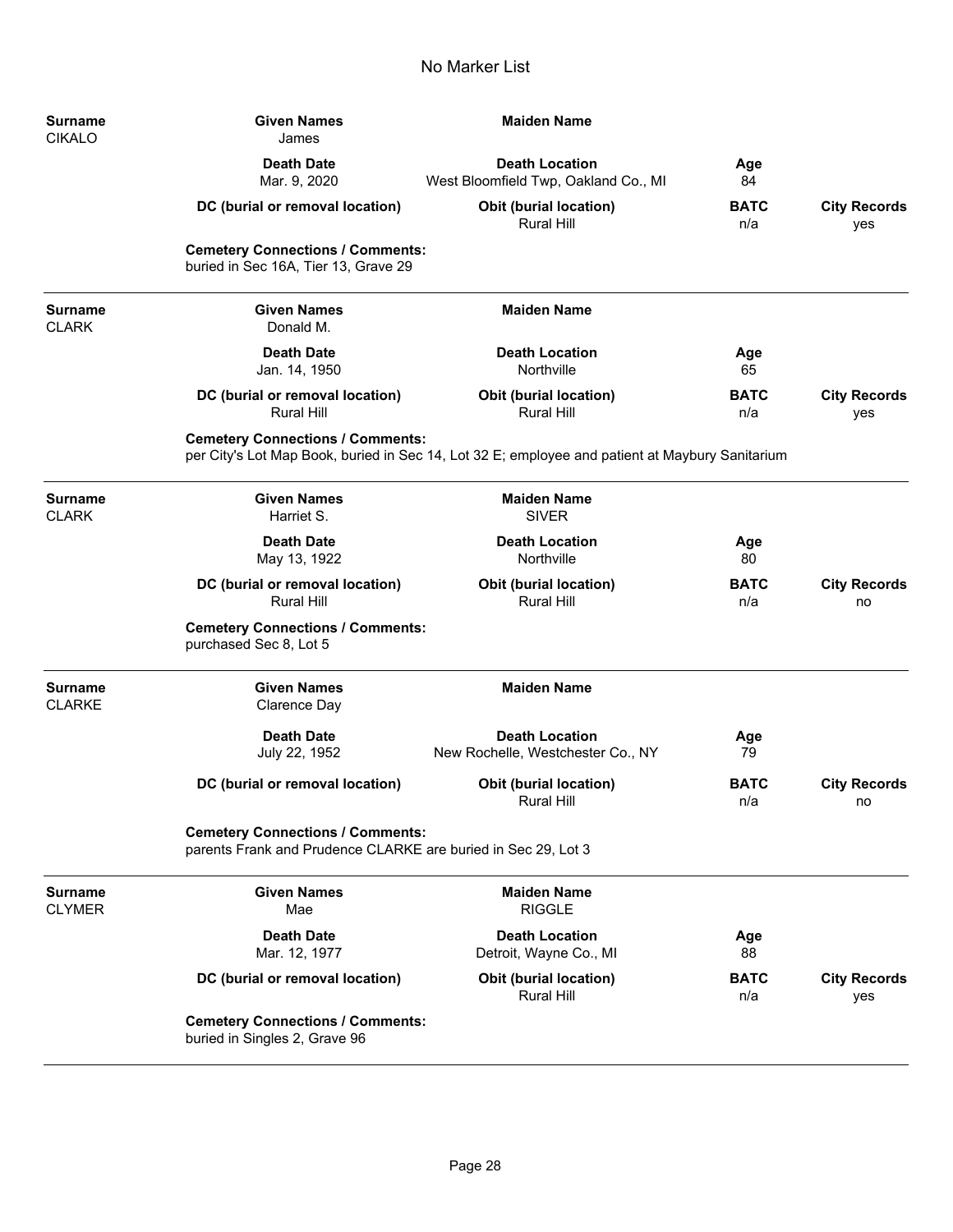| <b>Surname</b><br>COBB            | <b>Given Names</b><br>Sandra Lee                                                                                | <b>Maiden Name</b>                                 |                    |                            |
|-----------------------------------|-----------------------------------------------------------------------------------------------------------------|----------------------------------------------------|--------------------|----------------------------|
|                                   | <b>Death Date</b><br>Sept. 18, 2008                                                                             | <b>Death Location</b>                              | Age<br>67          |                            |
|                                   | DC (burial or removal location)                                                                                 | <b>Obit (burial location)</b><br><b>Rural Hill</b> | <b>BATC</b><br>n/a | <b>City Records</b><br>yes |
|                                   | <b>Cemetery Connections / Comments:</b><br>buried in Sec 38, Lot 66 West                                        |                                                    |                    |                            |
| <b>Surname</b><br><b>COCHRANE</b> | <b>Given Names</b><br>Gordon Stanley                                                                            | <b>Maiden Name</b>                                 |                    |                            |
|                                   | <b>Death Date</b><br>Feb. 13, 1938                                                                              | <b>Death Location</b><br>Northville                | Age<br>0           |                            |
|                                   | DC (burial or removal location)<br><b>Rural Hill</b>                                                            | <b>Obit (burial location)</b><br><b>Rural Hill</b> | <b>BATC</b><br>n/a | <b>City Records</b><br>yes |
|                                   | <b>Cemetery Connections / Comments:</b><br>per City's Lot Map Book, buried in Sec 30, Lot 5                     |                                                    |                    |                            |
| <b>Surname</b><br><b>COCHRANE</b> | <b>Given Names</b><br>Kenneth Gary                                                                              | <b>Maiden Name</b>                                 |                    |                            |
|                                   | <b>Death Date</b><br>doi June 20, 1950                                                                          | <b>Death Location</b>                              | Age<br>0           |                            |
|                                   | DC (burial or removal location)                                                                                 | <b>Obit (burial location)</b>                      | <b>BATC</b><br>n/a | <b>City Records</b><br>yes |
|                                   | <b>Cemetery Connections / Comments:</b><br>buried in Sec 30, Lot 5; in City's Lot Map Book as "Infant Cochrane" |                                                    |                    |                            |
| Surname<br><b>COLLINS</b>         | <b>Given Names</b><br><b>William Percy</b>                                                                      | <b>Maiden Name</b>                                 |                    |                            |
|                                   | <b>Death Date</b><br>July 26, 1948                                                                              | <b>Death Location</b><br>Northville                | Age<br>64          |                            |
|                                   | DC (burial or removal location)<br><b>Rural Hill</b>                                                            | Obit (burial location)<br><b>Rural Hill</b>        | <b>BATC</b><br>n/a | <b>City Records</b><br>no  |
|                                   | <b>Cemetery Connections / Comments:</b><br>no known connections; died in Eastlawn Sanitarium                    |                                                    |                    |                            |
| Surname<br><b>COMBS</b>           | <b>Given Names</b><br>Lorraine Anne                                                                             | <b>Maiden Name</b><br><b>KARLSTEDT</b>             |                    |                            |
|                                   | <b>Death Date</b><br>July 6, 2016                                                                               | <b>Death Location</b>                              | Age<br>80          |                            |
|                                   | DC (burial or removal location)                                                                                 | Obit (burial location)<br>Rural Hill               | <b>BATC</b><br>n/a | <b>City Records</b><br>yes |
|                                   | <b>Cemetery Connections / Comments:</b><br>buried in Sec 19A, Tier 4, Grave 26                                  |                                                    |                    |                            |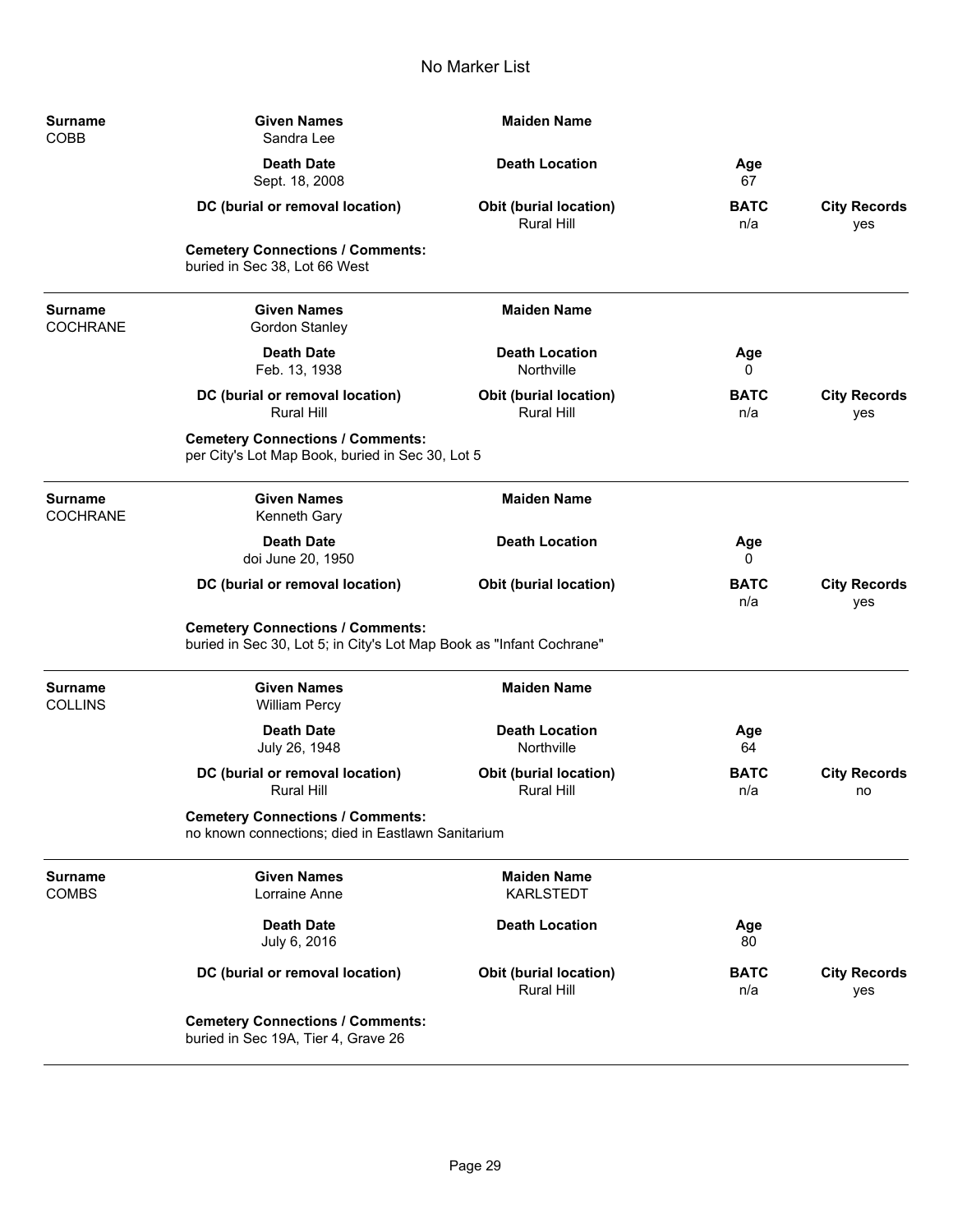| <b>Surname</b><br><b>COMBS</b>  | <b>Given Names</b><br>Sidney                                                         | <b>Maiden Name</b>                             |                    |                            |
|---------------------------------|--------------------------------------------------------------------------------------|------------------------------------------------|--------------------|----------------------------|
|                                 | <b>Death Date</b><br>Sept. 22, 2017                                                  | <b>Death Location</b>                          | Age<br>92          |                            |
|                                 | DC (burial or removal location)                                                      | <b>Obit (burial location)</b><br>not specified | <b>BATC</b><br>n/a | <b>City Records</b><br>yes |
|                                 | <b>Cemetery Connections / Comments:</b><br>buried in Sec 19A, Tier 4, Grave 27       |                                                |                    |                            |
| Surname<br><b>CONKLIN</b>       | <b>Given Names</b><br><b>Bryan William</b>                                           | <b>Maiden Name</b>                             |                    |                            |
|                                 | <b>Death Date</b><br>Apr. 26, 1996                                                   | <b>Death Location</b><br>Erie, Erie Co., PA    | Age<br>72          |                            |
|                                 | DC (burial or removal location)                                                      | Obit (burial location)<br>not specified        | <b>BATC</b><br>n/a | <b>City Records</b><br>yes |
|                                 | <b>Cemetery Connections / Comments:</b><br>buried in Sec 40C, Tier 1, Grave 23       |                                                |                    |                            |
| <b>Surname</b><br><b>CONSER</b> | <b>Given Names</b><br>Angela                                                         | <b>Maiden Name</b>                             |                    |                            |
|                                 | <b>Death Date</b><br>July 18, 1968                                                   | <b>Death Location</b><br>Washtenaw Co., MI     | Age<br>0           |                            |
|                                 | DC (burial or removal location)                                                      | Obit (burial location)                         | <b>BATC</b><br>n/a | <b>City Records</b><br>yes |
|                                 | <b>Cemetery Connections / Comments:</b><br>buried in Babyland 2                      |                                                |                    |                            |
| <b>Surname</b><br><b>COOK</b>   | <b>Given Names</b><br>Gerald J.                                                      | <b>Maiden Name</b>                             |                    |                            |
|                                 | <b>Death Date</b><br>Mar. 1, 1901                                                    | <b>Death Location</b><br>Northville            | Age<br>0           |                            |
|                                 | DC (burial or removal location)<br><b>Rural Hill</b>                                 | <b>Obit (burial location)</b>                  | <b>BATC</b><br>no  | <b>City Records</b><br>yes |
|                                 | <b>Cemetery Connections / Comments:</b><br>buried in Sec 18, Lot 6 as "Cook (twins)" |                                                |                    |                            |
| Surname<br><b>COOK</b>          | <b>Given Names</b><br>Geraldine                                                      | <b>Maiden Name</b>                             |                    |                            |
|                                 | <b>Death Date</b><br>Feb. 28, 1901                                                   | <b>Death Location</b><br>Northville            | Age<br>0           |                            |
|                                 | DC (burial or removal location)<br><b>Rural Hill</b>                                 | <b>Obit (burial location)</b>                  | <b>BATC</b><br>yes | <b>City Records</b><br>yes |
|                                 | <b>Cemetery Connections / Comments:</b><br>buried in Sec 18, Lot 6 as "Cook (twins)" |                                                |                    |                            |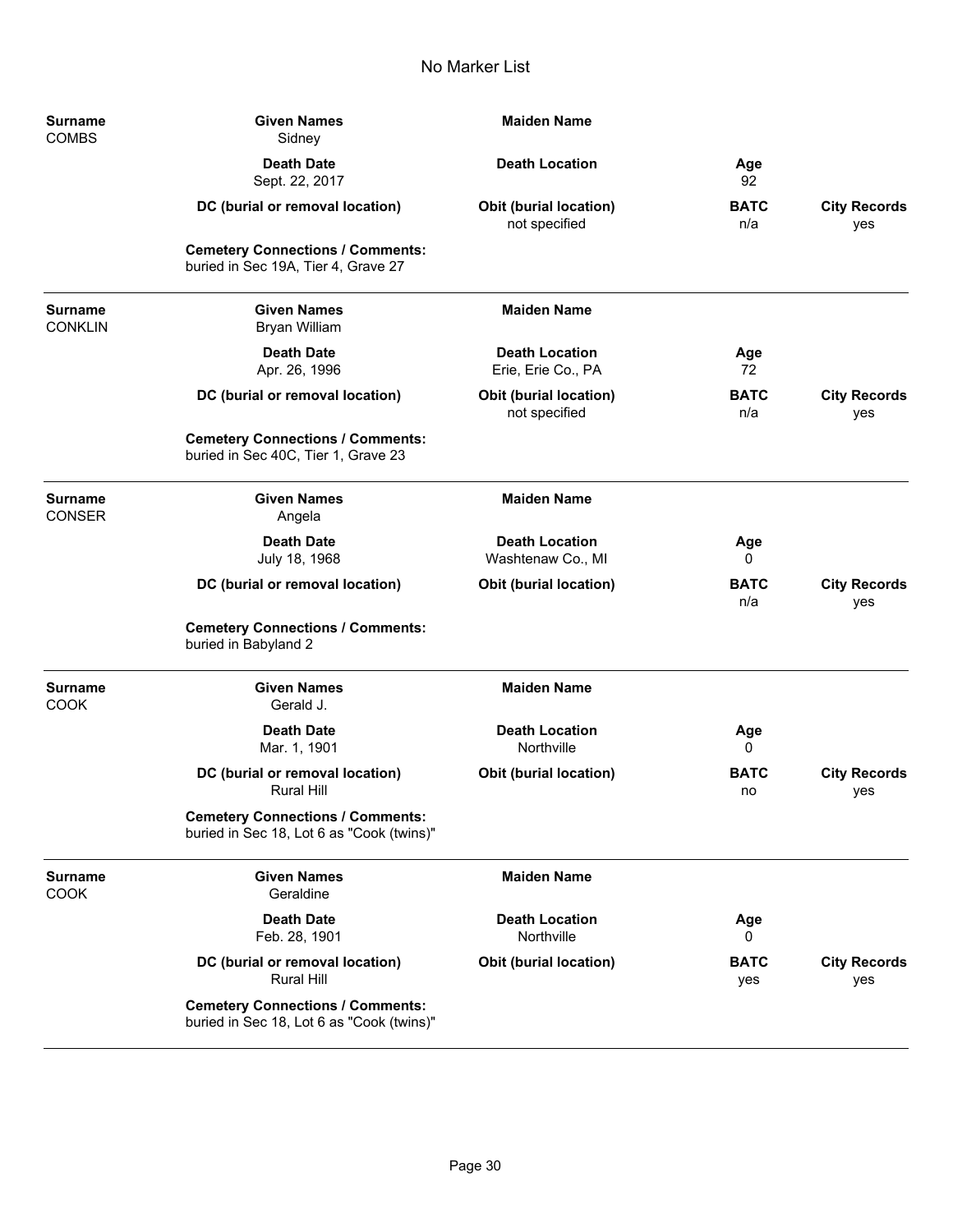| <b>Surname</b><br>COOK   | <b>Given Names</b><br>Louisa                                                                          | <b>Maiden Name</b><br><b>ELY</b>                                                                      |                    |                           |
|--------------------------|-------------------------------------------------------------------------------------------------------|-------------------------------------------------------------------------------------------------------|--------------------|---------------------------|
|                          | <b>Death Date</b><br>May 12, 1890                                                                     | <b>Death Location</b><br>Plymouth, Wayne Co., MI                                                      | Age<br>39          |                           |
|                          | DC (burial or removal location)                                                                       | <b>Obit (burial location)</b>                                                                         | <b>BATC</b><br>yes | <b>City Records</b><br>no |
|                          | <b>Cemetery Connections / Comments:</b><br>husband Abram COOK purchased Sec 6, Lot 12 upon her death  |                                                                                                       |                    |                           |
| Surname<br>COOK          | <b>Given Names</b><br>Mary                                                                            | <b>Maiden Name</b><br><b>HUBBELL</b>                                                                  |                    |                           |
|                          | <b>Death Date</b><br>June 27, 1929                                                                    | <b>Death Location</b><br>Northville                                                                   | Age<br>73          |                           |
|                          | DC (burial or removal location)<br><b>Rural Hill</b>                                                  | <b>Obit (burial location)</b><br><b>Rural Hill</b>                                                    | <b>BATC</b><br>n/a | <b>City Records</b><br>no |
|                          | <b>Cemetery Connections / Comments:</b>                                                               | husband Lester F. COOK purchased Sec 18, Lot 26; per obit, buried in family lot                       |                    |                           |
| Surname<br>COOLMAN       | <b>Given Names</b><br>Marjorie H.                                                                     | <b>Maiden Name</b><br><b>HORAN</b>                                                                    |                    |                           |
|                          | <b>Death Date</b><br>Nov. 19, 1995                                                                    | <b>Death Location</b><br>Redford Twp, Wayne Co., MI                                                   | Age<br>87          |                           |
|                          | DC (burial or removal location)                                                                       | <b>Obit (burial location)</b><br>Rural Hill                                                           | <b>BATC</b><br>n/a | <b>City Records</b><br>no |
|                          | <b>Cemetery Connections / Comments:</b><br>husband Robert Franklin COOLMAN is buried in Sec 7, Tier 5 |                                                                                                       |                    |                           |
| Surname<br><b>COOPER</b> | <b>Given Names</b><br>Emily                                                                           | <b>Maiden Name</b><br><b>GREEN</b>                                                                    |                    |                           |
|                          | <b>Death Date</b><br>Mar. 28, 1931                                                                    | <b>Death Location</b><br>Northville                                                                   | Age<br>80          |                           |
|                          | DC (burial or removal location)<br>Rural Hill                                                         | <b>Obit (burial location)</b><br>Rural Hill                                                           | <b>BATC</b><br>n/a | <b>City Records</b><br>no |
|                          | <b>Cemetery Connections / Comments:</b>                                                               | daughter Gladys SMITH is buried in Sec 34, Lot 18; see husband John and son Henry COOPER on this list |                    |                           |
| <b>Surname</b><br>COOPER | <b>Given Names</b><br>Henry                                                                           | <b>Maiden Name</b>                                                                                    |                    |                           |
|                          | <b>Death Date</b><br>Sept. 28, 1935                                                                   | <b>Death Location</b><br>Eloise, Wayne Co., MI                                                        | Age<br>67          |                           |
|                          | DC (burial or removal location)<br>Northville                                                         | <b>Obit (burial location)</b><br>Rural Hill                                                           | <b>BATC</b><br>n/a | <b>City Records</b><br>no |
|                          | <b>Cemetery Connections / Comments:</b><br>see parents John and Emily COOPER on this list             |                                                                                                       |                    |                           |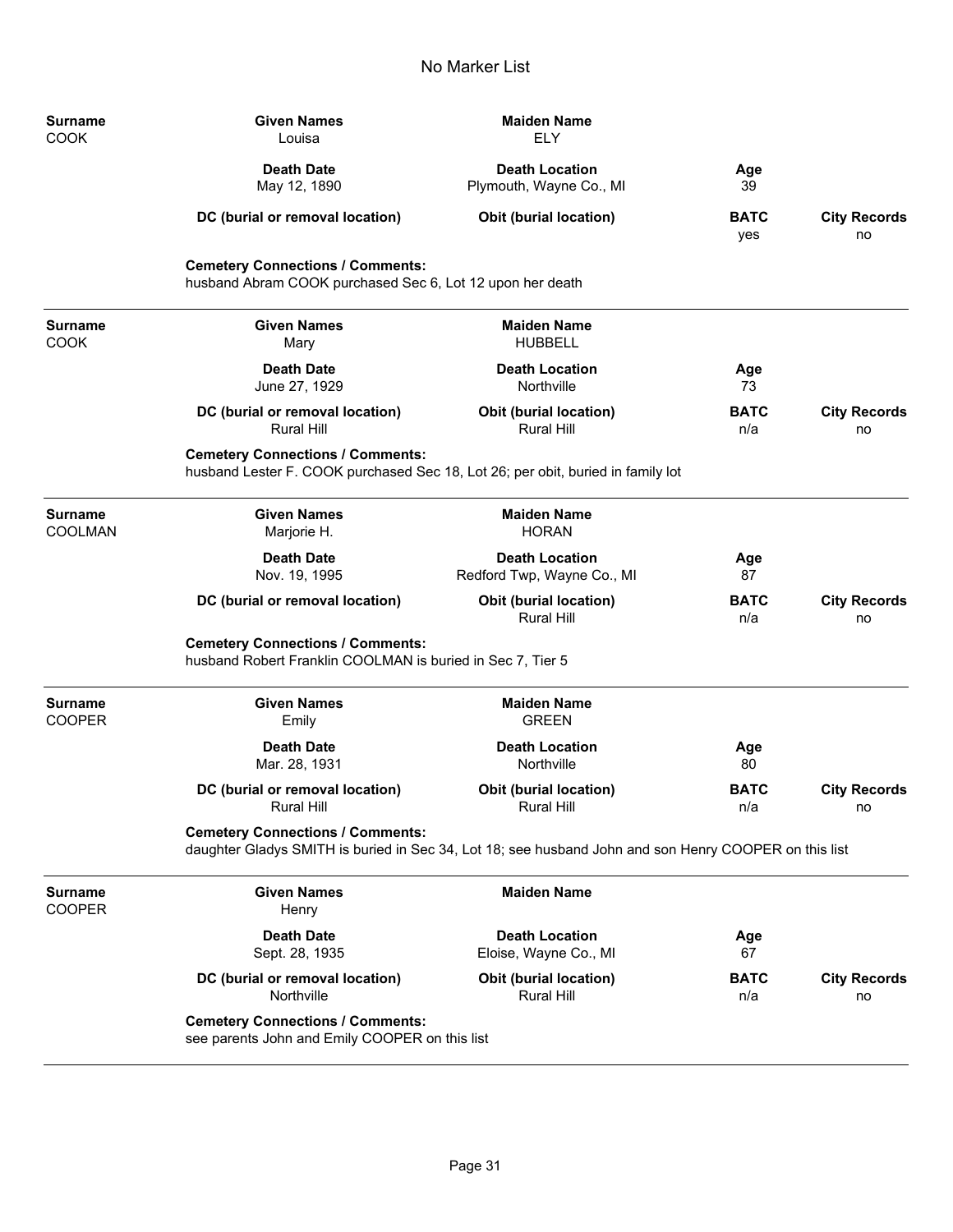| <b>Surname</b><br><b>COOPER</b> | <b>Given Names</b><br>John                                                                                                                     | <b>Maiden Name</b>                                 |                    |                            |
|---------------------------------|------------------------------------------------------------------------------------------------------------------------------------------------|----------------------------------------------------|--------------------|----------------------------|
|                                 | <b>Death Date</b><br>May 19, 1925                                                                                                              | <b>Death Location</b><br>Northville                | Age<br>$~1$ ~78    |                            |
|                                 | DC (burial or removal location)<br>Rural Hill                                                                                                  | <b>Obit (burial location)</b><br>not specified     | <b>BATC</b><br>n/a | <b>City Records</b><br>no  |
|                                 | <b>Cemetery Connections / Comments:</b><br>daughter Gladys SMITH is buried in Sec 34, Lot 18; see wife Emily and son Henry COOPER on this list |                                                    |                    |                            |
| Surname<br><b>COOPER</b>        | <b>Given Names</b><br>Richard A.                                                                                                               | <b>Maiden Name</b>                                 |                    |                            |
|                                 | <b>Death Date</b><br>Sept. 25, 1939                                                                                                            | <b>Death Location</b><br>Novi Twp, Oakland Co., MI | Age<br>1           |                            |
|                                 | DC (burial or removal location)<br>Northville                                                                                                  | <b>Obit (burial location)</b><br><b>Rural Hill</b> | <b>BATC</b><br>n/a | <b>City Records</b><br>no  |
|                                 | <b>Cemetery Connections / Comments:</b><br>grandparents Hebert and Nora MOE are buried in Sec 10, Lot 17                                       |                                                    |                    |                            |
| Surname<br>COPELAND             | <b>Given Names</b><br>Joan M.                                                                                                                  | <b>Maiden Name</b><br><b>KELLY</b>                 |                    |                            |
|                                 | <b>Death Date</b><br>May 2, 2019                                                                                                               | <b>Death Location</b>                              | Age<br>89          |                            |
|                                 | DC (burial or removal location)                                                                                                                | Obit (burial location)<br><b>Rural Hill</b>        | <b>BATC</b><br>n/a | <b>City Records</b><br>yes |
|                                 | <b>Cemetery Connections / Comments:</b><br>buried in Sec 33, Lot 14                                                                            |                                                    |                    |                            |
| Surname<br>COPP                 | <b>Given Names</b><br>infant                                                                                                                   | <b>Maiden Name</b>                                 |                    |                            |
|                                 | <b>Death Date</b><br>Jan. 12, 1901                                                                                                             | <b>Death Location</b><br>Northville                | Age<br>0           |                            |
|                                 | DC (burial or removal location)<br>Rural Hill                                                                                                  | <b>Obit (burial location)</b>                      | <b>BATC</b><br>yes | <b>City Records</b><br>no  |
|                                 | <b>Cemetery Connections / Comments:</b><br>no known connections                                                                                |                                                    |                    |                            |
| Surname<br><b>CORWIN</b>        | <b>Given Names</b><br>Rebecca Marie                                                                                                            | <b>Maiden Name</b>                                 |                    |                            |
|                                 | <b>Death Date</b><br>doi June 16, 1989                                                                                                         | <b>Death Location</b>                              | Age<br>0           |                            |
|                                 | DC (burial or removal location)                                                                                                                | <b>Obit (burial location)</b>                      | <b>BATC</b><br>n/a | <b>City Records</b><br>yes |
|                                 | <b>Cemetery Connections / Comments:</b><br>buried in Babyland 2                                                                                |                                                    |                    |                            |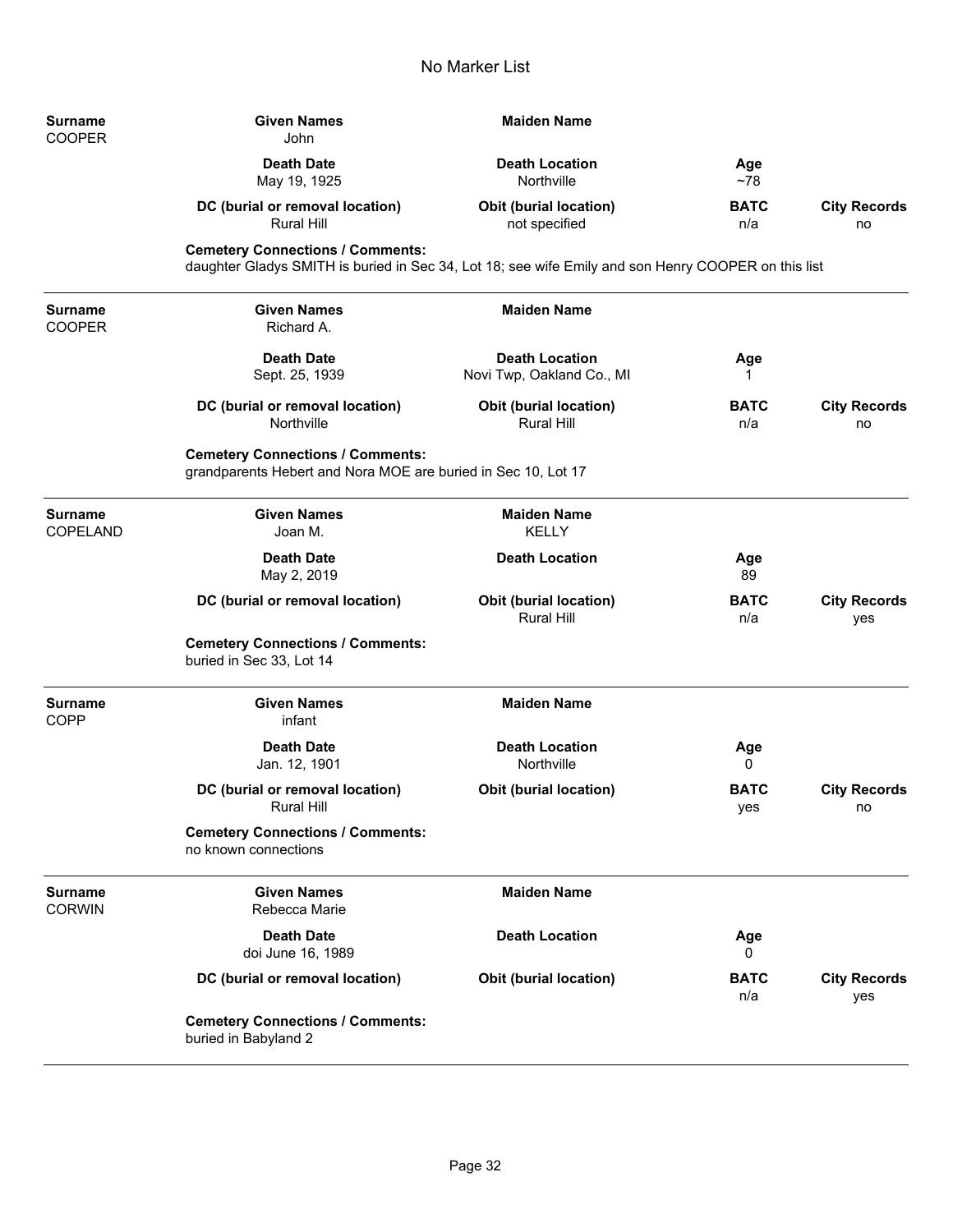| Surname<br><b>CRAIG</b>        | <b>Given Names</b><br>Arlene Audrey                                                                                        | <b>Maiden Name</b>                                     |                    |                            |
|--------------------------------|----------------------------------------------------------------------------------------------------------------------------|--------------------------------------------------------|--------------------|----------------------------|
|                                | <b>Death Date</b><br>Nov. 1, 1933                                                                                          | <b>Death Location</b><br>Northville                    | Age<br>0           |                            |
|                                | DC (burial or removal location)<br><b>Rural Hill</b>                                                                       | <b>Obit (burial location)</b><br>Rural Hill            | <b>BATC</b><br>n/a | <b>City Records</b><br>no  |
|                                | <b>Cemetery Connections / Comments:</b><br>parents Arthur and Harriett CRAIG are buried in Sec 13, Lot 17 E Southwest Half |                                                        |                    |                            |
| Surname<br><b>CRAIG</b>        | <b>Given Names</b><br>Joan Yonan                                                                                           | <b>Maiden Name</b><br><b>ESSAKHAN</b>                  |                    |                            |
|                                | <b>Death Date</b><br>July 8, 2020                                                                                          | <b>Death Location</b><br>Rockville, Montgomery Co., MD | Age<br>96          |                            |
|                                | DC (burial or removal location)                                                                                            | <b>Obit (burial location)</b><br>Rural Hill            | <b>BATC</b><br>n/a | <b>City Records</b><br>yes |
|                                | <b>Cemetery Connections / Comments:</b><br>buried in Sec 42, Tier 3, Grave 13                                              |                                                        |                    |                            |
| Surname<br>CRAWFORD            | <b>Given Names</b><br>Michael Douglas                                                                                      | <b>Maiden Name</b>                                     |                    |                            |
|                                | <b>Death Date</b><br>Nov. 10, 1949                                                                                         | <b>Death Location</b><br>Ann Arbor, Washtenaw Co., MI  | Age<br>0           |                            |
|                                | DC (burial or removal location)                                                                                            | <b>Obit (burial location)</b>                          | <b>BATC</b><br>n/a | <b>City Records</b><br>yes |
|                                | <b>Cemetery Connections / Comments:</b><br>buried in Babyland 1                                                            |                                                        |                    |                            |
| Surname<br><b>CROCIUM</b>      | <b>Given Names</b><br>Donie                                                                                                | <b>Maiden Name</b>                                     |                    |                            |
|                                | <b>Death Date</b><br>Nov. 17, 1931                                                                                         | <b>Death Location</b><br>Eloise, Wayne Co., MI         | Age<br>~1          |                            |
|                                | DC (burial or removal location)<br>Plymouth                                                                                | <b>Obit (burial location)</b><br><b>Rural Hill</b>     | <b>BATC</b><br>n/a | <b>City Records</b><br>no  |
|                                | <b>Cemetery Connections / Comments:</b><br>no known connections                                                            |                                                        |                    |                            |
| <b>Surname</b><br><b>CROFT</b> | <b>Given Names</b><br><b>Richard Glenn</b>                                                                                 | <b>Maiden Name</b>                                     |                    |                            |
|                                | <b>Death Date</b><br>June 14, 1965                                                                                         | <b>Death Location</b><br>Livonia, Wayne Co., MI        | Age<br>0           |                            |
|                                | DC (burial or removal location)                                                                                            | <b>Obit (burial location)</b><br><b>Rural Hill</b>     | <b>BATC</b><br>n/a | <b>City Records</b><br>no  |
|                                | <b>Cemetery Connections / Comments:</b><br>no known connections                                                            |                                                        |                    |                            |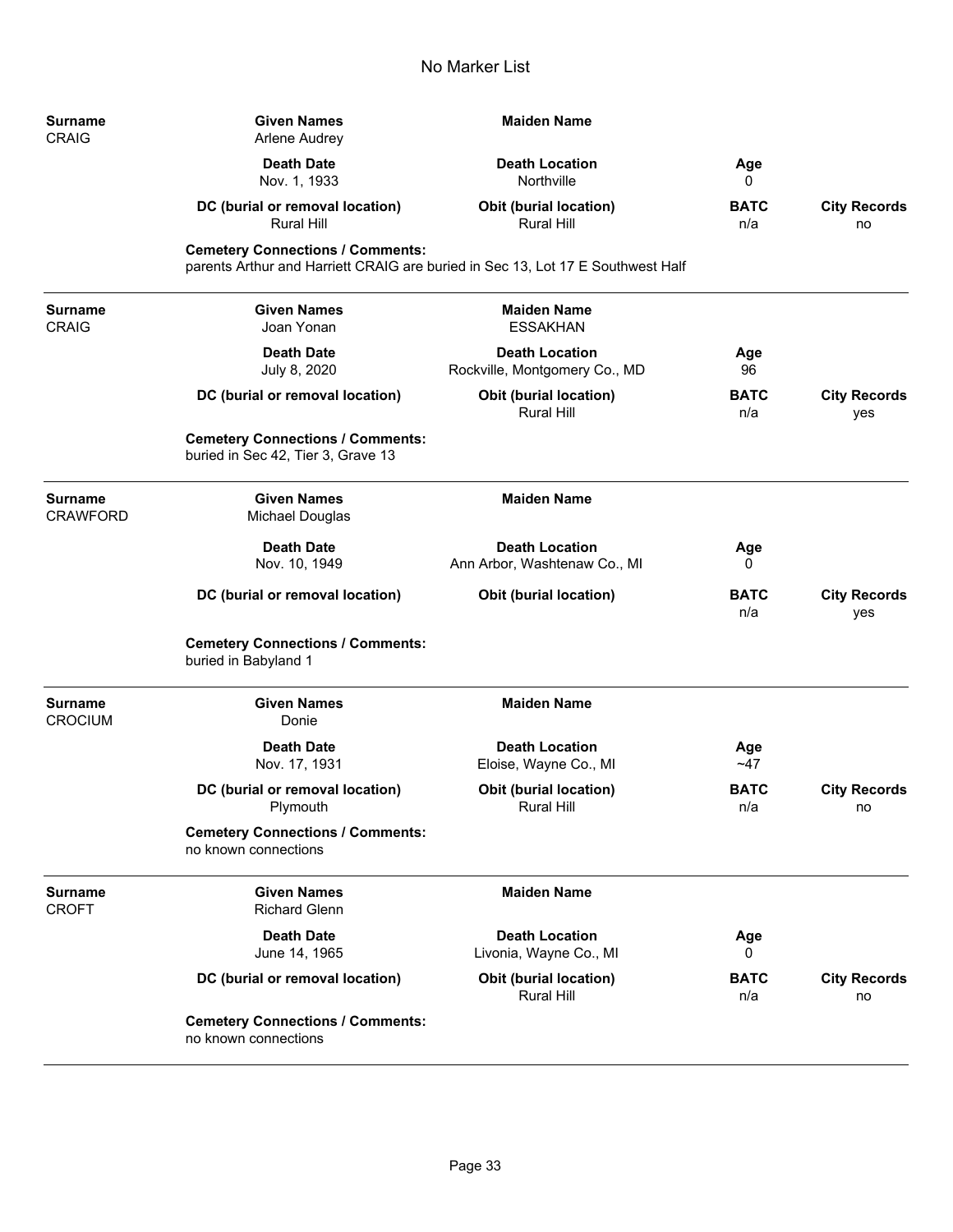-

-

—

÷

| Surname<br>CROSS          | <b>Given Names</b><br>Virgil                                                                                                                | <b>Maiden Name</b>                                 |                    |                            |
|---------------------------|---------------------------------------------------------------------------------------------------------------------------------------------|----------------------------------------------------|--------------------|----------------------------|
|                           | <b>Death Date</b><br>Apr. 28, 1926                                                                                                          | <b>Death Location</b><br>Novi Twp, Oakland Co., MI | Age<br>41          |                            |
|                           | DC (burial or removal location)<br>Rural Hill                                                                                               | <b>Obit (burial location)</b><br>not specified     | <b>BATC</b><br>n/a | <b>City Records</b><br>no  |
|                           | <b>Cemetery Connections / Comments:</b><br>no known connections                                                                             |                                                    |                    |                            |
| Surname<br><b>CRYSLER</b> | <b>Given Names</b><br>Charlotte                                                                                                             | <b>Maiden Name</b><br><b>GURR</b>                  |                    |                            |
|                           | <b>Death Date</b><br>June 2, 1901                                                                                                           | <b>Death Location</b><br>Northville                | Age<br>43          |                            |
|                           | DC (burial or removal location)<br><b>Rural Hill</b>                                                                                        | <b>Obit (burial location)</b><br>NR not available  | <b>BATC</b><br>yes | <b>City Records</b><br>no  |
|                           | <b>Cemetery Connections / Comments:</b><br>husband Martin O. CRYSLER purchased Sec 25, Lot 19; see parents Thomas and Ann GURR on this list |                                                    |                    |                            |
| Surname<br><b>CULL</b>    | <b>Given Names</b><br>James                                                                                                                 | <b>Maiden Name</b>                                 |                    |                            |
|                           | <b>Death Date</b><br>Oct. 14, 1933                                                                                                          | <b>Death Location</b><br>Northville                | Age<br>65          |                            |
|                           | DC (burial or removal location)<br><b>Rural Hill</b>                                                                                        | <b>Obit (burial location)</b><br>Rural Hill        | <b>BATC</b><br>n/a | <b>City Records</b><br>no  |
|                           | <b>Cemetery Connections / Comments:</b><br>no known connections                                                                             |                                                    |                    |                            |
| Surname<br>CUNNINGHAM     | <b>Given Names</b><br><b>Brenda</b>                                                                                                         | <b>Maiden Name</b>                                 |                    |                            |
|                           | <b>Death Date</b><br>Feb. 12, 1978                                                                                                          | <b>Death Location</b><br>Northville                | Age<br>16          |                            |
|                           | DC (burial or removal location)                                                                                                             | <b>Obit (burial location)</b>                      | <b>BATC</b><br>n/a | <b>City Records</b><br>yes |
|                           | <b>Cemetery Connections / Comments:</b><br>buried in Singles 2, Grave 102                                                                   |                                                    |                    |                            |
| Surname<br><b>DALY</b>    | <b>Given Names</b><br>Olive Eleanor                                                                                                         | <b>Maiden Name</b>                                 |                    |                            |
|                           | <b>Death Date</b><br>Apr. 15, 1899                                                                                                          | <b>Death Location</b><br>Northville                | Age<br>0           |                            |
|                           | DC (burial or removal location)<br>Northville                                                                                               | <b>Obit (burial location)</b><br>not specified     | <b>BATC</b><br>yes | <b>City Records</b><br>no  |
|                           | <b>Cemetery Connections / Comments:</b><br>see brother Oliver DALY on this list                                                             |                                                    |                    |                            |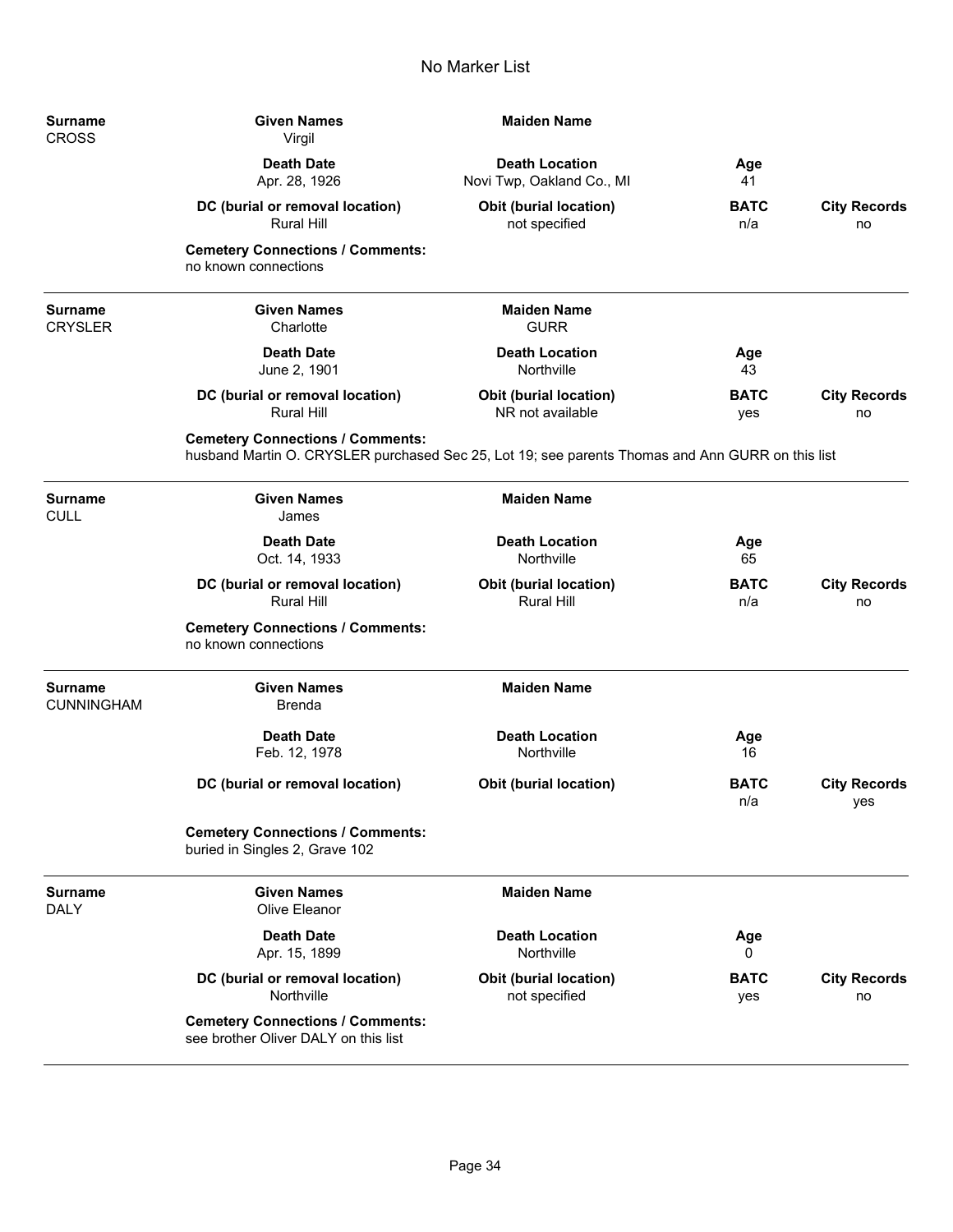| <b>Surname</b><br><b>DALY</b>    | <b>Given Names</b><br>Oliver                                                          | <b>Maiden Name</b>                             |                    |                            |
|----------------------------------|---------------------------------------------------------------------------------------|------------------------------------------------|--------------------|----------------------------|
|                                  | <b>Death Date</b><br>Feb. 21, 1896                                                    | <b>Death Location</b>                          | Age<br>0           |                            |
|                                  | DC (burial or removal location)                                                       | <b>Obit (burial location)</b>                  | <b>BATC</b><br>yes | <b>City Records</b><br>no  |
|                                  | <b>Cemetery Connections / Comments:</b><br>see sister Olive Eleanor DALY on this list |                                                |                    |                            |
| <b>Surname</b><br><b>DANIELS</b> | <b>Given Names</b><br>Sarah Anna                                                      | <b>Maiden Name</b><br><b>PARMELEE</b>          |                    |                            |
|                                  | <b>Death Date</b><br>Aug. 8, 1928                                                     | <b>Death Location</b><br>Novi, Oakland Co., MI | Age<br>66          |                            |
|                                  | DC (burial or removal location)<br><b>Rural Hill</b>                                  | Obit (burial location)<br>Rural Hill           | <b>BATC</b><br>n/a | <b>City Records</b><br>no  |
|                                  | <b>Cemetery Connections / Comments:</b><br>no known connections                       |                                                |                    |                            |
| <b>Surname</b><br><b>DANLEY</b>  | <b>Given Names</b><br><b>Clifford Clay</b>                                            | <b>Maiden Name</b>                             |                    |                            |
|                                  | <b>Death Date</b><br>Apr. 5, 1974                                                     | <b>Death Location</b><br>Northville            | Age<br>73          |                            |
|                                  | DC (burial or removal location)                                                       | Obit (burial location)                         | <b>BATC</b><br>n/a | <b>City Records</b><br>yes |
|                                  | <b>Cemetery Connections / Comments:</b><br>buried in Singles 2, Grave 76              |                                                |                    |                            |
| <b>Surname</b><br><b>DAVIS</b>   | <b>Given Names</b><br>baby                                                            | <b>Maiden Name</b>                             |                    |                            |
|                                  | <b>Death Date</b><br>doi Jan. 25, 1974                                                | <b>Death Location</b>                          | Age<br>0           |                            |
|                                  | DC (burial or removal location)                                                       | <b>Obit (burial location)</b>                  | <b>BATC</b><br>n/a | <b>City Records</b><br>yes |
|                                  | <b>Cemetery Connections / Comments:</b><br>buried in Babyland 2                       |                                                |                    |                            |
| <b>Surname</b><br><b>DAVIS</b>   | <b>Given Names</b><br>Chester A.                                                      | <b>Maiden Name</b>                             |                    |                            |
|                                  | <b>Death Date</b><br>July 8, 2011                                                     | <b>Death Location</b>                          | Age<br>95          |                            |
|                                  | DC (burial or removal location)                                                       | <b>Obit (burial location)</b><br>not specified | <b>BATC</b><br>n/a | <b>City Records</b><br>yes |
|                                  | <b>Cemetery Connections / Comments:</b><br>buried in Sec 44A, Tier 7, Grave 11        |                                                |                    |                            |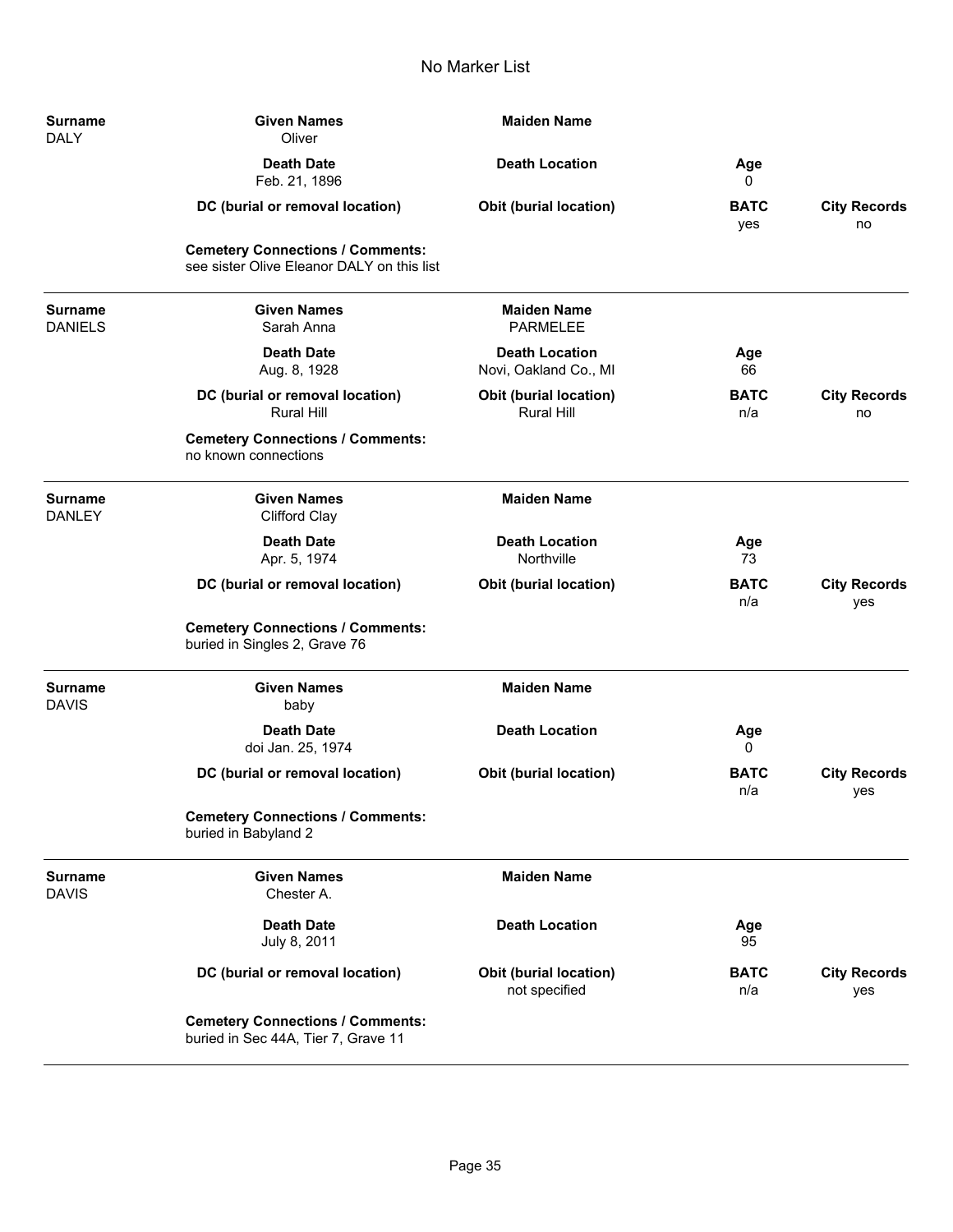| Surname<br><b>DAVIS</b> | <b>Given Names</b><br>Emma                                                                                 | <b>Maiden Name</b><br><b>MILLS</b>                         |                    |                            |
|-------------------------|------------------------------------------------------------------------------------------------------------|------------------------------------------------------------|--------------------|----------------------------|
|                         | <b>Death Date</b><br>Feb. 24, 1909                                                                         | <b>Death Location</b><br>Eloise, Wayne Co., MI             | Age<br>79          |                            |
|                         | DC (burial or removal location)<br>Northville                                                              | <b>Obit (burial location)</b><br>not specified             | <b>BATC</b><br>n/a | <b>City Records</b><br>no  |
|                         | <b>Cemetery Connections / Comments:</b><br>husband J. W. DAVIS purchased Sec 17, Lot 8 West upon her death |                                                            |                    |                            |
| Surname<br>DAVIS        | <b>Given Names</b><br><b>Gerald Chester</b>                                                                | <b>Maiden Name</b>                                         |                    |                            |
|                         | <b>Death Date</b><br>Mar. 23, 2021                                                                         | <b>Death Location</b><br>Farmington Hills, Oakland Co., MI | Age<br>78          |                            |
|                         | DC (burial or removal location)                                                                            | <b>Obit (burial location)</b><br>not specified             | <b>BATC</b><br>n/a | <b>City Records</b><br>yes |
|                         | <b>Cemetery Connections / Comments:</b><br>buried in Sec 44A, Tier 7, Grave 12                             |                                                            |                    |                            |
| <b>Surname</b><br>DAVIS | <b>Given Names</b><br>Helen J.                                                                             | <b>Maiden Name</b><br><b>SADOWSKI</b>                      |                    |                            |
|                         | <b>Death Date</b><br>Sept. 7, 2013                                                                         | <b>Death Location</b><br>Wayne Co., MI                     | Age<br>96          |                            |
|                         | DC (burial or removal location)                                                                            | <b>Obit (burial location)</b><br>not specified             | <b>BATC</b><br>n/a | <b>City Records</b><br>yes |
|                         | <b>Cemetery Connections / Comments:</b><br>buried in Sec 44A, Tier 7, Grave 11                             |                                                            |                    |                            |
| Surname<br><b>DAVIS</b> | <b>Given Names</b><br>James W.                                                                             | <b>Maiden Name</b>                                         |                    |                            |
|                         | <b>Death Date</b><br>Apr. 11, 1911                                                                         | <b>Death Location</b><br>Northville                        | Age<br>78          |                            |
|                         | DC (burial or removal location)<br><b>Rural Hill</b>                                                       | <b>Obit (burial location)</b><br>not specified             | <b>BATC</b><br>n/a | <b>City Records</b><br>no  |
|                         | <b>Cemetery Connections / Comments:</b><br>purchased Sec 17, Lot 8 West upon his wife's death              |                                                            |                    |                            |
| Surname<br><b>DAVIS</b> | <b>Given Names</b><br>Linda Ann                                                                            | <b>Maiden Name</b><br><b>MOYNS</b>                         |                    |                            |
|                         | <b>Death Date</b><br>Nov. 29, 2019                                                                         | <b>Death Location</b><br>Livonia, Wayne Co., MI            | Age<br>71          |                            |
|                         | DC (burial or removal location)                                                                            | <b>Obit (burial location)</b><br><b>Rural Hill</b>         | <b>BATC</b><br>n/a | <b>City Records</b><br>yes |
|                         | <b>Cemetery Connections / Comments:</b><br>buried in Sec 11A, Tier 3, Grave 8                              |                                                            |                    |                            |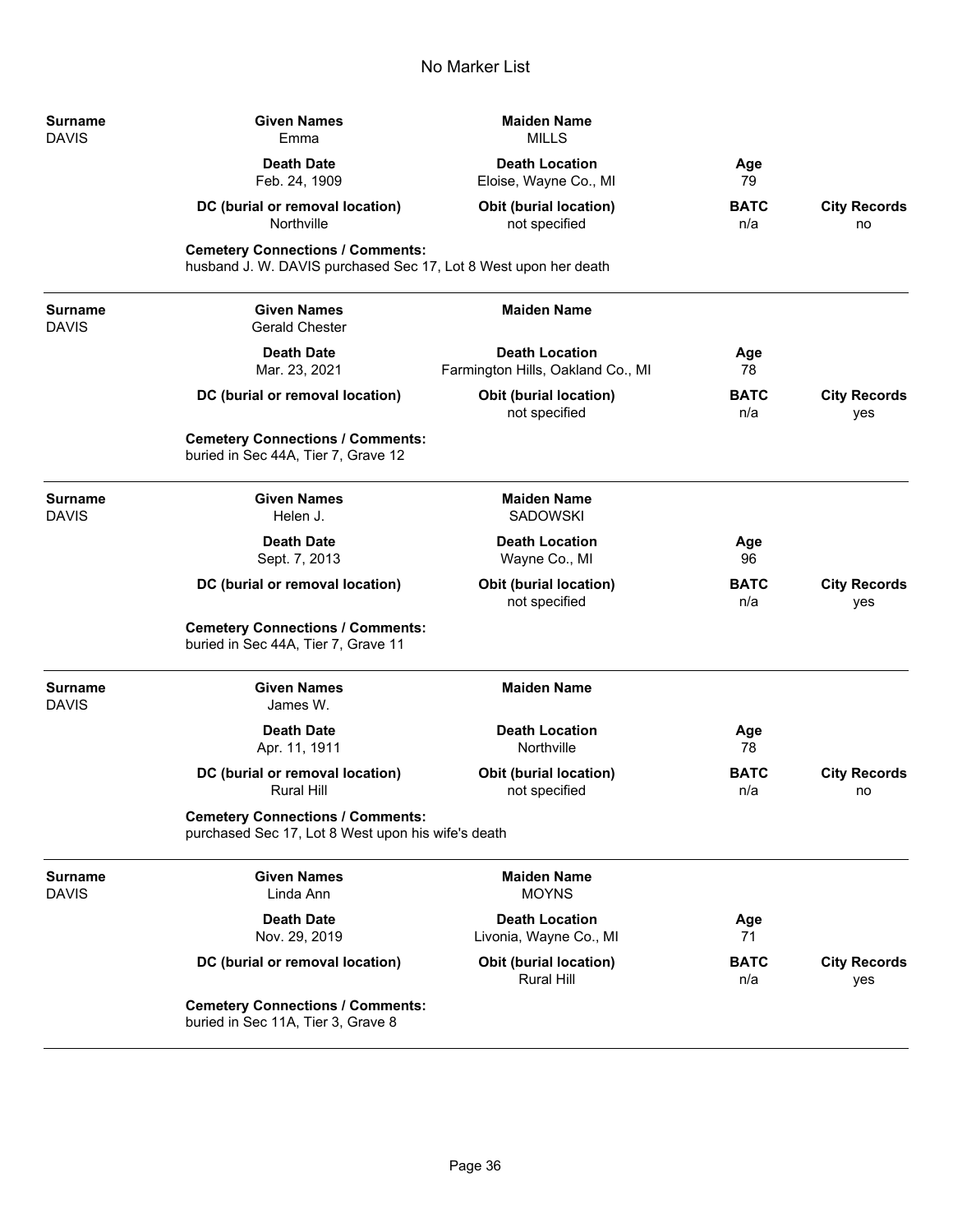| Surname<br><b>DAY</b>       | <b>Given Names</b><br>Margaret                                                        | <b>Maiden Name</b><br><b>COULSON</b>           |                    |                            |
|-----------------------------|---------------------------------------------------------------------------------------|------------------------------------------------|--------------------|----------------------------|
|                             | <b>Death Date</b><br>June 11, 1963                                                    | <b>Death Location</b><br>Northville            | Age<br>85          |                            |
|                             | DC (burial or removal location)                                                       | <b>Obit (burial location)</b><br>Rural Hill    | <b>BATC</b><br>n/a | <b>City Records</b><br>yes |
|                             | <b>Cemetery Connections / Comments:</b><br>buried in Singles 1, Tier 1, Grave 8       |                                                |                    |                            |
| Surname<br><b>DEGGINGER</b> | <b>Given Names</b><br>William                                                         | <b>Maiden Name</b>                             |                    |                            |
|                             | <b>Death Date</b><br>Mar. 3, 1899                                                     | <b>Death Location</b><br>Northville            | Age<br>27          |                            |
|                             | DC (burial or removal location)<br>"Oakwood Cy Northville"                            | <b>Obit (burial location)</b><br>not specified | <b>BATC</b><br>yes | <b>City Records</b><br>no  |
|                             | <b>Cemetery Connections / Comments:</b><br>see stepfather Lyman MEPSTEAD on this list |                                                |                    |                            |
| Surname<br><b>DEIHL</b>     | <b>Given Names</b><br>Jacob                                                           | <b>Maiden Name</b>                             |                    |                            |
|                             | <b>Death Date</b><br>Aug. 3, 1915                                                     | <b>Death Location</b><br>Northville            | Age<br>65          |                            |
|                             | DC (burial or removal location)<br><b>Rural Hill</b>                                  | <b>Obit (burial location)</b>                  | <b>BATC</b><br>n/a | <b>City Records</b><br>no  |
|                             | <b>Cemetery Connections / Comments:</b><br>no known connections                       |                                                |                    |                            |
| Surname<br><b>DELMARIS</b>  | <b>Given Names</b><br>George                                                          | <b>Maiden Name</b>                             |                    |                            |
|                             | <b>Death Date</b><br>Feb. 29, 1932                                                    | <b>Death Location</b><br>Northville            | Age<br>46          |                            |
|                             | DC (burial or removal location)<br>Rural Hill                                         | <b>Obit (burial location)</b>                  | <b>BATC</b><br>n/a | <b>City Records</b><br>no  |
|                             | <b>Cemetery Connections / Comments:</b><br>no known connections                       |                                                |                    |                            |
| <b>Surname</b><br>DEUEL     | <b>Given Names</b><br>Jessie                                                          | <b>Maiden Name</b>                             |                    |                            |
|                             | <b>Death Date</b><br>Jan. 22, 1974                                                    | <b>Death Location</b><br>Northville            | Age<br>76          |                            |
|                             | DC (burial or removal location)                                                       | <b>Obit (burial location)</b>                  | <b>BATC</b><br>n/a | <b>City Records</b><br>yes |
|                             | <b>Cemetery Connections / Comments:</b><br>buried in Singles 2, Grave 73              |                                                |                    |                            |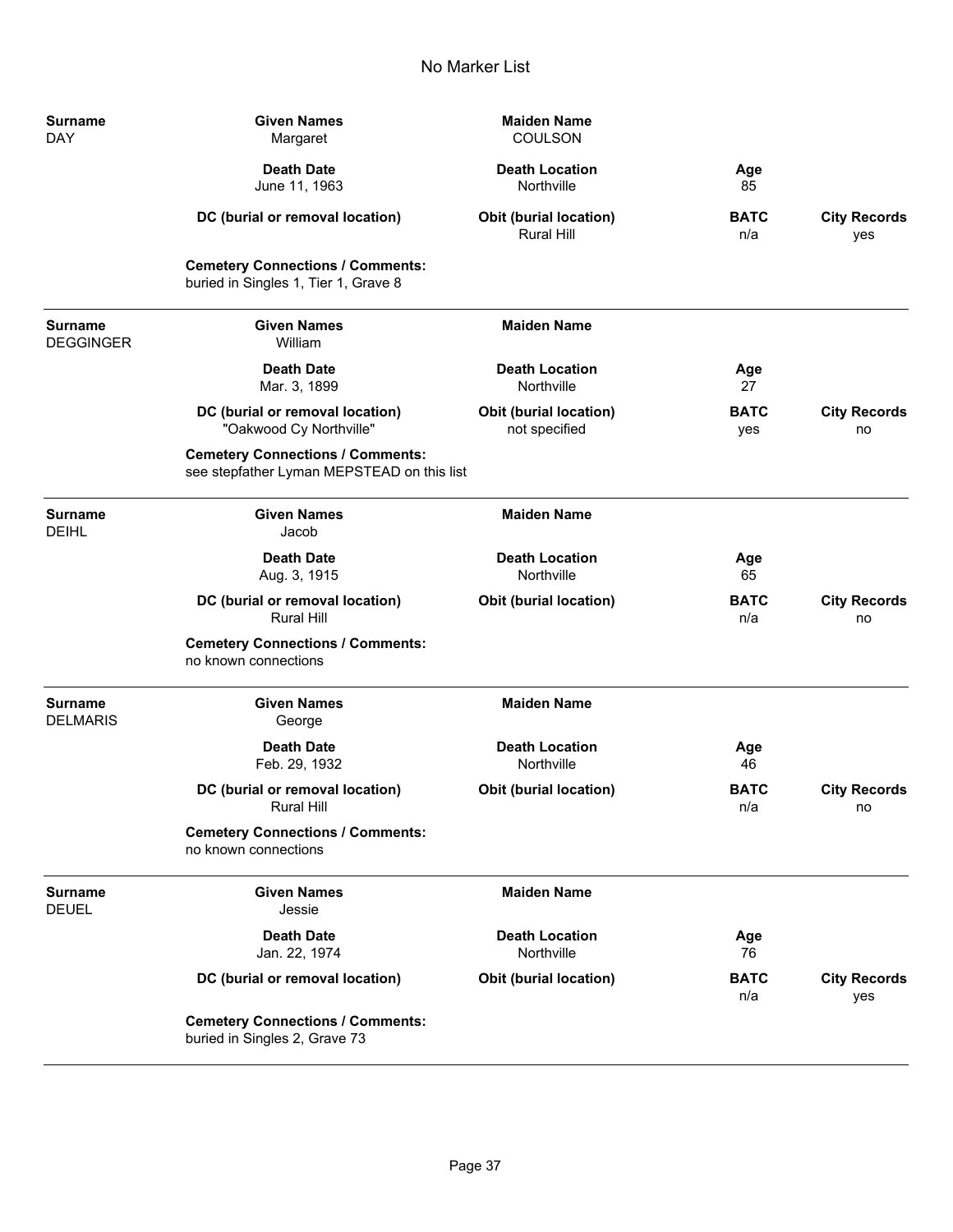| <b>Surname</b><br><b>DiCICCO</b>    | <b>Maiden Name</b><br><b>Given Names</b><br>baby                                         |                                                      |                    |                            |
|-------------------------------------|------------------------------------------------------------------------------------------|------------------------------------------------------|--------------------|----------------------------|
|                                     | <b>Death Date</b><br>Dec. 15, 1973                                                       | <b>Death Location</b><br>Southfield, Oakland Co., MI | Age<br>0           |                            |
|                                     | DC (burial or removal location)                                                          | Obit (burial location)                               | <b>BATC</b><br>n/a | <b>City Records</b><br>yes |
|                                     | <b>Cemetery Connections / Comments:</b><br>buried in Babyland 2                          |                                                      |                    |                            |
| <b>Surname</b><br><b>DIEM</b>       | <b>Given Names</b><br>Lella R.                                                           | <b>Maiden Name</b><br><b>TATTON</b>                  |                    |                            |
|                                     | <b>Death Date</b><br>Sept. 22, 1948                                                      | <b>Death Location</b><br>Northville                  | Age<br>65          |                            |
|                                     | DC (burial or removal location)<br><b>Rural Hill</b>                                     | <b>Obit (burial location)</b><br><b>Rural Hill</b>   | <b>BATC</b><br>n/a | <b>City Records</b><br>no  |
|                                     | <b>Cemetery Connections / Comments:</b><br>husband Lewis DIEM is buried in Sec 37, Lot 1 |                                                      |                    |                            |
| <b>Surname</b><br><b>DILLENBECK</b> | <b>Given Names</b><br>infant                                                             | <b>Maiden Name</b>                                   |                    |                            |
|                                     | <b>Death Date</b><br>July 26, 1937                                                       | <b>Death Location</b><br>Northville                  | Age<br>0           |                            |
|                                     | DC (burial or removal location)<br><b>Rural Hill</b>                                     | <b>Obit (burial location)</b>                        | <b>BATC</b><br>n/a | <b>City Records</b><br>no  |
|                                     | <b>Cemetery Connections / Comments:</b><br>no known connections                          |                                                      |                    |                            |
| <b>Surname</b><br><b>DIXON</b>      | <b>Given Names</b><br>James M.                                                           | <b>Maiden Name</b>                                   |                    |                            |
|                                     | <b>Death Date</b><br>Jan. 18, 1925                                                       | <b>Death Location</b><br>Northville                  | Age<br>~1          |                            |
|                                     | DC (burial or removal location)<br>Rural Hill mausoleum                                  | Obit (burial location)<br>Rural Hill mausoleum       | <b>BATC</b><br>n/a | <b>City Records</b><br>no  |
|                                     | <b>Cemetery Connections / Comments:</b><br>see wife Martha L. DIXON on this list         |                                                      |                    |                            |
| Surname<br><b>DIXON</b>             | <b>Given Names</b><br>Martha L.                                                          | <b>Maiden Name</b><br>unknown                        |                    |                            |
|                                     | <b>Death Date</b><br>Feb. 26, 1928                                                       | <b>Death Location</b><br>Clay Twp, St Clair Co., MI  | Age<br>69          |                            |
|                                     | DC (burial or removal location)<br><b>Rural Hill</b>                                     | Obit (burial location)<br>Rural Hill family lot      | <b>BATC</b><br>n/a | <b>City Records</b><br>no  |
|                                     | <b>Cemetery Connections / Comments:</b><br>see husband James M. DIXON on this list       |                                                      |                    |                            |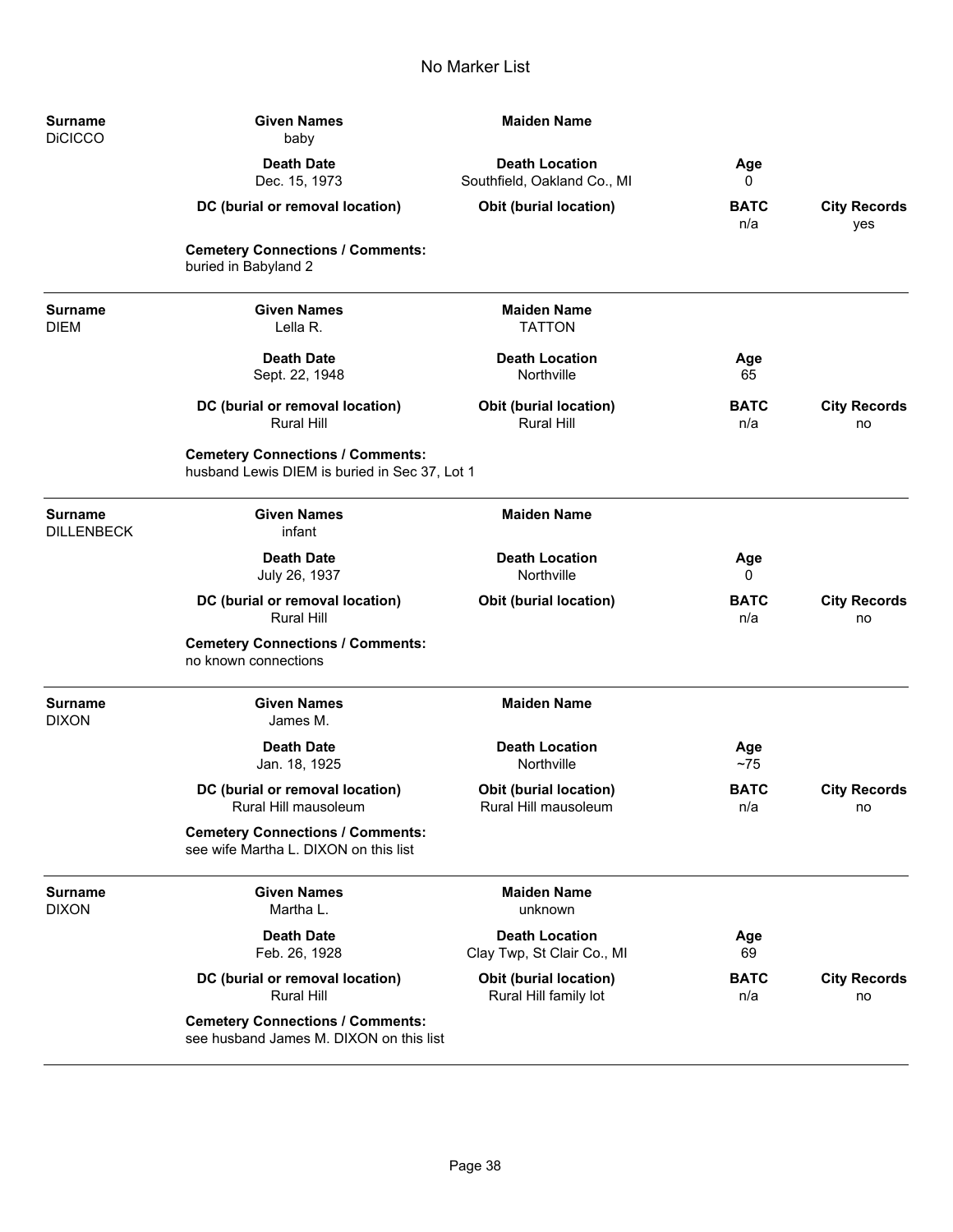| <b>Surname</b><br><b>DORSEY</b>   | <b>Given Names</b><br>Matilda                                                                                        | <b>Maiden Name</b>                                              |                    |                            |
|-----------------------------------|----------------------------------------------------------------------------------------------------------------------|-----------------------------------------------------------------|--------------------|----------------------------|
|                                   | <b>Death Date</b><br>Sept. 18, 1905                                                                                  | <b>Death Location</b><br>Eloise, Wayne Co., MI                  | Age<br>70          |                            |
|                                   | DC (burial or removal location)<br>Northville                                                                        | <b>Obit (burial location)</b><br>"body brought here for burial" | <b>BATC</b><br>yes | <b>City Records</b><br>no  |
|                                   | <b>Cemetery Connections / Comments:</b><br>see sister Mary GILBO on this list                                        |                                                                 |                    |                            |
| <b>Surname</b><br><b>DROZE</b>    | <b>Given Names</b><br>baby                                                                                           | <b>Maiden Name</b>                                              |                    |                            |
|                                   | <b>Death Date</b><br>doi Jan. 25, 1991                                                                               | <b>Death Location</b>                                           | Age<br>0           |                            |
|                                   | DC (burial or removal location)                                                                                      | <b>Obit (burial location)</b>                                   | <b>BATC</b><br>n/a | <b>City Records</b><br>yes |
|                                   | <b>Cemetery Connections / Comments:</b><br>buried in Babyland 2                                                      |                                                                 |                    |                            |
| <b>Surname</b><br><b>DUART</b>    | <b>Given Names</b><br>George                                                                                         | <b>Maiden Name</b>                                              |                    |                            |
|                                   | <b>Death Date</b><br>Apr. 2, 1943                                                                                    | <b>Death Location</b><br>Eloise, Wayne Co., MI                  | Age<br>74          |                            |
|                                   | DC (burial or removal location)<br><b>Rural Hill</b>                                                                 | <b>Obit (burial location)</b><br>Novi Cemetery                  | <b>BATC</b><br>n/a | <b>City Records</b><br>no  |
|                                   | <b>Cemetery Connections / Comments:</b><br>no known connections; per FindAGrave, parents are buried in Novi Cemetery |                                                                 |                    |                            |
| <b>Surname</b><br><b>EAREHART</b> | <b>Given Names</b><br>James Donald                                                                                   | <b>Maiden Name</b>                                              |                    |                            |
|                                   | <b>Death Date</b><br>Aug. 29, 1957                                                                                   | <b>Death Location</b><br>Pontiac, Oakland Co., MI               | Age<br>0           |                            |
|                                   | DC (burial or removal location)                                                                                      | Obit (burial location)<br><b>Rural Hill</b>                     | <b>BATC</b><br>n/a | <b>City Records</b><br>no  |
|                                   | <b>Cemetery Connections / Comments:</b><br>grandparents Harry and Pluma EAREHART are buried in Sec 33, Lot 24 East   |                                                                 |                    |                            |
| <b>Surname</b><br><b>EAST</b>     | <b>Given Names</b><br>Guy S.                                                                                         | <b>Maiden Name</b>                                              |                    |                            |
|                                   | <b>Death Date</b><br>Aug. 2, 1951                                                                                    | <b>Death Location</b><br>Northville                             | Age<br>53          |                            |
|                                   | DC (burial or removal location)<br><b>Rural Hill</b>                                                                 | <b>Obit (burial location)</b><br><b>Rural Hill</b>              | <b>BATC</b><br>n/a | <b>City Records</b><br>no  |
|                                   | <b>Cemetery Connections / Comments:</b><br>no known connections; died at Maybury Sanitarium                          |                                                                 |                    |                            |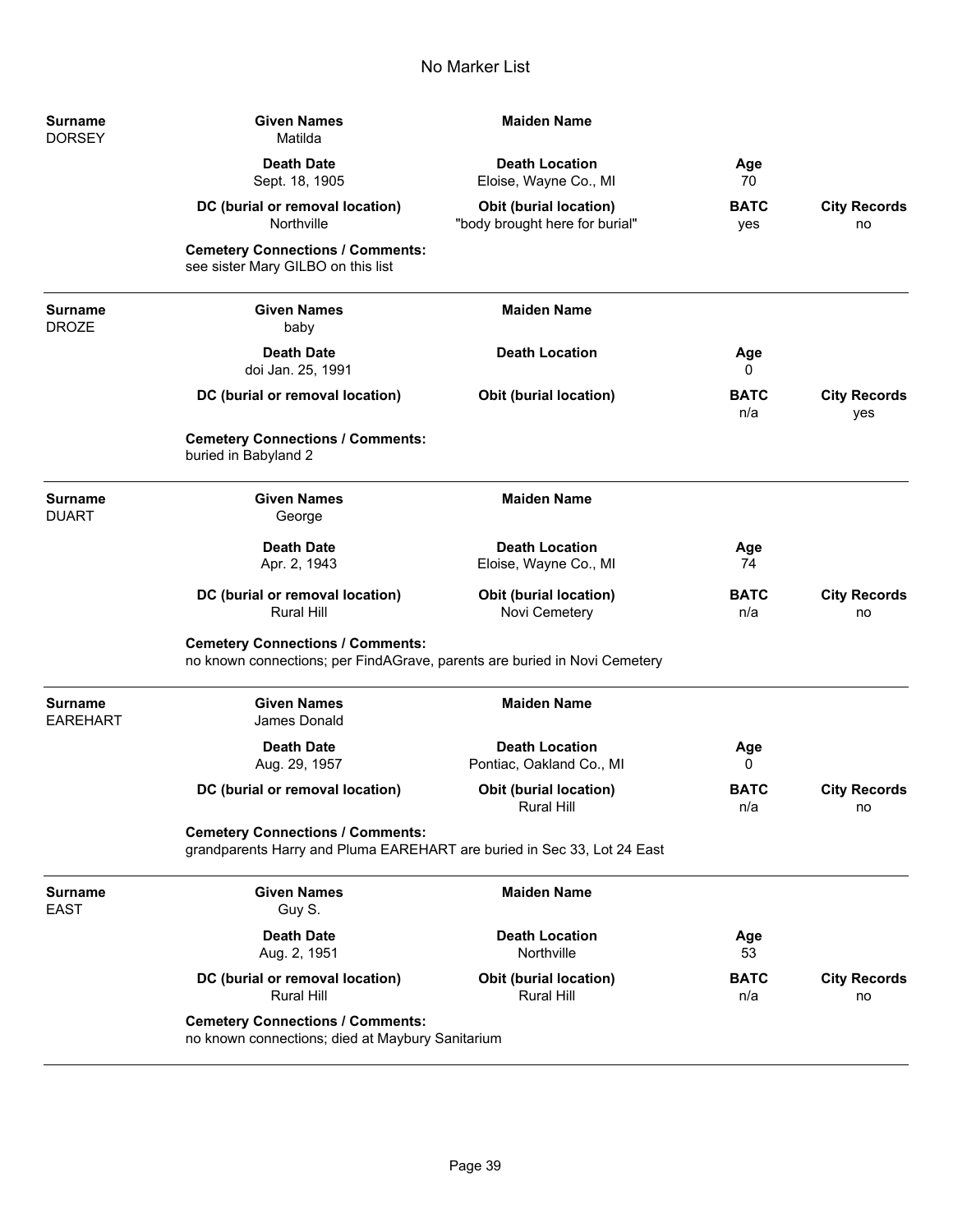| <b>Surname</b><br><b>EBERT</b>     | <b>Given Names</b><br>Henry                                                                         | <b>Maiden Name</b>                                        |                    |                            |
|------------------------------------|-----------------------------------------------------------------------------------------------------|-----------------------------------------------------------|--------------------|----------------------------|
|                                    | <b>Death Date</b><br>Apr. 22, 1904                                                                  | <b>Death Location</b><br>Northville                       | Age<br>0           |                            |
|                                    | DC (burial or removal location)<br>Northville                                                       | <b>Obit (burial location)</b><br>not specified            | <b>BATC</b><br>yes | <b>City Records</b><br>no  |
|                                    | <b>Cemetery Connections / Comments:</b><br>no known connections                                     |                                                           |                    |                            |
| <b>Surname</b><br><b>ECKLES</b>    | <b>Given Names</b><br>Elizabeth                                                                     | <b>Maiden Name</b>                                        |                    |                            |
|                                    | <b>Death Date</b><br>Apr. 29, 1851                                                                  | <b>Death Location</b>                                     | Age<br>~19         |                            |
|                                    | DC (burial or removal location)                                                                     | <b>Obit (burial location)</b>                             | <b>BATC</b><br>yes | <b>City Records</b><br>no  |
|                                    | <b>Cemetery Connections / Comments:</b><br>probable brother John ECKLES is buried in Sec 18, Lot 18 |                                                           |                    |                            |
| <b>Surname</b><br><b>EDWARDS</b>   | <b>Given Names</b><br>Robert J., Jr.                                                                | <b>Maiden Name</b>                                        |                    |                            |
|                                    | <b>Death Date</b><br>Sept. 26, 1944                                                                 | <b>Death Location</b><br>Northville                       | Age<br>0           |                            |
|                                    | DC (burial or removal location)<br><b>Rural Hill</b>                                                | Obit (burial location)<br><b>Rural Hill</b>               | <b>BATC</b><br>n/a | <b>City Records</b><br>no  |
|                                    | <b>Cemetery Connections / Comments:</b><br>no known connections                                     |                                                           |                    |                            |
| <b>Surname</b><br><b>EDWARDS</b>   | <b>Given Names</b><br>William G.                                                                    | <b>Maiden Name</b>                                        |                    |                            |
|                                    | <b>Death Date</b><br>Feb. 21, 1960                                                                  | <b>Death Location</b><br>St. Petersburg, Pinellas Co., FL | Age<br>87          |                            |
|                                    | DC (burial or removal location)                                                                     | <b>Obit (burial location)</b><br>Rural Hill               | <b>BATC</b><br>n/a | <b>City Records</b><br>yes |
|                                    | <b>Cemetery Connections / Comments:</b><br>interred in Mausoleum, Section B, Crypt 36               |                                                           |                    |                            |
| <b>Surname</b><br><b>ELKINGTON</b> | <b>Given Names</b><br>Elizabeth                                                                     | <b>Maiden Name</b><br><b>COLLINS</b>                      |                    |                            |
|                                    | <b>Death Date</b><br>Jan. 27, 1934                                                                  | <b>Death Location</b><br>Northville                       | Age<br>76          |                            |
|                                    | DC (burial or removal location)<br><b>Rural Hill</b>                                                | Obit (burial location)<br>Northville mausoleum            | <b>BATC</b><br>n/a | <b>City Records</b><br>no  |
|                                    | <b>Cemetery Connections / Comments:</b><br>son William J. ELKINGTON is in the Mausoleum             |                                                           |                    |                            |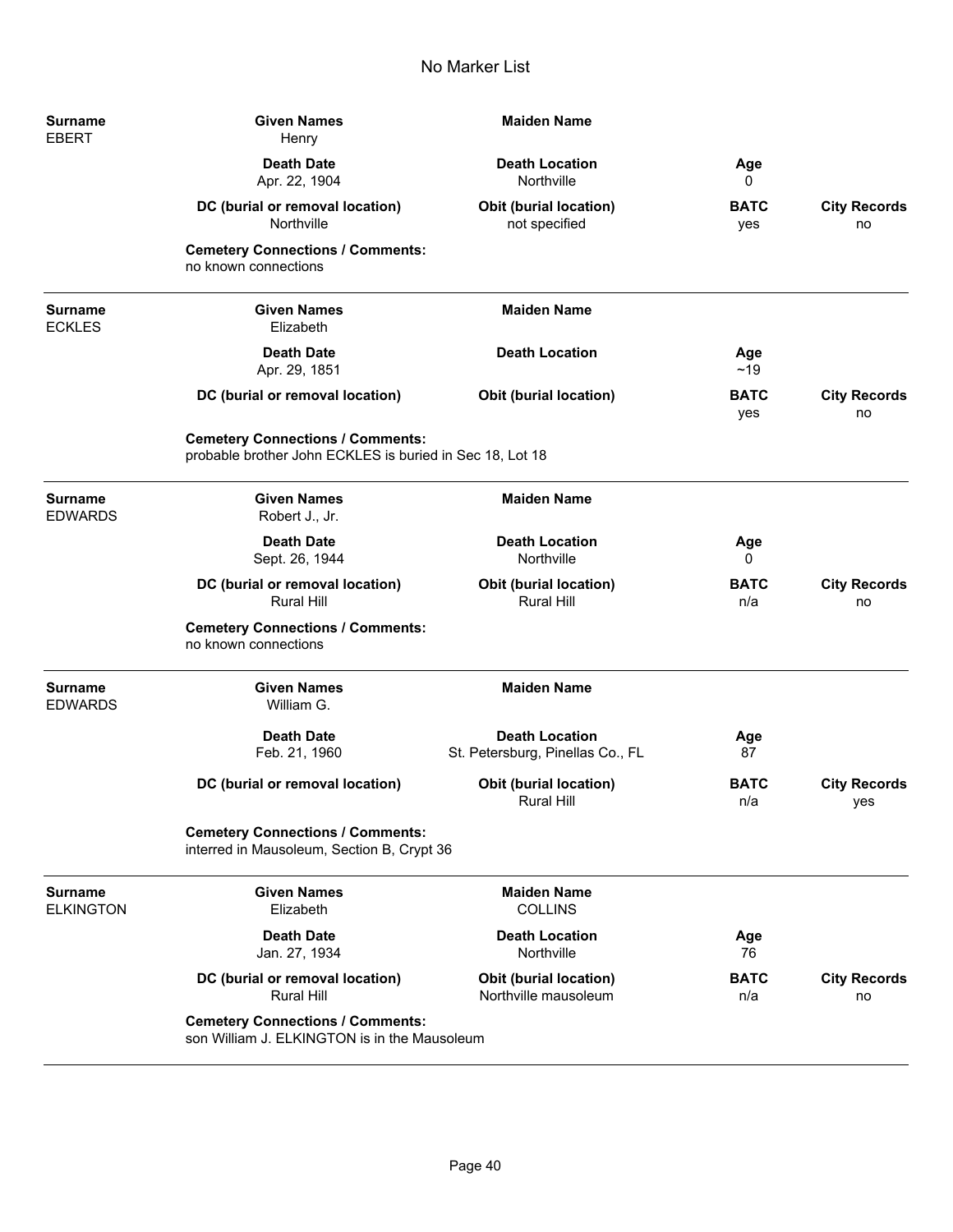| <b>Surname</b><br><b>ELLIOTT</b> | <b>Given Names</b><br>Emma                                                                                                                                                               | <b>Maiden Name</b><br><b>ENSLEY</b>                |                    |                           |
|----------------------------------|------------------------------------------------------------------------------------------------------------------------------------------------------------------------------------------|----------------------------------------------------|--------------------|---------------------------|
|                                  | <b>Death Date</b><br>Aug. 3, 1896                                                                                                                                                        | <b>Death Location</b><br>Northville                | Age<br>48          |                           |
|                                  | DC (burial or removal location)                                                                                                                                                          | <b>Obit (burial location)</b><br>not specified     | <b>BATC</b><br>yes | <b>City Records</b><br>no |
|                                  | <b>Cemetery Connections / Comments:</b><br>husband J. N. ELIOTT purchased Sec 18, Lot 22 in 1906; husband Jasper ELLIOTT is buried in Sec 18, Lot 22; in<br><b>BATC as Emily ELLIOTT</b> |                                                    |                    |                           |
| <b>Surname</b><br><b>ELLIOTT</b> | <b>Given Names</b><br>Mary Richards                                                                                                                                                      | <b>Maiden Name</b><br><b>PARMENTER</b>             |                    |                           |
|                                  | <b>Death Date</b><br>Feb. 21, 1923                                                                                                                                                       | <b>Death Location</b><br>Detroit, Wayne Co., MI    | Age<br>90          |                           |
|                                  | DC (burial or removal location)<br>Northville                                                                                                                                            | <b>Obit (burial location)</b><br>Rural Hill        | <b>BATC</b><br>n/a | <b>City Records</b><br>no |
|                                  | <b>Cemetery Connections / Comments:</b><br>per obit, laid to rest beside her husband [Charles F. ELLIOTT is buried in Sec 25, Lot 16]                                                    |                                                    |                    |                           |
| <b>Surname</b><br><b>ELLIS</b>   | <b>Given Names</b><br>Elisabeth                                                                                                                                                          | <b>Maiden Name</b><br><b>CRAWFORD</b>              |                    |                           |
|                                  | <b>Death Date</b><br>Jan. 9, 1893                                                                                                                                                        | <b>Death Location</b><br>Northville                | Age<br>64          |                           |
|                                  | DC (burial or removal location)                                                                                                                                                          | <b>Obit (burial location)</b><br><b>Rural Hill</b> | <b>BATC</b><br>yes | <b>City Records</b><br>no |
|                                  | <b>Cemetery Connections / Comments:</b><br>son-in-law Henry MOONEY purchased Sec 18, Lot 35; husband William ELLIS is buried in Sec 18, Lot 35                                           |                                                    |                    |                           |
| <b>Surname</b><br><b>EMERY</b>   | <b>Given Names</b><br>infant                                                                                                                                                             | <b>Maiden Name</b>                                 |                    |                           |
|                                  | <b>Death Date</b><br>Dec. 23, 1885                                                                                                                                                       | <b>Death Location</b><br>Northville                | Age<br>0           |                           |
|                                  | DC (burial or removal location)                                                                                                                                                          | <b>Obit (burial location)</b>                      | <b>BATC</b><br>yes | <b>City Records</b><br>no |
|                                  | <b>Cemetery Connections / Comments:</b><br>see mother May B. EMERY on this list; in BATC as J. A. EMERY's child                                                                          |                                                    |                    |                           |
| <b>Surname</b><br><b>EMERY</b>   | <b>Given Names</b><br>May B.                                                                                                                                                             | <b>Maiden Name</b><br><b>WITHEE</b>                |                    |                           |
|                                  | <b>Death Date</b><br>Mar. 13, 1930                                                                                                                                                       | <b>Death Location</b><br>Detroit, Wayne Co., MI    | Age<br>70          |                           |
|                                  | DC (burial or removal location)<br>Northville                                                                                                                                            | Obit (burial location)<br>Rural Hill               | <b>BATC</b><br>n/a | <b>City Records</b><br>no |
|                                  | <b>Cemetery Connections / Comments:</b><br>parents John Milton and Mary WITHEE are buried in Sec 26, Lot 12; dau Elizabeth EMERY is buried in Sec 26, Lot<br>12                          |                                                    |                    |                           |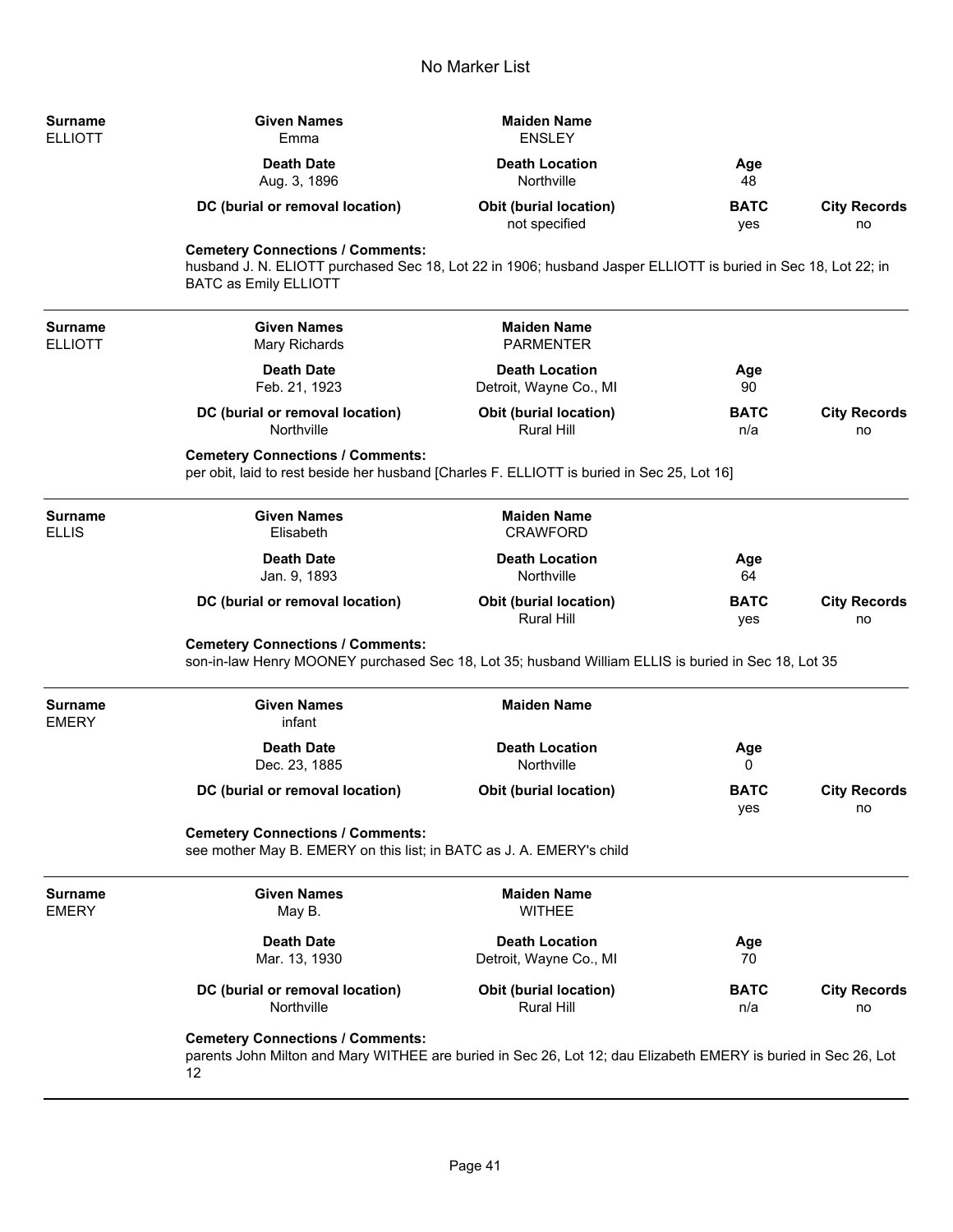| Surname<br><b>FAIRFIELD</b>      | <b>Given Names</b><br><b>Richard Franklin</b>                                                                                                        | <b>Maiden Name</b>                                    |                    |                            |
|----------------------------------|------------------------------------------------------------------------------------------------------------------------------------------------------|-------------------------------------------------------|--------------------|----------------------------|
|                                  | <b>Death Date</b><br>Sept. 10, 1994                                                                                                                  | <b>Death Location</b><br>Saginaw, Saginaw Co., MI     | Age<br>59          |                            |
|                                  | DC (burial or removal location)                                                                                                                      | <b>Obit (burial location)</b><br>Rural Hill           | <b>BATC</b><br>n/a | <b>City Records</b><br>yes |
|                                  | <b>Cemetery Connections / Comments:</b><br>buried in Sec 30, Lot 13                                                                                  |                                                       |                    |                            |
| <b>Surname</b><br><b>FAUSTYN</b> | <b>Given Names</b><br><b>Elizabeth Louise</b>                                                                                                        | <b>Maiden Name</b><br><b>SHAW</b>                     |                    |                            |
|                                  | <b>Death Date</b><br>Feb. 22, 2010                                                                                                                   | <b>Death Location</b>                                 | Age<br>82          |                            |
|                                  | DC (burial or removal location)                                                                                                                      | <b>Obit (burial location)</b><br>not specified        | <b>BATC</b><br>n/a | <b>City Records</b><br>yes |
|                                  | <b>Cemetery Connections / Comments:</b><br>buried in Sec 34S, Grave 70                                                                               |                                                       |                    |                            |
| <b>Surname</b><br><b>FEHR</b>    | <b>Given Names</b><br>Lillian                                                                                                                        | <b>Maiden Name</b>                                    |                    |                            |
|                                  | <b>Death Date</b><br>Dec. 15, 1973                                                                                                                   | <b>Death Location</b><br>Northville                   | Age<br>84          |                            |
|                                  | DC (burial or removal location)                                                                                                                      | <b>Obit (burial location)</b>                         | <b>BATC</b><br>n/a | <b>City Records</b><br>yes |
|                                  | <b>Cemetery Connections / Comments:</b><br>buried in Singles 2, Grave 72                                                                             |                                                       |                    |                            |
| <b>Surname</b><br><b>FELT</b>    | <b>Given Names</b><br>Eva May                                                                                                                        | <b>Maiden Name</b><br><b>CALKINS</b>                  |                    |                            |
|                                  | <b>Death Date</b><br>Dec. 6, 1913                                                                                                                    | <b>Death Location</b><br>Northville                   | Age<br>27          |                            |
|                                  | DC (burial or removal location)<br>Rural Hill                                                                                                        | <b>Obit (burial location)</b><br>not specified        | <b>BATC</b><br>n/a | <b>City Records</b><br>no  |
|                                  | <b>Cemetery Connections / Comments:</b><br>parents Charles and Matilda CALKINS are buried in Sec 18, Lot 24; see husband Lauren A. FELT on this list |                                                       |                    |                            |
| <b>Surname</b><br><b>FELT</b>    | <b>Given Names</b><br>Lauren A.                                                                                                                      | <b>Maiden Name</b>                                    |                    |                            |
|                                  | <b>Death Date</b><br>Sept. 16, 1968                                                                                                                  | <b>Death Location</b><br>Ann Arbor, Washtenaw Co., MI | Age<br>86          |                            |
|                                  | DC (burial or removal location)                                                                                                                      | <b>Obit (burial location)</b><br><b>Rural Hill</b>    | <b>BATC</b><br>n/a | <b>City Records</b><br>yes |
|                                  | <b>Cemetery Connections / Comments:</b><br>see wife Eva May FELT on this list                                                                        |                                                       |                    |                            |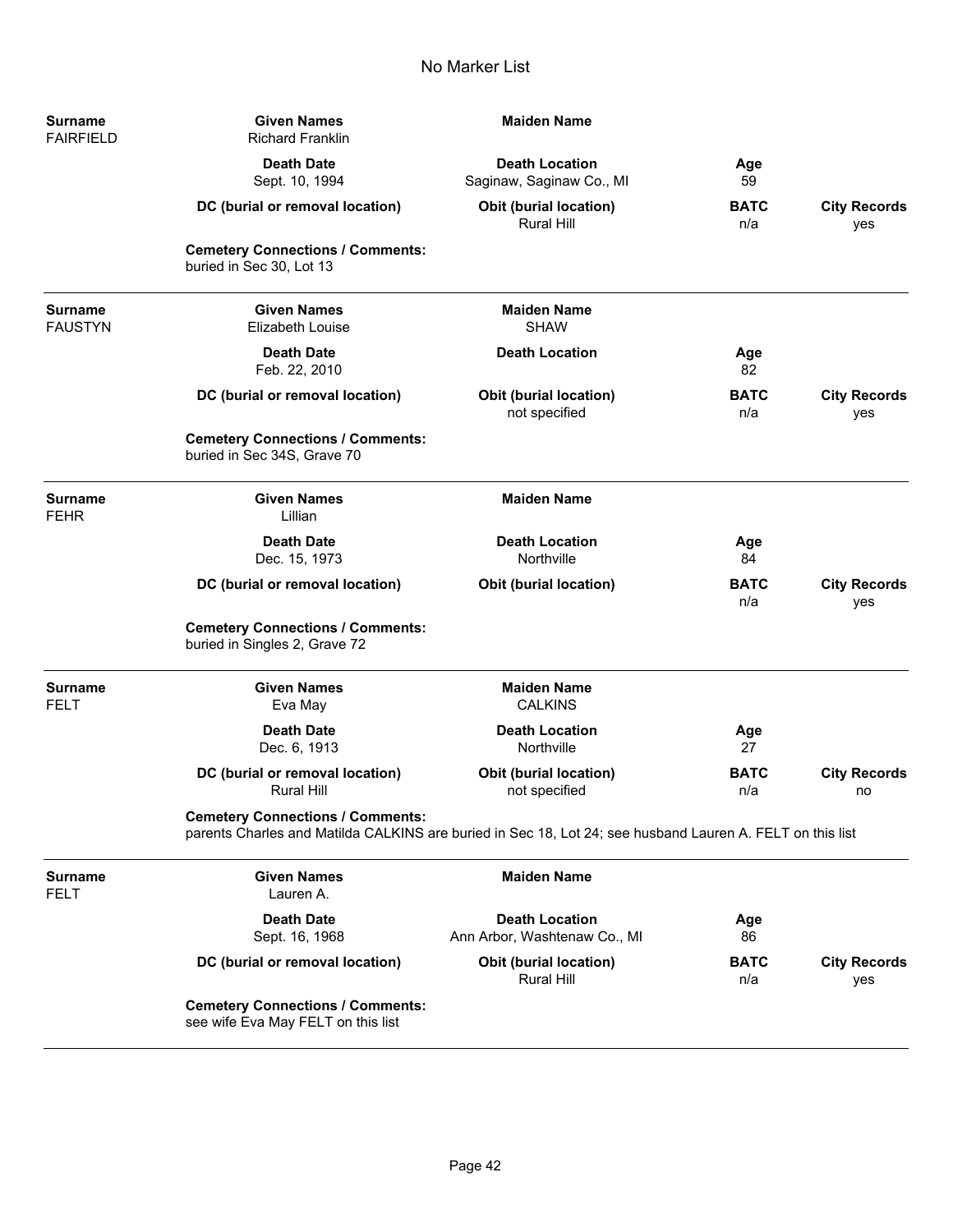| <b>Surname</b><br><b>FERRY</b>       | <b>Given Names</b><br>James F.                                                        | <b>Maiden Name</b>                                    |                    |                            |  |
|--------------------------------------|---------------------------------------------------------------------------------------|-------------------------------------------------------|--------------------|----------------------------|--|
|                                      | <b>Death Date</b><br>Aug. 26, 1969                                                    | <b>Death Location</b><br>Northville                   | Age<br>70          |                            |  |
|                                      | DC (burial or removal location)                                                       | Obit (burial location)<br>Rural Hill                  | <b>BATC</b><br>n/a | <b>City Records</b><br>yes |  |
|                                      | <b>Cemetery Connections / Comments:</b><br>buried in Singles 2, Grave 23              |                                                       |                    |                            |  |
| <b>Surname</b><br><b>FIORI</b>       | <b>Given Names</b><br><b>Renauld Salvitor</b>                                         | <b>Maiden Name</b>                                    |                    |                            |  |
|                                      | <b>Death Date</b><br>Mar. 3, 1942                                                     | <b>Death Location</b><br>Northville                   | Age<br>0           |                            |  |
|                                      | DC (burial or removal location)<br><b>Rural Hill</b>                                  | Obit (burial location)<br><b>Rural Hill</b>           | <b>BATC</b><br>n/a | <b>City Records</b><br>no  |  |
|                                      | <b>Cemetery Connections / Comments:</b><br>no known connections                       |                                                       |                    |                            |  |
| Surname<br><b>FISHER</b>             | <b>Given Names</b><br>A. Richard                                                      | <b>Maiden Name</b>                                    |                    |                            |  |
|                                      | <b>Death Date</b><br>Aug. 12, 1954                                                    | <b>Death Location</b><br>Ann Arbor, Washtenaw Co., MI | Age<br>0           |                            |  |
|                                      | DC (burial or removal location)                                                       | <b>Obit (burial location)</b><br><b>Rural Hill</b>    | <b>BATC</b><br>n/a | <b>City Records</b><br>yes |  |
|                                      | <b>Cemetery Connections / Comments:</b><br>buried in Babyland 1; no known connections |                                                       |                    |                            |  |
| <b>Surname</b><br><b>FITZPATRICK</b> | <b>Given Names</b><br><b>Thomas Kerry</b>                                             | <b>Maiden Name</b>                                    |                    |                            |  |
|                                      | <b>Death Date</b><br>Dec. 25, 2006                                                    | <b>Death Location</b><br>Novi, Oakland Co., MI        | Age<br>64          |                            |  |
|                                      | DC (burial or removal location)                                                       | <b>Obit (burial location)</b><br>not specified        | <b>BATC</b><br>n/a | <b>City Records</b><br>yes |  |
|                                      | <b>Cemetery Connections / Comments:</b><br>buried in Sec 42, Tier 18, Grave 20        |                                                       |                    |                            |  |
| <b>Surname</b><br><b>FITZWATER</b>   | <b>Given Names</b><br>Donald P.                                                       | <b>Maiden Name</b>                                    |                    |                            |  |
|                                      | <b>Death Date</b><br>Feb. 6, 1925                                                     | <b>Death Location</b><br>Northville                   | Age                |                            |  |
|                                      | DC (burial or removal location)<br><b>Rural Hill</b>                                  | <b>Obit (burial location)</b><br><b>Rural Hill</b>    | <b>BATC</b><br>n/a | <b>City Records</b><br>no  |  |
|                                      | <b>Cemetery Connections / Comments:</b><br>no known connections                       |                                                       |                    |                            |  |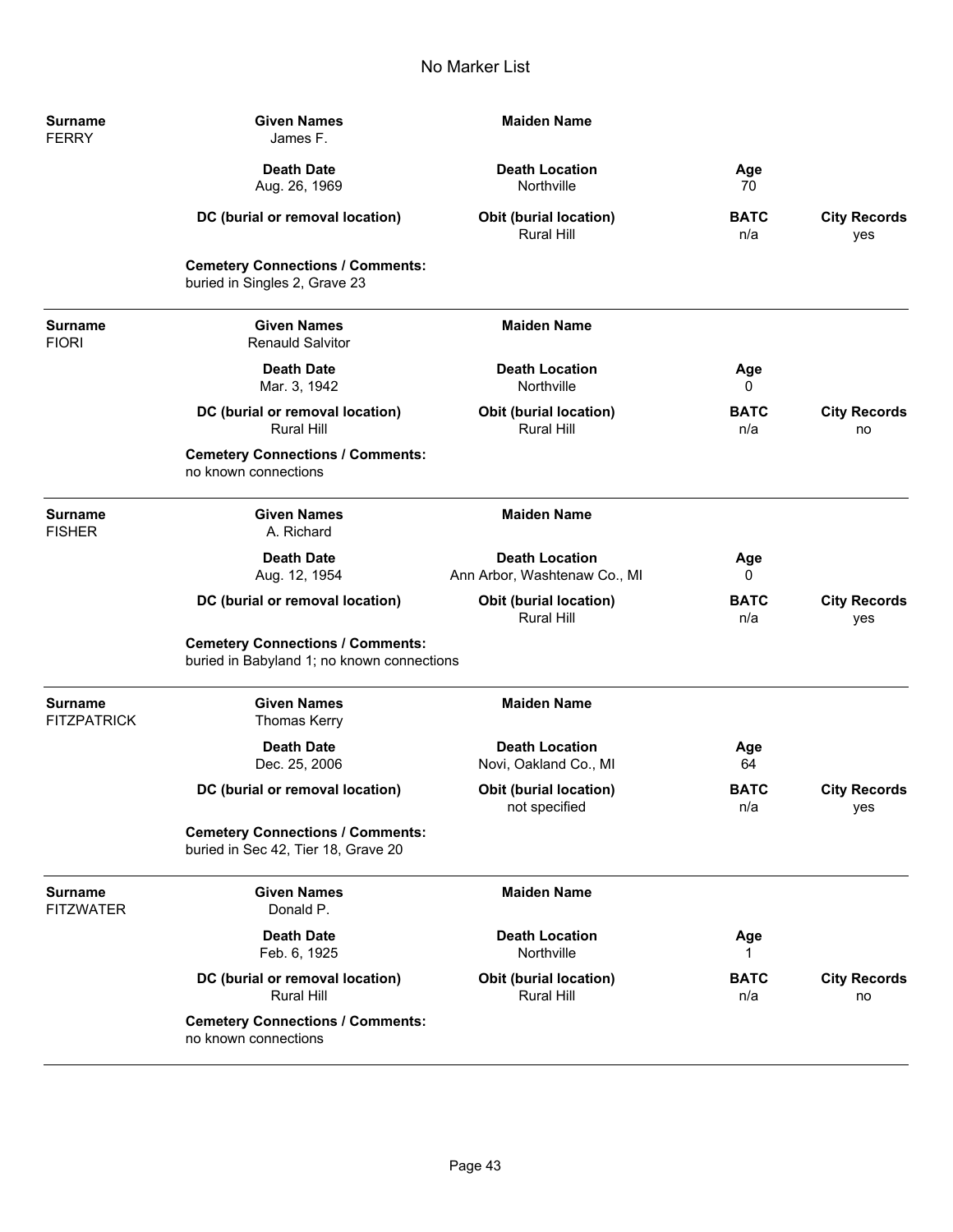| <b>Surname</b><br><b>FLEMING</b> | <b>Given Names</b><br>Samuel B.                                                                                                     | <b>Maiden Name</b>                                         |                    |                            |
|----------------------------------|-------------------------------------------------------------------------------------------------------------------------------------|------------------------------------------------------------|--------------------|----------------------------|
|                                  | <b>Death Date</b><br>July 15, 1961                                                                                                  | <b>Death Location</b><br>Oakland Co., MI                   | Age<br>66          |                            |
|                                  | DC (burial or removal location)                                                                                                     | <b>Obit (burial location)</b><br>Rural Hill                | <b>BATC</b><br>n/a | <b>City Records</b><br>no  |
|                                  | <b>Cemetery Connections / Comments:</b><br>no known connections                                                                     |                                                            |                    |                            |
| <b>Surname</b><br><b>FORBES</b>  | <b>Given Names</b><br>Dora Mabel                                                                                                    | <b>Maiden Name</b>                                         |                    |                            |
|                                  | <b>Death Date</b><br>June 11, 1945                                                                                                  | <b>Death Location</b><br>Northville                        | Age<br>0           |                            |
|                                  | DC (burial or removal location)<br><b>Rural Hill</b>                                                                                | Obit (burial location)                                     | <b>BATC</b><br>n/a | <b>City Records</b><br>no  |
|                                  | <b>Cemetery Connections / Comments:</b><br>no known connections                                                                     |                                                            |                    |                            |
| <b>Surname</b><br><b>FORKEY</b>  | <b>Given Names</b><br>Francis H.                                                                                                    | <b>Maiden Name</b>                                         |                    |                            |
|                                  | <b>Death Date</b><br>Feb. 24, 1925                                                                                                  | <b>Death Location</b><br>Detroit, Wayne Co., MI            | Age<br>54          |                            |
|                                  | DC (burial or removal location)<br>Northville                                                                                       | <b>Obit (burial location)</b><br>"remains placed in vault" | <b>BATC</b><br>n/a | <b>City Records</b><br>no  |
|                                  | <b>Cemetery Connections / Comments:</b><br>daughter June FORKEY is buried in Sec 17, Lot 18; see wife Estelle WILDFONG on this list |                                                            |                    |                            |
| <b>Surname</b><br><b>FOUTZ</b>   | <b>Given Names</b><br><b>Charles Emmet</b>                                                                                          | <b>Maiden Name</b>                                         |                    |                            |
|                                  | <b>Death Date</b><br>Mar. 22, 1947                                                                                                  | <b>Death Location</b><br>Novi, Oakland Co., MI             | Age<br>82          |                            |
|                                  | DC (burial or removal location)                                                                                                     | <b>Obit (burial location)</b><br><b>Rural Hill</b>         | <b>BATC</b><br>n/a | <b>City Records</b><br>no  |
|                                  | <b>Cemetery Connections / Comments:</b><br>no known connections                                                                     |                                                            |                    |                            |
| <b>Surname</b><br><b>FOX</b>     | <b>Given Names</b><br>Alice                                                                                                         | <b>Maiden Name</b>                                         |                    |                            |
|                                  | <b>Death Date</b>                                                                                                                   | <b>Death Location</b>                                      | Age<br>0           |                            |
|                                  | DC (burial or removal location)                                                                                                     | Obit (burial location)                                     | <b>BATC</b><br>n/a | <b>City Records</b><br>yes |
|                                  | <b>Cemetery Connections / Comments:</b><br>buried in Sec 28, Lot 26; in City records as "Alice Fox (Baby)"                          |                                                            |                    |                            |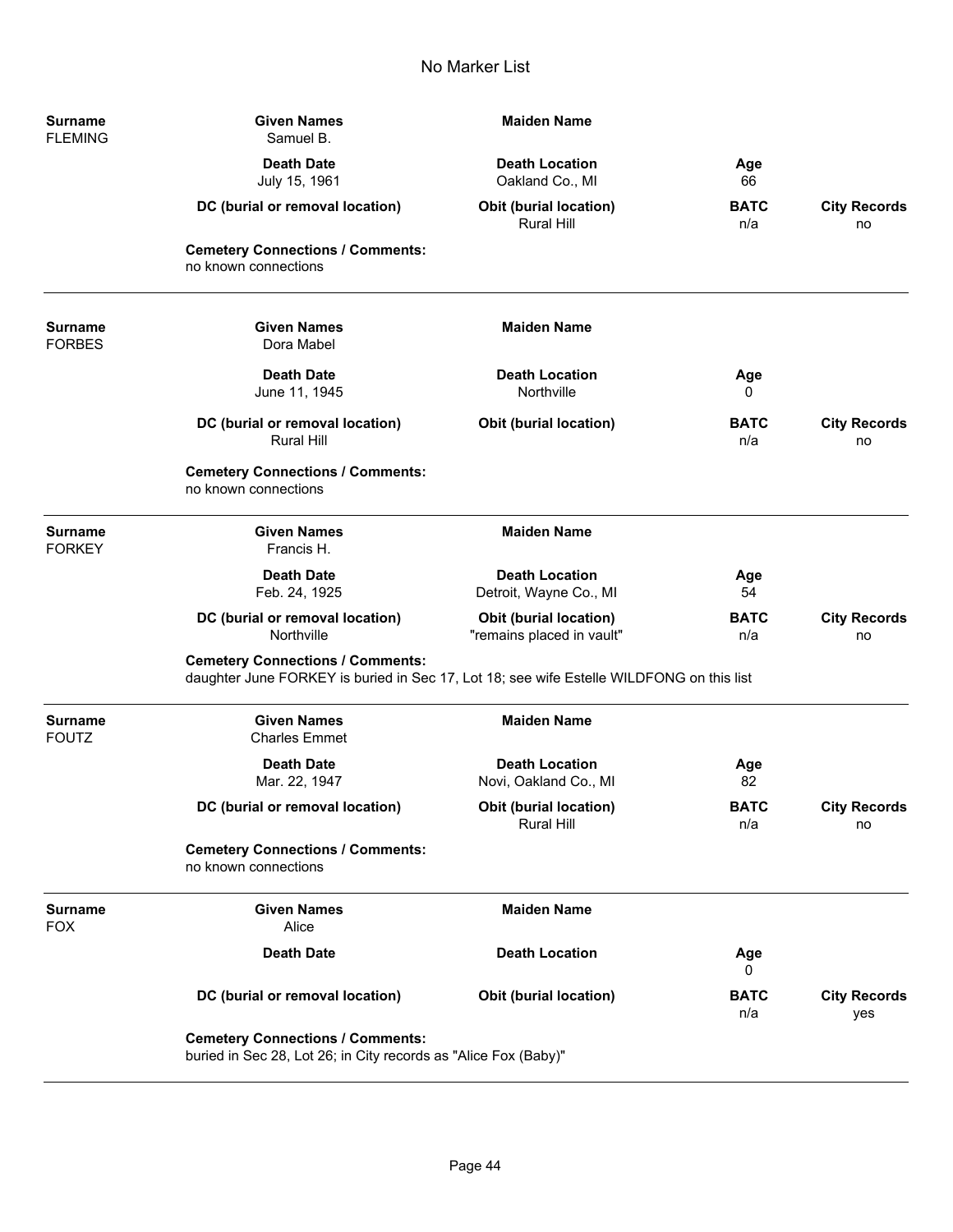| Surname<br><b>FRANKLIN</b>   | <b>Given Names</b><br><b>Earl Donald</b>                                                                                                                                                                           | <b>Maiden Name</b>                                    |                    |                           |
|------------------------------|--------------------------------------------------------------------------------------------------------------------------------------------------------------------------------------------------------------------|-------------------------------------------------------|--------------------|---------------------------|
|                              | <b>Death Date</b><br>July 12, 1916                                                                                                                                                                                 | <b>Death Location</b><br>Northville                   | Age<br>0           |                           |
|                              | DC (burial or removal location)<br><b>Rural Hill</b>                                                                                                                                                               | <b>Obit (burial location)</b><br>not specified        | <b>BATC</b><br>n/a | <b>City Records</b><br>no |
|                              | <b>Cemetery Connections / Comments:</b><br>no known connections                                                                                                                                                    |                                                       |                    |                           |
| Surname<br><b>FREDERICKS</b> | <b>Given Names</b><br>Mae                                                                                                                                                                                          | <b>Maiden Name</b><br><b>ALLEN</b>                    |                    |                           |
|                              | <b>Death Date</b><br>Nov. 22, 1918                                                                                                                                                                                 | <b>Death Location</b><br>Eloise, Wayne Co., MI        | Age<br>37          |                           |
|                              | DC (burial or removal location)<br>Northville                                                                                                                                                                      | <b>Obit (burial location)</b><br>Rural Hill           | <b>BATC</b><br>n/a | <b>City Records</b><br>no |
|                              | <b>Cemetery Connections / Comments:</b><br>stepfather Wm H. BEYER is buried in Sec 28, Lot 11; see mother Mary BEYER on this list                                                                                  |                                                       |                    |                           |
| Surname<br>FRENCH            | <b>Given Names</b><br>Alice                                                                                                                                                                                        | <b>Maiden Name</b><br><b>DANIELS</b>                  |                    |                           |
|                              | <b>Death Date</b><br>Jan. 26, 1919                                                                                                                                                                                 | <b>Death Location</b><br>Northville                   | Age<br>63          |                           |
|                              | DC (burial or removal location)<br>Rural Hill                                                                                                                                                                      | <b>Obit (burial location)</b><br><b>Rural Hill</b>    | <b>BATC</b><br>n/a | <b>City Records</b><br>no |
|                              | <b>Cemetery Connections / Comments:</b><br>daughter Minnie Belle HOTALING has a marker in Sec 28, Lot 28                                                                                                           |                                                       |                    |                           |
| Surname<br><b>FRENCH</b>     | <b>Given Names</b><br>Lorraine                                                                                                                                                                                     | <b>Maiden Name</b>                                    |                    |                           |
|                              | <b>Death Date</b><br>Nov. 10, 1932                                                                                                                                                                                 | <b>Death Location</b><br>Ann Arbor, Washtenaw Co., MI | Age<br>2           |                           |
|                              | DC (burial or removal location)<br>Northville                                                                                                                                                                      | <b>Obit (burial location)</b><br>Rural Hill           | <b>BATC</b><br>n/a | <b>City Records</b><br>no |
|                              | <b>Cemetery Connections / Comments:</b><br>no known connections                                                                                                                                                    |                                                       |                    |                           |
| <b>Surname</b><br>FRID       | <b>Given Names</b><br>Margaret F.                                                                                                                                                                                  | <b>Maiden Name</b>                                    |                    |                           |
|                              | <b>Death Date</b><br>doi 1989                                                                                                                                                                                      | <b>Death Location</b>                                 | Age                |                           |
|                              | DC (burial or removal location)                                                                                                                                                                                    | <b>Obit (burial location)</b>                         | <b>BATC</b><br>n/a | <b>City Records</b><br>no |
|                              | <b>Cemetery Connections / Comments:</b><br>per transcription of Allen Monument records in the 1990 Rural Hill Cemetery transcription, buried in Sec 26; may be<br>the same as Margaret T. FULLER in Sec 26, Lot 11 |                                                       |                    |                           |

÷

÷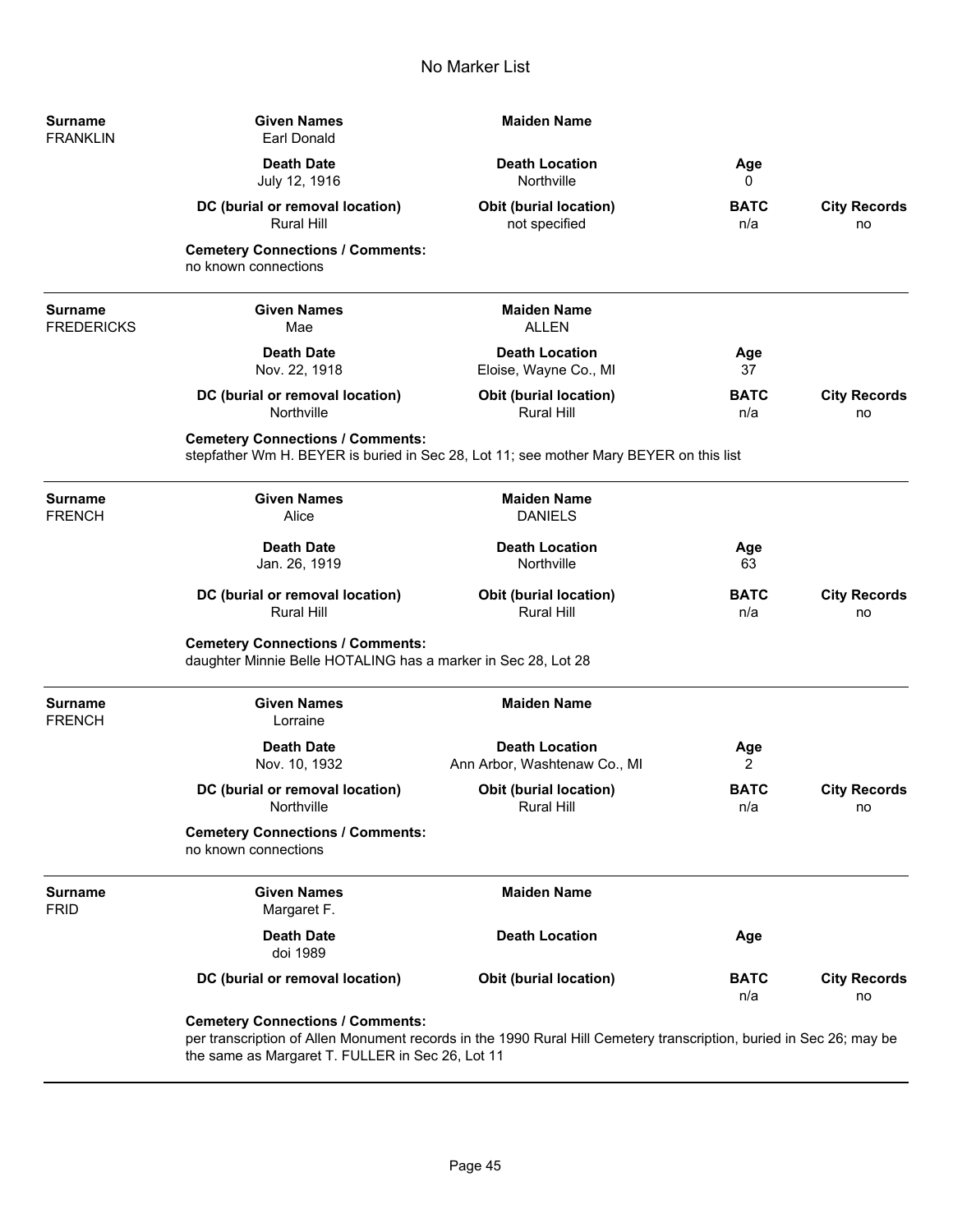| Surname<br><b>FRID</b>       | <b>Given Names</b><br>Sherlay L.                                                                                                                                                         | <b>Maiden Name</b>                                  |                    |                            |
|------------------------------|------------------------------------------------------------------------------------------------------------------------------------------------------------------------------------------|-----------------------------------------------------|--------------------|----------------------------|
|                              | <b>Death Date</b><br>Nov. 21, 1927                                                                                                                                                       | <b>Death Location</b><br>Northville                 | Age<br>1           |                            |
|                              | DC (burial or removal location)<br>Rural Hill                                                                                                                                            | <b>Obit (burial location)</b><br><b>Rural Hill</b>  | <b>BATC</b><br>n/a | <b>City Records</b><br>no  |
|                              | <b>Cemetery Connections / Comments:</b><br>uncle Cyril FRID is buried in Sec 40B                                                                                                         |                                                     |                    |                            |
| Surname<br><b>FRIGON</b>     | <b>Given Names</b><br>Donald Ray                                                                                                                                                         | <b>Maiden Name</b>                                  |                    |                            |
|                              | <b>Death Date</b><br>June 17, 2020                                                                                                                                                       | <b>Death Location</b><br>Novi, Oakland Co., MI      | Age<br>69          |                            |
|                              | DC (burial or removal location)                                                                                                                                                          | <b>Obit (burial location)</b><br><b>Rural Hill</b>  | <b>BATC</b><br>n/a | <b>City Records</b><br>no  |
|                              | <b>Cemetery Connections / Comments:</b><br>no known connections                                                                                                                          |                                                     |                    |                            |
| Surname<br><b>FRY</b>        | <b>Given Names</b><br>Anna                                                                                                                                                               | <b>Maiden Name</b><br><b>BLAIR</b>                  |                    |                            |
|                              | <b>Death Date</b><br>Apr. 14, 1968                                                                                                                                                       | <b>Death Location</b><br>Chelsea, Washtenaw Co., MI | Age<br>92          |                            |
|                              | DC (burial or removal location)                                                                                                                                                          | <b>Obit (burial location)</b><br><b>Rural Hill</b>  | <b>BATC</b><br>n/a | <b>City Records</b><br>yes |
|                              | <b>Cemetery Connections / Comments:</b><br>see husband Fred A. FRY on this list                                                                                                          |                                                     |                    |                            |
| <b>Surname</b><br><b>FRY</b> | <b>Given Names</b><br>Frank S.                                                                                                                                                           | <b>Maiden Name</b>                                  |                    |                            |
|                              | <b>Death Date</b><br>Dec. 31, 1914                                                                                                                                                       | <b>Death Location</b><br>Northville                 | Age<br>65          |                            |
|                              | DC (burial or removal location)<br>Rural Hill                                                                                                                                            | <b>Obit (burial location)</b>                       | <b>BATC</b><br>n/a | <b>City Records</b><br>no  |
|                              | <b>Cemetery Connections / Comments:</b><br>wife Wilhelmina FRY purchased Sec 5, Lot 23 after his death; son Henry P. FRY is buried in Sec 5, Lot 23; see son<br>Fred A. FRY on this list |                                                     |                    |                            |
| <b>Surname</b><br><b>FRY</b> | <b>Given Names</b><br>Fred A.                                                                                                                                                            | <b>Maiden Name</b>                                  |                    |                            |
|                              | <b>Death Date</b><br>Mar. 30, 1963                                                                                                                                                       | <b>Death Location</b><br>Eloise, Wayne Co., MI      | Age<br>86          |                            |
|                              | DC (burial or removal location)                                                                                                                                                          | <b>Obit (burial location)</b><br><b>Rural Hill</b>  | <b>BATC</b><br>n/a | <b>City Records</b><br>no  |
|                              | <b>Cemetery Connections / Comments:</b><br>parents Frank S. and Wilmina J. FRY are buried in Sec 5, Lot 23; see wife Anna FRY on this list                                               |                                                     |                    |                            |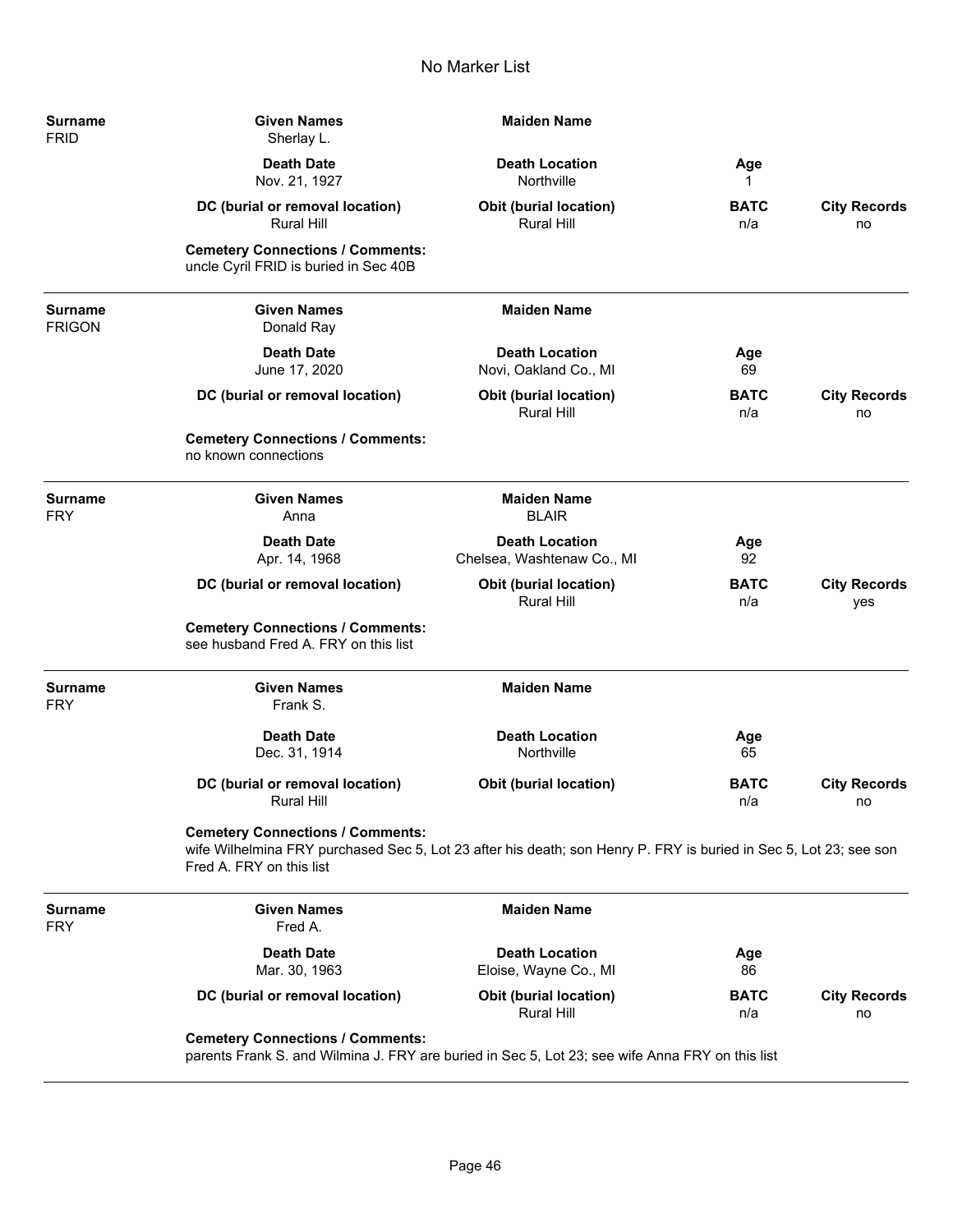| <b>Surname</b><br><b>FRY</b>      | <b>Given Names</b><br>infant                                                                                                                                                   | <b>Maiden Name</b>                                 |                    |                            |
|-----------------------------------|--------------------------------------------------------------------------------------------------------------------------------------------------------------------------------|----------------------------------------------------|--------------------|----------------------------|
|                                   | <b>Death Date</b><br>July 6, 1903                                                                                                                                              | <b>Death Location</b><br>Northville                | Age<br>0           |                            |
|                                   | DC (burial or removal location)<br>Northville                                                                                                                                  | <b>Obit (burial location)</b>                      | <b>BATC</b><br>no  | <b>City Records</b><br>no  |
|                                   | <b>Cemetery Connections / Comments:</b><br>see parents Fred A. and Anna FRY on this list                                                                                       |                                                    |                    |                            |
| <b>Surname</b><br><b>FRY</b>      | <b>Given Names</b><br>Wilmina J.                                                                                                                                               | <b>Maiden Name</b><br><b>SIMMONS</b>               |                    |                            |
|                                   | <b>Death Date</b><br>Dec. 5, 1921                                                                                                                                              | <b>Death Location</b><br>Northville                | Age<br>71          |                            |
|                                   | DC (burial or removal location)<br><b>Rural Hill</b>                                                                                                                           | <b>Obit (burial location)</b><br><b>Rural Hill</b> | <b>BATC</b><br>n/a | <b>City Records</b><br>no  |
|                                   | <b>Cemetery Connections / Comments:</b><br>purchased Sec 5, Lot 23 after her husband's death; son Henry P. FRY is buried in Sec 5, Lot 23; see son Fred A.<br>FRY on this list |                                                    |                    |                            |
| <b>Surname</b><br><b>GARBANAS</b> | <b>Given Names</b><br>Anthony                                                                                                                                                  | <b>Maiden Name</b>                                 |                    |                            |
|                                   | <b>Death Date</b><br>July 19, 1963                                                                                                                                             | <b>Death Location</b><br>Eloise, Wayne Co., MI     | Age<br>81          |                            |
|                                   | DC (burial or removal location)                                                                                                                                                | <b>Obit (burial location)</b><br><b>Rural Hill</b> | <b>BATC</b><br>n/a | <b>City Records</b><br>yes |
|                                   | <b>Cemetery Connections / Comments:</b><br>buried in Singles 1, Tier 1, Grave 10                                                                                               |                                                    |                    |                            |
| <b>Surname</b><br><b>GARDELLA</b> | <b>Given Names</b><br>baby                                                                                                                                                     | <b>Maiden Name</b>                                 |                    |                            |
|                                   | <b>Death Date</b><br>Feb. 3, 1967                                                                                                                                              | <b>Death Location</b><br>Oakland Co., MI           | Age<br>0           |                            |
|                                   | DC (burial or removal location)                                                                                                                                                | <b>Obit (burial location)</b>                      | <b>BATC</b><br>n/a | <b>City Records</b><br>yes |
|                                   | <b>Cemetery Connections / Comments:</b><br>buried in Babyland 2                                                                                                                |                                                    |                    |                            |
| <b>Surname</b><br><b>GARDELLA</b> | <b>Given Names</b><br>Robert L.                                                                                                                                                | <b>Maiden Name</b>                                 |                    |                            |
|                                   | <b>Death Date</b><br>Nov. 14, 1974                                                                                                                                             | <b>Death Location</b><br>Detroit, Wayne Co., MI    | Age<br>45          |                            |
|                                   | DC (burial or removal location)                                                                                                                                                | <b>Obit (burial location)</b><br>Rural Hill        | <b>BATC</b><br>n/a | <b>City Records</b><br>yes |
|                                   | <b>Cemetery Connections / Comments:</b><br>buried in Singles 2, Grave 81                                                                                                       |                                                    |                    |                            |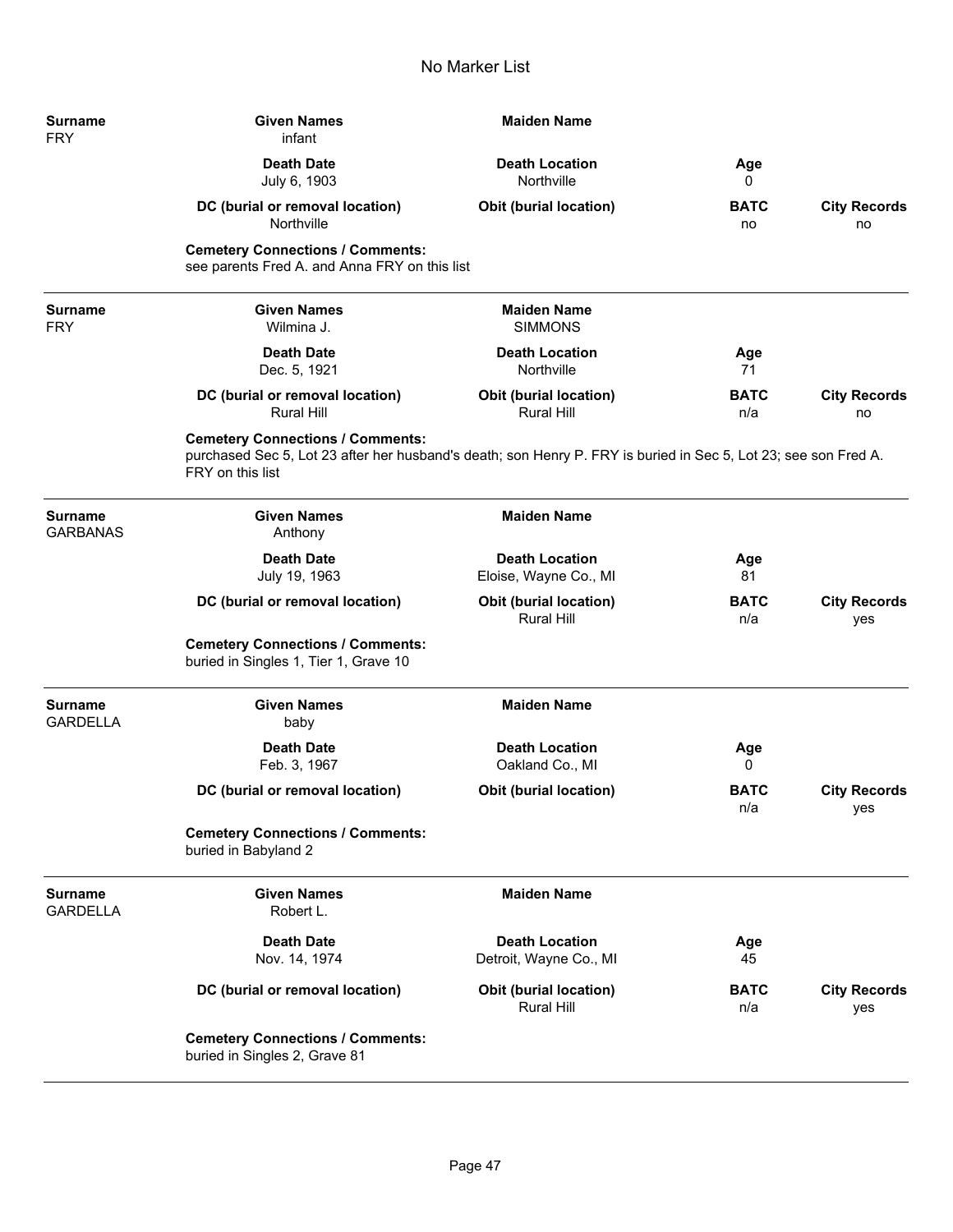| Surname<br><b>GARDNER</b>        | <b>Given Names</b><br>Anna M.                                                                                                     | <b>Maiden Name</b><br><b>JOHNSON</b>                |                    |                            |
|----------------------------------|-----------------------------------------------------------------------------------------------------------------------------------|-----------------------------------------------------|--------------------|----------------------------|
|                                  | <b>Death Date</b><br>Mar. 19, 1914                                                                                                | <b>Death Location</b><br>Northville                 | Age<br>80          |                            |
|                                  | DC (burial or removal location)<br><b>Rural Hill</b>                                                                              | <b>Obit (burial location)</b><br>not specified      | <b>BATC</b><br>n/a | <b>City Records</b><br>no  |
|                                  | <b>Cemetery Connections / Comments:</b><br>husband William GARDNER purchased Sec 27, Lot 8 West                                   |                                                     |                    |                            |
| Surname<br><b>GARDNER</b>        | <b>Given Names</b><br>Carol Ann                                                                                                   | <b>Maiden Name</b>                                  |                    |                            |
|                                  | <b>Death Date</b><br>Jan. 30, 1950                                                                                                | <b>Death Location</b><br>Wayne Co., MI              | Age<br>0           |                            |
|                                  | DC (burial or removal location)                                                                                                   | <b>Obit (burial location)</b><br><b>Rural Hill</b>  | <b>BATC</b><br>n/a | <b>City Records</b><br>yes |
|                                  | <b>Cemetery Connections / Comments:</b><br>buried in Babyland 1                                                                   |                                                     |                    |                            |
| <b>Surname</b><br><b>GARDNER</b> | <b>Given Names</b><br>Charles A.                                                                                                  | <b>Maiden Name</b>                                  |                    |                            |
|                                  | <b>Death Date</b><br>Aug. 1, 1915                                                                                                 | <b>Death Location</b><br>Royal Oak, Oakland Co., MI | Age<br>55          |                            |
|                                  | DC (burial or removal location)<br>Northville                                                                                     | Obit (burial location)<br><b>Rural Hill</b>         | <b>BATC</b><br>n/a | <b>City Records</b><br>no  |
|                                  | <b>Cemetery Connections / Comments:</b><br>parents William and Anna M. GARDNER are buried in Sec 27, Lot 8 West                   |                                                     |                    |                            |
| Surname<br><b>GARDNER</b>        | <b>Given Names</b><br>Sundra Lee                                                                                                  | <b>Maiden Name</b>                                  |                    |                            |
|                                  | <b>Death Date</b><br>Dec. 30, 1938                                                                                                | <b>Death Location</b><br>Northville                 | Age<br>0           |                            |
|                                  | DC (burial or removal location)<br><b>Rural Hill</b>                                                                              | Obit (burial location)                              | <b>BATC</b><br>n/a | <b>City Records</b><br>no  |
|                                  | <b>Cemetery Connections / Comments:</b><br>no known connections                                                                   |                                                     |                    |                            |
| Surname<br><b>GARDNER</b>        | <b>Given Names</b><br>William                                                                                                     | <b>Maiden Name</b>                                  |                    |                            |
|                                  | <b>Death Date</b><br>Nov. 13, 1911                                                                                                | <b>Death Location</b><br>Northville                 | Age<br>82          |                            |
|                                  | DC (burial or removal location)<br>Rural Hill                                                                                     | Obit (burial location)<br>not specified             | <b>BATC</b><br>n/a | <b>City Records</b><br>no  |
|                                  | <b>Cemetery Connections / Comments:</b><br>purchased Sec 27, Lot 8 West; brother Albon C. GARDNER is buried in Sec 27, Lot 8 East |                                                     |                    |                            |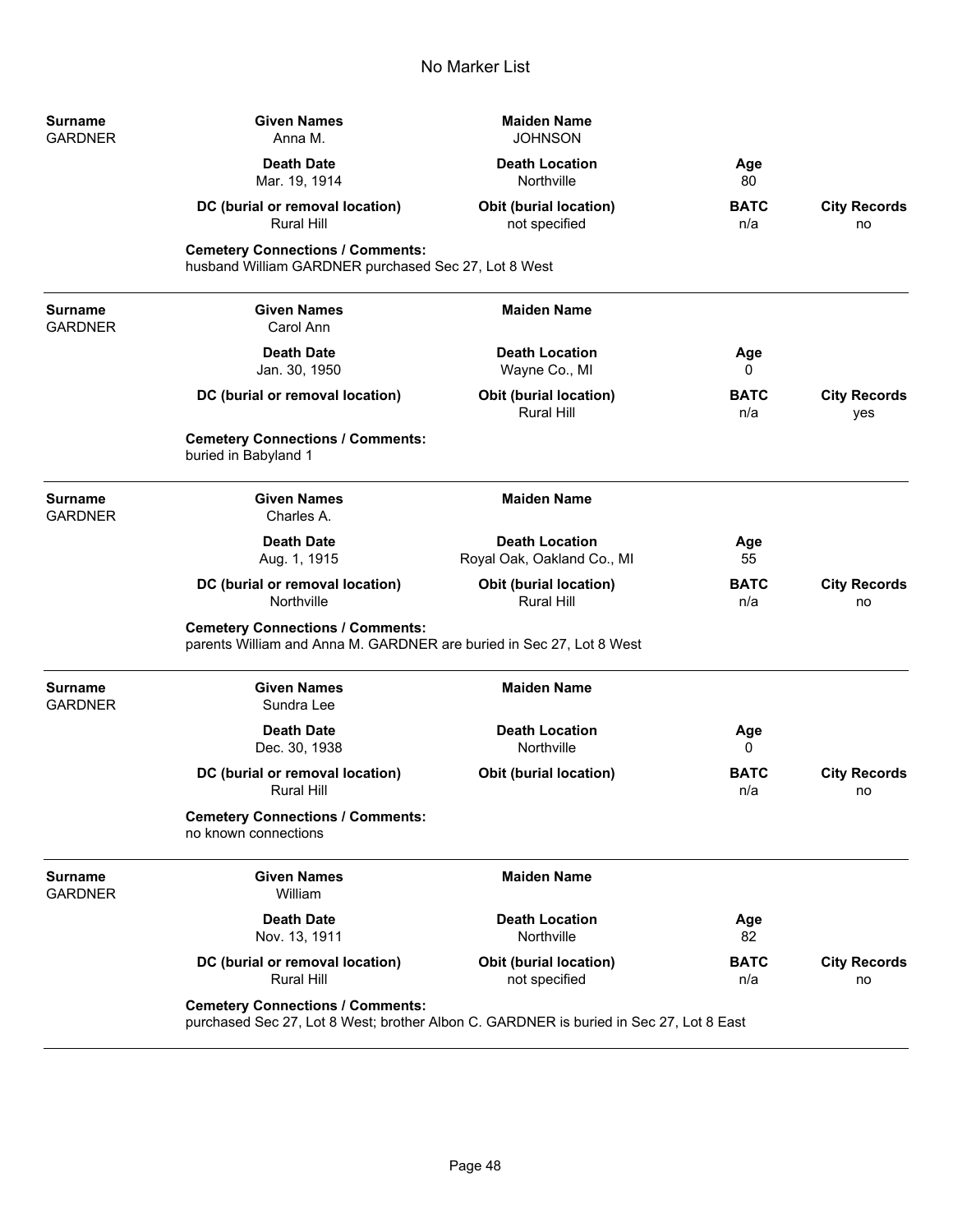| <b>Surname</b><br><b>GARNER</b>   | <b>Given Names</b><br>Edith                                                    | <b>Maiden Name</b>                                     |                    |                            |
|-----------------------------------|--------------------------------------------------------------------------------|--------------------------------------------------------|--------------------|----------------------------|
|                                   | <b>Death Date</b><br>Mar. 6, 1996                                              | <b>Death Location</b><br>Bremerton, Kitsap Co., WA     | Age<br>57          |                            |
|                                   | DC (burial or removal location)                                                | Obit (burial location)<br><b>Rural Hill</b>            | <b>BATC</b><br>n/a | <b>City Records</b><br>yes |
|                                   | <b>Cemetery Connections / Comments:</b><br>buried in Sec 16A, Tier 7, Grave 27 |                                                        |                    |                            |
| <b>Surname</b><br><b>GEISLER</b>  | <b>Given Names</b><br>Daniel J.                                                | <b>Maiden Name</b>                                     |                    |                            |
|                                   | <b>Death Date</b><br>Sept. 9, 2018                                             | <b>Death Location</b>                                  | Age<br>57          |                            |
|                                   | DC (burial or removal location)                                                | <b>Obit (burial location)</b><br><b>Rural Hill</b>     | <b>BATC</b><br>n/a | <b>City Records</b><br>no  |
|                                   | <b>Cemetery Connections / Comments:</b><br>no known connections                |                                                        |                    |                            |
| <b>Surname</b><br><b>GERRARD</b>  | <b>Given Names</b><br>Florence                                                 | <b>Maiden Name</b><br><b>ROSE</b>                      |                    |                            |
|                                   | <b>Death Date</b><br>Sept. 12, 1988                                            | <b>Death Location</b><br>Northville                    | Age<br>80          |                            |
|                                   | DC (burial or removal location)                                                | <b>Obit (burial location)</b>                          | <b>BATC</b><br>n/a | <b>City Records</b><br>yes |
|                                   | <b>Cemetery Connections / Comments:</b><br>buried in Sec 38, Lot 11 - NW1/4    |                                                        |                    |                            |
| <b>Surname</b><br><b>GIANNINI</b> | <b>Given Names</b><br>Anna                                                     | <b>Maiden Name</b><br><b>DUDA</b>                      |                    |                            |
|                                   | <b>Death Date</b><br>June 2, 2010                                              | <b>Death Location</b>                                  | Age<br>98          |                            |
|                                   | DC (burial or removal location)                                                | <b>Obit (burial location)</b><br>not specified         | <b>BATC</b><br>n/a | <b>City Records</b><br>yes |
|                                   | <b>Cemetery Connections / Comments:</b><br>buried in Sec 44A, Tier 9, Grave 18 |                                                        |                    |                            |
| <b>Surname</b><br><b>GIANNINI</b> | <b>Given Names</b><br>Nazarene (Andrew)                                        | <b>Maiden Name</b>                                     |                    |                            |
|                                   | <b>Death Date</b><br>Sept. 26, 1998                                            | <b>Death Location</b><br>Mount Clemens, Macomb Co., MI | Age<br>88          |                            |
|                                   | DC (burial or removal location)                                                | Obit (burial location)<br>Derry, PA                    | <b>BATC</b><br>n/a | <b>City Records</b><br>yes |
|                                   | <b>Cemetery Connections / Comments:</b><br>buried in Sec 44A, Tier 9, Grave 18 |                                                        |                    |                            |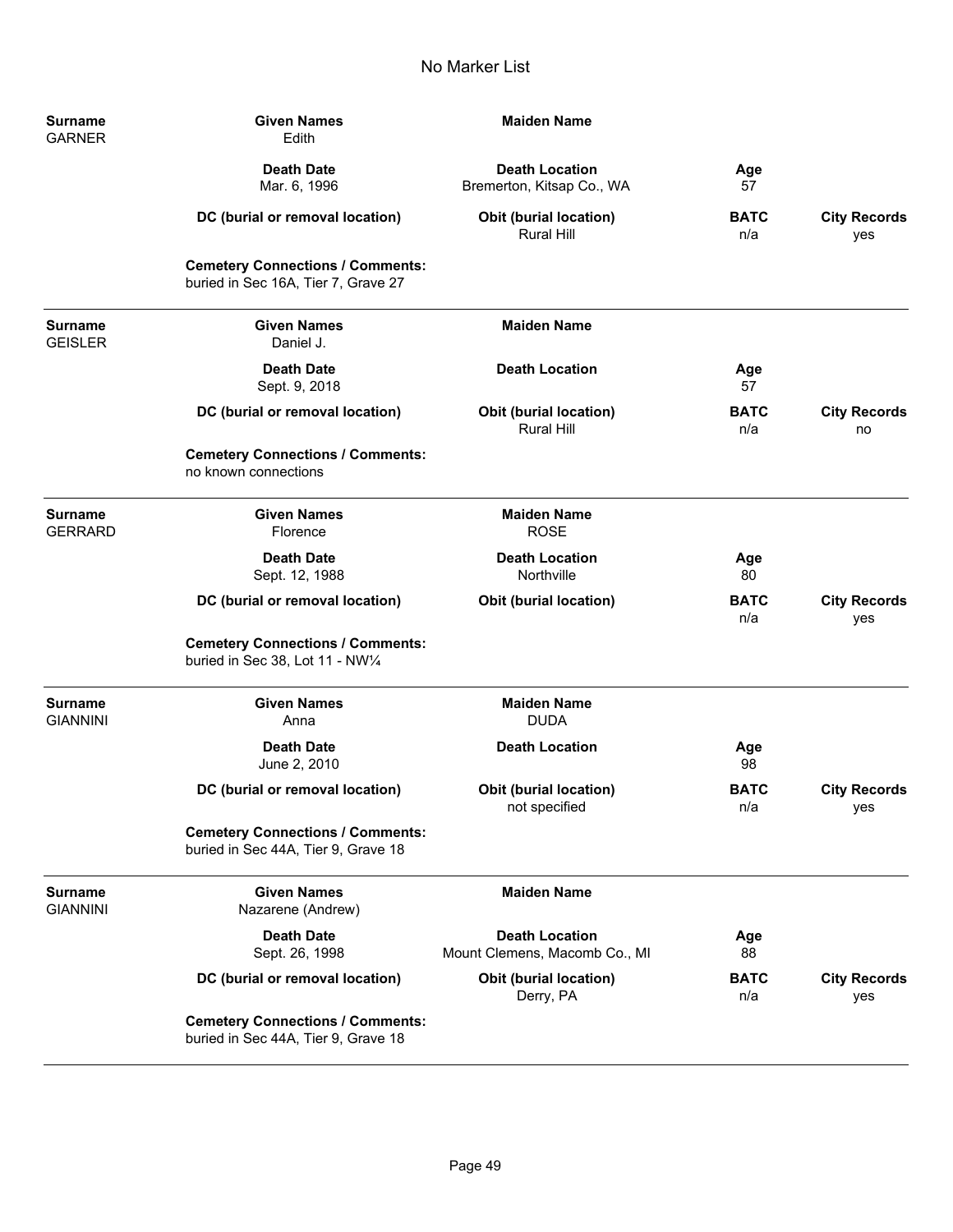| Surname<br>GIBSON            | <b>Given Names</b><br>Thelma                                                                                          | <b>Maiden Name</b>                                   |                    |                            |
|------------------------------|-----------------------------------------------------------------------------------------------------------------------|------------------------------------------------------|--------------------|----------------------------|
|                              | <b>Death Date</b><br>Sept. 23, 1979                                                                                   | <b>Death Location</b><br>Westland, Wayne Co., MI     | Age<br>73          |                            |
|                              | DC (burial or removal location)                                                                                       | Obit (burial location)                               | <b>BATC</b><br>n/a | <b>City Records</b><br>yes |
|                              | <b>Cemetery Connections / Comments:</b><br>buried in Sec 5, Lot 33; dau Barbara L. BARTRUM is buried in Sec 5, Lot 33 |                                                      |                    |                            |
| Surname<br>GILBO             | <b>Given Names</b><br>Mary                                                                                            | <b>Maiden Name</b><br><b>DORSEY</b>                  |                    |                            |
|                              | <b>Death Date</b><br>Sept. 13, 1900                                                                                   | <b>Death Location</b><br>Northville                  | Age<br>67          |                            |
|                              | DC (burial or removal location)<br>Northville                                                                         | Obit (burial location)                               | <b>BATC</b><br>yes | <b>City Records</b><br>no  |
|                              | <b>Cemetery Connections / Comments:</b><br>see sister Matilda DORSEY on this list                                     |                                                      |                    |                            |
| <b>Surname</b><br>GILFILLAN  | <b>Given Names</b><br>Mary                                                                                            | <b>Maiden Name</b>                                   |                    |                            |
|                              | <b>Death Date</b><br>Mar. 20, 1943                                                                                    | <b>Death Location</b><br>Northville                  | Age<br>56          |                            |
|                              | DC (burial or removal location)<br><b>Rural Hill</b>                                                                  | <b>Obit (burial location)</b><br><b>Rural Hill</b>   | <b>BATC</b><br>n/a | <b>City Records</b><br>no  |
|                              | <b>Cemetery Connections / Comments:</b><br>no known connections; died at Maybury Sanitarium                           |                                                      |                    |                            |
| Surname<br><b>GLADDEN</b>    | <b>Given Names</b><br>Robert Hugh                                                                                     | <b>Maiden Name</b>                                   |                    |                            |
|                              | <b>Death Date</b><br>Nov. 19, 1998                                                                                    | <b>Death Location</b><br>Southfield, Oakland Co., MI | Age<br>63          |                            |
|                              | DC (burial or removal location)                                                                                       | <b>Obit (burial location)</b><br>Rural Hill          | <b>BATC</b><br>n/a | <b>City Records</b><br>yes |
|                              | <b>Cemetery Connections / Comments:</b><br>buried in Sec 8R, Grave 4                                                  |                                                      |                    |                            |
| Surname<br><b>GLATFELTER</b> | <b>Given Names</b><br>infant                                                                                          | <b>Maiden Name</b>                                   |                    |                            |
|                              | <b>Death Date</b><br>Sept. 20, 1955                                                                                   | <b>Death Location</b><br>Detroit, Wayne Co., MI      | Age<br>0           |                            |
|                              | DC (burial or removal location)                                                                                       | <b>Obit (burial location)</b><br><b>Rural Hill</b>   | <b>BATC</b><br>n/a | <b>City Records</b><br>no  |
|                              | <b>Cemetery Connections / Comments:</b><br>great-grandmother Rose HOAR is buried in Sec 9, Lot 24                     |                                                      |                    |                            |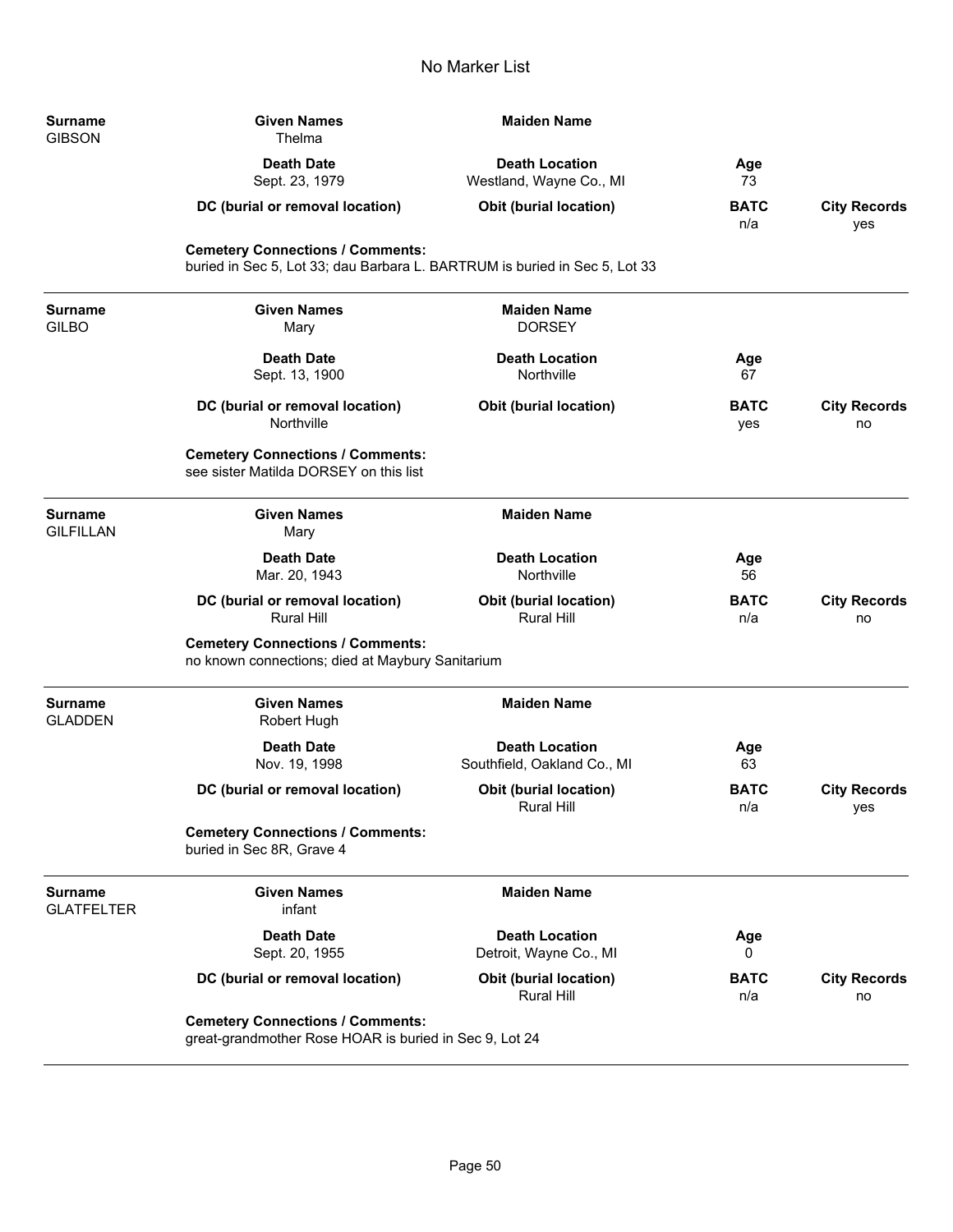| Surname<br><b>GLEASON</b> | <b>Given Names</b><br>Robert John                                                                                                                                                                     | <b>Maiden Name</b>                                     |                    |                            |
|---------------------------|-------------------------------------------------------------------------------------------------------------------------------------------------------------------------------------------------------|--------------------------------------------------------|--------------------|----------------------------|
|                           | <b>Death Date</b><br>July 26, 1911                                                                                                                                                                    | <b>Death Location</b><br>Northville                    | Age<br>64          |                            |
|                           | DC (burial or removal location)<br><b>Rural Hill</b>                                                                                                                                                  | <b>Obit (burial location)</b><br>not specified         | <b>BATC</b><br>n/a | <b>City Records</b><br>no  |
|                           | <b>Cemetery Connections / Comments:</b><br>no known connections                                                                                                                                       |                                                        |                    |                            |
| Surname<br><b>GOODALE</b> | <b>Given Names</b><br>James H. Sr.                                                                                                                                                                    | <b>Maiden Name</b>                                     |                    |                            |
|                           | <b>Death Date</b><br>Oct. 18, 1978                                                                                                                                                                    | <b>Death Location</b><br>Livonia, Wayne Co., MI        | Age<br>71          |                            |
|                           | DC (burial or removal location)                                                                                                                                                                       | <b>Obit (burial location)</b><br>not specified         | <b>BATC</b><br>n/a | <b>City Records</b><br>yes |
|                           | <b>Cemetery Connections / Comments:</b><br>buried in Sec 33, Lot 34 West                                                                                                                              |                                                        |                    |                            |
| Surname<br><b>GOODELL</b> | <b>Given Names</b><br>Lucy                                                                                                                                                                            | <b>Maiden Name</b><br>unknown                          |                    |                            |
|                           | <b>Death Date</b><br>Sept. 1, 1886                                                                                                                                                                    | <b>Death Location</b><br>Northville                    | Age<br>80          |                            |
|                           | DC (burial or removal location)                                                                                                                                                                       | <b>Obit (burial location)</b>                          | <b>BATC</b><br>yes | <b>City Records</b><br>no  |
|                           | <b>Cemetery Connections / Comments:</b><br>see husband Milo GOODELL on this list; in MI Deaths as Phoebe GOODALE; in BATC as Lucy GOODAL; probable<br>dau Mary MILLS is buried in Sec 14, Lot 20 West |                                                        |                    |                            |
| Surname<br><b>GOODELL</b> | <b>Given Names</b><br>Milo                                                                                                                                                                            | <b>Maiden Name</b>                                     |                    |                            |
|                           | <b>Death Date</b><br>June 19, 1878                                                                                                                                                                    | <b>Death Location</b><br>Northville                    | Age<br>59          |                            |
|                           | DC (burial or removal location)                                                                                                                                                                       | <b>Obit (burial location)</b><br>not specified         | <b>BATC</b><br>yes | <b>City Records</b><br>no  |
|                           | <b>Cemetery Connections / Comments:</b><br>see wife Lucy GOODELL on this list; in BATC as Milo GOODAL; probable dau Mary MILLS is buried in Sec 14, Lot<br>20 West                                    |                                                        |                    |                            |
| Surname<br>GORTON         | <b>Given Names</b><br>William                                                                                                                                                                         | <b>Maiden Name</b>                                     |                    |                            |
|                           | <b>Death Date</b><br>Jan. 23, 1925                                                                                                                                                                    | <b>Death Location</b><br>San Jose, Santa Clara Co., CA | Age<br>72          |                            |
|                           | DC (burial or removal location)                                                                                                                                                                       | <b>Obit (burial location)</b><br>Northville            | <b>BATC</b><br>n/a | <b>City Records</b><br>no  |
|                           | <b>Cemetery Connections / Comments:</b><br>parents Major D. and Lydia B. GORTON are buried in Sec 29, Lot 10                                                                                          |                                                        |                    |                            |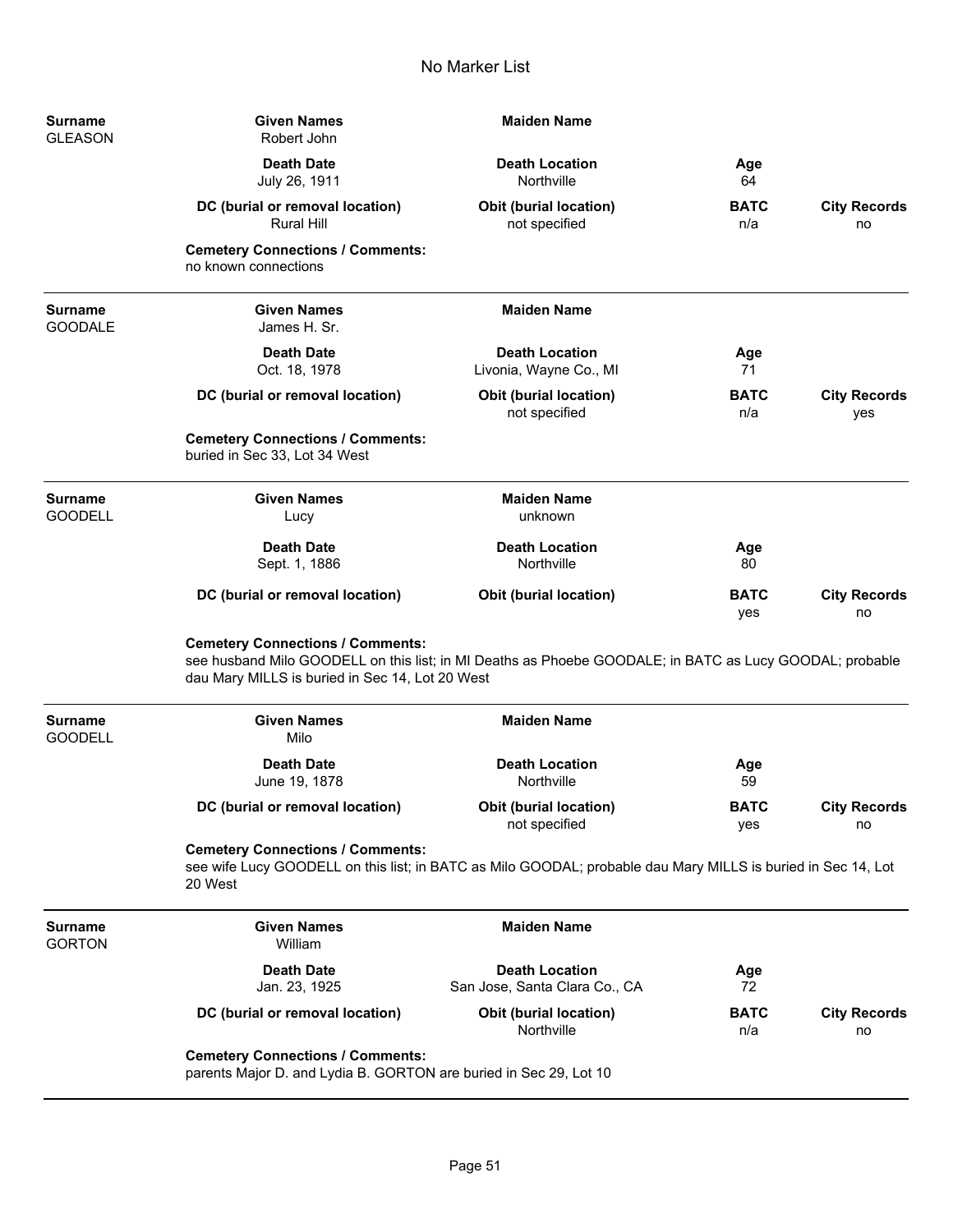| <b>Surname</b><br>GOW           | <b>Given Names</b><br>infant                                                                                             | <b>Maiden Name</b>                                    |                    |                            |
|---------------------------------|--------------------------------------------------------------------------------------------------------------------------|-------------------------------------------------------|--------------------|----------------------------|
|                                 | <b>Death Date</b><br>Dec. 22, 1957                                                                                       | <b>Death Location</b><br>Northville                   | Age<br>0           |                            |
|                                 | DC (burial or removal location)                                                                                          | <b>Obit (burial location)</b><br><b>Rural Hill</b>    | <b>BATC</b><br>n/a | <b>City Records</b><br>no  |
|                                 | <b>Cemetery Connections / Comments:</b><br>no known connections                                                          |                                                       |                    |                            |
| <b>Surname</b><br>GOW           | <b>Given Names</b><br>Janice                                                                                             | <b>Maiden Name</b>                                    |                    |                            |
|                                 | <b>Death Date</b><br>Nov. 28, 1990                                                                                       | <b>Death Location</b><br>Ann Arbor, Washtenaw Co., MI | Age<br>45          |                            |
|                                 | DC (burial or removal location)                                                                                          | <b>Obit (burial location)</b>                         | <b>BATC</b><br>n/a | <b>City Records</b><br>yes |
|                                 | <b>Cemetery Connections / Comments:</b><br>buried in Sec 7, Tier 2; father Sumner Charles GOW is buried in Sec 7, Tier 2 |                                                       |                    |                            |
| <b>Surname</b><br><b>GRAHAM</b> | <b>Given Names</b><br>Vreata Margaret                                                                                    | <b>Maiden Name</b><br><b>BARTON</b>                   |                    |                            |
|                                 | <b>Death Date</b><br>Feb. 12, 1961                                                                                       | <b>Death Location</b><br>Novi, Oakland Co., MI        | Age<br>65          |                            |
|                                 | DC (burial or removal location)                                                                                          | Obit (burial location)<br><b>Rural Hill</b>           | <b>BATC</b><br>n/a | <b>City Records</b><br>no  |
|                                 | <b>Cemetery Connections / Comments:</b><br>husband Roy H. GRAHAM is buried in Singles 1                                  |                                                       |                    |                            |
| <b>Surname</b><br><b>GRAY</b>   | <b>Given Names</b><br>Edith E.                                                                                           | <b>Maiden Name</b><br><b>LYKE</b>                     |                    |                            |
|                                 | <b>Death Date</b><br>May 25, 1917                                                                                        | <b>Death Location</b><br>Salem Twp, Oakland Co., MI   | Age<br>28          |                            |
|                                 | DC (burial or removal location)<br>Rural Hill                                                                            | <b>Obit (burial location)</b><br>Rural Hill           | <b>BATC</b><br>n/a | <b>City Records</b><br>no  |
|                                 | <b>Cemetery Connections / Comments:</b><br>sister Ruby COLE is buried in Sec 38, Lot 9 - SE1/4                           |                                                       |                    |                            |
| <b>Surname</b><br><b>GRAY</b>   | <b>Given Names</b><br>Nancy R.                                                                                           | <b>Maiden Name</b><br><b>PINKERTON</b>                |                    |                            |
|                                 | <b>Death Date</b><br>Mar. 25, 2017                                                                                       | <b>Death Location</b>                                 | Age<br>81          |                            |
|                                 | DC (burial or removal location)                                                                                          | <b>Obit (burial location)</b><br>not specified        | <b>BATC</b><br>n/a | <b>City Records</b><br>no  |
|                                 | <b>Cemetery Connections / Comments:</b><br>husband Richard Allen GRAY is buried in Veterans Sec                          |                                                       |                    |                            |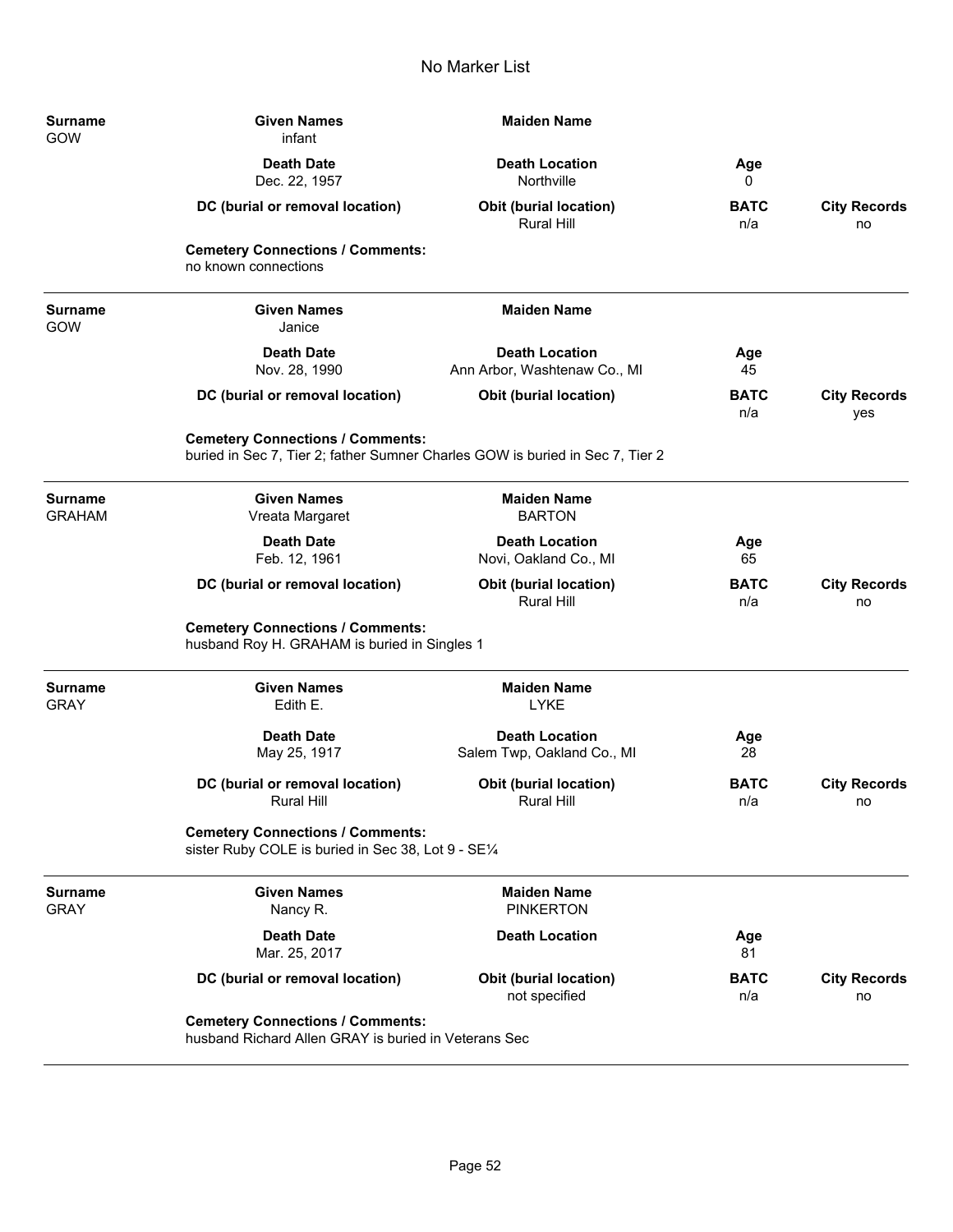| Surname<br><b>GREEN</b>    | <b>Given Names</b><br>Thomas H.                                                            | <b>Maiden Name</b>                                 |                    |                            |
|----------------------------|--------------------------------------------------------------------------------------------|----------------------------------------------------|--------------------|----------------------------|
|                            | <b>Death Date</b><br>May 28, 1923                                                          | <b>Death Location</b><br>Northville                | Age<br>0           |                            |
|                            | DC (burial or removal location)<br><b>Rural Hill</b>                                       | <b>Obit (burial location)</b>                      | <b>BATC</b><br>n/a | <b>City Records</b><br>no  |
|                            | <b>Cemetery Connections / Comments:</b><br>no known connections                            |                                                    |                    |                            |
| Surname<br><b>GREENLEE</b> | <b>Given Names</b><br><b>Arthur Ivins</b>                                                  | <b>Maiden Name</b>                                 |                    |                            |
|                            | <b>Death Date</b><br>July 1, 2014                                                          | <b>Death Location</b>                              | Age<br>87          |                            |
|                            | DC (burial or removal location)                                                            | <b>Obit (burial location)</b><br>not specified     | <b>BATC</b><br>n/a | <b>City Records</b><br>yes |
|                            | <b>Cemetery Connections / Comments:</b><br>buried in Sec 40D, Tier 4, Grave 2              |                                                    |                    |                            |
| <b>Surname</b><br>GRIGG    | <b>Given Names</b><br><b>Gladys Young</b>                                                  | <b>Maiden Name</b><br><b>STEGALL</b>               |                    |                            |
|                            | <b>Death Date</b><br>June 24, 2005                                                         | <b>Death Location</b>                              | Age<br>75          |                            |
|                            | DC (burial or removal location)                                                            | <b>Obit (burial location)</b><br>Rural Hill        | <b>BATC</b><br>n/a | <b>City Records</b><br>yes |
|                            | <b>Cemetery Connections / Comments:</b><br>buried in Sec 32, Lot 8B West                   |                                                    |                    |                            |
| Surname<br>Griswold        | <b>Given Names</b><br>June                                                                 | <b>Maiden Name</b>                                 |                    |                            |
|                            | <b>Death Date</b><br>June 10, 1943                                                         | <b>Death Location</b><br>Northville                | Age<br>0           |                            |
|                            | DC (burial or removal location)<br><b>Rural Hill</b>                                       | Obit (burial location)                             | <b>BATC</b><br>n/a | <b>City Records</b><br>no  |
|                            | <b>Cemetery Connections / Comments:</b><br>no known connections; died in Sessions Hospital |                                                    |                    |                            |
| <b>Surname</b><br>Griswold | <b>Given Names</b><br>Nathian Oda                                                          | <b>Maiden Name</b>                                 |                    |                            |
|                            | <b>Death Date</b><br>July 19, 1960                                                         | <b>Death Location</b><br>Livonia, Wayne Co., MI    | Age<br>0           |                            |
|                            | DC (burial or removal location)                                                            | <b>Obit (burial location)</b><br><b>Rural Hill</b> | <b>BATC</b><br>n/a | <b>City Records</b><br>no  |
|                            | <b>Cemetery Connections / Comments:</b><br>no known connections                            |                                                    |                    |                            |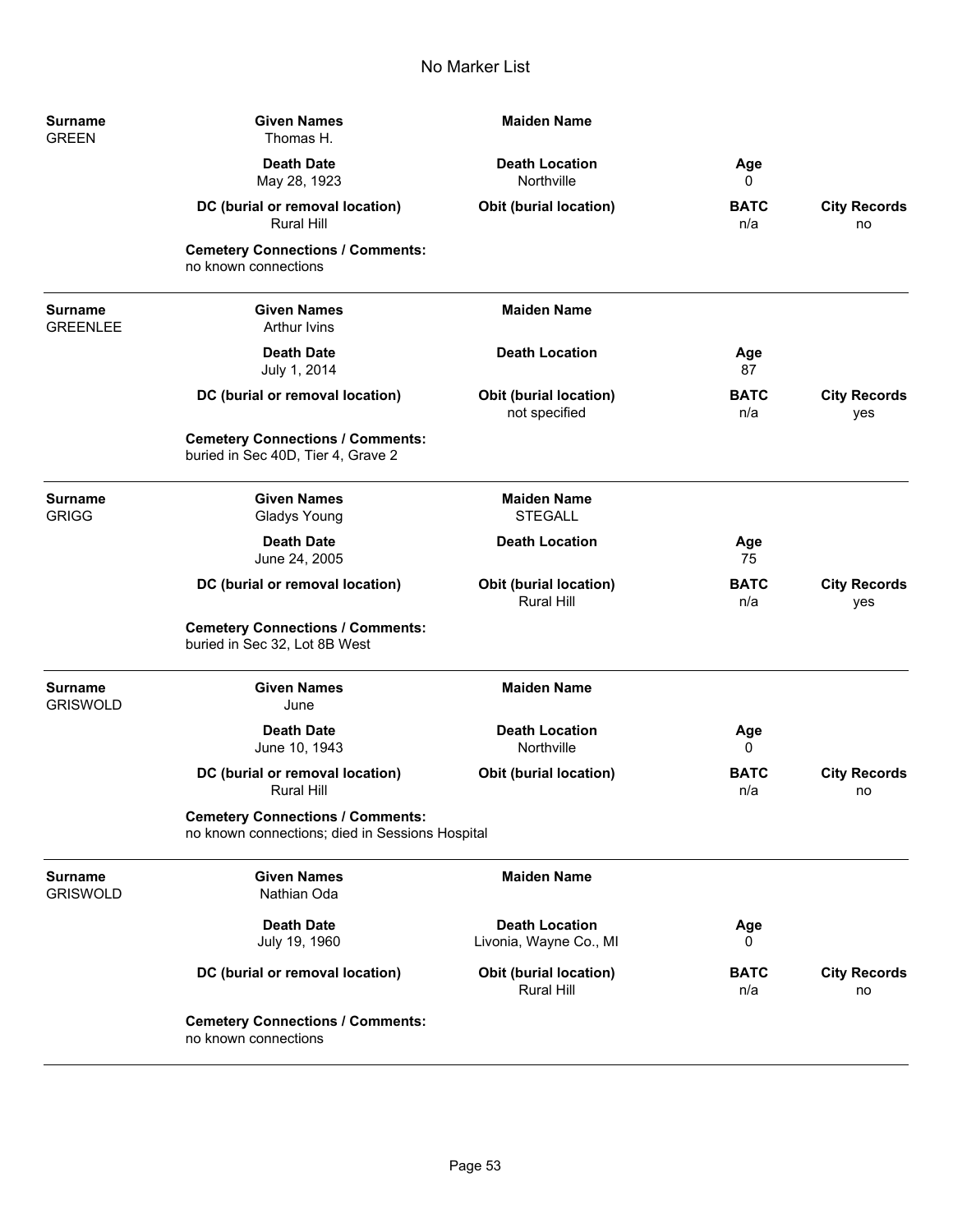| <b>Surname</b><br><b>GRISWOLD</b> | <b>Given Names</b><br><b>Ruth Ellen</b>                                                                                 | <b>Maiden Name</b>                                  |                    |                           |
|-----------------------------------|-------------------------------------------------------------------------------------------------------------------------|-----------------------------------------------------|--------------------|---------------------------|
|                                   | <b>Death Date</b><br>June 15, 1963                                                                                      | <b>Death Location</b><br>Eloise, Wayne Co., MI      | Age<br>0           |                           |
|                                   | DC (burial or removal location)                                                                                         | <b>Obit (burial location)</b><br>Rural Hill         | BATC<br>n/a        | <b>City Records</b><br>no |
|                                   | <b>Cemetery Connections / Comments:</b><br>no known connections                                                         |                                                     |                    |                           |
| <b>Surname</b><br><b>GROSS</b>    | <b>Given Names</b><br>infant                                                                                            | <b>Maiden Name</b>                                  |                    |                           |
|                                   | <b>Death Date</b><br>Apr. 21, 1938                                                                                      | <b>Death Location</b><br>Northville                 | Age<br>0           |                           |
|                                   | DC (burial or removal location)<br><b>Rural Hill</b>                                                                    | <b>Obit (burial location)</b>                       | BATC<br>n/a        | <b>City Records</b><br>no |
|                                   | <b>Cemetery Connections / Comments:</b><br>parents Peter and Martha GROSS are buried in Sec 38, Lot 31 - SW1/4          |                                                     |                    |                           |
| <b>Surname</b><br><b>GUNDICK</b>  | <b>Given Names</b><br>Robert                                                                                            | <b>Maiden Name</b>                                  |                    |                           |
|                                   | <b>Death Date</b><br>Oct. 1, 1957                                                                                       | <b>Death Location</b><br>Northville                 | Age<br>71          |                           |
|                                   | DC (burial or removal location)                                                                                         | Obit (burial location)<br><b>Rural Hill</b>         | <b>BATC</b><br>n/a | <b>City Records</b><br>no |
|                                   | <b>Cemetery Connections / Comments:</b><br>nephew Clarence J. HOLMAN is buried in Sec 26, Lot 1 and Veterans Sec        |                                                     |                    |                           |
| <b>Surname</b><br><b>GURNEY</b>   | <b>Given Names</b><br>infant                                                                                            | <b>Maiden Name</b>                                  |                    |                           |
|                                   | <b>Death Date</b><br>Mar. 3, 1959                                                                                       | <b>Death Location</b><br>Garden City, Wayne Co., MI | Age<br>0           |                           |
|                                   | DC (burial or removal location)                                                                                         | <b>Obit (burial location)</b><br><b>Rural Hill</b>  | <b>BATC</b><br>n/a | <b>City Records</b><br>no |
|                                   | <b>Cemetery Connections / Comments:</b><br>grandfather Clarence J. BAUM is buried in Singles 1                          |                                                     |                    |                           |
| <b>Surname</b><br><b>GURR</b>     | <b>Given Names</b><br>Ann                                                                                               | <b>Maiden Name</b><br><b>BAKER</b>                  |                    |                           |
|                                   | <b>Death Date</b><br>Sept. 21, 1900                                                                                     | <b>Death Location</b><br>Northville                 | Age<br>76          |                           |
|                                   | DC (burial or removal location)<br>Rural Hill                                                                           | Obit (burial location)<br>NR not available          | <b>BATC</b><br>no  | <b>City Records</b><br>no |
|                                   | <b>Cemetery Connections / Comments:</b><br>see husband Thomas GURR on this list; see dau Charlotte CRYSLER on this list |                                                     |                    |                           |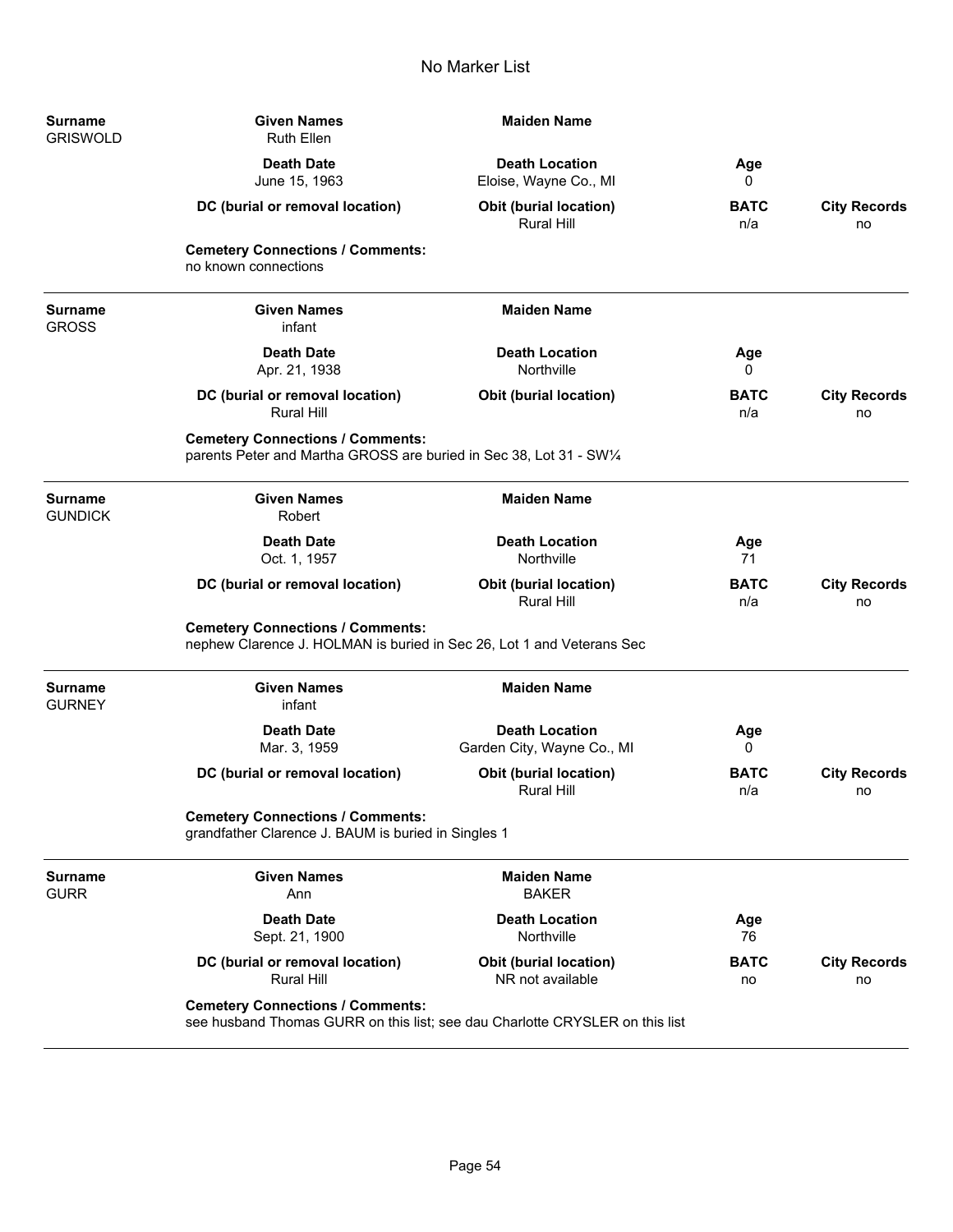| Surname<br><b>GURR</b>           | <b>Given Names</b><br>Thomas                                                                                      | <b>Maiden Name</b>                              |                    |                            |
|----------------------------------|-------------------------------------------------------------------------------------------------------------------|-------------------------------------------------|--------------------|----------------------------|
|                                  | <b>Death Date</b><br>Feb. 4, 1901                                                                                 | <b>Death Location</b><br>Northville             | Age<br>80          |                            |
|                                  | DC (burial or removal location)<br><b>Rural Hill</b>                                                              | Obit (burial location)<br>NR not available      | <b>BATC</b><br>yes | <b>City Records</b><br>no  |
|                                  | <b>Cemetery Connections / Comments:</b><br>see wife Ann GURR on this list; see dau Charlotte CRYSLER on this list |                                                 |                    |                            |
| Surname<br><b>GUSTAF</b>         | <b>Given Names</b><br>U'Della Patricia                                                                            | <b>Maiden Name</b><br><b>SCHULTZ</b>            |                    |                            |
|                                  | <b>Death Date</b><br>Feb. 24, 2015                                                                                | <b>Death Location</b><br>North Platte, NE       | Age<br>95          |                            |
|                                  | DC (burial or removal location)                                                                                   | Obit (burial location)<br>not specified         | <b>BATC</b><br>n/a | <b>City Records</b><br>yes |
|                                  | <b>Cemetery Connections / Comments:</b><br>buried in Sec 40B, Tier 11, Grave 5                                    |                                                 |                    |                            |
| <b>Surname</b><br><b>GUTHRIE</b> | <b>Given Names</b><br>Casterah                                                                                    | <b>Maiden Name</b><br><b>WALLACE</b>            |                    |                            |
|                                  | <b>Death Date</b><br>Mar. 1, 1915                                                                                 | <b>Death Location</b><br>Northville             | Age<br>93          |                            |
|                                  | DC (burial or removal location)<br><b>Rural Hill</b>                                                              | <b>Obit (burial location)</b><br>not specified  | <b>BATC</b><br>n/a | <b>City Records</b><br>yes |
|                                  | <b>Cemetery Connections / Comments:</b><br>buried in Sec 4, Lot 1                                                 |                                                 |                    |                            |
| Surname<br>HADLEY                | <b>Given Names</b><br><b>Kelly May</b>                                                                            | <b>Maiden Name</b>                              |                    |                            |
|                                  | <b>Death Date</b><br>doi May 20, 1966                                                                             | <b>Death Location</b>                           | Age<br>0           |                            |
|                                  | DC (burial or removal location)                                                                                   | <b>Obit (burial location)</b>                   | <b>BATC</b><br>n/a | <b>City Records</b><br>yes |
|                                  | <b>Cemetery Connections / Comments:</b><br>buried in Babyland 1                                                   |                                                 |                    |                            |
| Surname<br>HAIGWOOD              | <b>Given Names</b><br>John Henry                                                                                  | <b>Maiden Name</b>                              |                    |                            |
|                                  | <b>Death Date</b><br>Feb. 6, 1977                                                                                 | <b>Death Location</b><br>Detroit, Wayne Co., MI | Age<br>73          |                            |
|                                  | DC (burial or removal location)                                                                                   | <b>Obit (burial location)</b>                   | <b>BATC</b><br>n/a | <b>City Records</b><br>yes |
|                                  | <b>Cemetery Connections / Comments:</b><br>buried in Singles 2, Grave 94                                          |                                                 |                    |                            |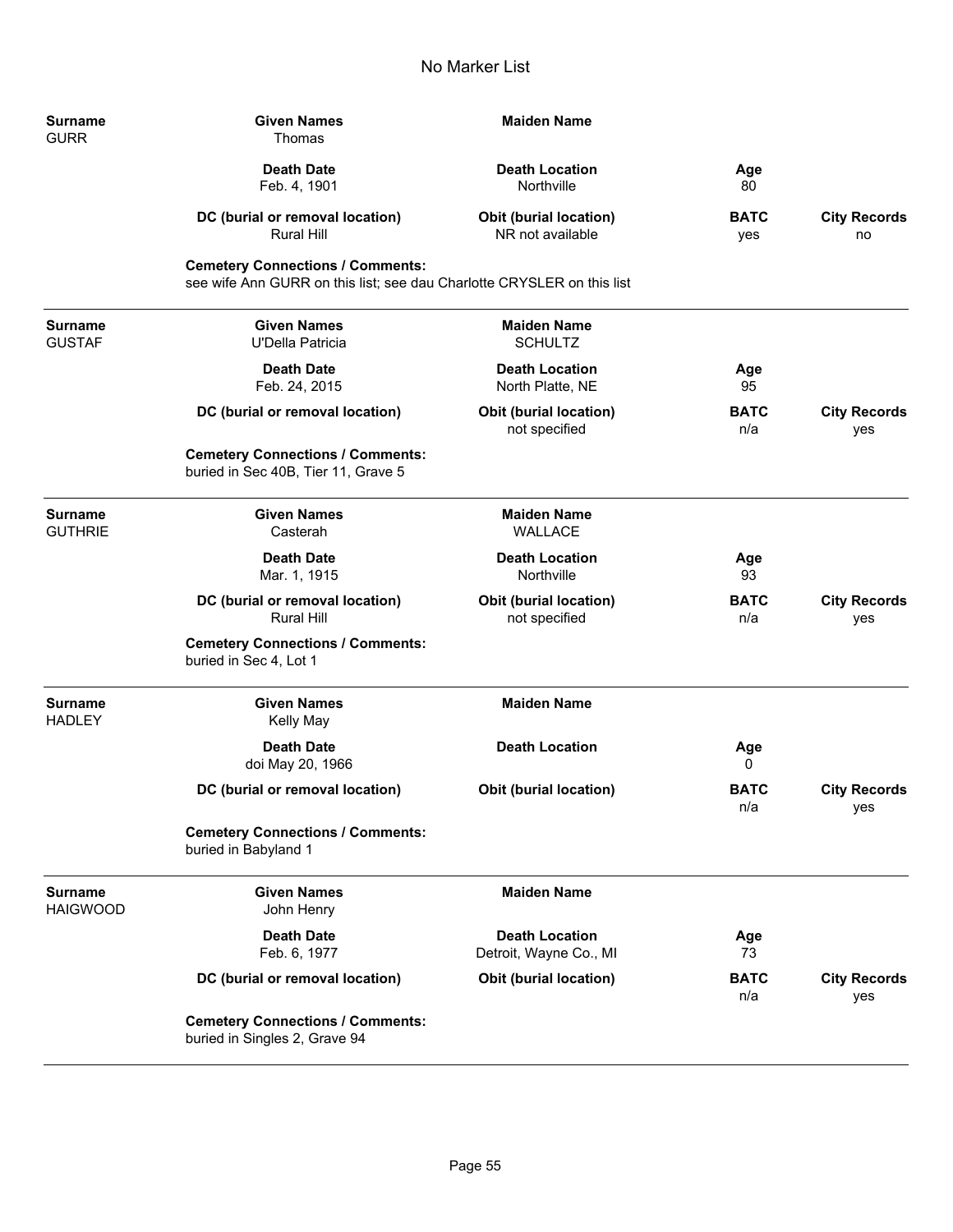| <b>Surname</b><br><b>HALASH</b>    | <b>Given Names</b><br>Peter Alan                                                                   | <b>Maiden Name</b>                                     |                    |                            |
|------------------------------------|----------------------------------------------------------------------------------------------------|--------------------------------------------------------|--------------------|----------------------------|
|                                    | <b>Death Date</b><br>Jan. 5, 2014                                                                  | <b>Death Location</b><br>Shawnee Co., KS               | Age<br>19          |                            |
|                                    | DC (burial or removal location)                                                                    | <b>Obit (burial location)</b><br>Rural Hill            | <b>BATC</b><br>n/a | <b>City Records</b><br>yes |
|                                    | <b>Cemetery Connections / Comments:</b><br>buried in Sec 43, Tier 6, Grave 51                      |                                                        |                    |                            |
| <b>Surname</b><br><b>HALL</b>      | <b>Given Names</b><br>George                                                                       | <b>Maiden Name</b>                                     |                    |                            |
|                                    | <b>Death Date</b><br>Aug. 16, 1926                                                                 | <b>Death Location</b><br>Sand Beach Twp, Huron Co., MI | Age<br>87          |                            |
|                                    | DC (burial or removal location)<br>Northville                                                      | Obit (burial location)<br>"remains brought here"       | <b>BATC</b><br>n/a | <b>City Records</b><br>no  |
|                                    | <b>Cemetery Connections / Comments:</b><br>wife Helen A. HALL is buried in Sec 28, Lot 12          |                                                        |                    |                            |
| <b>Surname</b><br><b>HALLER</b>    | <b>Given Names</b><br>Andrew                                                                       | <b>Maiden Name</b>                                     |                    |                            |
|                                    | <b>Death Date</b><br>Dec. 24, 1959                                                                 | <b>Death Location</b><br>Northville                    | Age<br>93          |                            |
|                                    | DC (burial or removal location)                                                                    | <b>Obit (burial location)</b><br><b>Rural Hill</b>     | <b>BATC</b><br>n/a | <b>City Records</b><br>no  |
|                                    | <b>Cemetery Connections / Comments:</b><br>no known connections; died at Northville State Hospital |                                                        |                    |                            |
| <b>Surname</b><br><b>HALVERSON</b> | <b>Given Names</b><br>Albert                                                                       | <b>Maiden Name</b>                                     |                    |                            |
|                                    | <b>Death Date</b><br>Apr. 27, 1959                                                                 | <b>Death Location</b><br>Northville                    | Age<br>74          |                            |
|                                    | DC (burial or removal location)                                                                    | <b>Obit (burial location)</b><br>Rural Hill            | <b>BATC</b><br>n/a | <b>City Records</b><br>no  |
|                                    | <b>Cemetery Connections / Comments:</b><br>no known connections; died in Eastlawn Sanitarium       |                                                        |                    |                            |
| <b>Surname</b><br><b>HAMER</b>     | <b>Given Names</b><br>baby                                                                         | <b>Maiden Name</b>                                     |                    |                            |
|                                    | <b>Death Date</b><br>Feb. 26, 1966                                                                 | <b>Death Location</b><br>Washtenaw Co., MI             | Age<br>0           |                            |
|                                    | DC (burial or removal location)                                                                    | <b>Obit (burial location)</b>                          | <b>BATC</b><br>n/a | <b>City Records</b><br>yes |
|                                    | <b>Cemetery Connections / Comments:</b><br>buried in Babyland 1                                    |                                                        |                    |                            |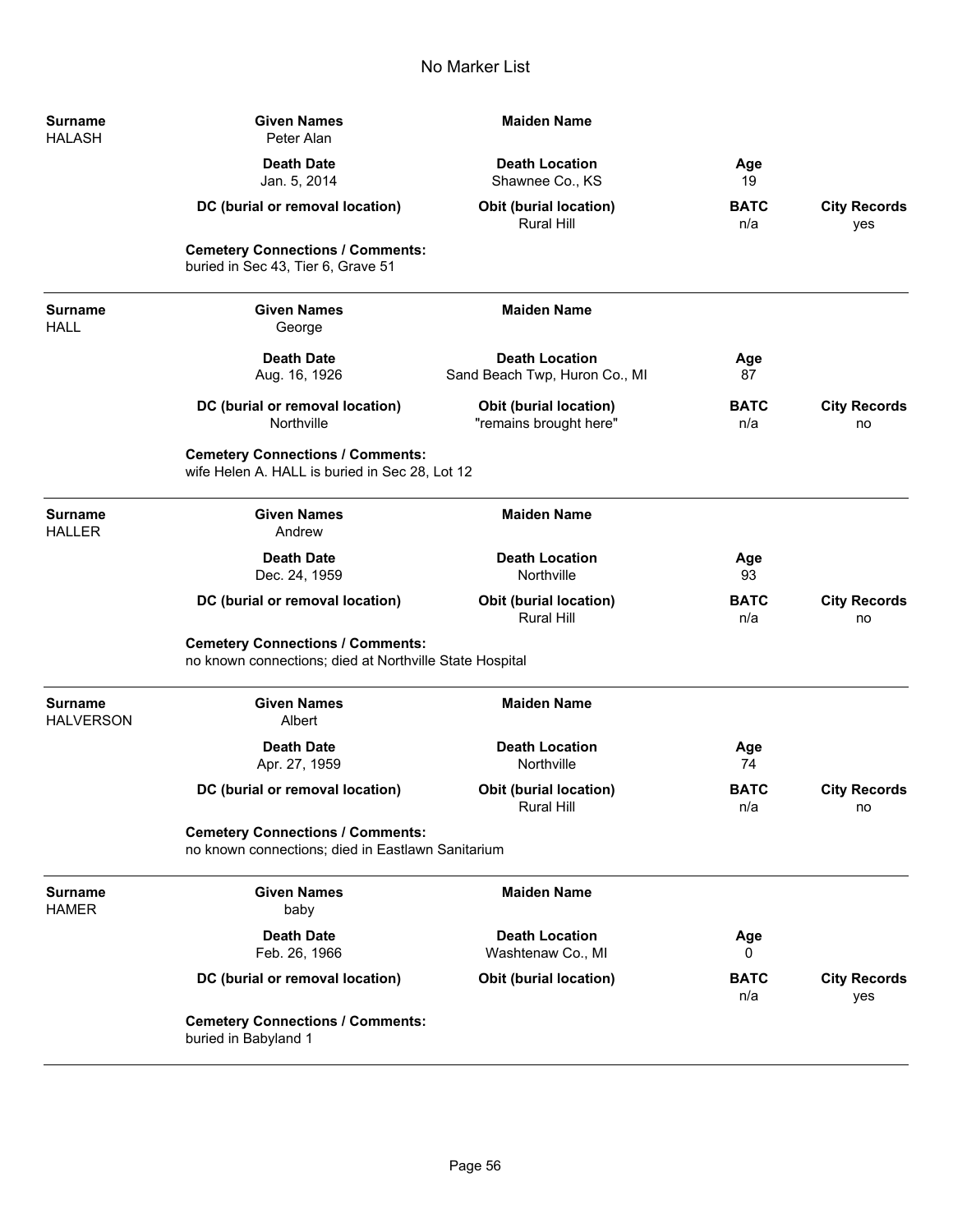**Surname** HARAY

**Surname HARDOW** 

 $Surname$ HARPER

 $Surname$ HARPER

| <b>Given Names</b><br>John                                                                                           | <b>Maiden Name</b>                              |                    |                            |
|----------------------------------------------------------------------------------------------------------------------|-------------------------------------------------|--------------------|----------------------------|
| <b>Death Date</b><br>Apr. 8, 1956                                                                                    | <b>Death Location</b><br>Detroit, Wayne Co., MI | Age<br>76          |                            |
| DC (burial or removal location)                                                                                      | Obit (burial location)<br>Rural Hill            | <b>BATC</b><br>n/a | <b>City Records</b><br>yes |
| <b>Cemetery Connections / Comments:</b><br>buried in Sec 33; see former in-laws Alexander and Mary MATY on this list |                                                 |                    |                            |
| <b>Given Names</b><br>Katherine                                                                                      | <b>Maiden Name</b><br><b>MOYSUIK</b>            |                    |                            |
| <b>Death Date</b><br>Oct. 11, 2011                                                                                   | <b>Death Location</b>                           | Age<br>90          |                            |
| DC (burial or removal location)                                                                                      | <b>Obit (burial location)</b><br>not specified  | <b>BATC</b><br>n/a | <b>City Records</b><br>yes |
| <b>Cemetery Connections / Comments:</b><br>buried in Sec 42, Tier 2, Grave 6                                         |                                                 |                    |                            |
| <b>Given Names</b><br>Bennie                                                                                         | <b>Maiden Name</b>                              |                    |                            |
| <b>Death Date</b><br>Aug. 29, 1888                                                                                   | <b>Death Location</b><br>Northville             | Age<br>2           |                            |
| DC (burial or removal location)                                                                                      | <b>Obit (burial location)</b><br>not specified  | <b>BATC</b><br>yes | <b>City Records</b><br>no  |
| <b>Cemetery Connections / Comments:</b><br>father James HARPER purchased Sec 18, Lot 37 after his death              |                                                 |                    |                            |
| <b>Given Names</b><br>Chuck                                                                                          | <b>Maiden Name</b>                              |                    |                            |
| <b>Death Date</b><br>doi Aug. 10, 2019                                                                               | <b>Death Location</b>                           | Age                |                            |
| DC (burial or removal location)                                                                                      | <b>Obit (burial location)</b>                   | <b>BATC</b><br>n/a | <b>City Records</b><br>yes |
| <b>Cemetery Connections / Comments:</b><br>buried in Sec 16A, Tier 17, Grave 14                                      |                                                 |                    |                            |

| Surname<br><b>HARRINGTON</b> | <b>Given Names</b><br>Clara Estella                                                                     | <b>Maiden Name</b><br>VanVALKENBURG             |                    |                           |
|------------------------------|---------------------------------------------------------------------------------------------------------|-------------------------------------------------|--------------------|---------------------------|
|                              | Death Date<br>July 27, 1915                                                                             | <b>Death Location</b><br>Detroit, Wayne Co., MI | Age<br>56          |                           |
|                              | DC (burial or removal location)<br>Northville                                                           | <b>Obit (burial location)</b><br>Rural Hill     | <b>BATC</b><br>n/a | <b>City Records</b><br>no |
|                              | <b>Cemetery Connections / Comments:</b><br>see parents Adam and Elizabeth VanVALKENBURG(H) on this list |                                                 |                    |                           |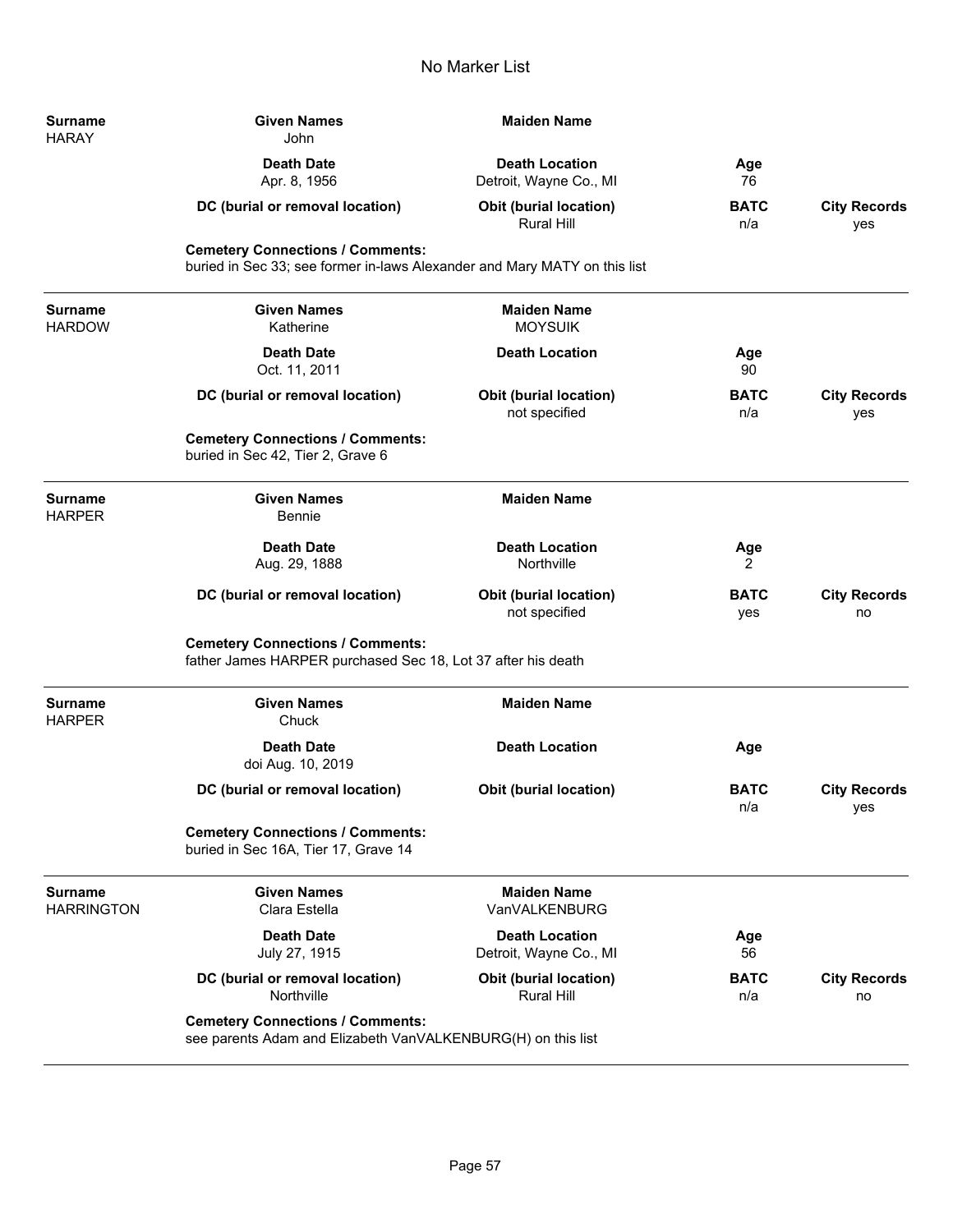| <b>Surname</b><br><b>HARRIS</b> | <b>Given Names</b><br>Alma Catherine                                           | <b>Maiden Name</b><br><b>PETTY</b>                    |                    |                            |
|---------------------------------|--------------------------------------------------------------------------------|-------------------------------------------------------|--------------------|----------------------------|
|                                 | <b>Death Date</b><br>Oct. 28, 1996                                             | <b>Death Location</b>                                 | Age<br>77          |                            |
|                                 | DC (burial or removal location)                                                | Obit (burial location)                                | <b>BATC</b><br>n/a | <b>City Records</b><br>yes |
|                                 | <b>Cemetery Connections / Comments:</b><br>buried in Sec 40D, Tier 2, Grave 14 |                                                       |                    |                            |
| <b>Surname</b><br><b>HARRIS</b> | <b>Given Names</b><br><b>Barbara</b>                                           | <b>Maiden Name</b>                                    |                    |                            |
|                                 | <b>Death Date</b><br>Apr. 14, 2002                                             | <b>Death Location</b>                                 | Age<br>63          |                            |
|                                 | DC (burial or removal location)                                                | Obit (burial location)<br>not specified               | <b>BATC</b><br>n/a | <b>City Records</b><br>yes |
|                                 | <b>Cemetery Connections / Comments:</b><br>buried in Sec 40D, Tier 3, Grave 14 |                                                       |                    |                            |
| <b>Surname</b><br><b>HARRIS</b> | <b>Given Names</b><br>Hailey                                                   | <b>Maiden Name</b>                                    |                    |                            |
|                                 | <b>Death Date</b><br>Mar. 28, 1985                                             | <b>Death Location</b><br>Livonia, Wayne Co., MI       | Age<br>69          |                            |
|                                 | DC (burial or removal location)                                                | Obit (burial location)                                | <b>BATC</b><br>n/a | <b>City Records</b><br>yes |
|                                 | <b>Cemetery Connections / Comments:</b><br>buried in Sec 40D, Tier 2, Grave 13 |                                                       |                    |                            |
| <b>Surname</b><br><b>HARRIS</b> | <b>Given Names</b><br>James David, Jr.                                         | <b>Maiden Name</b>                                    |                    |                            |
|                                 | <b>Death Date</b><br>Aug. 15, 1990                                             | <b>Death Location</b><br>Ann Arbor, Washtenaw Co., MI | Age<br>0           |                            |
|                                 | DC (burial or removal location)                                                | Obit (burial location)                                | <b>BATC</b><br>n/a | <b>City Records</b><br>yes |
|                                 | <b>Cemetery Connections / Comments:</b><br>buried in Sec 40D, Tier 3, Grave 13 |                                                       |                    |                            |
| <b>Surname</b><br><b>HARSCH</b> | <b>Given Names</b><br>Mary K.                                                  | <b>Maiden Name</b><br><b>STEVENS</b>                  |                    |                            |
|                                 | <b>Death Date</b><br>Oct. 18, 1994                                             | <b>Death Location</b><br>Fulton Co., OH               | Age<br>81          |                            |
|                                 | DC (burial or removal location)                                                | Obit (burial location)                                | <b>BATC</b><br>n/a | <b>City Records</b><br>yes |
|                                 | <b>Cemetery Connections / Comments:</b><br>buried in Sec 40B, Tier 2, Grave 14 |                                                       |                    |                            |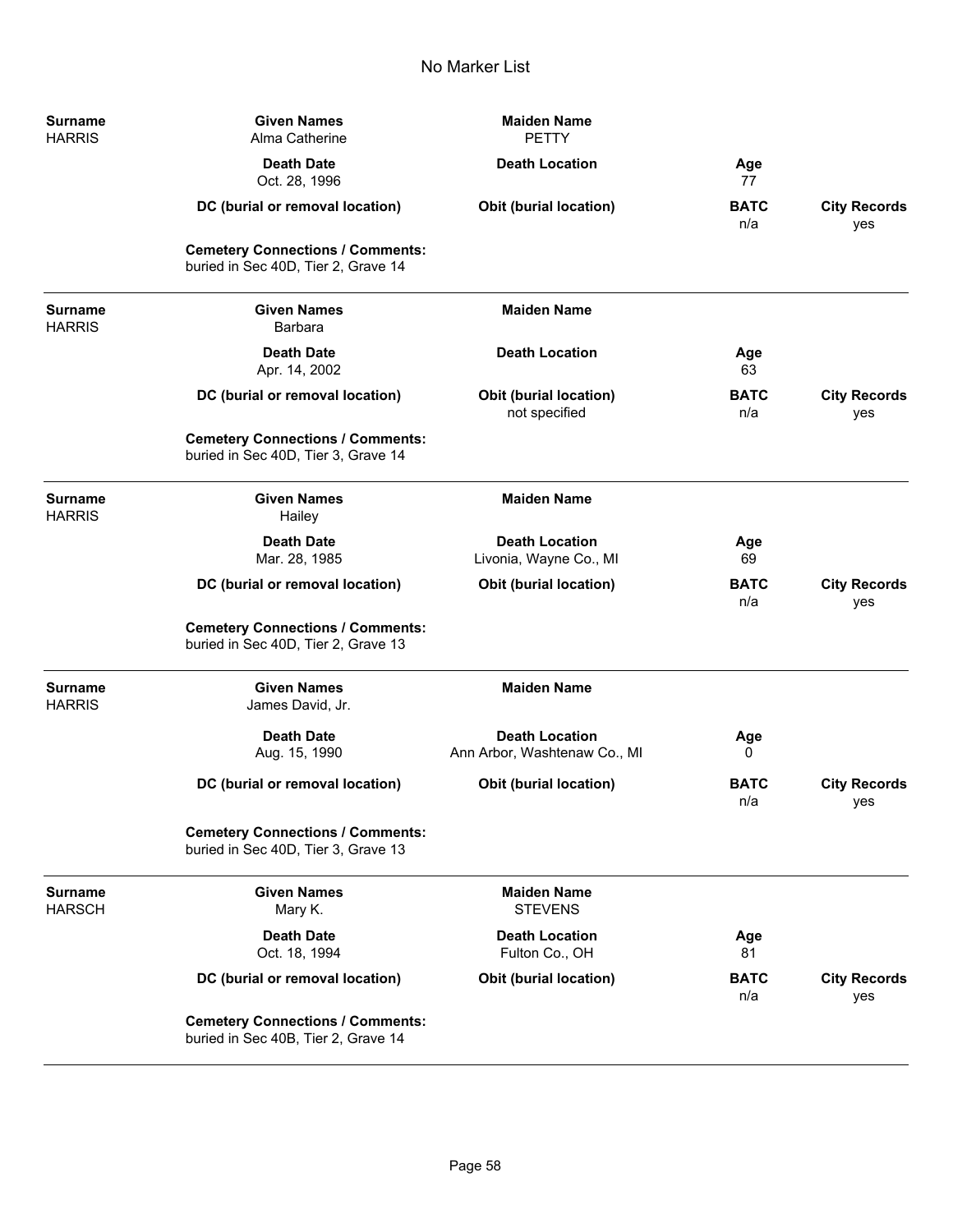| Surname<br>HARTLEY         | <b>Given Names</b><br>Catherine C.                                                                                                   | <b>Maiden Name</b><br><b>HURSLEY</b>               |                    |                            |
|----------------------------|--------------------------------------------------------------------------------------------------------------------------------------|----------------------------------------------------|--------------------|----------------------------|
|                            | <b>Death Date</b><br>Aug. 17, 1970                                                                                                   | <b>Death Location</b><br>Oakland Co., MI           | Age<br>61          |                            |
|                            | DC (burial or removal location)                                                                                                      | Obit (burial location)<br><b>Rural Hill</b>        | <b>BATC</b><br>n/a | <b>City Records</b><br>yes |
|                            | <b>Cemetery Connections / Comments:</b><br>buried in Sec 30, Lot 20                                                                  |                                                    |                    |                            |
| Surname<br>HARTMAN         | <b>Given Names</b><br>William                                                                                                        | <b>Maiden Name</b>                                 |                    |                            |
|                            | <b>Death Date</b><br>Jan. 18, 1978                                                                                                   | <b>Death Location</b><br>Allen Park, Wayne Co., MI | Age<br>57          |                            |
|                            | DC (burial or removal location)                                                                                                      | Obit (burial location)                             | <b>BATC</b><br>n/a | <b>City Records</b><br>yes |
|                            | <b>Cemetery Connections / Comments:</b><br>buried in Singles 2, Grave 100                                                            |                                                    |                    |                            |
| Surname<br>HARTSELL        | <b>Given Names</b><br>Durward C.                                                                                                     | <b>Maiden Name</b>                                 |                    |                            |
|                            | <b>Death Date</b><br>May 18, 1973                                                                                                    | <b>Death Location</b><br>Detroit, Wayne Co., MI    | Age<br>67          |                            |
|                            | DC (burial or removal location)                                                                                                      | <b>Obit (burial location)</b><br>Rural Hill        | <b>BATC</b><br>n/a | <b>City Records</b><br>yes |
|                            | <b>Cemetery Connections / Comments:</b><br>buried in Singles 2, Grave 63                                                             |                                                    |                    |                            |
| Surname<br>HARTSELL        | <b>Given Names</b><br>Goadie Elmira                                                                                                  | <b>Maiden Name</b><br><b>ROOT</b>                  |                    |                            |
|                            | <b>Death Date</b><br>July 26, 1934                                                                                                   | <b>Death Location</b><br>Northville                | Age<br>47          |                            |
|                            | DC (burial or removal location)<br><b>Rural Hill</b>                                                                                 | <b>Obit (burial location)</b><br><b>Rural Hill</b> | <b>BATC</b><br>n/a | <b>City Records</b><br>no  |
|                            | <b>Cemetery Connections / Comments:</b><br>son Durward HARTSELL is buried in Singles 2; see husband John HARTSELL on this list       |                                                    |                    |                            |
| <b>Surname</b><br>HARTSELL | <b>Given Names</b><br>John                                                                                                           | <b>Maiden Name</b>                                 |                    |                            |
|                            | <b>Death Date</b><br>Nov. 14, 1934                                                                                                   | <b>Death Location</b><br>Detroit, Wayne Co., MI    | Age<br>56          |                            |
|                            | DC (burial or removal location)<br>Northville                                                                                        | <b>Obit (burial location)</b>                      | <b>BATC</b><br>n/a | <b>City Records</b><br>no  |
|                            | <b>Cemetery Connections / Comments:</b><br>son Durward HARTSELL is buried in Singles 2; see wife Goadie Elmira HARTSELL on this list |                                                    |                    |                            |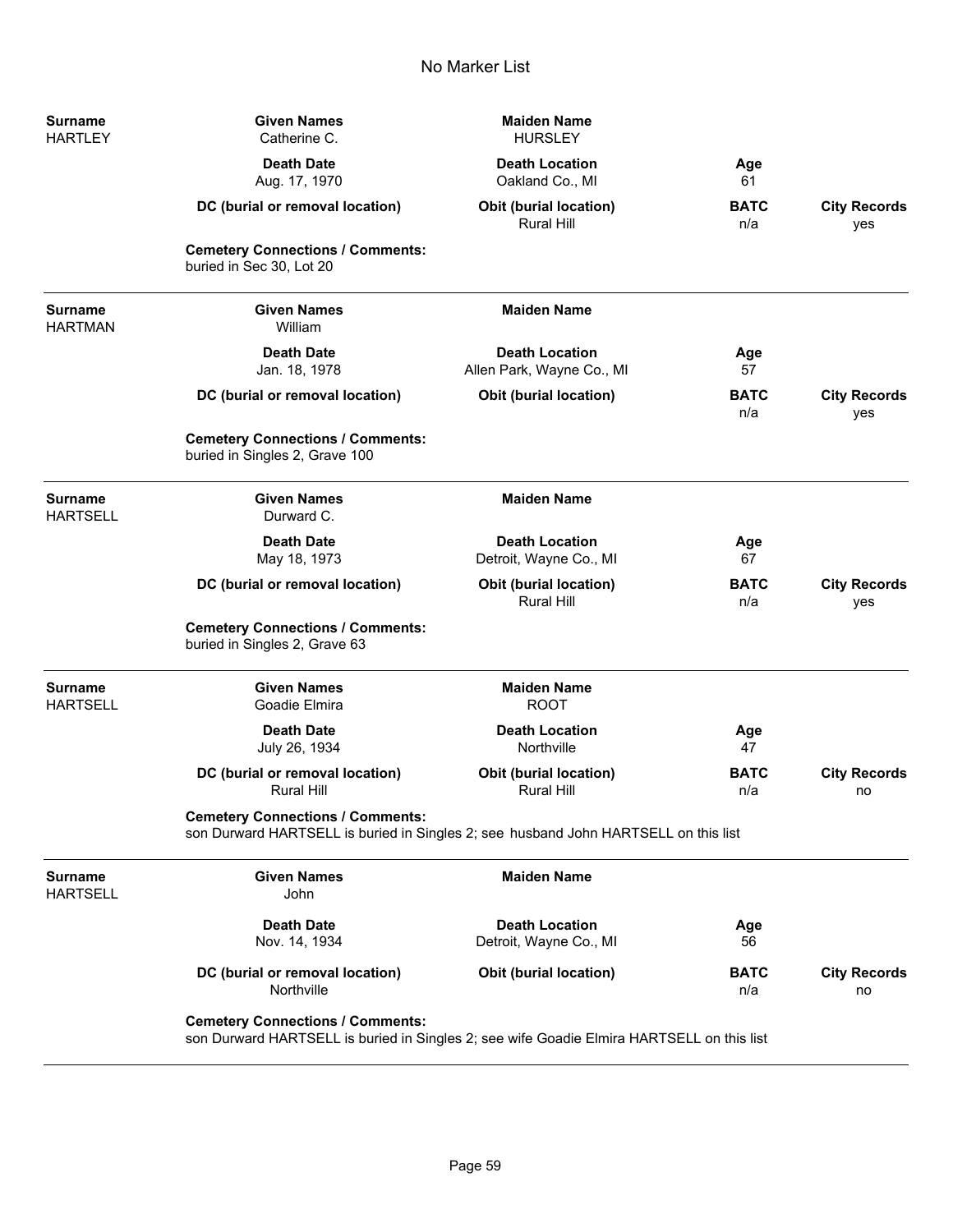| <b>Surname</b><br><b>HARTSHORNE</b> | <b>Given Names</b><br>Dorothy Marie                                                                                                                                  | <b>Maiden Name</b><br><b>LENTES</b>                |                    |                            |
|-------------------------------------|----------------------------------------------------------------------------------------------------------------------------------------------------------------------|----------------------------------------------------|--------------------|----------------------------|
|                                     | <b>Death Date</b><br>Nov. 3, 2020                                                                                                                                    | <b>Death Location</b><br>Novi, Oakland Co., MI     | Age<br>98          |                            |
|                                     | DC (burial or removal location)                                                                                                                                      | <b>Obit (burial location)</b><br><b>Rural Hill</b> | <b>BATC</b><br>n/a | <b>City Records</b><br>yes |
|                                     | <b>Cemetery Connections / Comments:</b><br>buried in Sec 10A, Tier 3, Grave 13                                                                                       |                                                    |                    |                            |
| <b>Surname</b><br><b>HASTINGS</b>   | <b>Given Names</b><br>Harold                                                                                                                                         | <b>Maiden Name</b>                                 |                    |                            |
|                                     | <b>Death Date</b><br>Nov. 25, 1897                                                                                                                                   | <b>Death Location</b><br>Northville                | Age<br>2           |                            |
|                                     | DC (burial or removal location)<br>Northville                                                                                                                        | <b>Obit (burial location)</b><br>not specified     | <b>BATC</b><br>yes | <b>City Records</b><br>no  |
|                                     | <b>Cemetery Connections / Comments:</b><br>father Erle HASTINGS purchased Sec 8, Lot 6 after his death, but the Hastings family no longer appears to own<br>this lot |                                                    |                    |                            |
| <b>Surname</b><br><b>HAVGITIAN</b>  | <b>Given Names</b><br>Edward                                                                                                                                         | <b>Maiden Name</b>                                 |                    |                            |
|                                     | <b>Death Date</b><br>Apr. 15, 1974                                                                                                                                   | <b>Death Location</b><br>Northville                | Age<br>61          |                            |
|                                     | DC (burial or removal location)                                                                                                                                      | <b>Obit (burial location)</b>                      | <b>BATC</b><br>n/a | <b>City Records</b><br>yes |
|                                     | <b>Cemetery Connections / Comments:</b><br>buried in Singles 2, Grave 78                                                                                             |                                                    |                    |                            |
| <b>Surname</b><br><b>HAYDEN</b>     | <b>Given Names</b><br>Mary V.                                                                                                                                        | <b>Maiden Name</b>                                 |                    |                            |
|                                     | <b>Death Date</b><br>Oct. 2, 1894                                                                                                                                    | <b>Death Location</b>                              | Age<br>0           |                            |
|                                     | DC (burial or removal location)                                                                                                                                      | <b>Obit (burial location)</b>                      | <b>BATC</b><br>yes | <b>City Records</b><br>no  |
|                                     | <b>Cemetery Connections / Comments:</b><br>no known connections                                                                                                      |                                                    |                    |                            |
| <b>Surname</b><br><b>HAYNES</b>     | <b>Given Names</b><br>Mary Louise                                                                                                                                    | <b>Maiden Name</b>                                 |                    |                            |
|                                     | <b>Death Date</b><br>Apr. 18, 1968                                                                                                                                   | <b>Death Location</b><br>Detroit, Wayne Co., MI    | Age<br>76          |                            |
|                                     | DC (burial or removal location)                                                                                                                                      | <b>Obit (burial location)</b><br><b>Rural Hill</b> | <b>BATC</b><br>n/a | <b>City Records</b><br>yes |
|                                     | <b>Cemetery Connections / Comments:</b><br>buried in Singles 2, Grave 8                                                                                              |                                                    |                    |                            |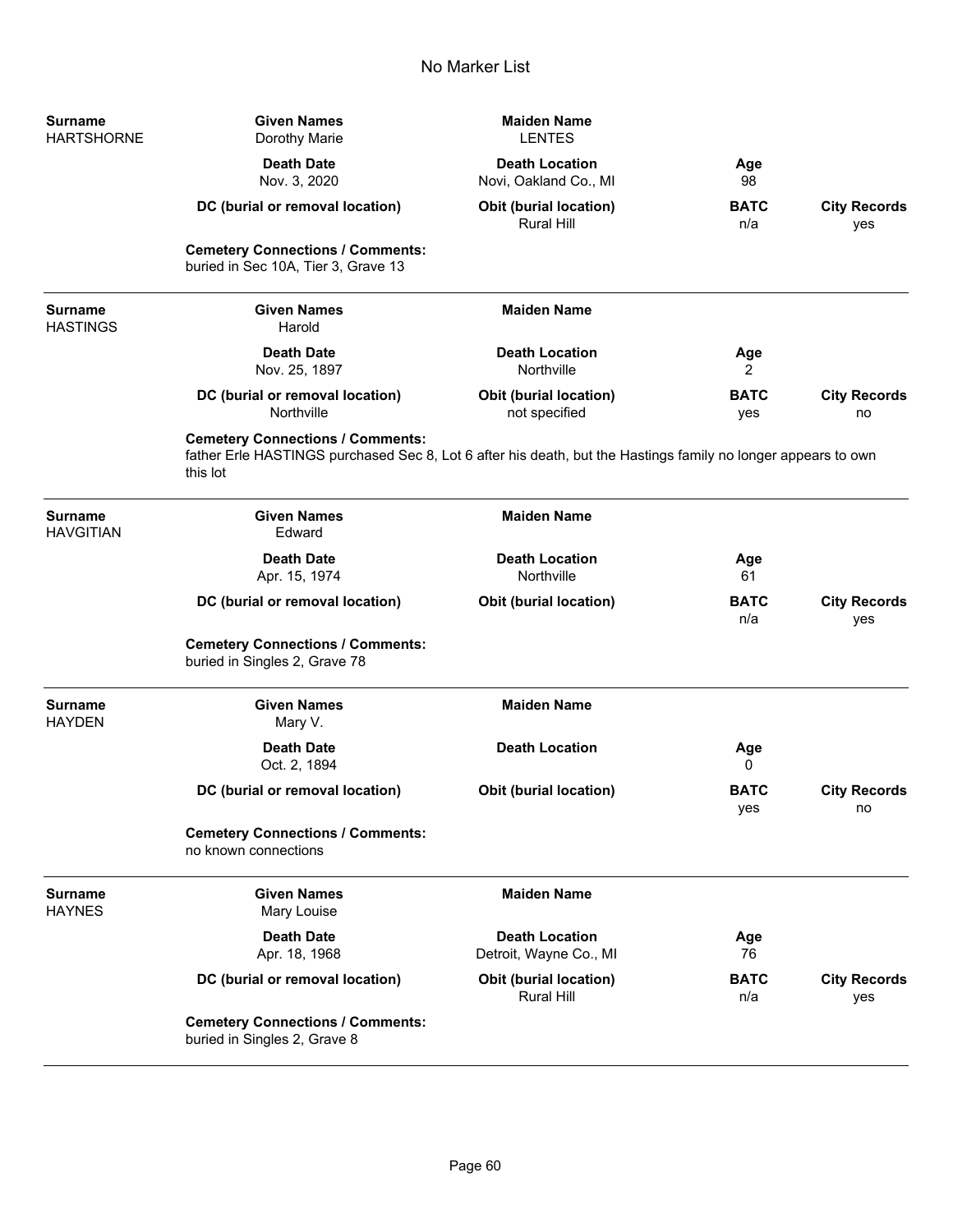| <b>Surname</b><br><b>HEATHFIELD</b> | <b>Given Names</b><br>Thomas                                                                          | <b>Maiden Name</b>                                                                               |                    |                           |
|-------------------------------------|-------------------------------------------------------------------------------------------------------|--------------------------------------------------------------------------------------------------|--------------------|---------------------------|
|                                     | <b>Death Date</b><br>Mar. 10, 1905                                                                    | <b>Death Location</b><br>Detroit, Wayne Co., MI                                                  | Age<br>47          |                           |
|                                     | DC (burial or removal location)<br>Northville                                                         | Obit (burial location)<br>"body placed in vault at Oakwood"                                      | <b>BATC</b><br>yes | <b>City Records</b><br>no |
|                                     | <b>Cemetery Connections / Comments:</b><br>no known connections                                       |                                                                                                  |                    |                           |
| <b>Surname</b><br><b>HEINTZ</b>     | <b>Given Names</b><br>Agnes                                                                           | <b>Maiden Name</b><br>~KOSECK                                                                    |                    |                           |
|                                     | <b>Death Date</b><br>Dec. 5, 1926                                                                     | <b>Death Location</b><br>Northville                                                              | Age<br>63          |                           |
|                                     | DC (burial or removal location)<br><b>Rural Hill</b>                                                  | <b>Obit (burial location)</b><br>not specified                                                   | <b>BATC</b><br>n/a | <b>City Records</b><br>no |
|                                     | <b>Cemetery Connections / Comments:</b><br>purchased a lot in Sec 15 after her husband's death        |                                                                                                  |                    |                           |
| <b>Surname</b><br><b>HEINTZ</b>     | <b>Given Names</b><br>Joseph                                                                          | <b>Maiden Name</b>                                                                               |                    |                           |
|                                     | <b>Death Date</b><br>Feb. 19, 1914                                                                    | <b>Death Location</b><br>Northville                                                              | Age<br>55          |                           |
|                                     | DC (burial or removal location)<br><b>Rural Hill</b>                                                  | <b>Obit (burial location)</b>                                                                    | <b>BATC</b><br>n/a | <b>City Records</b><br>no |
|                                     | <b>Cemetery Connections / Comments:</b><br>wife Mrs. Heintz purchased a lot in Sec 15 after his death |                                                                                                  |                    |                           |
| <b>Surname</b><br><b>HEMMINGS</b>   | <b>Given Names</b><br>Margaret Ezma                                                                   | <b>Maiden Name</b><br><b>WOODWORTH</b>                                                           |                    |                           |
|                                     | <b>Death Date</b><br>May 3, 1944                                                                      | <b>Death Location</b><br>Lakewood, Cuyahoga Co., OH                                              | Age<br>49          |                           |
|                                     | DC (burial or removal location)<br>Northville                                                         | <b>Obit (burial location)</b><br>Rural Hill                                                      | <b>BATC</b><br>n/a | <b>City Records</b><br>no |
|                                     | <b>Cemetery Connections / Comments:</b>                                                               | parents Frank and Maybelle WOODWORTH are buried in Sec 5, Lot 19; per obit, buried in family lot |                    |                           |
| <b>Surname</b><br><b>HENDERSON</b>  | <b>Given Names</b><br>John                                                                            | <b>Maiden Name</b>                                                                               |                    |                           |
|                                     | <b>Death Date</b><br>Apr. 17, 1904                                                                    | <b>Death Location</b><br>Northville                                                              | Age<br>~100        |                           |
|                                     | DC (burial or removal location)<br>Northville                                                         | <b>Obit (burial location)</b><br>not specified                                                   | <b>BATC</b><br>yes | <b>City Records</b><br>no |
|                                     | <b>Cemetery Connections / Comments:</b><br>no known connections                                       |                                                                                                  |                    |                           |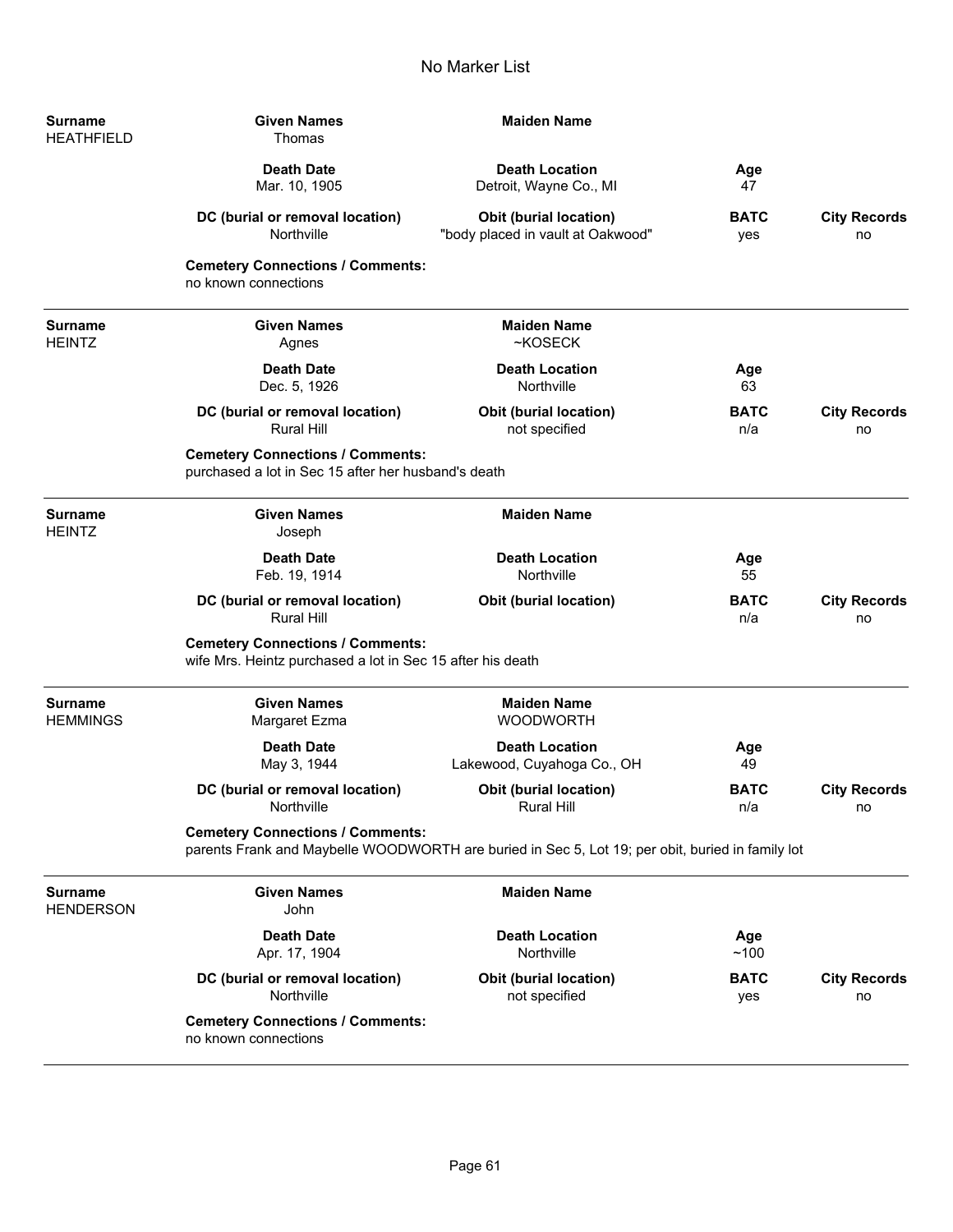| <b>Surname</b><br><b>HERRICK</b>  | <b>Given Names</b><br>Cora                                                                          | <b>Maiden Name</b>                                                                                        |                    |                            |
|-----------------------------------|-----------------------------------------------------------------------------------------------------|-----------------------------------------------------------------------------------------------------------|--------------------|----------------------------|
|                                   | <b>Death Date</b><br>July 31, 1921                                                                  | <b>Death Location</b><br>Northville                                                                       | Age<br>0           |                            |
|                                   | DC (burial or removal location)<br>Northville                                                       | Obit (burial location)                                                                                    | <b>BATC</b><br>n/a | <b>City Records</b><br>no  |
|                                   | <b>Cemetery Connections / Comments:</b><br>mother Helen J. TESHKA is buried in Sec 32, Lot 41B West |                                                                                                           |                    |                            |
| <b>Surname</b><br><b>HEYNIGER</b> | <b>Given Names</b><br>Francis John                                                                  | <b>Maiden Name</b>                                                                                        |                    |                            |
|                                   | <b>Death Date</b><br>Mar. 3, 1991                                                                   | <b>Death Location</b><br>Superior Twp, Washtenaw Co., MI                                                  | Age<br>92          |                            |
|                                   | DC (burial or removal location)                                                                     | <b>Obit (burial location)</b><br><b>Grand Lawn</b>                                                        | <b>BATC</b><br>n/a | <b>City Records</b><br>yes |
|                                   | <b>Cemetery Connections / Comments:</b><br>buried in Sec 40C, Tier 11, Grave 12                     |                                                                                                           |                    |                            |
| <b>Surname</b><br><b>HEYNIGER</b> | <b>Given Names</b><br>Marinda Rose                                                                  | <b>Maiden Name</b><br>YOUNG                                                                               |                    |                            |
|                                   | <b>Death Date</b><br>Dec. 17, 1985                                                                  | <b>Death Location</b><br>Farmington Hills, Oakland Co., MI                                                | Age<br>85          |                            |
|                                   | DC (burial or removal location)                                                                     | <b>Obit (burial location)</b>                                                                             | <b>BATC</b><br>n/a | <b>City Records</b><br>yes |
|                                   | <b>Cemetery Connections / Comments:</b><br>buried in Sec 40C, Tier 11, Grave 13                     |                                                                                                           |                    |                            |
| <b>Surname</b><br><b>HIGGANS</b>  | <b>Given Names</b><br>Thomas                                                                        | <b>Maiden Name</b>                                                                                        |                    |                            |
|                                   | <b>Death Date</b><br>Sept. 29, 1890                                                                 | <b>Death Location</b>                                                                                     | Age<br>7           |                            |
|                                   | DC (burial or removal location)                                                                     | <b>Obit (burial location)</b>                                                                             | <b>BATC</b><br>yes | <b>City Records</b><br>no  |
|                                   | <b>Cemetery Connections / Comments:</b><br>no known connections                                     |                                                                                                           |                    |                            |
| <b>Surname</b><br><b>HILLIER</b>  | <b>Given Names</b><br>infant                                                                        | <b>Maiden Name</b>                                                                                        |                    |                            |
|                                   | <b>Death Date</b><br>July 15, 1941                                                                  | <b>Death Location</b><br>Northville                                                                       | Age<br>0           |                            |
|                                   | DC (burial or removal location)<br><b>Rural Hill</b>                                                | <b>Obit (burial location)</b>                                                                             | <b>BATC</b><br>n/a | <b>City Records</b><br>yes |
|                                   | <b>Cemetery Connections / Comments:</b><br>connections                                              | per City's Register of Deeds, buried in "Baby Section"--possibly Sec 19 (Old Section 20, Lot 3); no known |                    |                            |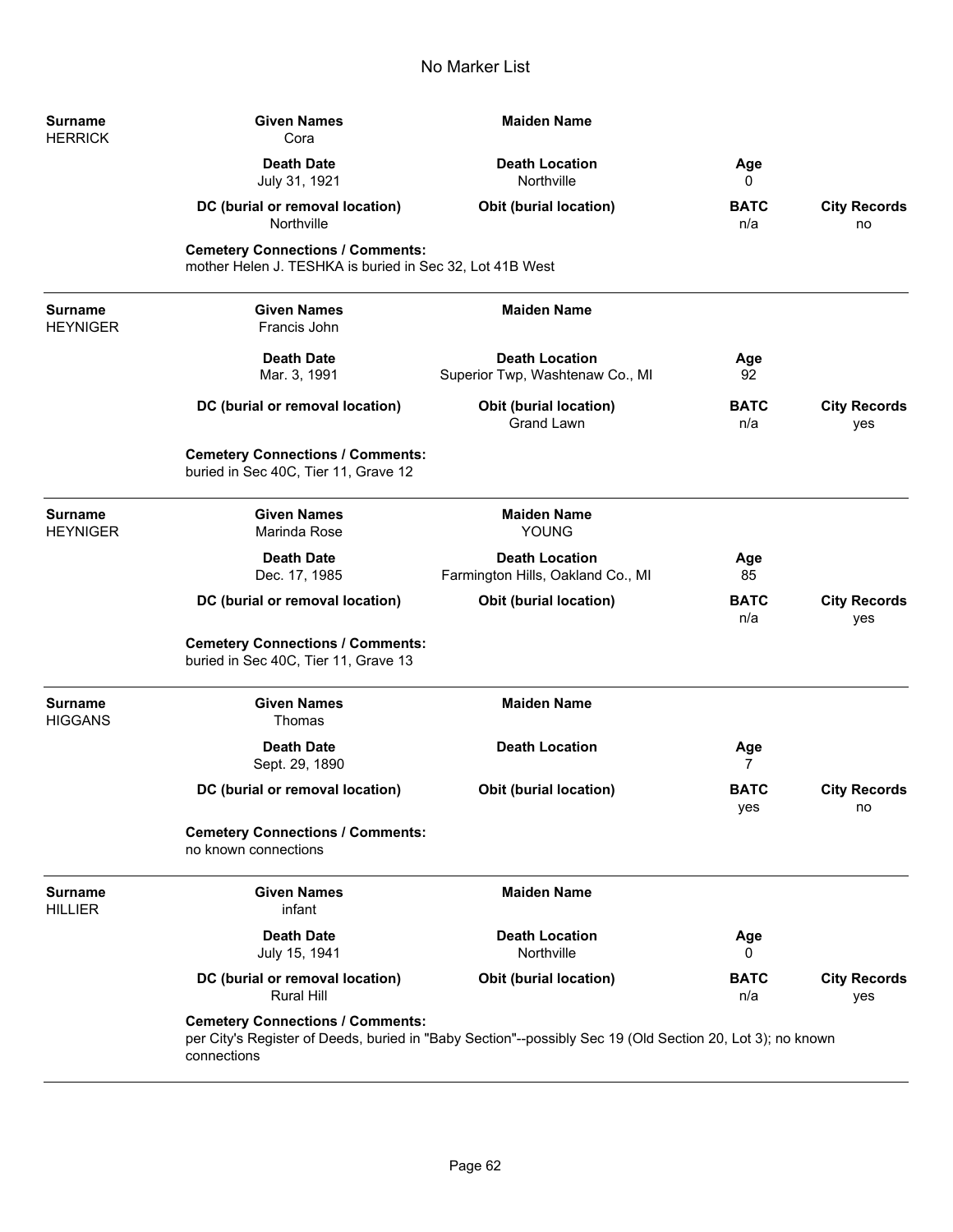| <b>Surname</b><br><b>HINCHMAN</b> | <b>Given Names</b><br>Claude James, Sr.                                                                  | <b>Maiden Name</b>                                       |                    |                            |
|-----------------------------------|----------------------------------------------------------------------------------------------------------|----------------------------------------------------------|--------------------|----------------------------|
|                                   | <b>Death Date</b><br>Oct. 7, 1957                                                                        | <b>Death Location</b>                                    | Age<br>68          |                            |
|                                   | DC (burial or removal location)                                                                          | <b>Obit (burial location)</b><br><b>Rural Hill</b>       | <b>BATC</b><br>n/a | <b>City Records</b><br>no  |
|                                   | <b>Cemetery Connections / Comments:</b><br>wife Maude HINCHMAN and children are buried in Sec 32, Lot 21 |                                                          |                    |                            |
| <b>Surname</b><br><b>HINCHMAN</b> | <b>Given Names</b><br>Frank                                                                              | <b>Maiden Name</b>                                       |                    |                            |
|                                   | <b>Death Date</b><br>Aug. 11, 1982                                                                       | <b>Death Location</b><br>Superior Twp, Washtenaw Co., MI | Age<br>68          |                            |
|                                   | DC (burial or removal location)                                                                          | <b>Obit (burial location)</b>                            | <b>BATC</b><br>n/a | <b>City Records</b><br>yes |
|                                   | <b>Cemetery Connections / Comments:</b><br>buried in Sec 32, Lot 21                                      |                                                          |                    |                            |
| <b>Surname</b><br><b>HINCHMAN</b> | <b>Given Names</b><br>Frank W.                                                                           | <b>Maiden Name</b>                                       |                    |                            |
|                                   | <b>Death Date</b><br>Apr. 14, 1939                                                                       | <b>Death Location</b><br>Ann Arbor, Washtenaw Co., MI    | Age<br>74          |                            |
|                                   | DC (burial or removal location)<br>Northville                                                            | <b>Obit (burial location)</b><br><b>Rural Hill</b>       | <b>BATC</b><br>n/a | <b>City Records</b><br>no  |
|                                   | <b>Cemetery Connections / Comments:</b><br>see son Claude James HINCHMAN, Sr. on this list               |                                                          |                    |                            |
| <b>Surname</b><br><b>HINCHMAN</b> | <b>Given Names</b><br>Harvey                                                                             | <b>Maiden Name</b>                                       |                    |                            |
|                                   | <b>Death Date</b><br>Dec. 7, 1925                                                                        | <b>Death Location</b><br>Ann Arbor, Washtenaw Co., MI    | Age<br>29          |                            |
|                                   | DC (burial or removal location)<br>Rural Hill                                                            | <b>Obit (burial location)</b><br>Rural Hill              | <b>BATC</b><br>n/a | <b>City Records</b><br>yes |
|                                   | <b>Cemetery Connections / Comments:</b><br>buried in Sec 32, Lot 21                                      |                                                          |                    |                            |
| <b>Surname</b><br><b>HINCHMAN</b> | <b>Given Names</b><br>Maude                                                                              | <b>Maiden Name</b><br><b>WORVIE</b>                      |                    |                            |
|                                   | <b>Death Date</b><br>Aug. 29, 1947                                                                       | <b>Death Location</b><br>Kaleva, Manistee Co., MI        | Age<br>60          |                            |
|                                   | DC (burial or removal location)                                                                          | <b>Obit (burial location)</b><br><b>Rural Hill</b>       | <b>BATC</b><br>n/a | <b>City Records</b><br>yes |
|                                   | <b>Cemetery Connections / Comments:</b><br>buried in Sec 32, Lot 21                                      |                                                          |                    |                            |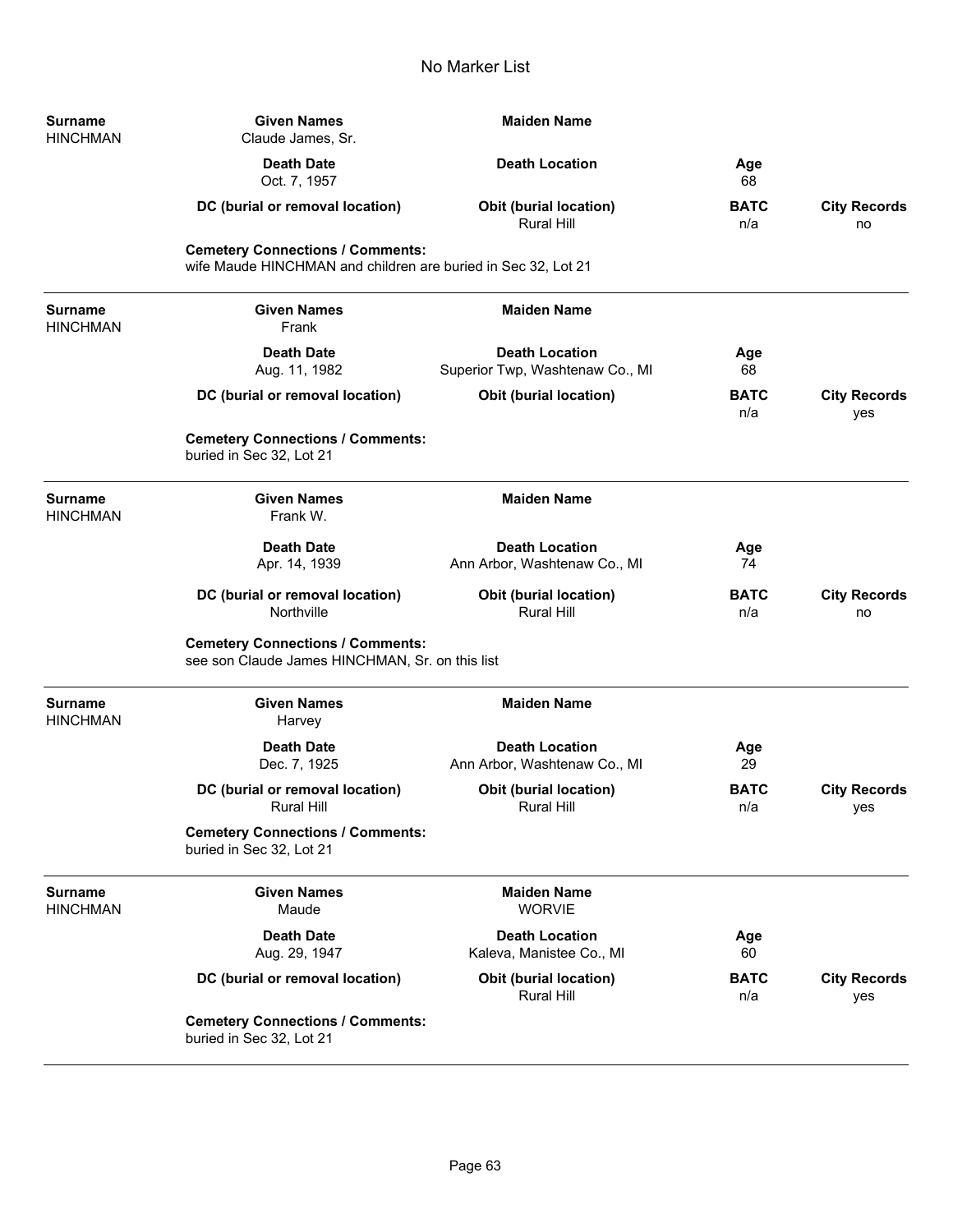| Surname<br>HINMAN   | <b>Given Names</b><br><b>Charles Nelson</b>                                                | <b>Maiden Name</b>                             |                    |                            |
|---------------------|--------------------------------------------------------------------------------------------|------------------------------------------------|--------------------|----------------------------|
|                     | <b>Death Date</b><br>Mar. 26, 1935                                                         | <b>Death Location</b><br>Northville            | Age<br>59          |                            |
|                     | DC (burial or removal location)<br><b>Rural Hill</b>                                       | Obit (burial location)<br>Rural Hill           | <b>BATC</b><br>n/a | <b>City Records</b><br>yes |
|                     | <b>Cemetery Connections / Comments:</b><br>buried in Sec 10, Lot 10                        |                                                |                    |                            |
| Surname<br>HINMAN   | <b>Given Names</b><br>Harry                                                                | <b>Maiden Name</b>                             |                    |                            |
|                     | <b>Death Date</b><br>Mar. 26, 1926                                                         | <b>Death Location</b><br>Northville            | Age<br>15          |                            |
|                     | DC (burial or removal location)<br><b>Rural Hill</b>                                       | Obit (burial location)<br>Rural Hill           | <b>BATC</b><br>n/a | <b>City Records</b><br>yes |
|                     | <b>Cemetery Connections / Comments:</b><br>buried in Sec 10, Lot 10                        |                                                |                    |                            |
| Surname<br>HOCHKINS | <b>Given Names</b><br>James                                                                | <b>Maiden Name</b>                             |                    |                            |
|                     | <b>Death Date</b><br>Apr. 30, 1946                                                         | <b>Death Location</b><br>Northville            | Age<br>0           |                            |
|                     | DC (burial or removal location)<br><b>Rural Hill</b>                                       | <b>Obit (burial location)</b>                  | <b>BATC</b><br>n/a | <b>City Records</b><br>no  |
|                     | <b>Cemetery Connections / Comments:</b><br>no known connections; died in Sessions Hospital |                                                |                    |                            |
| Surname<br>HODALY   | <b>Given Names</b><br>Emerick                                                              | <b>Maiden Name</b>                             |                    |                            |
|                     | <b>Death Date</b><br>Feb. 24, 1965                                                         | <b>Death Location</b>                          | Age<br>82          |                            |
|                     | DC (burial or removal location)                                                            | <b>Obit (burial location)</b>                  | <b>BATC</b><br>n/a | <b>City Records</b><br>yes |
|                     | <b>Cemetery Connections / Comments:</b><br>buried in Singles 1, Tier 1, Grave 27           |                                                |                    |                            |
| Surname<br>HODGE    | <b>Given Names</b><br><b>Charles Willard</b>                                               | <b>Maiden Name</b>                             |                    |                            |
|                     | <b>Death Date</b><br>Nov. 20, 1972                                                         | <b>Death Location</b><br>Eloise, Wayne Co., MI | Age<br>61          |                            |
|                     | DC (burial or removal location)                                                            | Obit (burial location)<br><b>Rural Hill</b>    | <b>BATC</b><br>n/a | <b>City Records</b><br>yes |
|                     | <b>Cemetery Connections / Comments:</b><br>buried in Singles 2, Grave 53                   |                                                |                    |                            |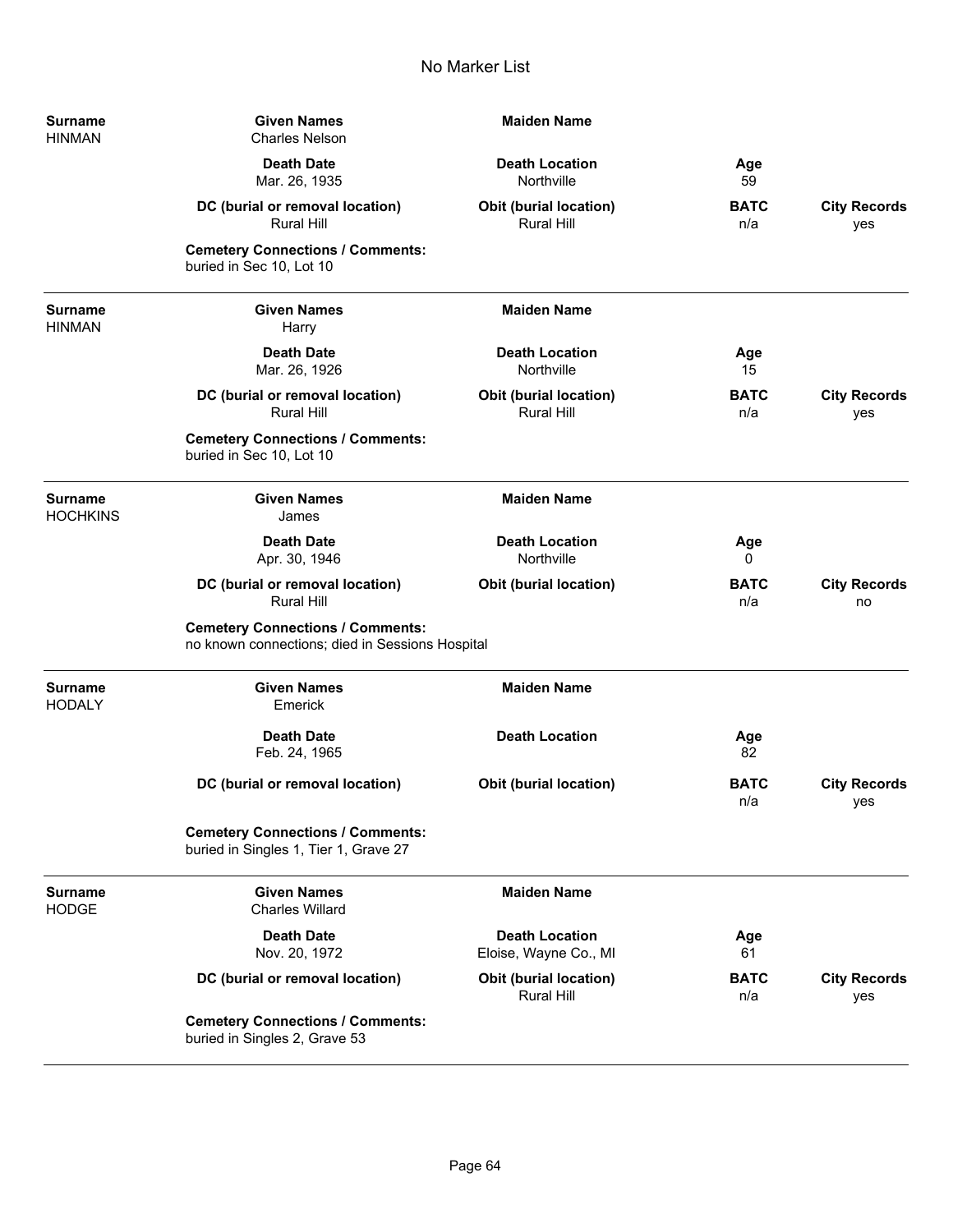| <b>Surname</b><br><b>HOEKSTRA</b>   | <b>Given Names</b><br>infant                                                               | <b>Maiden Name</b>                             |                    |                            |
|-------------------------------------|--------------------------------------------------------------------------------------------|------------------------------------------------|--------------------|----------------------------|
|                                     | <b>Death Date</b><br>Jan. 19, 1935                                                         | <b>Death Location</b><br>Northville            | Age<br>0           |                            |
|                                     | DC (burial or removal location)<br><b>Rural Hill</b>                                       | <b>Obit (burial location)</b>                  | <b>BATC</b><br>n/a | <b>City Records</b><br>no  |
|                                     | <b>Cemetery Connections / Comments:</b><br>no known connections                            |                                                |                    |                            |
| <b>Surname</b><br><b>HOGG</b>       | <b>Given Names</b><br>George, Jr.                                                          | <b>Maiden Name</b>                             |                    |                            |
|                                     | <b>Death Date</b><br>June 27, 2007                                                         | <b>Death Location</b><br>Oakland Co., MI       | Age<br>80          |                            |
|                                     | DC (burial or removal location)                                                            | <b>Obit (burial location)</b><br>not specified | <b>BATC</b><br>n/a | <b>City Records</b><br>yes |
|                                     | <b>Cemetery Connections / Comments:</b><br>buried in Sec 40A, Tier 3, Grave 13             |                                                |                    |                            |
| <b>Surname</b><br><b>HOLLENBECK</b> | <b>Given Names</b><br>Mary                                                                 | <b>Maiden Name</b>                             |                    |                            |
|                                     | <b>Death Date</b><br>Oct. 19, 1966                                                         | <b>Death Location</b>                          | Age                |                            |
|                                     | DC (burial or removal location)                                                            | <b>Obit (burial location)</b>                  | <b>BATC</b><br>n/a | <b>City Records</b><br>yes |
|                                     | <b>Cemetery Connections / Comments:</b><br>buried in Singles 2, Grave 3                    |                                                |                    |                            |
| <b>Surname</b><br><b>HOOD</b>       | <b>Given Names</b><br>Jessica                                                              | <b>Maiden Name</b>                             |                    |                            |
|                                     | <b>Death Date</b><br>doi Dec. 31, 1991                                                     | <b>Death Location</b>                          | Age<br>0           |                            |
|                                     | DC (burial or removal location)                                                            | <b>Obit (burial location)</b>                  | <b>BATC</b><br>n/a | <b>City Records</b><br>yes |
|                                     | <b>Cemetery Connections / Comments:</b><br>buried in Babyland 2                            |                                                |                    |                            |
| <b>Surname</b><br><b>HOPKINS</b>    | <b>Given Names</b><br>Dale E.                                                              | <b>Maiden Name</b>                             |                    |                            |
|                                     | <b>Death Date</b><br>Dec. 22, 1947                                                         | <b>Death Location</b><br>Northville            | Age<br>0           |                            |
|                                     | DC (burial or removal location)<br><b>Rural Hill</b>                                       | <b>Obit (burial location)</b>                  | <b>BATC</b><br>n/a | <b>City Records</b><br>no  |
|                                     | <b>Cemetery Connections / Comments:</b><br>no known connections; died in Sessions Hospital |                                                |                    |                            |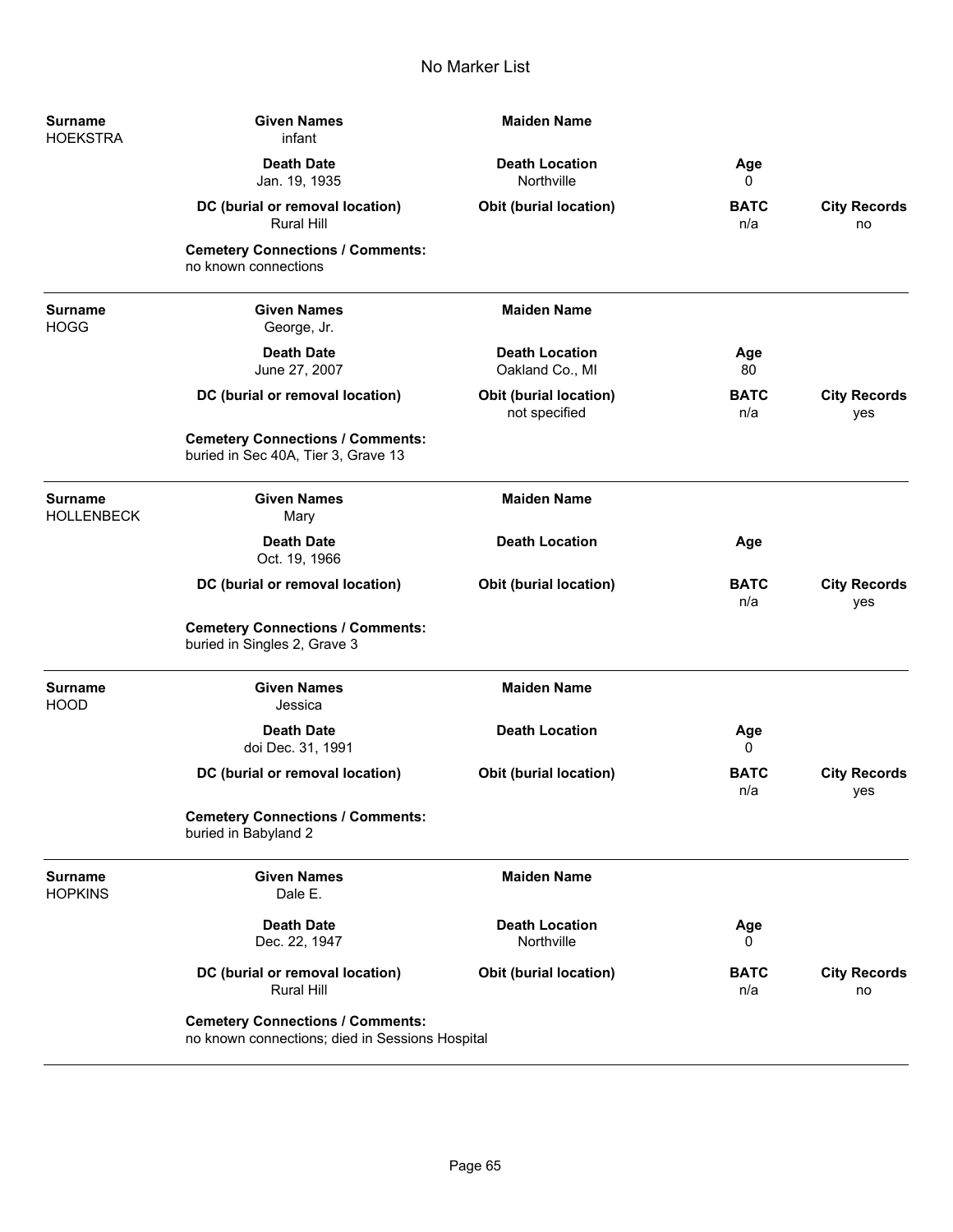| <b>Surname</b><br><b>HORVATH</b>  | <b>Given Names</b><br>Adam L.                                                                                                                                                                                                                                                                                         | <b>Maiden Name</b>                                 |                    |                            |
|-----------------------------------|-----------------------------------------------------------------------------------------------------------------------------------------------------------------------------------------------------------------------------------------------------------------------------------------------------------------------|----------------------------------------------------|--------------------|----------------------------|
|                                   | <b>Death Date</b><br>May 8, 1951                                                                                                                                                                                                                                                                                      | <b>Death Location</b><br>Northville                | Age<br>41          |                            |
|                                   | DC (burial or removal location)<br><b>Rural Hill</b>                                                                                                                                                                                                                                                                  | Obit (burial location)<br>Rural Hill               | <b>BATC</b><br>n/a | <b>City Records</b><br>yes |
|                                   | <b>Cemetery Connections / Comments:</b><br>per City's Lot Map Book, buried in Sec 14, Lot 41E; no known connections; died in Eastlawn Sanitarium                                                                                                                                                                      |                                                    |                    |                            |
| Surname<br><b>HORVATH</b>         | <b>Given Names</b><br>infant                                                                                                                                                                                                                                                                                          | <b>Maiden Name</b>                                 |                    |                            |
|                                   | <b>Death Date</b><br>Oct. 15, 1931                                                                                                                                                                                                                                                                                    | <b>Death Location</b><br>Northville                | Age<br>0           |                            |
|                                   | DC (burial or removal location)<br><b>Rural Hill</b>                                                                                                                                                                                                                                                                  | <b>Obit (burial location)</b>                      | <b>BATC</b><br>n/a | <b>City Records</b><br>no  |
|                                   | <b>Cemetery Connections / Comments:</b><br>grandparents William Béla and Susan ZAYTI are buried in Sec 32, Lot 31 West                                                                                                                                                                                                |                                                    |                    |                            |
| <b>Surname</b><br><b>HOTALING</b> | <b>Given Names</b><br>Anna Belle                                                                                                                                                                                                                                                                                      | <b>Maiden Name</b><br><b>RUTHERFORD</b>            |                    |                            |
|                                   | <b>Death Date</b><br>Oct. 20, 1921                                                                                                                                                                                                                                                                                    | <b>Death Location</b><br>Northville                | Age<br>72          |                            |
|                                   | DC (burial or removal location)<br><b>Rural Hill</b>                                                                                                                                                                                                                                                                  | <b>Obit (burial location)</b><br>Rural Hill        | <b>BATC</b><br>n/a | <b>City Records</b><br>no  |
|                                   | <b>Cemetery Connections / Comments:</b><br>son George HOTALING is buried in Sec 28, Lot 28; daughter Blanche MOFFITT is buried in Sec 32, Lot 51C; per<br>FindAGrave, Anna Belle HOTALING has an incomplete gravestone in Prospect Hill Cemetery in Sidney, Delaware<br>Co., NY, where her husband Adelbert is buried |                                                    |                    |                            |
| <b>Surname</b><br><b>HOUPPERT</b> | <b>Given Names</b><br>infant                                                                                                                                                                                                                                                                                          | <b>Maiden Name</b>                                 |                    |                            |
|                                   | <b>Death Date</b><br>Feb. 27, 1902                                                                                                                                                                                                                                                                                    | <b>Death Location</b><br>Detroit, Wayne Co., MI    | Age<br>0           |                            |
|                                   | DC (burial or removal location)<br>Northville                                                                                                                                                                                                                                                                         | <b>Obit (burial location)</b>                      | <b>BATC</b><br>yes | <b>City Records</b><br>no  |
|                                   | <b>Cemetery Connections / Comments:</b><br>grandparents Wilmer S. STEWART and Almira WILKINS are buried in Sec 18, Lot 21; in BATC as child of A. J.<br><b>HOUPPERT</b>                                                                                                                                               |                                                    |                    |                            |
| <b>Surname</b><br><b>HRETZ</b>    | <b>Given Names</b><br>Richard Ernest, Jr.                                                                                                                                                                                                                                                                             | <b>Maiden Name</b>                                 |                    |                            |
|                                   | <b>Death Date</b><br>Dec. 11, 2009                                                                                                                                                                                                                                                                                    | <b>Death Location</b>                              | Age<br>49          |                            |
|                                   | DC (burial or removal location)                                                                                                                                                                                                                                                                                       | <b>Obit (burial location)</b><br><b>Rural Hill</b> | <b>BATC</b><br>n/a | <b>City Records</b><br>yes |
|                                   | <b>Cemetery Connections / Comments:</b><br>buried in Sec 43, Tier 3, Grave 60                                                                                                                                                                                                                                         |                                                    |                    |                            |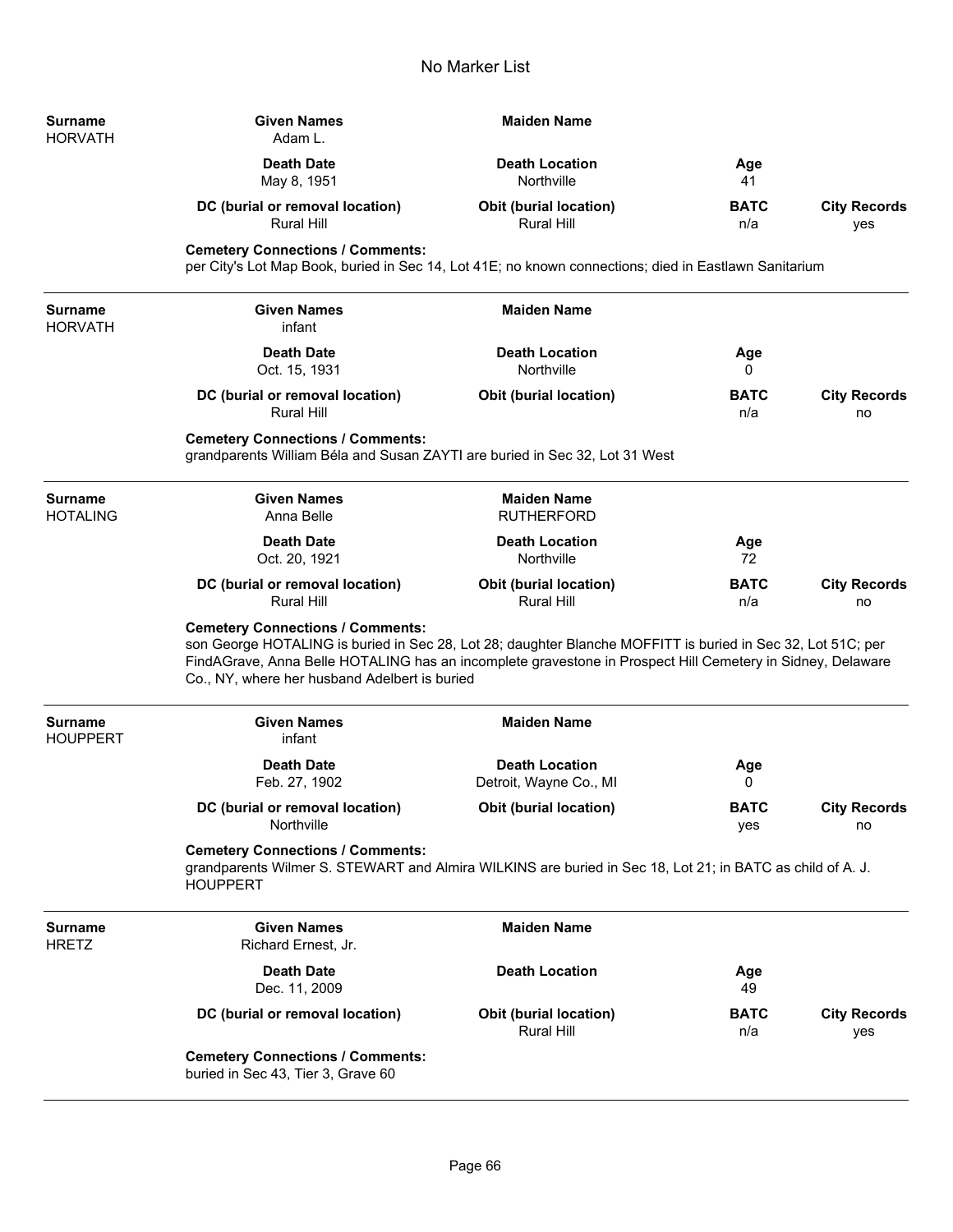$\overline{\phantom{0}}$ 

÷

| <b>Surname</b><br><b>HUKILL</b>      | <b>Given Names</b><br>William Robert                                                         | <b>Maiden Name</b>                                    |                    |                            |
|--------------------------------------|----------------------------------------------------------------------------------------------|-------------------------------------------------------|--------------------|----------------------------|
|                                      | <b>Death Date</b><br>Mar. 16, 1969                                                           | <b>Death Location</b><br>Ann Arbor, Washtenaw Co., MI | Age                |                            |
|                                      | DC (burial or removal location)                                                              | Obit (burial location)<br>Rural Hill                  | <b>BATC</b><br>n/a | <b>City Records</b><br>yes |
|                                      | <b>Cemetery Connections / Comments:</b><br>buried in Singles 2, Grave 17                     |                                                       |                    |                            |
| Surname<br>HUMPHRIES                 | <b>Given Names</b><br>baby                                                                   | <b>Maiden Name</b>                                    |                    |                            |
|                                      | <b>Death Date</b><br>doi Feb. 9, 1988                                                        | <b>Death Location</b>                                 | Age<br>0           |                            |
|                                      | DC (burial or removal location)                                                              | <b>Obit (burial location)</b>                         | <b>BATC</b><br>n/a | <b>City Records</b><br>yes |
|                                      | <b>Cemetery Connections / Comments:</b><br>buried in Babyland 2                              |                                                       |                    |                            |
| <b>Surname</b><br><b>HUNCHBERGER</b> | <b>Given Names</b><br><b>Andrew Morley</b>                                                   | <b>Maiden Name</b>                                    |                    |                            |
|                                      | <b>Death Date</b><br>Jan. 27, 1991                                                           | <b>Death Location</b><br>Southfield, Oakland Co., MI  | Age<br>84          |                            |
|                                      | DC (burial or removal location)                                                              | Obit (burial location)<br><b>Rural Hill</b>           | <b>BATC</b><br>n/a | <b>City Records</b><br>yes |
|                                      | <b>Cemetery Connections / Comments:</b><br>buried in Sec 40C, Tier 8, Grave 15               |                                                       |                    |                            |
| Surname<br>HUNCHBERGER               | <b>Given Names</b><br>Ethel J.                                                               | <b>Maiden Name</b><br><b>WOLFF</b>                    |                    |                            |
|                                      | <b>Death Date</b><br>Mar. 28, 1995                                                           | <b>Death Location</b><br>Livonia, Wayne Co., MI       | Age<br>88          |                            |
|                                      | DC (burial or removal location)                                                              | Obit (burial location)<br>Rural Hill                  | <b>BATC</b><br>n/a | <b>City Records</b><br>yes |
|                                      | <b>Cemetery Connections / Comments:</b><br>buried in Sec 40C, Tier 8, Grave 14               |                                                       |                    |                            |
| <b>Surname</b><br>HYSEN              | <b>Given Names</b><br>Musa                                                                   | <b>Maiden Name</b>                                    |                    |                            |
|                                      | <b>Death Date</b><br>Nov. 17, 1943                                                           | <b>Death Location</b><br>Northville                   | Age<br>50          |                            |
|                                      | DC (burial or removal location)<br><b>Rural Hill</b>                                         | <b>Obit (burial location)</b><br><b>Rural Hill</b>    | <b>BATC</b><br>n/a | <b>City Records</b><br>no  |
|                                      | <b>Cemetery Connections / Comments:</b><br>no known connections; died in Eastlawn Sanitarium |                                                       |                    |                            |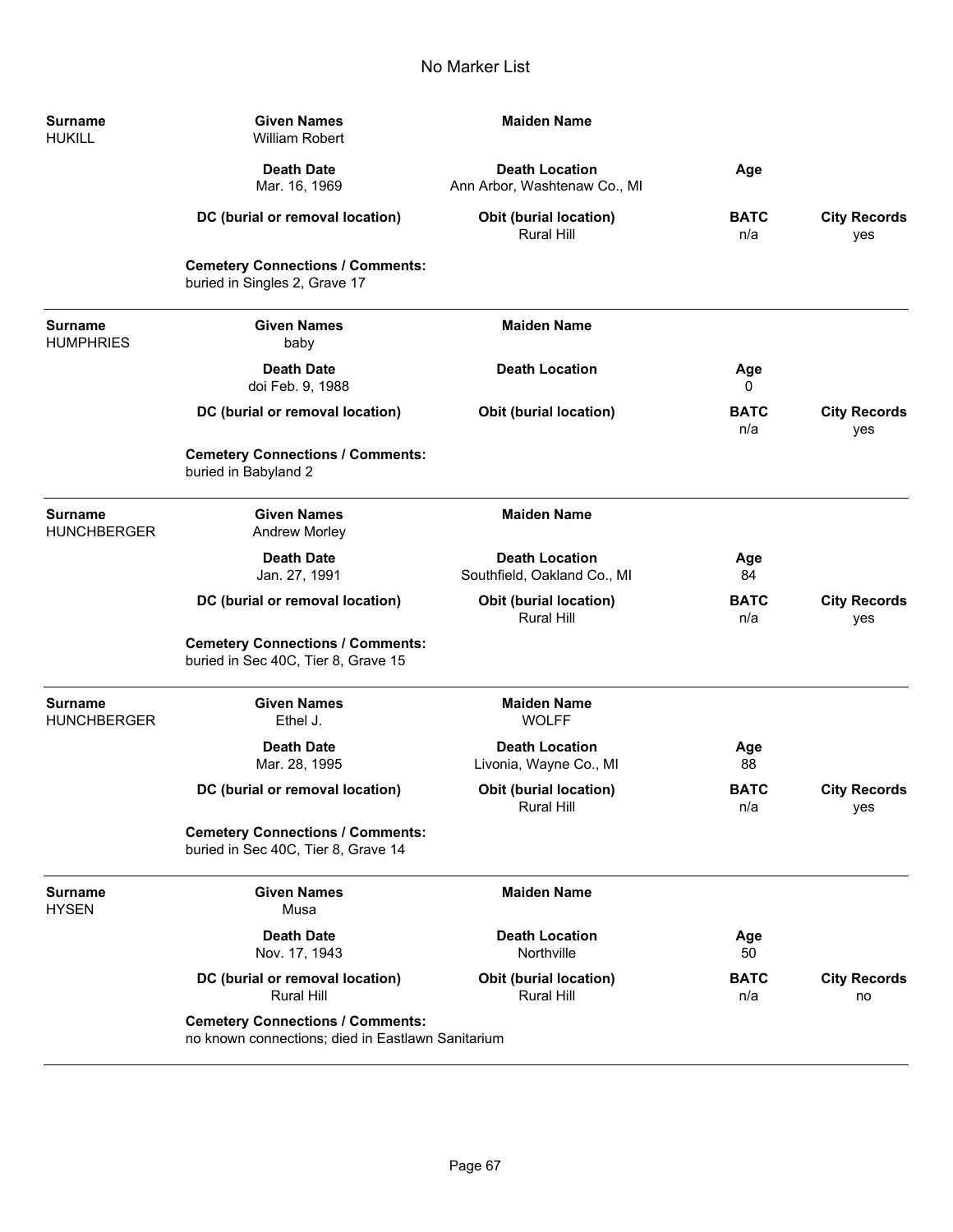| Surname<br><b>ISHAM</b>       | <b>Given Names</b><br>Gertrude                                                                                                            | <b>Maiden Name</b><br><b>THOMAS</b>                   |                    |                           |
|-------------------------------|-------------------------------------------------------------------------------------------------------------------------------------------|-------------------------------------------------------|--------------------|---------------------------|
|                               | <b>Death Date</b><br>Mar. 6, 1915                                                                                                         | <b>Death Location</b><br>Northville                   | Age<br>34          |                           |
|                               | DC (burial or removal location)<br>Rural Hill                                                                                             | <b>Obit (burial location)</b><br>not specified        | <b>BATC</b><br>n/a | <b>City Records</b><br>no |
|                               | <b>Cemetery Connections / Comments:</b><br>parents James and Celia THOMAS are buried in Sec 18, Lot 28                                    |                                                       |                    |                           |
| <b>Surname</b><br><b>IVES</b> | <b>Given Names</b><br>Robert                                                                                                              | <b>Maiden Name</b>                                    |                    |                           |
|                               | <b>Death Date</b><br>July 11, 1956                                                                                                        | <b>Death Location</b><br>Eloise, Wayne Co., MI        | Age<br>77          |                           |
|                               | DC (burial or removal location)                                                                                                           | Obit (burial location)<br>Rural Hill                  | <b>BATC</b><br>n/a | <b>City Records</b><br>no |
|                               | <b>Cemetery Connections / Comments:</b><br>no known connections                                                                           |                                                       |                    |                           |
| <b>Surname</b><br>JACKSON     | <b>Given Names</b><br>Charlotte                                                                                                           | <b>Maiden Name</b><br><b>PORTER</b>                   |                    |                           |
|                               | <b>Death Date</b><br>Dec. 23, 1909                                                                                                        | <b>Death Location</b><br>Novi Twp, Oakland Co., MI    | Age<br>81          |                           |
|                               | DC (burial or removal location)<br><b>Rural Hill</b>                                                                                      | Obit (burial location)<br>not specified               | <b>BATC</b><br>n/a | <b>City Records</b><br>no |
|                               | <b>Cemetery Connections / Comments:</b><br>no known connections                                                                           |                                                       |                    |                           |
| <b>Surname</b><br>JACKSON     | <b>Given Names</b><br>Horace Franklin                                                                                                     | <b>Maiden Name</b>                                    |                    |                           |
|                               | <b>Death Date</b><br>Oct. 15, 1928                                                                                                        | <b>Death Location</b><br>Ann Arbor, Washtenaw Co., MI | Age<br>74          |                           |
|                               | DC (burial or removal location)<br>Rural Hill                                                                                             | Obit (burial location)<br>not specified               | <b>BATC</b><br>n/a | <b>City Records</b><br>no |
|                               | <b>Cemetery Connections / Comments:</b><br>purchased Sec 9, Lot 10                                                                        |                                                       |                    |                           |
| Surname<br>JACKSON            | <b>Given Names</b><br>Mary A.                                                                                                             | <b>Maiden Name</b><br><b>LEMM</b>                     |                    |                           |
|                               | <b>Death Date</b><br>Jan. 29, 1911                                                                                                        | <b>Death Location</b><br>Northville                   | Age<br>51          |                           |
|                               | DC (burial or removal location)<br>Rural Hill                                                                                             | <b>Obit (burial location)</b><br>not specified        | <b>BATC</b><br>n/a | <b>City Records</b><br>no |
|                               | <b>Cemetery Connections / Comments:</b><br>husband Horace F. JACKSON purchased Sec 9, Lot 10; sister Mina LEMM is buried in Sec 9, Lot 10 |                                                       |                    |                           |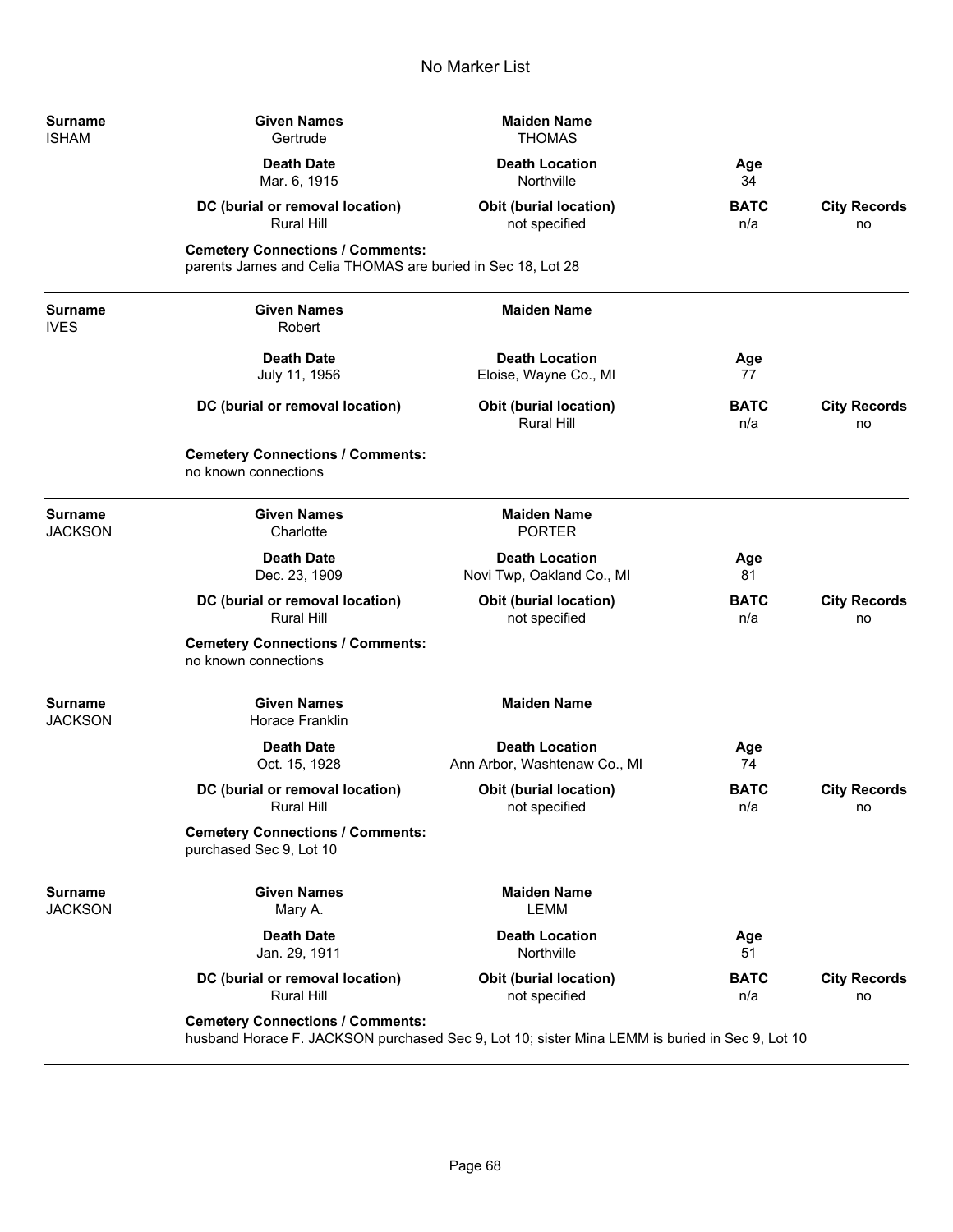| <b>Surname</b><br><b>JACKSON</b> | <b>Given Names</b><br><b>Woodrow Wilson</b>                                                                                             | <b>Maiden Name</b>                                 |                    |                            |
|----------------------------------|-----------------------------------------------------------------------------------------------------------------------------------------|----------------------------------------------------|--------------------|----------------------------|
|                                  | <b>Death Date</b><br>Aug. 13, 1971                                                                                                      | <b>Death Location</b><br>Eloise, Wayne Co., MI     | Age<br>59          |                            |
|                                  | DC (burial or removal location)                                                                                                         | <b>Obit (burial location)</b><br><b>Rural Hill</b> | <b>BATC</b><br>n/a | <b>City Records</b><br>yes |
|                                  | <b>Cemetery Connections / Comments:</b><br>buried in Sec 38                                                                             |                                                    |                    |                            |
| <b>Surname</b><br><b>JAGOW</b>   | <b>Given Names</b><br>Frieda                                                                                                            | <b>Maiden Name</b><br><b>HELWIG</b>                |                    |                            |
|                                  | <b>Death Date</b><br>Nov. 23, 1957                                                                                                      | <b>Death Location</b><br>Northville                | Age<br>74          |                            |
|                                  | DC (burial or removal location)                                                                                                         | <b>Obit (burial location)</b><br><b>Rural Hill</b> | <b>BATC</b><br>n/a | <b>City Records</b><br>no  |
|                                  | <b>Cemetery Connections / Comments:</b><br>no known connections; died at Northville State Hospital                                      |                                                    |                    |                            |
| <b>Surname</b><br><b>JARRAIT</b> | <b>Given Names</b><br>Lucy                                                                                                              | <b>Maiden Name</b>                                 |                    |                            |
|                                  | <b>Death Date</b><br>June 13, 1887                                                                                                      | <b>Death Location</b><br>Northville                | Age<br>0           |                            |
|                                  | DC (burial or removal location)                                                                                                         | <b>Obit (burial location)</b>                      | <b>BATC</b><br>no  | <b>City Records</b><br>yes |
|                                  | <b>Cemetery Connections / Comments:</b><br>per City's Record of Lots book, buried in Sec 19, Lot 19 as "Mrs. Jaratt babies"             |                                                    |                    |                            |
| <b>Surname</b><br><b>JARRAIT</b> | <b>Given Names</b><br>Mary                                                                                                              | <b>Maiden Name</b>                                 |                    |                            |
|                                  | <b>Death Date</b><br>June 14, 1887                                                                                                      | <b>Death Location</b><br>Northville                | Age<br>0           |                            |
|                                  | DC (burial or removal location)                                                                                                         | <b>Obit (burial location)</b>                      | <b>BATC</b><br>no  | <b>City Records</b><br>yes |
|                                  | <b>Cemetery Connections / Comments:</b><br>per City's Record of Lots book, buried in Sec 19, Lot 19 as "Mrs. Jaratt babies"             |                                                    |                    |                            |
| <b>Surname</b><br><b>JARRAIT</b> | <b>Given Names</b><br>Mary Adline                                                                                                       | <b>Maiden Name</b><br><b>RENAUD</b>                |                    |                            |
|                                  | <b>Death Date</b><br>June 6, 1887                                                                                                       | <b>Death Location</b><br>Northville                | Age<br>33          |                            |
|                                  | DC (burial or removal location)                                                                                                         | <b>Obit (burial location)</b><br>not specified     | <b>BATC</b><br>yes | <b>City Records</b><br>yes |
|                                  | <b>Cemetery Connections / Comments:</b><br>born Oct. 9, 1853; per City's Record of Lots book, buried in Sec 19, Lot 19 as "Mrs. Jaratt" |                                                    |                    |                            |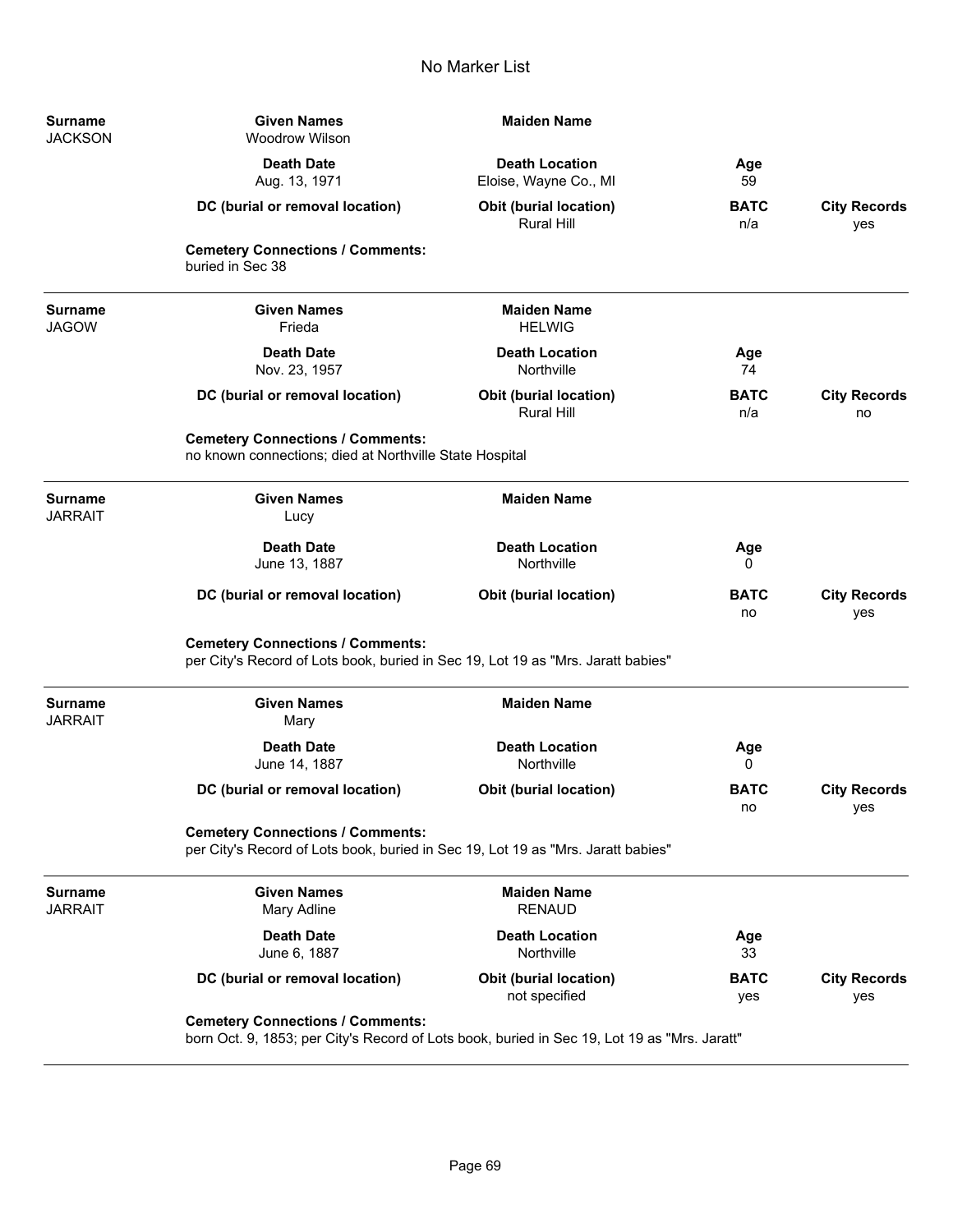| <b>Surname</b><br><b>JENKINS</b> | <b>Given Names</b><br>Jimmy Jr.                                                    | <b>Maiden Name</b>                                 |                    |                            |
|----------------------------------|------------------------------------------------------------------------------------|----------------------------------------------------|--------------------|----------------------------|
|                                  | <b>Death Date</b><br>Nov. 21, 2020                                                 | <b>Death Location</b>                              | Age<br>52          |                            |
|                                  | DC (burial or removal location)                                                    | <b>Obit (burial location)</b><br><b>Rural Hill</b> | <b>BATC</b><br>n/a | <b>City Records</b><br>yes |
|                                  | <b>Cemetery Connections / Comments:</b><br>buried in Sec 44B, Tier 11, Grave 18    |                                                    |                    |                            |
| <b>Surname</b><br><b>JENKINS</b> | <b>Given Names</b><br>Walter F.                                                    | <b>Maiden Name</b>                                 |                    |                            |
|                                  | <b>Death Date</b><br>July 4, 2020                                                  | <b>Death Location</b>                              | Age<br>71          |                            |
|                                  | DC (burial or removal location)                                                    | <b>Obit (burial location)</b><br>not specified     | <b>BATC</b><br>n/a | <b>City Records</b><br>yes |
|                                  | <b>Cemetery Connections / Comments:</b><br>buried in Sec 44B, Tier 2, Grave 9      |                                                    |                    |                            |
| <b>Surname</b><br><b>JOHNSON</b> | <b>Given Names</b><br>Alvin                                                        | <b>Maiden Name</b>                                 |                    |                            |
|                                  | <b>Death Date</b><br>doi Dec. 3, 1969                                              | <b>Death Location</b>                              | Age                |                            |
|                                  | DC (burial or removal location)                                                    | <b>Obit (burial location)</b>                      | <b>BATC</b><br>n/a | <b>City Records</b><br>yes |
|                                  | <b>Cemetery Connections / Comments:</b><br>buried in Singles 2, Grave 26           |                                                    |                    |                            |
| <b>Surname</b><br><b>JOHNSON</b> | <b>Given Names</b><br>baby                                                         | <b>Maiden Name</b>                                 |                    |                            |
|                                  | <b>Death Date</b><br>May 7, 1937                                                   | <b>Death Location</b><br>Northville                | Age<br>0           |                            |
|                                  | DC (burial or removal location)<br>Rural Hill                                      | <b>Obit (burial location)</b>                      | <b>BATC</b><br>n/a | <b>City Records</b><br>yes |
|                                  | <b>Cemetery Connections / Comments:</b><br>buried in Sec 16, Lot 5                 |                                                    |                    |                            |
| <b>Surname</b><br><b>JOHNSON</b> | <b>Given Names</b><br>Frederick Henry                                              | <b>Maiden Name</b>                                 |                    |                            |
|                                  | <b>Death Date</b><br>Mar. 1, 2021                                                  | <b>Death Location</b><br>Livonia, Wayne Co., MI    | Age<br>71          |                            |
|                                  | DC (burial or removal location)                                                    | Obit (burial location)<br>not specified            | <b>BATC</b><br>n/a | <b>City Records</b><br>yes |
|                                  | <b>Cemetery Connections / Comments:</b><br>buried in Sec 4R, Tier 5 East, Grave 60 |                                                    |                    |                            |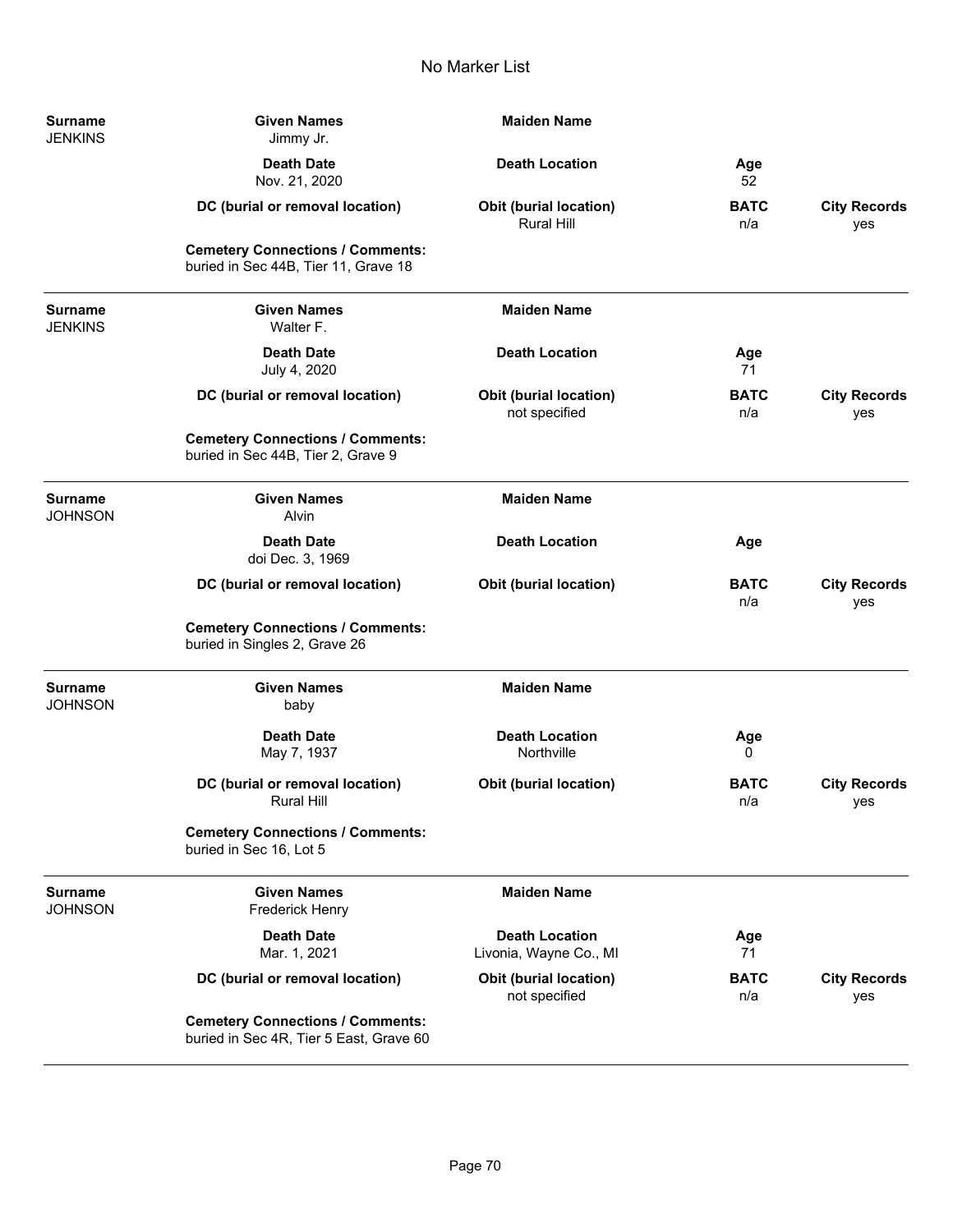| <b>Surname</b><br>JOHNSON   | <b>Given Names</b><br><b>Helen Lois</b>                                                                                                                        | <b>Maiden Name</b>                                   |                    |                            |
|-----------------------------|----------------------------------------------------------------------------------------------------------------------------------------------------------------|------------------------------------------------------|--------------------|----------------------------|
|                             | <b>Death Date</b><br>Dec. 11, 1925                                                                                                                             | <b>Death Location</b><br>Saginaw, Saginaw Co., MI    | Age<br>0           |                            |
|                             | DC (burial or removal location)<br><b>Northville</b>                                                                                                           | Obit (burial location)<br>"family lot in Rural Hill" | <b>BATC</b><br>n/a | <b>City Records</b><br>no  |
|                             | <b>Cemetery Connections / Comments:</b><br>no known connections                                                                                                |                                                      |                    |                            |
| Surname<br>JOHNSON          | <b>Given Names</b><br>Lydia V.                                                                                                                                 | <b>Maiden Name</b><br><b>CHAMPAGNE</b>               |                    |                            |
|                             | <b>Death Date</b><br>Aug. 29, 1963                                                                                                                             | <b>Death Location</b><br>Eloise, Wayne Co., MI       | Age<br>71          |                            |
|                             | DC (burial or removal location)                                                                                                                                | Obit (burial location)<br><b>Rural Hill</b>          | <b>BATC</b><br>n/a | <b>City Records</b><br>no  |
|                             | <b>Cemetery Connections / Comments:</b><br>no known connections                                                                                                |                                                      |                    |                            |
| <b>Surname</b><br>JOHNSTONE | <b>Given Names</b><br>Mary Ann                                                                                                                                 | <b>Maiden Name</b><br>MacDONALD                      |                    |                            |
|                             | <b>Death Date</b><br>Aug. 13, 1979                                                                                                                             | <b>Death Location</b><br>Westland, Wayne Co., MI     | Age<br>85          |                            |
|                             | DC (burial or removal location)                                                                                                                                | <b>Obit (burial location)</b><br><b>Rural Hill</b>   | <b>BATC</b><br>n/a | <b>City Records</b><br>yes |
|                             | <b>Cemetery Connections / Comments:</b><br>buried in Sec 38, Lot 58 - NW1/4                                                                                    |                                                      |                    |                            |
| Surname<br>JONAS            | <b>Given Names</b><br>Minnie                                                                                                                                   | <b>Maiden Name</b><br><b>KOSNOW</b>                  |                    |                            |
|                             | <b>Death Date</b><br>Oct. 24, 1905                                                                                                                             | <b>Death Location</b><br>Northville                  | Age<br>48          |                            |
|                             | DC (burial or removal location)<br>Northville                                                                                                                  | Obit (burial location)<br>not specified              | <b>BATC</b><br>yes | <b>City Records</b><br>no  |
|                             | <b>Cemetery Connections / Comments:</b><br>husband Wm JONAS puchased Sec 17, Lot 12 upon her death; granddaughter Esther BULMON is buried in Sec<br>17, Lot 12 |                                                      |                    |                            |
| Surname<br>JONAS            | <b>Given Names</b><br>William                                                                                                                                  | <b>Maiden Name</b>                                   |                    |                            |
|                             | <b>Death Date</b><br>June 10, 1930                                                                                                                             | <b>Death Location</b><br>Redford Twp, Wayne Co., MI  | Age<br>72          |                            |
|                             | DC (burial or removal location)<br>Northville "new cemetery"                                                                                                   | <b>Obit (burial location)</b>                        | <b>BATC</b><br>n/a | <b>City Records</b><br>no  |
|                             | <b>Cemetery Connections / Comments:</b><br>puchased Sec 17, Lot 12; granddaughter Esther BULMON is buried in Sec 17, Lot 12                                    |                                                      |                    |                            |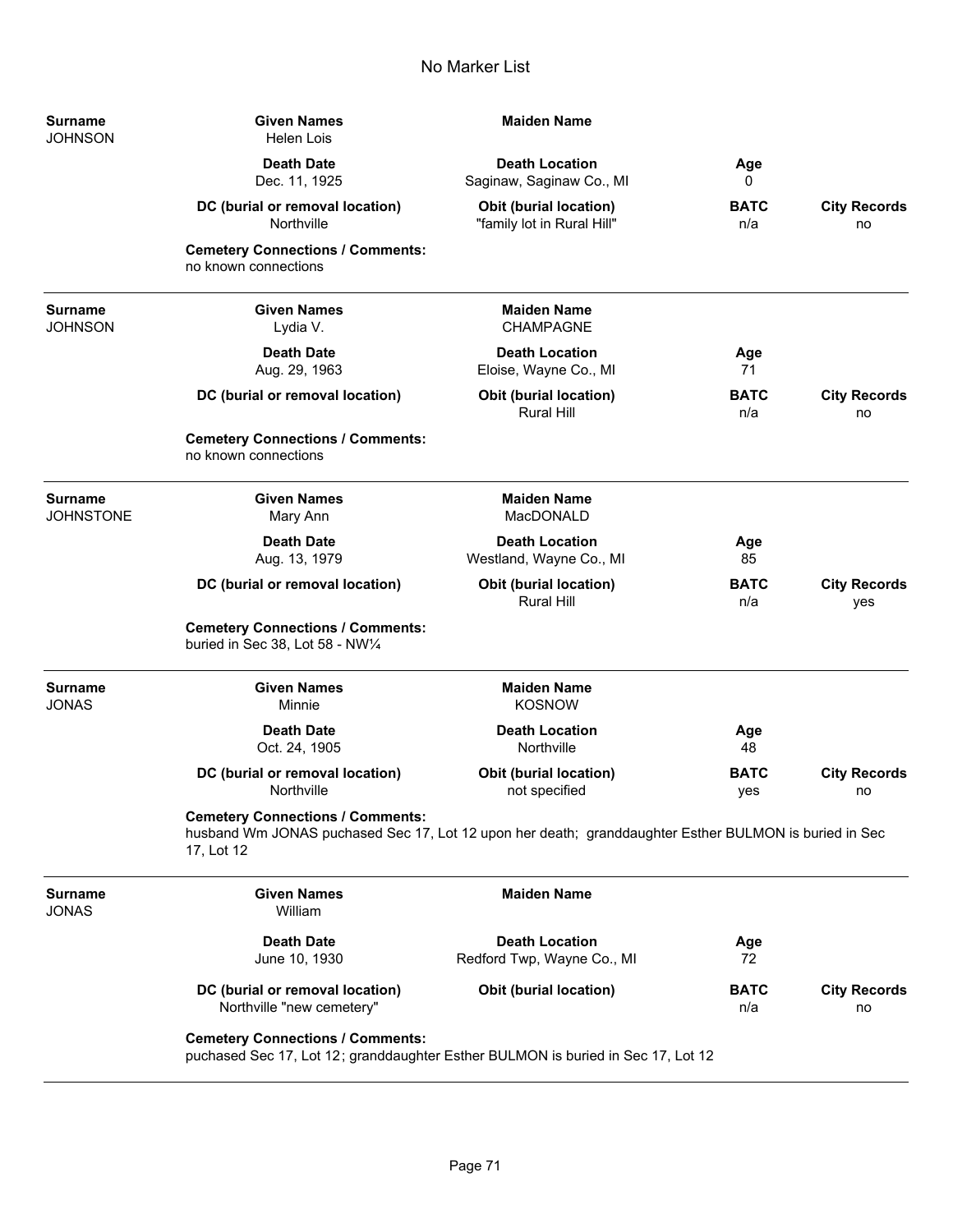| Surname<br>JORDAN        | <b>Given Names</b><br>Pearl                                                                 | <b>Maiden Name</b><br><b>LAWRENCE</b>                                                 |                    |                            |
|--------------------------|---------------------------------------------------------------------------------------------|---------------------------------------------------------------------------------------|--------------------|----------------------------|
|                          | <b>Death Date</b><br>July 30, 1941                                                          | <b>Death Location</b><br>Ann Arbor, Washtenaw Co., MI                                 | Age<br>40          |                            |
|                          | DC (burial or removal location)<br>Redford                                                  | <b>Obit (burial location)</b><br>Rural Hill                                           | <b>BATC</b><br>n/a | <b>City Records</b><br>no  |
|                          | <b>Cemetery Connections / Comments:</b><br>husband Clayton JORDAN is buried in Veterans Sec |                                                                                       |                    |                            |
| <b>Surname</b><br>JORDAN | <b>Given Names</b><br>Robert E.                                                             | <b>Maiden Name</b>                                                                    |                    |                            |
|                          | <b>Death Date</b><br>Dec. 16, 1946                                                          | <b>Death Location</b><br>Northville                                                   | Age<br>20          |                            |
|                          | DC (burial or removal location)<br><b>Rural Hill</b>                                        | <b>Obit (burial location)</b><br><b>Rural Hill</b>                                    | <b>BATC</b><br>n/a | <b>City Records</b><br>no  |
|                          | <b>Cemetery Connections / Comments:</b>                                                     | father Clayton JORDAN is buried in Veterans Sec; see mother Pearl JORDAN on this list |                    |                            |
| Surname<br>JUDD          | <b>Given Names</b><br>Jill M.                                                               | <b>Maiden Name</b><br><b>KOLOMYSKI</b>                                                |                    |                            |
|                          | <b>Death Date</b><br>Sept. 10, 2006                                                         | <b>Death Location</b>                                                                 | Age<br>37          |                            |
|                          | DC (burial or removal location)                                                             | <b>Obit (burial location)</b><br>not specified                                        | <b>BATC</b><br>n/a | <b>City Records</b><br>yes |
|                          | <b>Cemetery Connections / Comments:</b><br>buried in Sec 34, Lot 19 West                    |                                                                                       |                    |                            |
| <b>Surname</b><br>KAAL   | <b>Given Names</b><br>Ekaaterina                                                            | <b>Maiden Name</b><br><b>SKRYDLOFF</b>                                                |                    |                            |
|                          | <b>Death Date</b><br>June 21, 1973                                                          | <b>Death Location</b><br>Northville                                                   | Age<br>86          |                            |
|                          | DC (burial or removal location)                                                             | <b>Obit (burial location)</b><br>Rural Hill                                           | <b>BATC</b><br>n/a | <b>City Records</b><br>yes |
|                          | <b>Cemetery Connections / Comments:</b><br>buried in Singles 2, Grave 68                    |                                                                                       |                    |                            |
| Surname<br>KAHLER        | <b>Given Names</b><br>Marion                                                                | <b>Maiden Name</b><br><b>DREWYOUR</b>                                                 |                    |                            |
|                          | <b>Death Date</b><br>Dec. 24, 1993                                                          | <b>Death Location</b><br>Farmington Hills, Oakland Co., MI                            | Age<br>81          |                            |
|                          | DC (burial or removal location)                                                             | <b>Obit (burial location)</b><br>not specified                                        | <b>BATC</b><br>n/a | <b>City Records</b><br>yes |
|                          | <b>Cemetery Connections / Comments:</b><br>buried in Sec 38, Lot 35 - NE1/4                 |                                                                                       |                    |                            |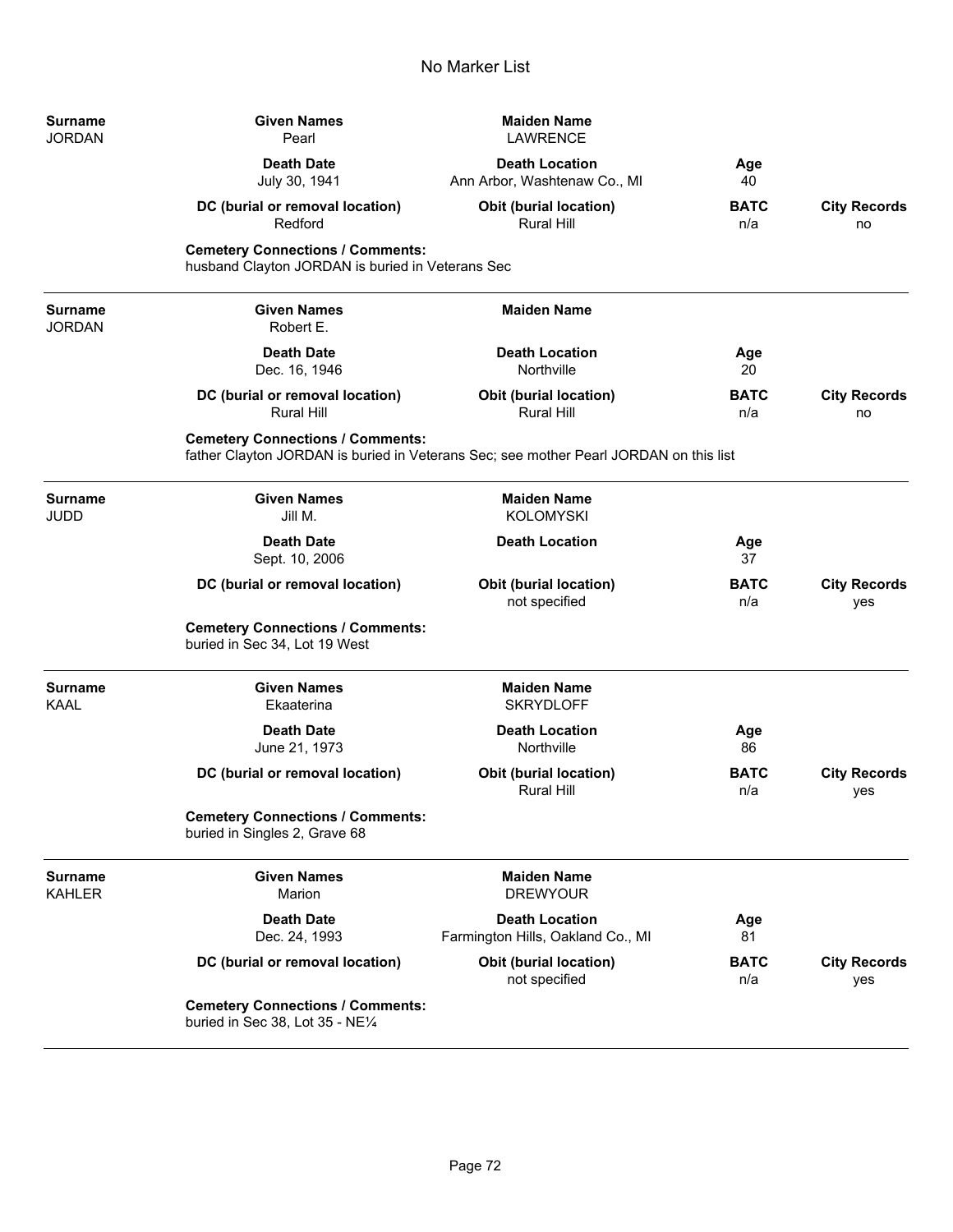| Surname<br><b>KAMIN</b> | <b>Given Names</b><br><b>August Karl</b>                                                 | <b>Maiden Name</b>                                            |                    |                            |
|-------------------------|------------------------------------------------------------------------------------------|---------------------------------------------------------------|--------------------|----------------------------|
|                         | <b>Death Date</b><br>July 5, 1945                                                        | <b>Death Location</b><br>Eloise, Wayne Co., MI                | Age<br>95          |                            |
|                         | DC (burial or removal location)<br><b>Rural Hill</b>                                     | <b>Obit (burial location)</b><br><b>Rural Hill</b>            | <b>BATC</b><br>n/a | <b>City Records</b><br>no  |
|                         | <b>Cemetery Connections / Comments:</b><br>grandson Richard W. SMITH is buried in Sec 19 |                                                               |                    |                            |
| Surname<br>KAOUNAS      | <b>Given Names</b><br>Nickolaos D.                                                       | <b>Maiden Name</b>                                            |                    |                            |
|                         | <b>Death Date</b><br>Oct. 31, 2020                                                       | <b>Death Location</b><br>Farmington Hills, Oakland Co., MI    | Age<br>66          |                            |
|                         | DC (burial or removal location)                                                          | <b>Obit (burial location)</b><br><b>Rural Hill</b>            | <b>BATC</b><br>n/a | <b>City Records</b><br>yes |
|                         | <b>Cemetery Connections / Comments:</b><br>buried in Sec 44A, Tier 9, Grave 23           |                                                               |                    |                            |
| Surname<br>KAOUNAS      | <b>Given Names</b><br>Stella                                                             | <b>Maiden Name</b>                                            |                    |                            |
|                         | <b>Death Date</b><br>Nov. 28, 2020                                                       | <b>Death Location</b><br>West Bloomfield Twp, Oakland Co., MI | Age<br>68          |                            |
|                         | DC (burial or removal location)                                                          | <b>Obit (burial location)</b><br>Rural Hill                   | <b>BATC</b><br>n/a | <b>City Records</b><br>yes |
|                         | <b>Cemetery Connections / Comments:</b><br>buried in Sec 44A, Tier 9, Grave 25           |                                                               |                    |                            |
| Surname<br>KAY          | <b>Given Names</b><br>baby                                                               | <b>Maiden Name</b>                                            |                    |                            |
|                         | <b>Death Date</b><br>doi July 1, 1966                                                    | <b>Death Location</b>                                         | Age<br>0           |                            |
|                         | DC (burial or removal location)                                                          | <b>Obit (burial location)</b>                                 | <b>BATC</b><br>n/a | <b>City Records</b><br>yes |
|                         | <b>Cemetery Connections / Comments:</b><br>buried in Babyland 1                          |                                                               |                    |                            |
| Surname<br>KAY          | <b>Given Names</b><br>Edmond                                                             | <b>Maiden Name</b>                                            |                    |                            |
|                         | <b>Death Date</b><br>June 29, 1973                                                       | <b>Death Location</b><br>Northville                           | Age<br>54          |                            |
|                         | DC (burial or removal location)                                                          | <b>Obit (burial location)</b>                                 | <b>BATC</b><br>n/a | <b>City Records</b><br>yes |
|                         | <b>Cemetery Connections / Comments:</b><br>buried in Singles 2, Grave 69                 |                                                               |                    |                            |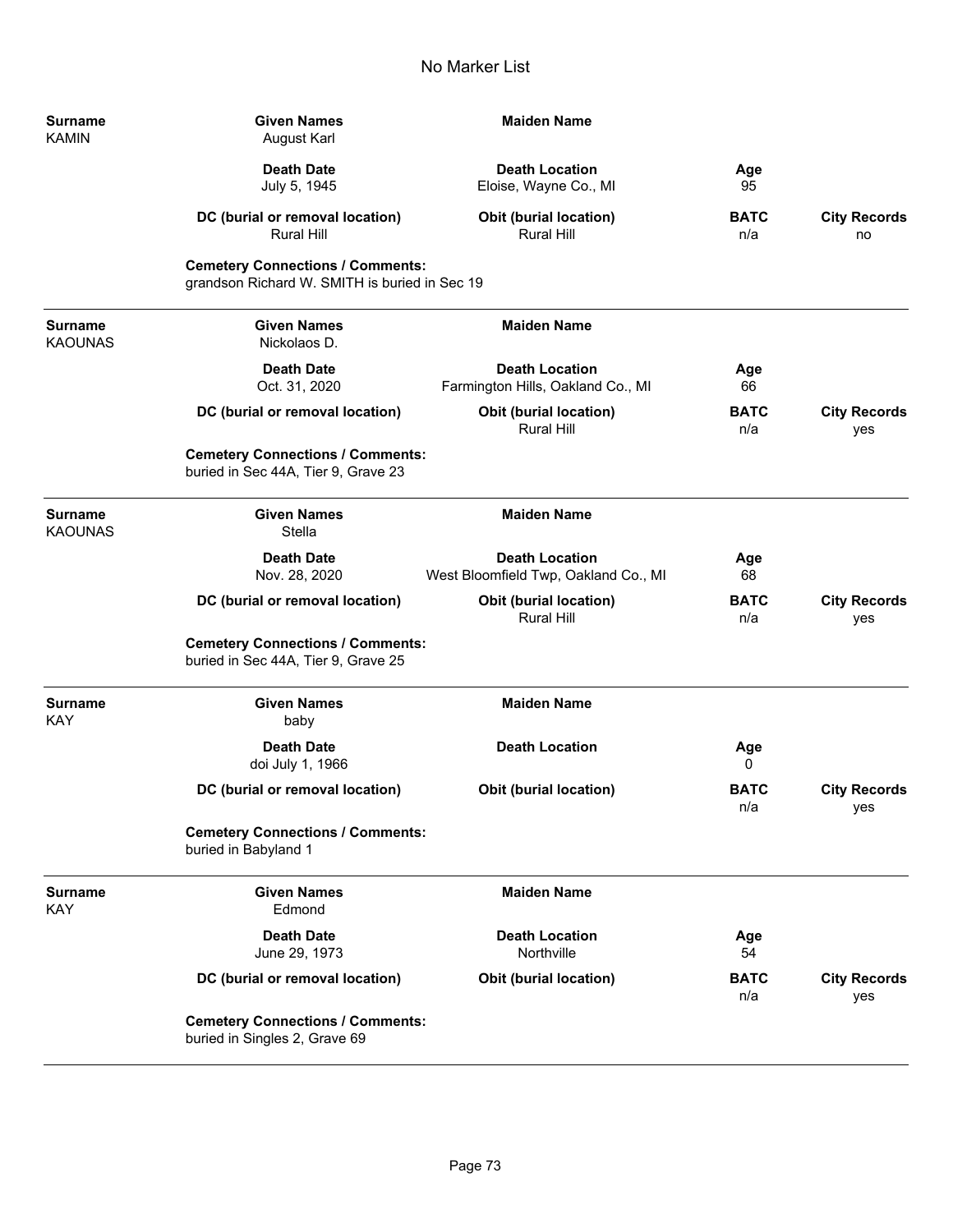| <b>Surname</b><br><b>KEETER</b>  | <b>Given Names</b><br>Howell T.                                                                                                   | <b>Maiden Name</b>                                 |                    |                            |
|----------------------------------|-----------------------------------------------------------------------------------------------------------------------------------|----------------------------------------------------|--------------------|----------------------------|
|                                  | <b>Death Date</b><br>July 14, 2020                                                                                                | <b>Death Location</b>                              | Age<br>95          |                            |
|                                  | DC (burial or removal location)                                                                                                   | <b>Obit (burial location)</b><br><b>Rural Hill</b> | <b>BATC</b><br>n/a | <b>City Records</b><br>no  |
|                                  | <b>Cemetery Connections / Comments:</b><br>buried in Veterans, Block C, Tier 2                                                    |                                                    |                    |                            |
| <b>Surname</b><br><b>KELLER</b>  | <b>Given Names</b><br>Peter J.                                                                                                    | <b>Maiden Name</b>                                 |                    |                            |
|                                  | <b>Death Date</b><br>Nov. 8, 1918                                                                                                 | <b>Death Location</b><br>Northville                | Age<br>2           |                            |
|                                  | DC (burial or removal location)<br><b>Rural Hill</b>                                                                              | <b>Obit (burial location)</b><br>not specified     | <b>BATC</b><br>n/a | <b>City Records</b><br>no  |
|                                  | <b>Cemetery Connections / Comments:</b><br>parents Peter J. and Jennie B. KELLER are buried in Sec 17, Lot 3                      |                                                    |                    |                            |
| <b>Surname</b><br><b>KENNEDY</b> | <b>Given Names</b><br>Merl Edward                                                                                                 | <b>Maiden Name</b>                                 |                    |                            |
|                                  | <b>Death Date</b><br>May 4, 1979                                                                                                  | <b>Death Location</b><br>Livonia, Wayne Co., MI    | Age<br>79          |                            |
|                                  | DC (burial or removal location)                                                                                                   | <b>Obit (burial location)</b><br>Rural Hill        | <b>BATC</b><br>n/a | <b>City Records</b><br>yes |
|                                  | <b>Cemetery Connections / Comments:</b><br>buried in Singles 2, Grave 108                                                         |                                                    |                    |                            |
| <b>Surname</b><br><b>KENT</b>    | <b>Given Names</b><br>Phineas                                                                                                     | <b>Maiden Name</b>                                 |                    |                            |
|                                  | <b>Death Date</b><br>Nov. 16, 1906                                                                                                | <b>Death Location</b><br>Nankin Twp, Wayne Co., MI | Age<br>77          |                            |
|                                  | DC (burial or removal location)<br>Northville                                                                                     | Obit (burial location)<br>Rural Hill               | <b>BATC</b><br>yes | <b>City Records</b><br>no  |
|                                  | <b>Cemetery Connections / Comments:</b><br>son Gardner KENT purchased Sec 18, Lot 4; wife Mary M. KENT is buried in Sec 18, Lot 4 |                                                    |                    |                            |
| <b>Surname</b><br><b>KERR</b>    | <b>Given Names</b><br>Margaret                                                                                                    | <b>Maiden Name</b><br><b>McCAFFERY</b>             |                    |                            |
|                                  | <b>Death Date</b><br>June 7, 1934                                                                                                 | <b>Death Location</b><br>Northville                | Age<br>40          |                            |
|                                  | DC (burial or removal location)<br><b>Rural Hill</b>                                                                              | <b>Obit (burial location)</b><br>not specified     | <b>BATC</b><br>n/a | <b>City Records</b><br>no  |
|                                  | <b>Cemetery Connections / Comments:</b><br>no known connections                                                                   |                                                    |                    |                            |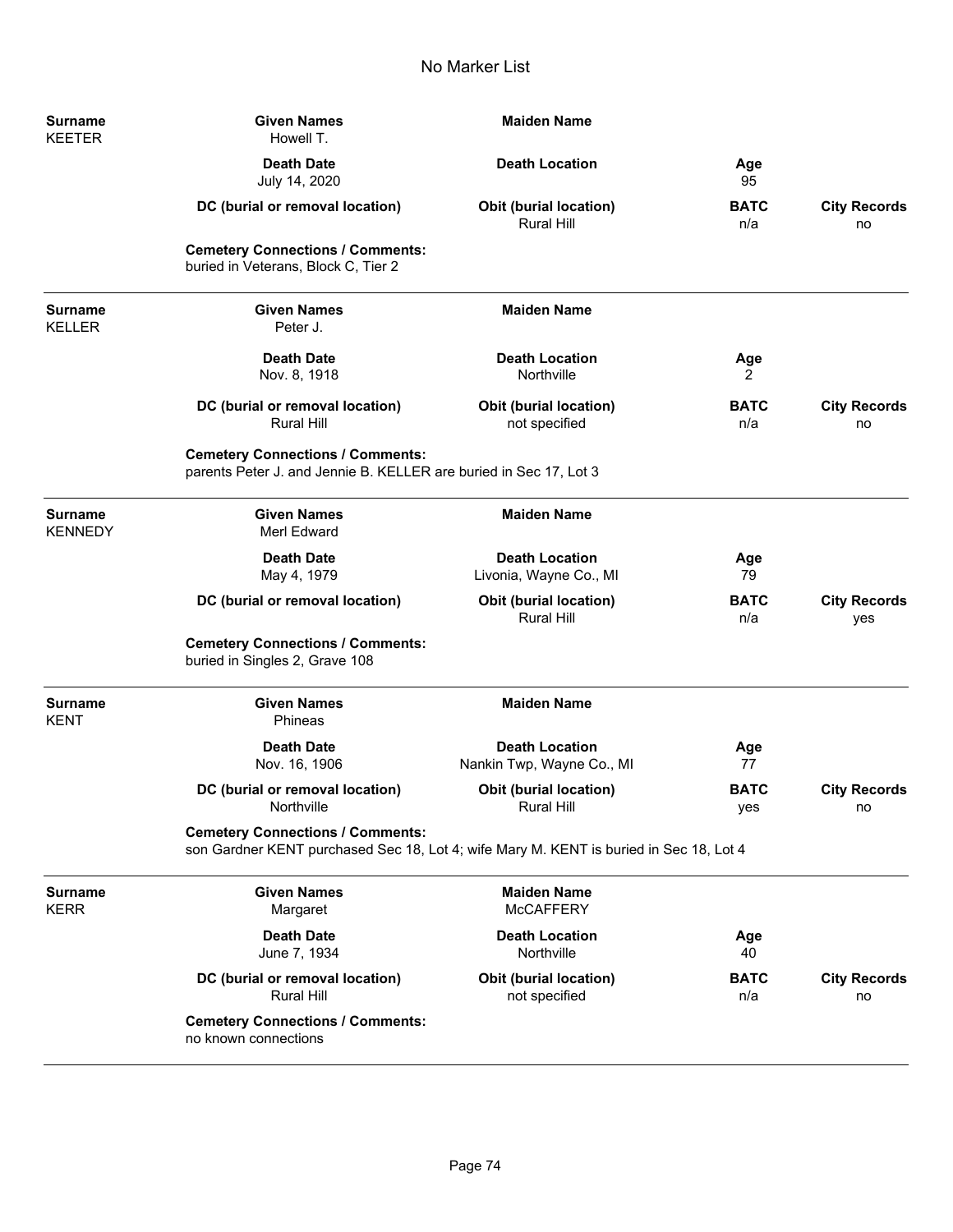| <b>Surname</b><br>KILGORE   | <b>Given Names</b><br><b>Jesse Merrill</b>                                                            | <b>Maiden Name</b>                                         |                    |                            |
|-----------------------------|-------------------------------------------------------------------------------------------------------|------------------------------------------------------------|--------------------|----------------------------|
|                             | <b>Death Date</b><br>May 3, 1923                                                                      | <b>Death Location</b><br>Northville                        | Age<br>5           |                            |
|                             | DC (burial or removal location)<br>Rural Hill                                                         | <b>Obit (burial location)</b><br>Rural Hill                | <b>BATC</b><br>n/a | <b>City Records</b><br>no  |
|                             | <b>Cemetery Connections / Comments:</b><br>no known connections                                       |                                                            |                    |                            |
| Surname<br><b>KINGSCOTT</b> | <b>Given Names</b><br>George                                                                          | <b>Maiden Name</b>                                         |                    |                            |
|                             | <b>Death Date</b><br>Dec. 24, 1963                                                                    | <b>Death Location</b><br>Livonia, Wayne Co., MI            | Age<br>86          |                            |
|                             | DC (burial or removal location)                                                                       | <b>Obit (burial location)</b><br>Rural Hill                | <b>BATC</b><br>n/a | <b>City Records</b><br>no  |
|                             | <b>Cemetery Connections / Comments:</b><br>no known connections                                       |                                                            |                    |                            |
| Surname<br>KISSEL           | <b>Given Names</b><br><b>Esther Winifred</b>                                                          | <b>Maiden Name</b><br><b>GAULT</b>                         |                    |                            |
|                             | <b>Death Date</b><br>Feb. 1, 1982                                                                     | <b>Death Location</b><br>Flint, Genesee Co., MI            | Age<br>70          |                            |
|                             | DC (burial or removal location)                                                                       | <b>Obit (burial location)</b>                              | <b>BATC</b><br>n/a | <b>City Records</b><br>yes |
|                             | <b>Cemetery Connections / Comments:</b><br>buried in Sec 40B, Tier 2, Grave 3                         |                                                            |                    |                            |
| Surname<br>KLING            | <b>Given Names</b><br><b>Nels Andrew</b>                                                              | <b>Maiden Name</b>                                         |                    |                            |
|                             | <b>Death Date</b><br>Aug. 15, 1977                                                                    | <b>Death Location</b><br>Farmington Hills, Oakland Co., MI | Age<br>82          |                            |
|                             | DC (burial or removal location)                                                                       | <b>Obit (burial location)</b><br><b>Rural Hill</b>         | <b>BATC</b><br>n/a | <b>City Records</b><br>yes |
|                             | <b>Cemetery Connections / Comments:</b><br>buried in Sec 31; wife Cora B. REDWINE is buried in Sec 31 |                                                            |                    |                            |
| Surname<br><b>KNECHTGES</b> | <b>Given Names</b><br>David                                                                           | <b>Maiden Name</b>                                         |                    |                            |
|                             | <b>Death Date</b><br>June 22, 2020                                                                    | <b>Death Location</b><br>Northville                        | Age<br>55          |                            |
|                             | DC (burial or removal location)                                                                       | <b>Obit (burial location)</b><br>not specified             | <b>BATC</b><br>n/a | <b>City Records</b><br>yes |
|                             | <b>Cemetery Connections / Comments:</b><br>buried in Sec 44B, Tier 11, Grave 26                       |                                                            |                    |                            |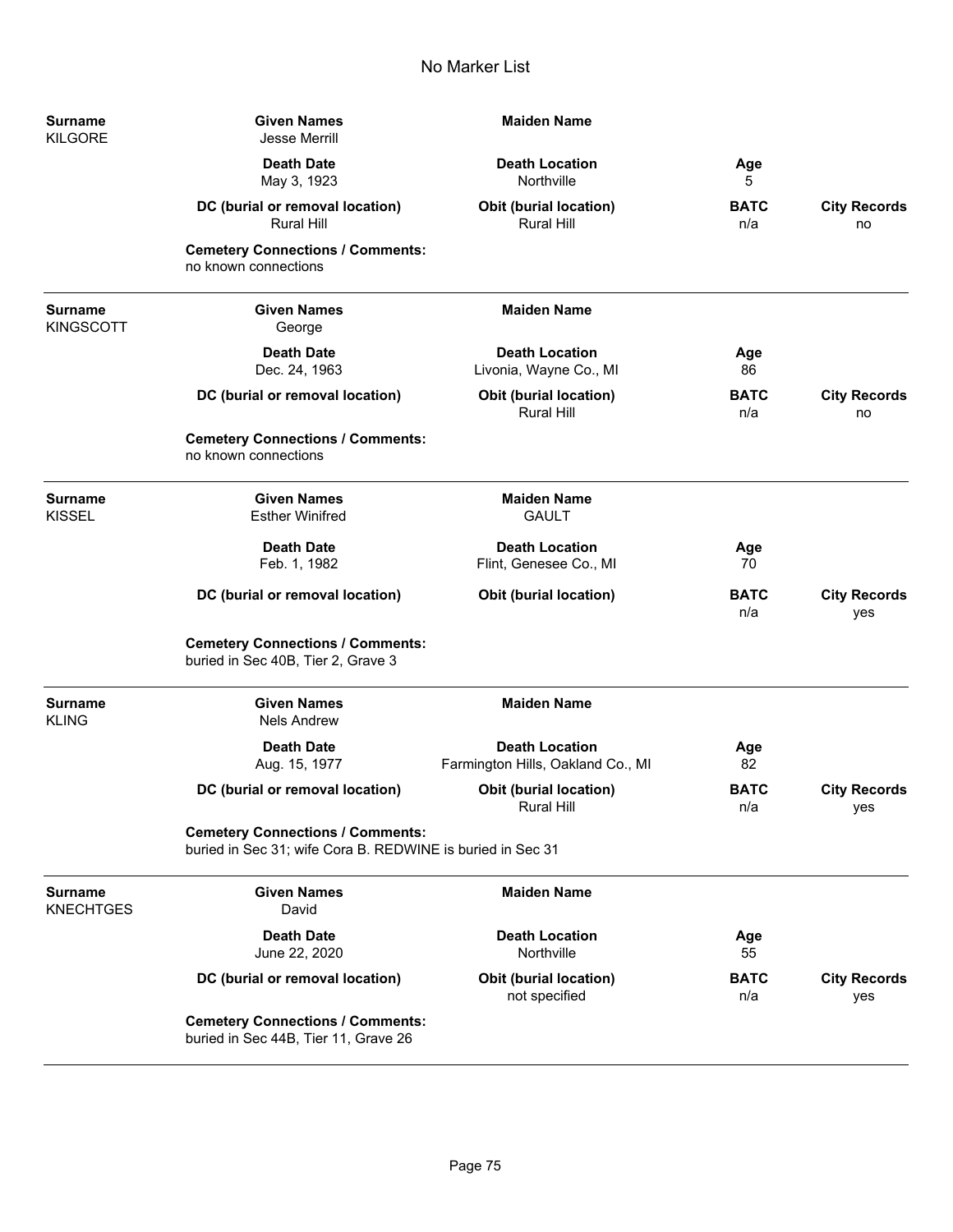| <b>Surname</b><br><b>KNIAZEWICZ</b> | <b>Given Names</b><br>Ignatz                                                                                      | <b>Maiden Name</b>                                 |                    |                            |
|-------------------------------------|-------------------------------------------------------------------------------------------------------------------|----------------------------------------------------|--------------------|----------------------------|
|                                     | <b>Death Date</b><br>July 21, 1973                                                                                | <b>Death Location</b><br>Pontiac, Oakland Co., MI  | Age<br>86          |                            |
|                                     | DC (burial or removal location)                                                                                   | <b>Obit (burial location)</b>                      | <b>BATC</b><br>n/a | <b>City Records</b><br>yes |
|                                     | <b>Cemetery Connections / Comments:</b><br>buried in Singles 2, Grave 70                                          |                                                    |                    |                            |
| <b>Surname</b><br><b>KNIGHT</b>     | <b>Given Names</b><br>Russell M., Jr.                                                                             | <b>Maiden Name</b>                                 |                    |                            |
|                                     | <b>Death Date</b><br>Jan. 15, 1943                                                                                | <b>Death Location</b><br>Northville                | Age<br>0           |                            |
|                                     | DC (burial or removal location)<br><b>Rural Hill</b>                                                              | <b>Obit (burial location)</b>                      | <b>BATC</b><br>n/a | <b>City Records</b><br>no  |
|                                     | <b>Cemetery Connections / Comments:</b><br>parents Russell and Sheila KNIGHT are buried in Sec 38, Lot 69 - NE1/4 |                                                    |                    |                            |
| <b>Surname</b><br><b>KNOWLTON</b>   | <b>Given Names</b><br>William R.                                                                                  | <b>Maiden Name</b>                                 |                    |                            |
|                                     | <b>Death Date</b><br>July 29, 1908                                                                                | <b>Death Location</b><br>Northville                | Age<br>78          |                            |
|                                     | DC (burial or removal location)<br>Northville                                                                     | <b>Obit (burial location)</b><br><b>Rural Hill</b> | <b>BATC</b><br>n/a | <b>City Records</b><br>no  |
|                                     | <b>Cemetery Connections / Comments:</b><br>no known connections                                                   |                                                    |                    |                            |
| <b>Surname</b><br><b>KOLOMYSKI</b>  | <b>Given Names</b><br>Evelyn June                                                                                 | <b>Maiden Name</b><br><b>RAYMOND</b>               |                    |                            |
|                                     | <b>Death Date</b><br>June 20, 2010                                                                                | <b>Death Location</b>                              | Age<br>90          |                            |
|                                     | DC (burial or removal location)                                                                                   | <b>Obit (burial location)</b><br>Rural Hill        | <b>BATC</b><br>n/a | <b>City Records</b><br>yes |
|                                     | <b>Cemetery Connections / Comments:</b><br>buried in Sec 34, Lot 19 West                                          |                                                    |                    |                            |
| <b>Surname</b><br><b>KORTE</b>      | <b>Given Names</b><br>Henry                                                                                       | <b>Maiden Name</b>                                 |                    |                            |
|                                     | <b>Death Date</b><br>Aug. 28, 1942                                                                                | <b>Death Location</b><br>Northville                | Age<br>54          |                            |
|                                     | DC (burial or removal location)<br><b>Rural Hill</b>                                                              | <b>Obit (burial location)</b><br><b>Rural Hill</b> | <b>BATC</b><br>n/a | <b>City Records</b><br>no  |
|                                     | <b>Cemetery Connections / Comments:</b><br>no known connections; died in Eastlawn Sanitarium                      |                                                    |                    |                            |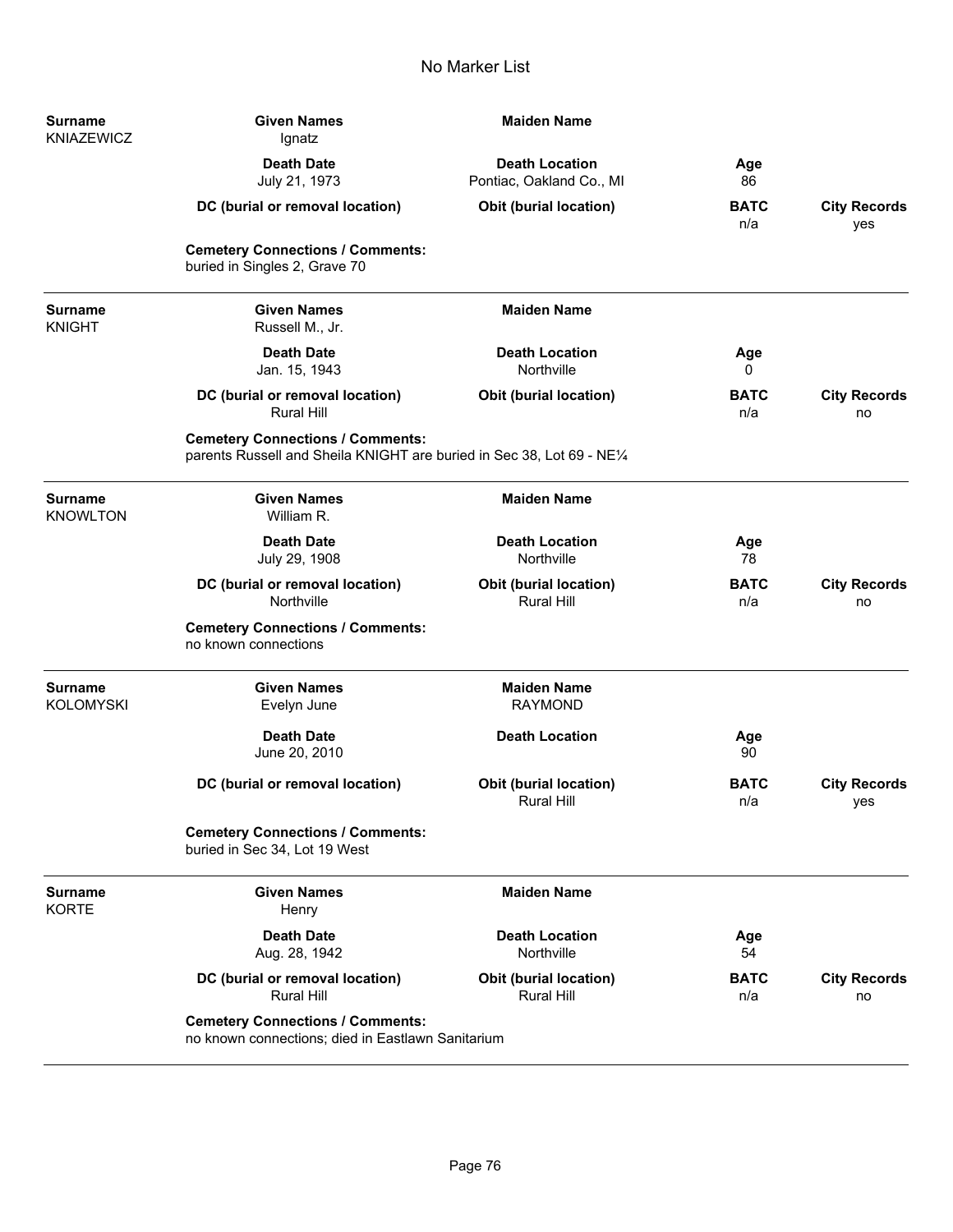| <b>Surname</b><br><b>KOSENOW</b> | <b>Given Names</b><br>Henrietta                                                                                                                                        | <b>Maiden Name</b><br><b>FESLER</b>                  |                    |                            |
|----------------------------------|------------------------------------------------------------------------------------------------------------------------------------------------------------------------|------------------------------------------------------|--------------------|----------------------------|
|                                  | <b>Death Date</b><br>Feb. 19, 1907                                                                                                                                     | <b>Death Location</b><br>Farmington, Oakland Co., MI | Age<br>68          |                            |
|                                  | DC (burial or removal location)<br>Northville                                                                                                                          | <b>Obit (burial location)</b>                        | <b>BATC</b><br>yes | <b>City Records</b><br>no  |
|                                  | <b>Cemetery Connections / Comments:</b><br>dau Minnie JONAS is buried in Sec 17, Lot 12; see husband Lewis KOSNOW on this list; in BATC as Henrietta<br><b>SEVENOW</b> |                                                      |                    |                            |
| <b>Surname</b><br><b>KOSNOW</b>  | <b>Given Names</b><br>Lewis                                                                                                                                            | <b>Maiden Name</b>                                   |                    |                            |
|                                  | <b>Death Date</b><br>Nov. 12, 1907                                                                                                                                     | <b>Death Location</b><br>Northville                  | Age<br>70          |                            |
|                                  | DC (burial or removal location)<br>Northville                                                                                                                          | <b>Obit (burial location)</b><br><b>Rural Hill</b>   | <b>BATC</b><br>yes | <b>City Records</b><br>no  |
|                                  | <b>Cemetery Connections / Comments:</b><br>dau Minnie JONAS is buried in Sec 17, Lot 12; see wife Henrietta KOSENOW on this list                                       |                                                      |                    |                            |
| <b>Surname</b><br><b>KOVACH</b>  | <b>Given Names</b><br>Joseph                                                                                                                                           | <b>Maiden Name</b>                                   |                    |                            |
|                                  | <b>Death Date</b><br>Aug. 30, 1976                                                                                                                                     | <b>Death Location</b><br>Novi, Oakland Co., MI       | Age<br>82          |                            |
|                                  | DC (burial or removal location)                                                                                                                                        | <b>Obit (burial location)</b>                        | <b>BATC</b><br>n/a | <b>City Records</b><br>yes |
|                                  | <b>Cemetery Connections / Comments:</b><br>buried in Singles 2, Grave 93                                                                                               |                                                      |                    |                            |
| <b>Surname</b><br><b>KRUEGER</b> | <b>Given Names</b><br><b>Charles Christian</b>                                                                                                                         | <b>Maiden Name</b>                                   |                    |                            |
|                                  | <b>Death Date</b><br>Dec. 2, 2011                                                                                                                                      | <b>Death Location</b>                                | Age<br>80          |                            |
|                                  | DC (burial or removal location)                                                                                                                                        | Obit (burial location)<br>Rural Hill                 | <b>BATC</b><br>n/a | <b>City Records</b><br>yes |
|                                  | <b>Cemetery Connections / Comments:</b><br>buried in Sec 43, Tier 2, Grave 50                                                                                          |                                                      |                    |                            |
| <b>Surname</b><br><b>KUMPALA</b> | <b>Given Names</b><br>Kirt G.                                                                                                                                          | <b>Maiden Name</b>                                   |                    |                            |
|                                  | <b>Death Date</b><br>doi Dec. 17, 1957                                                                                                                                 | <b>Death Location</b>                                | Age<br>1           |                            |
|                                  | DC (burial or removal location)                                                                                                                                        | <b>Obit (burial location)</b><br>Rural Hill          | <b>BATC</b><br>n/a | <b>City Records</b><br>no  |
|                                  | <b>Cemetery Connections / Comments:</b><br>aunt Geraldine SOULE-HALE is buried in Sec 32, Lot 1B East                                                                  |                                                      |                    |                            |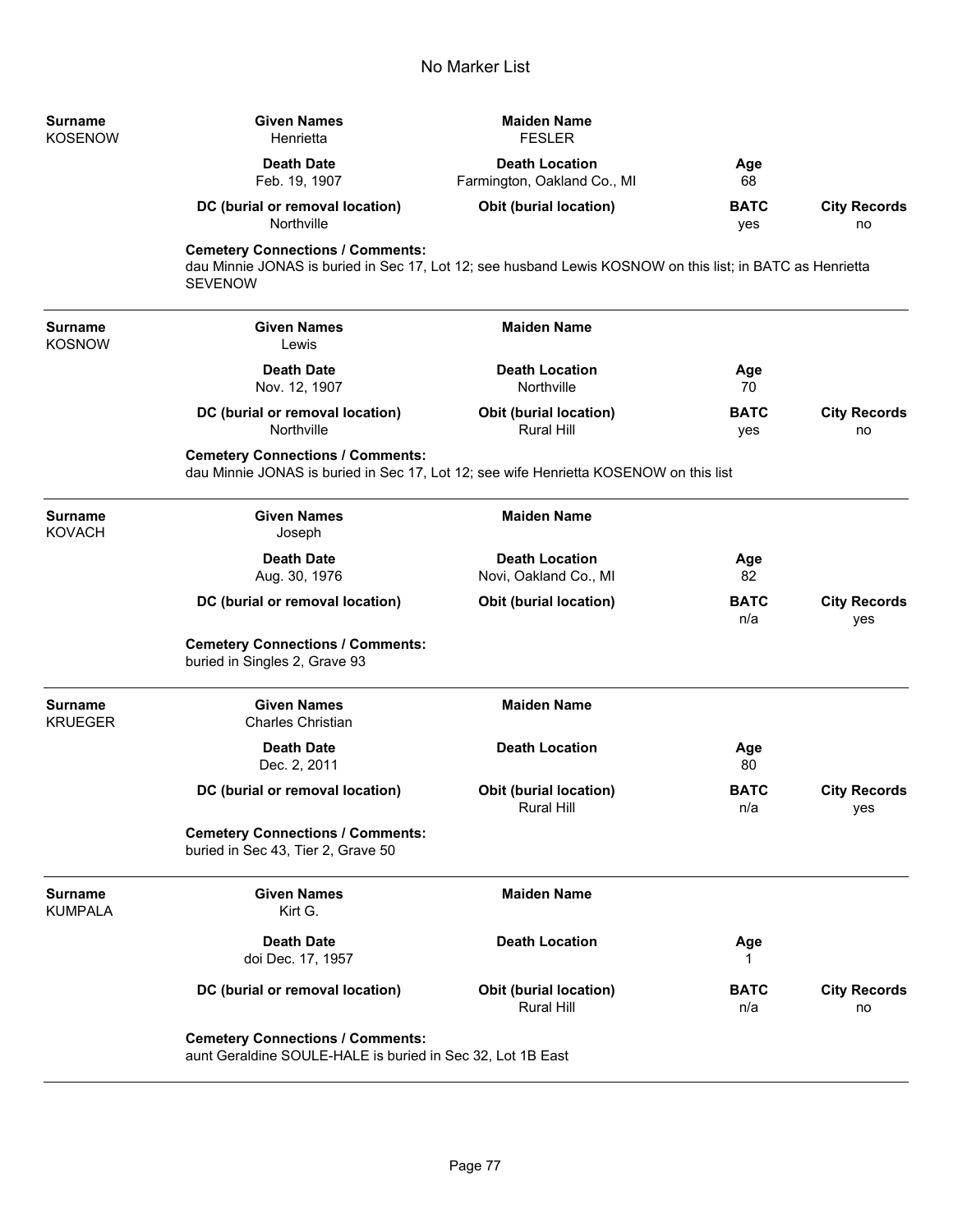| <b>Surname</b><br><b>KUNST</b>    | <b>Given Names</b><br>Patricia E.                                                                                | <b>Maiden Name</b>                                  |                    |                            |
|-----------------------------------|------------------------------------------------------------------------------------------------------------------|-----------------------------------------------------|--------------------|----------------------------|
|                                   | <b>Death Date</b><br>Dec. 13, 2007                                                                               | <b>Death Location</b>                               | Age<br>77          |                            |
|                                   | DC (burial or removal location)                                                                                  | <b>Obit (burial location)</b><br><b>Rural Hill</b>  | <b>BATC</b><br>n/a | <b>City Records</b><br>yes |
|                                   | <b>Cemetery Connections / Comments:</b><br>buried in Sec 42, Tier 5, Grave 3                                     |                                                     |                    |                            |
| <b>Surname</b><br><b>KUPHAL</b>   | <b>Given Names</b><br>Jennifer C.                                                                                | <b>Maiden Name</b><br><b>ASH</b>                    |                    |                            |
|                                   | <b>Death Date</b><br>Apr. 18, 2021                                                                               | <b>Death Location</b><br>Washtenaw Co., MI          | Age<br>48          |                            |
|                                   | DC (burial or removal location)                                                                                  | Obit (burial location)<br><b>Rural Hill</b>         | <b>BATC</b><br>n/a | <b>City Records</b><br>yes |
|                                   | <b>Cemetery Connections / Comments:</b><br>buried in Sec 44A, Tier 2, Grave 11                                   |                                                     |                    |                            |
| <b>Surname</b><br><b>LaBOUNTY</b> | <b>Given Names</b><br>Wesley H.                                                                                  | <b>Maiden Name</b>                                  |                    |                            |
|                                   | <b>Death Date</b><br>Feb. 22, 1959                                                                               | <b>Death Location</b><br>Northville                 | Age<br>49          |                            |
|                                   | DC (burial or removal location)                                                                                  | Obit (burial location)<br><b>Rural Hill</b>         | <b>BATC</b><br>n/a | <b>City Records</b><br>no  |
|                                   | <b>Cemetery Connections / Comments:</b><br>no known connections; died at Maybury Sanitarium; home was Toledo, OH |                                                     |                    |                            |
| <b>Surname</b><br><b>LADA</b>     | <b>Given Names</b><br>Patrick                                                                                    | <b>Maiden Name</b>                                  |                    |                            |
|                                   | <b>Death Date</b><br>Sept. 24, 1984                                                                              | <b>Death Location</b><br>Royal Oak, Oakland Co., MI | Age<br>0           |                            |
|                                   | DC (burial or removal location)                                                                                  | Obit (burial location)                              | <b>BATC</b><br>n/a | <b>City Records</b><br>yes |
|                                   | <b>Cemetery Connections / Comments:</b><br>buried in Babyland 2                                                  |                                                     |                    |                            |
| <b>Surname</b><br>LAKE            | <b>Given Names</b><br>George                                                                                     | <b>Maiden Name</b>                                  |                    |                            |
|                                   | <b>Death Date</b><br>Oct. 5, 1912                                                                                | <b>Death Location</b><br>Northville                 | Age<br>75          |                            |
|                                   | DC (burial or removal location)<br><b>Rural Hill</b>                                                             | <b>Obit (burial location)</b><br>not specified      | <b>BATC</b><br>n/a | <b>City Records</b><br>no  |
|                                   | <b>Cemetery Connections / Comments:</b><br>purchased Sec 25, Lot 8, probably upon his wife's death               |                                                     |                    |                            |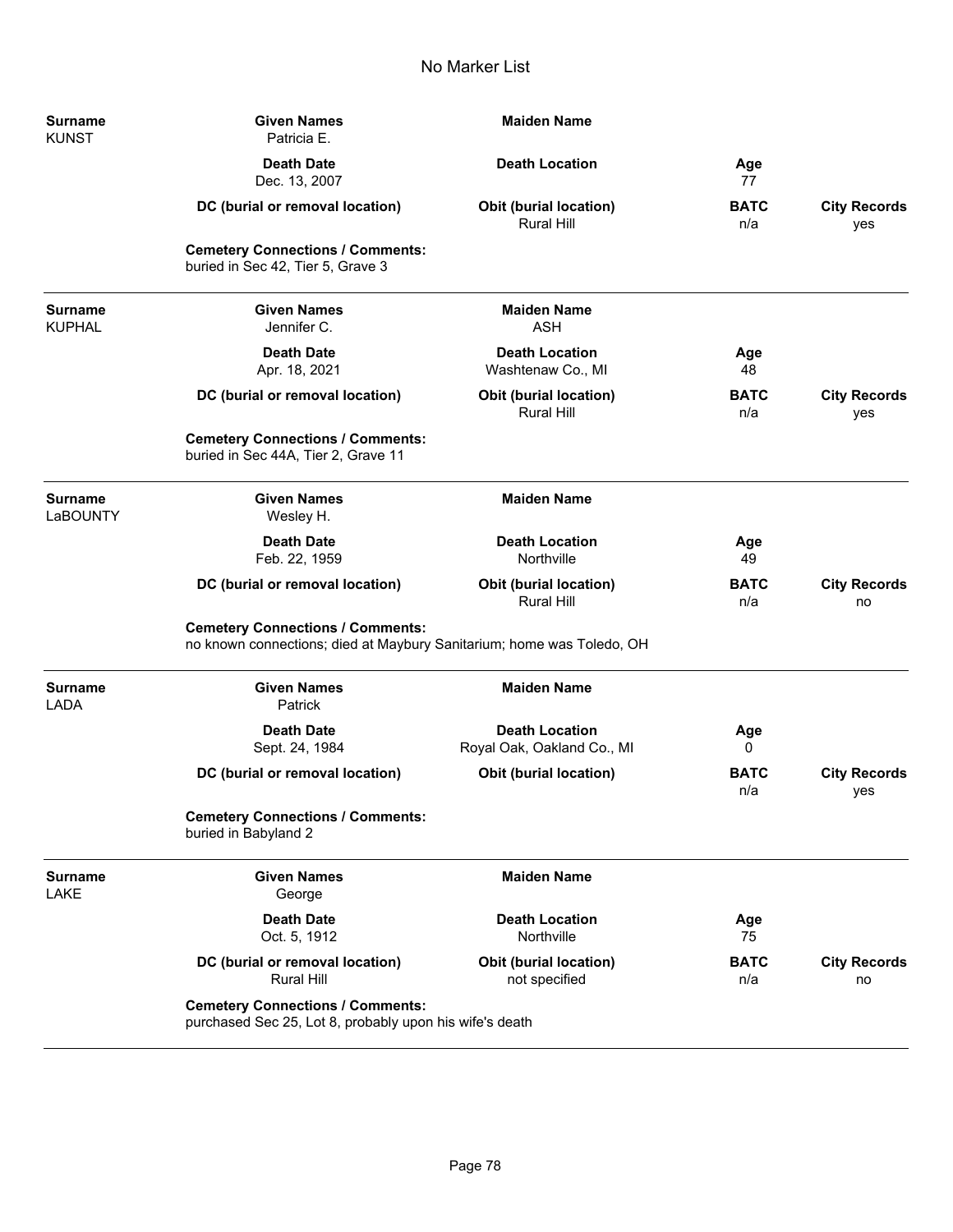| Surname<br>LAKE         | <b>Given Names</b><br>Susana                                                                                        | <b>Maiden Name</b><br><b>SENTENCE</b>               |                    |                            |
|-------------------------|---------------------------------------------------------------------------------------------------------------------|-----------------------------------------------------|--------------------|----------------------------|
|                         | <b>Death Date</b><br>Mar. 31, 1900                                                                                  | <b>Death Location</b><br>Northville                 | Age<br>69          |                            |
|                         | DC (burial or removal location)<br>Northville                                                                       | Obit (burial location)                              | <b>BATC</b><br>no  | <b>City Records</b><br>no  |
|                         | <b>Cemetery Connections / Comments:</b><br>husband George LAKE purchased Sec 25, Lot 8, probably upon her death     |                                                     |                    |                            |
| Surname<br>LAKOW        | <b>Given Names</b><br>Sophia                                                                                        | <b>Maiden Name</b>                                  |                    |                            |
|                         | <b>Death Date</b><br>Feb. 5, 1964                                                                                   | <b>Death Location</b><br>Detroit, Wayne Co., MI     | Age<br>76          |                            |
|                         | DC (burial or removal location)                                                                                     | Obit (burial location)<br><b>Rural Hill</b>         | <b>BATC</b><br>n/a | <b>City Records</b><br>yes |
|                         | <b>Cemetery Connections / Comments:</b><br>buried in Singles 1, Tier 1, Grave 16                                    |                                                     |                    |                            |
| <b>Surname</b><br>LANEY | <b>Given Names</b><br>infant                                                                                        | <b>Maiden Name</b>                                  |                    |                            |
|                         | <b>Death Date</b><br>June 24, 1958                                                                                  | <b>Death Location</b><br>Garden City, Wayne Co., MI | Age<br>0           |                            |
|                         | DC (burial or removal location)                                                                                     | Obit (burial location)<br><b>Rural Hill</b>         | <b>BATC</b><br>n/a | <b>City Records</b><br>no  |
|                         | <b>Cemetery Connections / Comments:</b><br>parents Roy and Lila LANEY are buried in Singles 1                       |                                                     |                    |                            |
| Surname<br>LANG         | <b>Given Names</b><br>infant                                                                                        | <b>Maiden Name</b>                                  |                    |                            |
|                         | <b>Death Date</b><br>Mar. 20, 1925                                                                                  | <b>Death Location</b><br>Northville                 | Age<br>0           |                            |
|                         | DC (burial or removal location)                                                                                     | Obit (burial location)                              | <b>BATC</b><br>n/a | <b>City Records</b><br>yes |
|                         | <b>Cemetery Connections / Comments:</b><br>buried in Sec 28, Lot 14                                                 |                                                     |                    |                            |
| Surname<br>LANGDON      | <b>Given Names</b><br>Henrietta                                                                                     | <b>Maiden Name</b>                                  |                    |                            |
|                         | <b>Death Date</b><br>Oct. 25, 1964                                                                                  | <b>Death Location</b><br>Northville                 | Age<br>61          |                            |
|                         | DC (burial or removal location)                                                                                     | <b>Obit (burial location)</b><br>Rural Hill         | <b>BATC</b><br>n/a | <b>City Records</b><br>yes |
|                         | <b>Cemetery Connections / Comments:</b><br>buried in Singles 1, Tier 1, Grave 24; died at Northville State Hospital |                                                     |                    |                            |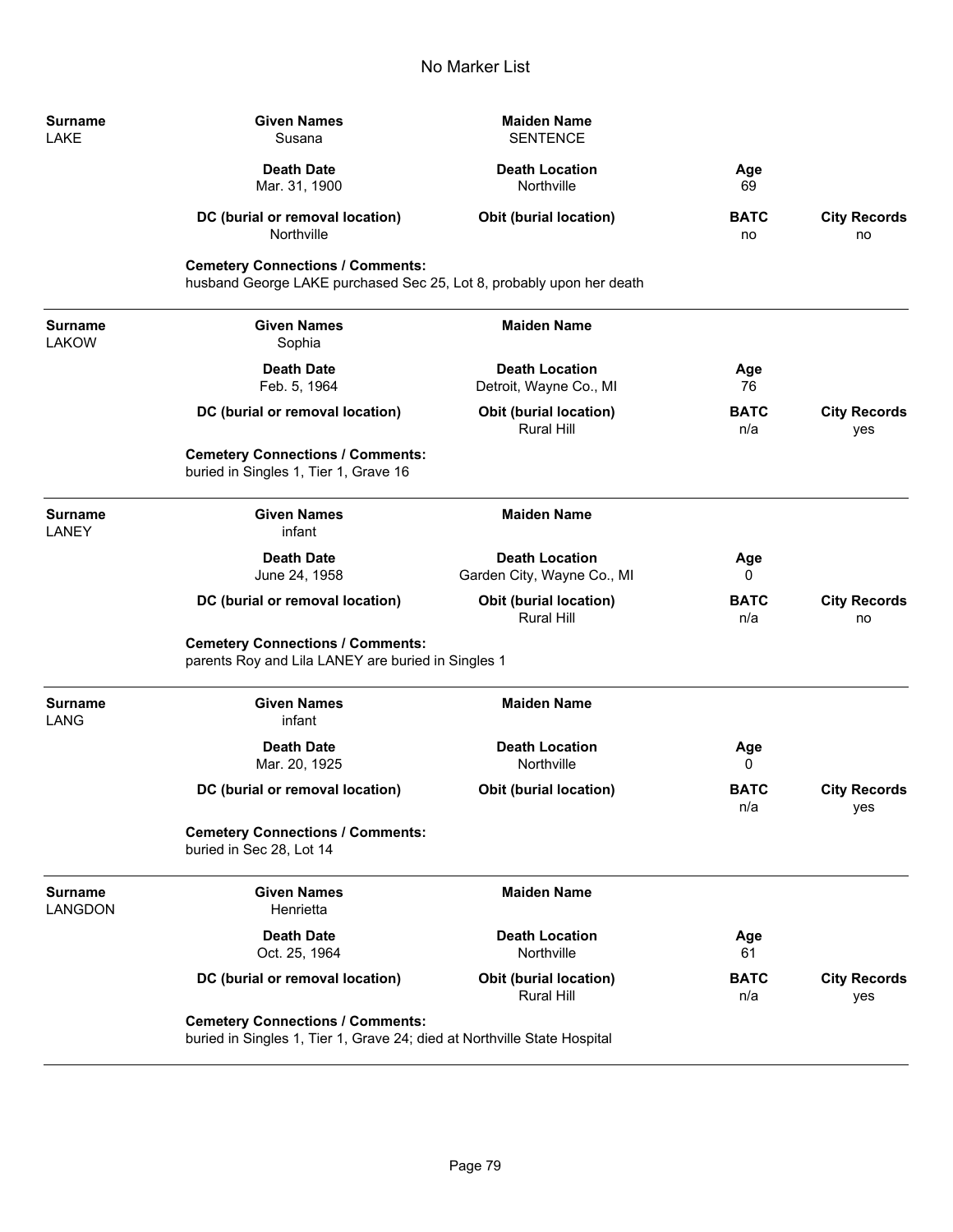| Surname<br><b>LANNING</b>        | <b>Given Names</b><br><b>Harry Callie</b>                                                                                                              | <b>Maiden Name</b>                              |                    |                            |
|----------------------------------|--------------------------------------------------------------------------------------------------------------------------------------------------------|-------------------------------------------------|--------------------|----------------------------|
|                                  | <b>Death Date</b><br>June 7, 1948                                                                                                                      | <b>Death Location</b><br>Detroit, Wayne Co., MI | Age<br>64          |                            |
|                                  | DC (burial or removal location)                                                                                                                        | <b>Obit (burial location)</b><br>Rural Hill     | <b>BATC</b><br>n/a | <b>City Records</b><br>no  |
|                                  | <b>Cemetery Connections / Comments:</b><br>no known connections                                                                                        |                                                 |                    |                            |
| <b>Surname</b><br><b>LANNING</b> | <b>Given Names</b><br>Mamie                                                                                                                            | <b>Maiden Name</b>                              |                    |                            |
|                                  | <b>Death Date</b><br>June 18, 1903                                                                                                                     | <b>Death Location</b><br>Northville             | Age<br>10          |                            |
|                                  | DC (burial or removal location)<br><b>Rural Hill</b>                                                                                                   | Obit (burial location)<br>not specified         | <b>BATC</b><br>no  | <b>City Records</b><br>no  |
|                                  | <b>Cemetery Connections / Comments:</b><br>see half-brother John SCHWAPP on this list; mother Mary SCHWAB is buried in Oakwood Cemetery                |                                                 |                    |                            |
| <b>Surname</b><br><b>LANPHAR</b> | <b>Given Names</b><br>Emma Lee                                                                                                                         | <b>Maiden Name</b>                              |                    |                            |
|                                  | <b>Death Date</b><br>doi Apr. 18, 1974                                                                                                                 | <b>Death Location</b>                           | Age<br>0           |                            |
|                                  | DC (burial or removal location)                                                                                                                        | <b>Obit (burial location)</b>                   | <b>BATC</b><br>n/a | <b>City Records</b><br>yes |
|                                  | <b>Cemetery Connections / Comments:</b><br>buried in Babyland 2                                                                                        |                                                 |                    |                            |
| <b>Surname</b><br>LaPEARL        | <b>Given Names</b><br>John Fred                                                                                                                        | <b>Maiden Name</b>                              |                    |                            |
|                                  | <b>Death Date</b><br>Jan. 25, 1958                                                                                                                     | <b>Death Location</b><br>Oakland Co., MI        | Age<br>77          |                            |
|                                  | DC (burial or removal location)                                                                                                                        | <b>Obit (burial location)</b><br>Rural Hill     | <b>BATC</b><br>n/a | <b>City Records</b><br>no  |
|                                  | <b>Cemetery Connections / Comments:</b><br>parents Anthony and Arkie LaPEARL are buried in Sec 10, Lot 7 East; see wife Sophia M. LaPEARL on this list |                                                 |                    |                            |
| <b>Surname</b><br>LaPEARL        | <b>Given Names</b><br>Sophia M.                                                                                                                        | <b>Maiden Name</b><br>~TORONGO                  |                    |                            |
|                                  | <b>Death Date</b><br>Mar. 2, 1927                                                                                                                      | <b>Death Location</b><br>Northville             | Age<br>49          |                            |
|                                  | DC (burial or removal location)<br><b>Rural Hill</b>                                                                                                   | <b>Obit (burial location)</b><br>not specified  | <b>BATC</b><br>n/a | <b>City Records</b><br>no  |
|                                  | <b>Cemetery Connections / Comments:</b><br>see husband John Fred LaPEARL on this list                                                                  |                                                 |                    |                            |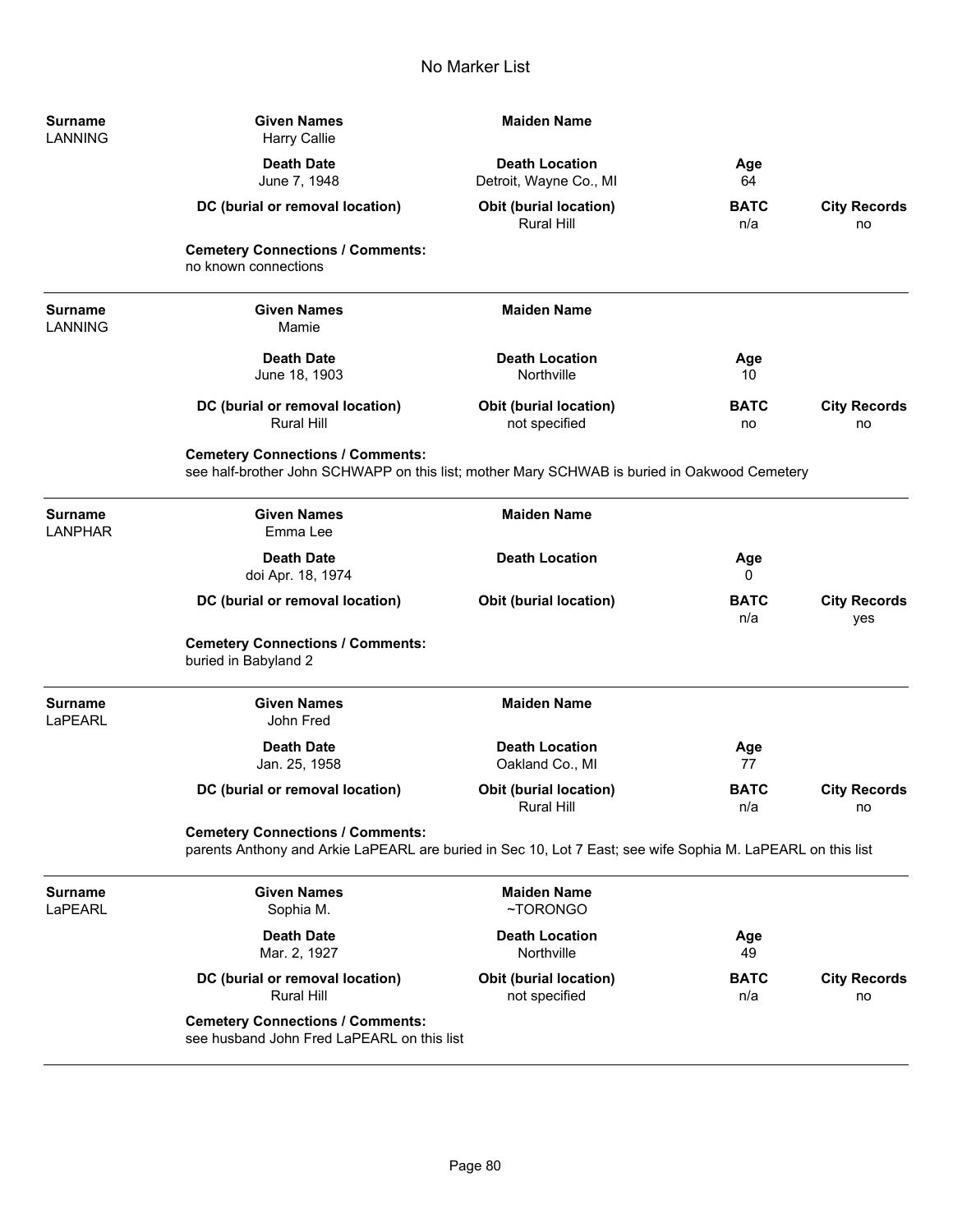| Surname<br>LARIVIERI   | <b>Given Names</b><br>Jean Jacques                                                           | <b>Maiden Name</b>                                     |                    |                            |
|------------------------|----------------------------------------------------------------------------------------------|--------------------------------------------------------|--------------------|----------------------------|
|                        | <b>Death Date</b><br>Dec. 3, 2020                                                            | <b>Death Location</b><br>Mount Clemens, Macomb Co., MI | Age<br>70          |                            |
|                        | DC (burial or removal location)                                                              | Obit (burial location)<br><b>Rural Hill</b>            | <b>BATC</b><br>n/a | <b>City Records</b><br>no  |
|                        | <b>Cemetery Connections / Comments:</b><br>father-in-law William MASSON is buried in Sec 40A |                                                        |                    |                            |
| Surname<br>LAWSON      | <b>Given Names</b><br>Dean                                                                   | <b>Maiden Name</b>                                     |                    |                            |
|                        | <b>Death Date</b><br>Mar. 11, 1975                                                           | <b>Death Location</b><br>Northville                    | Age<br>43          |                            |
|                        | DC (burial or removal location)                                                              | <b>Obit (burial location)</b><br><b>Rural Hill</b>     | <b>BATC</b><br>n/a | <b>City Records</b><br>yes |
|                        | <b>Cemetery Connections / Comments:</b><br>buried in Singles 2, Grave 85                     |                                                        |                    |                            |
| Surname<br>LEAVENWORTH | <b>Given Names</b><br>Mary Ann                                                               | <b>Maiden Name</b>                                     |                    |                            |
|                        | <b>Death Date</b><br>Apr. 7, 1923                                                            | <b>Death Location</b><br>Novi, Oakland Co., MI         | Age<br>0           |                            |
|                        | DC (burial or removal location)<br><b>Rural Hill</b>                                         | <b>Obit (burial location)</b><br>Rural Hill            | <b>BATC</b><br>n/a | <b>City Records</b><br>yes |
|                        | <b>Cemetery Connections / Comments:</b><br>buried in Sec 4, Lot 1                            |                                                        |                    |                            |
| Surname<br>LEAVITT     | <b>Given Names</b><br>Joann Concetta                                                         | <b>Maiden Name</b><br><b>MANFRE</b>                    |                    |                            |
|                        | <b>Death Date</b><br>Oct. 6, 2012                                                            | <b>Death Location</b>                                  | Age<br>69          |                            |
|                        | DC (burial or removal location)                                                              | <b>Obit (burial location)</b><br>not specified         | <b>BATC</b><br>n/a | <b>City Records</b><br>yes |
|                        | <b>Cemetery Connections / Comments:</b><br>buried in Sec 42, Tier 11, Grave 16               |                                                        |                    |                            |
| Surname<br>LEE         | <b>Given Names</b><br>Lorraine                                                               | <b>Maiden Name</b><br><b>HANAMEY</b>                   |                    |                            |
|                        | <b>Death Date</b><br>June 17, 2013                                                           | <b>Death Location</b>                                  | Age<br>66          |                            |
|                        | DC (burial or removal location)                                                              | <b>Obit (burial location)</b>                          | <b>BATC</b><br>n/a | <b>City Records</b><br>yes |
|                        | <b>Cemetery Connections / Comments:</b><br>buried in Sec 42, Tier 8, Grave 6                 |                                                        |                    |                            |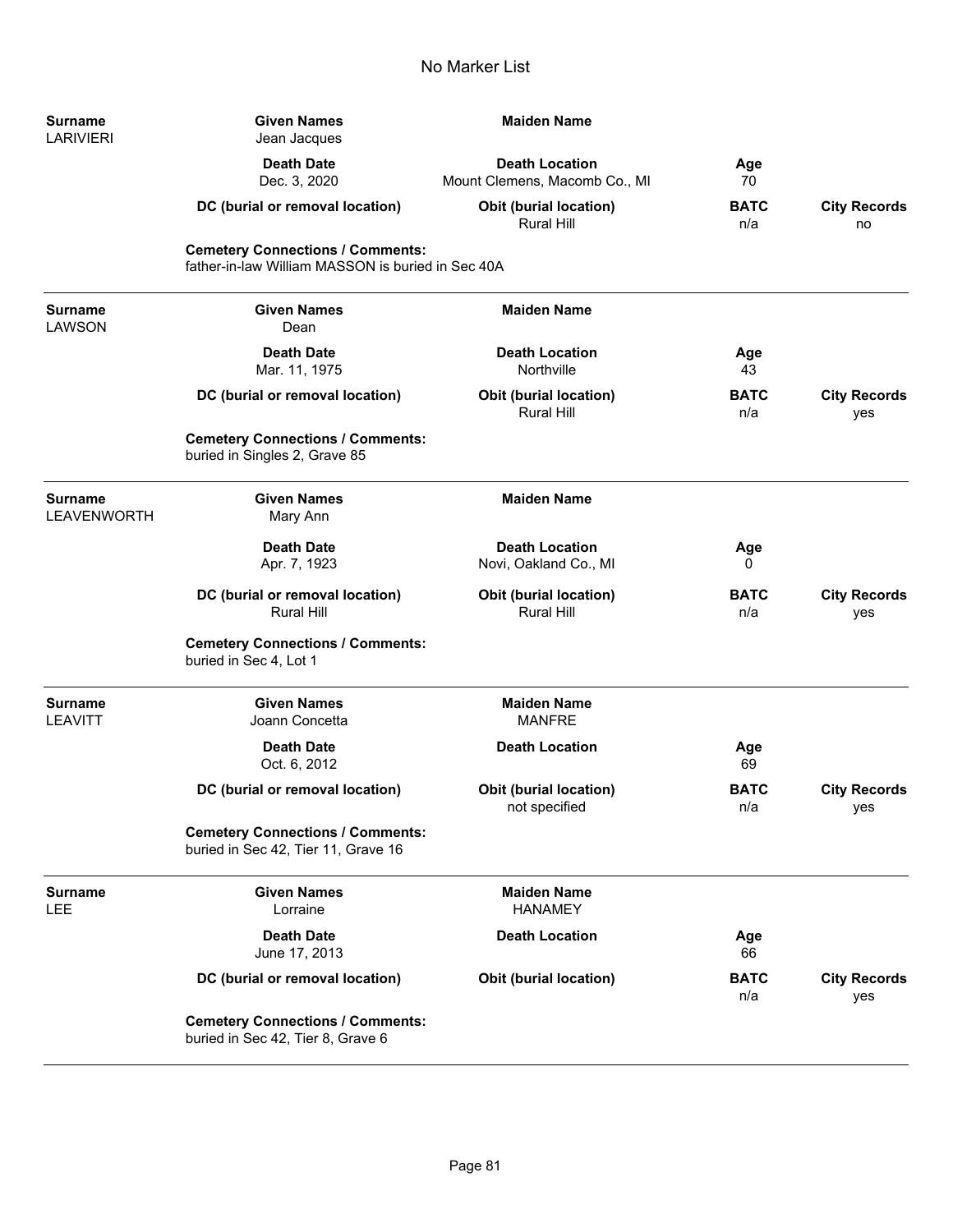| <b>Surname</b><br>LeMASTER       | <b>Given Names</b><br>Betty E.                                                                                                                             | <b>Maiden Name</b>                                 |                    |                            |
|----------------------------------|------------------------------------------------------------------------------------------------------------------------------------------------------------|----------------------------------------------------|--------------------|----------------------------|
|                                  | <b>Death Date</b><br>Aug. 1998                                                                                                                             | <b>Death Location</b>                              | Age<br>83          |                            |
|                                  | DC (burial or removal location)                                                                                                                            | <b>Obit (burial location)</b>                      | <b>BATC</b><br>n/a | <b>City Records</b><br>yes |
|                                  | <b>Cemetery Connections / Comments:</b><br>buried in Sec 13, Lot 15 E                                                                                      |                                                    |                    |                            |
| <b>Surname</b><br><b>LEONARD</b> | <b>Given Names</b><br>Charles T.                                                                                                                           | <b>Maiden Name</b>                                 |                    |                            |
|                                  | <b>Death Date</b><br>Feb. 22, 1889                                                                                                                         | <b>Death Location</b>                              | Age<br>69          |                            |
|                                  | DC (burial or removal location)                                                                                                                            | <b>Obit (burial location)</b><br>not specified     | <b>BATC</b><br>yes | <b>City Records</b><br>no  |
|                                  | <b>Cemetery Connections / Comments:</b><br>purchased Sec 6, Lot 18; son-in-law William W. CHAPMAN is buried in Sec 6, Lot 18                               |                                                    |                    |                            |
| <b>Surname</b><br><b>LEONARD</b> | <b>Given Names</b><br>Ella                                                                                                                                 | <b>Maiden Name</b><br><b>BLAIR</b>                 |                    |                            |
|                                  | <b>Death Date</b><br>Nov. 15, 1940                                                                                                                         | <b>Death Location</b><br>Detroit, Wayne Co., MI    | Age<br>83          |                            |
|                                  | DC (burial or removal location)<br>Northville                                                                                                              | <b>Obit (burial location)</b><br><b>Rural Hill</b> | <b>BATC</b><br>n/a | <b>City Records</b><br>no  |
|                                  | <b>Cemetery Connections / Comments:</b><br>husband Walter LEONARD purchased Sec 6, Lot 19; parents Wm W. and Mary J. BLAIR are buried in Sec 6, Lot<br>19  |                                                    |                    |                            |
| <b>Surname</b><br><b>LEONARD</b> | <b>Given Names</b><br>Lydia                                                                                                                                | <b>Maiden Name</b><br><b>JOHNSON</b>               |                    |                            |
|                                  | <b>Death Date</b><br>Apr. 28, 1901                                                                                                                         | <b>Death Location</b><br>Northville                | Age<br>71          |                            |
|                                  | DC (burial or removal location)<br><b>Rural Hill</b>                                                                                                       | Obit (burial location)<br>NR not available         | <b>BATC</b><br>no  | <b>City Records</b><br>no  |
|                                  | <b>Cemetery Connections / Comments:</b><br>husband Charles T. LEONARD purchased Sec 6, Lot 18; son-in-law William W. CHAPMAN is buried in Sec 6, Lot<br>18 |                                                    |                    |                            |
| <b>Surname</b><br><b>LEONARD</b> | <b>Given Names</b><br>Walter                                                                                                                               | <b>Maiden Name</b>                                 |                    |                            |
|                                  | <b>Death Date</b><br>Aug. 14, 1927                                                                                                                         | <b>Death Location</b><br>Berkley, Oakland Co., MI  | Age<br>70          |                            |
|                                  | DC (burial or removal location)<br>Northville                                                                                                              | Obit (burial location)<br>Rural Hill               | <b>BATC</b><br>n/a | <b>City Records</b><br>no  |
|                                  | <b>Cemetery Connections / Comments:</b><br>purchased Sec 6, Lot 19; 1st wife Fannie LEONARD is buried in Sec 6, Lot 19                                     |                                                    |                    |                            |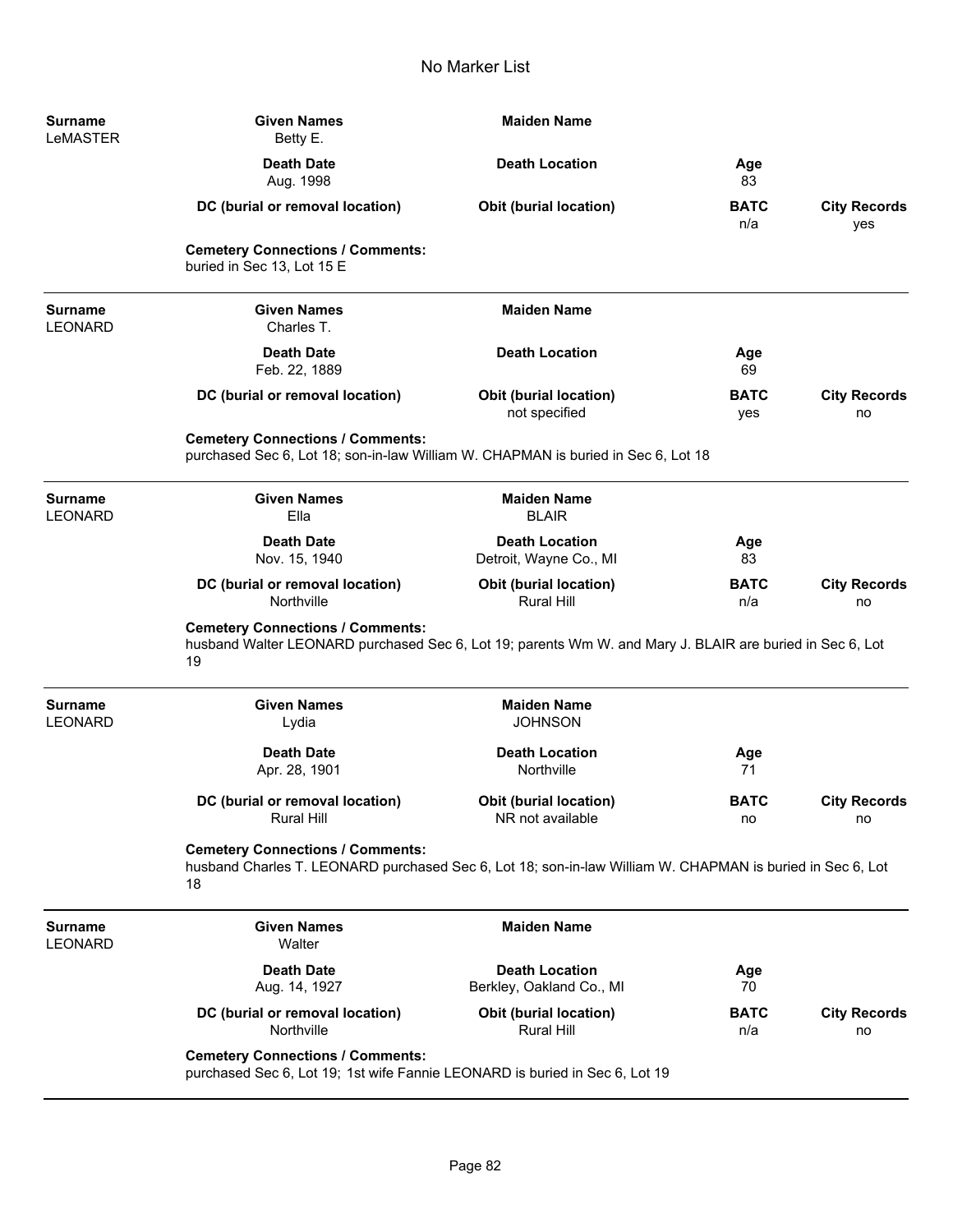| Surname<br><b>LESTER</b>          | <b>Given Names</b><br><b>Eber Ward</b>                                                                                                                         | <b>Maiden Name</b>                             |                    |                            |
|-----------------------------------|----------------------------------------------------------------------------------------------------------------------------------------------------------------|------------------------------------------------|--------------------|----------------------------|
|                                   | <b>Death Date</b><br>Dec. 31, 2004                                                                                                                             | <b>Death Location</b><br>Georgia               | Age<br>84          |                            |
|                                   | DC (burial or removal location)                                                                                                                                | <b>Obit (burial location)</b><br>not specified | <b>BATC</b><br>n/a | <b>City Records</b><br>yes |
|                                   | <b>Cemetery Connections / Comments:</b><br>buried in Sec 7, Lot 2                                                                                              |                                                |                    |                            |
| Surname<br><b>LESTER</b>          | <b>Given Names</b><br>Virginia Ruth                                                                                                                            | <b>Maiden Name</b><br><b>PRICE</b>             |                    |                            |
|                                   | <b>Death Date</b><br>Sept. 12, 2011                                                                                                                            | <b>Death Location</b><br>Georgia               | Age<br>91          |                            |
|                                   | DC (burial or removal location)                                                                                                                                | Obit (burial location)                         | <b>BATC</b><br>n/a | <b>City Records</b><br>yes |
|                                   | <b>Cemetery Connections / Comments:</b><br>buried in Sec 7, Lot 2                                                                                              |                                                |                    |                            |
| Surname<br><b>LEVAGOOD</b>        | <b>Given Names</b><br><b>Bessie Mae</b>                                                                                                                        | <b>Maiden Name</b><br><b>JACKSON</b>           |                    |                            |
|                                   | <b>Death Date</b><br>Nov. 21, 1937                                                                                                                             | <b>Death Location</b><br>Northville            | Age<br>50          |                            |
|                                   | DC (burial or removal location)<br><b>Rural Hill</b>                                                                                                           | Obit (burial location)<br><b>Rural Hill</b>    | <b>BATC</b><br>n/a | <b>City Records</b><br>no  |
|                                   | <b>Cemetery Connections / Comments:</b><br>parents Horace Franklin and Mary A. JACKSON are buried in Sec 9, Lot 10; see husband Frank LEVAGOOD on<br>this list |                                                |                    |                            |
| <b>Surname</b><br><b>LEVAGOOD</b> | <b>Given Names</b><br>Frank                                                                                                                                    | <b>Maiden Name</b>                             |                    |                            |
|                                   | <b>Death Date</b><br>Apr. 25, 1934                                                                                                                             | <b>Death Location</b><br>Northville            | Age<br>73          |                            |
|                                   | DC (burial or removal location)<br><b>Rural Hill</b>                                                                                                           | Obit (burial location)                         | <b>BATC</b><br>n/a | <b>City Records</b><br>no  |
|                                   | <b>Cemetery Connections / Comments:</b><br>see wife Bessie Mae LEVAGOOD on this list                                                                           |                                                |                    |                            |
| <b>Surname</b><br>LeVAN           | <b>Given Names</b><br><b>Andrew Peter</b>                                                                                                                      | <b>Maiden Name</b>                             |                    |                            |
|                                   | <b>Death Date</b><br>July 22, 2006                                                                                                                             | <b>Death Location</b>                          | Age<br>38          |                            |
|                                   | DC (burial or removal location)                                                                                                                                | Obit (burial location)<br><b>Rural Hill</b>    | <b>BATC</b><br>n/a | <b>City Records</b><br>yes |
|                                   | <b>Cemetery Connections / Comments:</b><br>buried in Sec 19A, Tier 2, Grave 18                                                                                 |                                                |                    |                            |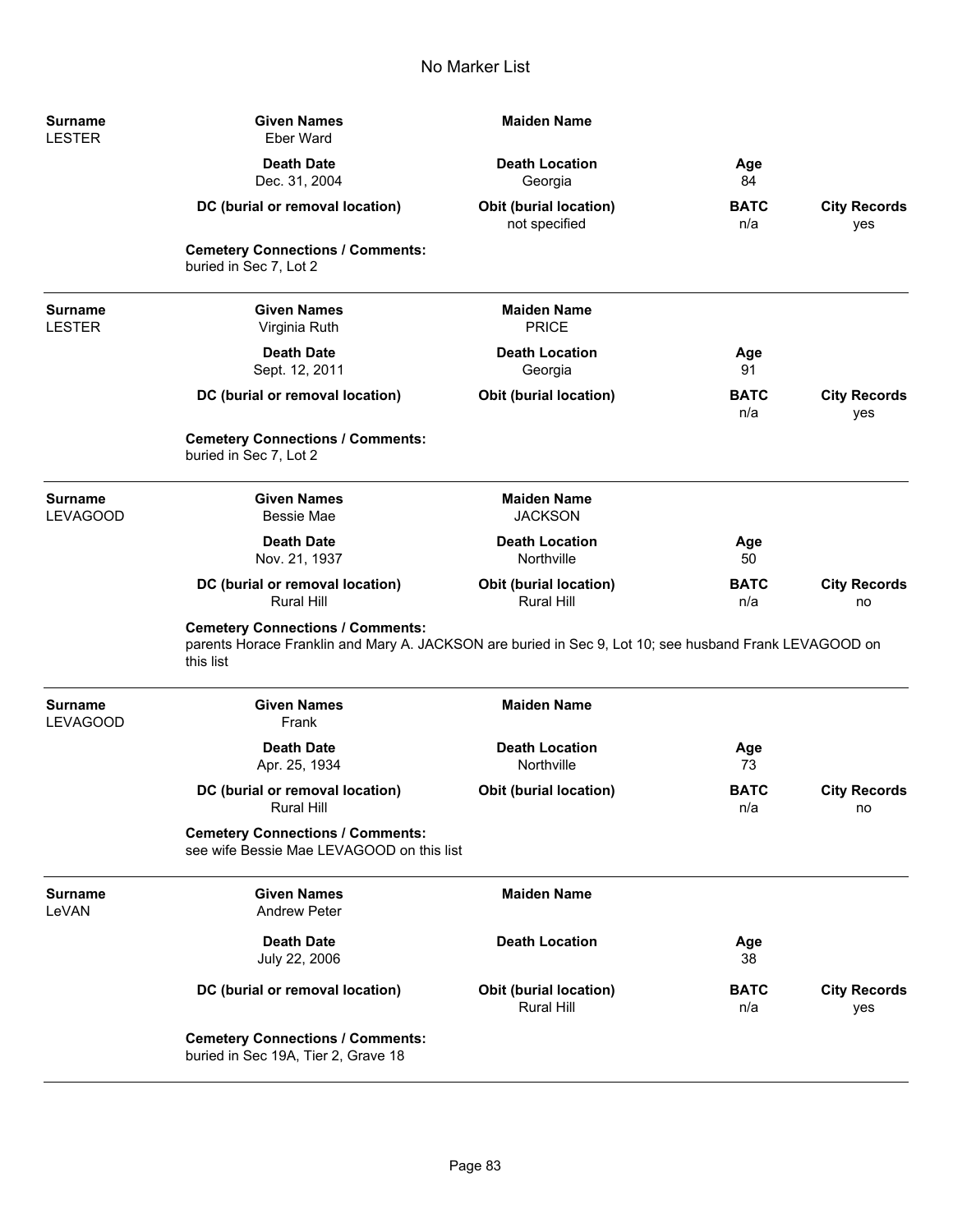| Surname<br>LEWANDOWSKI               | <b>Given Names</b><br>Mary                                                            | <b>Maiden Name</b>                                    |                    |                            |
|--------------------------------------|---------------------------------------------------------------------------------------|-------------------------------------------------------|--------------------|----------------------------|
|                                      | <b>Death Date</b><br>doi Dec. 4, 1970                                                 | <b>Death Location</b>                                 | Age                |                            |
|                                      | DC (burial or removal location)                                                       | <b>Obit (burial location)</b>                         | <b>BATC</b><br>n/a | <b>City Records</b><br>yes |
|                                      | <b>Cemetery Connections / Comments:</b><br>buried in Singles 2, Grave 33              |                                                       |                    |                            |
| Surname<br>LHIVA                     | <b>Given Names</b><br>Ruthanne                                                        | <b>Maiden Name</b><br><b>CHESNEY</b>                  |                    |                            |
|                                      | <b>Death Date</b><br>Sept. 15, 2007                                                   | <b>Death Location</b><br>Livonia, Wayne Co., MI       | Age<br>37          |                            |
|                                      | DC (burial or removal location)                                                       | <b>Obit (burial location)</b><br><b>Rural Hill</b>    | <b>BATC</b><br>n/a | <b>City Records</b><br>no  |
|                                      | <b>Cemetery Connections / Comments:</b><br>no known connections                       |                                                       |                    |                            |
| <b>Surname</b><br><b>LILLIBRIDGE</b> | <b>Given Names</b><br>Leo                                                             | <b>Maiden Name</b>                                    |                    |                            |
|                                      | <b>Death Date</b><br>doi May 7, 2020                                                  | <b>Death Location</b>                                 | Age                |                            |
|                                      | DC (burial or removal location)                                                       | <b>Obit (burial location)</b>                         | <b>BATC</b><br>n/a | <b>City Records</b><br>yes |
|                                      | <b>Cemetery Connections / Comments:</b><br>buried in Sec 44A, Tier 2, Grave 27        |                                                       |                    |                            |
| <b>Surname</b><br><b>LINDLEY</b>     | <b>Given Names</b><br>Mary E.                                                         | <b>Maiden Name</b><br><b>MACOY</b>                    |                    |                            |
|                                      | <b>Death Date</b><br>June 8, 1917                                                     | <b>Death Location</b><br>Northville                   | Age<br>79          |                            |
|                                      | DC (burial or removal location)<br><b>Rural Hill</b>                                  | <b>Obit (burial location)</b><br>not specified        | <b>BATC</b><br>n/a | <b>City Records</b><br>no  |
|                                      | <b>Cemetery Connections / Comments:</b><br>son A. N. STILSON purchased Sec 17, Lot 17 |                                                       |                    |                            |
| <b>Surname</b><br><b>LINDNER</b>     | <b>Given Names</b><br>Mary H.                                                         | <b>Maiden Name</b><br><b>BUTTERFIELD</b>              |                    |                            |
|                                      | <b>Death Date</b><br>Sept. 20, 1935                                                   | <b>Death Location</b><br>Ann Arbor, Washtenaw Co., MI | Age<br>46          |                            |
|                                      | DC (burial or removal location)<br><b>Rural Hill</b>                                  | <b>Obit (burial location)</b><br>not specified        | <b>BATC</b><br>n/a | <b>City Records</b><br>no  |
|                                      | <b>Cemetery Connections / Comments:</b><br>no known connections                       |                                                       |                    |                            |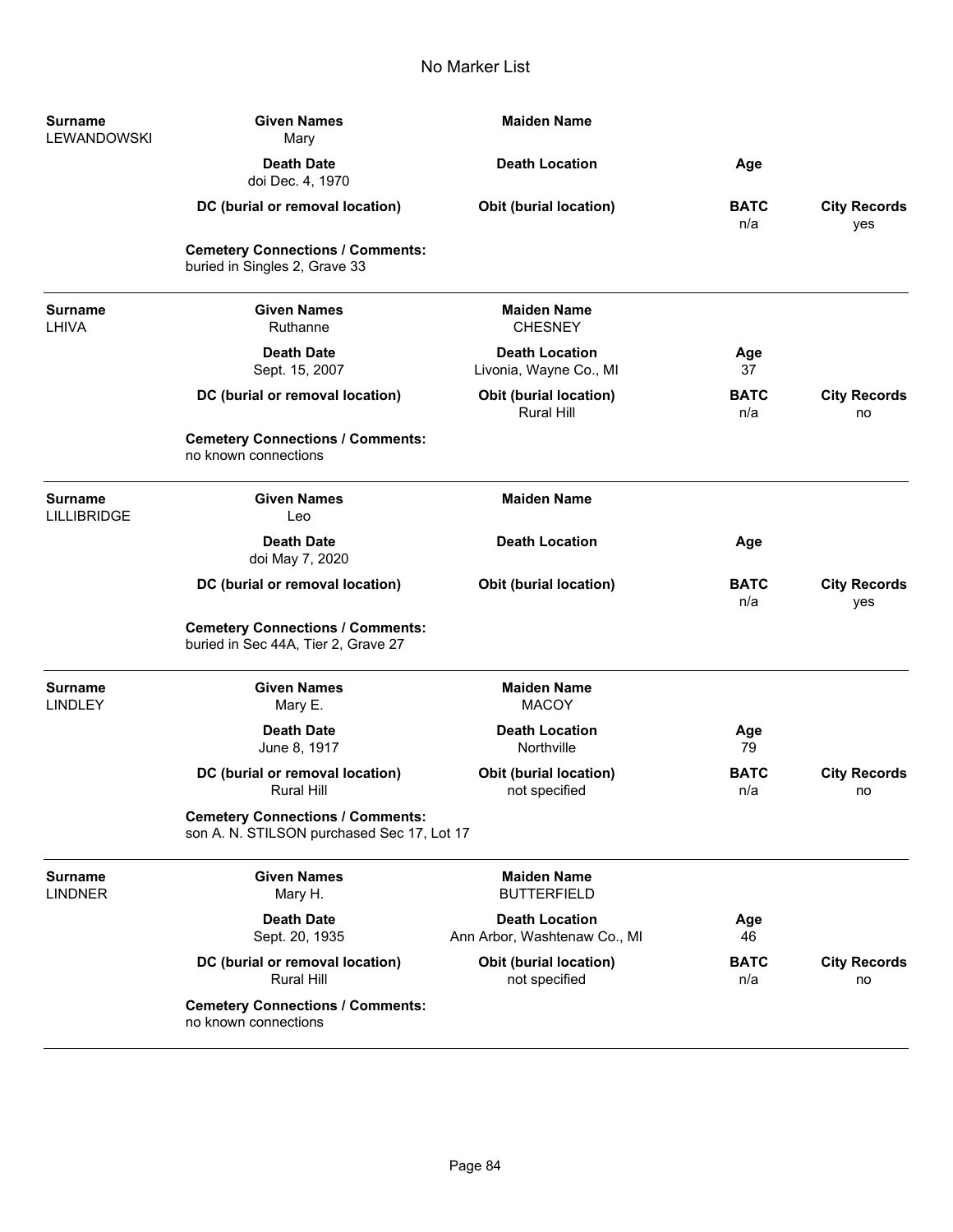| Surname<br>LING        | <b>Given Names</b><br>Kevin J.                                                                  | <b>Maiden Name</b>                                                                               |                    |                            |
|------------------------|-------------------------------------------------------------------------------------------------|--------------------------------------------------------------------------------------------------|--------------------|----------------------------|
|                        | <b>Death Date</b><br>Jan. 16, 2021                                                              | <b>Death Location</b><br>Novi, Oakland Co., MI                                                   | Age<br>72          |                            |
|                        | DC (burial or removal location)                                                                 | <b>Obit (burial location)</b><br>Rural Hill "next to his parents"                                | <b>BATC</b><br>n/a | <b>City Records</b><br>yes |
|                        | <b>Cemetery Connections / Comments:</b><br>buried in Singles 1, Tier 3                          |                                                                                                  |                    |                            |
| <b>Surname</b><br>LIRA | <b>Given Names</b><br>Joseph                                                                    | <b>Maiden Name</b>                                                                               |                    |                            |
|                        | <b>Death Date</b><br>May 28, 1965                                                               | <b>Death Location</b><br>Washtenaw Co., MI                                                       | Age<br>0           |                            |
|                        | DC (burial or removal location)                                                                 | <b>Obit (burial location)</b>                                                                    | <b>BATC</b><br>n/a | <b>City Records</b><br>yes |
|                        | <b>Cemetery Connections / Comments:</b><br>buried in Babyland 1                                 |                                                                                                  |                    |                            |
| Surname<br>LITTLE      | <b>Given Names</b><br>Frank                                                                     | <b>Maiden Name</b>                                                                               |                    |                            |
|                        | <b>Death Date</b><br>Aug. 1, 1948                                                               | <b>Death Location</b><br>Eloise, Wayne Co., MI                                                   | Age<br>82          |                            |
|                        | DC (burial or removal location)<br><b>Rural Hill</b>                                            | <b>Obit (burial location)</b><br>Rural Hill                                                      | <b>BATC</b><br>n/a | <b>City Records</b><br>no  |
|                        | <b>Cemetery Connections / Comments:</b><br>no known connections                                 |                                                                                                  |                    |                            |
| Surname<br>LOCKWOOD    | <b>Given Names</b><br>William                                                                   | <b>Maiden Name</b>                                                                               |                    |                            |
|                        | <b>Death Date</b><br>Jan. 27, 1928                                                              | <b>Death Location</b><br>Ann Arbor, Washtenaw Co., MI                                            | Age<br>72          |                            |
|                        | DC (burial or removal location)<br>Northville                                                   | <b>Obit (burial location)</b><br>"Body was placed temporarily in the<br>mausoleum at Rural Hill" | <b>BATC</b><br>n/a | <b>City Records</b><br>no  |
|                        | <b>Cemetery Connections / Comments:</b><br>wife Caroline A. LOCKWOOD is buried in Sec 9, Lot 17 |                                                                                                  |                    |                            |
| Surname<br>LORION      | <b>Given Names</b><br>Hildagard                                                                 | <b>Maiden Name</b><br><b>MILLER</b>                                                              |                    |                            |
|                        | <b>Death Date</b><br>Sept. 8, 1936                                                              | <b>Death Location</b><br>Novi Twp, Oakland Co., MI                                               | Age<br>42          |                            |
|                        | DC (burial or removal location)<br>Northville                                                   | <b>Obit (burial location)</b><br>Rural Hill                                                      | <b>BATC</b><br>n/a | <b>City Records</b><br>no  |
|                        | <b>Cemetery Connections / Comments:</b><br>no known connections                                 |                                                                                                  |                    |                            |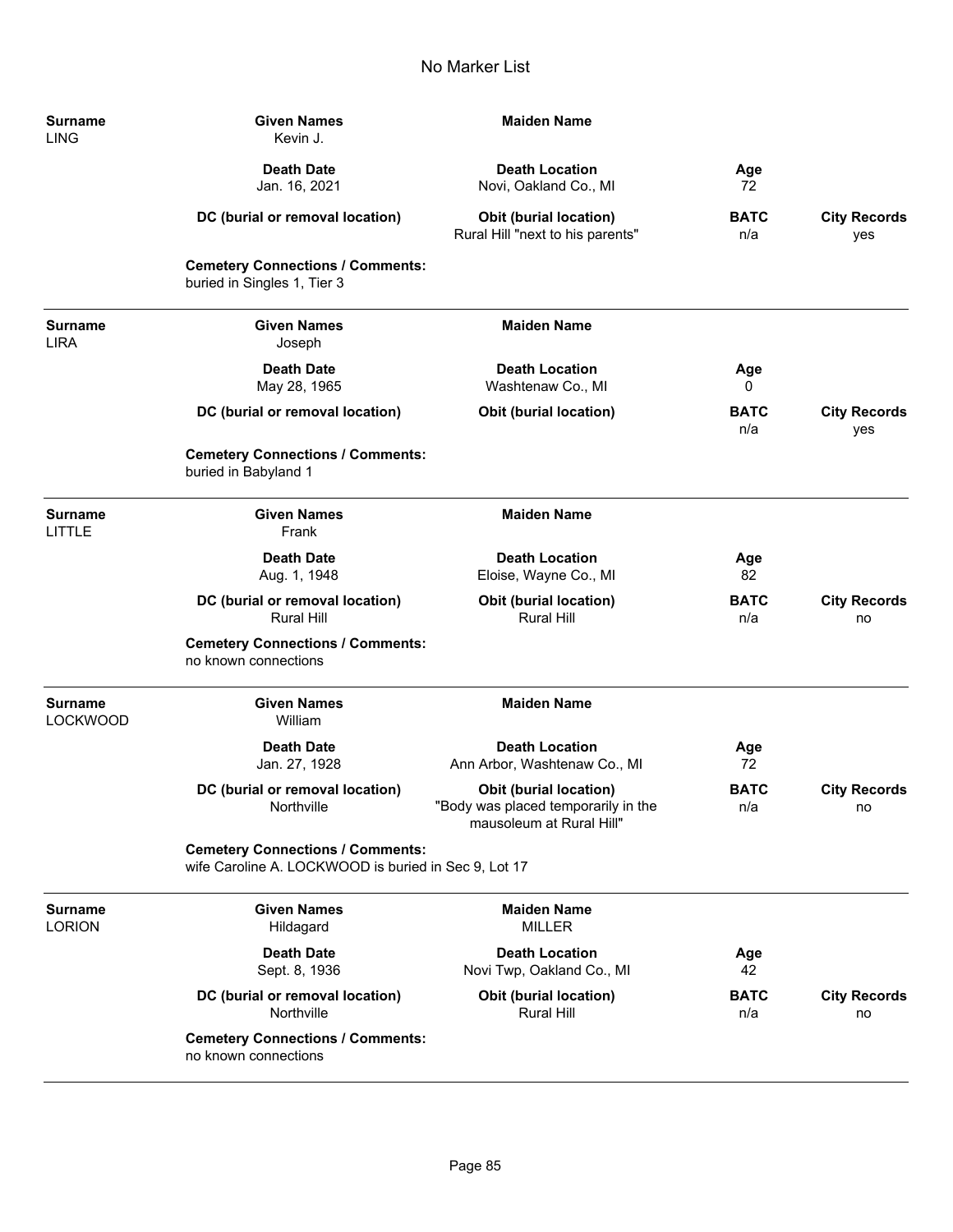| <b>Surname</b><br><b>LORJEA</b> | <b>Given Names</b><br>Raymond                                                                | <b>Maiden Name</b>                                 |                    |                            |
|---------------------------------|----------------------------------------------------------------------------------------------|----------------------------------------------------|--------------------|----------------------------|
|                                 | <b>Death Date</b>                                                                            | <b>Death Location</b>                              | Age                |                            |
|                                 | DC (burial or removal location)                                                              | <b>Obit (burial location)</b>                      | <b>BATC</b><br>n/a | <b>City Records</b><br>yes |
|                                 | <b>Cemetery Connections / Comments:</b><br>buried in Singles 1, Tier 1, Grave 18             |                                                    |                    |                            |
| <b>Surname</b><br><b>LOWDEN</b> | <b>Given Names</b><br>Hattie A.                                                              | <b>Maiden Name</b>                                 |                    |                            |
|                                 | <b>Death Date</b><br>Mar. 18, 1897                                                           | <b>Death Location</b><br>Northville                | Age<br>29          |                            |
|                                 | DC (burial or removal location)                                                              | Obit (burial location)<br>not specified            | <b>BATC</b><br>yes | <b>City Records</b><br>no  |
|                                 | <b>Cemetery Connections / Comments:</b><br>father James K. LOWDEN is buried in Sec 5, Lot 7  |                                                    |                    |                            |
| <b>Surname</b><br><b>LOWDEN</b> | <b>Given Names</b><br>Jessie                                                                 | <b>Maiden Name</b>                                 |                    |                            |
|                                 | <b>Death Date</b><br>Apr. 24, 1894                                                           | <b>Death Location</b><br>Northville                | Age<br>17          |                            |
|                                 | DC (burial or removal location)                                                              | <b>Obit (burial location)</b><br>not specified     | <b>BATC</b><br>yes | <b>City Records</b><br>no  |
|                                 | <b>Cemetery Connections / Comments:</b><br>father James K. LOWDEN is buried in Sec 5, Lot 7  |                                                    |                    |                            |
| <b>Surname</b><br><b>LULFS</b>  | <b>Given Names</b><br>John                                                                   | <b>Maiden Name</b>                                 |                    |                            |
|                                 | <b>Death Date</b><br>Oct. 29, 1969                                                           | <b>Death Location</b><br>Oakland Co., MI           | Age<br>0           |                            |
|                                 | DC (burial or removal location)                                                              | <b>Obit (burial location)</b>                      | <b>BATC</b><br>n/a | <b>City Records</b><br>yes |
|                                 | <b>Cemetery Connections / Comments:</b><br>buried in Babyland 2                              |                                                    |                    |                            |
| <b>Surname</b><br><b>LUTON</b>  | <b>Given Names</b><br>Samuel                                                                 | <b>Maiden Name</b>                                 |                    |                            |
|                                 | <b>Death Date</b><br>June 4, 1948                                                            | <b>Death Location</b><br>Northville                | Age<br>39          |                            |
|                                 | DC (burial or removal location)<br><b>Rural Hill</b>                                         | <b>Obit (burial location)</b><br><b>Rural Hill</b> | <b>BATC</b><br>n/a | <b>City Records</b><br>no  |
|                                 | <b>Cemetery Connections / Comments:</b><br>no known connections; died in Eastlawn Sanitarium |                                                    |                    |                            |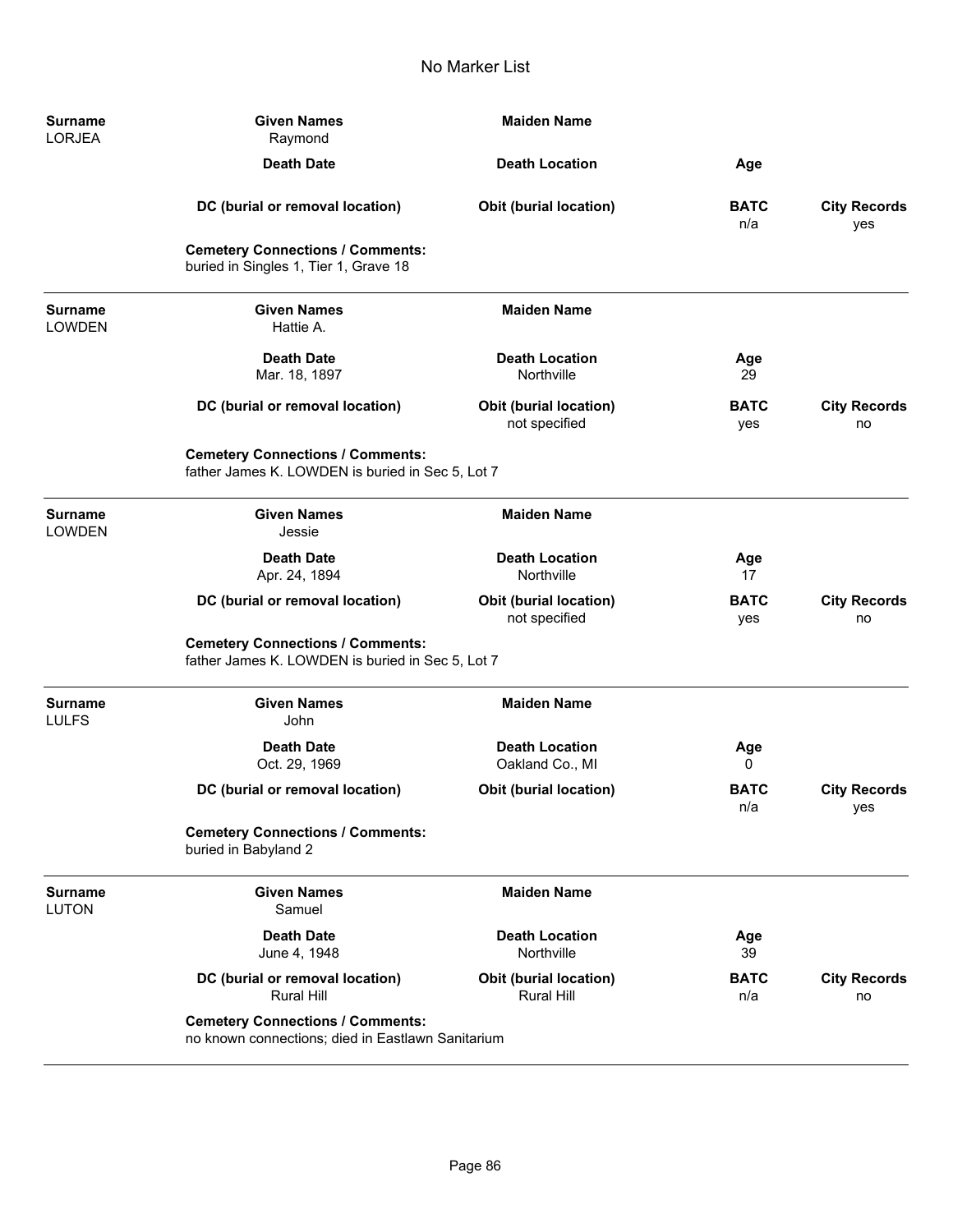| <b>Surname</b><br><b>LYONS</b>    | <b>Given Names</b><br>James Albert                                                                              | <b>Maiden Name</b>                                 |                    |                            |
|-----------------------------------|-----------------------------------------------------------------------------------------------------------------|----------------------------------------------------|--------------------|----------------------------|
|                                   | <b>Death Date</b><br>May 20, 1948                                                                               | <b>Death Location</b><br>Northville                | Age<br>57          |                            |
|                                   | DC (burial or removal location)<br>Rural Hill                                                                   | Obit (burial location)<br>not specified            | <b>BATC</b><br>n/a | <b>City Records</b><br>no  |
|                                   | <b>Cemetery Connections / Comments:</b><br>no known connections; died in Eastlawn Sanitarium                    |                                                    |                    |                            |
| <b>Surname</b><br><b>MAC</b>      | <b>Given Names</b><br>baby                                                                                      | <b>Maiden Name</b>                                 |                    |                            |
|                                   | <b>Death Date</b><br>doi Aug. 6, 1970                                                                           | <b>Death Location</b>                              | Age<br>0           |                            |
|                                   | DC (burial or removal location)                                                                                 | <b>Obit (burial location)</b>                      | <b>BATC</b><br>n/a | <b>City Records</b><br>yes |
|                                   | <b>Cemetery Connections / Comments:</b><br>buried in Babyland 2                                                 |                                                    |                    |                            |
| <b>Surname</b><br><b>MALLEY</b>   | <b>Given Names</b><br><b>Frances</b>                                                                            | <b>Maiden Name</b><br><b>SMITH</b>                 |                    |                            |
|                                   | <b>Death Date</b><br>Oct. 24, 1972                                                                              | <b>Death Location</b><br>Petoskey, Emmet Co., MI   | Age<br>71          |                            |
|                                   | DC (burial or removal location)                                                                                 | <b>Obit (burial location)</b><br><b>Rural Hill</b> | <b>BATC</b><br>n/a | <b>City Records</b><br>yes |
|                                   | <b>Cemetery Connections / Comments:</b><br>buried in Sec 1, Lot 8; see husband John Patrick MALLEY on this list |                                                    |                    |                            |
| <b>Surname</b><br><b>MALLEY</b>   | <b>Given Names</b><br>John Patrick                                                                              | <b>Maiden Name</b>                                 |                    |                            |
|                                   | <b>Death Date</b><br>Nov. 19, 1965                                                                              | <b>Death Location</b><br>Cheboygan Co., MI         | Age<br>69          |                            |
|                                   | DC (burial or removal location)                                                                                 | <b>Obit (burial location)</b><br>Rural Hill        | <b>BATC</b><br>n/a | <b>City Records</b><br>no  |
|                                   | <b>Cemetery Connections / Comments:</b><br>wife Frances MALLEY is buried in Sec 1, Lot 8                        |                                                    |                    |                            |
| <b>Surname</b><br><b>MALMBERG</b> | <b>Given Names</b><br>Jessie Florence                                                                           | <b>Maiden Name</b><br><b>FREAR</b>                 |                    |                            |
|                                   | <b>Death Date</b><br>Nov. 29, 1962                                                                              | <b>Death Location</b><br>Eloise, Wayne Co., MI     | Age<br>83          |                            |
|                                   | DC (burial or removal location)                                                                                 | <b>Obit (burial location)</b><br>Rural Hill        | <b>BATC</b><br>n/a | <b>City Records</b><br>no  |
|                                   | <b>Cemetery Connections / Comments:</b><br>no known connections                                                 |                                                    |                    |                            |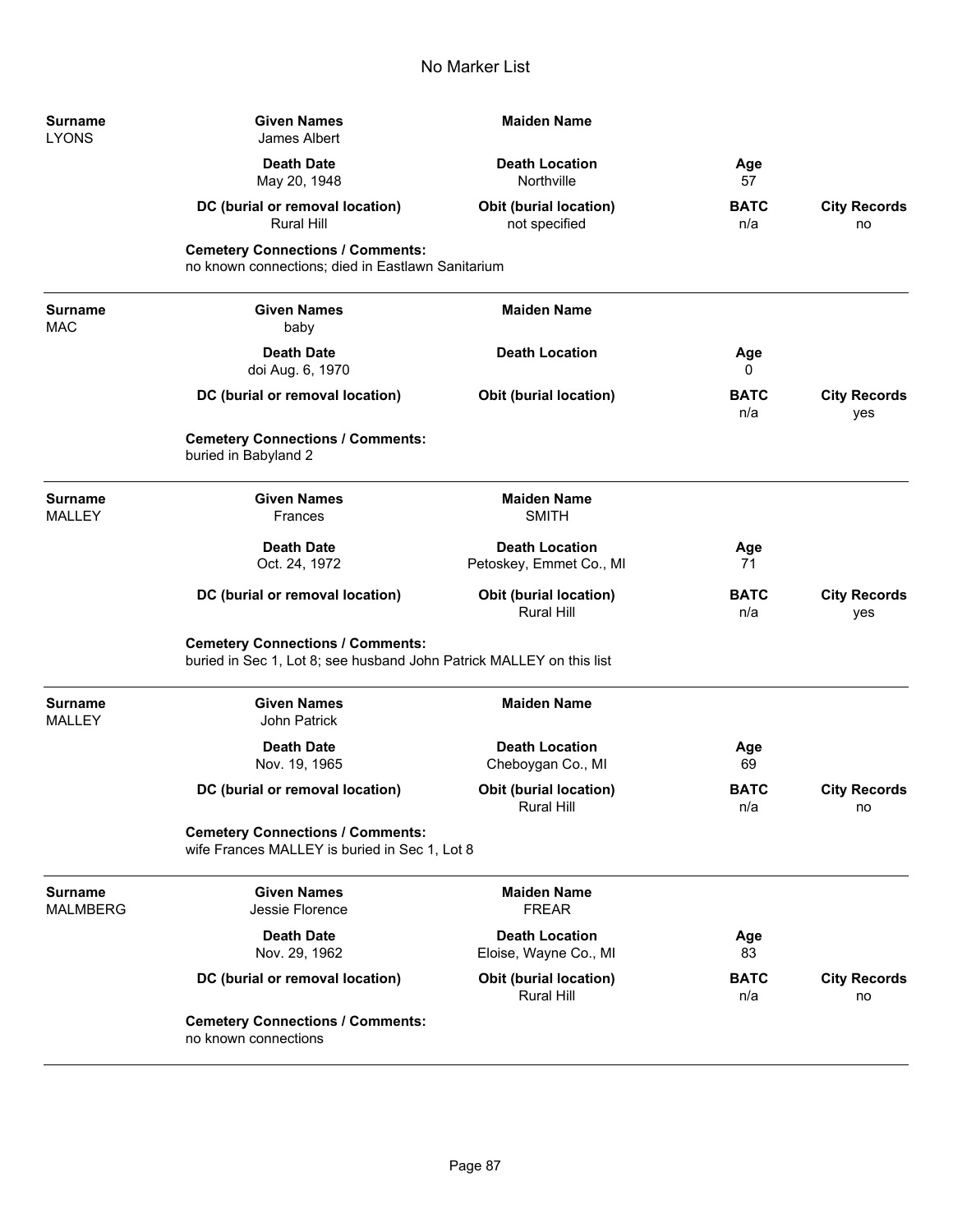| <b>Surname</b><br>MANGAN       | <b>Given Names</b><br>Patrick                                                                | <b>Maiden Name</b>                                                                  |                    |                            |
|--------------------------------|----------------------------------------------------------------------------------------------|-------------------------------------------------------------------------------------|--------------------|----------------------------|
|                                | <b>Death Date</b><br>Apr. 17, 1929                                                           | <b>Death Location</b><br>Northville                                                 | Age<br>31          |                            |
|                                | DC (burial or removal location)<br><b>Rural Hill</b>                                         | <b>Obit (burial location)</b>                                                       | <b>BATC</b><br>n/a | <b>City Records</b><br>no  |
|                                | <b>Cemetery Connections / Comments:</b><br>no known connections; died at Maybury Sanitarium  |                                                                                     |                    |                            |
| <b>Surname</b><br><b>MARAS</b> | <b>Given Names</b><br>Albert                                                                 | <b>Maiden Name</b>                                                                  |                    |                            |
|                                | <b>Death Date</b><br>Aug. 6, 1928                                                            | <b>Death Location</b><br>Northville                                                 | Age<br>24          |                            |
|                                | DC (burial or removal location)<br><b>Rural Hill</b>                                         | <b>Obit (burial location)</b><br><b>Rural Hill</b>                                  | <b>BATC</b><br>n/a | <b>City Records</b><br>no  |
|                                | <b>Cemetery Connections / Comments:</b><br>no known connections; died in Eastlawn Sanitarium |                                                                                     |                    |                            |
| Surname<br>MARCH               | <b>Given Names</b><br>David R.                                                               | <b>Maiden Name</b>                                                                  |                    |                            |
|                                | <b>Death Date</b><br>Jan. 9, 1963                                                            | <b>Death Location</b><br>Detroit, Wayne Co., MI                                     | Age<br>51          |                            |
|                                | DC (burial or removal location)                                                              | <b>Obit (burial location)</b><br><b>Rural Hill</b>                                  | <b>BATC</b><br>n/a | <b>City Records</b><br>yes |
|                                | <b>Cemetery Connections / Comments:</b><br>no known connections                              |                                                                                     |                    |                            |
| Surname<br>MARKHAM             | <b>Given Names</b><br>Harold Joseph                                                          | <b>Maiden Name</b>                                                                  |                    |                            |
|                                | <b>Death Date</b><br>June 25, 1961                                                           | <b>Death Location</b><br>Inglewood, Los Angeles Co., CA                             | Age<br>57          |                            |
|                                | DC (burial or removal location)<br>Rural Hill                                                | <b>Obit (burial location)</b><br>Rural Hill                                         | <b>BATC</b><br>n/a | <b>City Records</b><br>no  |
|                                | <b>Cemetery Connections / Comments:</b>                                                      | mother Victoria MARKHAM and grandfather Israel MARKHAM are buried in Sec 37, Lot 23 |                    |                            |
| Surname<br>MARKHAM             | <b>Given Names</b><br>Lois                                                                   | <b>Maiden Name</b><br><b>DIEM</b>                                                   |                    |                            |
|                                | <b>Death Date</b><br>Apr. 22, 1998                                                           | <b>Death Location</b><br>Belleville, Wayne Co., MI                                  | Age<br>80          |                            |
|                                | DC (burial or removal location)                                                              | <b>Obit (burial location)</b><br><b>Rural Hill</b>                                  | <b>BATC</b><br>n/a | <b>City Records</b><br>yes |
|                                | <b>Cemetery Connections / Comments:</b><br>buried in Sec 37, Lot 27                          |                                                                                     |                    |                            |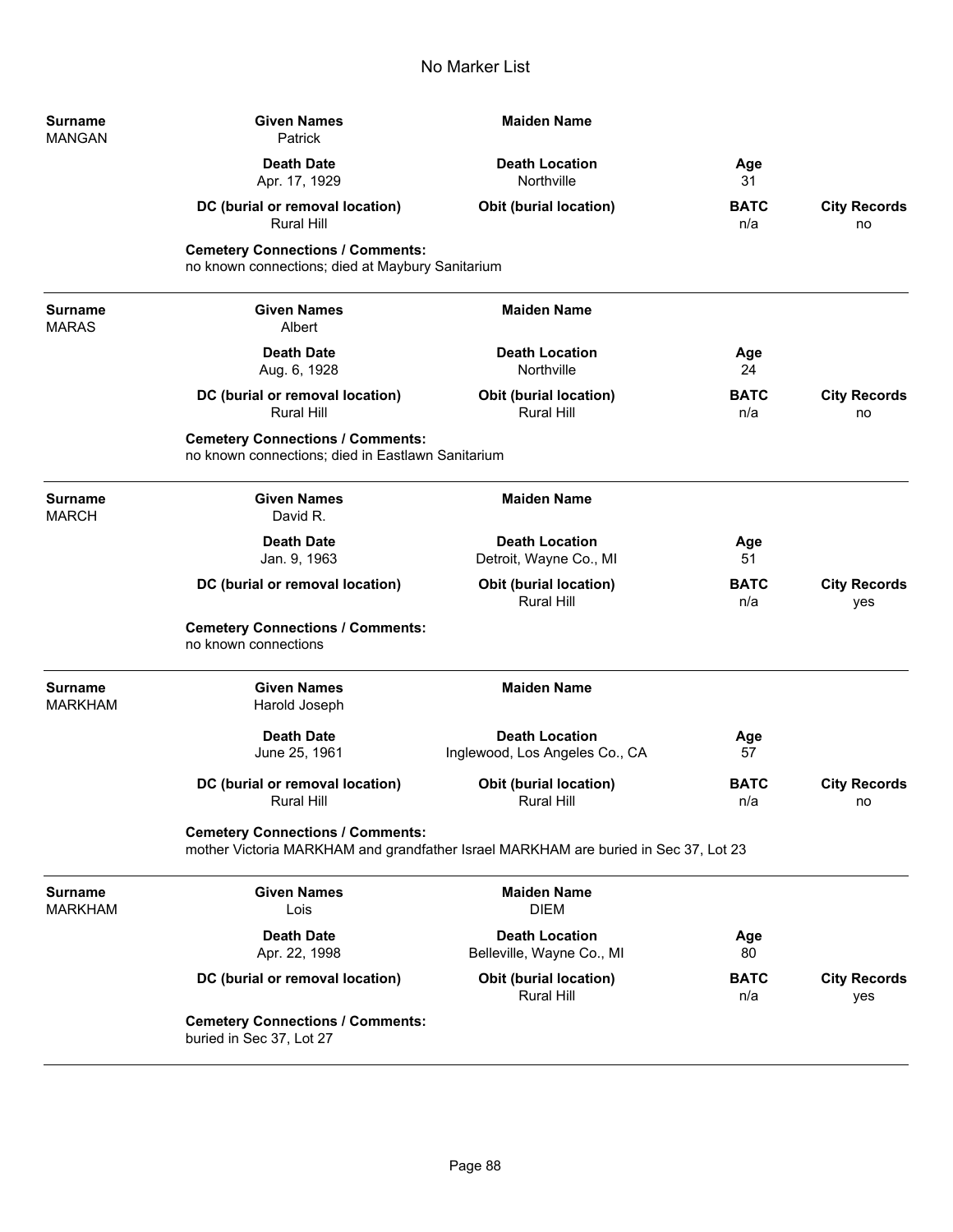| <b>Surname</b><br><b>MARKOWSKI</b> | <b>Given Names</b><br>David George                                                                       | <b>Maiden Name</b>                                  |                    |                            |
|------------------------------------|----------------------------------------------------------------------------------------------------------|-----------------------------------------------------|--------------------|----------------------------|
|                                    | <b>Death Date</b><br>June 16, 2011                                                                       | <b>Death Location</b>                               | Age<br>58          |                            |
|                                    | DC (burial or removal location)                                                                          | <b>Obit (burial location)</b><br>Rural Hill         | <b>BATC</b><br>n/a | <b>City Records</b><br>yes |
|                                    | <b>Cemetery Connections / Comments:</b><br>buried in Sec 43, Tier 1, Grave 75                            |                                                     |                    |                            |
| <b>Surname</b><br><b>MARTIN</b>    | <b>Given Names</b><br>Daisy                                                                              | <b>Maiden Name</b><br><b>CARROW</b>                 |                    |                            |
|                                    | <b>Death Date</b><br>Dec. 9, 1952                                                                        | <b>Death Location</b><br>Northville                 | Age<br>79          |                            |
|                                    | DC (burial or removal location)<br><b>Rural Hill</b>                                                     | <b>Obit (burial location)</b><br><b>Rural Hill</b>  | <b>BATC</b><br>n/a | <b>City Records</b><br>no  |
|                                    | <b>Cemetery Connections / Comments:</b><br>husband Herbert W. MARTIN is buried in Sec 28, Lot 32         |                                                     |                    |                            |
| <b>Surname</b><br><b>MARTIN</b>    | <b>Given Names</b><br>Donald M.                                                                          | <b>Maiden Name</b>                                  |                    |                            |
|                                    | <b>Death Date</b><br>May 30, 1934                                                                        | <b>Death Location</b><br>Livonia Twp, Wayne Co., MI | Age<br>28          |                            |
|                                    | DC (burial or removal location)<br><b>Rural Hill</b>                                                     | Obit (burial location)<br><b>Rural Hill</b>         | <b>BATC</b><br>n/a | <b>City Records</b><br>no  |
|                                    | <b>Cemetery Connections / Comments:</b><br>parents Herbert and Daisy MARTIN are buried in Sec 28, Lot 32 |                                                     |                    |                            |
| <b>Surname</b><br><b>MARTZ</b>     | <b>Given Names</b><br>Eleanor                                                                            | <b>Maiden Name</b>                                  |                    |                            |
|                                    | <b>Death Date</b><br>Feb. 13, 1998                                                                       | <b>Death Location</b><br>Oakland Co., MI            | Age<br>90          |                            |
|                                    | DC (burial or removal location)                                                                          | <b>Obit (burial location)</b>                       | <b>BATC</b><br>n/a | <b>City Records</b><br>yes |
|                                    | <b>Cemetery Connections / Comments:</b><br>buried in Sec 32, Lot 28 - NW1/4                              |                                                     |                    |                            |
| <b>Surname</b><br><b>MASHIGAN</b>  | <b>Given Names</b><br>Elizabeth                                                                          | <b>Maiden Name</b><br><b>LUCHA</b>                  |                    |                            |
|                                    | <b>Death Date</b><br>Oct. 24, 1993                                                                       | <b>Death Location</b><br>Redford, Wayne Co., MI     | Age<br>67          |                            |
|                                    | DC (burial or removal location)                                                                          | <b>Obit (burial location)</b><br>not specified      | <b>BATC</b><br>n/a | <b>City Records</b><br>yes |
|                                    | <b>Cemetery Connections / Comments:</b><br>buried in Sec 41A, Tier 6, Grave 10                           |                                                     |                    |                            |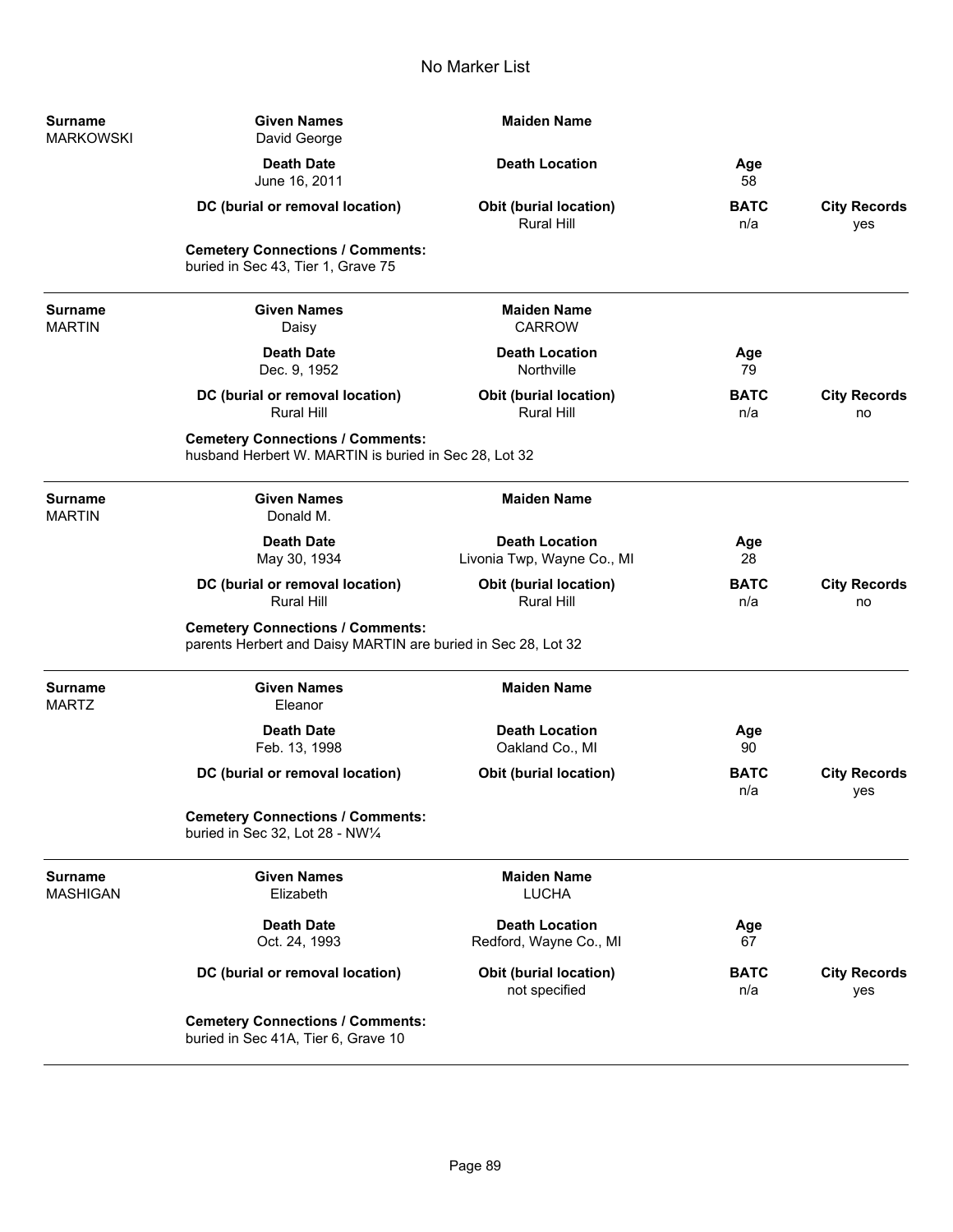| <b>Surname</b><br><b>MASTERS</b> | <b>Given Names</b><br>Edward L.                                                                          | <b>Maiden Name</b>                                                                                       |                    |                            |
|----------------------------------|----------------------------------------------------------------------------------------------------------|----------------------------------------------------------------------------------------------------------|--------------------|----------------------------|
|                                  | <b>Death Date</b><br>Apr. 15, 1910                                                                       | <b>Death Location</b><br>Northville                                                                      | Age<br>0           |                            |
|                                  | DC (burial or removal location)<br><b>Rural Hill</b>                                                     | <b>Obit (burial location)</b>                                                                            | <b>BATC</b><br>n/a | <b>City Records</b><br>no  |
|                                  | <b>Cemetery Connections / Comments:</b><br>parents Edward and Clara MASTERS are buried in Sec 18, Lot 29 |                                                                                                          |                    |                            |
| <b>Surname</b><br><b>MATY</b>    | <b>Given Names</b><br>Alexander                                                                          | <b>Maiden Name</b>                                                                                       |                    |                            |
|                                  | <b>Death Date</b><br>Sept. 26, 1932                                                                      | <b>Death Location</b><br>Plymouth Twp, Wayne Co., MI                                                     | Age<br>69          |                            |
|                                  | DC (burial or removal location)<br>Northville                                                            | Obit (burial location)<br><b>Rural Hill</b>                                                              | <b>BATC</b><br>n/a | <b>City Records</b><br>no  |
|                                  | <b>Cemetery Connections / Comments:</b><br>see wife Mary MATY on this list                               |                                                                                                          |                    |                            |
| <b>Surname</b><br><b>MATY</b>    | <b>Given Names</b><br>Mary                                                                               | <b>Maiden Name</b><br><b>NAGY</b>                                                                        |                    |                            |
|                                  | <b>Death Date</b><br>June 10, 1931                                                                       | <b>Death Location</b><br>Salem Twp, Washtenaw Co., MI                                                    | Age<br>63          |                            |
|                                  | DC (burial or removal location)<br><b>Rural Hill</b>                                                     | Obit (burial location)                                                                                   | <b>BATC</b><br>n/a | <b>City Records</b><br>no  |
|                                  | <b>Cemetery Connections / Comments:</b><br>see husband Alexander MATY on this list                       |                                                                                                          |                    |                            |
| <b>Surname</b><br><b>MAYHEW</b>  | <b>Given Names</b><br>Frances A.                                                                         | <b>Maiden Name</b><br><b>ROOT</b>                                                                        |                    |                            |
|                                  | <b>Death Date</b><br>Feb. 19, 1969                                                                       | <b>Death Location</b><br>Sebastopol, Sonoma Co., CA                                                      | Age<br>65          |                            |
|                                  | DC (burial or removal location)                                                                          | Obit (burial location)<br><b>Rural Hill</b>                                                              | <b>BATC</b><br>n/a | <b>City Records</b><br>yes |
|                                  | <b>Cemetery Connections / Comments:</b>                                                                  | parents Fred S. and Estella M. ROOT are buried in Sec 28, Lot 16; see husband Gordon MAYHEW on this list |                    |                            |
| <b>Surname</b><br><b>MAYHEW</b>  | <b>Given Names</b><br>Gordon G.                                                                          | <b>Maiden Name</b>                                                                                       |                    |                            |
|                                  | <b>Death Date</b><br>Feb. 16, 1940                                                                       | <b>Death Location</b><br>Detroit, Wayne Co., MI                                                          | Age<br>37          |                            |
|                                  | DC (burial or removal location)<br>Northville                                                            | Obit (burial location)                                                                                   | <b>BATC</b><br>n/a | <b>City Records</b><br>no  |
|                                  | <b>Cemetery Connections / Comments:</b><br>see wife Frances MAYHEW on this list                          |                                                                                                          |                    |                            |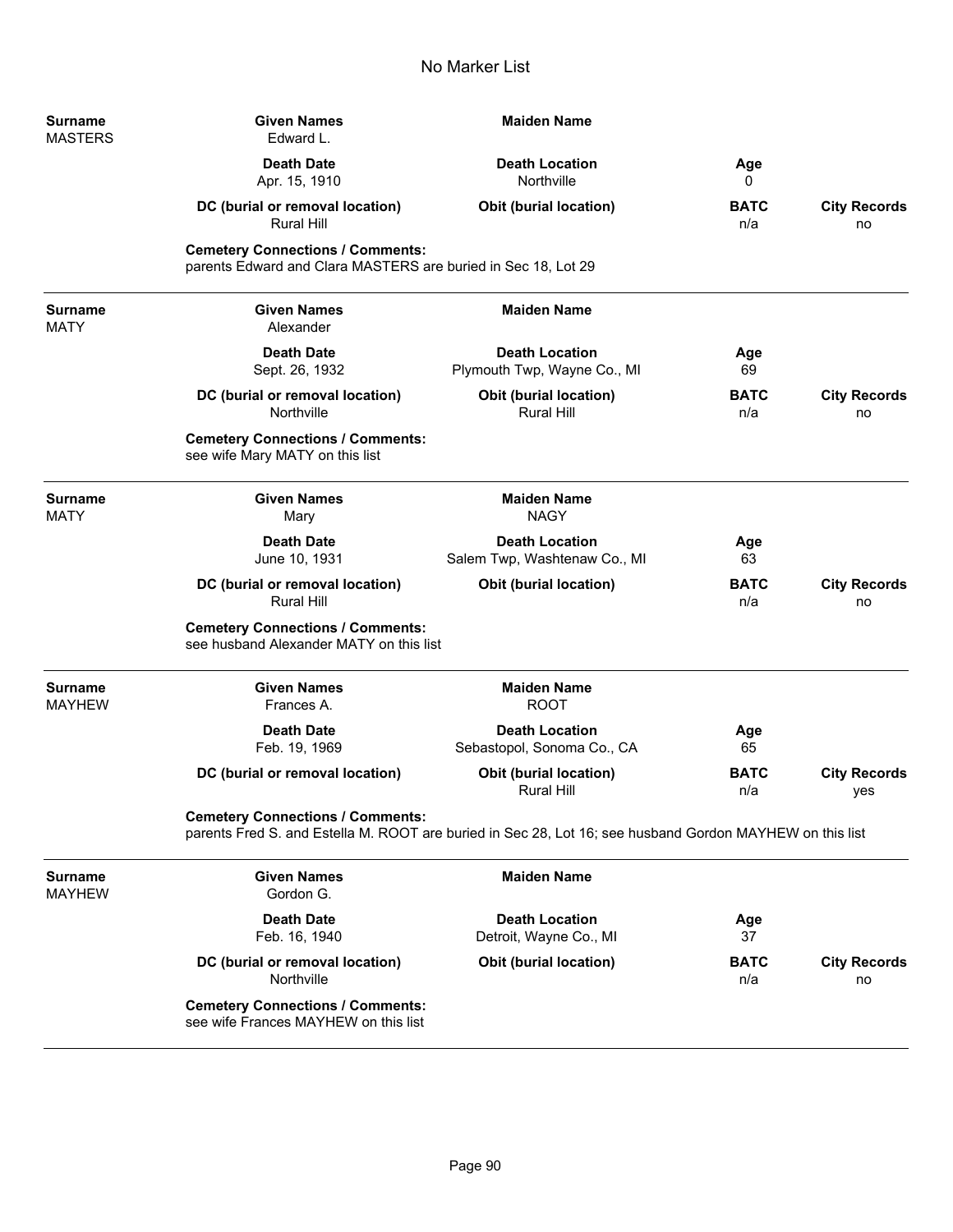| <b>Surname</b><br><b>MAZURK</b>    | <b>Given Names</b><br>Carl F.                                                                                                                                 | <b>Maiden Name</b>                                     |                    |                            |
|------------------------------------|---------------------------------------------------------------------------------------------------------------------------------------------------------------|--------------------------------------------------------|--------------------|----------------------------|
|                                    | <b>Death Date</b><br>Jan. 5, 2002                                                                                                                             | <b>Death Location</b>                                  | Age<br>71          |                            |
|                                    | DC (burial or removal location)                                                                                                                               | Obit (burial location)<br>not specified                | <b>BATC</b><br>n/a | <b>City Records</b><br>yes |
|                                    | <b>Cemetery Connections / Comments:</b><br>buried in Sec 17A, Row 1 North, Grave 66                                                                           |                                                        |                    |                            |
| <b>Surname</b><br><b>McBRADNER</b> | <b>Given Names</b><br>Charles H.                                                                                                                              | <b>Maiden Name</b>                                     |                    |                            |
|                                    | <b>Death Date</b><br>Dec. 11, 1912                                                                                                                            | <b>Death Location</b><br>Hamtramck, Wayne Co., MI      | Age<br>53          |                            |
|                                    | DC (burial or removal location)<br>Northville                                                                                                                 | Obit (burial location)<br>"brought here for interment" | <b>BATC</b><br>n/a | <b>City Records</b><br>no  |
|                                    | <b>Cemetery Connections / Comments:</b><br>see mother-in-law Julia BLAIR on this list                                                                         |                                                        |                    |                            |
| <b>Surname</b><br><b>McCALL</b>    | <b>Given Names</b><br>Elzie                                                                                                                                   | <b>Maiden Name</b>                                     |                    |                            |
|                                    | <b>Death Date</b><br>Mar. 11, 1977                                                                                                                            | <b>Death Location</b><br>Livonia, Wayne Co., MI        | Age<br>57          |                            |
|                                    | DC (burial or removal location)                                                                                                                               | <b>Obit (burial location)</b><br><b>Rural Hill</b>     | <b>BATC</b><br>n/a | <b>City Records</b><br>yes |
|                                    | <b>Cemetery Connections / Comments:</b><br>buried in Singles 2, Grave 95                                                                                      |                                                        |                    |                            |
| <b>Surname</b><br><b>McCLELLAN</b> | <b>Given Names</b><br>Samuel Edward                                                                                                                           | <b>Maiden Name</b>                                     |                    |                            |
|                                    | <b>Death Date</b><br>Aug. 8, 1964                                                                                                                             | <b>Death Location</b>                                  | Age<br>85          |                            |
|                                    | DC (burial or removal location)                                                                                                                               | Obit (burial location)<br><b>Rural Hill</b>            | <b>BATC</b><br>n/a | <b>City Records</b><br>no  |
|                                    | <b>Cemetery Connections / Comments:</b><br>wife Addie BARTRUM is buried in Sec 5, Lot 33                                                                      |                                                        |                    |                            |
| <b>Surname</b><br><b>McCOMBER</b>  | <b>Given Names</b><br>Jas. Scott                                                                                                                              | <b>Maiden Name</b>                                     |                    |                            |
|                                    | <b>Death Date</b><br>Aug. 13, 1857                                                                                                                            | <b>Death Location</b>                                  | Age<br>0           |                            |
|                                    | DC (burial or removal location)                                                                                                                               | <b>Obit (burial location)</b>                          | <b>BATC</b><br>yes | <b>City Records</b><br>no  |
|                                    | <b>Cemetery Connections / Comments:</b><br>brother Frank MACOMBER purchased Sec 9, Lot 14; parents John C. and Hannah MACOMBER are buried in Sec<br>9, Lot 14 |                                                        |                    |                            |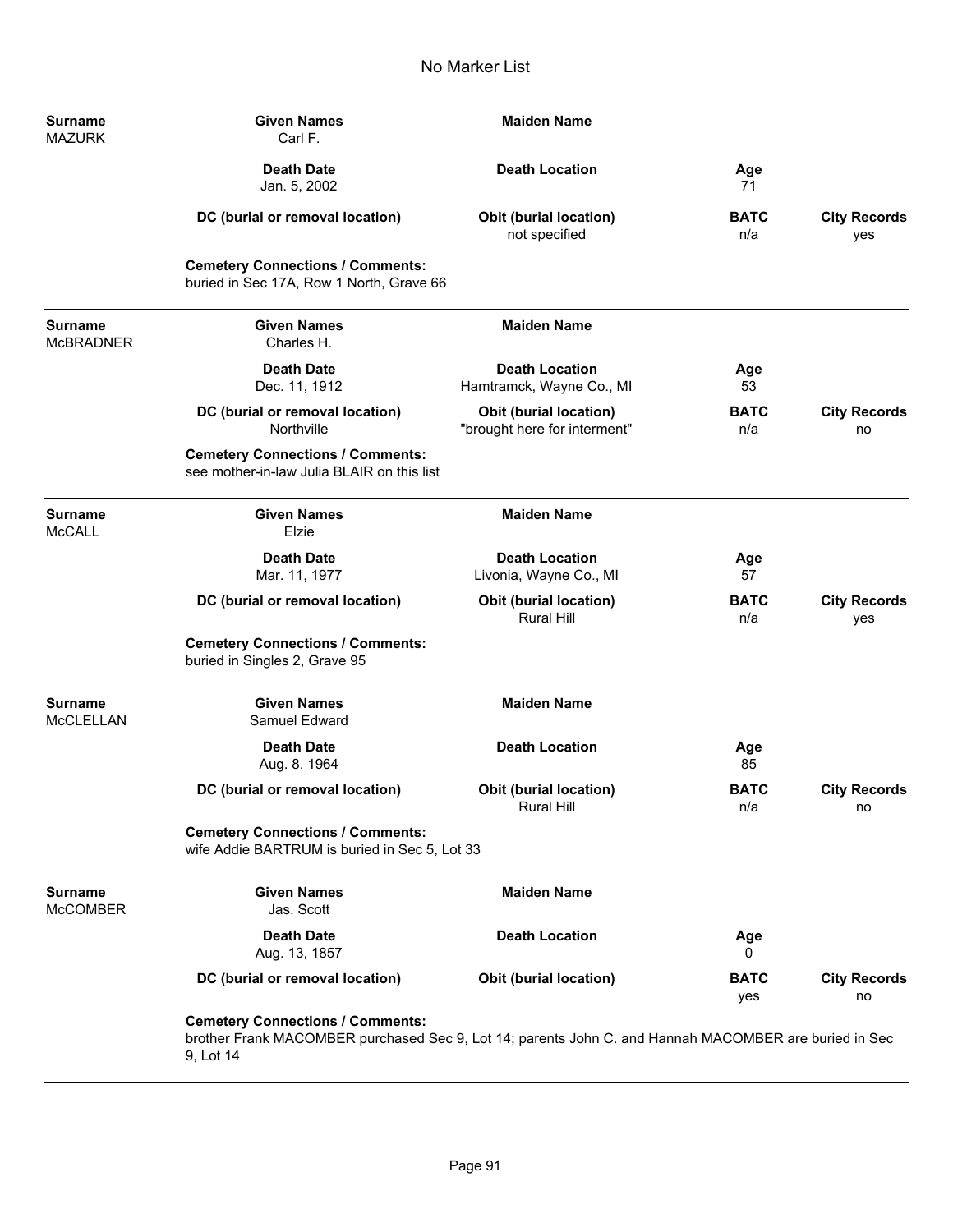| <b>Surname</b><br><b>McCOMBER</b>   | <b>Given Names</b><br>Ruby                                                                                                                                    | <b>Maiden Name</b>                  |                    |                           |
|-------------------------------------|---------------------------------------------------------------------------------------------------------------------------------------------------------------|-------------------------------------|--------------------|---------------------------|
|                                     | <b>Death Date</b><br>Jan. 11, 1852                                                                                                                            | <b>Death Location</b>               | Age<br>0           |                           |
|                                     | DC (burial or removal location)                                                                                                                               | <b>Obit (burial location)</b>       | <b>BATC</b><br>yes | <b>City Records</b><br>no |
|                                     | <b>Cemetery Connections / Comments:</b><br>brother Frank MACOMBER purchased Sec 9, Lot 14; parents John C. and Hannah MACOMBER are buried in Sec<br>9, Lot 14 |                                     |                    |                           |
| <b>Surname</b><br><b>McCONACHIE</b> | <b>Given Names</b><br>Arthur                                                                                                                                  | <b>Maiden Name</b>                  |                    |                           |
|                                     | <b>Death Date</b><br>Apr. 30, 1905                                                                                                                            | <b>Death Location</b><br>Northville | Age<br>0           |                           |
|                                     | DC (burial or removal location)<br>Northville                                                                                                                 | <b>Obit (burial location)</b>       | <b>BATC</b><br>yes | <b>City Records</b><br>no |
|                                     | <b>Cemetery Connections / Comments:</b><br>no known connections                                                                                               |                                     |                    |                           |
| <b>Surname</b><br><b>McCOY</b>      | <b>Given Names</b><br>Geo                                                                                                                                     | <b>Maiden Name</b>                  |                    |                           |
|                                     | <b>Death Date</b><br>Oct. 26, 1887                                                                                                                            | <b>Death Location</b><br>Northville | Age<br>38          |                           |
|                                     | DC (burial or removal location)                                                                                                                               | <b>Obit (burial location)</b>       | <b>BATC</b><br>no  | <b>City Records</b><br>no |
|                                     | <b>Cemetery Connections / Comments:</b><br>Mrs. Geo McCOY purchased Sec 18, Lot 34                                                                            |                                     |                    |                           |
| <b>Surname</b><br><b>McCRAY</b>     | <b>Given Names</b><br>infant                                                                                                                                  | <b>Maiden Name</b>                  |                    |                           |
|                                     | <b>Death Date</b><br>Apr. 10, 1947                                                                                                                            | <b>Death Location</b><br>Northville | Age<br>0           |                           |
|                                     | DC (burial or removal location)<br><b>Rural Hill</b>                                                                                                          | Obit (burial location)              | <b>BATC</b><br>n/a | <b>City Records</b><br>no |
|                                     | <b>Cemetery Connections / Comments:</b><br>no known connections; died in Sessions Hospital                                                                    |                                     |                    |                           |
| <b>Surname</b><br>McDONALD          | <b>Given Names</b><br>Elsie                                                                                                                                   | <b>Maiden Name</b>                  |                    |                           |
|                                     | <b>Death Date</b><br>Oct. 5, 1887                                                                                                                             | <b>Death Location</b><br>Northville | Age<br>4           |                           |
|                                     | DC (burial or removal location)                                                                                                                               | <b>Obit (burial location)</b>       | BATC<br>yes        | <b>City Records</b><br>no |
|                                     | <b>Cemetery Connections / Comments:</b><br>fether Theoder D. McDONELL purphased Can 10, Let 20: see eigher Nettin McDONALD on this ligt; in BATC as Flow      |                                     |                    |                           |

father Theador R. McDONELL purchased Sec 18, Lot 39; see sister Nettie McDONALD on this list; in BATC as Elcy C. McDONNELL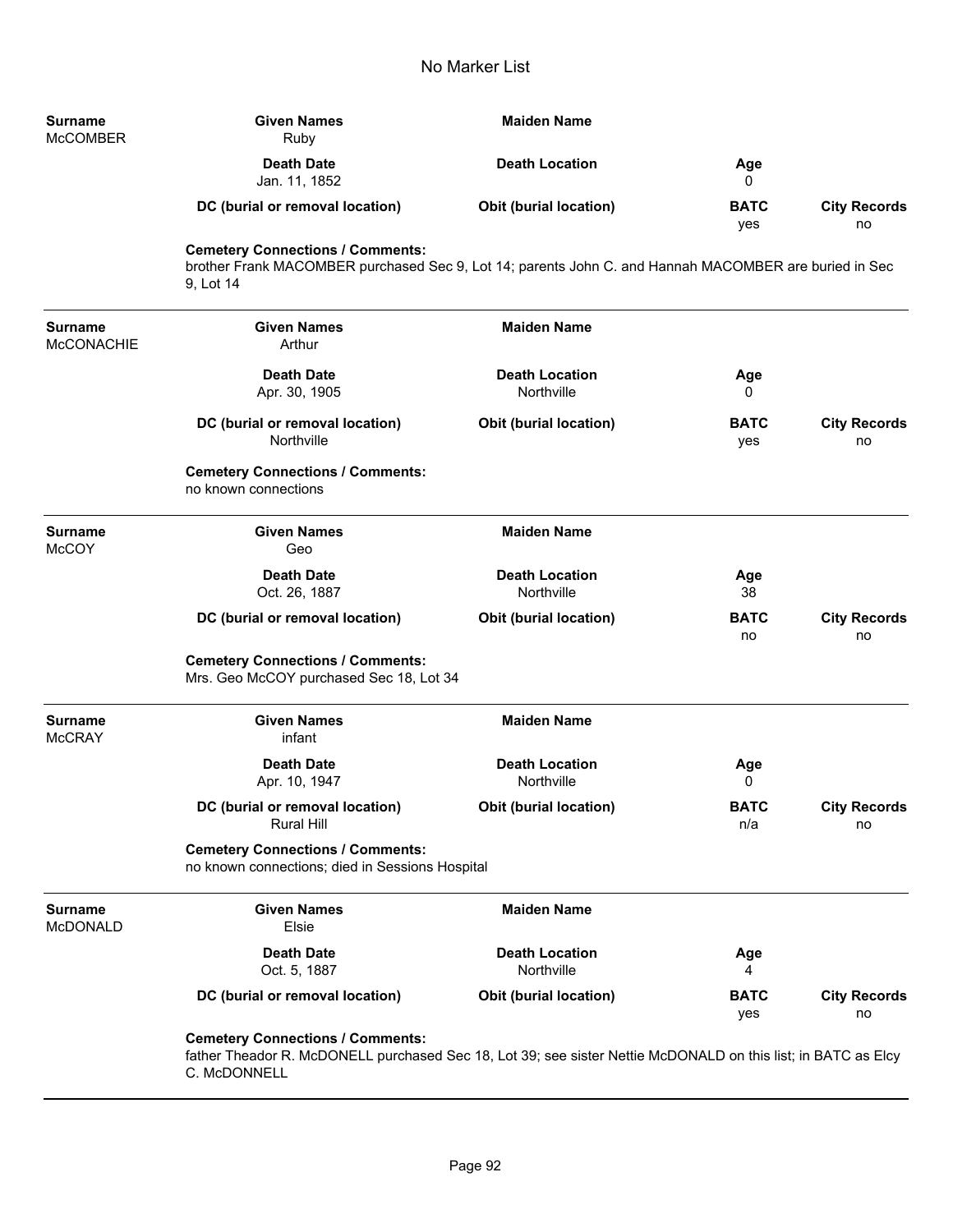| <b>Surname</b><br>McDONALD | <b>Given Names</b><br>Nettie    | <b>Maiden Name</b>                  |                    |                           |
|----------------------------|---------------------------------|-------------------------------------|--------------------|---------------------------|
|                            | Death Date<br>Sept. 27, 1887    | <b>Death Location</b><br>Northville | Age<br>11          |                           |
|                            | DC (burial or removal location) | <b>Obit (burial location)</b>       | <b>BATC</b><br>yes | <b>City Records</b><br>no |

**Cemetery Connections / Comments:**

father Theador R. McDONELL purchased Sec 18, Lot 39 upon her death; see sister Elsie McDONALD on this list; in BATC as Nettie Irean McDONNELL

| <b>Surname</b><br>McDONOUGH | <b>Given Names</b><br>Robert                                                    | <b>Maiden Name</b>                                                                   |                    |                            |
|-----------------------------|---------------------------------------------------------------------------------|--------------------------------------------------------------------------------------|--------------------|----------------------------|
|                             | <b>Death Date</b><br>Jan. 30, 1925                                              | <b>Death Location</b><br>Northville                                                  | Age<br>55          |                            |
|                             | DC (burial or removal location)<br><b>Rural Hill</b>                            | Obit (burial location)<br>"remains placed in vault"                                  | <b>BATC</b><br>n/a | <b>City Records</b><br>no  |
|                             | <b>Cemetery Connections / Comments:</b><br>no known connections                 |                                                                                      |                    |                            |
| Surname<br><b>McFARLAND</b> | <b>Given Names</b><br>Frank                                                     | <b>Maiden Name</b>                                                                   |                    |                            |
|                             | <b>Death Date</b><br>Apr. 28, 1963                                              | <b>Death Location</b><br>Ann Arbor, Washtenaw Co., MI                                | Age<br>84          |                            |
|                             | DC (burial or removal location)                                                 | <b>Obit (burial location)</b><br>not specified                                       | <b>BATC</b><br>n/a | <b>City Records</b><br>yes |
|                             | <b>Cemetery Connections / Comments:</b><br>buried in Singles 1, Tier 1, Grave 7 |                                                                                      |                    |                            |
| Surname<br>McFARLIN         | <b>Given Names</b><br>Ellen                                                     | <b>Maiden Name</b><br><b>MCALLISTER</b>                                              |                    |                            |
|                             | <b>Death Date</b><br>Feb. 19, 1920                                              | <b>Death Location</b><br>Northville                                                  | Age<br>63          |                            |
|                             | DC (burial or removal location)<br><b>Rural Hill</b>                            | <b>Obit (burial location)</b><br>not specified                                       | <b>BATC</b><br>n/a | <b>City Records</b><br>no  |
|                             | <b>Cemetery Connections / Comments:</b>                                         | son Frank McFARLAND is buried in Singles 1; see husband Hulett McFARLIN on this list |                    |                            |
| <b>Surname</b><br>McFARLIN  | <b>Given Names</b><br>Hulett                                                    | <b>Maiden Name</b>                                                                   |                    |                            |
|                             | <b>Death Date</b><br>Mar. 3, 1924                                               | <b>Death Location</b><br>Detroit, Wayne Co., MI                                      | Age<br>67          |                            |
|                             | DC (burial or removal location)<br>Northville                                   | <b>Obit (burial location)</b>                                                        | <b>BATC</b><br>n/a | <b>City Records</b><br>no  |
|                             | <b>Cemetery Connections / Comments:</b>                                         | son Frank McFARLAND is buried in Singles 1; see wife Ellen McFARLIN on this list     |                    |                            |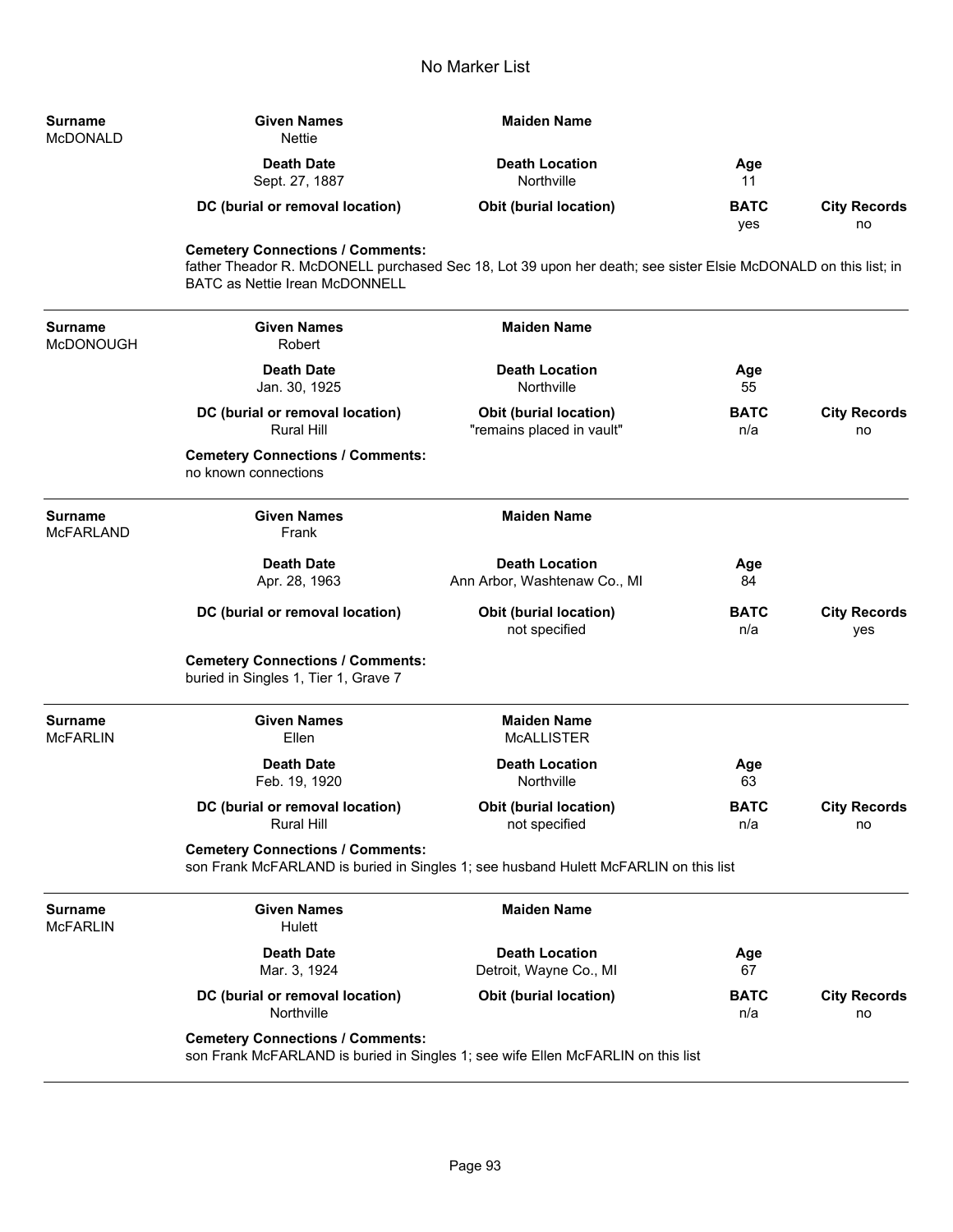| Surname<br>McGEE      | <b>Given Names</b><br>Fredrick E.                                                                                                   | <b>Maiden Name</b>                         |                    |                            |
|-----------------------|-------------------------------------------------------------------------------------------------------------------------------------|--------------------------------------------|--------------------|----------------------------|
|                       | <b>Death Date</b><br>Apr. 23, 1925                                                                                                  | <b>Death Location</b><br>Northville        | Age<br>0           |                            |
|                       | DC (burial or removal location)<br><b>Rural Hill</b>                                                                                | <b>Obit (burial location)</b>              | <b>BATC</b><br>n/a | <b>City Records</b><br>no  |
|                       | <b>Cemetery Connections / Comments:</b><br>no known connections                                                                     |                                            |                    |                            |
| Surname<br>McGILVRAY  | <b>Given Names</b><br>Archie                                                                                                        | <b>Maiden Name</b>                         |                    |                            |
|                       | <b>Death Date</b><br>Mar. 6, 1899                                                                                                   | <b>Death Location</b><br>Northville        | Age<br>0           |                            |
|                       | DC (burial or removal location)<br><b>Rural Hill</b>                                                                                | <b>Obit (burial location)</b>              | <b>BATC</b><br>yes | <b>City Records</b><br>no  |
|                       | <b>Cemetery Connections / Comments:</b><br>see siblings Cornelius and Christina McGILVRAY on this list; in BATC as Arthie McGILVRAY |                                            |                    |                            |
| Surname<br>McGILVRAY  | <b>Given Names</b><br>Christina                                                                                                     | <b>Maiden Name</b>                         |                    |                            |
|                       | <b>Death Date</b><br>Mar. 14, 1906                                                                                                  | <b>Death Location</b><br>Northville        | Age<br>16          |                            |
|                       | DC (burial or removal location)<br>Northville                                                                                       | Obit (burial location)<br>not specified    | <b>BATC</b><br>no  | <b>City Records</b><br>no  |
|                       | <b>Cemetery Connections / Comments:</b><br>see brothers Archie and Cornelius McGILVRAY on this list                                 |                                            |                    |                            |
| Surname<br>McGILVRAY  | <b>Given Names</b><br>Cornelius                                                                                                     | <b>Maiden Name</b>                         |                    |                            |
|                       | <b>Death Date</b><br>Nov. 3, 1897                                                                                                   | <b>Death Location</b><br>Northville        | Age<br>4           |                            |
|                       | DC (burial or removal location)<br>Northville                                                                                       | Obit (burial location)                     | <b>BATC</b><br>yes | <b>City Records</b><br>no  |
|                       | <b>Cemetery Connections / Comments:</b><br>see siblings Archie and Christina McGILVRAY on this list                                 |                                            |                    |                            |
| Surname<br>McILMURRAY | <b>Given Names</b><br>Waldo, Jr.                                                                                                    | <b>Maiden Name</b>                         |                    |                            |
|                       | <b>Death Date</b><br>Nov. 19, 2020                                                                                                  | <b>Death Location</b><br>Washtenaw Co., MI | Age<br>64          |                            |
|                       | DC (burial or removal location)                                                                                                     | Obit (burial location)<br>Rural Hill       | <b>BATC</b><br>n/a | <b>City Records</b><br>yes |
|                       | <b>Cemetery Connections / Comments:</b><br>buried in Sec 4R, Tier 6 East, Grave 52                                                  |                                            |                    |                            |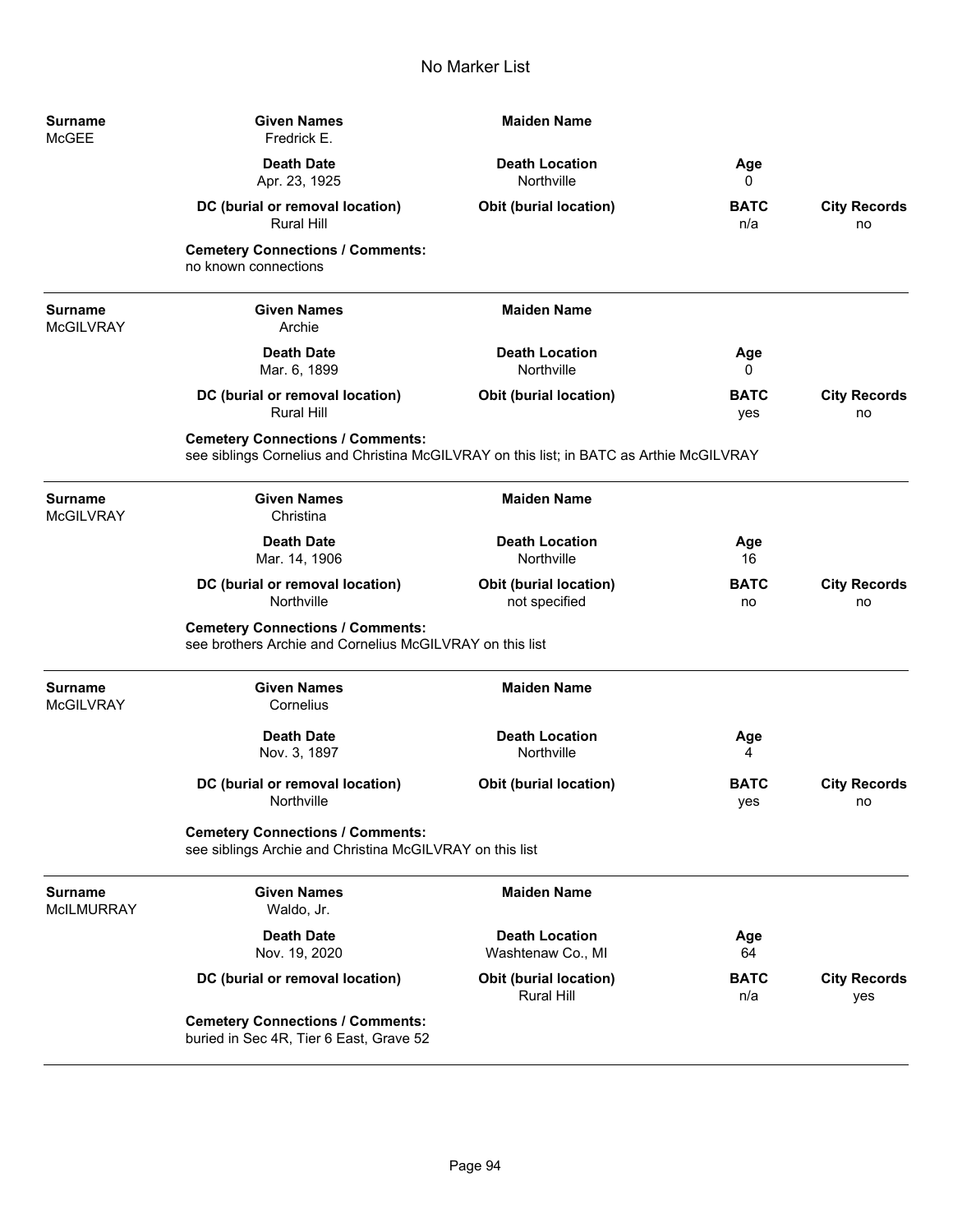| <b>Surname</b><br><b>McKERREGHAN</b> | <b>Given Names</b><br>Florence                                                                                             | <b>Maiden Name</b><br><b>ELDRED</b>                   |                    |                            |
|--------------------------------------|----------------------------------------------------------------------------------------------------------------------------|-------------------------------------------------------|--------------------|----------------------------|
|                                      | <b>Death Date</b><br>Apr. 9, 1931                                                                                          | <b>Death Location</b><br>Ann Arbor, Washtenaw Co., MI | Age<br>86          |                            |
|                                      | DC (burial or removal location)<br><b>Rural Hill</b>                                                                       | <b>Obit (burial location)</b><br>Rural Hill           | <b>BATC</b><br>n/a | <b>City Records</b><br>no  |
|                                      | <b>Cemetery Connections / Comments:</b><br>see husband William Henry McKERREGHAN on this list                              |                                                       |                    |                            |
| <b>Surname</b><br><b>McKERREGHAN</b> | <b>Given Names</b><br><b>William Henry</b>                                                                                 | <b>Maiden Name</b>                                    |                    |                            |
|                                      | <b>Death Date</b><br>Oct. 19, 1929                                                                                         | <b>Death Location</b><br>Northville                   | Age<br>72          |                            |
|                                      | DC (burial or removal location)<br><b>Rural Hill</b>                                                                       | <b>Obit (burial location)</b><br><b>Rural Hill</b>    | <b>BATC</b><br>n/a | <b>City Records</b><br>no  |
|                                      | <b>Cemetery Connections / Comments:</b><br>see wife Florence McKERREGHAN on this list                                      |                                                       |                    |                            |
| <b>Surname</b><br><b>McKILLIP</b>    | <b>Given Names</b><br><b>Gerald Richard</b>                                                                                | <b>Maiden Name</b>                                    |                    |                            |
|                                      | <b>Death Date</b><br>Oct. 15, 1921                                                                                         | <b>Death Location</b><br>Northville                   | Age<br>0           |                            |
|                                      | DC (burial or removal location)<br><b>Rural Hill</b>                                                                       | <b>Obit (burial location)</b>                         | <b>BATC</b><br>n/a | <b>City Records</b><br>no  |
|                                      | <b>Cemetery Connections / Comments:</b><br>parents Herman and Margaret McKILLIP are buried in Sec 32, Lot 26 - NE 1/4      |                                                       |                    |                            |
| <b>Surname</b><br><b>McLAREN</b>     | <b>Given Names</b><br>Lucille                                                                                              | <b>Maiden Name</b>                                    |                    |                            |
|                                      | <b>Death Date</b><br>June 3, 1973                                                                                          | <b>Death Location</b><br>Detroit, Wayne Co., MI       | Age<br>54          |                            |
|                                      | DC (burial or removal location)                                                                                            | Obit (burial location)                                | <b>BATC</b><br>n/a | <b>City Records</b><br>yes |
|                                      | <b>Cemetery Connections / Comments:</b><br>buried in Singles 2, Grave 64                                                   |                                                       |                    |                            |
| <b>Surname</b><br><b>McLEAN</b>      | <b>Given Names</b><br>Ettie                                                                                                | <b>Maiden Name</b><br><b>KEITH</b>                    |                    |                            |
|                                      | <b>Death Date</b><br>Apr. 19, 1918                                                                                         | <b>Death Location</b><br>Pontiac, Oakland Co., MI     | Age<br>32          |                            |
|                                      | DC (burial or removal location)<br>Northville                                                                              | Obit (burial location)<br>Northville                  | <b>BATC</b><br>n/a | <b>City Records</b><br>no  |
|                                      | <b>Cemetery Connections / Comments:</b><br>husband Donald's parents, Donald and Sarah McLEAN, are buried in Sec 17, Lot 16 |                                                       |                    |                            |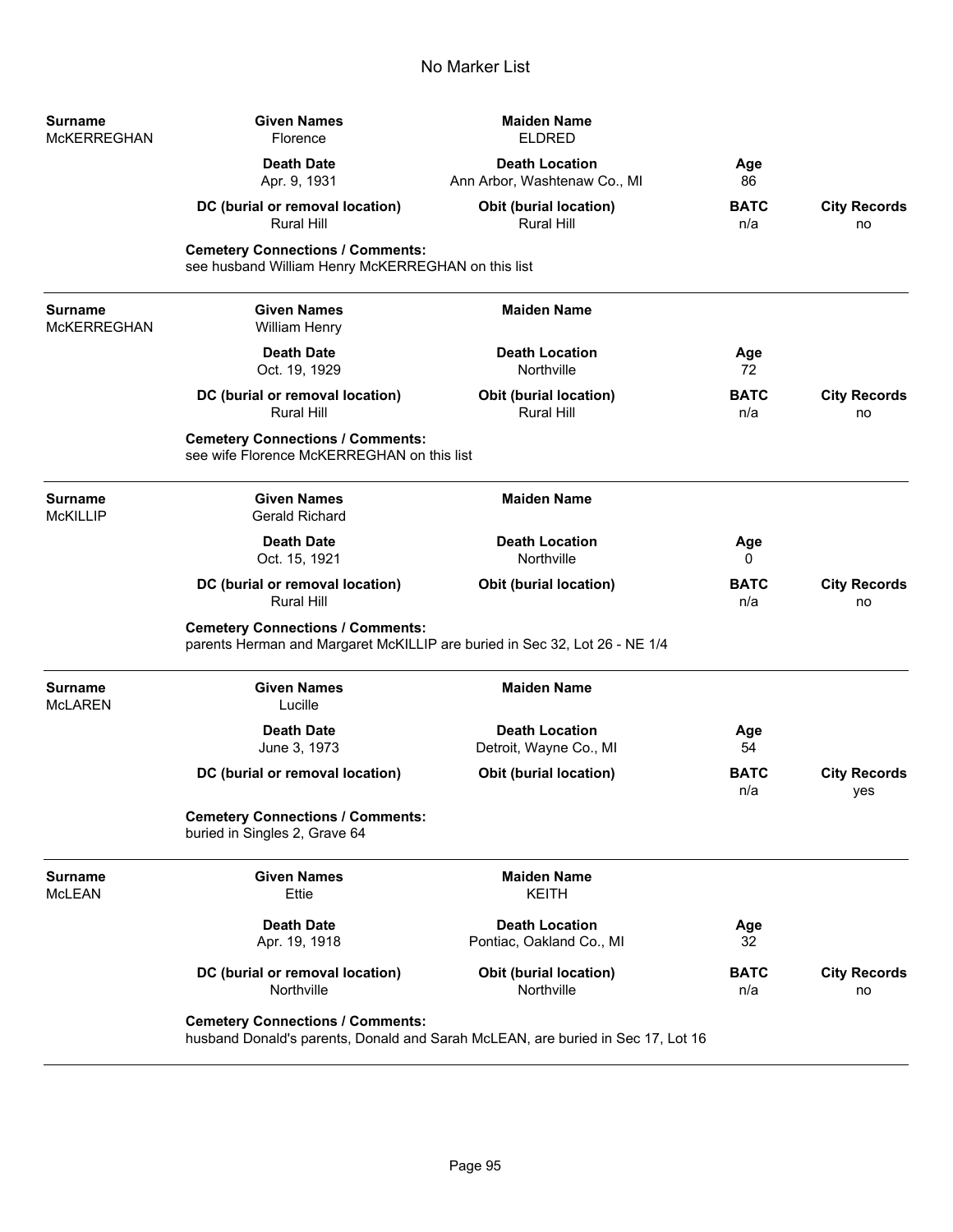| Surname<br>McLEAN         | <b>Given Names</b><br>William S.                                                                                                                                                                                                              | <b>Maiden Name</b>                             |                    |                            |
|---------------------------|-----------------------------------------------------------------------------------------------------------------------------------------------------------------------------------------------------------------------------------------------|------------------------------------------------|--------------------|----------------------------|
|                           | <b>Death Date</b><br>Nov. 15, 1954                                                                                                                                                                                                            | <b>Death Location</b><br>Northville            | Age<br>57          |                            |
|                           | DC (burial or removal location)                                                                                                                                                                                                               | <b>Obit (burial location)</b><br>not specified | <b>BATC</b><br>n/a | <b>City Records</b><br>no  |
|                           | <b>Cemetery Connections / Comments:</b><br>wife Helen B. McLEAN is buried in Sec 4A                                                                                                                                                           |                                                |                    |                            |
| Surname<br>McMILLAN       | <b>Given Names</b><br>Harvey                                                                                                                                                                                                                  | <b>Maiden Name</b>                             |                    |                            |
|                           | <b>Death Date</b><br>doi June 27, 1969                                                                                                                                                                                                        | <b>Death Location</b>                          | Age                |                            |
|                           | DC (burial or removal location)                                                                                                                                                                                                               | <b>Obit (burial location)</b>                  | <b>BATC</b><br>n/a | <b>City Records</b><br>yes |
|                           | <b>Cemetery Connections / Comments:</b><br>buried in Singles 2, Grave 20                                                                                                                                                                      |                                                |                    |                            |
| Surname<br>McMILLIN       | <b>Given Names</b><br>William H.                                                                                                                                                                                                              | <b>Maiden Name</b>                             |                    |                            |
|                           | <b>Death Date</b><br>Apr. 6, 1969                                                                                                                                                                                                             | <b>Death Location</b><br>Eloise, Wayne Co., MI | Age<br>94          |                            |
|                           | DC (burial or removal location)                                                                                                                                                                                                               | Obit (burial location)<br><b>Rural Hill</b>    | <b>BATC</b><br>n/a | <b>City Records</b><br>yes |
|                           | <b>Cemetery Connections / Comments:</b><br>per a City map, a Bill McMILLAN owned Old Sec 11, Lot 6 (west of CARD lot); he may be in current Sec 11A, Tier<br>2, Grave 24; see wife Carrie McMILLAN buried in Sec 25, Lot 17 as Carrie LARKINS |                                                |                    |                            |
| Surname<br>MCNEELY        | <b>Given Names</b><br>Edward John II                                                                                                                                                                                                          | <b>Maiden Name</b>                             |                    |                            |
|                           | <b>Death Date</b><br>June 30, 2012                                                                                                                                                                                                            | <b>Death Location</b><br>Washtenaw Co., MI     | Age<br>89          |                            |
|                           | DC (burial or removal location)                                                                                                                                                                                                               | <b>Obit (burial location)</b><br>Rural Hill    | <b>BATC</b><br>n/a | <b>City Records</b><br>yes |
|                           | <b>Cemetery Connections / Comments:</b><br>buried in Sec 43, Tier 10, Grave 30                                                                                                                                                                |                                                |                    |                            |
| <b>Surname</b><br>McNEELY | <b>Given Names</b><br>Marie Therese                                                                                                                                                                                                           | <b>Maiden Name</b><br><b>O'CONNOR</b>          |                    |                            |
|                           | <b>Death Date</b><br>Apr. 23, 2020                                                                                                                                                                                                            | <b>Death Location</b><br>Washtenaw Co., MI     | Age<br>91          |                            |
|                           | DC (burial or removal location)                                                                                                                                                                                                               | <b>Obit (burial location)</b><br>Rural Hill    | <b>BATC</b><br>n/a | <b>City Records</b><br>no  |
|                           | <b>Cemetery Connections / Comments:</b><br>buried in Sec 43, Tier 10, Grave 31                                                                                                                                                                |                                                |                    |                            |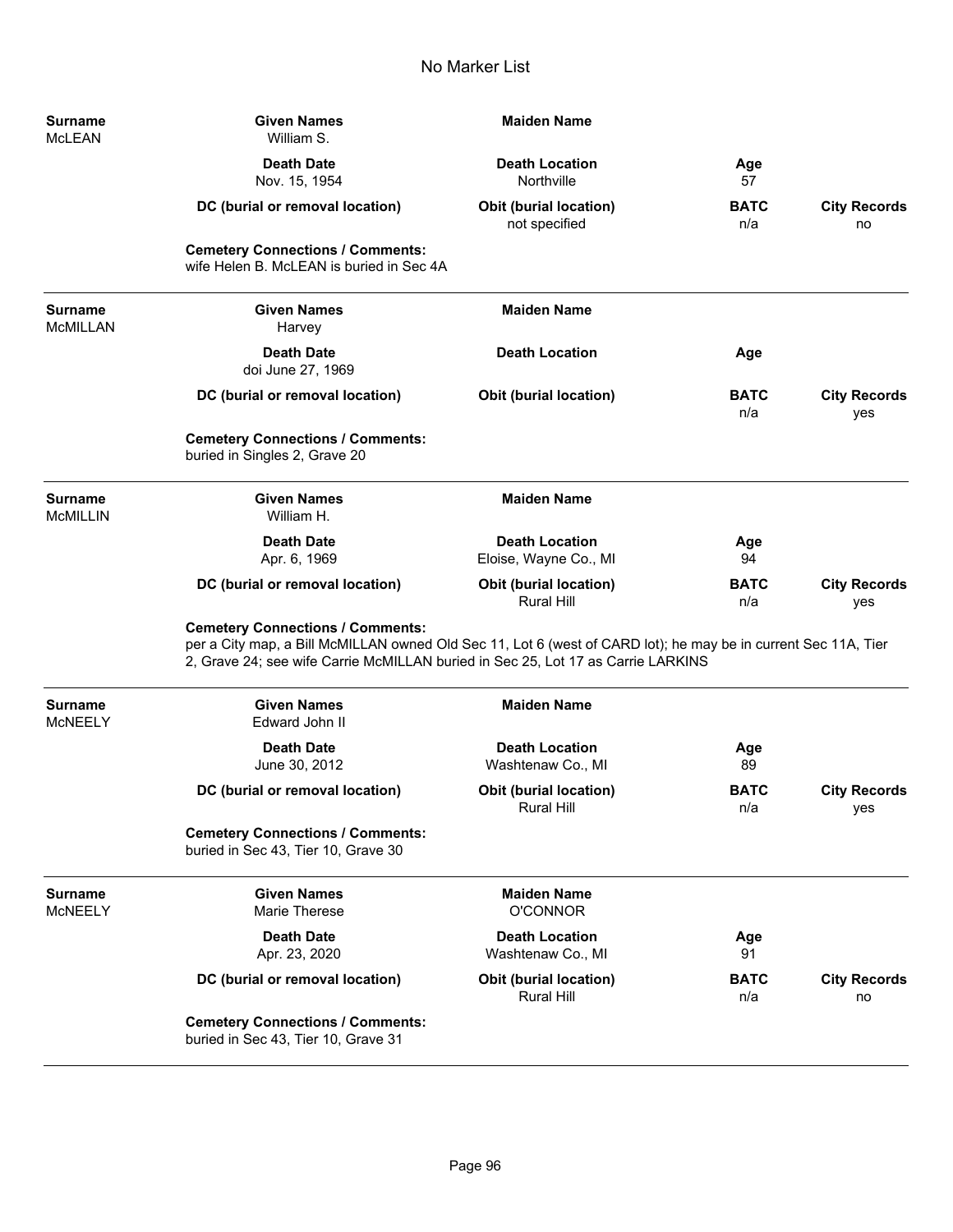| Surname<br><b>McTIGUE</b>         | <b>Given Names</b><br>baby                                                                                                                                                      | <b>Maiden Name</b>                                 |                    |                            |
|-----------------------------------|---------------------------------------------------------------------------------------------------------------------------------------------------------------------------------|----------------------------------------------------|--------------------|----------------------------|
|                                   | <b>Death Date</b><br>Aug. 30, 1949                                                                                                                                              | <b>Death Location</b><br>Northville                | Age<br>0           |                            |
|                                   | DC (burial or removal location)                                                                                                                                                 | <b>Obit (burial location)</b>                      | <b>BATC</b><br>n/a | <b>City Records</b><br>yes |
|                                   | <b>Cemetery Connections / Comments:</b><br>buried in Babyland 1                                                                                                                 |                                                    |                    |                            |
| <b>Surname</b><br><b>McTIGUE</b>  | <b>Given Names</b><br>Debra Lynn                                                                                                                                                | <b>Maiden Name</b>                                 |                    |                            |
|                                   | <b>Death Date</b><br>Apr. 14, 1955                                                                                                                                              | <b>Death Location</b><br>Northville                | Age<br>0           |                            |
|                                   | DC (burial or removal location)                                                                                                                                                 | Obit (burial location)<br>Rural Hill               | <b>BATC</b><br>n/a | <b>City Records</b><br>yes |
|                                   | <b>Cemetery Connections / Comments:</b><br>buried in Babyland 1                                                                                                                 |                                                    |                    |                            |
| <b>Surname</b><br><b>McTIGUE</b>  | <b>Given Names</b><br>Frank J.                                                                                                                                                  | <b>Maiden Name</b>                                 |                    |                            |
|                                   | <b>Death Date</b><br>Mar. 24, 1961                                                                                                                                              | <b>Death Location</b><br>Pittsburgh, PA            | Age<br>72          |                            |
|                                   | DC (burial or removal location)<br><b>Rural Hill</b>                                                                                                                            | <b>Obit (burial location)</b><br><b>Rural Hill</b> | <b>BATC</b><br>n/a | <b>City Records</b><br>no  |
|                                   | <b>Cemetery Connections / Comments:</b><br>wife Gretta McTIGUE is buried in Sec 32, Lot 47C                                                                                     |                                                    |                    |                            |
| <b>Surname</b><br><b>MEISSNER</b> | <b>Given Names</b><br>George                                                                                                                                                    | <b>Maiden Name</b>                                 |                    |                            |
|                                   | <b>Death Date</b><br>Apr. 16, 1909                                                                                                                                              | <b>Death Location</b><br>Northville                | Age<br>6           |                            |
|                                   | DC (burial or removal location)<br><b>Rural Hill</b>                                                                                                                            | <b>Obit (burial location)</b><br>not specified     | <b>BATC</b><br>n/a | <b>City Records</b><br>no  |
|                                   | <b>Cemetery Connections / Comments:</b><br>father Herman MISSNER puchased Sec 17, Lot 14 upon his death; parents Herman and Wilhelmina MEISSNER<br>are buried in Sec 17, Lot 14 |                                                    |                    |                            |
| <b>Surname</b><br><b>MEPSTEAD</b> | <b>Given Names</b><br>Lyman                                                                                                                                                     | <b>Maiden Name</b>                                 |                    |                            |
|                                   | <b>Death Date</b><br>Jan. 31, 1902                                                                                                                                              | <b>Death Location</b><br>Northville                | Age<br>46          |                            |
|                                   | DC (burial or removal location)<br><b>Rural Hill</b>                                                                                                                            | <b>Obit (burial location)</b><br>not specified     | <b>BATC</b><br>yes | <b>City Records</b><br>no  |
|                                   | <b>Cemetery Connections / Comments:</b><br>see stepson William DEGGINGER on this list                                                                                           |                                                    |                    |                            |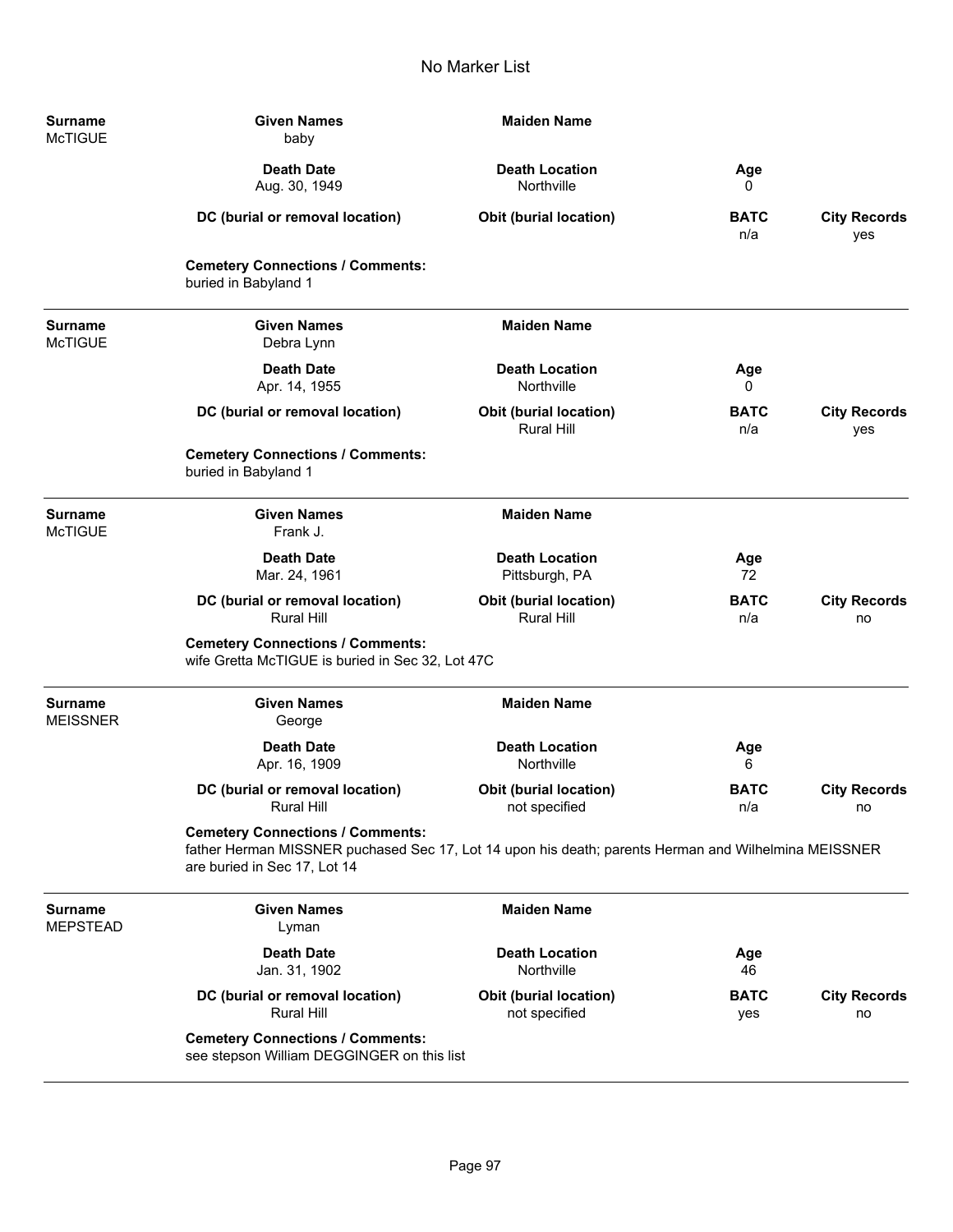| Surname<br>MERRITT        | <b>Given Names</b><br>Clyde                                                                                                     | <b>Maiden Name</b>                                   |                    |                            |
|---------------------------|---------------------------------------------------------------------------------------------------------------------------------|------------------------------------------------------|--------------------|----------------------------|
|                           | <b>Death Date</b><br>Mar. 12, 1953                                                                                              | <b>Death Location</b><br>Oakland Co., MI             | Age<br>75          |                            |
|                           | DC (burial or removal location)                                                                                                 | <b>Obit (burial location)</b><br>Rural Hill          | <b>BATC</b><br>n/a | <b>City Records</b><br>no  |
|                           | <b>Cemetery Connections / Comments:</b><br>parents James and Lena MERRITT are buried in Sec 25, Lot 21                          |                                                      |                    |                            |
| <b>Surname</b><br>MERRITT | <b>Given Names</b><br>Edna                                                                                                      | <b>Maiden Name</b>                                   |                    |                            |
|                           | <b>Death Date</b><br>Jan. 27, 1953                                                                                              | <b>Death Location</b><br>Oakland Co., MI             | Age<br>83          |                            |
|                           | DC (burial or removal location)                                                                                                 | <b>Obit (burial location)</b><br><b>Rural Hill</b>   | <b>BATC</b><br>n/a | <b>City Records</b><br>no  |
|                           | <b>Cemetery Connections / Comments:</b><br>parents James and Lena MERRITT are buried in Sec 25, Lot 21                          |                                                      |                    |                            |
| Surname<br>MEYER          | <b>Given Names</b><br>Beatrice I.                                                                                               | <b>Maiden Name</b><br><b>AITKEN</b>                  |                    |                            |
|                           | <b>Death Date</b><br>July 7, 1987                                                                                               | <b>Death Location</b><br>Livonia, Wayne Co., MI      | Age<br>72          |                            |
|                           | DC (burial or removal location)                                                                                                 | Obit (burial location)<br>not specified              | <b>BATC</b><br>n/a | <b>City Records</b><br>yes |
|                           | <b>Cemetery Connections / Comments:</b><br>buried in Sec 38, Lot 67 - NW1/4                                                     |                                                      |                    |                            |
| Surname<br>MILLARD        | <b>Given Names</b><br><b>Kenneth Morris</b>                                                                                     | <b>Maiden Name</b>                                   |                    |                            |
|                           | <b>Death Date</b><br>Mar. 15, 1899                                                                                              | <b>Death Location</b><br>Farmington, Oakland Co., MI | Age<br>0           |                            |
|                           | DC (burial or removal location)<br>Northville                                                                                   | Obit (burial location)                               | <b>BATC</b><br>yes | <b>City Records</b><br>no  |
|                           | <b>Cemetery Connections / Comments:</b><br>no known connections                                                                 |                                                      |                    |                            |
| <b>Surname</b><br>MILLER  | <b>Given Names</b><br>Elizabeth                                                                                                 | <b>Maiden Name</b><br><b>FREITAG</b>                 |                    |                            |
|                           | <b>Death Date</b><br>May 5, 1909                                                                                                | <b>Death Location</b><br>Novi Twp, Oakland Co., MI   | Age<br>81          |                            |
|                           | DC (burial or removal location)<br><b>Rural Hill</b>                                                                            | <b>Obit (burial location)</b><br>Rural Hill          | <b>BATC</b><br>n/a | <b>City Records</b><br>no  |
|                           | <b>Cemetery Connections / Comments:</b><br>son Carl E. MILLER is buried in Sec 14, Lot 16; see husband Fred MILLER on this list |                                                      |                    |                            |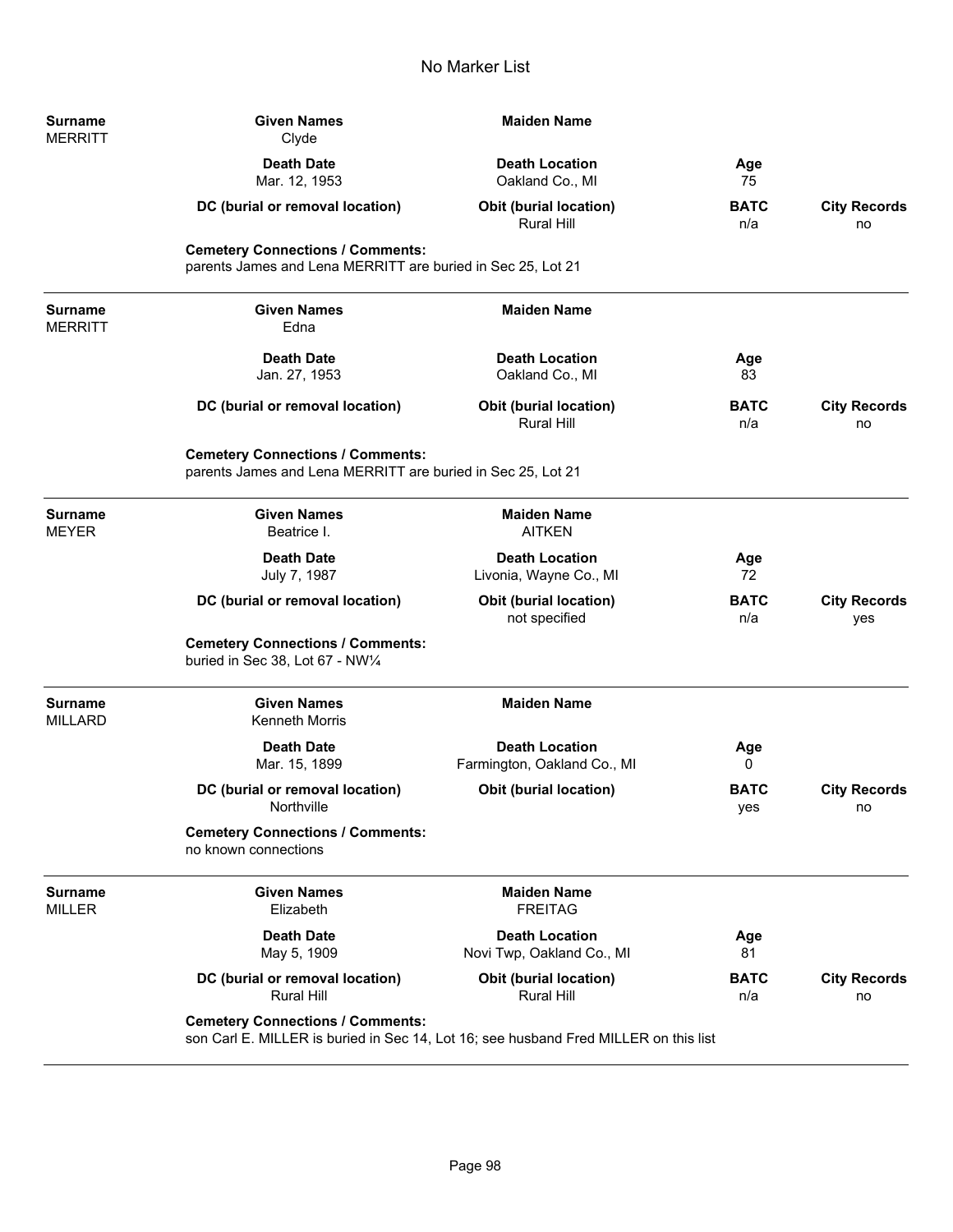| Surname<br>MILLER | <b>Given Names</b><br>Fred                                                                                                        | <b>Maiden Name</b>                                 |                    |                            |
|-------------------|-----------------------------------------------------------------------------------------------------------------------------------|----------------------------------------------------|--------------------|----------------------------|
|                   | <b>Death Date</b><br>Aug. 30, 1905                                                                                                | <b>Death Location</b><br>Novi Twp, Oakland Co., MI | Age<br>80          |                            |
|                   | DC (burial or removal location)<br>Northville                                                                                     | <b>Obit (burial location)</b><br>not specified     | <b>BATC</b><br>yes | <b>City Records</b><br>no  |
|                   | <b>Cemetery Connections / Comments:</b><br>son Carl E. MILLER is buried in Sec 14, Lot 16; see wife Elizabeth MILLER on this list |                                                    |                    |                            |
| Surname<br>MILLER | <b>Given Names</b><br>Lucy M.                                                                                                     | <b>Maiden Name</b>                                 |                    |                            |
|                   | <b>Death Date</b><br>Dec. 11, 1906                                                                                                | <b>Death Location</b><br>Novi Twp, Oakland Co., MI | Age<br>0           |                            |
|                   | DC (burial or removal location)<br>Northville                                                                                     | <b>Obit (burial location)</b>                      | <b>BATC</b><br>yes | <b>City Records</b><br>no  |
|                   | <b>Cemetery Connections / Comments:</b><br>parents Henry C. MILLER and Marie ASHLEY are buried in Sec 26, Lot 15                  |                                                    |                    |                            |
| Surname<br>MILLER | <b>Given Names</b><br>Macrady                                                                                                     | <b>Maiden Name</b>                                 |                    |                            |
|                   | <b>Death Date</b><br>Dec. 4, 1905                                                                                                 | <b>Death Location</b><br>Novi Twp, Oakland Co., MI | Age<br>0           |                            |
|                   | DC (burial or removal location)<br>Northville                                                                                     | <b>Obit (burial location)</b>                      | <b>BATC</b><br>yes | <b>City Records</b><br>no  |
|                   | <b>Cemetery Connections / Comments:</b><br>no known connections                                                                   |                                                    |                    |                            |
| Surname<br>MILLER | <b>Given Names</b><br>Martha                                                                                                      | <b>Maiden Name</b>                                 |                    |                            |
|                   | <b>Death Date</b><br>doi July 12, 1968                                                                                            | <b>Death Location</b>                              | Age                |                            |
|                   | DC (burial or removal location)                                                                                                   | <b>Obit (burial location)</b>                      | <b>BATC</b><br>n/a | <b>City Records</b><br>yes |
|                   | <b>Cemetery Connections / Comments:</b><br>buried in Singles 2, Grave 13                                                          |                                                    |                    |                            |
| Surname<br>MILLER | <b>Given Names</b><br>Mary Annette                                                                                                | <b>Maiden Name</b><br><b>ROBERTSON</b>             |                    |                            |
|                   | <b>Death Date</b><br>Oct. 9, 2004                                                                                                 | <b>Death Location</b><br>Wayne Co., MI             | Age<br>72          |                            |
|                   | DC (burial or removal location)                                                                                                   | <b>Obit (burial location)</b><br>not specified     | <b>BATC</b><br>n/a | <b>City Records</b><br>yes |
|                   | <b>Cemetery Connections / Comments:</b><br>buried in Sec 38, Lot 60 West                                                          |                                                    |                    |                            |

-

÷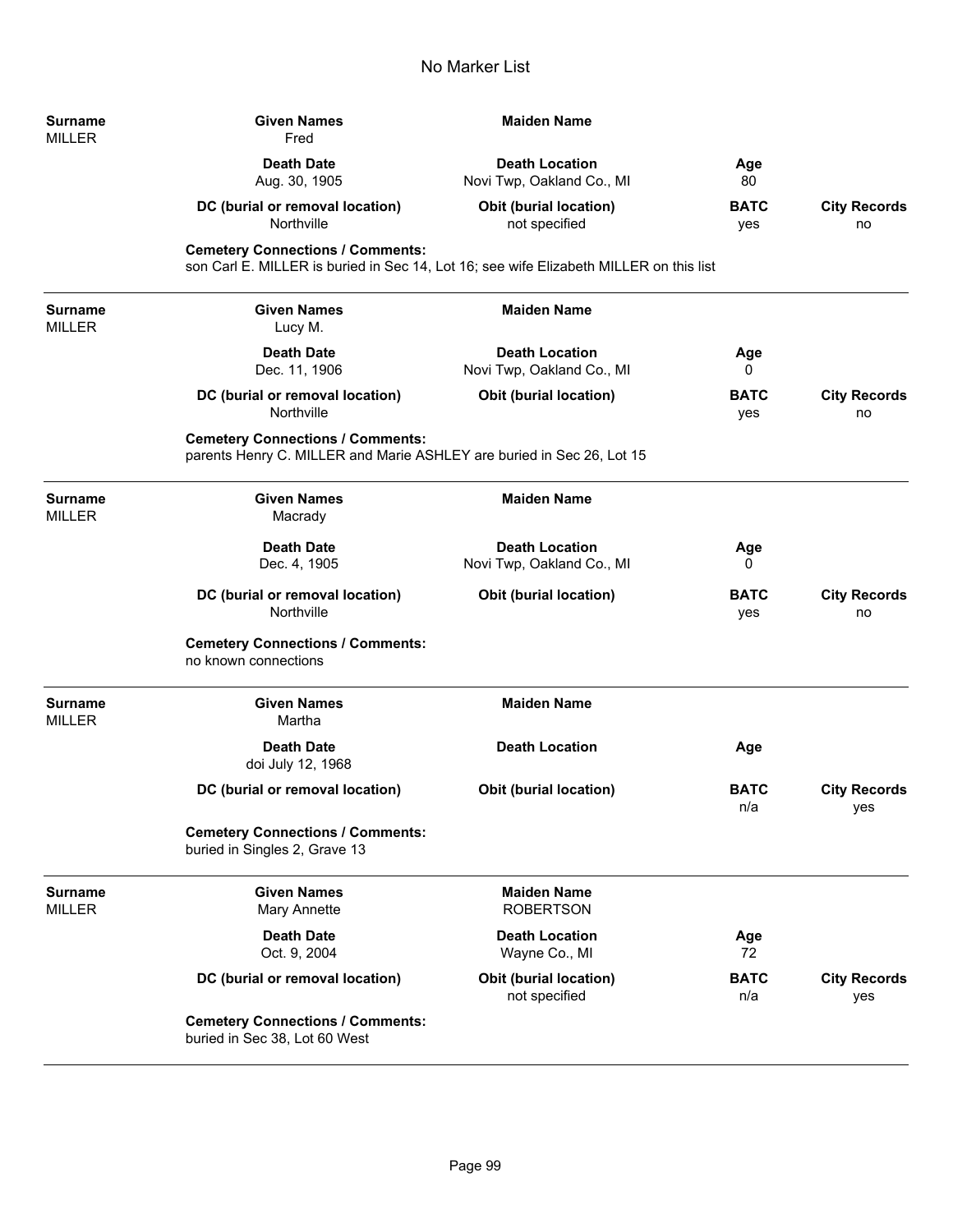| <b>Surname</b><br>MILLER | <b>Given Names</b><br>Richard R.                                                                       | <b>Maiden Name</b>                                 |                    |                            |
|--------------------------|--------------------------------------------------------------------------------------------------------|----------------------------------------------------|--------------------|----------------------------|
|                          | <b>Death Date</b><br>Feb. 9, 1920                                                                      | <b>Death Location</b><br>Novi Twp, Oakland Co., MI | Age<br>26          |                            |
|                          | DC (burial or removal location)<br><b>Rural Hill</b>                                                   | <b>Obit (burial location)</b><br>Rural Hill        | <b>BATC</b><br>n/a | <b>City Records</b><br>no  |
|                          | <b>Cemetery Connections / Comments:</b><br>parents Carl E. and Eda MILLER are buried in Sec 14, Lot 16 |                                                    |                    |                            |
| Surname<br><b>MILTON</b> | <b>Given Names</b><br>Perl David                                                                       | <b>Maiden Name</b>                                 |                    |                            |
|                          | <b>Death Date</b><br>July 7, 1976                                                                      | <b>Death Location</b><br>Pontiac, Oakland Co., MI  | Age<br>94          |                            |
|                          | DC (burial or removal location)                                                                        | <b>Obit (burial location)</b><br>Rural Hill        | <b>BATC</b><br>n/a | <b>City Records</b><br>yes |
|                          | <b>Cemetery Connections / Comments:</b><br>buried in Singles 2, Grave 92                               |                                                    |                    |                            |
| Surname<br>MITCHELL      | <b>Given Names</b><br>Grace                                                                            | <b>Maiden Name</b><br><b>CAMPBELL</b>              |                    |                            |
|                          | <b>Death Date</b><br>Nov. 2, 1997                                                                      | <b>Death Location</b>                              | Age<br>79          |                            |
|                          | DC (burial or removal location)                                                                        | <b>Obit (burial location)</b>                      | <b>BATC</b><br>n/a | <b>City Records</b><br>yes |
|                          | <b>Cemetery Connections / Comments:</b><br>buried in Sec 33, Lot 33 East                               |                                                    |                    |                            |
| Surname<br>MITCHELL      | <b>Given Names</b><br>James William                                                                    | <b>Maiden Name</b>                                 |                    |                            |
|                          | <b>Death Date</b><br>Dec. 6, 1913                                                                      | <b>Death Location</b><br>Northville                | Age<br>1           |                            |
|                          | DC (burial or removal location)<br><b>Rural Hill</b>                                                   | <b>Obit (burial location)</b><br>not specified     | <b>BATC</b><br>n/a | <b>City Records</b><br>no  |
|                          | <b>Cemetery Connections / Comments:</b><br>no known connections                                        |                                                    |                    |                            |
| Surname<br>MOAK          | <b>Given Names</b><br>Alta                                                                             | <b>Maiden Name</b><br><b>DRYER</b>                 |                    |                            |
|                          | <b>Death Date</b><br>Aug. 13, 1961                                                                     | <b>Death Location</b><br>Northville                | Age<br>58          |                            |
|                          | DC (burial or removal location)                                                                        | <b>Obit (burial location)</b><br><b>Rural Hill</b> | <b>BATC</b><br>n/a | <b>City Records</b><br>no  |
|                          | <b>Cemetery Connections / Comments:</b><br>see husband Myron J. MOAK on this list                      |                                                    |                    |                            |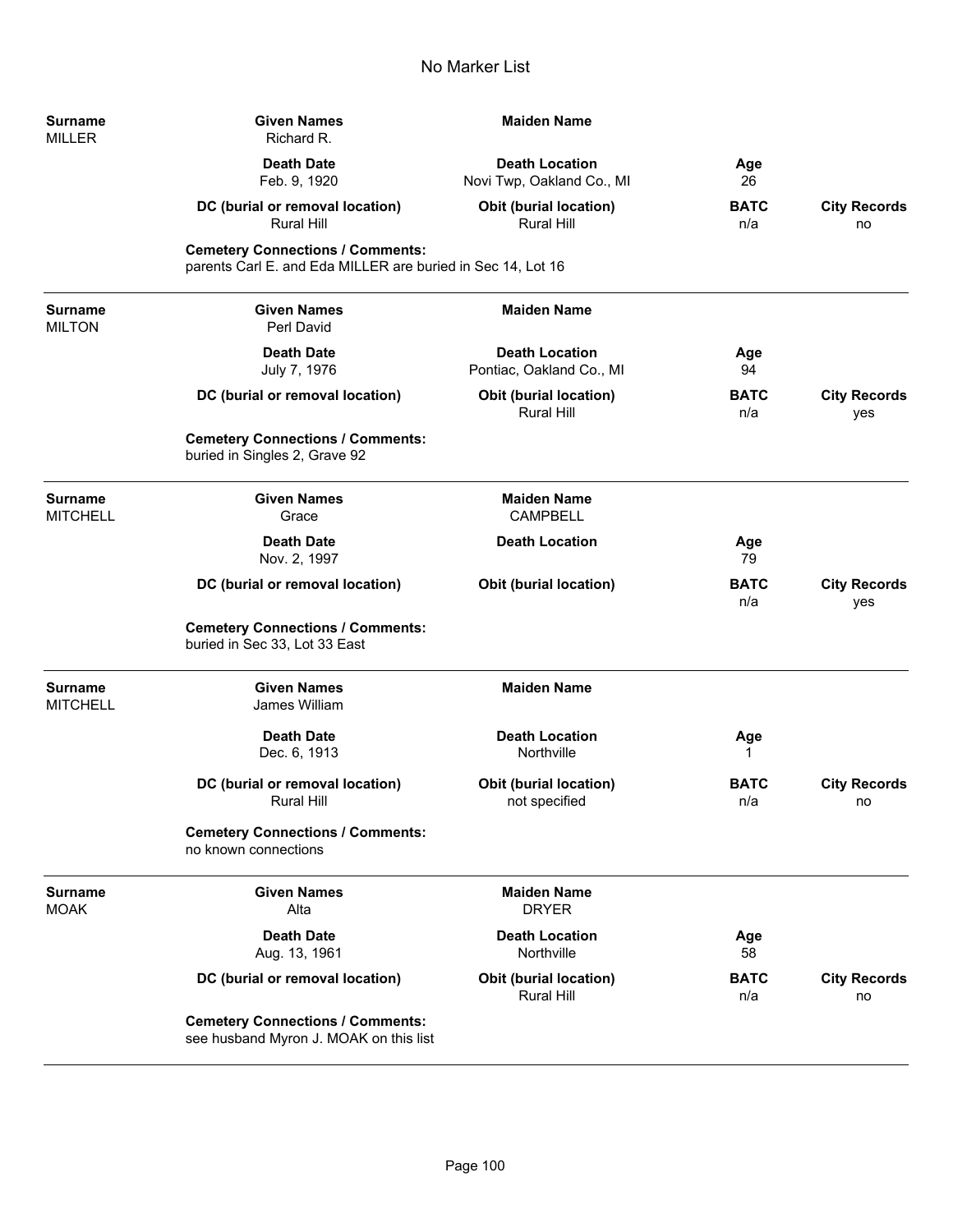| <b>Surname</b><br><b>MOAK</b>       | <b>Given Names</b><br>Myron J.                                                                                                                                                                     | <b>Maiden Name</b>                                   |                    |                            |
|-------------------------------------|----------------------------------------------------------------------------------------------------------------------------------------------------------------------------------------------------|------------------------------------------------------|--------------------|----------------------------|
|                                     | <b>Death Date</b><br>May 28, 1960                                                                                                                                                                  | <b>Death Location</b><br>Northville                  | Age<br>58          |                            |
|                                     | DC (burial or removal location)                                                                                                                                                                    | <b>Obit (burial location)</b><br><b>Rural Hill</b>   | <b>BATC</b><br>n/a | <b>City Records</b><br>no  |
|                                     | <b>Cemetery Connections / Comments:</b><br>see wife Alta MOAK on this list                                                                                                                         |                                                      |                    |                            |
| <b>Surname</b><br><b>MOFFITT</b>    | <b>Given Names</b><br>Ida                                                                                                                                                                          | <b>Maiden Name</b><br>~VanDEWERKER                   |                    |                            |
|                                     | <b>Death Date</b><br>Dec. 8, 1925                                                                                                                                                                  | <b>Death Location</b><br>Northville                  | Age<br>67          |                            |
|                                     | DC (burial or removal location)<br><b>Rural Hill</b>                                                                                                                                               | <b>Obit (burial location)</b><br><b>Rural Hill</b>   | <b>BATC</b><br>n/a | <b>City Records</b><br>no  |
|                                     | <b>Cemetery Connections / Comments:</b><br>son Claude MOFFITT is buried in Sec 34, Lot 26 West; son Fred J. MOFFITT is buried in Sec 32, Lot 51C; see<br>husband William Otis MOFFITT on this list |                                                      |                    |                            |
| <b>Surname</b><br><b>MOFFITT</b>    | <b>Given Names</b><br><b>William Otis</b>                                                                                                                                                          | <b>Maiden Name</b>                                   |                    |                            |
|                                     | <b>Death Date</b><br>Dec. 30, 1930                                                                                                                                                                 | <b>Death Location</b><br>Northville                  | Age<br>73          |                            |
|                                     | DC (burial or removal location)<br><b>Rural Hill</b>                                                                                                                                               | <b>Obit (burial location)</b>                        | <b>BATC</b><br>n/a | <b>City Records</b><br>no  |
|                                     | <b>Cemetery Connections / Comments:</b><br>son Claude MOFFITT is buried in Sec 34, Lot 26 West; son Fred J. MOFFITT is buried in Sec 32, Lot 51C; see wife<br>Ida MOFFITT on this list             |                                                      |                    |                            |
| <b>Surname</b><br><b>MONTGOMERY</b> | <b>Given Names</b><br>Mary Jane                                                                                                                                                                    | <b>Maiden Name</b><br><b>LOWEY</b>                   |                    |                            |
|                                     | <b>Death Date</b><br>Aug. 13, 1922                                                                                                                                                                 | <b>Death Location</b><br>Northville                  | Age<br>80          |                            |
|                                     | DC (burial or removal location)<br><b>Rural Hill</b>                                                                                                                                               | <b>Obit (burial location)</b><br>Rural Hill          | <b>BATC</b><br>n/a | <b>City Records</b><br>no  |
|                                     | <b>Cemetery Connections / Comments:</b><br>husband Short MONTGOMERY purchased Sec 18, Lot 14; husband and several children are buried in Sec 18, Lot<br>14                                         |                                                      |                    |                            |
| <b>Surname</b><br><b>MONTGOMERY</b> | <b>Given Names</b><br>Wanda                                                                                                                                                                        | <b>Maiden Name</b><br><b>WAGNER</b>                  |                    |                            |
|                                     | <b>Death Date</b><br>Nov. 6, 1999                                                                                                                                                                  | <b>Death Location</b><br>Southfield, Oakland Co., MI | Age<br>68          |                            |
|                                     | DC (burial or removal location)                                                                                                                                                                    | Obit (burial location)<br>not specified              | <b>BATC</b><br>n/a | <b>City Records</b><br>yes |
|                                     | <b>Cemetery Connections / Comments:</b><br>buried in Sec 38, Lot 9 West                                                                                                                            |                                                      |                    |                            |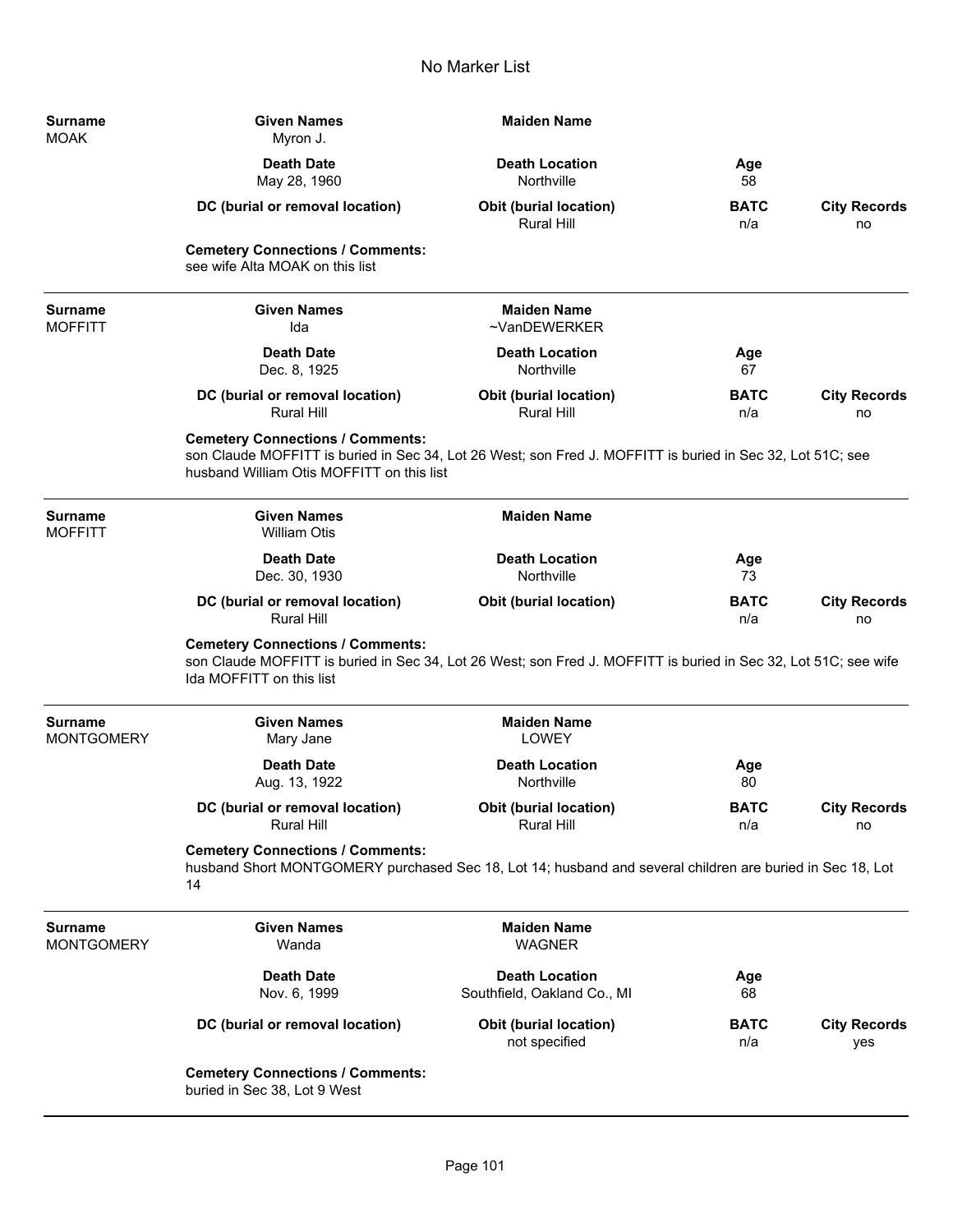| <b>Surname</b><br><b>MONTROSE</b> | <b>Given Names</b><br>Amelia                                                                                                               | <b>Maiden Name</b><br><b>WIGLE</b>                 |                    |                            |
|-----------------------------------|--------------------------------------------------------------------------------------------------------------------------------------------|----------------------------------------------------|--------------------|----------------------------|
|                                   | <b>Death Date</b><br>Feb. 18, 1926                                                                                                         | <b>Death Location</b><br>Northville                | Age<br>73          |                            |
|                                   | DC (burial or removal location)<br><b>Rural Hill</b>                                                                                       | <b>Obit (burial location)</b><br>not specified     | <b>BATC</b><br>n/a | <b>City Records</b><br>yes |
|                                   | <b>Cemetery Connections / Comments:</b><br>buried in Sec 37, Lot 24                                                                        |                                                    |                    |                            |
| <b>Surname</b><br><b>MOONEY</b>   | <b>Given Names</b><br>Agnes                                                                                                                | <b>Maiden Name</b>                                 |                    |                            |
|                                   | <b>Death Date</b><br>Feb. 16, 1903                                                                                                         | <b>Death Location</b><br>Detroit, Wayne Co., MI    | Age<br>21          |                            |
|                                   | DC (burial or removal location)<br>Northville                                                                                              | <b>Obit (burial location)</b><br><b>Rural Hill</b> | <b>BATC</b><br>yes | <b>City Records</b><br>no  |
|                                   | <b>Cemetery Connections / Comments:</b><br>father Henry MOONEY purchased Sec 18, Lot 35                                                    |                                                    |                    |                            |
| <b>Surname</b><br><b>MOONEY</b>   | <b>Given Names</b><br>Emma                                                                                                                 | <b>Maiden Name</b><br><b>ELLIS</b>                 |                    |                            |
|                                   | <b>Death Date</b><br>Aug. 2, 1921                                                                                                          | <b>Death Location</b><br>Detroit, Wayne Co., MI    | Age<br>58          |                            |
|                                   | DC (burial or removal location)<br>Northville                                                                                              | <b>Obit (burial location)</b>                      | <b>BATC</b><br>n/a | <b>City Records</b><br>no  |
|                                   | <b>Cemetery Connections / Comments:</b><br>husband Henry MOONEY purchased Sec 18, Lot 35; father William ELLIS is buried in Sec 18, Lot 35 |                                                    |                    |                            |
| <b>Surname</b><br><b>MOONEY</b>   | <b>Given Names</b><br>Harry C.                                                                                                             | <b>Maiden Name</b>                                 |                    |                            |
|                                   | <b>Death Date</b><br>Sept. 9, 1919                                                                                                         | <b>Death Location</b><br>Detroit, Wayne Co., MI    | Age<br>20          |                            |
|                                   | DC (burial or removal location)<br>Northville                                                                                              | <b>Obit (burial location)</b>                      | <b>BATC</b><br>n/a | <b>City Records</b><br>no  |
|                                   | <b>Cemetery Connections / Comments:</b><br>father Henry MOONEY purchased Sec 18, Lot 35                                                    |                                                    |                    |                            |
| <b>Surname</b><br><b>MOONEY</b>   | <b>Given Names</b><br>infant                                                                                                               | <b>Maiden Name</b>                                 |                    |                            |
|                                   | <b>Death Date</b><br>Jan. 15, 1903                                                                                                         | <b>Death Location</b><br>Northville                | Age<br>0           |                            |
|                                   | DC (burial or removal location)<br><b>Rural Hill</b>                                                                                       | <b>Obit (burial location)</b>                      | <b>BATC</b><br>no  | <b>City Records</b><br>no  |
|                                   | <b>Cemetery Connections / Comments:</b><br>father Henry MOONEY purchased Sec 18, Lot 35                                                    |                                                    |                    |                            |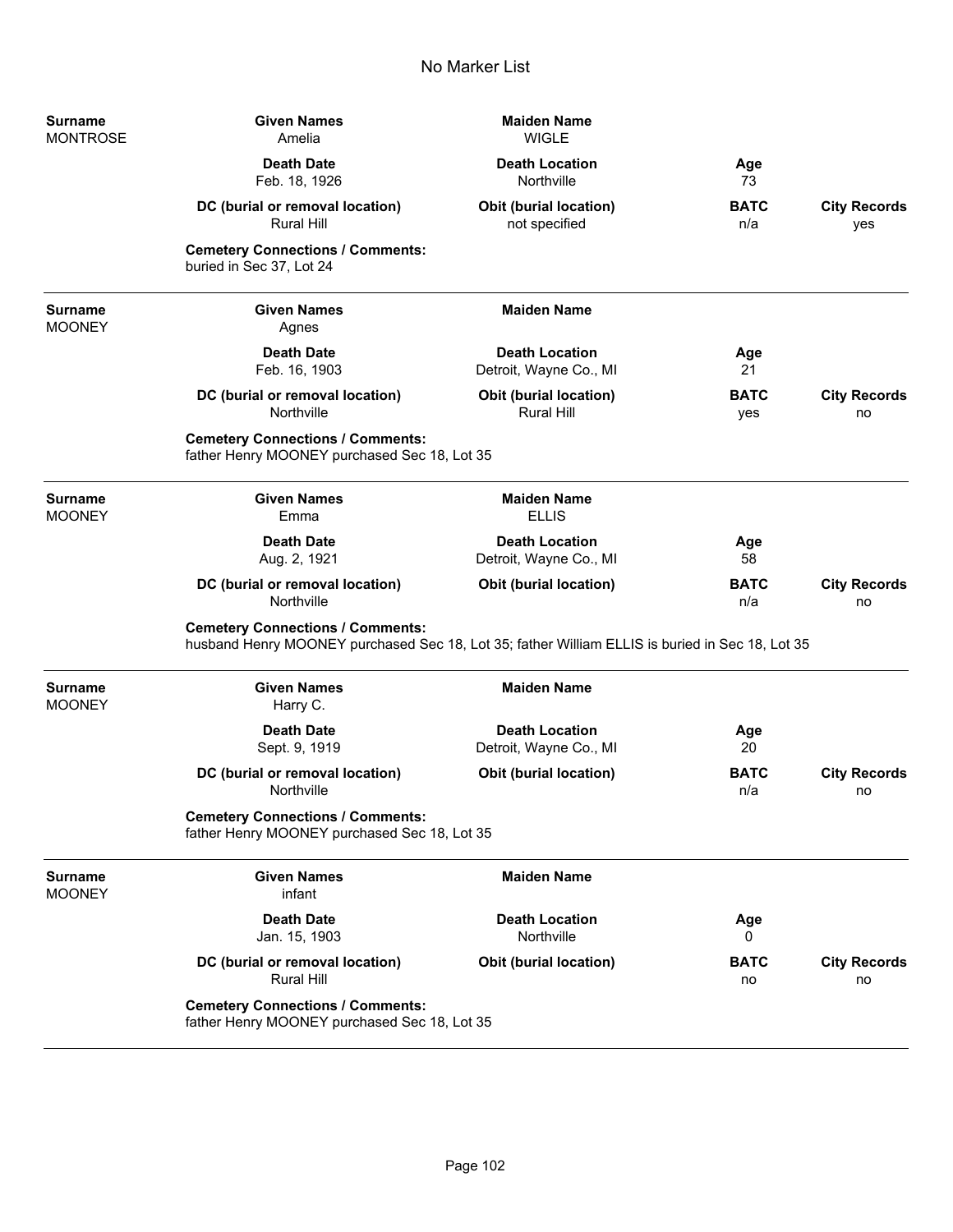| Surname<br><b>MOONEY</b> | <b>Given Names</b><br>Joseph                                                                                    | <b>Maiden Name</b>                                                  |                    |                            |
|--------------------------|-----------------------------------------------------------------------------------------------------------------|---------------------------------------------------------------------|--------------------|----------------------------|
|                          | <b>Death Date</b><br>Apr. 14, 1927                                                                              | <b>Death Location</b><br>Eloise, Wayne Co., MI                      | Age<br>75          |                            |
|                          | DC (burial or removal location)<br>Northville                                                                   | <b>Obit (burial location)</b><br>"brought to Northville for burial" | <b>BATC</b><br>n/a | <b>City Records</b><br>no  |
|                          | <b>Cemetery Connections / Comments:</b><br>brother Henry MOONEY's family is buried in Sec 18, Lot 35            |                                                                     |                    |                            |
| <b>Surname</b><br>MOONEY | <b>Given Names</b><br>Richard                                                                                   | <b>Maiden Name</b>                                                  |                    |                            |
|                          | <b>Death Date</b><br>Jan. 29, 1921                                                                              | <b>Death Location</b><br>Eloise, Wayne Co., MI                      | Age<br>71          |                            |
|                          | DC (burial or removal location)<br>Northville                                                                   | <b>Obit (burial location)</b><br><b>Rural Hill</b>                  | <b>BATC</b><br>n/a | <b>City Records</b><br>no  |
|                          | <b>Cemetery Connections / Comments:</b><br>brother Henry MOONEY's family is buried in Sec 18, Lot 35            |                                                                     |                    |                            |
| Surname<br>MOORE         | <b>Given Names</b><br>George W.                                                                                 | <b>Maiden Name</b>                                                  |                    |                            |
|                          | <b>Death Date</b><br>Apr. 25, 1910                                                                              | <b>Death Location</b><br>Eloise, Wayne Co., MI                      | Age<br>~145        |                            |
|                          | DC (burial or removal location)<br>Northville                                                                   | <b>Obit (burial location)</b><br>not specified                      | <b>BATC</b><br>n/a | <b>City Records</b><br>no  |
|                          | <b>Cemetery Connections / Comments:</b><br>no known connections; in obit as George Moore BUTLER                 |                                                                     |                    |                            |
| <b>Surname</b><br>MORRIS | <b>Given Names</b><br>Delphia M.                                                                                | <b>Maiden Name</b>                                                  |                    |                            |
|                          | <b>Death Date</b><br>Aug. 2, 1965                                                                               | <b>Death Location</b><br>Livonia, Wayne Co., MI                     | Age<br>57          |                            |
|                          | DC (burial or removal location)                                                                                 | Obit (burial location)<br>Rural Hill                                | <b>BATC</b><br>n/a | <b>City Records</b><br>yes |
|                          | <b>Cemetery Connections / Comments:</b><br>buried in Singles 1, Tier 1, Grave 32                                |                                                                     |                    |                            |
| Surname<br>MORRIS        | <b>Given Names</b><br>Myrtle                                                                                    | <b>Maiden Name</b>                                                  |                    |                            |
|                          | <b>Death Date</b><br>Oct. 1, 1901                                                                               | <b>Death Location</b><br>Northville                                 | Age<br>0           |                            |
|                          | DC (burial or removal location)<br>Northville                                                                   | <b>Obit (burial location)</b>                                       | BATC<br>yes        | <b>City Records</b><br>no  |
|                          | <b>Cemetery Connections / Comments:</b><br>probable parents Frank and Maggie MORRIS are buried in Sec 5, Lot 35 |                                                                     |                    |                            |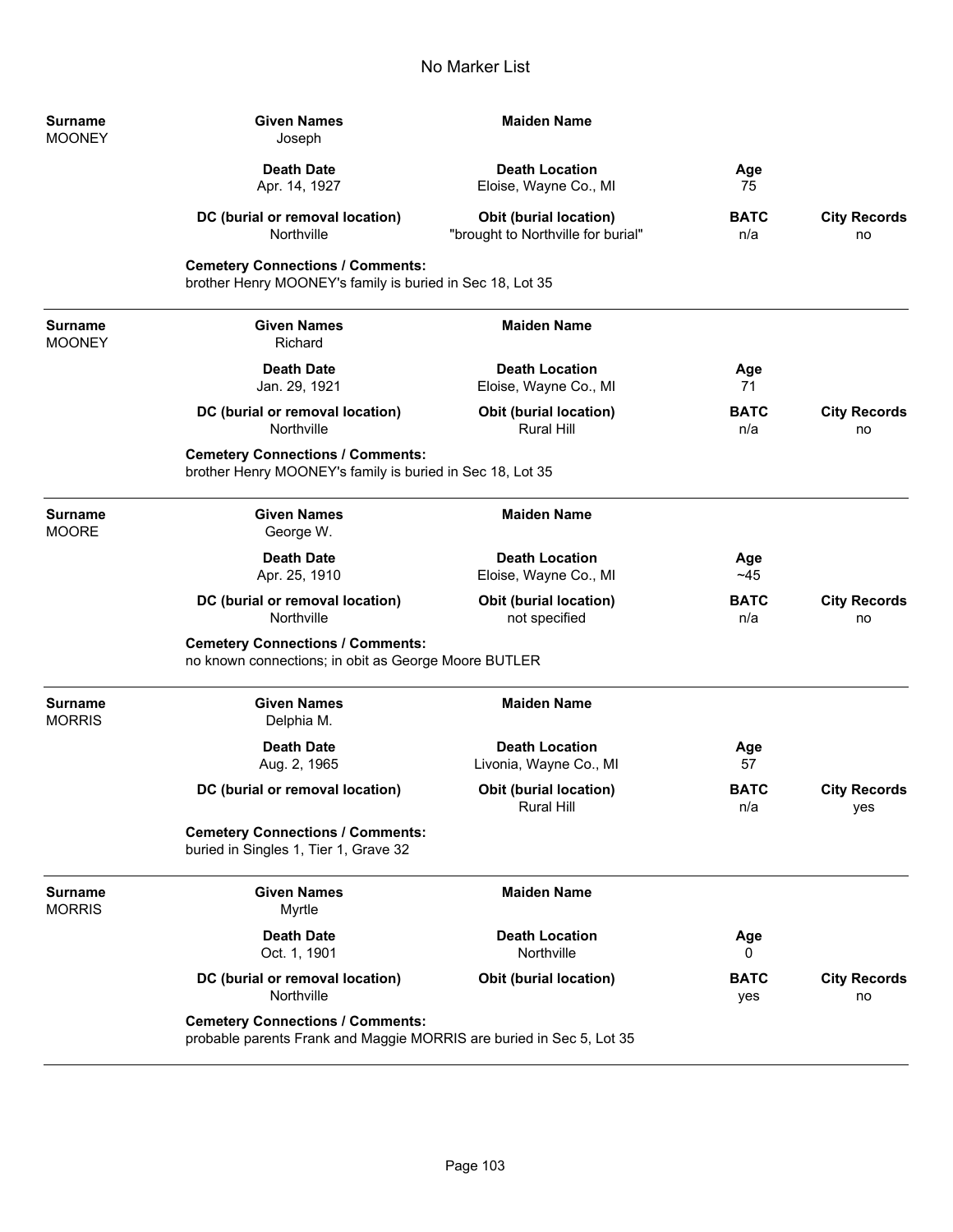$\overline{\phantom{0}}$ 

÷,

| Surname<br>MORSE        | <b>Given Names</b><br>Rollin J.                                                                                                                                                                                       | <b>Maiden Name</b>                                      |                    |                            |
|-------------------------|-----------------------------------------------------------------------------------------------------------------------------------------------------------------------------------------------------------------------|---------------------------------------------------------|--------------------|----------------------------|
|                         | <b>Death Date</b><br>Apr. 16, 1912                                                                                                                                                                                    | <b>Death Location</b><br>South Bend, St. Joseph Co., IN | Age<br>54          |                            |
|                         | DC (burial or removal location)<br>Northville, MI                                                                                                                                                                     | <b>Obit (burial location)</b><br>"body was buried here" | <b>BATC</b><br>n/a | <b>City Records</b><br>no  |
|                         | <b>Cemetery Connections / Comments:</b><br>per obit, this former Northville resident was living in South Bend under the name "Dr. J. A. BOYD"                                                                         |                                                         |                    |                            |
| Surname<br>MOYER        | <b>Given Names</b><br>Percy Alvin                                                                                                                                                                                     | <b>Maiden Name</b>                                      |                    |                            |
|                         | <b>Death Date</b><br>Mar. 3, 1948                                                                                                                                                                                     | <b>Death Location</b><br>Northville                     | Age<br>83          |                            |
|                         | DC (burial or removal location)<br><b>Rural Hill</b>                                                                                                                                                                  | <b>Obit (burial location)</b><br><b>Rural Hill</b>      | <b>BATC</b><br>n/a | <b>City Records</b><br>no  |
|                         | <b>Cemetery Connections / Comments:</b><br>1st wife Mary MOYER is buried in Sec 15, Lot 3 North; 2nd wife Rose MOYER is buried in Sec 13, Lot 7A; parents<br>Franklin W. and Fyana MOYER are buried in Sec 34, Lot 28 |                                                         |                    |                            |
| Surname<br>MOYER        | <b>Given Names</b><br>Rose                                                                                                                                                                                            | <b>Maiden Name</b><br><b>EPPENS</b>                     |                    |                            |
|                         | <b>Death Date</b><br>May 3, 1949                                                                                                                                                                                      | <b>Death Location</b><br>Eloise, Wayne Co., MI          | Age<br>63          |                            |
|                         | DC (burial or removal location)                                                                                                                                                                                       | <b>Obit (burial location)</b><br>Rural Hill             | <b>BATC</b><br>n/a | <b>City Records</b><br>yes |
|                         | <b>Cemetery Connections / Comments:</b><br>buried in Sec 13, Lot 7A; see husband Percy Alvin MOYER on this list                                                                                                       |                                                         |                    |                            |
| <b>Surname</b><br>MUDGE | <b>Given Names</b><br>Patricia Ann                                                                                                                                                                                    | <b>Maiden Name</b><br><b>HOWARD</b>                     |                    |                            |
|                         | <b>Death Date</b><br>Mar. 23, 2007                                                                                                                                                                                    | <b>Death Location</b>                                   | Age<br>59          |                            |
|                         | DC (burial or removal location)                                                                                                                                                                                       | Obit (burial location)<br><b>Rural Hill</b>             | <b>BATC</b><br>n/a | <b>City Records</b><br>yes |
|                         | <b>Cemetery Connections / Comments:</b><br>buried in Sec 16A, Tier 11, Grave 16                                                                                                                                       |                                                         |                    |                            |
| Surname<br>MUELLER      | <b>Given Names</b><br>Joseph Edward                                                                                                                                                                                   | <b>Maiden Name</b>                                      |                    |                            |
|                         | <b>Death Date</b><br>Jan. 4, 2021                                                                                                                                                                                     | <b>Death Location</b><br>Novi, Oakland Co., MI          | Age<br>85          |                            |
|                         | DC (burial or removal location)                                                                                                                                                                                       | Obit (burial location)<br>not specified                 | <b>BATC</b><br>n/a | <b>City Records</b><br>yes |
|                         | <b>Cemetery Connections / Comments:</b><br>buried in Sec 44A, Tier 3, Grave 32                                                                                                                                        |                                                         |                    |                            |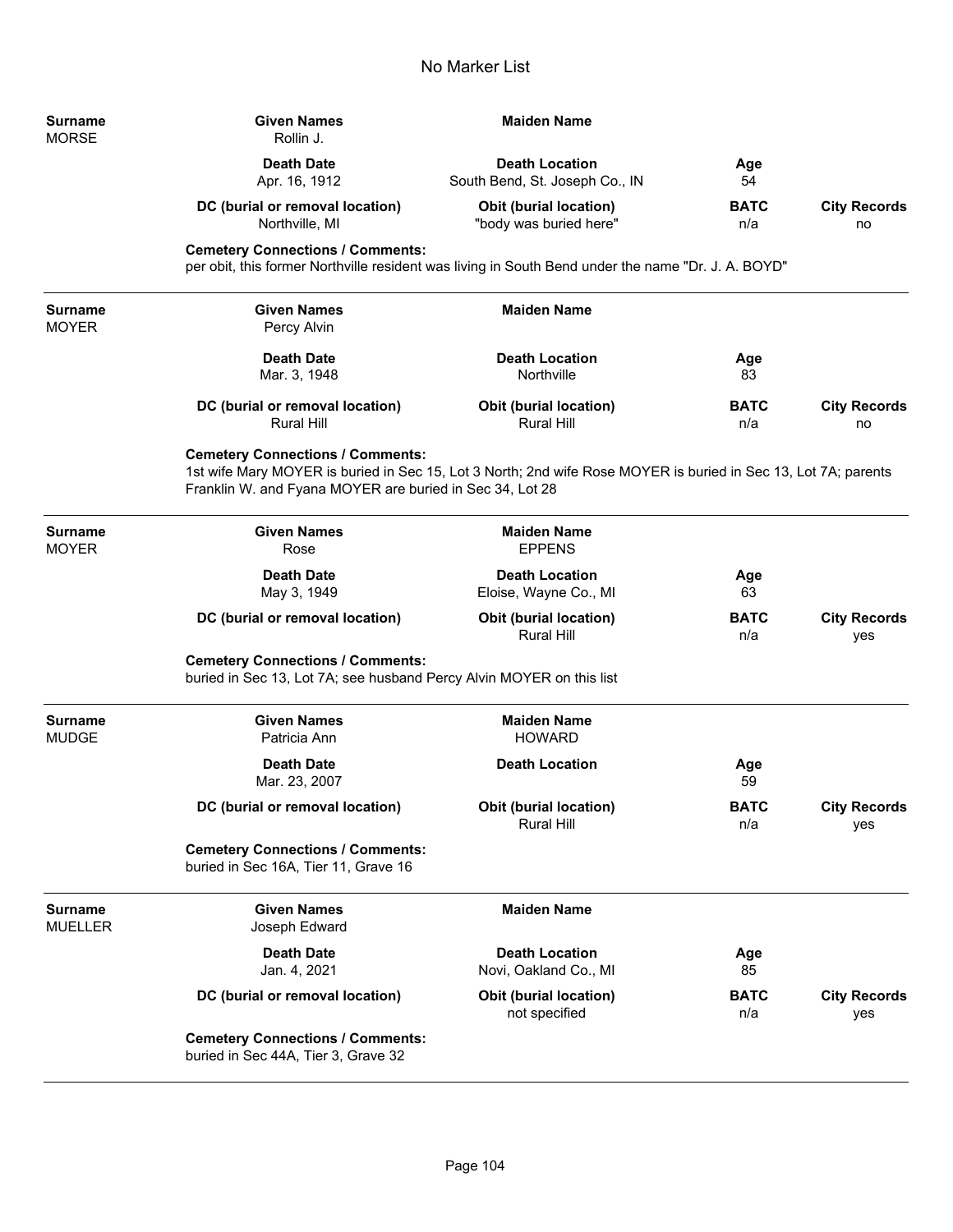| <b>Surname</b><br><b>MUNOZ</b>   | <b>Given Names</b><br>Ozalo                                                                                          | <b>Maiden Name</b>                             |                    |                            |
|----------------------------------|----------------------------------------------------------------------------------------------------------------------|------------------------------------------------|--------------------|----------------------------|
|                                  | <b>Death Date</b><br>Feb. 11, 1973                                                                                   | <b>Death Location</b><br>Northville            | Age<br>64          |                            |
|                                  | DC (burial or removal location)                                                                                      | <b>Obit (burial location)</b>                  | <b>BATC</b><br>n/a | <b>City Records</b><br>yes |
|                                  | <b>Cemetery Connections / Comments:</b><br>buried in Singles 2, Grave 58                                             |                                                |                    |                            |
| <b>Surname</b><br><b>MURDOCK</b> | <b>Given Names</b><br>Blanche E.                                                                                     | <b>Maiden Name</b>                             |                    |                            |
|                                  | <b>Death Date</b><br>Nov. 18, 1895                                                                                   | <b>Death Location</b><br>Northville            | Age<br>18          |                            |
|                                  | DC (burial or removal location)                                                                                      | <b>Obit (burial location)</b><br>not specified | <b>BATC</b><br>yes | <b>City Records</b><br>no  |
|                                  | <b>Cemetery Connections / Comments:</b><br>father John MURDOCK purchased Sec 18, Lot 19 upon her death               |                                                |                    |                            |
| <b>Surname</b><br><b>MURDOCK</b> | <b>Given Names</b><br>Charlotte                                                                                      | <b>Maiden Name</b><br><b>COOK</b>              |                    |                            |
|                                  | <b>Death Date</b><br>Sept. 12, 1882                                                                                  | <b>Death Location</b>                          | Age<br>26          |                            |
|                                  | DC (burial or removal location)                                                                                      | <b>Obit (burial location)</b>                  | <b>BATC</b><br>yes | <b>City Records</b><br>no  |
|                                  | <b>Cemetery Connections / Comments:</b><br>husband John MURDOCK purchased Sec 18, Lot 19 upon their daughter's death |                                                |                    |                            |
| <b>Surname</b><br><b>MURDOCK</b> | <b>Given Names</b><br>Elroy                                                                                          | <b>Maiden Name</b>                             |                    |                            |
|                                  | <b>Death Date</b><br>Sept. 20, 1908                                                                                  | <b>Death Location</b><br>Northville            | Age<br>0           |                            |
|                                  | DC (burial or removal location)<br>Northville                                                                        | <b>Obit (burial location)</b><br>not specified | <b>BATC</b><br>n/a | <b>City Records</b><br>no  |
|                                  | <b>Cemetery Connections / Comments:</b><br>parents Elroy and Rosa MURDOCK are in Mausoleum                           |                                                |                    |                            |
| <b>Surname</b><br>NALUSKOVICH    | <b>Given Names</b><br>William                                                                                        | <b>Maiden Name</b>                             |                    |                            |
|                                  | <b>Death Date</b><br>Aug. 22, 1942                                                                                   | <b>Death Location</b><br>Northville            | Age<br>47          |                            |
|                                  | DC (burial or removal location)<br><b>Rural Hill</b>                                                                 | Obit (burial location)<br>Rural Hill           | <b>BATC</b><br>n/a | <b>City Records</b><br>no  |
|                                  | <b>Cemetery Connections / Comments:</b><br>no known connections; died at Maybury Sanitarium                          |                                                |                    |                            |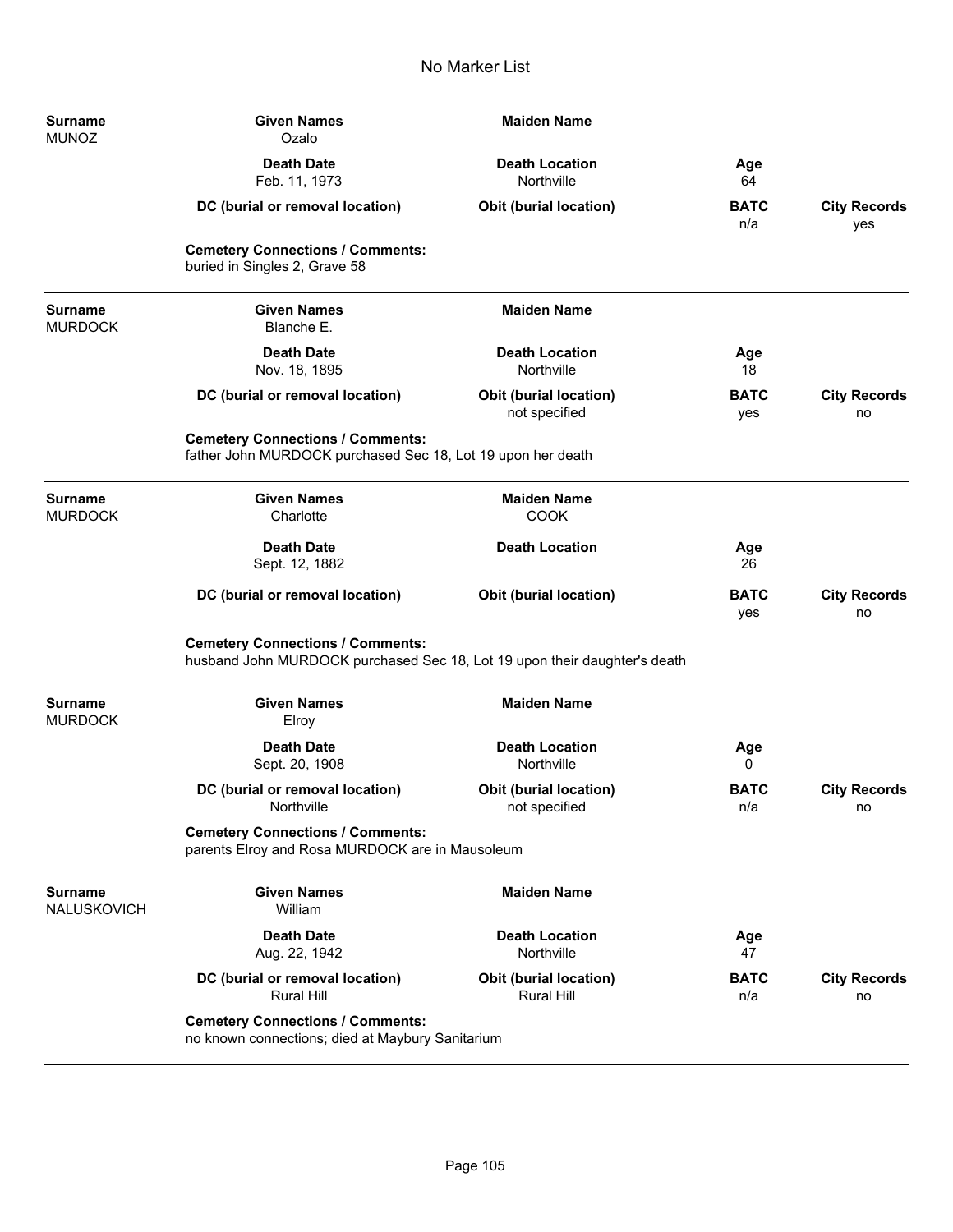| Surname<br><b>NEAL</b>   | <b>Given Names</b><br>infant                                                                                                   | <b>Maiden Name</b>                                 |                    |                            |
|--------------------------|--------------------------------------------------------------------------------------------------------------------------------|----------------------------------------------------|--------------------|----------------------------|
|                          | <b>Death Date</b><br>Feb. 25, 1914                                                                                             | <b>Death Location</b><br>Detroit, Wayne Co., MI    | Age<br>0           |                            |
|                          | DC (burial or removal location)<br>Northville                                                                                  | <b>Obit (burial location)</b><br>Rural Hill        | <b>BATC</b><br>n/a | <b>City Records</b><br>no  |
|                          | <b>Cemetery Connections / Comments:</b><br>per obit, placed in the Ball-Neal vault; possibly Frances NEAL in Sec 9, Lots 1 & 2 |                                                    |                    |                            |
| Surname<br>NEIL          | <b>Given Names</b><br>Elizabeth Sharon                                                                                         | <b>Maiden Name</b>                                 |                    |                            |
|                          | <b>Death Date</b><br>Nov. 20, 1949                                                                                             | <b>Death Location</b><br>Northville                | Age<br>6           |                            |
|                          | DC (burial or removal location)                                                                                                | <b>Obit (burial location)</b><br><b>Rural Hill</b> | <b>BATC</b><br>n/a | <b>City Records</b><br>yes |
|                          | <b>Cemetery Connections / Comments:</b><br>buried in Sec 10, Lot 6                                                             |                                                    |                    |                            |
| <b>Surname</b><br>NEIL   | <b>Given Names</b><br><b>Frederick Howard</b>                                                                                  | <b>Maiden Name</b>                                 |                    |                            |
|                          | <b>Death Date</b><br>July 8, 1922                                                                                              | <b>Death Location</b><br>Northville                | Age<br>18          |                            |
|                          | DC (burial or removal location)<br><b>Rural Hill</b>                                                                           | <b>Obit (burial location)</b><br>Rural Hill        | <b>BATC</b><br>n/a | <b>City Records</b><br>yes |
|                          | <b>Cemetery Connections / Comments:</b><br>buried in Sec 10, Lot 6                                                             |                                                    |                    |                            |
| <b>Surname</b><br>NEIL   | <b>Given Names</b><br><b>Richard Perry</b>                                                                                     | <b>Maiden Name</b>                                 |                    |                            |
|                          | <b>Death Date</b><br>June 13, 1954                                                                                             | <b>Death Location</b><br>Northville                | Age<br>73          |                            |
|                          | DC (burial or removal location)                                                                                                | <b>Obit (burial location)</b><br><b>Rural Hill</b> | <b>BATC</b><br>n/a | <b>City Records</b><br>no  |
|                          | <b>Cemetery Connections / Comments:</b><br>wife Hulda NEAL is buried in Sec 10, Lot 6                                          |                                                    |                    |                            |
| <b>Surname</b><br>NELSON | <b>Given Names</b><br>Aleta Lois                                                                                               | <b>Maiden Name</b><br><b>SUTTON</b>                |                    |                            |
|                          | <b>Death Date</b><br>Feb. 3, 2011                                                                                              | <b>Death Location</b>                              | Age<br>87          |                            |
|                          | DC (burial or removal location)                                                                                                | <b>Obit (burial location)</b><br>not specified     | <b>BATC</b><br>n/a | <b>City Records</b><br>yes |
|                          | <b>Cemetery Connections / Comments:</b><br>buried in Sec 38, Lot 12 - NW1/4                                                    |                                                    |                    |                            |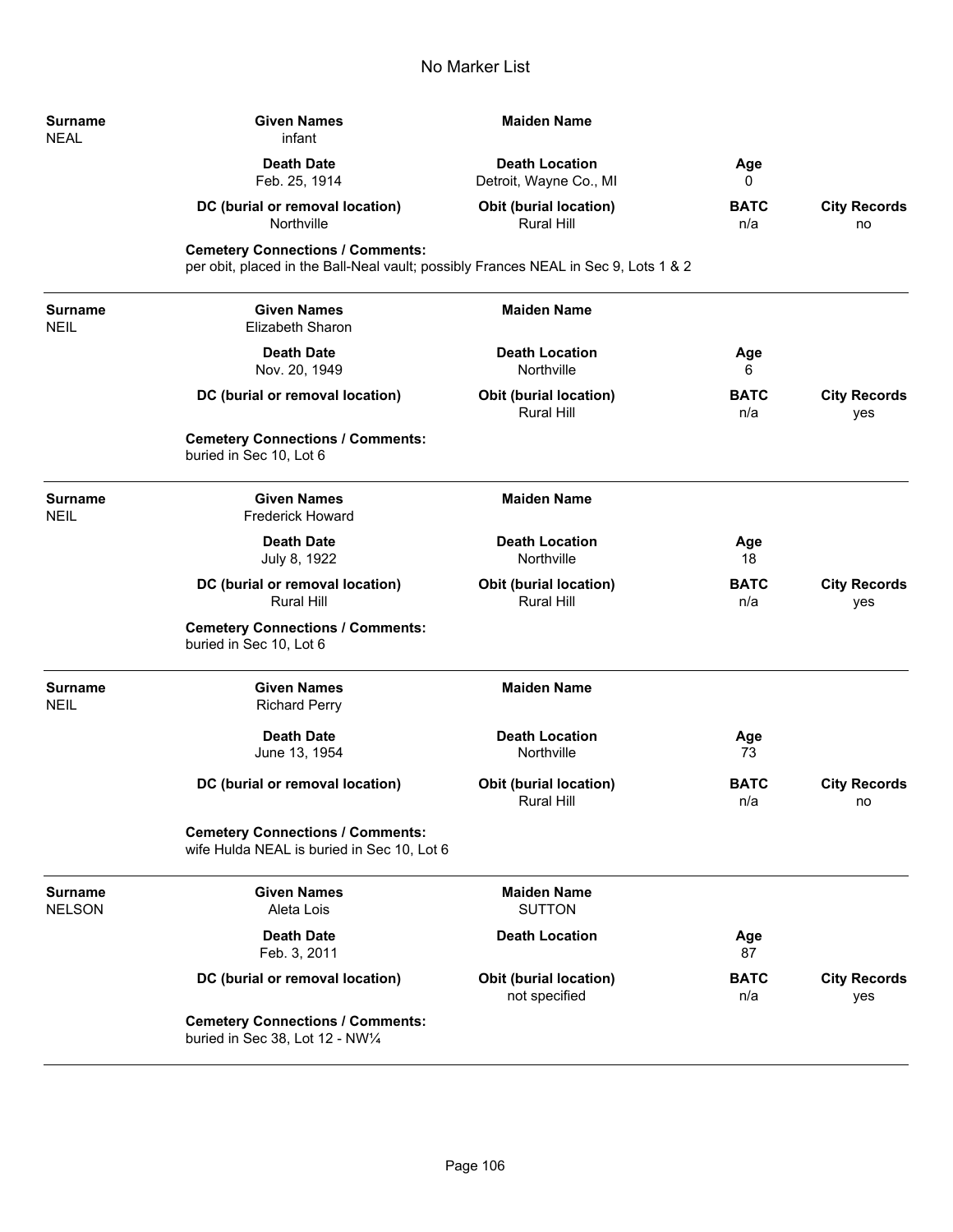| <b>Surname</b><br>NEUSS-TIPPLE     | <b>Given Names</b><br>Gertrud                                                                                               | <b>Maiden Name</b>                                 |                    |                            |
|------------------------------------|-----------------------------------------------------------------------------------------------------------------------------|----------------------------------------------------|--------------------|----------------------------|
|                                    | <b>Death Date</b><br>Mar. 25, 2020                                                                                          | <b>Death Location</b><br>Lyon Twp, Oakland Co., MI | Age<br>~93         |                            |
|                                    | DC (burial or removal location)                                                                                             | <b>Obit (burial location)</b>                      | <b>BATC</b><br>n/a | <b>City Records</b><br>yes |
|                                    | <b>Cemetery Connections / Comments:</b><br>buried in Sec 44A, Tier 1, Grave 26                                              |                                                    |                    |                            |
| Surname<br><b>NEWMAN</b>           | <b>Given Names</b><br>John                                                                                                  | <b>Maiden Name</b>                                 |                    |                            |
|                                    | <b>Death Date</b><br>Sept. 4, 1920                                                                                          | <b>Death Location</b><br>Northville                | Age<br>51          |                            |
|                                    | DC (burial or removal location)<br><b>Rural Hill</b>                                                                        | Obit (burial location)<br><b>Rural Hill</b>        | <b>BATC</b><br>n/a | <b>City Records</b><br>no  |
|                                    | <b>Cemetery Connections / Comments:</b><br>no known connections                                                             |                                                    |                    |                            |
| <b>Surname</b><br><b>NICE</b>      | <b>Given Names</b><br>Minnie                                                                                                | <b>Maiden Name</b>                                 |                    |                            |
|                                    | <b>Death Date</b><br>Mar. 1, 1889                                                                                           | <b>Death Location</b>                              | Age<br>2           |                            |
|                                    | DC (burial or removal location)                                                                                             | Obit (burial location)                             | <b>BATC</b><br>yes | <b>City Records</b><br>no  |
|                                    | <b>Cemetery Connections / Comments:</b><br>father John NICE purchased Sec 18, Lot 33 upon her death; in BATC as Minnie MICE |                                                    |                    |                            |
| <b>Surname</b><br><b>NICHOLSON</b> | <b>Given Names</b><br>Thomas E.                                                                                             | <b>Maiden Name</b>                                 |                    |                            |
|                                    | <b>Death Date</b><br>May 12, 1941                                                                                           | <b>Death Location</b><br>Detroit, Wayne Co., MI    | Age<br>88          |                            |
|                                    | DC (burial or removal location)<br><b>Rural Hill</b>                                                                        | Obit (burial location)                             | <b>BATC</b><br>n/a | <b>City Records</b><br>no  |
|                                    | <b>Cemetery Connections / Comments:</b><br>wife Celina NICHOLSON is in the Mausoleum                                        |                                                    |                    |                            |
| <b>Surname</b><br><b>NOFFZ</b>     | <b>Given Names</b><br>Harold                                                                                                | <b>Maiden Name</b>                                 |                    |                            |
|                                    | <b>Death Date</b><br>June 3, 2014                                                                                           | <b>Death Location</b>                              | Age<br>86          |                            |
|                                    | DC (burial or removal location)                                                                                             | <b>Obit (burial location)</b><br>Rural Hill        | <b>BATC</b><br>n/a | <b>City Records</b><br>yes |
|                                    | <b>Cemetery Connections / Comments:</b><br>buried in Sec 42, Tier 12, Grave 13                                              |                                                    |                    |                            |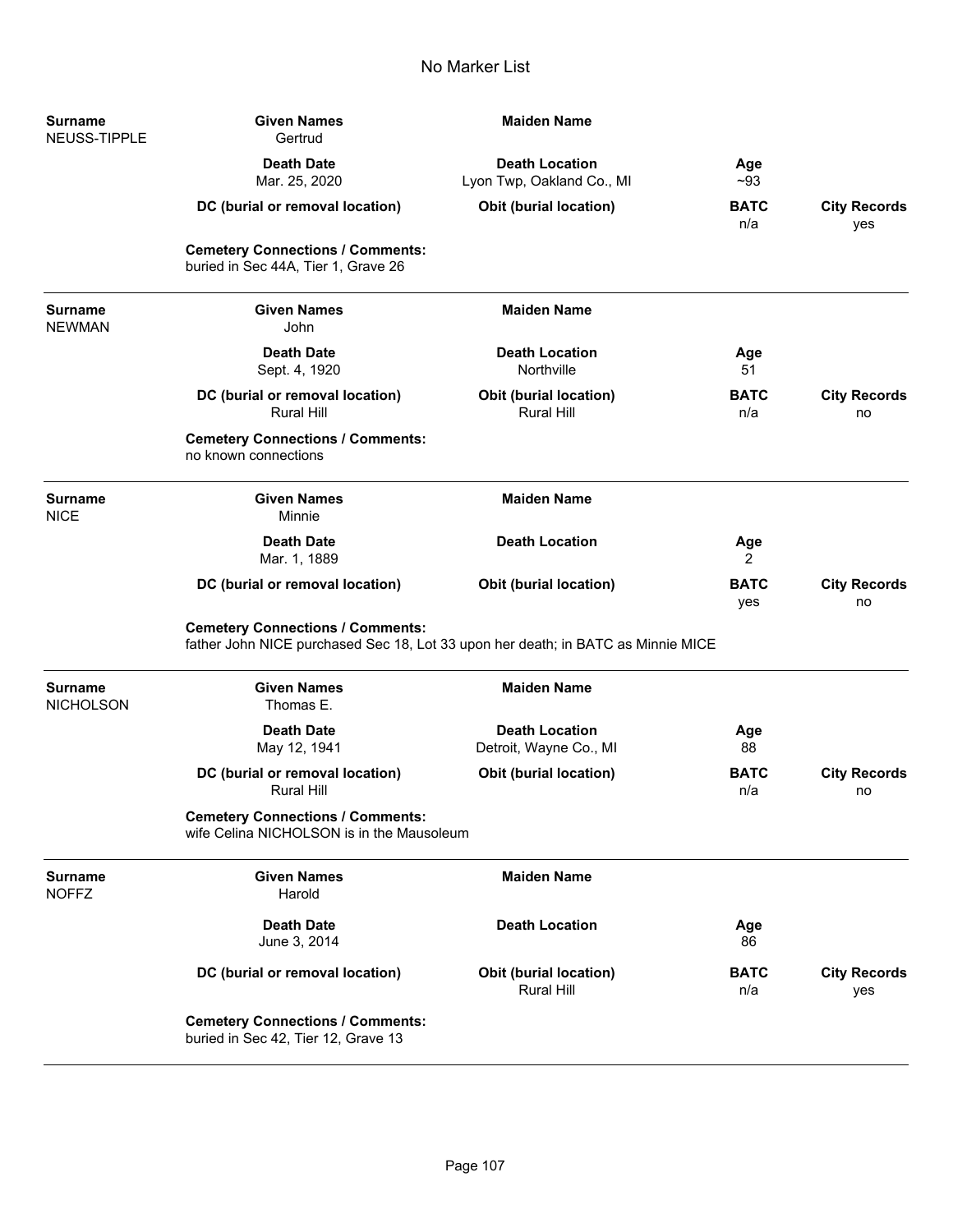| Surname<br>NORTHROP         | <b>Given Names</b><br>Harry B.                                                                          | <b>Maiden Name</b>                                      |                    |                            |
|-----------------------------|---------------------------------------------------------------------------------------------------------|---------------------------------------------------------|--------------------|----------------------------|
|                             | <b>Death Date</b><br>Nov. 1, 1940                                                                       | <b>Death Location</b><br>Hillsdale, Hillsdale Co., MI   | Age<br>76          |                            |
|                             | DC (burial or removal location)<br><b>Rural Hill</b>                                                    | <b>Obit (burial location)</b><br><b>Rural Hill</b>      | <b>BATC</b><br>n/a | <b>City Records</b><br>no  |
|                             | <b>Cemetery Connections / Comments:</b><br>wife Nellie M. NORTHROP is buried in Sec 37, Lot 25          |                                                         |                    |                            |
| Surname<br><b>O'KEEFE</b>   | <b>Given Names</b><br>Daniel                                                                            | <b>Maiden Name</b>                                      |                    |                            |
|                             | <b>Death Date</b><br>Sept. 26, 1956                                                                     | <b>Death Location</b><br>Northville                     | Age<br>88          |                            |
|                             | DC (burial or removal location)                                                                         | <b>Obit (burial location)</b><br><b>Rural Hill</b>      | <b>BATC</b><br>n/a | <b>City Records</b><br>yes |
|                             | <b>Cemetery Connections / Comments:</b><br>no known connections; died in Eastlawn Sanitarium            |                                                         |                    |                            |
| Surname<br>OLM              | <b>Given Names</b><br>Frank                                                                             | <b>Maiden Name</b>                                      |                    |                            |
|                             | <b>Death Date</b><br>May 2, 1921                                                                        | <b>Death Location</b><br>Detroit, Wayne Co., MI         | Age<br>33          |                            |
|                             | DC (burial or removal location)<br>Elmwood vault                                                        | <b>Obit (burial location)</b><br>"remains brought here" | <b>BATC</b><br>n/a | <b>City Records</b><br>no  |
|                             | <b>Cemetery Connections / Comments:</b><br>uncle Fred W. and aunt Marie OLM are buried in Sec 27, Lot 9 |                                                         |                    |                            |
| <b>Surname</b><br>OLSON     | <b>Given Names</b><br>Mildred                                                                           | <b>Maiden Name</b><br><b>MATHEWS</b>                    |                    |                            |
|                             | <b>Death Date</b><br>Feb. 20, 1942                                                                      | <b>Death Location</b><br>Northville                     | Age<br>47          |                            |
|                             | DC (burial or removal location)<br><b>Rural Hill</b>                                                    | <b>Obit (burial location)</b><br>Rural Hill             | <b>BATC</b><br>n/a | <b>City Records</b><br>no  |
|                             | <b>Cemetery Connections / Comments:</b><br>no known connections                                         |                                                         |                    |                            |
| <b>Surname</b><br>ONDERDONK | <b>Given Names</b><br>Dorothy M.                                                                        | <b>Maiden Name</b><br><b>FEGOR</b>                      |                    |                            |
|                             | <b>Death Date</b><br>Jan. 19, 1971                                                                      | <b>Death Location</b><br>Garden City, Wayne Co., MI     | Age<br>52          |                            |
|                             | DC (burial or removal location)                                                                         | <b>Obit (burial location)</b><br><b>Rural Hill</b>      | <b>BATC</b><br>n/a | <b>City Records</b><br>yes |
|                             | <b>Cemetery Connections / Comments:</b><br>buried in Sec 38, Lot 44 - SW1/4                             |                                                         |                    |                            |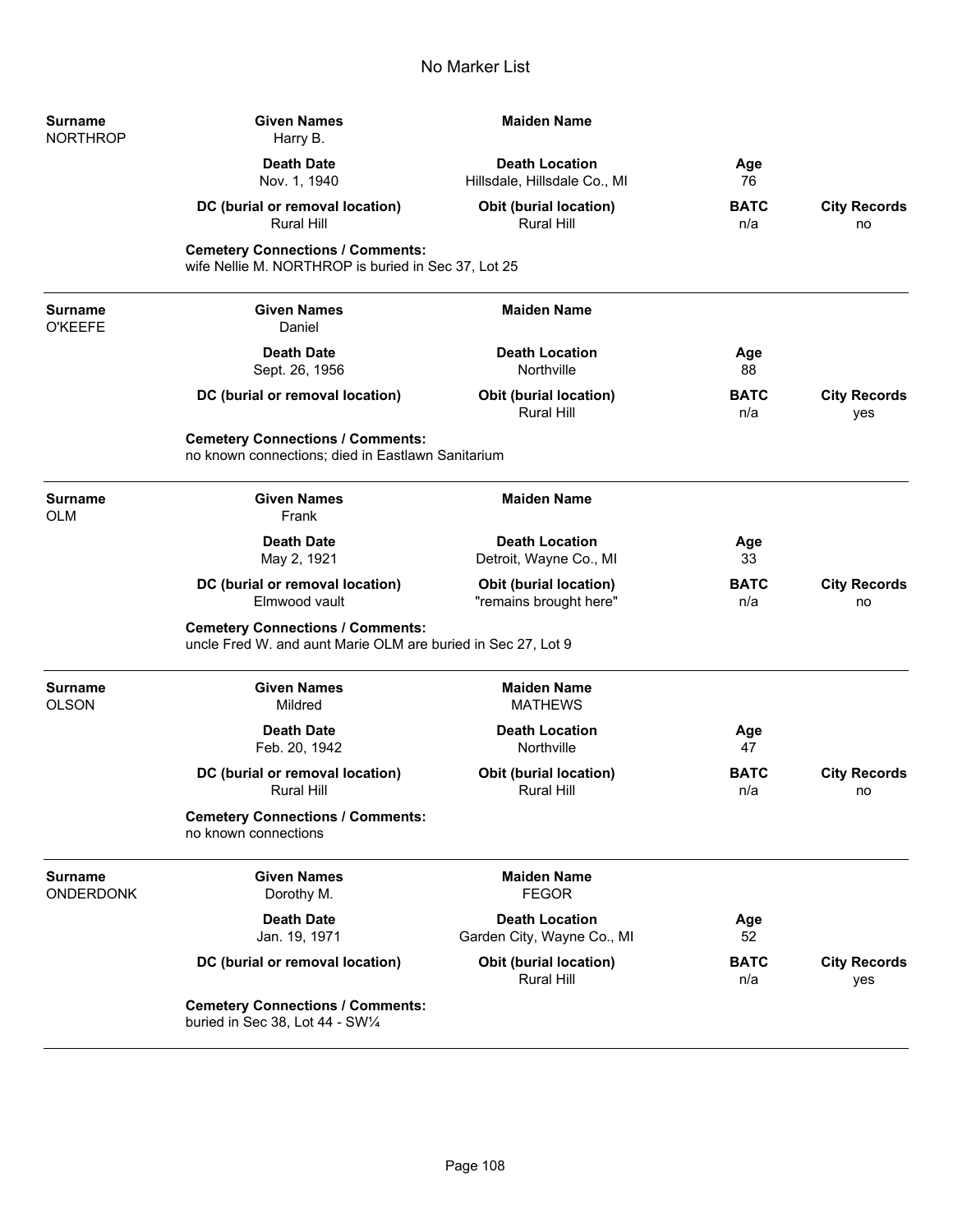| <b>Surname</b><br><b>O'NEIL</b>    | <b>Given Names</b><br>Ida Belle                                                             | <b>Maiden Name</b><br>GOOD                            |                    |                            |
|------------------------------------|---------------------------------------------------------------------------------------------|-------------------------------------------------------|--------------------|----------------------------|
|                                    | <b>Death Date</b><br>Mar. 13, 1957                                                          | <b>Death Location</b><br>Ann Arbor, Washtenaw Co., MI | Age<br>59          |                            |
|                                    | DC (burial or removal location)                                                             | <b>Obit (burial location)</b><br>Rural Hill           | <b>BATC</b><br>n/a | <b>City Records</b><br>no  |
|                                    | <b>Cemetery Connections / Comments:</b><br>no known connections                             |                                                       |                    |                            |
| <b>Surname</b><br><b>O'NEILL</b>   | <b>Given Names</b><br>Jaime Lynn                                                            | <b>Maiden Name</b>                                    |                    |                            |
|                                    | <b>Death Date</b><br>Mar. 26, 1976                                                          | <b>Death Location</b><br>Detroit, Wayne Co., MI       | Age<br>0           |                            |
|                                    | DC (burial or removal location)                                                             | Obit (burial location)<br><b>Rural Hill</b>           | <b>BATC</b><br>n/a | <b>City Records</b><br>yes |
|                                    | <b>Cemetery Connections / Comments:</b><br>buried in Babyland 2                             |                                                       |                    |                            |
| <b>Surname</b><br><b>ORSA</b>      | <b>Given Names</b><br>Domenica                                                              | <b>Maiden Name</b><br>LOFARO                          |                    |                            |
|                                    | <b>Death Date</b><br>Feb. 16, 1986                                                          | <b>Death Location</b><br>Detroit, Wayne Co., MI       | Age<br>80          |                            |
|                                    | DC (burial or removal location)                                                             | Obit (burial location)<br><b>Rural Hill</b>           | <b>BATC</b><br>n/a | <b>City Records</b><br>yes |
|                                    | <b>Cemetery Connections / Comments:</b><br>buried in Sec 40B, Tier 3, Grave 12              |                                                       |                    |                            |
| <b>Surname</b><br><b>OSTKOWSKI</b> | <b>Given Names</b><br>Henry                                                                 | <b>Maiden Name</b>                                    |                    |                            |
|                                    | <b>Death Date</b><br>doi Nov. 22, 1974                                                      | <b>Death Location</b>                                 | Age                |                            |
|                                    | DC (burial or removal location)                                                             | Obit (burial location)                                | <b>BATC</b><br>n/a | <b>City Records</b><br>yes |
|                                    | <b>Cemetery Connections / Comments:</b><br>buried in Singles 2, Grave 82                    |                                                       |                    |                            |
| <b>Surname</b><br><b>OTOTT</b>     | <b>Given Names</b><br>Edward P.                                                             | <b>Maiden Name</b>                                    |                    |                            |
|                                    | <b>Death Date</b><br>Feb. 5, 1952                                                           | <b>Death Location</b><br>Northville                   | Age<br>71          |                            |
|                                    | DC (burial or removal location)<br><b>Rural Hill</b>                                        | <b>Obit (burial location)</b><br>Rural Hill           | <b>BATC</b><br>n/a | <b>City Records</b><br>no  |
|                                    | <b>Cemetery Connections / Comments:</b><br>no known connections; died at Maybury Sanitarium |                                                       |                    |                            |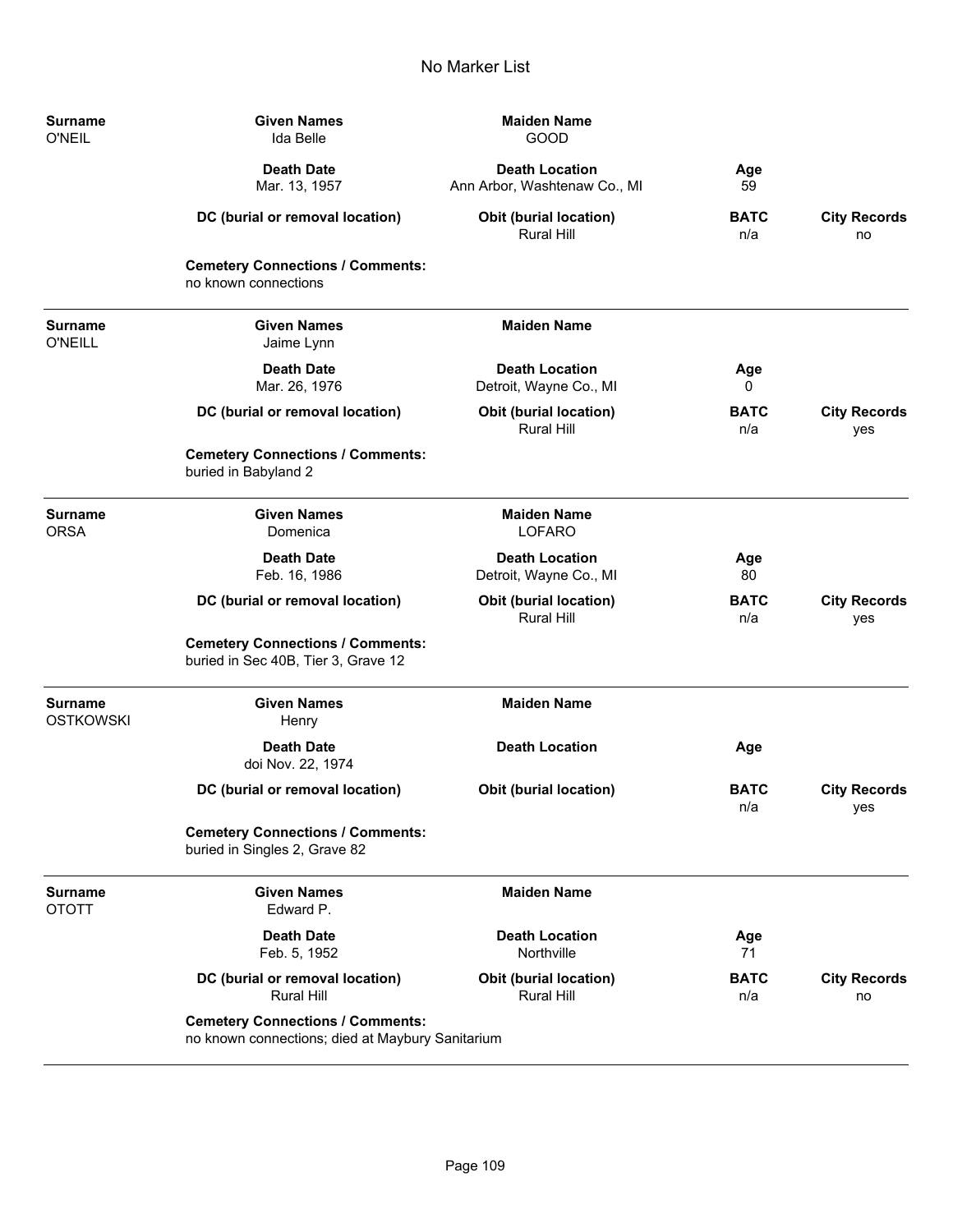| Surname<br>OTTMAR                 | <b>Given Names</b><br>Lila B.                                                                                                 | <b>Maiden Name</b>                                         |                    |                            |
|-----------------------------------|-------------------------------------------------------------------------------------------------------------------------------|------------------------------------------------------------|--------------------|----------------------------|
|                                   | <b>Death Date</b><br>Aug. 12, 1975                                                                                            | <b>Death Location</b><br>Pontiac, Oakland Co., MI          | Age<br>75          |                            |
|                                   | DC (burial or removal location)                                                                                               | <b>Obit (burial location)</b><br><b>Rural Hill</b>         | <b>BATC</b><br>n/a | <b>City Records</b><br>yes |
|                                   | <b>Cemetery Connections / Comments:</b><br>second wife of Roy M. OTTMAR, who is buried in Sec 5, Lot 28                       |                                                            |                    |                            |
| <b>Surname</b><br><b>OVERMYER</b> | <b>Given Names</b><br>Donald                                                                                                  | <b>Maiden Name</b>                                         |                    |                            |
|                                   | <b>Death Date</b><br>June 27, 1925                                                                                            | <b>Death Location</b><br>Detroit, Wayne Co., MI            | Age<br>1           |                            |
|                                   | DC (burial or removal location)<br>Northville                                                                                 | <b>Obit (burial location)</b><br><b>Rural Hill</b>         | <b>BATC</b><br>n/a | <b>City Records</b><br>no  |
|                                   | <b>Cemetery Connections / Comments:</b><br>no known connections                                                               |                                                            |                    |                            |
| <b>Surname</b><br><b>OWEN</b>     | <b>Given Names</b><br>Mary Jo                                                                                                 | <b>Maiden Name</b>                                         |                    |                            |
|                                   | <b>Death Date</b><br>Aug. 27, 1957                                                                                            | <b>Death Location</b><br>Northville                        | Age<br>0           |                            |
|                                   | DC (burial or removal location)                                                                                               | <b>Obit (burial location)</b><br>Rural Hill                | <b>BATC</b><br>n/a | <b>City Records</b><br>yes |
|                                   | <b>Cemetery Connections / Comments:</b><br>buried in Sec 14, Lot 37 E as "Owen (baby)"                                        |                                                            |                    |                            |
| Surname<br><b>PALMER</b>          | <b>Given Names</b><br>Anna                                                                                                    | <b>Maiden Name</b><br><b>COLLUM</b>                        |                    |                            |
|                                   | <b>Death Date</b><br>Oct. 26, 1931                                                                                            | <b>Death Location</b><br>Plymouth, Wayne Co., MI           | Age<br>84          |                            |
|                                   | DC (burial or removal location)<br><b>Rural Hill</b>                                                                          | <b>Obit (burial location)</b><br><b>Rural Hill</b>         | <b>BATC</b><br>n/a | <b>City Records</b><br>no  |
|                                   | <b>Cemetery Connections / Comments:</b><br>dau Ella MOYER is buried in Sec 34, Lot 28; see husband Oliver PALMER on this list |                                                            |                    |                            |
| Surname<br>PALMER                 | <b>Given Names</b><br>Ezra                                                                                                    | <b>Maiden Name</b>                                         |                    |                            |
|                                   | <b>Death Date</b><br>May 24, 1902                                                                                             | <b>Death Location</b><br>Novi Twp, Oakland Co., MI         | Age<br>25          |                            |
|                                   | DC (burial or removal location)<br>Northville                                                                                 | <b>Obit (burial location)</b><br>"brought here for burial" | <b>BATC</b><br>no  | <b>City Records</b><br>no  |
|                                   | <b>Cemetery Connections / Comments:</b><br>see parents Oliver and Anna PALMER on this list                                    |                                                            |                    |                            |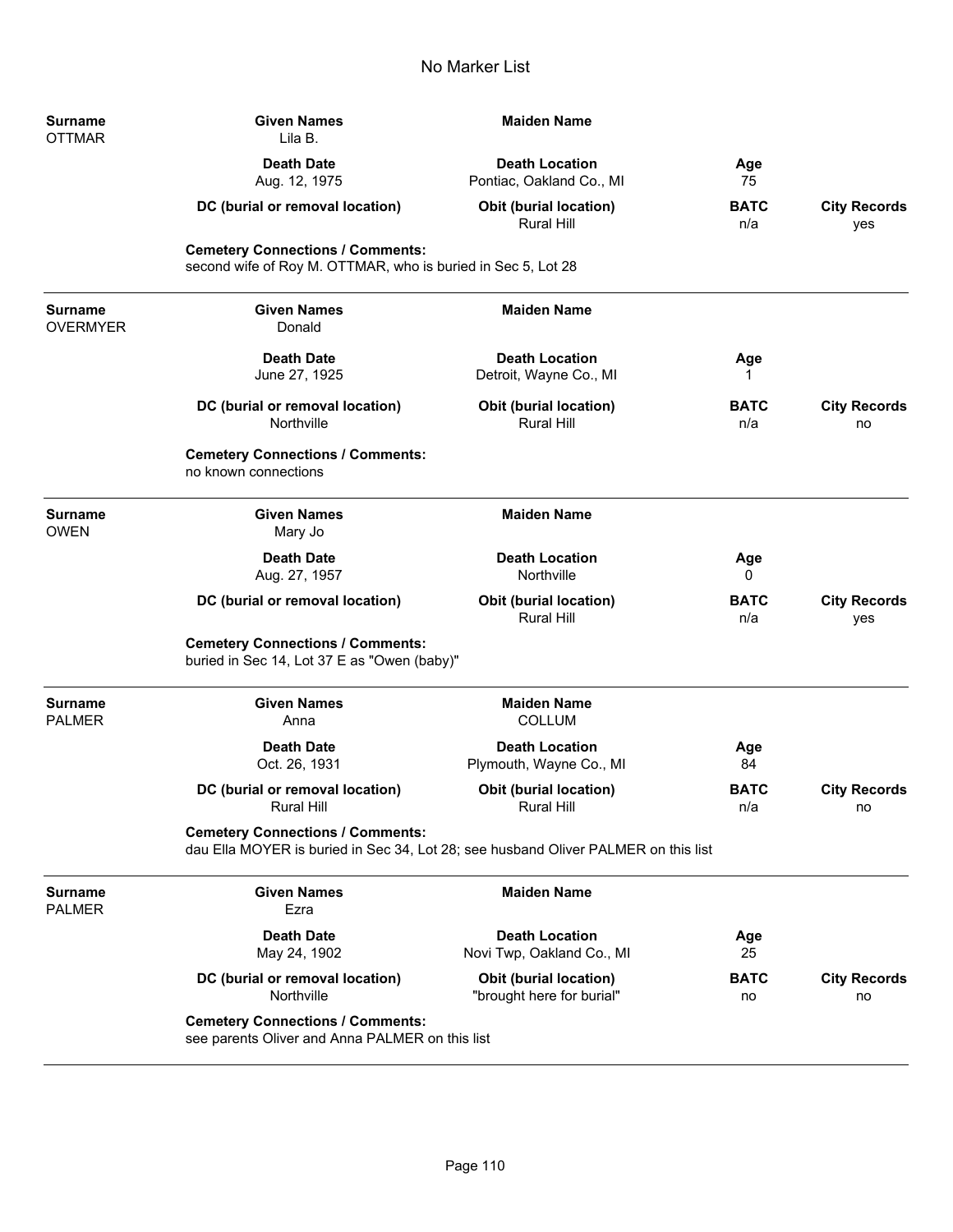**Surname** PALMER

**Surname** PALMER

**Surname** PALMER

**Surname** PARDY

PAREDES

| <b>Given Names</b><br>Gilbert G.                                               | <b>Maiden Name</b>                                    |                                                                               |                                                                                                                                                                                   |
|--------------------------------------------------------------------------------|-------------------------------------------------------|-------------------------------------------------------------------------------|-----------------------------------------------------------------------------------------------------------------------------------------------------------------------------------|
| <b>Death Date</b><br>May 14, 1947                                              | <b>Death Location</b><br>Ann Arbor, Washtenaw Co., MI | Age<br>70                                                                     |                                                                                                                                                                                   |
| DC (burial or removal location)                                                | <b>Obit (burial location)</b><br>Rural Hill           | <b>BATC</b><br>n/a                                                            | <b>City Records</b><br>no                                                                                                                                                         |
| <b>Cemetery Connections / Comments:</b>                                        |                                                       |                                                                               |                                                                                                                                                                                   |
| <b>Given Names</b><br>Mary                                                     | <b>Maiden Name</b><br><b>KELLER</b>                   |                                                                               |                                                                                                                                                                                   |
| <b>Death Date</b><br>Feb. 15, 1962                                             | <b>Death Location</b><br>Plymouth, Wayne Co., MI      | Age<br>86                                                                     |                                                                                                                                                                                   |
| DC (burial or removal location)                                                | <b>Obit (burial location)</b><br><b>Rural Hill</b>    | <b>BATC</b><br>n/a                                                            | <b>City Records</b><br>no                                                                                                                                                         |
| <b>Cemetery Connections / Comments:</b>                                        |                                                       |                                                                               |                                                                                                                                                                                   |
| <b>Given Names</b><br>Oliver                                                   | <b>Maiden Name</b>                                    |                                                                               |                                                                                                                                                                                   |
| <b>Death Date</b><br>Dec. 20, 1923                                             | <b>Death Location</b><br>Northville                   | Age<br>81                                                                     |                                                                                                                                                                                   |
| DC (burial or removal location)<br><b>Rural Hill</b>                           | <b>Obit (burial location)</b><br>Rural Hill           | <b>BATC</b><br>n/a                                                            | <b>City Records</b><br>no                                                                                                                                                         |
| <b>Cemetery Connections / Comments:</b>                                        |                                                       |                                                                               |                                                                                                                                                                                   |
| <b>Given Names</b><br>Patricia Ann                                             | <b>Maiden Name</b>                                    |                                                                               |                                                                                                                                                                                   |
| <b>Death Date</b><br>Jan. 2, 1945                                              | <b>Death Location</b><br>Lapeer, Lapeer Co., MI       | Age<br>3                                                                      |                                                                                                                                                                                   |
| DC (burial or removal location)                                                | Obit (burial location)<br><b>Rural Hill</b>           | <b>BATC</b><br>n/a                                                            | <b>City Records</b><br>no                                                                                                                                                         |
| <b>Cemetery Connections / Comments:</b><br>no known connections                |                                                       |                                                                               |                                                                                                                                                                                   |
| <b>Given Names</b><br>Andrew                                                   | <b>Maiden Name</b>                                    |                                                                               |                                                                                                                                                                                   |
| <b>Death Date</b><br>Oct. 27, 2019                                             | <b>Death Location</b>                                 | Age<br>90                                                                     |                                                                                                                                                                                   |
| DC (burial or removal location)                                                | Obit (burial location)<br>Rural Hill                  | <b>BATC</b><br>n/a                                                            | <b>City Records</b><br>yes                                                                                                                                                        |
| <b>Cemetery Connections / Comments:</b><br>buried in Sec 17A, Tier 4, Grave 39 |                                                       |                                                                               |                                                                                                                                                                                   |
|                                                                                |                                                       | dau Ella MOYER is buried in Sec 34, Lot 28; see wife Anna PALMER on this list | see parents Oliver and Anna PALMER on this list; see wife Mary PALMER on this list<br>brother Peter J. KELLER is buried in Sec 17, Lot 3; see husband Gilbert PALMER on this list |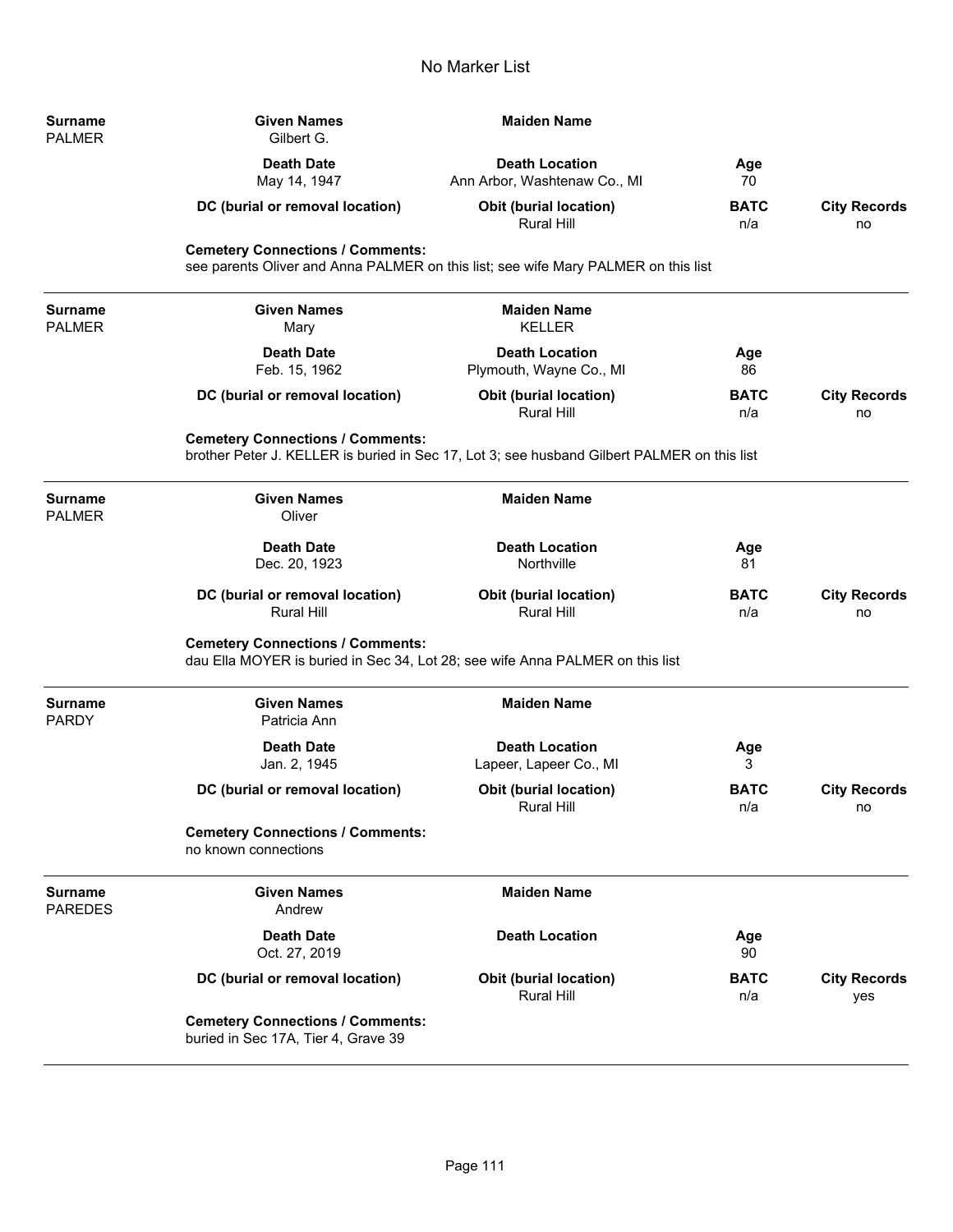| <b>Surname</b><br><b>PARMENTER</b> | <b>Given Names</b><br>Clarence W.                                                                                                                            | <b>Maiden Name</b>                                 |                    |                           |
|------------------------------------|--------------------------------------------------------------------------------------------------------------------------------------------------------------|----------------------------------------------------|--------------------|---------------------------|
|                                    | <b>Death Date</b><br>Oct. 1955                                                                                                                               | <b>Death Location</b>                              | Age<br>77          |                           |
|                                    | DC (burial or removal location)                                                                                                                              | <b>Obit (burial location)</b><br><b>Rural Hill</b> | <b>BATC</b><br>n/a | <b>City Records</b><br>no |
|                                    | <b>Cemetery Connections / Comments:</b><br>see wife Ida PARMENTER on this list                                                                               |                                                    |                    |                           |
| <b>Surname</b><br><b>PARMENTER</b> | <b>Given Names</b><br>Clinton                                                                                                                                | <b>Maiden Name</b>                                 |                    |                           |
|                                    | <b>Death Date</b><br>Oct. 24, 1911                                                                                                                           | <b>Death Location</b><br>Northville                | Age<br>6           |                           |
|                                    | DC (burial or removal location)<br><b>Rural Hill</b>                                                                                                         | <b>Obit (burial location)</b><br>not specified     | <b>BATC</b><br>n/a | <b>City Records</b><br>no |
|                                    | <b>Cemetery Connections / Comments:</b><br>see parents Clarence W. and Ida PARMENTER on this list                                                            |                                                    |                    |                           |
| <b>Surname</b><br><b>PARMENTER</b> | <b>Given Names</b><br>Daniel                                                                                                                                 | <b>Maiden Name</b>                                 |                    |                           |
|                                    | <b>Death Date</b><br>Nov. 11, 1911                                                                                                                           | <b>Death Location</b><br>Northville                | Age<br>8           |                           |
|                                    | DC (burial or removal location)<br>Northville                                                                                                                | <b>Obit (burial location)</b><br>not specified     | <b>BATC</b><br>n/a | <b>City Records</b><br>no |
|                                    | <b>Cemetery Connections / Comments:</b><br>see parents Clarence W. and Ida PARMENTER on this list                                                            |                                                    |                    |                           |
| <b>Surname</b><br><b>PARMENTER</b> | <b>Given Names</b><br>Francis                                                                                                                                | <b>Maiden Name</b>                                 |                    |                           |
|                                    | <b>Death Date</b><br>Aug. 31, 1909                                                                                                                           | <b>Death Location</b><br>Northville                | Age<br>0           |                           |
|                                    | DC (burial or removal location)<br>Rural Hill                                                                                                                | <b>Obit (burial location)</b><br>not specified     | <b>BATC</b><br>n/a | <b>City Records</b><br>no |
|                                    | <b>Cemetery Connections / Comments:</b><br>see parents Clarence W. and Ida PARMENTER on this list                                                            |                                                    |                    |                           |
| <b>Surname</b><br><b>PARMENTER</b> | <b>Given Names</b><br>Ida                                                                                                                                    | <b>Maiden Name</b><br><b>WILKINSON</b>             |                    |                           |
|                                    | <b>Death Date</b><br>Feb. 23, 1921                                                                                                                           | <b>Death Location</b><br>Detroit, Wayne Co., MI    | Age<br>36          |                           |
|                                    | DC (burial or removal location)<br>Northville                                                                                                                | <b>Obit (burial location)</b><br><b>Rural Hill</b> | <b>BATC</b><br>n/a | <b>City Records</b><br>no |
|                                    | <b>Cemetery Connections / Comments:</b><br>parents Daniel and Mary WILKINSON are buried in Sec 18, Lot 36; see husband Clarence W. PARMENTER on this<br>list |                                                    |                    |                           |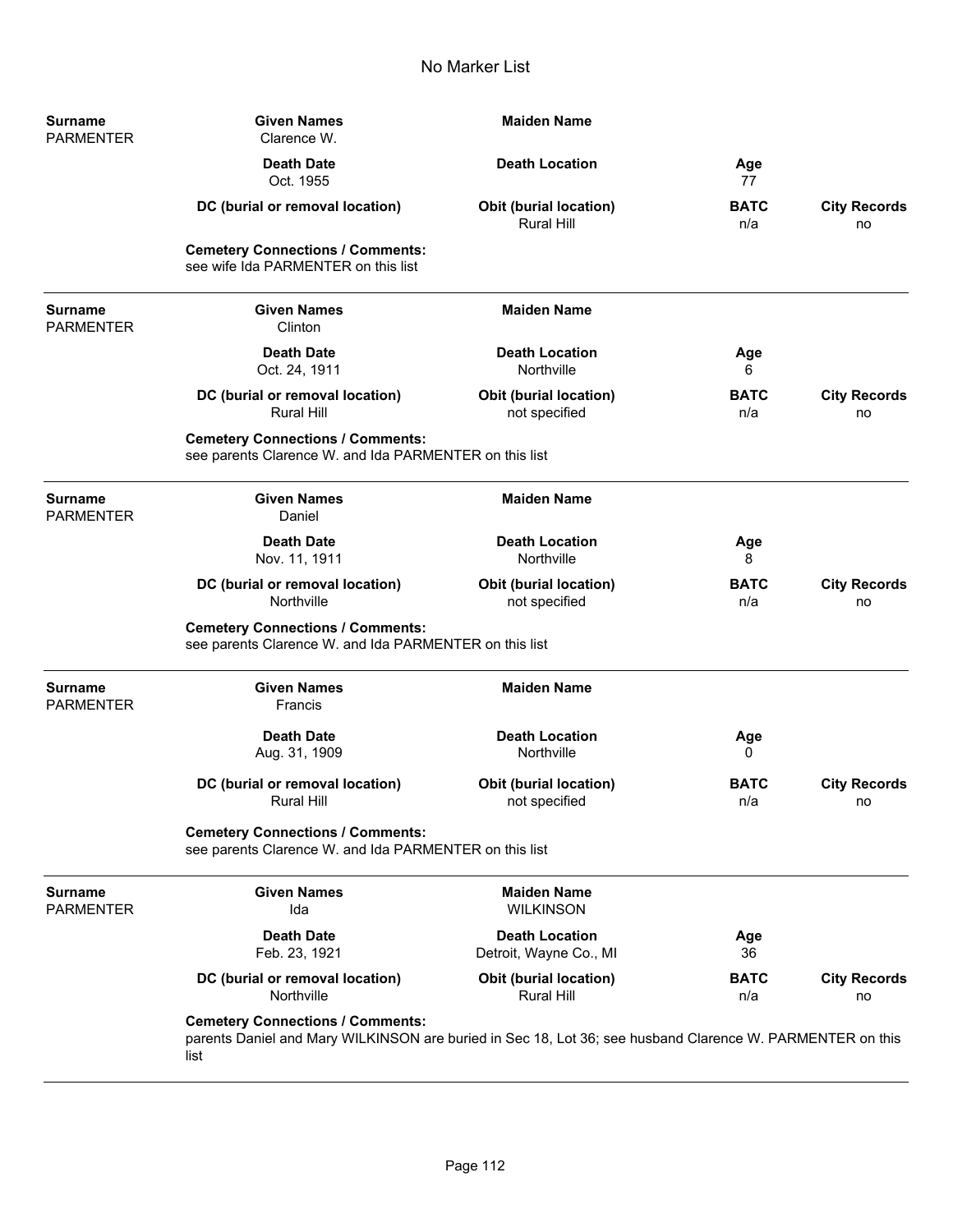| Surname<br><b>PARSONS</b>        | <b>Given Names</b><br>Lusetta                                                                | <b>Maiden Name</b><br>unknown                         |                    |                            |
|----------------------------------|----------------------------------------------------------------------------------------------|-------------------------------------------------------|--------------------|----------------------------|
|                                  | <b>Death Date</b><br>Jan. 22, 1896                                                           | <b>Death Location</b><br>Northville                   | Age<br>64          |                            |
|                                  | DC (burial or removal location)                                                              | Obit (burial location)<br><b>Rural Hill</b>           | <b>BATC</b><br>yes | <b>City Records</b><br>no  |
|                                  | <b>Cemetery Connections / Comments:</b><br>no known connections                              |                                                       |                    |                            |
| Surname<br><b>PAYNE</b>          | <b>Given Names</b><br>Dinah Cheryl                                                           | <b>Maiden Name</b>                                    |                    |                            |
|                                  | <b>Death Date</b><br>Aug. 22, 2020                                                           | <b>Death Location</b>                                 | Age<br>62          |                            |
|                                  | DC (burial or removal location)                                                              | <b>Obit (burial location)</b><br><b>Rural Hill</b>    | <b>BATC</b><br>n/a | <b>City Records</b><br>yes |
|                                  | <b>Cemetery Connections / Comments:</b><br>buried in Sec 44A, Tier 5, Grave 21               |                                                       |                    |                            |
| <b>Surname</b><br><b>PEARSON</b> | <b>Given Names</b><br>Arthur                                                                 | <b>Maiden Name</b>                                    |                    |                            |
|                                  | <b>Death Date</b><br>Dec. 26, 1948                                                           | <b>Death Location</b><br>Northville                   | Age<br>50          |                            |
|                                  | DC (burial or removal location)<br><b>Rural Hill</b>                                         | <b>Obit (burial location)</b><br>not specified        | <b>BATC</b><br>n/a | <b>City Records</b><br>no  |
|                                  | <b>Cemetery Connections / Comments:</b><br>no known connections; died in Eastlawn Sanitarium |                                                       |                    |                            |
| Surname<br><b>PENROD</b>         | <b>Given Names</b><br>Michael Joseph                                                         | <b>Maiden Name</b>                                    |                    |                            |
|                                  | <b>Death Date</b><br>June 1, 1986                                                            | <b>Death Location</b>                                 | Age<br>46          |                            |
|                                  | DC (burial or removal location)                                                              | <b>Obit (burial location)</b>                         | <b>BATC</b><br>n/a | <b>City Records</b><br>yes |
|                                  | <b>Cemetery Connections / Comments:</b><br>buried in Sec 8R, Grave 50                        |                                                       |                    |                            |
| <b>Surname</b><br><b>PERDOMO</b> | <b>Given Names</b><br>May                                                                    | <b>Maiden Name</b><br><b>LLOYD</b>                    |                    |                            |
|                                  | <b>Death Date</b><br>June 4, 1964                                                            | <b>Death Location</b><br>Ann Arbor, Washtenaw Co., MI | Age<br>86          |                            |
|                                  | DC (burial or removal location)                                                              | <b>Obit (burial location)</b><br>Rural Hill           | <b>BATC</b><br>n/a | <b>City Records</b><br>no  |
|                                  | <b>Cemetery Connections / Comments:</b><br>no known connections                              |                                                       |                    |                            |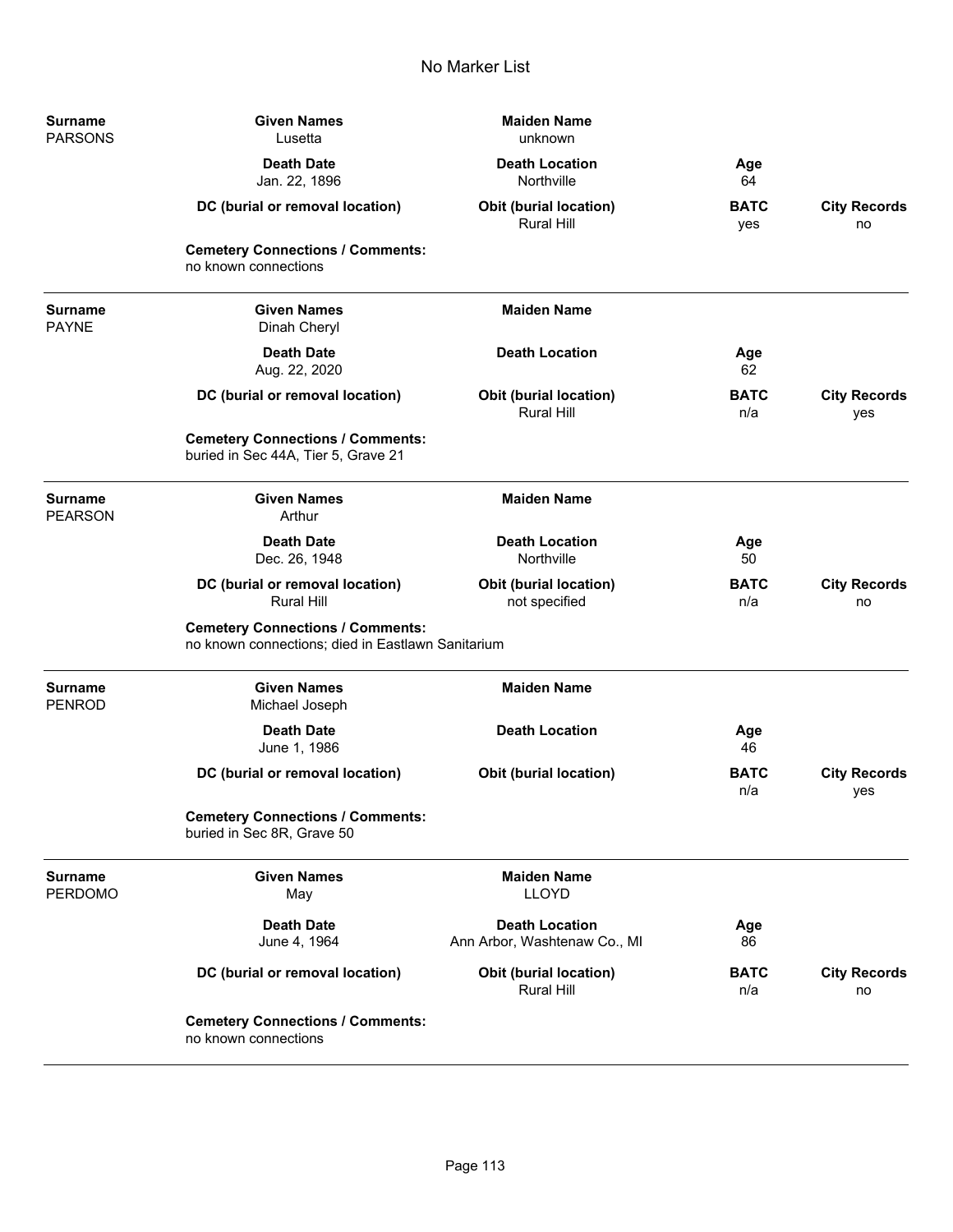| Surname<br>PERRY         | <b>Given Names</b><br><b>Blanch</b>                                                                                   | <b>Maiden Name</b><br><b>DORCHESTER</b>            |                    |                            |
|--------------------------|-----------------------------------------------------------------------------------------------------------------------|----------------------------------------------------|--------------------|----------------------------|
|                          | <b>Death Date</b><br>Jan. 22, 1899                                                                                    | <b>Death Location</b><br>Northville                | Age<br>30          |                            |
|                          | DC (burial or removal location)<br><b>Rural Hill</b>                                                                  | <b>Obit (burial location)</b><br>not specified     | <b>BATC</b><br>yes | <b>City Records</b><br>no  |
|                          | <b>Cemetery Connections / Comments:</b><br>no known connections                                                       |                                                    |                    |                            |
| Surname<br>PETERS        | <b>Given Names</b><br>Alfred                                                                                          | <b>Maiden Name</b>                                 |                    |                            |
|                          | <b>Death Date</b><br>May 11, 1928                                                                                     | <b>Death Location</b><br>Northville                | Age<br>49          |                            |
|                          | DC (burial or removal location)<br><b>Rural Hill</b>                                                                  | <b>Obit (burial location)</b><br><b>Rural Hill</b> | <b>BATC</b><br>n/a | <b>City Records</b><br>no  |
|                          | <b>Cemetery Connections / Comments:</b><br>per obit, first burial in Rural Hill's potters field; no known connections |                                                    |                    |                            |
| Surname<br>PETERS        | <b>Given Names</b><br>Bertha S.                                                                                       | <b>Maiden Name</b><br><b>WHITE</b>                 |                    |                            |
|                          | <b>Death Date</b><br>Apr. 15, 1980                                                                                    | <b>Death Location</b><br>Livonia, Wayne Co., MI    | Age<br>88          |                            |
|                          | DC (burial or removal location)                                                                                       | Obit (burial location)<br><b>Rural Hill</b>        | <b>BATC</b><br>n/a | <b>City Records</b><br>yes |
|                          | <b>Cemetery Connections / Comments:</b><br>buried in Sec 38, Lot 40 - SE1/4                                           |                                                    |                    |                            |
| <b>Surname</b><br>PETERS | <b>Given Names</b><br><b>Frank Alton</b>                                                                              | <b>Maiden Name</b>                                 |                    |                            |
|                          | <b>Death Date</b><br>Mar. 6, 1983                                                                                     | <b>Death Location</b><br>Novi, Oakland Co., MI     | Age<br>84          |                            |
|                          | DC (burial or removal location)                                                                                       | Obit (burial location)<br><b>Rural Hill</b>        | <b>BATC</b><br>n/a | <b>City Records</b><br>yes |
|                          | <b>Cemetery Connections / Comments:</b><br>buried in Sec 38, Lot 40 - SE1/4                                           |                                                    |                    |                            |
| Surname<br>PETERS        | <b>Given Names</b><br>Jack Wesley                                                                                     | <b>Maiden Name</b>                                 |                    |                            |
|                          | <b>Death Date</b><br>May 24, 2005                                                                                     | <b>Death Location</b>                              | Age<br>80          |                            |
|                          | DC (burial or removal location)                                                                                       | Obit (burial location)<br>Rural Hill               | <b>BATC</b><br>n/a | <b>City Records</b><br>yes |
|                          | <b>Cemetery Connections / Comments:</b><br>buried in Sec 32, Lot 8B West                                              |                                                    |                    |                            |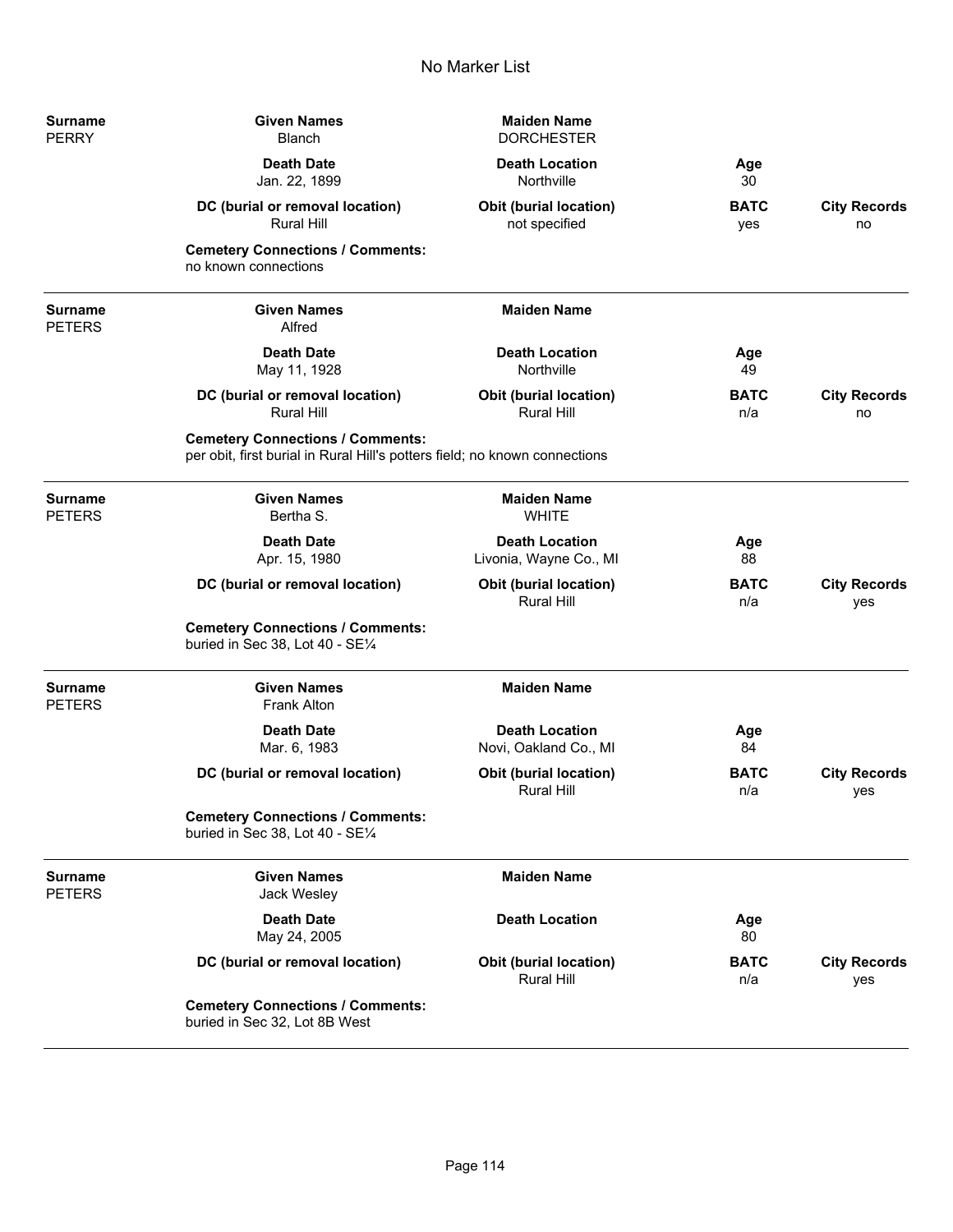| Surname<br><b>PIERCE</b>         | <b>Given Names</b><br>baby                                                                           | <b>Maiden Name</b>                          |                    |                            |
|----------------------------------|------------------------------------------------------------------------------------------------------|---------------------------------------------|--------------------|----------------------------|
|                                  | <b>Death Date</b><br>Apr. 8, 1954                                                                    | <b>Death Location</b><br>Northville         | Age<br>0           |                            |
|                                  | DC (burial or removal location)                                                                      | <b>Obit (burial location)</b>               | <b>BATC</b><br>n/a | <b>City Records</b><br>yes |
|                                  | <b>Cemetery Connections / Comments:</b><br>buried in Babyland 1                                      |                                             |                    |                            |
| <b>Surname</b><br><b>PIKE</b>    | <b>Given Names</b><br>Karen Ann                                                                      | <b>Maiden Name</b>                          |                    |                            |
|                                  | <b>Death Date</b><br>Sept. 11, 1944                                                                  | <b>Death Location</b><br>Northville         | Age<br>0           |                            |
|                                  | DC (burial or removal location)<br><b>Rural Hill</b>                                                 | Obit (burial location)                      | <b>BATC</b><br>n/a | <b>City Records</b><br>no  |
|                                  | <b>Cemetery Connections / Comments:</b><br>no known connections; died in Sessions Hospital           |                                             |                    |                            |
| <b>Surname</b><br><b>PINION</b>  | <b>Given Names</b><br>Troy A.                                                                        | <b>Maiden Name</b>                          |                    |                            |
|                                  | <b>Death Date</b><br>Mar. 31, 2021                                                                   | <b>Death Location</b>                       | Age<br>51          |                            |
|                                  | DC (burial or removal location)                                                                      | <b>Obit (burial location)</b><br>Rural Hill | <b>BATC</b><br>n/a | <b>City Records</b><br>no  |
|                                  | <b>Cemetery Connections / Comments:</b><br>grandparents Royal and Louise KELLER are buried in Sec 17 |                                             |                    |                            |
| <b>Surname</b><br><b>POHLMAN</b> | <b>Given Names</b><br>baby                                                                           | <b>Maiden Name</b>                          |                    |                            |
|                                  | <b>Death Date</b><br>Nov. 22, 1974                                                                   | <b>Death Location</b><br>Oakland Co., MI    | Age<br>0           |                            |
|                                  | DC (burial or removal location)                                                                      | <b>Obit (burial location)</b>               | <b>BATC</b><br>n/a | <b>City Records</b><br>yes |
|                                  | <b>Cemetery Connections / Comments:</b><br>buried in Babyland 2                                      |                                             |                    |                            |
| <b>Surname</b><br><b>POOLEY</b>  | <b>Given Names</b><br>Alice H.                                                                       | <b>Maiden Name</b><br><b>KELLY</b>          |                    |                            |
|                                  | <b>Death Date</b><br>Dec. 2, 2000                                                                    | <b>Death Location</b><br>Northville         | Age<br>75          |                            |
|                                  | DC (burial or removal location)                                                                      | Obit (burial location)<br>Rural Hill        | <b>BATC</b><br>n/a | <b>City Records</b><br>yes |
|                                  | <b>Cemetery Connections / Comments:</b><br>buried in Sec 40C, Tier 11, Grave 23                      |                                             |                    |                            |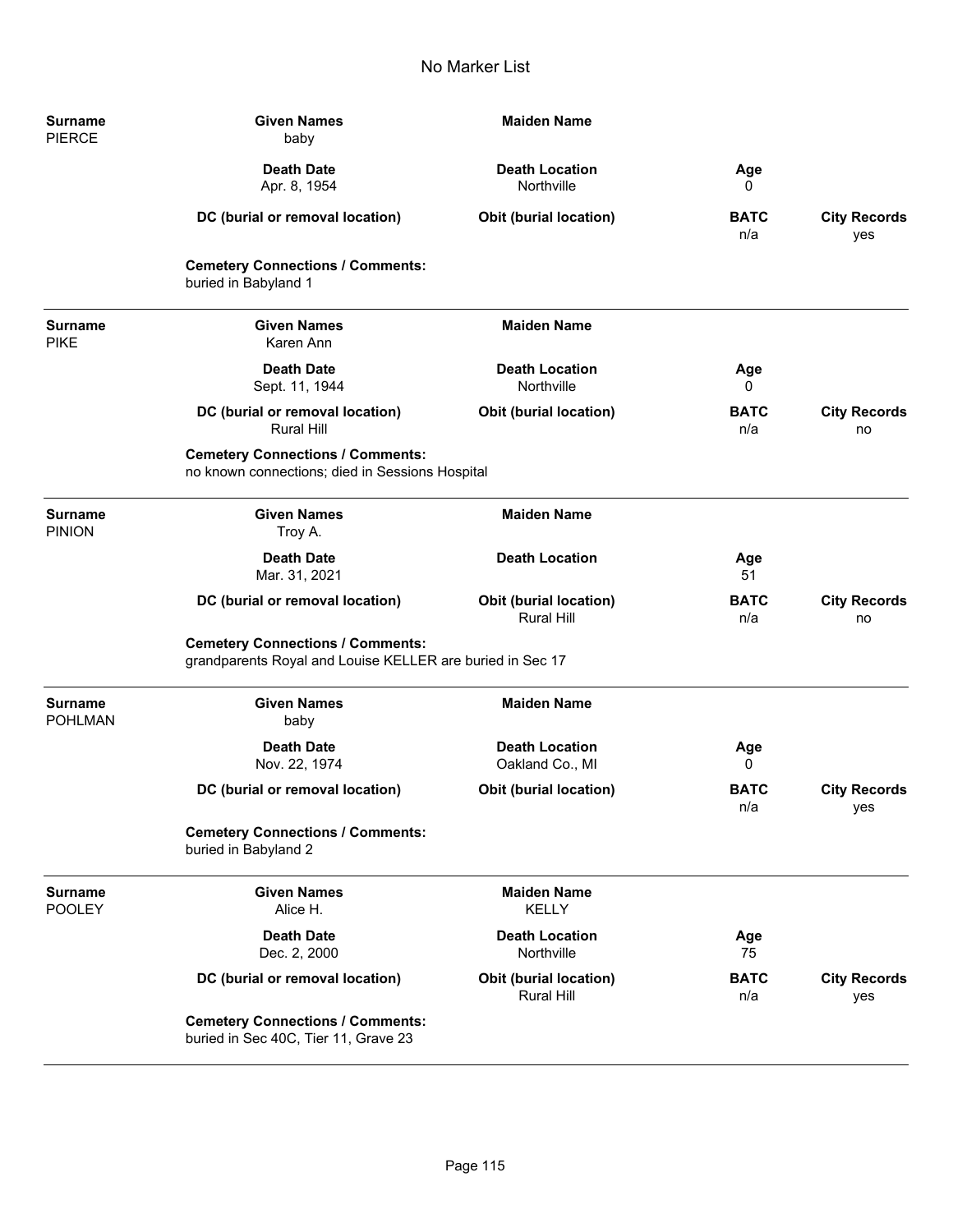| <b>Surname</b><br><b>PRESTON</b> | <b>Given Names</b><br>Amanda                                                   | <b>Maiden Name</b><br><b>RICHARDS</b>                                                                          |                    |                            |
|----------------------------------|--------------------------------------------------------------------------------|----------------------------------------------------------------------------------------------------------------|--------------------|----------------------------|
|                                  | <b>Death Date</b><br>Mar. 6, 1929                                              | <b>Death Location</b><br>Farmington Twp, Oakland Co., MI                                                       | Age<br>79          |                            |
|                                  | DC (burial or removal location)<br><b>Rural Hill</b>                           | <b>Obit (burial location)</b><br>Northville                                                                    | <b>BATC</b><br>n/a | <b>City Records</b><br>no  |
|                                  | <b>Cemetery Connections / Comments:</b>                                        | sister Fanny PEARSALL is buried in Sec 3, Lot 9; see son Wesley SHAW on this list                              |                    |                            |
| <b>Surname</b><br><b>PSILIS</b>  | <b>Given Names</b><br>Andrew G.                                                | <b>Maiden Name</b>                                                                                             |                    |                            |
|                                  | <b>Death Date</b><br>May 21, 2020                                              | <b>Death Location</b>                                                                                          | Age<br>72          |                            |
|                                  | DC (burial or removal location)                                                | <b>Obit (burial location)</b><br><b>Rural Hill</b>                                                             | BATC<br>n/a        | <b>City Records</b><br>yes |
|                                  | <b>Cemetery Connections / Comments:</b><br>buried in Sec 10A, Tier 3, Grave 10 |                                                                                                                |                    |                            |
| <b>Surname</b><br><b>PURDY</b>   | <b>Given Names</b><br><b>Helen Elizabeth</b>                                   | <b>Maiden Name</b>                                                                                             |                    |                            |
|                                  | <b>Death Date</b><br>July 7, 1941                                              | <b>Death Location</b><br>Bennington, Bennington Co., VT                                                        | Age<br>44          |                            |
|                                  | DC (burial or removal location)                                                | Obit (burial location)<br>Rural Hill                                                                           | BATC<br>n/a        | <b>City Records</b><br>no  |
|                                  | <b>Cemetery Connections / Comments:</b>                                        |                                                                                                                |                    |                            |
|                                  |                                                                                | father R. H. PURDY purchased Sec 25, Lot 23; parents Rollin H. and Ellen M. PURDY are buried in Sec 25, Lot 23 |                    |                            |
| <b>Surname</b><br><b>QUAINE</b>  | <b>Given Names</b><br>Dorothy                                                  | <b>Maiden Name</b><br><b>GLUNZ</b>                                                                             |                    |                            |
|                                  | <b>Death Date</b><br>Mar. 27, 2011                                             | <b>Death Location</b>                                                                                          | Age<br>86          |                            |
|                                  | DC (burial or removal location)                                                | <b>Obit (burial location)</b>                                                                                  | <b>BATC</b><br>n/a | <b>City Records</b><br>yes |
|                                  | <b>Cemetery Connections / Comments:</b><br>buried in Sec 40D, Tier 3, Grave 1  |                                                                                                                |                    |                            |
| <b>Surname</b><br><b>QUEEN</b>   | <b>Given Names</b><br>Hugh                                                     | <b>Maiden Name</b>                                                                                             |                    |                            |
|                                  | <b>Death Date</b><br>Feb. 22, 1973                                             | <b>Death Location</b><br>Northville                                                                            | Age<br>65          |                            |
|                                  | DC (burial or removal location)                                                | <b>Obit (burial location)</b>                                                                                  | <b>BATC</b><br>n/a | <b>City Records</b><br>yes |
|                                  | <b>Cemetery Connections / Comments:</b><br>buried in Singles 2, Grave 59       |                                                                                                                |                    |                            |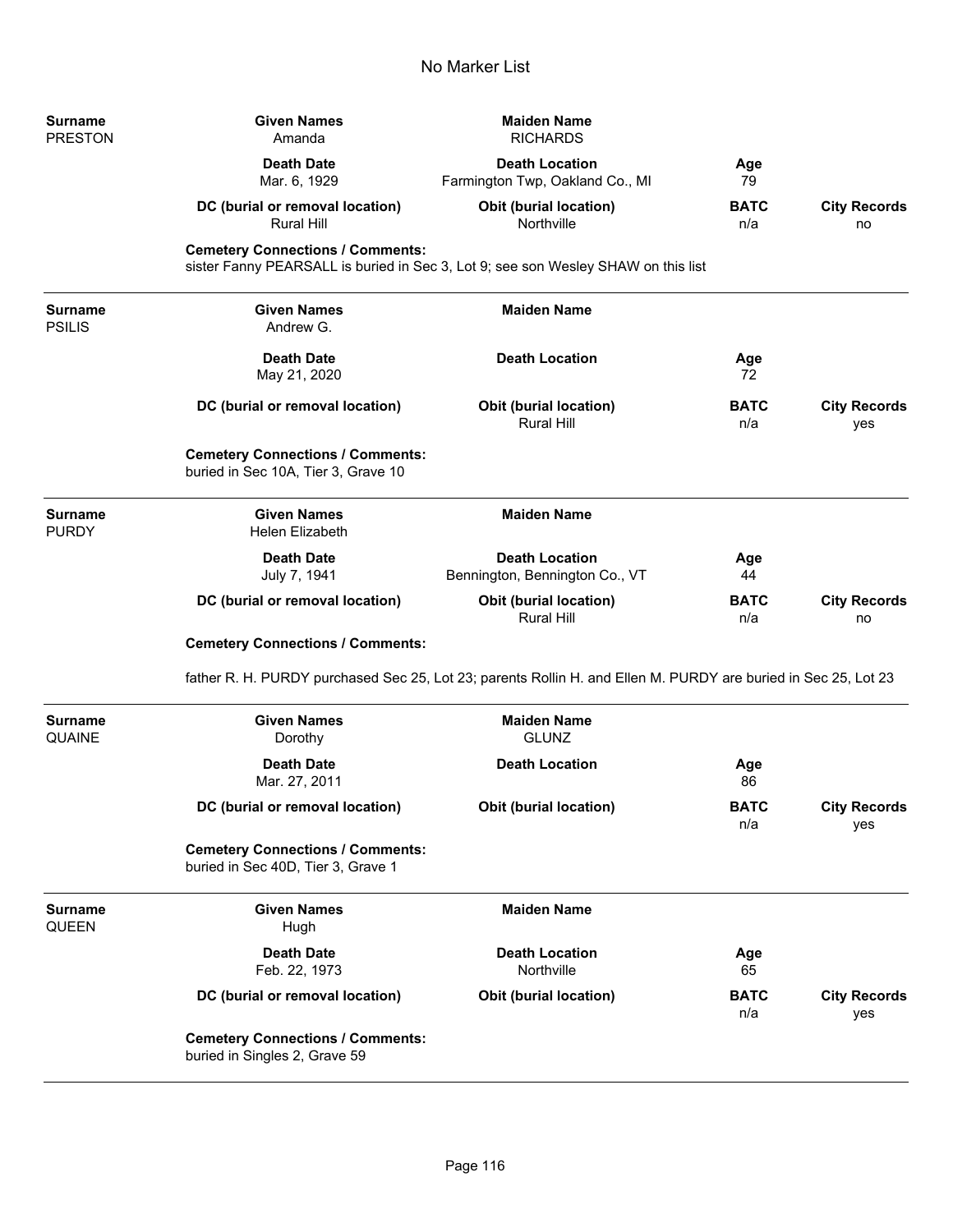| Surname<br>Quinn          | <b>Given Names</b><br>Howard J.                                                                                                       | <b>Maiden Name</b>                                 |                    |                           |
|---------------------------|---------------------------------------------------------------------------------------------------------------------------------------|----------------------------------------------------|--------------------|---------------------------|
|                           | <b>Death Date</b><br>Feb. 16, 1934                                                                                                    | <b>Death Location</b><br>Detroit, Wayne Co., MI    | Age<br>33          |                           |
|                           | DC (burial or removal location)<br>Northville                                                                                         | <b>Obit (burial location)</b><br>Rural Hill        | <b>BATC</b><br>n/a | <b>City Records</b><br>no |
|                           | <b>Cemetery Connections / Comments:</b><br>brother John Harvey QUINN is buried in Sec 6, Lot 10                                       |                                                    |                    |                           |
| Surname<br>Quinn          | <b>Given Names</b><br>John Harvey                                                                                                     | <b>Maiden Name</b>                                 |                    |                           |
|                           | <b>Death Date</b><br>Sept. 16, 1894                                                                                                   | <b>Death Location</b><br>Plymouth, Wayne Co., MI   | Age<br>1           |                           |
|                           | DC (burial or removal location)                                                                                                       | Obit (burial location)<br>not specified            | <b>BATC</b><br>yes | <b>City Records</b><br>no |
|                           | <b>Cemetery Connections / Comments:</b><br>his father, John QUINN, is associated with Sec 6, Lot 10 in the City's Record of Lots book |                                                    |                    |                           |
| Surname<br>QUINN          | <b>Given Names</b><br>John W.                                                                                                         | <b>Maiden Name</b>                                 |                    |                           |
|                           | <b>Death Date</b><br>Dec. 20, 1927                                                                                                    | <b>Death Location</b><br>Detroit, Wayne Co., MI    | Age<br>74          |                           |
|                           | DC (burial or removal location)<br>Northville                                                                                         | Obit (burial location)                             | <b>BATC</b><br>n/a | <b>City Records</b><br>no |
|                           | <b>Cemetery Connections / Comments:</b><br>associated with Sec 6, Lot 10 in the City's Record of Lots book                            |                                                    |                    |                           |
| Surname<br><b>RAHR</b>    | <b>Given Names</b><br>Rosa                                                                                                            | <b>Maiden Name</b><br><b>PALMER</b>                |                    |                           |
|                           | <b>Death Date</b><br>Jan. 30, 1918                                                                                                    | <b>Death Location</b><br>Pontiac, Oakland Co., MI  | Age<br>44          |                           |
|                           | DC (burial or removal location)<br>Northville                                                                                         | Obit (burial location)<br><b>Rural Hill</b>        | <b>BATC</b><br>n/a | <b>City Records</b><br>no |
|                           | <b>Cemetery Connections / Comments:</b><br>see parents Oliver and Anna PALMER on this list                                            |                                                    |                    |                           |
| <b>Surname</b><br>RANDALL | <b>Given Names</b><br>Laura                                                                                                           | <b>Maiden Name</b><br><b>DUNCAN</b>                |                    |                           |
|                           | <b>Death Date</b><br>May 11, 1900                                                                                                     | <b>Death Location</b><br>Benton Twp, Eaton Co., MI | Age<br>25          |                           |
|                           | DC (burial or removal location)<br>Northville                                                                                         | <b>Obit (burial location)</b><br>"Northport"       | <b>BATC</b><br>no  | <b>City Records</b><br>no |
|                           | <b>Cemetery Connections / Comments:</b><br>see husband Mark H. RANDALL on this list                                                   |                                                    |                    |                           |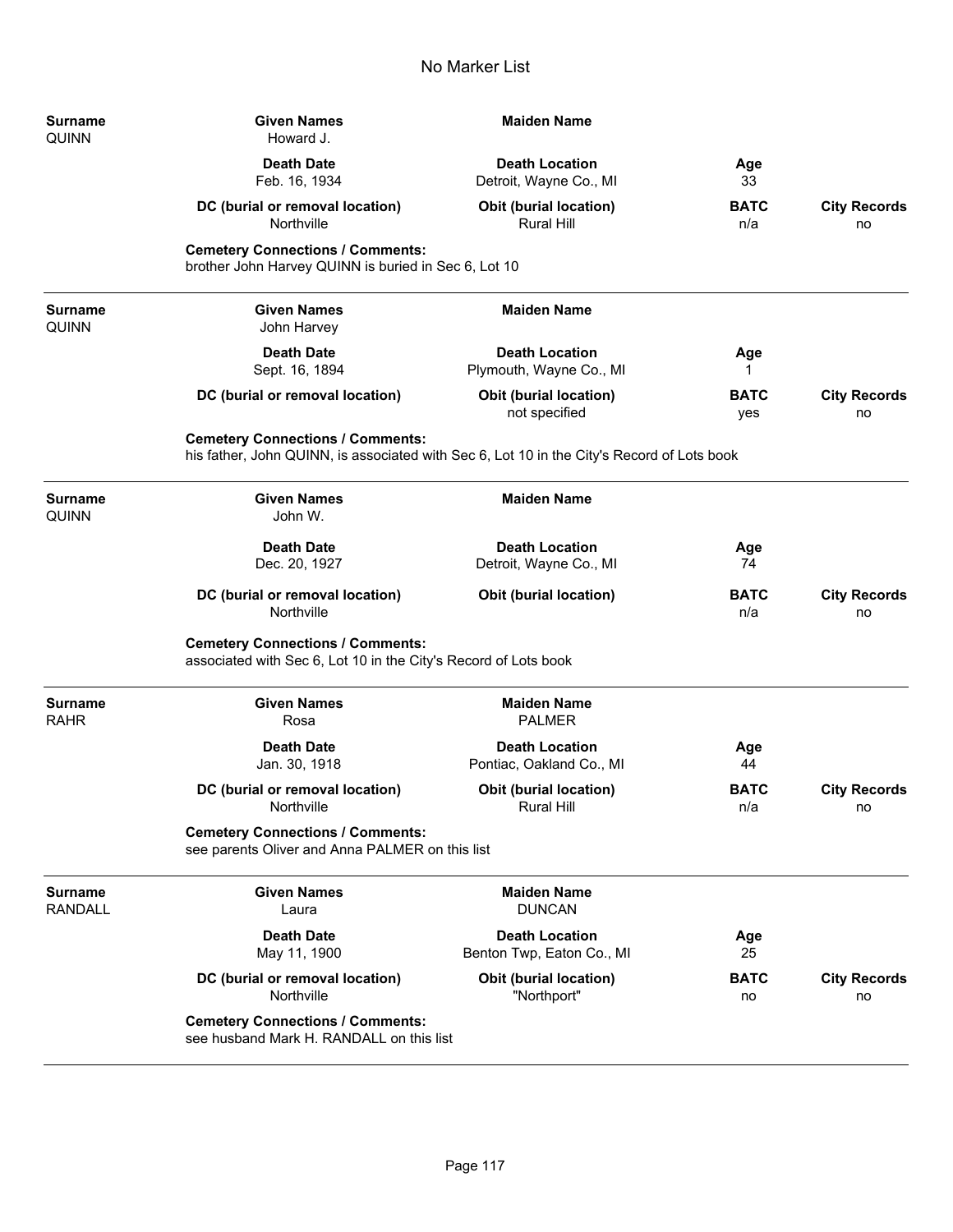| Surname<br>RANDALL        | <b>Given Names</b><br>Mark H.                                                                                                                   | <b>Maiden Name</b>                                    |                    |                           |
|---------------------------|-------------------------------------------------------------------------------------------------------------------------------------------------|-------------------------------------------------------|--------------------|---------------------------|
|                           | <b>Death Date</b><br>May 13, 1937                                                                                                               | <b>Death Location</b><br>Detroit, Wayne Co., MI       | Age<br>66          |                           |
|                           | DC (burial or removal location)<br>Northville                                                                                                   | <b>Obit (burial location)</b><br>Rural Hill           | <b>BATC</b><br>n/a | <b>City Records</b><br>no |
|                           | <b>Cemetery Connections / Comments:</b><br>parents Walter H. and Velora RANDALL are buried in Sec 8, Lot 1; see wife Laura RANDALL on this list |                                                       |                    |                           |
| Surname<br>RAY            | <b>Given Names</b><br>Quincey Coleman                                                                                                           | <b>Maiden Name</b>                                    |                    |                           |
|                           | <b>Death Date</b><br>May 25, 1962                                                                                                               | <b>Death Location</b><br>Ann Arbor, Washtenaw Co., MI | Age<br>76          |                           |
|                           | DC (burial or removal location)                                                                                                                 | <b>Obit (burial location)</b><br><b>Rural Hill</b>    | <b>BATC</b><br>n/a | <b>City Records</b><br>no |
|                           | <b>Cemetery Connections / Comments:</b><br>no known connections                                                                                 |                                                       |                    |                           |
| <b>Surname</b><br>RAYMOND | <b>Given Names</b><br>Frank                                                                                                                     | <b>Maiden Name</b>                                    |                    |                           |
|                           | <b>Death Date</b><br>Apr. 11, 1894                                                                                                              | <b>Death Location</b><br>Northville                   | Age<br>3           |                           |
|                           | DC (burial or removal location)                                                                                                                 | <b>Obit (burial location)</b>                         | <b>BATC</b><br>yes | <b>City Records</b><br>no |
|                           | <b>Cemetery Connections / Comments:</b><br>no known connections                                                                                 |                                                       |                    |                           |
| Surname<br><b>RECORD</b>  | <b>Given Names</b><br>infant                                                                                                                    | <b>Maiden Name</b>                                    |                    |                           |
|                           | <b>Death Date</b><br>Jan. 15, 1945                                                                                                              | <b>Death Location</b><br>Northville                   | Age<br>0           |                           |
|                           | DC (burial or removal location)<br><b>Rural Hill</b>                                                                                            | Obit (burial location)                                | <b>BATC</b><br>n/a | <b>City Records</b><br>no |
|                           | <b>Cemetery Connections / Comments:</b><br>no known connections; died in Sessions Hospital                                                      |                                                       |                    |                           |
| Surname<br>REED           | <b>Given Names</b><br>Milo                                                                                                                      | <b>Maiden Name</b>                                    |                    |                           |
|                           | <b>Death Date</b><br>Feb. 3, 1917                                                                                                               | <b>Death Location</b><br>Denver, CO                   | Age<br>71          |                           |
|                           | DC (burial or removal location)                                                                                                                 | <b>Obit (burial location)</b><br><b>Rural Hill</b>    | <b>BATC</b><br>n/a | <b>City Records</b><br>no |
|                           | <b>Cemetery Connections / Comments:</b><br>purchased Sec 14, Lot 14                                                                             |                                                       |                    |                           |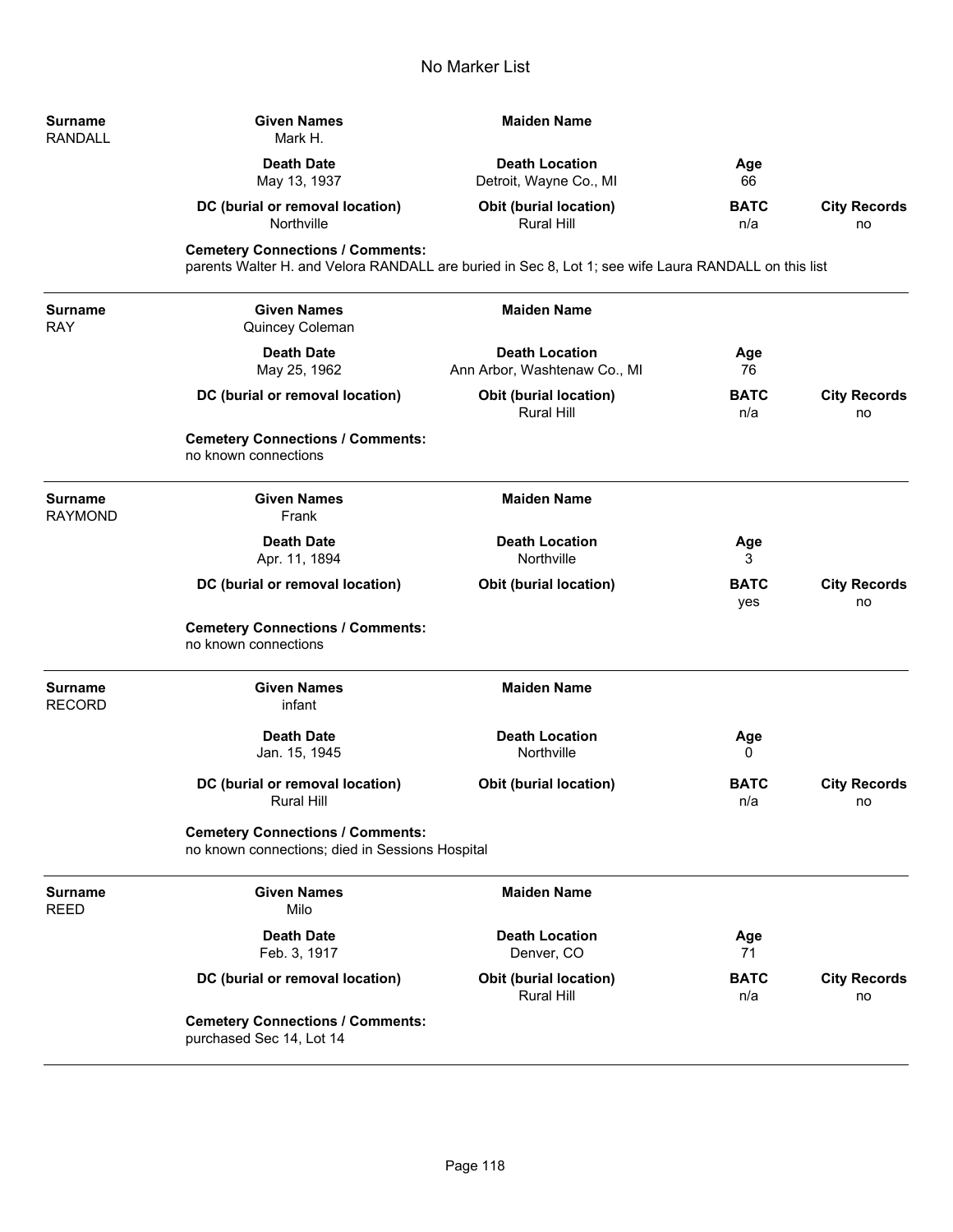| Surname<br>REED                  | <b>Given Names</b><br>Sarah E.                                                        | <b>Maiden Name</b><br><b>THORNTON</b>                |                    |                            |
|----------------------------------|---------------------------------------------------------------------------------------|------------------------------------------------------|--------------------|----------------------------|
|                                  | <b>Death Date</b><br>Aug. 7, 1922                                                     | <b>Death Location</b><br>South Lyon, Oakland Co., MI | Age<br>71          |                            |
|                                  | DC (burial or removal location)<br>Northville                                         | Obit (burial location)<br><b>Rural Hill</b>          | <b>BATC</b><br>n/a | <b>City Records</b><br>no  |
|                                  | <b>Cemetery Connections / Comments:</b><br>husband Milo REED purchased Sec 14, Lot 14 |                                                      |                    |                            |
| Surname<br>REICHERT              | <b>Given Names</b><br>Julia                                                           | <b>Maiden Name</b>                                   |                    |                            |
|                                  | <b>Death Date</b><br>doi 1967                                                         | <b>Death Location</b>                                | Age                |                            |
|                                  | DC (burial or removal location)                                                       | <b>Obit (burial location)</b>                        | <b>BATC</b><br>n/a | <b>City Records</b><br>yes |
|                                  | <b>Cemetery Connections / Comments:</b><br>buried in Singles 2, Grave 7               |                                                      |                    |                            |
| <b>Surname</b><br><b>REILMAN</b> | <b>Given Names</b><br>Daniel Joseph                                                   | <b>Maiden Name</b>                                   |                    |                            |
|                                  | <b>Death Date</b><br>Mar. 7, 2021                                                     | <b>Death Location</b>                                | Age<br>59          |                            |
|                                  | DC (burial or removal location)                                                       | <b>Obit (burial location)</b><br>Rural Hill          | <b>BATC</b><br>n/a | <b>City Records</b><br>yes |
|                                  | <b>Cemetery Connections / Comments:</b><br>buried in Sec 44A, Tier 5, Grave 9         |                                                      |                    |                            |
| Surname<br><b>RICHARDS</b>       | <b>Given Names</b><br>infant                                                          | <b>Maiden Name</b>                                   |                    |                            |
|                                  | <b>Death Date</b><br>Oct. 5, 1952                                                     | <b>Death Location</b><br>Northville                  | Age<br>0           |                            |
|                                  | DC (burial or removal location)<br><b>Rural Hill</b>                                  | <b>Obit (burial location)</b>                        | <b>BATC</b><br>n/a | <b>City Records</b><br>no  |
|                                  | <b>Cemetery Connections / Comments:</b><br>no known connections                       |                                                      |                    |                            |
| Surname<br>RICKETTS              | <b>Given Names</b><br>Marguerite                                                      | <b>Maiden Name</b><br><b>BAUER</b>                   |                    |                            |
|                                  | <b>Death Date</b><br>Aug. 6, 1990                                                     | <b>Death Location</b><br>Detroit, Wayne Co., MI      | Age<br>89          |                            |
|                                  | DC (burial or removal location)                                                       | <b>Obit (burial location)</b><br>Rural Hill          | <b>BATC</b><br>n/a | <b>City Records</b><br>yes |
|                                  | <b>Cemetery Connections / Comments:</b><br>buried in Sec 40B, Tier 12, Grave 23       |                                                      |                    |                            |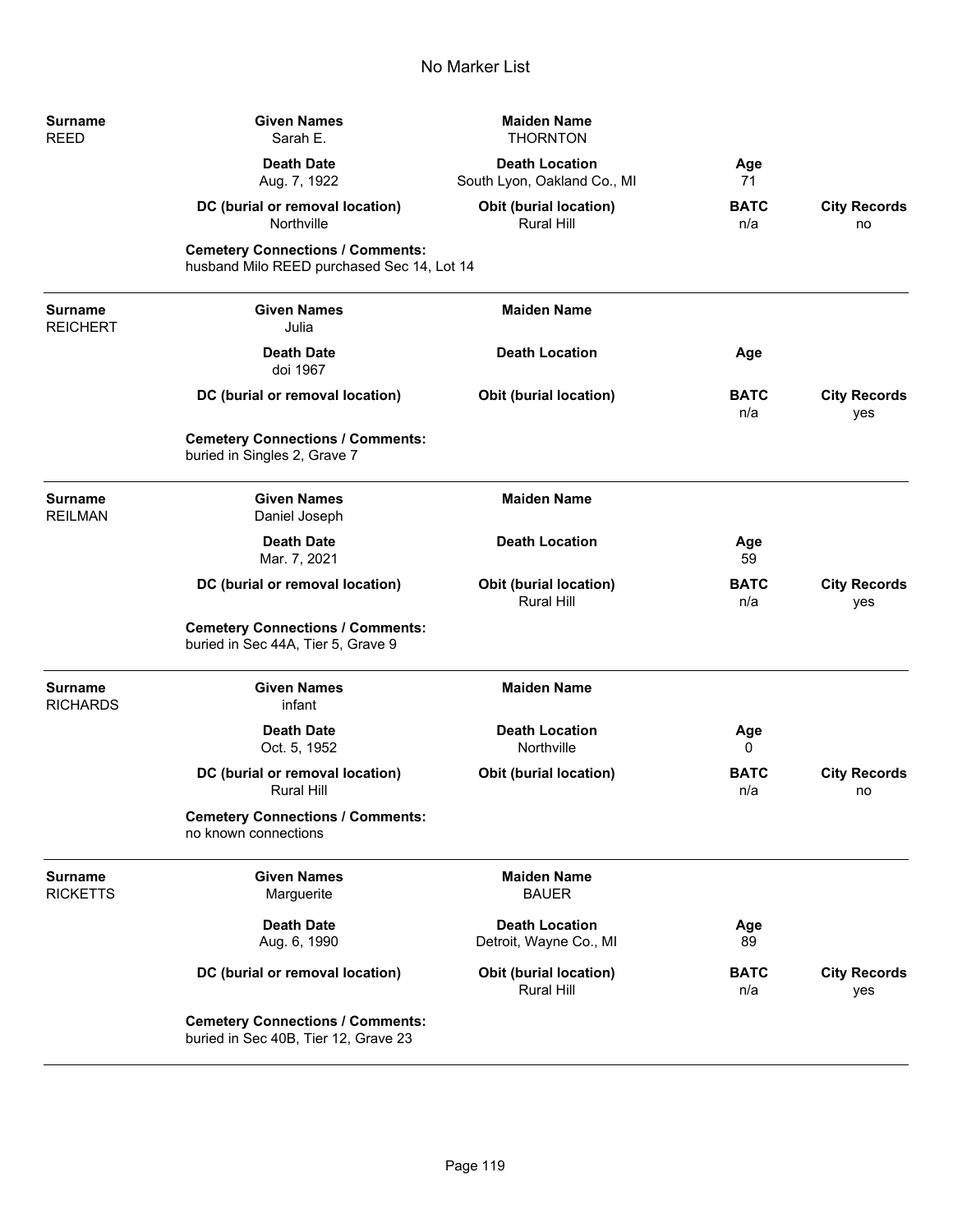| <b>Surname</b><br><b>RIEBLING</b> | <b>Given Names</b><br>Charles H.                                                             | <b>Maiden Name</b>                                 |                    |                            |
|-----------------------------------|----------------------------------------------------------------------------------------------|----------------------------------------------------|--------------------|----------------------------|
|                                   | <b>Death Date</b><br>doi Jan. 13, 2000                                                       | <b>Death Location</b>                              | Age                |                            |
|                                   | DC (burial or removal location)                                                              | <b>Obit (burial location)</b>                      | <b>BATC</b><br>n/a | <b>City Records</b><br>yes |
|                                   | <b>Cemetery Connections / Comments:</b><br>buried in Sec 41A, Tier 4, Grave 4                |                                                    |                    |                            |
| <b>Surname</b><br><b>RIEDEL</b>   | <b>Given Names</b><br>Mary Lou                                                               | <b>Maiden Name</b>                                 |                    |                            |
|                                   | <b>Death Date</b><br>Mar. 6, 1936                                                            | <b>Death Location</b><br>Northville                | Age<br>0           |                            |
|                                   | DC (burial or removal location)<br><b>Rural Hill</b>                                         | <b>Obit (burial location)</b>                      | <b>BATC</b><br>n/a | <b>City Records</b><br>no  |
|                                   | <b>Cemetery Connections / Comments:</b><br>no known connections                              |                                                    |                    |                            |
| <b>Surname</b><br><b>ROBAK</b>    | <b>Given Names</b><br>baby                                                                   | <b>Maiden Name</b>                                 |                    |                            |
|                                   | <b>Death Date</b><br>July 8, 1971                                                            | <b>Death Location</b><br>Livonia, Wayne Co., MI    | Age<br>0           |                            |
|                                   | DC (burial or removal location)                                                              | <b>Obit (burial location)</b>                      | <b>BATC</b><br>n/a | <b>City Records</b><br>yes |
|                                   | <b>Cemetery Connections / Comments:</b><br>buried in Babyland 2                              |                                                    |                    |                            |
| <b>Surname</b><br><b>ROBB</b>     | <b>Given Names</b><br>Hortella                                                               | <b>Maiden Name</b><br><b>WARREN</b>                |                    |                            |
|                                   | <b>Death Date</b><br>Nov. 18, 1945                                                           | <b>Death Location</b><br>Northville                | Age<br>43          |                            |
|                                   | DC (burial or removal location)<br><b>Rural Hill</b>                                         | <b>Obit (burial location)</b><br><b>Rural Hill</b> | <b>BATC</b><br>n/a | <b>City Records</b><br>no  |
|                                   | <b>Cemetery Connections / Comments:</b><br>no known connections; died at Maybury Sanitarium  |                                                    |                    |                            |
| Surname<br><b>ROBBINS</b>         | <b>Given Names</b><br>Stanton                                                                | <b>Maiden Name</b>                                 |                    |                            |
|                                   | <b>Death Date</b><br>July 28, 1932                                                           | <b>Death Location</b><br>Northville                | Age<br>31          |                            |
|                                   | DC (burial or removal location)<br><b>Rural Hill</b>                                         | <b>Obit (burial location)</b>                      | <b>BATC</b><br>n/a | <b>City Records</b><br>no  |
|                                   | <b>Cemetery Connections / Comments:</b><br>no known connections; died in Eastlawn Sanitarium |                                                    |                    |                            |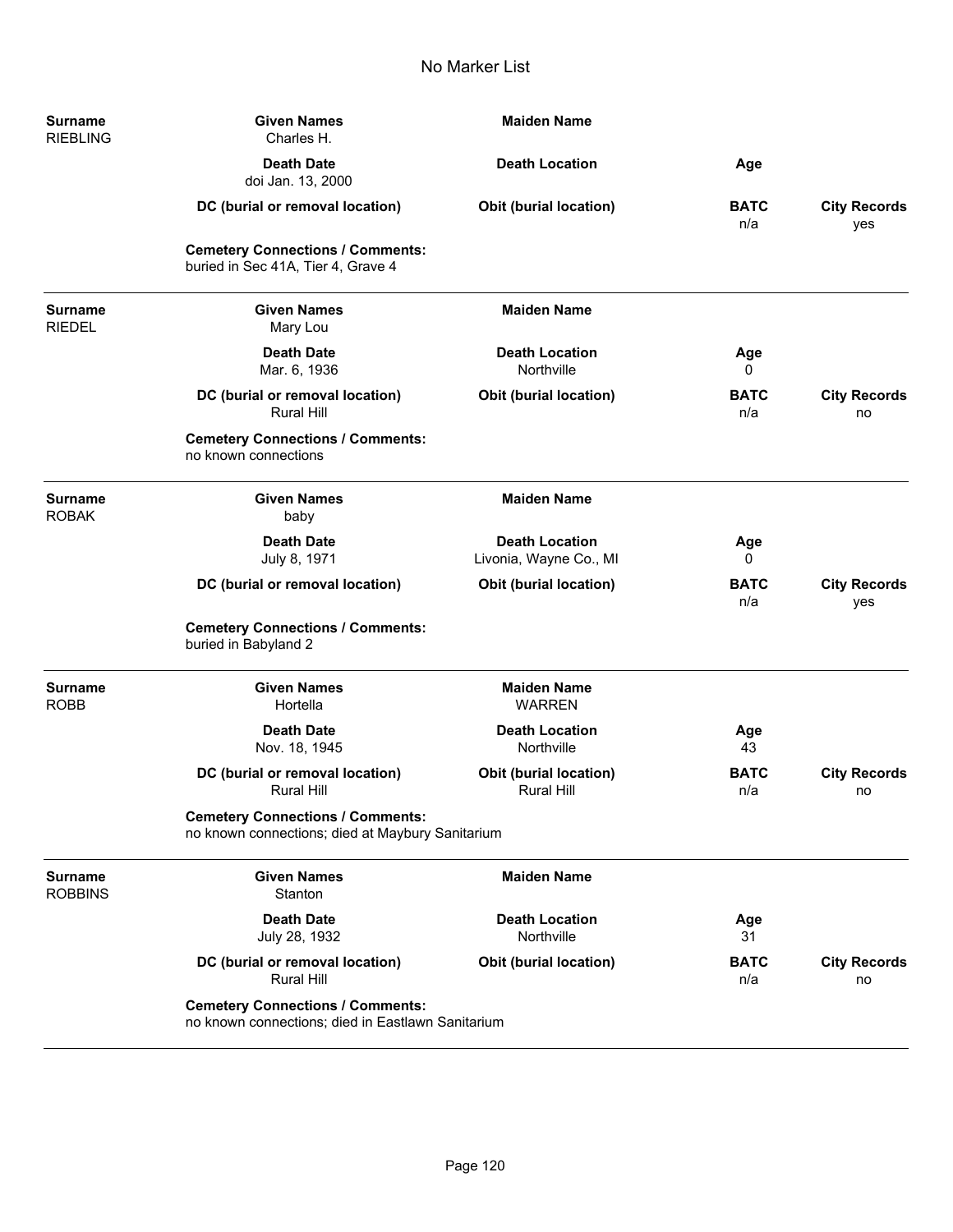| <b>Surname</b><br><b>ROBINSON</b> | <b>Given Names</b><br><b>Maiden Name</b><br>Aaron Steven                                                   |                                                    |                    |                            |  |
|-----------------------------------|------------------------------------------------------------------------------------------------------------|----------------------------------------------------|--------------------|----------------------------|--|
|                                   | <b>Death Date</b><br>Dec. 31, 1894                                                                         | <b>Death Location</b><br>Nankin Twp, Wayne Co., MI | Age<br>82          |                            |  |
|                                   | DC (burial or removal location)                                                                            | Obit (burial location)<br>"remains brought here"   | <b>BATC</b><br>yes | <b>City Records</b><br>no  |  |
|                                   | <b>Cemetery Connections / Comments:</b><br>no known connections                                            |                                                    |                    |                            |  |
| Surname<br><b>ROBINSON</b>        | <b>Given Names</b><br>Albert                                                                               | <b>Maiden Name</b>                                 |                    |                            |  |
|                                   | <b>Death Date</b><br>doi June 17, 1970                                                                     | <b>Death Location</b>                              | Age                |                            |  |
|                                   | DC (burial or removal location)                                                                            | <b>Obit (burial location)</b>                      | <b>BATC</b><br>n/a | <b>City Records</b><br>yes |  |
|                                   | <b>Cemetery Connections / Comments:</b><br>buried in Singles 2, Grave 29                                   |                                                    |                    |                            |  |
| Surname<br><b>ROBINSON</b>        | <b>Given Names</b><br>infant                                                                               | <b>Maiden Name</b>                                 |                    |                            |  |
|                                   | <b>Death Date</b><br>June 21, 1942                                                                         | <b>Death Location</b><br>Northville                | Age<br>0           |                            |  |
|                                   | DC (burial or removal location)<br><b>Rural Hill</b>                                                       | <b>Obit (burial location)</b>                      | <b>BATC</b><br>n/a | <b>City Records</b><br>no  |  |
|                                   | <b>Cemetery Connections / Comments:</b><br>no known connections                                            |                                                    |                    |                            |  |
| <b>Surname</b><br><b>RODGERS</b>  | <b>Given Names</b><br>Fred C.                                                                              | <b>Maiden Name</b>                                 |                    |                            |  |
|                                   | <b>Death Date</b><br>June 17, 1890                                                                         | <b>Death Location</b>                              | Age<br>27          |                            |  |
|                                   | DC (burial or removal location)                                                                            | <b>Obit (burial location)</b>                      | <b>BATC</b><br>yes | <b>City Records</b><br>no  |  |
|                                   | <b>Cemetery Connections / Comments:</b><br>brother Geo. H. RODGERS purchased Sec 18, Lot 38 upon his death |                                                    |                    |                            |  |
| <b>Surname</b><br><b>RODGERS</b>  | <b>Given Names</b><br>John T.                                                                              | <b>Maiden Name</b>                                 |                    |                            |  |
|                                   | <b>Death Date</b><br>Feb. 12, 1895                                                                         | <b>Death Location</b><br>Chicago, Cook Co., IL     | Age<br>1           |                            |  |
|                                   | DC (burial or removal location)<br>Northville, MI                                                          | Obit (burial location)<br>"remains brought here"   | <b>BATC</b><br>yes | <b>City Records</b><br>no  |  |
|                                   | <b>Cemetery Connections / Comments:</b><br>father Geo. H. RODGERS purchased Sec 18, Lot 38                 |                                                    |                    |                            |  |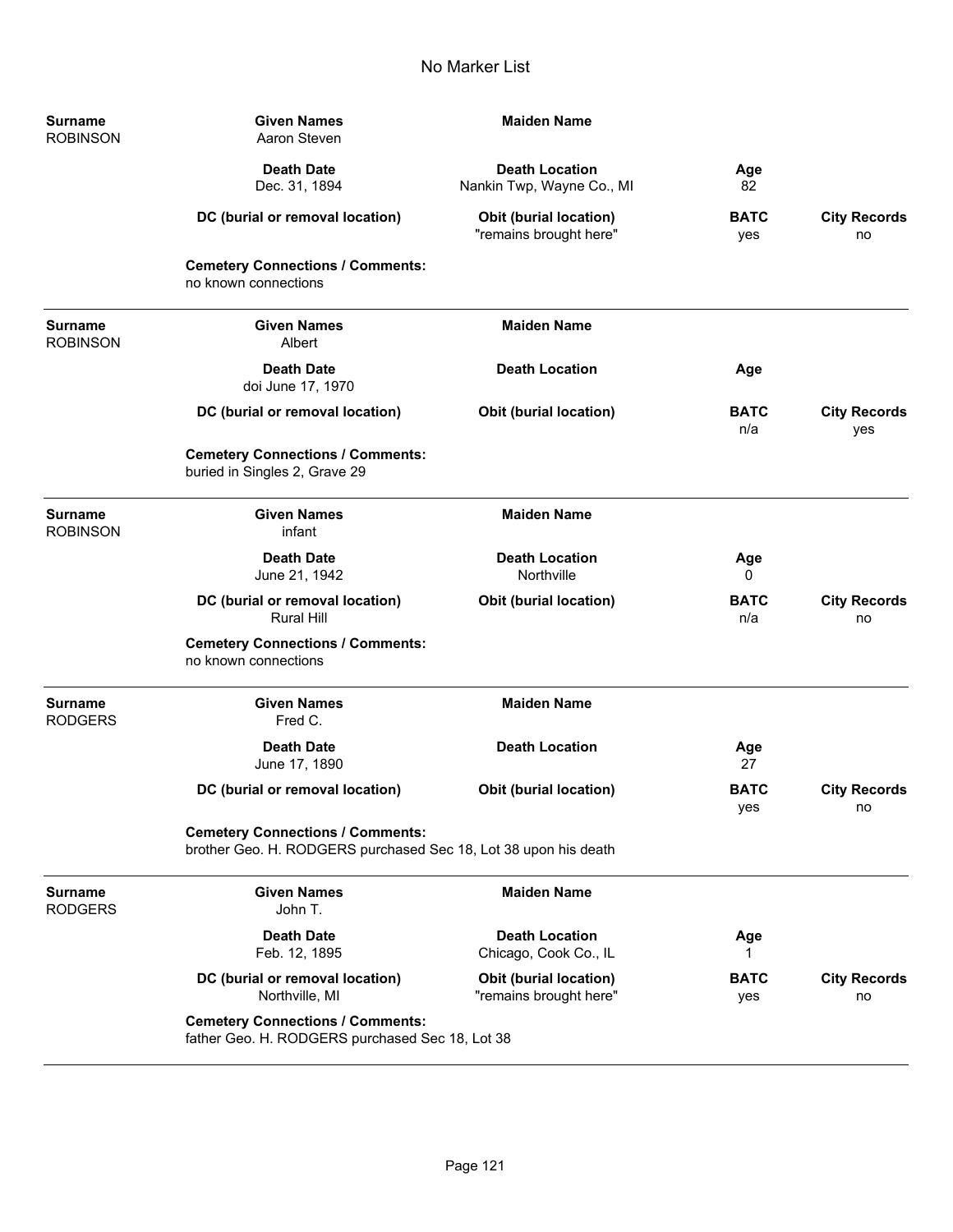| Surname<br><b>ROSS</b>           | <b>Given Names</b><br>Edith C.                                                                                                                                   | <b>Maiden Name</b>                                    |                    |                            |
|----------------------------------|------------------------------------------------------------------------------------------------------------------------------------------------------------------|-------------------------------------------------------|--------------------|----------------------------|
|                                  | <b>Death Date</b><br>June 6, 1964                                                                                                                                | <b>Death Location</b><br>Livonia, Wayne Co., MI       | Age<br>65          |                            |
|                                  | DC (burial or removal location)                                                                                                                                  | <b>Obit (burial location)</b><br>not specified        | <b>BATC</b><br>n/a | <b>City Records</b><br>yes |
|                                  | <b>Cemetery Connections / Comments:</b><br>buried in Singles 1, Tier 1, Grave 20                                                                                 |                                                       |                    |                            |
| Surname<br><b>RUNSTROM</b>       | <b>Given Names</b><br>William S.                                                                                                                                 | <b>Maiden Name</b>                                    |                    |                            |
|                                  | <b>Death Date</b><br>Jan. 23, 1955                                                                                                                               | <b>Death Location</b><br>Detroit, Wayne Co., MI       | Age<br>0           |                            |
|                                  | DC (burial or removal location)                                                                                                                                  | <b>Obit (burial location)</b><br><b>Rural Hill</b>    | <b>BATC</b><br>n/a | <b>City Records</b><br>no  |
|                                  | <b>Cemetery Connections / Comments:</b><br>grandparents Oscar H. and Ida SULKOWSKI are buried in a family lot in Sec 19                                          |                                                       |                    |                            |
| Surname<br>Rutkowski             | <b>Given Names</b><br>Eliza                                                                                                                                      | <b>Maiden Name</b>                                    |                    |                            |
|                                  | <b>Death Date</b><br>May 2, 1975                                                                                                                                 | <b>Death Location</b><br>Northville                   | Age<br>92          |                            |
|                                  | DC (burial or removal location)                                                                                                                                  | <b>Obit (burial location)</b>                         | <b>BATC</b><br>n/a | <b>City Records</b><br>yes |
|                                  | <b>Cemetery Connections / Comments:</b><br>buried in Singles 2, Grave 86                                                                                         |                                                       |                    |                            |
| Surname<br>SAFFORD               | <b>Given Names</b><br>Louise                                                                                                                                     | <b>Maiden Name</b><br><b>TONCRAY</b>                  |                    |                            |
|                                  | <b>Death Date</b><br>Dec. 10, 1945                                                                                                                               | <b>Death Location</b><br>Livonia Twp, Wayne Co., MI   | Age<br>72          |                            |
|                                  | DC (burial or removal location)<br><b>Rural Hill</b>                                                                                                             | <b>Obit (burial location)</b><br>Rural Hill           | <b>BATC</b><br>n/a | <b>City Records</b><br>no  |
|                                  | <b>Cemetery Connections / Comments:</b><br>son Donald R. SAFFORD is buried in Sec 28, Lot 24; see husband William SAFFORD on this list                           |                                                       |                    |                            |
| <b>Surname</b><br><b>SAFFORD</b> | <b>Given Names</b><br>William H.                                                                                                                                 | <b>Maiden Name</b>                                    |                    |                            |
|                                  | <b>Death Date</b><br>Jan. 19, 1937                                                                                                                               | <b>Death Location</b><br>Ann Arbor, Washtenaw Co., MI | Age<br>61          |                            |
|                                  | DC (burial or removal location)<br>Northville                                                                                                                    | Obit (burial location)<br><b>Rural Hill</b>           | <b>BATC</b><br>n/a | <b>City Records</b><br>no  |
|                                  | <b>Cemetery Connections / Comments:</b><br>mother Esther ELLIOTT and son Donald R. SAFFORD are buried in Sec 28, Lot 24; see wife Louise SAFFORD on<br>this list |                                                       |                    |                            |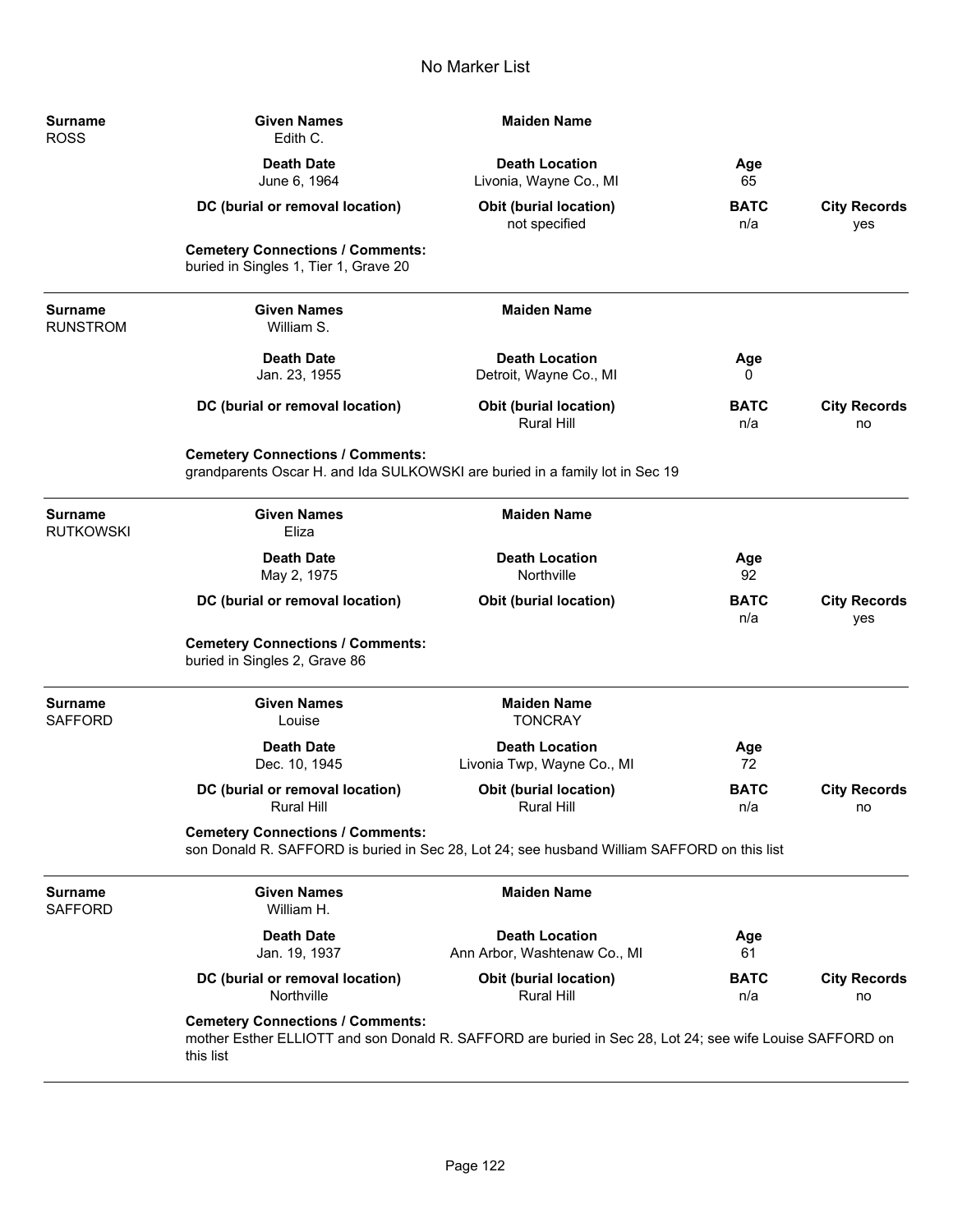| <b>Surname</b><br><b>SAGI</b>     | <b>Given Names</b><br><b>Ilona</b>                                                                                                              | <b>Maiden Name</b><br><b>MEDVEGY</b>                 |                    |                            |
|-----------------------------------|-------------------------------------------------------------------------------------------------------------------------------------------------|------------------------------------------------------|--------------------|----------------------------|
|                                   | <b>Death Date</b><br>Aug. 21, 1979                                                                                                              | <b>Death Location</b><br>Southfield, Oakland Co., MI | Age<br>48          |                            |
|                                   | DC (burial or removal location)                                                                                                                 | <b>Obit (burial location)</b><br><b>Rural Hill</b>   | <b>BATC</b><br>n/a | <b>City Records</b><br>yes |
|                                   | <b>Cemetery Connections / Comments:</b><br>buried in Sec 40A, Tier 5, Grave 9                                                                   |                                                      |                    |                            |
| <b>Surname</b><br><b>SAMPLES</b>  | <b>Given Names</b><br>Mary Elaine                                                                                                               | <b>Maiden Name</b><br><b>VALLIE</b>                  |                    |                            |
|                                   | <b>Death Date</b><br>Nov. 8, 1989                                                                                                               | <b>Death Location</b><br>Detroit, Wayne Co., MI      | Age<br>58          |                            |
|                                   | DC (burial or removal location)                                                                                                                 | Obit (burial location)<br><b>Rural Hill</b>          | <b>BATC</b><br>n/a | <b>City Records</b><br>yes |
|                                   | <b>Cemetery Connections / Comments:</b><br>interred in Mausoleum, Section B, Crypt 45                                                           |                                                      |                    |                            |
| <b>Surname</b><br><b>SANOK</b>    | <b>Given Names</b><br>Joseph                                                                                                                    | <b>Maiden Name</b>                                   |                    |                            |
|                                   | <b>Death Date</b><br>Mar. 19, 1948                                                                                                              | <b>Death Location</b><br>Northville                  | Age<br>51          |                            |
|                                   | DC (burial or removal location)<br><b>Rural Hill</b>                                                                                            | <b>Obit (burial location)</b><br><b>Rural Hill</b>   | <b>BATC</b><br>n/a | <b>City Records</b><br>no  |
|                                   | <b>Cemetery Connections / Comments:</b><br>no known connections; died in Eastlawn Sanitarium                                                    |                                                      |                    |                            |
| <b>Surname</b><br><b>SARATA</b>   | <b>Given Names</b><br><b>Bernard</b>                                                                                                            | <b>Maiden Name</b>                                   |                    |                            |
|                                   | <b>Death Date</b><br>Jan. 1, 1974                                                                                                               | <b>Death Location</b><br>Detroit, Wayne Co., MI      | Age<br>66          |                            |
|                                   | DC (burial or removal location)                                                                                                                 | Obit (burial location)                               | <b>BATC</b><br>n/a | <b>City Records</b><br>yes |
|                                   | <b>Cemetery Connections / Comments:</b><br>buried in Singles 2, Grave 74                                                                        |                                                      |                    |                            |
| <b>Surname</b><br><b>SCHAEFER</b> | <b>Given Names</b><br>baby                                                                                                                      | <b>Maiden Name</b>                                   |                    |                            |
|                                   | <b>Death Date</b><br>Sept. 6, 1953                                                                                                              | <b>Death Location</b><br>Northville                  | Age<br>0           |                            |
|                                   | DC (burial or removal location)<br><b>Rural Hill</b>                                                                                            | <b>Obit (burial location)</b>                        | <b>BATC</b><br>n/a | <b>City Records</b><br>yes |
|                                   | <b>Cemetery Connections / Comments:</b><br>buried in Sec 14, Lot 37 E as "Schaeffer baby"; grandmother Tecla OWEN is buried in Sec 14, Lot 37 E |                                                      |                    |                            |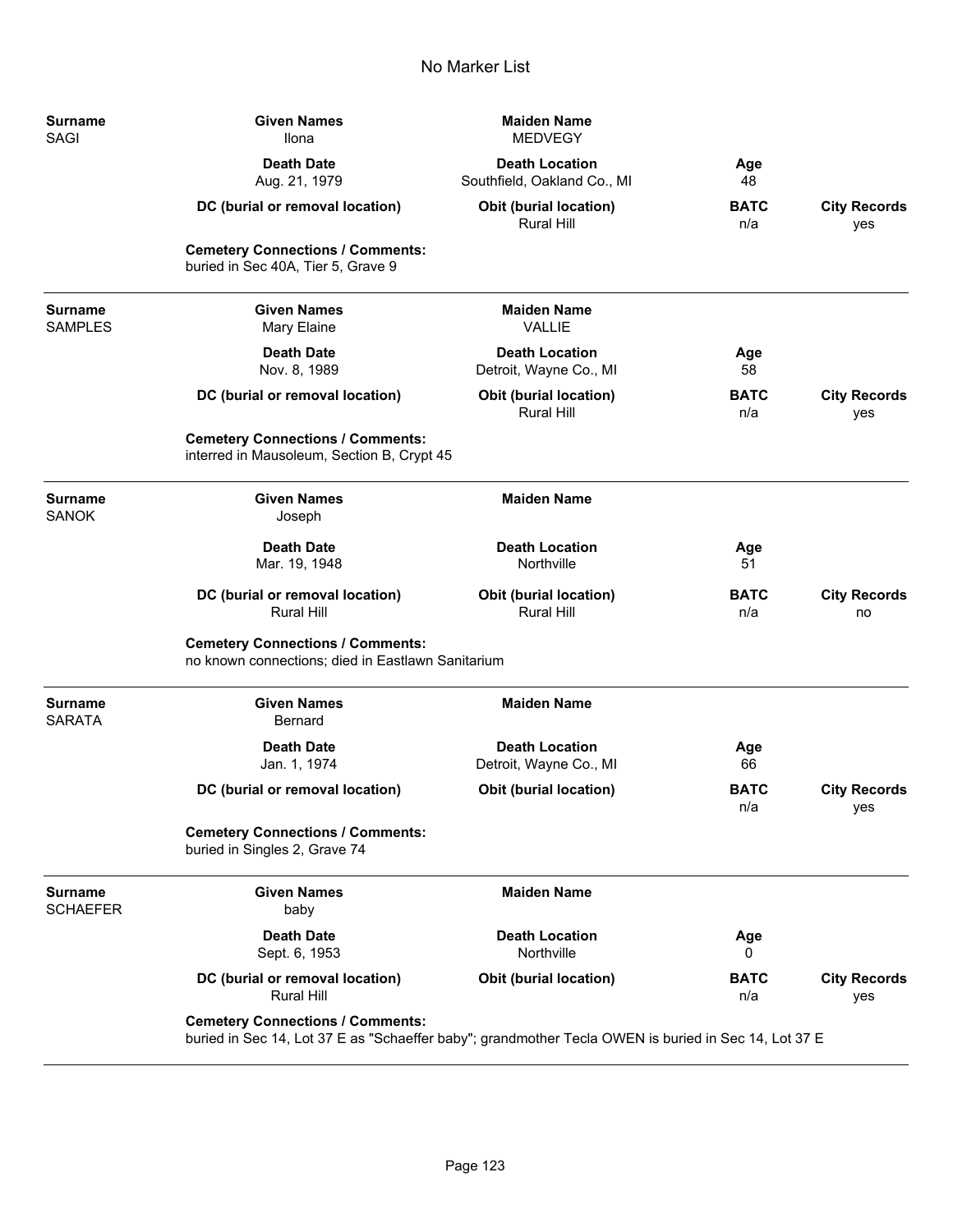| <b>Surname</b><br><b>SCHOFIELD</b> | <b>Given Names</b><br>Thea                                                                                                                                                          | <b>Maiden Name</b>                                    |                    |                            |
|------------------------------------|-------------------------------------------------------------------------------------------------------------------------------------------------------------------------------------|-------------------------------------------------------|--------------------|----------------------------|
|                                    | <b>Death Date</b><br>Sept. 25, 1910                                                                                                                                                 | <b>Death Location</b><br>Northville                   | Age<br>0           |                            |
|                                    | DC (burial or removal location)<br><b>Rural Hill</b>                                                                                                                                | <b>Obit (burial location)</b><br>not specified        | <b>BATC</b><br>n/a | <b>City Records</b><br>no  |
|                                    | <b>Cemetery Connections / Comments:</b><br>no known connections                                                                                                                     |                                                       |                    |                            |
| <b>Surname</b><br><b>SCHROEDER</b> | <b>Given Names</b><br>Nora                                                                                                                                                          | <b>Maiden Name</b><br><b>WEFSENMOE</b>                |                    |                            |
|                                    | <b>Death Date</b><br>Jan. 25, 1991                                                                                                                                                  | <b>Death Location</b><br>South Lyon, Oakland Co., MI  | Age<br>62          |                            |
|                                    | DC (burial or removal location)                                                                                                                                                     | Obit (burial location)                                | <b>BATC</b><br>n/a | <b>City Records</b><br>yes |
|                                    | <b>Cemetery Connections / Comments:</b><br>buried in Sec 34, Lot 13                                                                                                                 |                                                       |                    |                            |
| <b>Surname</b><br><b>SCHWAPP</b>   | <b>Given Names</b><br>John                                                                                                                                                          | <b>Maiden Name</b>                                    |                    |                            |
|                                    | <b>Death Date</b><br>June 17, 1903                                                                                                                                                  | <b>Death Location</b><br>Northville                   | Age<br>2           |                            |
|                                    | DC (burial or removal location)<br><b>Rural Hill</b>                                                                                                                                | Obit (burial location)<br>not specified               | <b>BATC</b><br>no  | <b>City Records</b><br>no  |
|                                    | <b>Cemetery Connections / Comments:</b><br>see half-sister Mamie LANNING on this list; mother Mary SCHWAB is buried in Oakwood Cemetery                                             |                                                       |                    |                            |
| <b>Surname</b><br><b>SCOTT</b>     | <b>Given Names</b><br>baby                                                                                                                                                          | <b>Maiden Name</b>                                    |                    |                            |
|                                    | <b>Death Date</b><br>doi Jan. 24, 1966                                                                                                                                              | <b>Death Location</b>                                 | Age<br>0           |                            |
|                                    | DC (burial or removal location)                                                                                                                                                     | <b>Obit (burial location)</b>                         | <b>BATC</b><br>n/a | <b>City Records</b><br>yes |
|                                    | <b>Cemetery Connections / Comments:</b><br>buried in Babyland 1                                                                                                                     |                                                       |                    |                            |
| <b>Surname</b><br><b>SEARFOSS</b>  | <b>Given Names</b><br><b>Harold Clarence</b>                                                                                                                                        | <b>Maiden Name</b>                                    |                    |                            |
|                                    | <b>Death Date</b><br>Dec. 11, 1964                                                                                                                                                  | <b>Death Location</b><br>Ann Arbor, Washtenaw Co., MI | Age<br>64          |                            |
|                                    | DC (burial or removal location)                                                                                                                                                     | Obit (burial location)<br>Rural Hill                  | <b>BATC</b><br>n/a | <b>City Records</b><br>no  |
|                                    | <b>Cemetery Connections / Comments:</b><br>father Charles Edward SEARFOSS is buried in Sec 38, Lot 12 - NE1/4; mother Clara Isadora SEARFOSS is buried<br>in Sec 38, Lot 11 - SE1/4 |                                                       |                    |                            |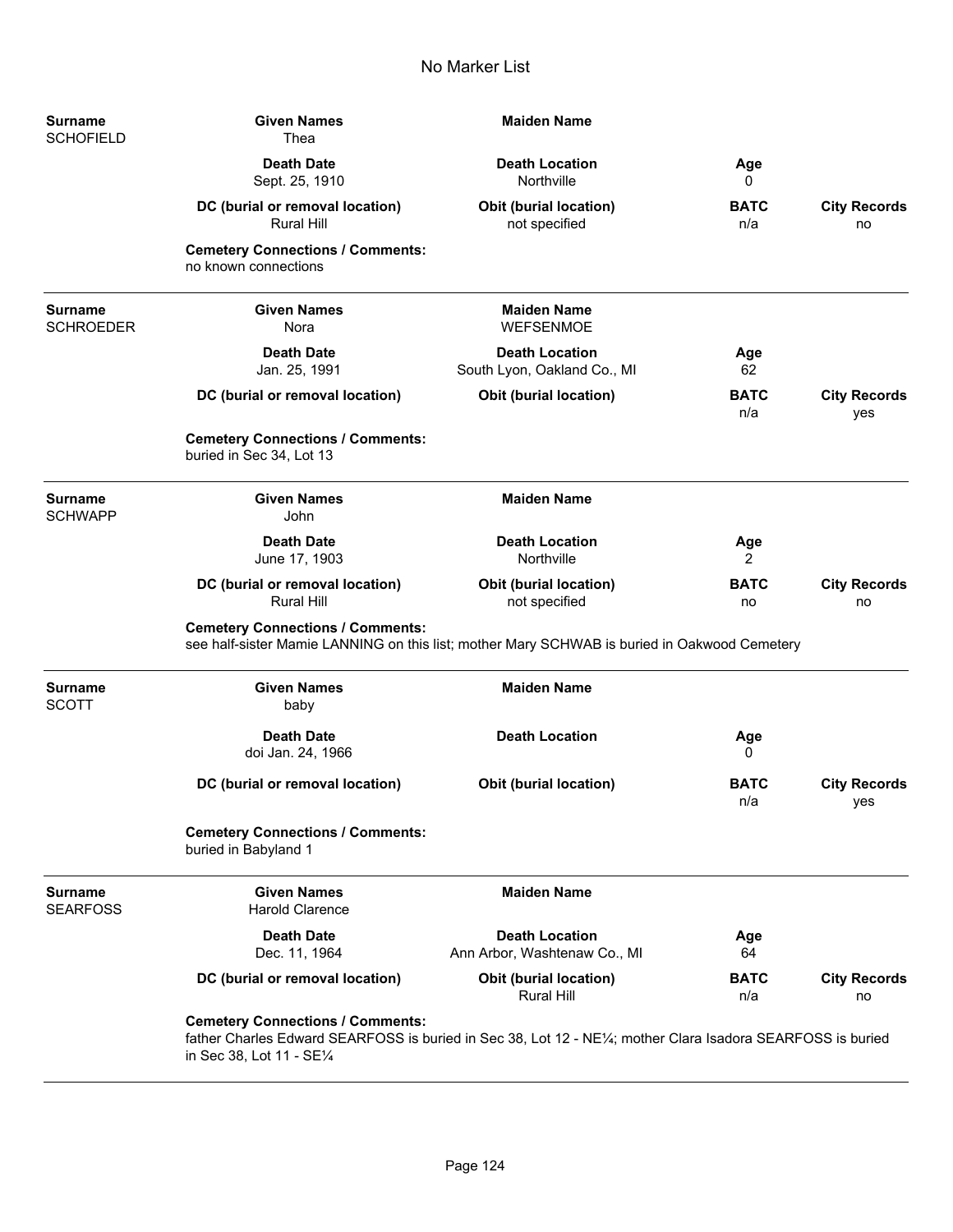| Surname<br><b>SEELEY</b>          | <b>Given Names</b><br>Harry P.                                                                                                                                                        | <b>Maiden Name</b>                                 |                    |                            |
|-----------------------------------|---------------------------------------------------------------------------------------------------------------------------------------------------------------------------------------|----------------------------------------------------|--------------------|----------------------------|
|                                   | <b>Death Date</b><br>Sept. 22, 1958                                                                                                                                                   | <b>Death Location</b>                              | Age<br>76          |                            |
|                                   | DC (burial or removal location)                                                                                                                                                       | <b>Obit (burial location)</b><br><b>Rural Hill</b> | <b>BATC</b><br>n/a | <b>City Records</b><br>no  |
|                                   | <b>Cemetery Connections / Comments:</b><br>parents Seymour and Susie SEELEY are buried in Sec 28, Lot 34                                                                              |                                                    |                    |                            |
| Surname<br><b>SENEY</b>           | <b>Given Names</b><br>Phyllis                                                                                                                                                         | <b>Maiden Name</b>                                 |                    |                            |
|                                   | <b>Death Date</b><br>Sept. 28, 1996                                                                                                                                                   | <b>Death Location</b><br>Novi, Oakland Co., MI     | Age<br>74          |                            |
|                                   | DC (burial or removal location)                                                                                                                                                       | <b>Obit (burial location)</b>                      | BATC<br>n/a        | <b>City Records</b><br>yes |
|                                   | <b>Cemetery Connections / Comments:</b><br>buried in Sec 11A, Tier 3, Grave 12A                                                                                                       |                                                    |                    |                            |
| <b>Surname</b><br><b>SESSIONS</b> | <b>Given Names</b><br>Mary Adaline                                                                                                                                                    | <b>Maiden Name</b><br><b>THOMAS</b>                |                    |                            |
|                                   | <b>Death Date</b><br>Oct. 24, 1945                                                                                                                                                    | <b>Death Location</b><br>Eloise, Wayne Co., MI     | Age<br>86          |                            |
|                                   | DC (burial or removal location)<br><b>Rural Hill</b>                                                                                                                                  | <b>Obit (burial location)</b><br>Rural Hill        | BATC<br>n/a        | <b>City Records</b><br>no  |
|                                   | <b>Cemetery Connections / Comments:</b><br>ex-husband Jeremiah and son Albert SESSIONS are buried in Sec 10, Lot 11; brother George William THOMAS is<br>buried in Sec 13, Lot 6 West |                                                    |                    |                            |
| <b>Surname</b><br><b>SEXTON</b>   | <b>Given Names</b><br>William                                                                                                                                                         | <b>Maiden Name</b>                                 |                    |                            |
|                                   | <b>Death Date</b><br>Aug. 6, 1973                                                                                                                                                     | <b>Death Location</b><br>Northville                | Age<br>68          |                            |
|                                   | DC (burial or removal location)                                                                                                                                                       | <b>Obit (burial location)</b><br><b>Rural Hill</b> | <b>BATC</b><br>n/a | <b>City Records</b><br>yes |
|                                   | <b>Cemetery Connections / Comments:</b><br>buried in Singles 2, Grave 71                                                                                                              |                                                    |                    |                            |
| Surname<br><b>SHAFFER</b>         | <b>Given Names</b><br>Andrea Michelle                                                                                                                                                 | <b>Maiden Name</b><br><b>JOHNSON</b>               |                    |                            |
|                                   | <b>Death Date</b><br>Sept. 19, 2020                                                                                                                                                   | <b>Death Location</b><br>Livonia, Wayne Co., MI    | Age<br>47          |                            |
|                                   | DC (burial or removal location)                                                                                                                                                       | Obit (burial location)<br>not specified            | <b>BATC</b><br>n/a | <b>City Records</b><br>yes |
|                                   | <b>Cemetery Connections / Comments:</b><br>buried in Sec 44A, Tier 6, Grave 25                                                                                                        |                                                    |                    |                            |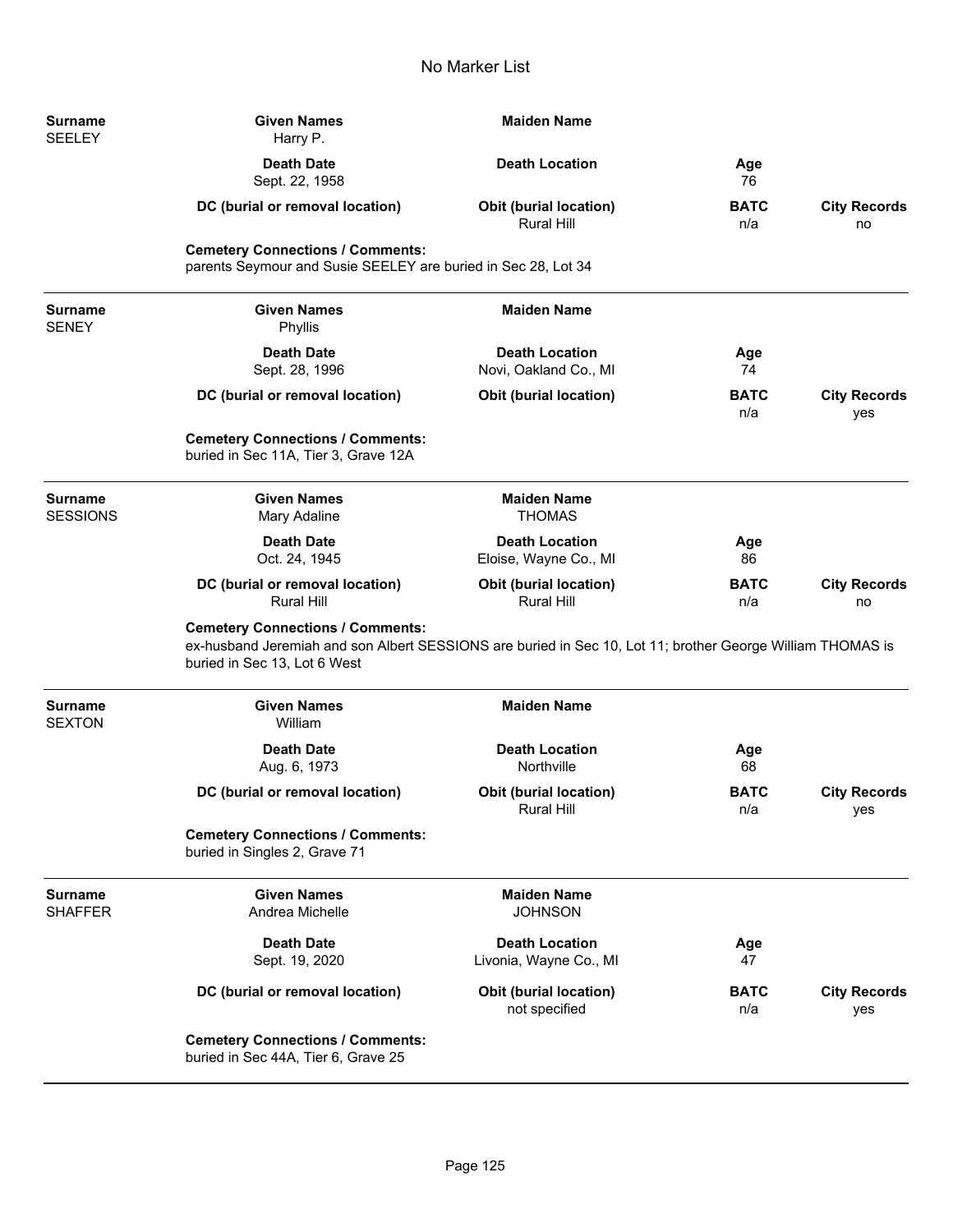| Surname<br><b>SHAW</b> | <b>Given Names</b><br>Wesley                                                                                                     | <b>Maiden Name</b>                                 |                    |                            |
|------------------------|----------------------------------------------------------------------------------------------------------------------------------|----------------------------------------------------|--------------------|----------------------------|
|                        | <b>Death Date</b><br>Feb. 12, 1938                                                                                               | <b>Death Location</b><br>Wixom, Oakland Co., MI    | Age<br>66          |                            |
|                        | DC (burial or removal location)<br><b>Rural Hill</b>                                                                             | <b>Obit (burial location)</b><br><b>Rural Hill</b> | <b>BATC</b><br>n/a | <b>City Records</b><br>no  |
|                        | <b>Cemetery Connections / Comments:</b><br>see mother Amanda PRESTON on this list; aunt Fanny PEARSALL is buried in Sec 3, Lot 9 |                                                    |                    |                            |
| Surname<br>SHELTON     | <b>Given Names</b><br>Fulton                                                                                                     | <b>Maiden Name</b>                                 |                    |                            |
|                        | <b>Death Date</b><br>Aug. 3, 1977                                                                                                | <b>Death Location</b><br>Northville                | Age<br>49          |                            |
|                        | DC (burial or removal location)                                                                                                  | <b>Obit (burial location)</b><br>Rural Hill        | <b>BATC</b><br>n/a | <b>City Records</b><br>yes |
|                        | <b>Cemetery Connections / Comments:</b><br>buried in Singles 2, Grave 98                                                         |                                                    |                    |                            |
| Surname<br>SHOUKER     | <b>Given Names</b><br>Albert                                                                                                     | <b>Maiden Name</b>                                 |                    |                            |
|                        | <b>Death Date</b><br>May 1, 1943                                                                                                 | <b>Death Location</b><br>Northville                | Age<br>52          |                            |
|                        | DC (burial or removal location)<br><b>Rural Hill</b>                                                                             | <b>Obit (burial location)</b><br><b>Rural Hill</b> | <b>BATC</b><br>n/a | <b>City Records</b><br>no  |
|                        | <b>Cemetery Connections / Comments:</b><br>no known connections; died at Maybury Sanitarium                                      |                                                    |                    |                            |
| Surname<br>SHRAKE      | <b>Given Names</b><br>infant                                                                                                     | <b>Maiden Name</b>                                 |                    |                            |
|                        | <b>Death Date</b><br>Apr. 21, 1946                                                                                               | <b>Death Location</b><br>Northville                | Age<br>0           |                            |
|                        | DC (burial or removal location)<br><b>Rural Hill</b>                                                                             | <b>Obit (burial location)</b>                      | <b>BATC</b><br>n/a | <b>City Records</b><br>no  |
|                        | <b>Cemetery Connections / Comments:</b><br>no known connections; died in Sessions Hospital                                       |                                                    |                    |                            |
| Surname<br><b>SIMM</b> | <b>Given Names</b><br>Donald R.                                                                                                  | <b>Maiden Name</b>                                 |                    |                            |
|                        | <b>Death Date</b><br>July 16, 1916                                                                                               | <b>Death Location</b><br>Northville                | Age<br>0           |                            |
|                        | DC (burial or removal location)<br><b>Rural Hill</b>                                                                             | <b>Obit (burial location)</b><br>not specified     | <b>BATC</b><br>n/a | <b>City Records</b><br>no  |
|                        | <b>Cemetery Connections / Comments:</b><br>no known connections                                                                  |                                                    |                    |                            |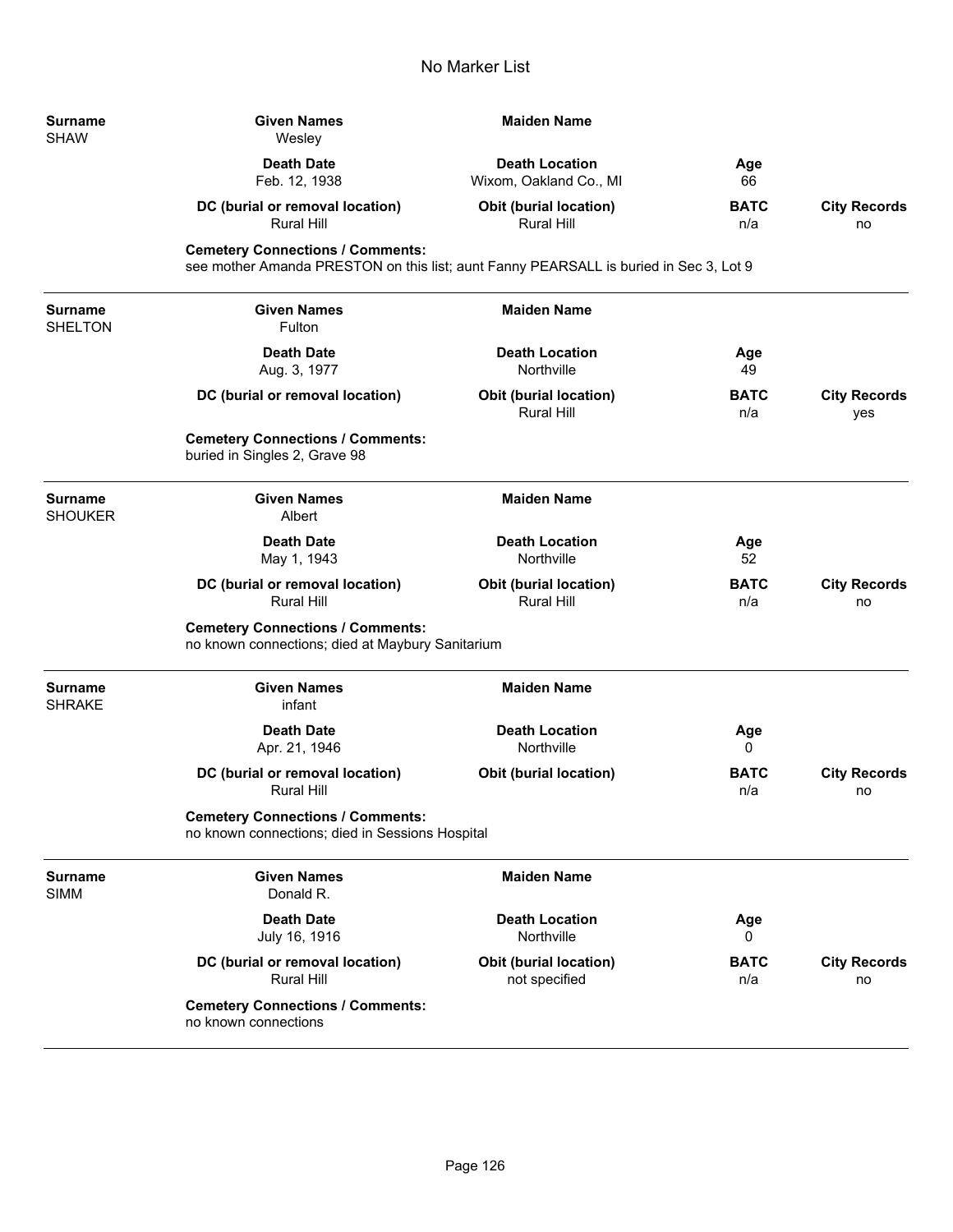| Surname<br><b>SIMMONS</b>        | <b>Given Names</b><br>Mildred Irene                                                                         | <b>Maiden Name</b>                                 |                    |                            |
|----------------------------------|-------------------------------------------------------------------------------------------------------------|----------------------------------------------------|--------------------|----------------------------|
|                                  | <b>Death Date</b><br>Oct. 17, 1915                                                                          | <b>Death Location</b><br>Northville                | Age<br>3           |                            |
|                                  | DC (burial or removal location)<br>Rural Hill                                                               | Obit (burial location)<br>not specified            | <b>BATC</b><br>n/a | <b>City Records</b><br>no  |
|                                  | <b>Cemetery Connections / Comments:</b><br>father Arthur J. SIMMONS purchased Sec 26, Lot 16 upon her death |                                                    |                    |                            |
| <b>Surname</b><br><b>SIMNEY</b>  | <b>Given Names</b><br>Michael Todd                                                                          | <b>Maiden Name</b>                                 |                    |                            |
|                                  | <b>Death Date</b><br>Apr. 24, 2021                                                                          | <b>Death Location</b><br>Novi, Oakland Co., MI     | Age<br>67          |                            |
|                                  | DC (burial or removal location)                                                                             | <b>Obit (burial location)</b><br><b>Rural Hill</b> | <b>BATC</b><br>n/a | <b>City Records</b><br>yes |
|                                  | <b>Cemetery Connections / Comments:</b><br>buried in Sec 10A, Tier 2, Grave 28                              |                                                    |                    |                            |
| <b>Surname</b><br><b>SIMONS</b>  | <b>Given Names</b><br>infant                                                                                | <b>Maiden Name</b>                                 |                    |                            |
|                                  | <b>Death Date</b><br>July 14, 1954                                                                          | <b>Death Location</b>                              | Age<br>0           |                            |
|                                  | DC (burial or removal location)                                                                             | <b>Obit (burial location)</b><br>Rural Hill        | <b>BATC</b><br>n/a | <b>City Records</b><br>no  |
|                                  | <b>Cemetery Connections / Comments:</b><br>father Keith Edwin SIMONS is buried in Sec 27, Lot 11            |                                                    |                    |                            |
| <b>Surname</b><br><b>SIMPSON</b> | <b>Given Names</b><br>Clyde Lee                                                                             | <b>Maiden Name</b>                                 |                    |                            |
|                                  | <b>Death Date</b><br>Dec. 28, 1959                                                                          | <b>Death Location</b><br>Lapeer, Lapeer Co., MI    | Age<br>43          |                            |
|                                  | DC (burial or removal location)                                                                             | <b>Obit (burial location)</b><br>Rural Hill        | <b>BATC</b><br>n/a | <b>City Records</b><br>no  |
|                                  | <b>Cemetery Connections / Comments:</b><br>mother Mary E. MARSHALL is buried in Sec 37, Lot 8               |                                                    |                    |                            |
| <b>Surname</b><br><b>SIMPSON</b> | <b>Given Names</b><br>John                                                                                  | <b>Maiden Name</b>                                 |                    |                            |
|                                  | <b>Death Date</b><br>Nov. 13, 1950                                                                          | <b>Death Location</b><br>Northville                | Age<br>67          |                            |
|                                  | DC (burial or removal location)<br>Rural Hill                                                               | <b>Obit (burial location)</b><br>Rural Hill        | <b>BATC</b><br>n/a | <b>City Records</b><br>yes |
|                                  | <b>Cemetery Connections / Comments:</b><br>buried in Sec 13, Lot 11 E                                       |                                                    |                    |                            |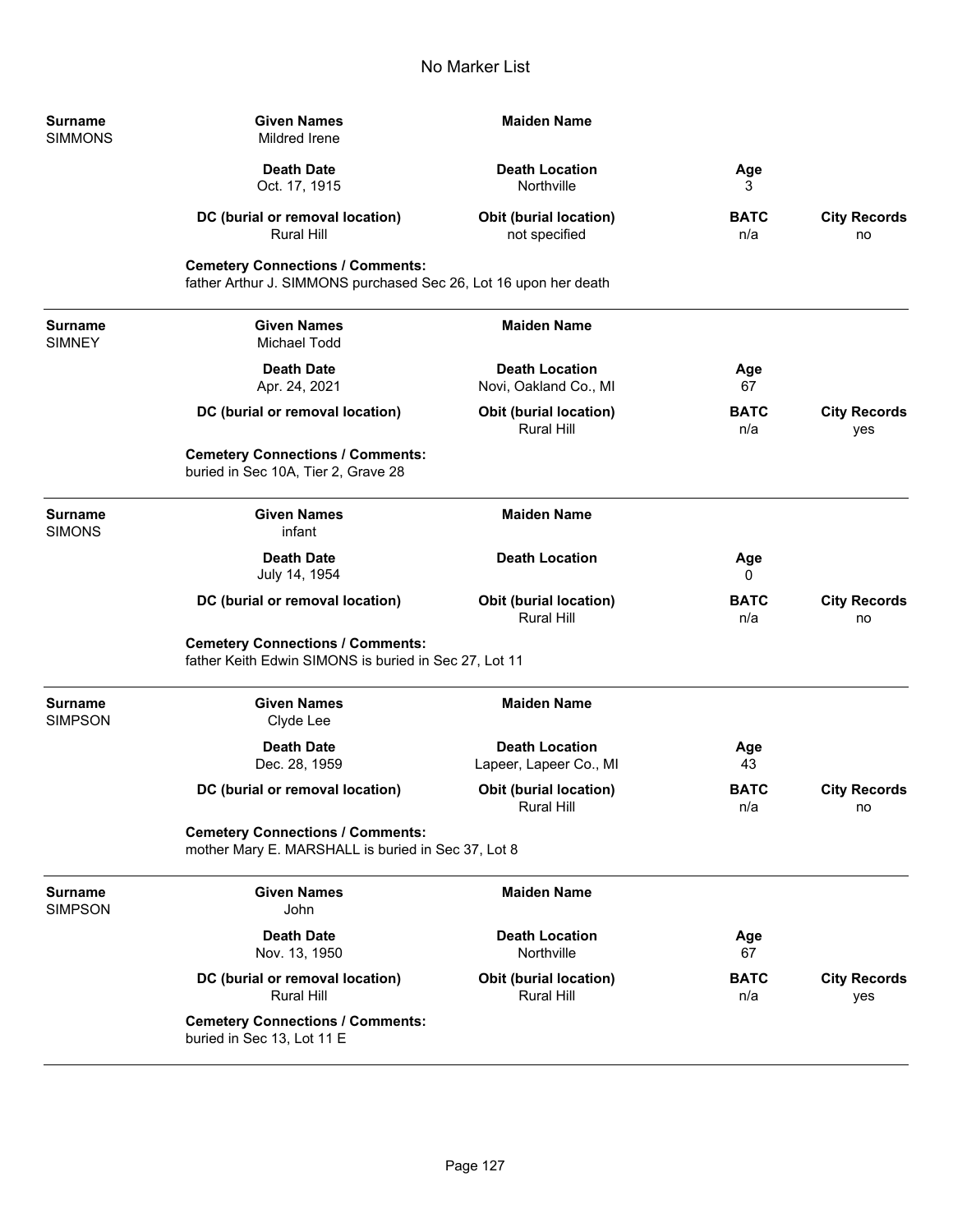| <b>Surname</b><br><b>SINDEN</b> | <b>Given Names</b><br>infant                                                                           | <b>Maiden Name</b>                                                                                        |                    |                            |
|---------------------------------|--------------------------------------------------------------------------------------------------------|-----------------------------------------------------------------------------------------------------------|--------------------|----------------------------|
|                                 | <b>Death Date</b><br>June 10, 1941                                                                     | <b>Death Location</b><br>Northville                                                                       | Age<br>0           |                            |
|                                 | DC (burial or removal location)<br><b>Rural Hill</b>                                                   | <b>Obit (burial location)</b>                                                                             | <b>BATC</b><br>n/a | <b>City Records</b><br>yes |
|                                 | <b>Cemetery Connections / Comments:</b><br>connections                                                 | per City's Register of Deeds, buried in "Baby Section"--possibly Sec 19 (Old Section 20, Lot 3); no known |                    |                            |
| <b>Surname</b><br><b>SIVER</b>  | <b>Given Names</b><br>Agnes A.                                                                         | <b>Maiden Name</b>                                                                                        |                    |                            |
|                                 | <b>Death Date</b><br>Feb. 3, 1922                                                                      | <b>Death Location</b><br>Ann Arbor, Washtenaw Co., MI                                                     | Age<br>61          |                            |
|                                 | DC (burial or removal location)<br><b>Rural Hill</b>                                                   | Obit (burial location)                                                                                    | <b>BATC</b><br>n/a | <b>City Records</b><br>no  |
|                                 | <b>Cemetery Connections / Comments:</b><br>sister Harriet CLARK purchased Sec 8, Lot 5                 |                                                                                                           |                    |                            |
| <b>Surname</b><br><b>SIVER</b>  | <b>Given Names</b><br><b>Delbert</b>                                                                   | <b>Maiden Name</b>                                                                                        |                    |                            |
|                                 | <b>Death Date</b><br>Dec. 17, 1921                                                                     | <b>Death Location</b><br>Detroit, Wayne Co., MI                                                           | Age<br>69          |                            |
|                                 | DC (burial or removal location)<br>Northville                                                          | Obit (burial location)<br>Rural Hill                                                                      | <b>BATC</b><br>n/a | <b>City Records</b><br>no  |
|                                 | <b>Cemetery Connections / Comments:</b><br>sister Harriet CLARK purchased Sec 8, Lot 5                 |                                                                                                           |                    |                            |
| <b>Surname</b><br><b>SIVER</b>  | <b>Given Names</b><br>Myrtie E.                                                                        | <b>Maiden Name</b>                                                                                        |                    |                            |
|                                 | <b>Death Date</b><br>Mar. 22, 1886                                                                     | <b>Death Location</b><br>Plymouth, Wayne Co., MI                                                          | Age<br>23          |                            |
|                                 | DC (burial or removal location)                                                                        | <b>Obit (burial location)</b>                                                                             | <b>BATC</b><br>yes | <b>City Records</b><br>no  |
|                                 | <b>Cemetery Connections / Comments:</b><br>sister Harriet CLARK purchased Sec 8, Lot 5 after her death |                                                                                                           |                    |                            |
| <b>Surname</b><br><b>SIVER</b>  | <b>Given Names</b><br>Polly                                                                            | <b>Maiden Name</b><br><b>WHITE</b>                                                                        |                    |                            |
|                                 | <b>Death Date</b><br>Dec. 16, 1903                                                                     | <b>Death Location</b><br>Northville                                                                       | Age<br>78          |                            |
|                                 | DC (burial or removal location)<br><b>Rural Hill</b>                                                   | <b>Obit (burial location)</b><br>not specified                                                            | <b>BATC</b><br>yes | <b>City Records</b><br>no  |
|                                 | <b>Cemetery Connections / Comments:</b><br>daughter Harriet CLARK purchased Sec 8, Lot 5               |                                                                                                           |                    |                            |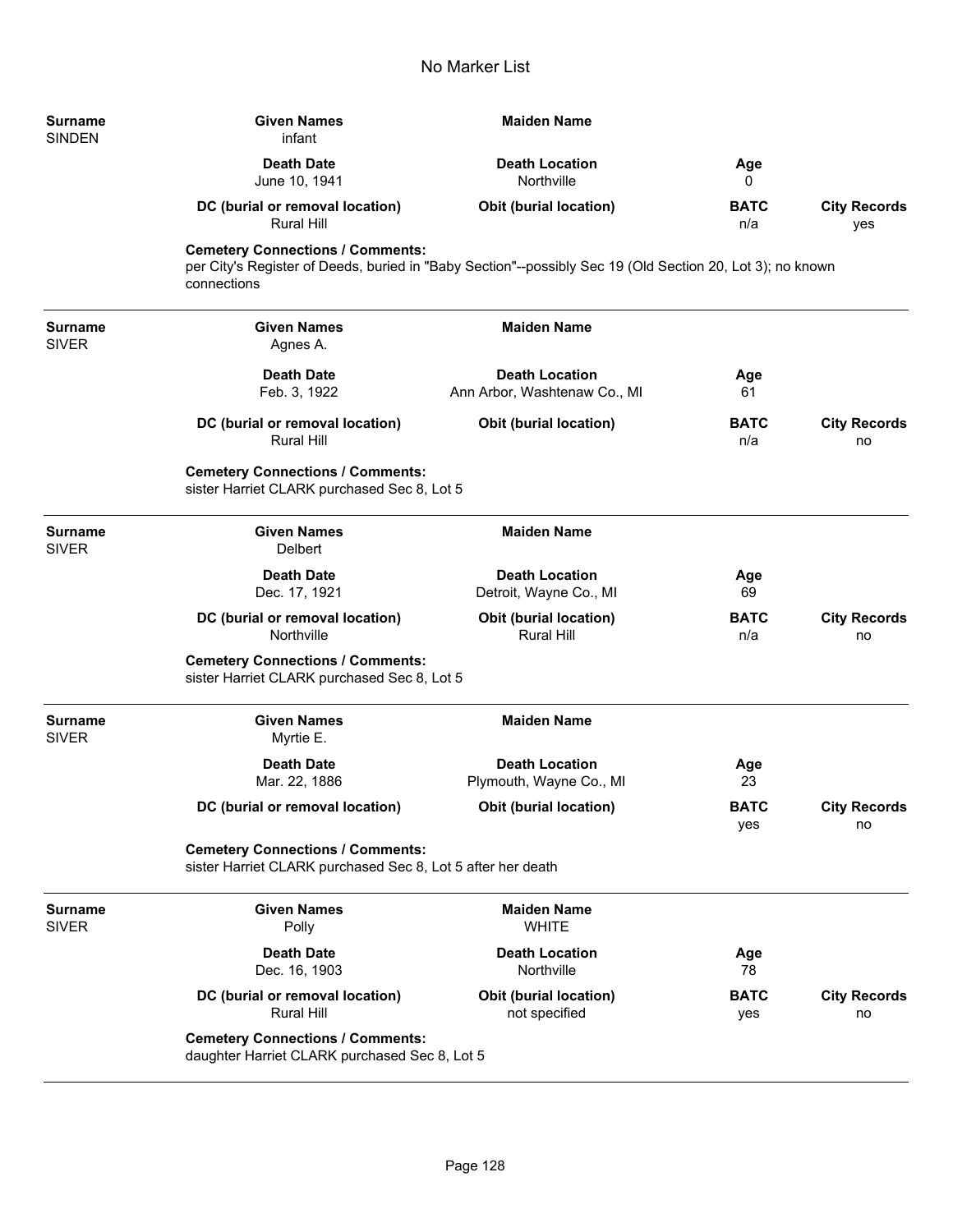| Surname<br>SIVER        | <b>Given Names</b><br>Willett M.                                                              | <b>Maiden Name</b>                                    |                    |                            |
|-------------------------|-----------------------------------------------------------------------------------------------|-------------------------------------------------------|--------------------|----------------------------|
|                         | <b>Death Date</b><br>July 24, 1927                                                            | <b>Death Location</b><br>Detroit, Wayne Co., MI       | Age<br>81          |                            |
|                         | DC (burial or removal location)<br>Northville                                                 | Obit (burial location)<br><b>Rural Hill</b>           | <b>BATC</b><br>n/a | <b>City Records</b><br>no  |
|                         | <b>Cemetery Connections / Comments:</b><br>sister Harriet S. CLARK purchased Sec 8, Lot 5     |                                                       |                    |                            |
| Surname<br>SKELTIS      | <b>Given Names</b><br>infant                                                                  | <b>Maiden Name</b>                                    |                    |                            |
|                         | <b>Death Date</b><br>Nov. 15, 1960                                                            | <b>Death Location</b><br>Livonia, Wayne Co., MI       | Age<br>0           |                            |
|                         | DC (burial or removal location)                                                               | Obit (burial location)<br>Northville                  | <b>BATC</b><br>n/a | <b>City Records</b><br>no  |
|                         | <b>Cemetery Connections / Comments:</b><br>per obit, buried in Babyland; no known connections |                                                       |                    |                            |
| Surname<br><b>SMITH</b> | <b>Given Names</b><br>Alma L.                                                                 | <b>Maiden Name</b><br><b>BARNES</b>                   |                    |                            |
|                         | <b>Death Date</b><br>May 22, 1956                                                             | <b>Death Location</b><br>Redford, Wayne Co., MI       | Age<br>75          |                            |
|                         | DC (burial or removal location)                                                               | Obit (burial location)<br><b>Rural Hill</b>           | <b>BATC</b><br>n/a | <b>City Records</b><br>no  |
|                         | <b>Cemetery Connections / Comments:</b><br>see husband John Henry SMITH on this list          |                                                       |                    |                            |
| Surname<br><b>SMITH</b> | <b>Given Names</b><br>Annabelle                                                               | <b>Maiden Name</b><br><b>CAMPBELL</b>                 |                    |                            |
|                         | <b>Death Date</b><br>Feb. 4, 1974                                                             | <b>Death Location</b><br>Ann Arbor, Washtenaw Co., MI | Age<br>69          |                            |
|                         | DC (burial or removal location)                                                               | <b>Obit (burial location)</b><br><b>Rural Hill</b>    | <b>BATC</b><br>n/a | <b>City Records</b><br>yes |
|                         | <b>Cemetery Connections / Comments:</b><br>buried in Sec 38, Lot 32 - NE1/4                   |                                                       |                    |                            |
| Surname<br>SMITH        | <b>Given Names</b><br><b>Betty Jeane</b>                                                      | <b>Maiden Name</b><br><b>FULTON</b>                   |                    |                            |
|                         | <b>Death Date</b><br>Nov. 27, 2020                                                            | <b>Death Location</b>                                 | Age<br>92          |                            |
|                         | DC (burial or removal location)                                                               | Obit (burial location)<br><b>Rural Hill</b>           | <b>BATC</b><br>n/a | <b>City Records</b><br>yes |
|                         | <b>Cemetery Connections / Comments:</b><br>buried in Sec 30, Lot 15                           |                                                       |                    |                            |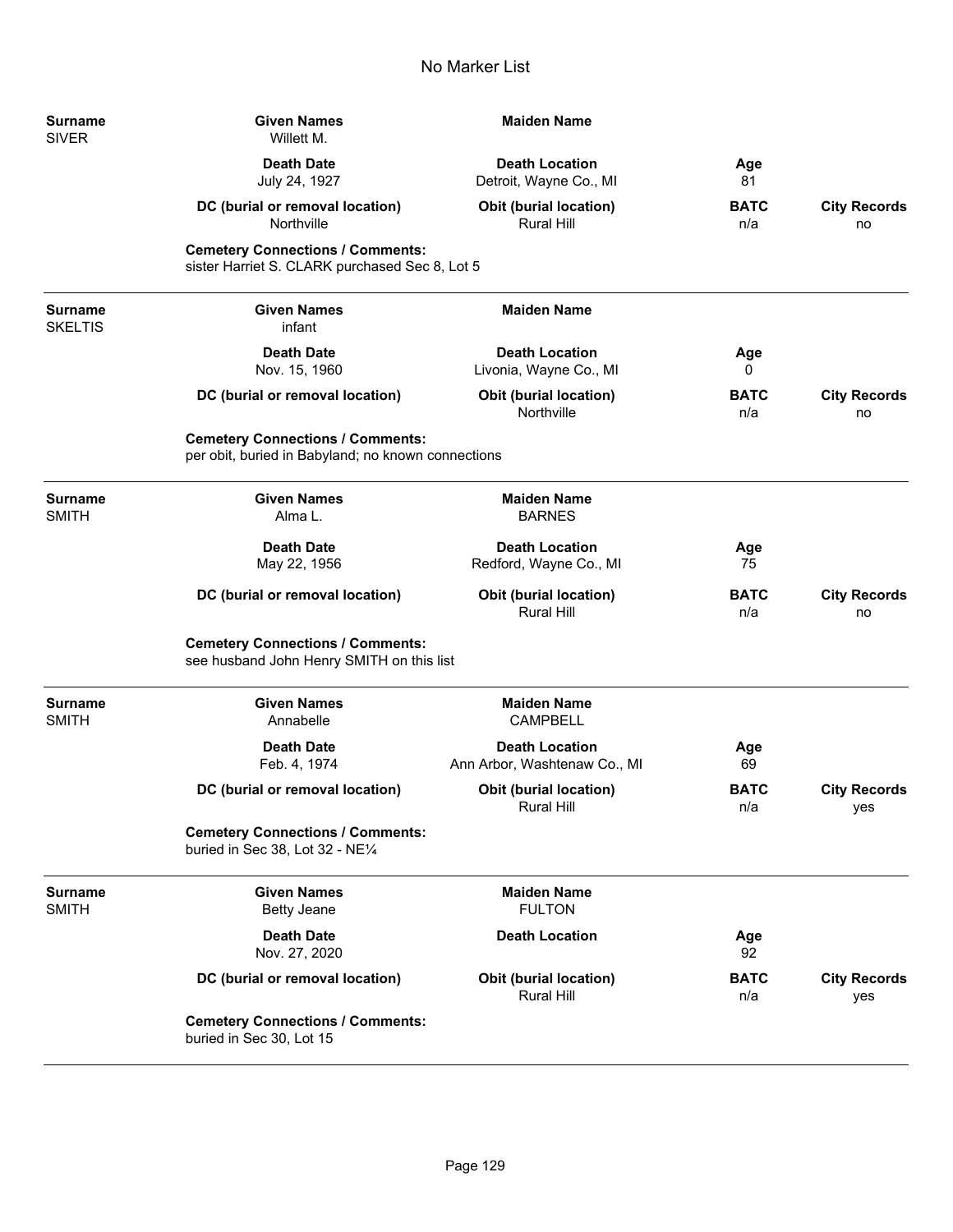| <b>Surname</b><br><b>SMITH</b> | <b>Given Names</b><br>Catherine                                                        | <b>Maiden Name</b><br>unknown                      |                    |                            |
|--------------------------------|----------------------------------------------------------------------------------------|----------------------------------------------------|--------------------|----------------------------|
|                                | <b>Death Date</b><br>Feb. 22, 1912                                                     | <b>Death Location</b><br>Plymouth, Wayne Co., MI   | Age<br>74          |                            |
|                                | DC (burial or removal location)<br>Northville                                          | <b>Obit (burial location)</b><br>not specified     | <b>BATC</b><br>n/a | <b>City Records</b><br>no  |
|                                | <b>Cemetery Connections / Comments:</b><br>no known connections                        |                                                    |                    |                            |
| <b>Surname</b><br><b>SMITH</b> | <b>Given Names</b><br>Charles A.                                                       | <b>Maiden Name</b>                                 |                    |                            |
|                                | <b>Death Date</b><br>doi Nov. 30, 1970                                                 | <b>Death Location</b>                              | Age<br>0           |                            |
|                                | DC (burial or removal location)                                                        | <b>Obit (burial location)</b>                      | <b>BATC</b><br>n/a | <b>City Records</b><br>yes |
|                                | <b>Cemetery Connections / Comments:</b><br>buried in Babyland 2                        |                                                    |                    |                            |
| <b>Surname</b><br><b>SMITH</b> | <b>Given Names</b><br>Grace                                                            | <b>Maiden Name</b><br><b>WEAVER</b>                |                    |                            |
|                                | <b>Death Date</b><br>Jan. 7, 1964                                                      | <b>Death Location</b><br>Northville                | Age<br>81          |                            |
|                                | DC (burial or removal location)                                                        | Obit (burial location)<br><b>Rural Hill</b>        | <b>BATC</b><br>n/a | <b>City Records</b><br>yes |
|                                | <b>Cemetery Connections / Comments:</b><br>buried in Singles 1, Tier 1, Grave 14       |                                                    |                    |                            |
| <b>Surname</b><br><b>SMITH</b> | <b>Given Names</b><br>infant                                                           | <b>Maiden Name</b>                                 |                    |                            |
|                                | <b>Death Date</b><br>June 30, 1939                                                     | <b>Death Location</b><br>Northville                | Age<br>0           |                            |
|                                | DC (burial or removal location)<br><b>Rural Hill</b>                                   | <b>Obit (burial location)</b>                      | <b>BATC</b><br>n/a | <b>City Records</b><br>no  |
|                                | <b>Cemetery Connections / Comments:</b><br>father Richard W. SMITH is buried in Sec 19 |                                                    |                    |                            |
| Surname<br><b>SMITH</b>        | <b>Given Names</b><br>John Henry                                                       | <b>Maiden Name</b>                                 |                    |                            |
|                                | <b>Death Date</b><br>Dec. 19, 1933                                                     | <b>Death Location</b><br>Lyon Twp, Oakland Co., MI | Age<br>71          |                            |
|                                | DC (burial or removal location)<br><b>Rural Hill</b>                                   | Obit (burial location)<br><b>Rural Hill</b>        | <b>BATC</b><br>n/a | <b>City Records</b><br>no  |
|                                | <b>Cemetery Connections / Comments:</b><br>see wife Alma L. SMITH on this list         |                                                    |                    |                            |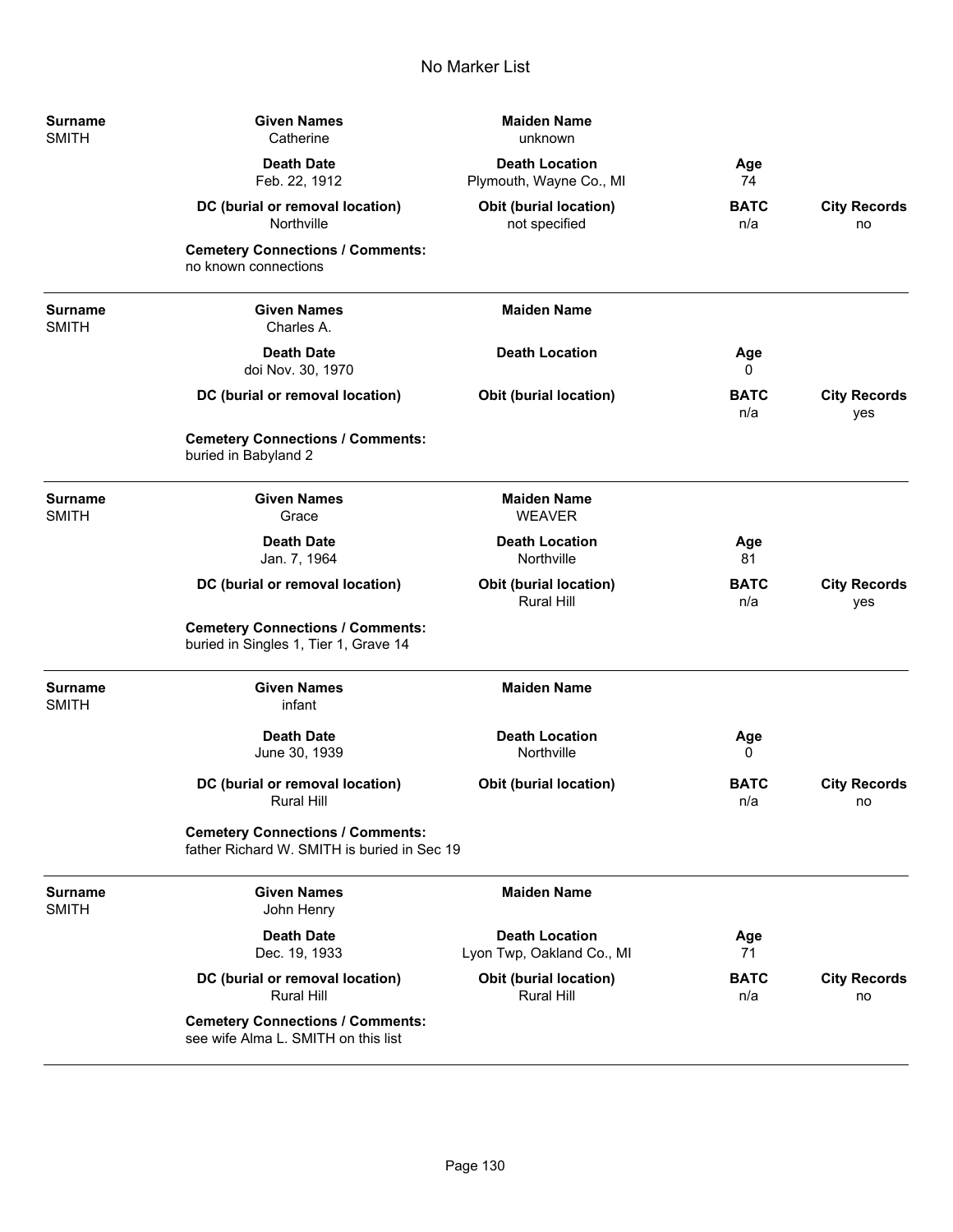| <b>Surname</b><br><b>SMITH</b>   | <b>Given Names</b><br>Mary                                                                                 | <b>Maiden Name</b>                                                                                             |                    |                            |
|----------------------------------|------------------------------------------------------------------------------------------------------------|----------------------------------------------------------------------------------------------------------------|--------------------|----------------------------|
|                                  | <b>Death Date</b><br>doi June 3, 1966                                                                      | <b>Death Location</b>                                                                                          | Age                |                            |
|                                  | DC (burial or removal location)                                                                            | <b>Obit (burial location)</b>                                                                                  | <b>BATC</b><br>n/a | <b>City Records</b><br>yes |
|                                  | <b>Cemetery Connections / Comments:</b><br>buried in Singles 1, Tier 1, Grave 43                           |                                                                                                                |                    |                            |
| <b>Surname</b><br><b>SMITH</b>   | <b>Given Names</b><br>Virginia E.                                                                          | <b>Maiden Name</b><br><b>BARBER</b>                                                                            |                    |                            |
|                                  | <b>Death Date</b><br>Apr. 17, 1904                                                                         | <b>Death Location</b><br>Northville                                                                            | Age<br>58          |                            |
|                                  | DC (burial or removal location)<br>Northville                                                              | <b>Obit (burial location)</b><br>not specified                                                                 | <b>BATC</b><br>yes | <b>City Records</b><br>no  |
|                                  | <b>Cemetery Connections / Comments:</b><br>T. C. MOTLEY); father Gardner BARBER is buried in Sec 9, Lot 18 | her name was associated with Sec 9, Lot 18 in the City's Record of Lots book when she was Mrs. MOTLEY (wife of |                    |                            |
| <b>Surname</b><br><b>SMYK</b>    | <b>Given Names</b><br>Andrew                                                                               | <b>Maiden Name</b>                                                                                             |                    |                            |
|                                  | <b>Death Date</b><br>July 13, 2000                                                                         | <b>Death Location</b><br>Livonia, Wayne Co., MI                                                                | Age<br>86          |                            |
|                                  | DC (burial or removal location)                                                                            | <b>Obit (burial location)</b><br>Rural Hill                                                                    | <b>BATC</b><br>n/a | <b>City Records</b><br>yes |
|                                  | <b>Cemetery Connections / Comments:</b><br>buried in Sec 34B, Tier 4, Grave 5                              |                                                                                                                |                    |                            |
| <b>Surname</b><br><b>SMYK</b>    | <b>Given Names</b><br>Lucja Agata                                                                          | <b>Maiden Name</b><br><b>HEWAK</b>                                                                             |                    |                            |
|                                  | <b>Death Date</b><br>Feb. 10, 2019                                                                         | <b>Death Location</b><br>Altamonte Springs, Seminole Co., FL                                                   | Age<br>89          |                            |
|                                  | DC (burial or removal location)                                                                            | <b>Obit (burial location)</b><br>Rural Hill                                                                    | <b>BATC</b><br>n/a | <b>City Records</b><br>yes |
|                                  | <b>Cemetery Connections / Comments:</b><br>buried in Sec 34B, Tier 4, Grave 6                              |                                                                                                                |                    |                            |
| <b>Surname</b><br><b>SNAVELY</b> | <b>Given Names</b><br>Robert                                                                               | <b>Maiden Name</b>                                                                                             |                    |                            |
|                                  | <b>Death Date</b><br>May 3, 1951                                                                           | <b>Death Location</b><br>Detroit, Wayne Co., MI                                                                | Age<br>61          |                            |
|                                  | DC (burial or removal location)                                                                            | Obit (burial location)<br>Rural Hill                                                                           | <b>BATC</b><br>n/a | <b>City Records</b><br>no  |
|                                  | <b>Cemetery Connections / Comments:</b><br>per obit, buried in American Legion Plot; no known connections  |                                                                                                                |                    |                            |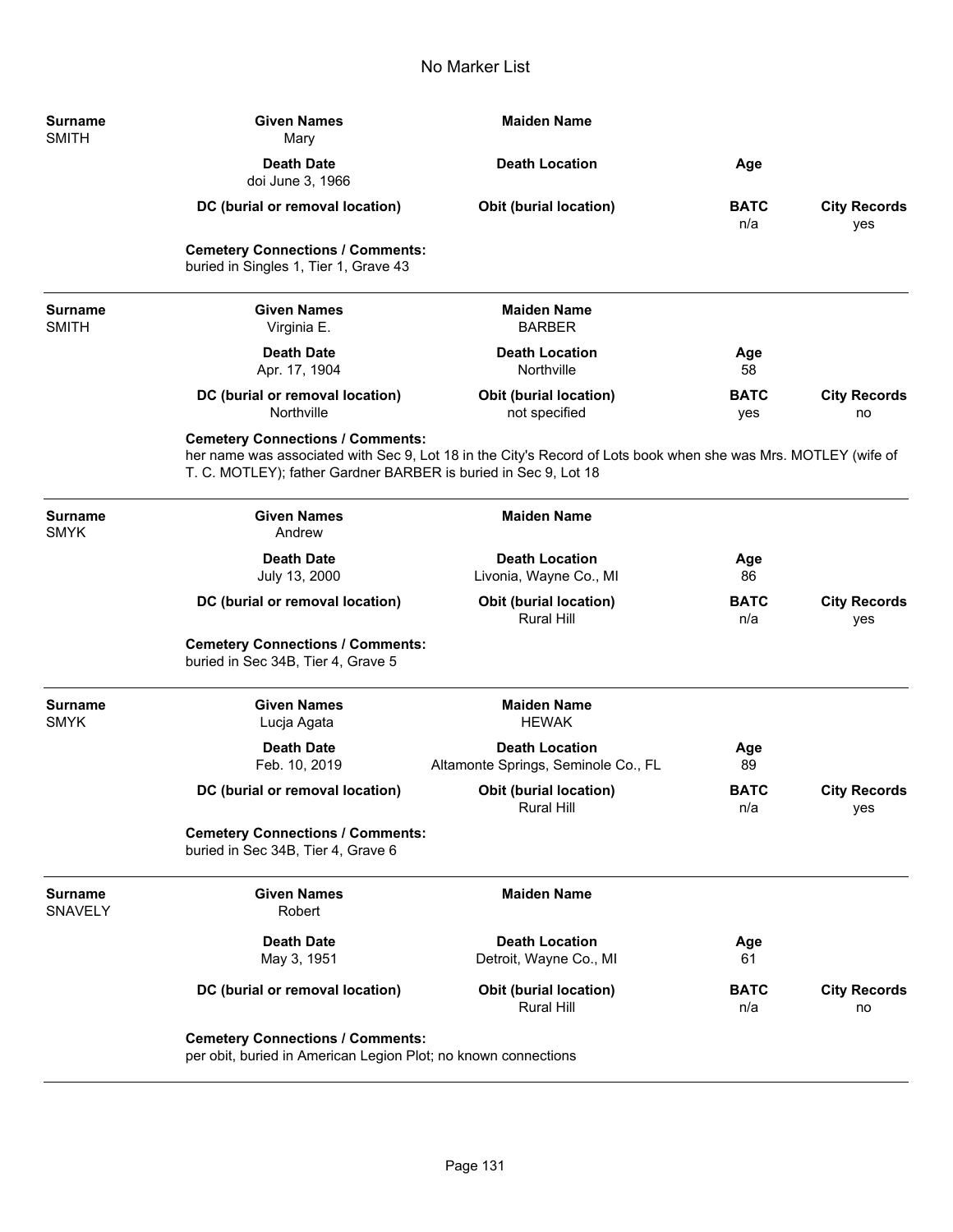| <b>Surname</b><br>SOLWAY            | <b>Given Names</b><br>James                                                                                                | <b>Maiden Name</b>                                 |                    |                            |
|-------------------------------------|----------------------------------------------------------------------------------------------------------------------------|----------------------------------------------------|--------------------|----------------------------|
|                                     | <b>Death Date</b><br>Jan. 18, 1888                                                                                         | <b>Death Location</b>                              | Age<br>68          |                            |
|                                     | DC (burial or removal location)                                                                                            | <b>Obit (burial location)</b><br>not specified     | <b>BATC</b><br>yes | <b>City Records</b><br>no  |
|                                     | <b>Cemetery Connections / Comments:</b><br>no known connections                                                            |                                                    |                    |                            |
| <b>Surname</b><br><b>SONNENBERG</b> | <b>Given Names</b><br>Richard W.                                                                                           | <b>Maiden Name</b>                                 |                    |                            |
|                                     | <b>Death Date</b><br>Aug. 14, 1964                                                                                         | <b>Death Location</b><br>Detroit, Wayne Co., MI    | Age<br>51          |                            |
|                                     | DC (burial or removal location)                                                                                            | <b>Obit (burial location)</b><br><b>Rural Hill</b> | <b>BATC</b><br>n/a | <b>City Records</b><br>no  |
|                                     | <b>Cemetery Connections / Comments:</b><br>parents Louis J. and Bertha B. SONNENBERG are buried in Sec 5, Lot 30           |                                                    |                    |                            |
| <b>Surname</b><br><b>SPARROW</b>    | <b>Given Names</b><br>Riley                                                                                                | <b>Maiden Name</b>                                 |                    |                            |
|                                     | <b>Death Date</b><br>Nov. 9, 1950                                                                                          | <b>Death Location</b><br>Northville                | Age<br>59          |                            |
|                                     | DC (burial or removal location)<br><b>Rural Hill</b>                                                                       | <b>Obit (burial location)</b><br><b>Rural Hill</b> | <b>BATC</b><br>n/a | <b>City Records</b><br>yes |
|                                     | <b>Cemetery Connections / Comments:</b><br>per City's Lot Map Book, buried in Sec 14, Lot 29 E; died at Maybury Sanitarium |                                                    |                    |                            |
| <b>Surname</b><br><b>SPOONER</b>    | <b>Given Names</b><br>Grace                                                                                                | <b>Maiden Name</b><br><b>MLYNAREK</b>              |                    |                            |
|                                     | <b>Death Date</b><br>Sept. 5, 2020                                                                                         | <b>Death Location</b>                              | Age<br>61          |                            |
|                                     | DC (burial or removal location)                                                                                            | <b>Obit (burial location)</b><br>not specified     | <b>BATC</b><br>n/a | <b>City Records</b><br>yes |
|                                     | <b>Cemetery Connections / Comments:</b><br>buried in Sec 44A, Tier 3, Grave 10                                             |                                                    |                    |                            |
| <b>Surname</b><br><b>SPRAGUE</b>    | <b>Given Names</b><br>Jennie                                                                                               | <b>Maiden Name</b><br><b>SLAGHT</b>                |                    |                            |
|                                     | <b>Death Date</b><br>June 12, 1920                                                                                         | <b>Death Location</b><br>Novi Twp, Oakland Co., MI | Age<br>41          |                            |
|                                     | DC (burial or removal location)<br>Northville                                                                              | Obit (burial location)<br><b>Rural Hill</b>        | <b>BATC</b><br>n/a | <b>City Records</b><br>no  |
|                                     | <b>Cemetery Connections / Comments:</b><br>parents Jacob and Kate SLAGHT are buried in Sec 25, Lot 7                       |                                                    |                    |                            |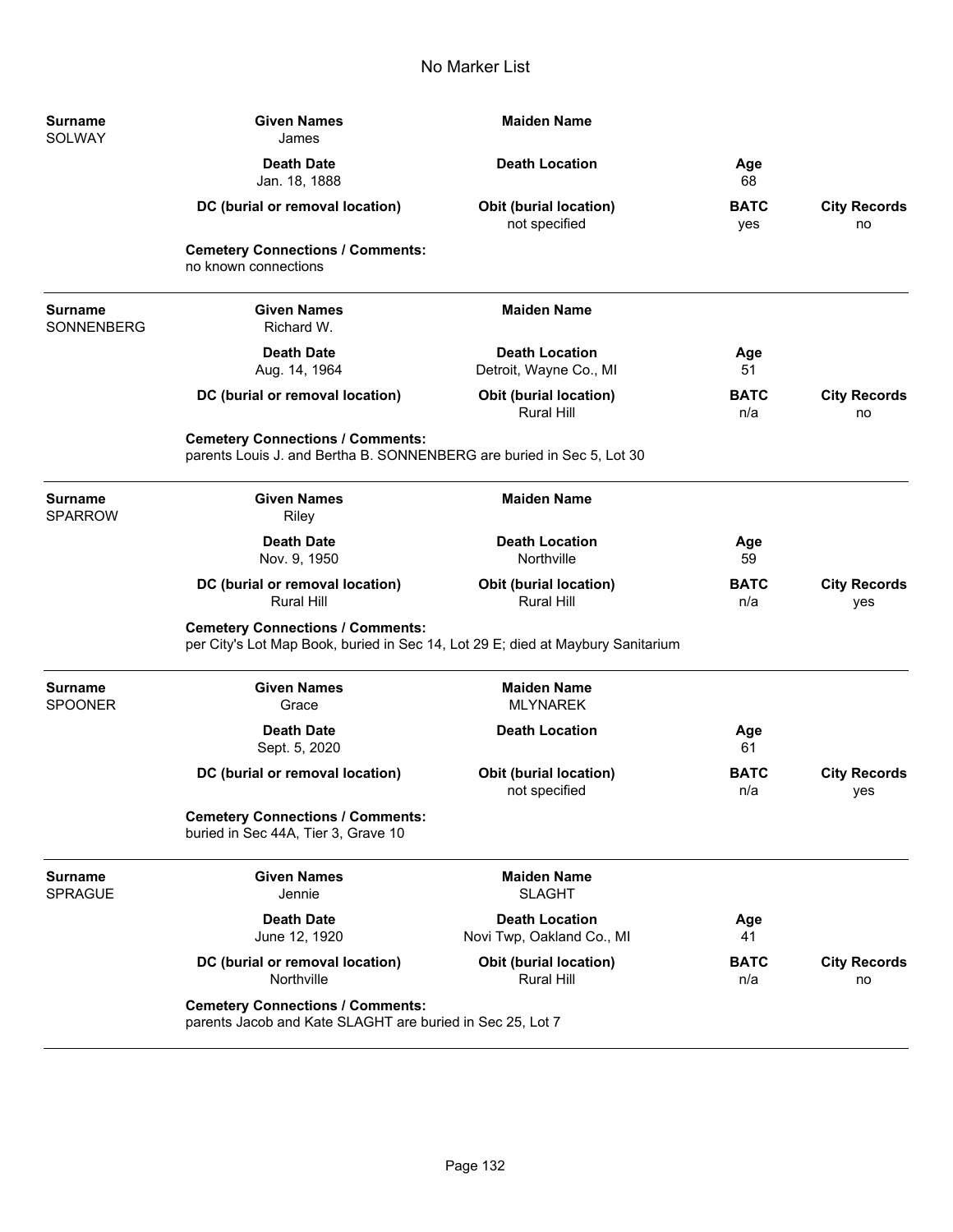| <b>Surname</b><br><b>STEFFE</b>  | <b>Given Names</b><br>infant                                                                               | <b>Maiden Name</b>                                 |                    |                            |
|----------------------------------|------------------------------------------------------------------------------------------------------------|----------------------------------------------------|--------------------|----------------------------|
|                                  | <b>Death Date</b><br>July 16, 1917                                                                         | <b>Death Location</b><br>Detroit, Wayne Co., MI    | Age<br>0           |                            |
|                                  | DC (burial or removal location)<br>Northville                                                              | <b>Obit (burial location)</b><br><b>Rural Hill</b> | <b>BATC</b><br>n/a | <b>City Records</b><br>no  |
|                                  | <b>Cemetery Connections / Comments:</b><br>per obit, buried in the Fred VanVALKENBURG lot [Sec 28, Lot 26] |                                                    |                    |                            |
| Surname<br>STEGALL               | <b>Given Names</b><br>Luerlene                                                                             | <b>Maiden Name</b><br><b>HICKERSON</b>             |                    |                            |
|                                  | <b>Death Date</b><br>Dec. 8, 1972                                                                          | <b>Death Location</b><br>Eloise, Wayne Co., MI     | Age<br>64          |                            |
|                                  | DC (burial or removal location)                                                                            | <b>Obit (burial location)</b><br><b>Rural Hill</b> | <b>BATC</b><br>n/a | <b>City Records</b><br>yes |
|                                  | <b>Cemetery Connections / Comments:</b><br>buried in Singles 2, Grave 54                                   |                                                    |                    |                            |
| Surname<br>STEPHENS              | <b>Given Names</b><br>Nellie                                                                               | <b>Maiden Name</b>                                 |                    |                            |
|                                  | <b>Death Date</b><br>Mar. 26, 1891                                                                         | <b>Death Location</b>                              | Age                |                            |
|                                  | DC (burial or removal location)                                                                            | Obit (burial location)                             | <b>BATC</b><br>yes | <b>City Records</b><br>no  |
|                                  | <b>Cemetery Connections / Comments:</b><br>no known connections                                            |                                                    |                    |                            |
| <b>Surname</b><br><b>STEVENS</b> | <b>Given Names</b><br><b>Robert Mitchell</b>                                                               | <b>Maiden Name</b>                                 |                    |                            |
|                                  | <b>Death Date</b><br>June 4, 1971                                                                          | <b>Death Location</b><br>Northville                | Age<br>17          |                            |
|                                  | DC (burial or removal location)                                                                            | <b>Obit (burial location)</b>                      | <b>BATC</b><br>n/a | <b>City Records</b><br>yes |
|                                  | <b>Cemetery Connections / Comments:</b><br>buried in Singles 2, Grave 39                                   |                                                    |                    |                            |
| Surname<br><b>STEVER</b>         | <b>Given Names</b><br>Donathan                                                                             | <b>Maiden Name</b>                                 |                    |                            |
|                                  | <b>Death Date</b><br>Aug. 9, 1907                                                                          | <b>Death Location</b><br>Northville                | Age                |                            |
|                                  | DC (burial or removal location)<br>Rural Hill                                                              | <b>Obit (burial location)</b><br>not specified     | <b>BATC</b><br>yes | <b>City Records</b><br>no  |
|                                  | <b>Cemetery Connections / Comments:</b><br>no known connections; in BATC as Donald STEVER                  |                                                    |                    |                            |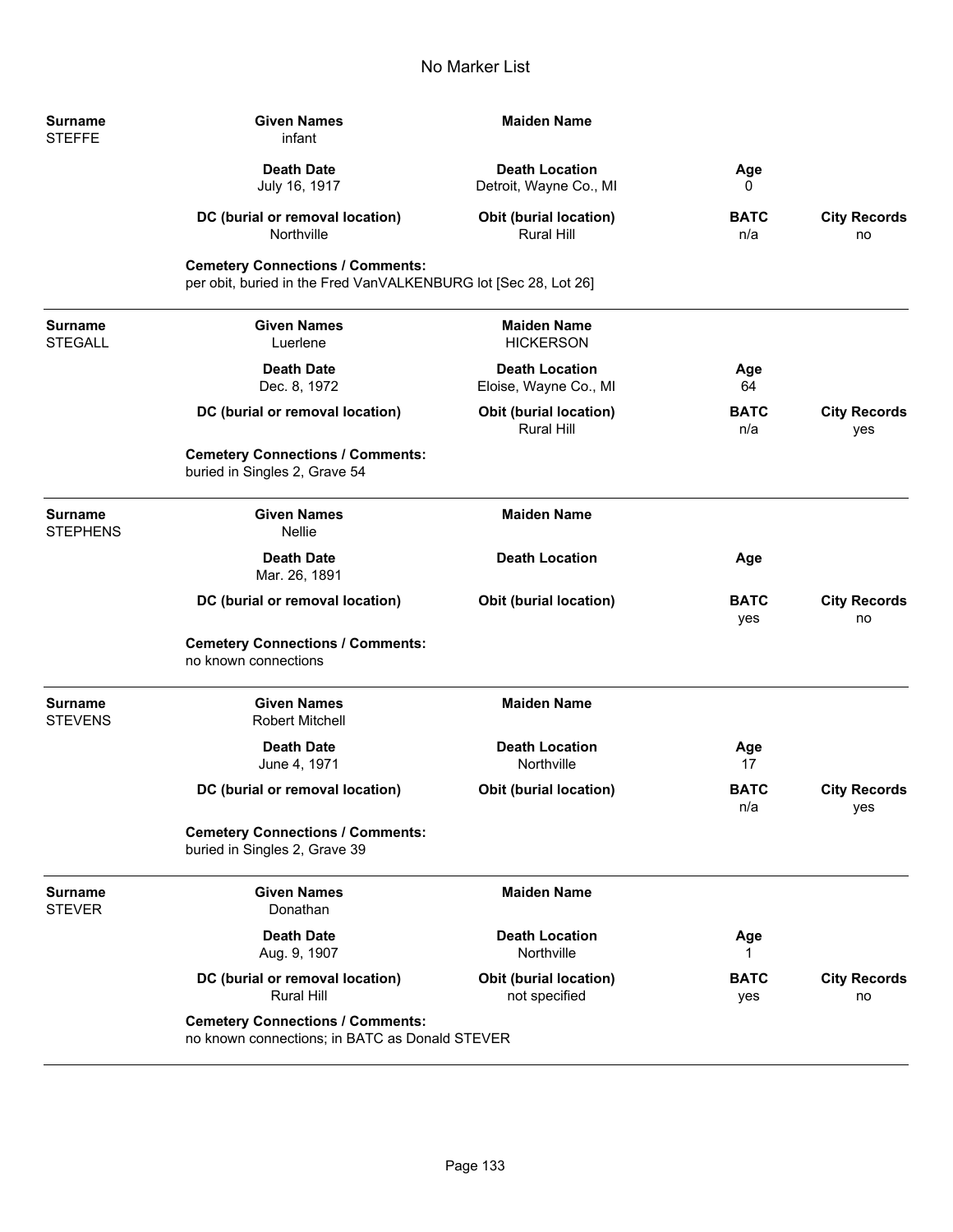| Surname<br><b>STEWART</b>           | <b>Given Names</b><br>Myron                                                                                                               | <b>Maiden Name</b>                                    |                    |                            |
|-------------------------------------|-------------------------------------------------------------------------------------------------------------------------------------------|-------------------------------------------------------|--------------------|----------------------------|
|                                     | <b>Death Date</b><br>Apr. 2, 1898                                                                                                         | <b>Death Location</b><br>Northville                   | Age<br>29          |                            |
|                                     | DC (burial or removal location)<br><b>Rural Hill</b>                                                                                      | Obit (burial location)<br>not specified               | <b>BATC</b><br>yes | <b>City Records</b><br>no  |
|                                     | <b>Cemetery Connections / Comments:</b><br>no known connections                                                                           |                                                       |                    |                            |
| <b>Surname</b><br><b>STILSON</b>    | <b>Given Names</b><br>Edward J.                                                                                                           | <b>Maiden Name</b>                                    |                    |                            |
|                                     | <b>Death Date</b><br>Mar. 1, 1935                                                                                                         | <b>Death Location</b><br>Eloise, Wayne Co., MI        | Age<br>77          |                            |
|                                     | DC (burial or removal location)<br>removed to Dearborn                                                                                    | <b>Obit (burial location)</b><br><b>Rural Hill</b>    | <b>BATC</b><br>n/a | <b>City Records</b><br>no  |
|                                     | <b>Cemetery Connections / Comments:</b><br>no known connections                                                                           |                                                       |                    |                            |
| <b>Surname</b><br><b>STIMPSON</b>   | <b>Given Names</b><br>George W.                                                                                                           | <b>Maiden Name</b>                                    |                    |                            |
|                                     | <b>Death Date</b><br>Apr. 10, 1941                                                                                                        | <b>Death Location</b><br>Ann Arbor, Washtenaw Co., MI | Age<br>78          |                            |
|                                     | DC (burial or removal location)<br><b>Rural Hill</b>                                                                                      | <b>Obit (burial location)</b><br><b>Rural Hill</b>    | <b>BATC</b><br>n/a | <b>City Records</b><br>no  |
|                                     | <b>Cemetery Connections / Comments:</b><br>parents William and Maria STIMPSON and 1st wife Mabel STIMPSON are all buried in Sec 13, Lot 5 |                                                       |                    |                            |
| <b>Surname</b><br><b>STRASSBURG</b> | <b>Given Names</b><br>Eula F.                                                                                                             | <b>Maiden Name</b><br><b>STODDARD</b>                 |                    |                            |
|                                     | <b>Death Date</b><br>Mar. 21, 1973                                                                                                        | <b>Death Location</b><br>Plymouth, Wayne Co., MI      | Age<br>77          |                            |
|                                     | DC (burial or removal location)                                                                                                           | <b>Obit (burial location)</b><br>Rural Hill           | <b>BATC</b><br>n/a | <b>City Records</b><br>yes |
|                                     | <b>Cemetery Connections / Comments:</b><br>buried in Singles 2, Grave 61                                                                  |                                                       |                    |                            |
| <b>Surname</b><br><b>STRUKE</b>     | <b>Given Names</b><br>Albert                                                                                                              | <b>Maiden Name</b>                                    |                    |                            |
|                                     | <b>Death Date</b><br>Aug. 12, 1948                                                                                                        | <b>Death Location</b><br>Northville                   | Age<br>67          |                            |
|                                     | DC (burial or removal location)<br><b>Rural Hill</b>                                                                                      | <b>Obit (burial location)</b>                         | <b>BATC</b><br>n/a | <b>City Records</b><br>no  |
|                                     | <b>Cemetery Connections / Comments:</b><br>no known connections; died in Eastlawn Sanitarium                                              |                                                       |                    |                            |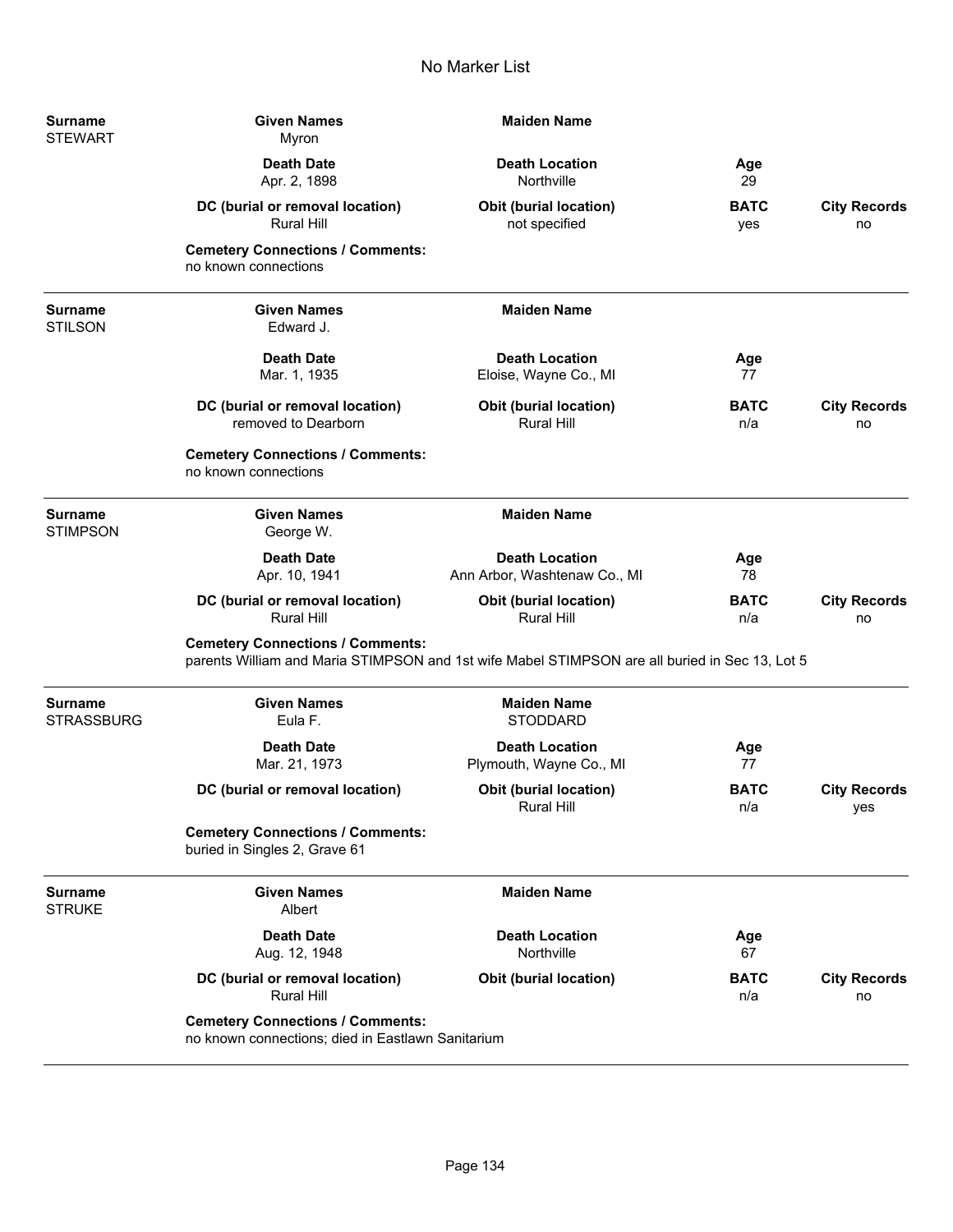| <b>Surname</b><br><b>STUBBE</b>    | <b>Given Names</b><br>Judy                                                                                         | <b>Maiden Name</b>                                                                                        |                    |                            |
|------------------------------------|--------------------------------------------------------------------------------------------------------------------|-----------------------------------------------------------------------------------------------------------|--------------------|----------------------------|
|                                    | <b>Death Date</b><br>Aug. 22, 1941                                                                                 | <b>Death Location</b><br>Northville                                                                       | Age<br>0           |                            |
|                                    | DC (burial or removal location)<br><b>Rural Hill</b>                                                               | Obit (burial location)                                                                                    | <b>BATC</b><br>n/a | <b>City Records</b><br>yes |
|                                    | <b>Cemetery Connections / Comments:</b><br>connections                                                             | per City's Register of Deeds, buried in "Baby Section"--possibly Sec 19 (Old Section 20, Lot 3); no known |                    |                            |
| <b>Surname</b><br><b>SUGRUE</b>    | <b>Given Names</b><br>James J. III                                                                                 | <b>Maiden Name</b>                                                                                        |                    |                            |
|                                    | <b>Death Date</b><br>Jan. 10, 2021                                                                                 | <b>Death Location</b>                                                                                     | Age<br>77          |                            |
|                                    | DC (burial or removal location)                                                                                    | <b>Obit (burial location)</b><br><b>Rural Hill</b>                                                        | <b>BATC</b><br>n/a | <b>City Records</b><br>no  |
|                                    | <b>Cemetery Connections / Comments:</b><br>no known connections                                                    |                                                                                                           |                    |                            |
| <b>Surname</b><br><b>SULKOWSKI</b> | <b>Given Names</b><br>Elvena                                                                                       | <b>Maiden Name</b>                                                                                        |                    |                            |
|                                    | <b>Death Date</b><br>Feb. 6, 1936                                                                                  | <b>Death Location</b><br>Ann Arbor, Washtenaw Co., MI                                                     | Age<br>0           |                            |
|                                    | DC (burial or removal location)<br>Northville                                                                      | <b>Obit (burial location)</b>                                                                             | <b>BATC</b><br>n/a | <b>City Records</b><br>no  |
|                                    | <b>Cemetery Connections / Comments:</b><br>parents Oscar H. and Ida SULKOWSKI are buried in a family lot in Sec 19 |                                                                                                           |                    |                            |
| <b>Surname</b><br><b>SULKOWSKI</b> | <b>Given Names</b><br>Ida                                                                                          | <b>Maiden Name</b><br><b>BLAKE</b>                                                                        |                    |                            |
|                                    | <b>Death Date</b><br>Aug. 17, 1988                                                                                 | <b>Death Location</b><br>Farmington Hills, Oakland Co., MI                                                | Age<br>84          |                            |
|                                    | DC (burial or removal location)                                                                                    | Obit (burial location)<br><b>Rural Hill</b>                                                               | <b>BATC</b><br>n/a | <b>City Records</b><br>yes |
|                                    | <b>Cemetery Connections / Comments:</b>                                                                            | husband Oscar SULKOWSKI is buried in a family lot in Sec 19; buried in Sec 19                             |                    |                            |
| <b>Surname</b><br><b>SULKOWSKI</b> | <b>Given Names</b><br>Oscar H., Jr.                                                                                | <b>Maiden Name</b>                                                                                        |                    |                            |
|                                    | <b>Death Date</b><br>June 27, 1939                                                                                 | <b>Death Location</b><br>Superior Twp, Washtenaw Co., MI                                                  | Age<br>17          |                            |
|                                    | DC (burial or removal location)<br><b>Rural Hill</b>                                                               | <b>Obit (burial location)</b><br><b>Rural Hill</b>                                                        | <b>BATC</b><br>n/a | <b>City Records</b><br>no  |
|                                    | <b>Cemetery Connections / Comments:</b><br>parents Oscar H. and Ida SULKOWSKI are buried in a family lot in Sec 19 |                                                                                                           |                    |                            |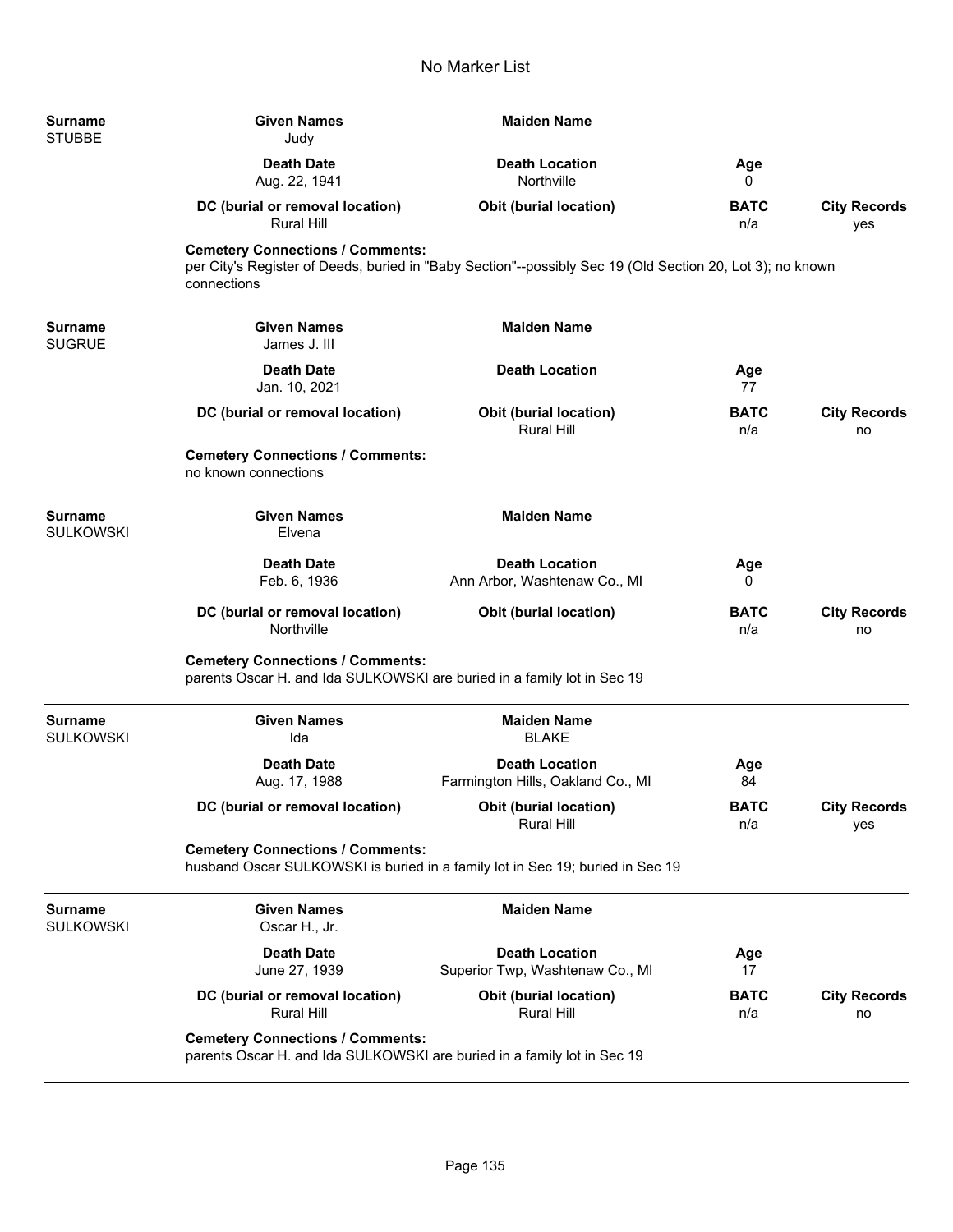| <b>Surname</b><br><b>SUTTON</b>      | <b>Maiden Name</b><br><b>Given Names</b><br>baby                                            |                                                    |                    |                            |
|--------------------------------------|---------------------------------------------------------------------------------------------|----------------------------------------------------|--------------------|----------------------------|
|                                      | <b>Death Date</b><br>doi Jan. 21, 1968                                                      | <b>Death Location</b>                              | Age<br>0           |                            |
|                                      | DC (burial or removal location)                                                             | <b>Obit (burial location)</b>                      | <b>BATC</b><br>n/a | <b>City Records</b><br>yes |
|                                      | <b>Cemetery Connections / Comments:</b><br>buried in Babyland 2                             |                                                    |                    |                            |
| <b>Surname</b><br><b>SUTTON</b>      | <b>Given Names</b><br>Gretchen Jean                                                         | <b>Maiden Name</b>                                 |                    |                            |
|                                      | <b>Death Date</b><br>Mar. 11, 2016                                                          | <b>Death Location</b><br>Wayne Co., MI             | Age<br>89          |                            |
|                                      | DC (burial or removal location)                                                             | Obit (burial location)                             | <b>BATC</b><br>n/a | <b>City Records</b><br>yes |
|                                      | <b>Cemetery Connections / Comments:</b><br>buried in Sec 40C, Tier 5, Grave 18              |                                                    |                    |                            |
| <b>Surname</b><br><b>SVENSON</b>     | <b>Given Names</b><br>Richard                                                               | <b>Maiden Name</b>                                 |                    |                            |
|                                      | <b>Death Date</b><br>May 29, 2019                                                           | <b>Death Location</b><br>Novi, Oakland Co., MI     | Age<br>73          |                            |
|                                      | DC (burial or removal location)                                                             | Obit (burial location)<br>not specified            | <b>BATC</b><br>n/a | <b>City Records</b><br>yes |
|                                      | <b>Cemetery Connections / Comments:</b><br>buried in Singles B, Grave 10                    |                                                    |                    |                            |
| <b>Surname</b><br><b>SYCHUCK</b>     | <b>Given Names</b><br>Nicholas                                                              | <b>Maiden Name</b>                                 |                    |                            |
|                                      | <b>Death Date</b><br>Oct. 15, 1951                                                          | <b>Death Location</b><br>Northville                | Age<br>57          |                            |
|                                      | DC (burial or removal location)<br>Rural Hill                                               | <b>Obit (burial location)</b><br>Rural Hill        | <b>BATC</b><br>n/a | <b>City Records</b><br>yes |
|                                      | <b>Cemetery Connections / Comments:</b><br>no known connections; died at Maybury Sanitarium |                                                    |                    |                            |
| <b>Surname</b><br><b>SZCZEPANSKI</b> | <b>Given Names</b><br>Marian                                                                | <b>Maiden Name</b>                                 |                    |                            |
|                                      | <b>Death Date</b><br>Apr. 18, 2008                                                          | <b>Death Location</b><br>Washtenaw Co., MI         | Age<br>87          |                            |
|                                      | DC (burial or removal location)                                                             | <b>Obit (burial location)</b><br><b>Rural Hill</b> | <b>BATC</b><br>n/a | <b>City Records</b><br>yes |
|                                      | <b>Cemetery Connections / Comments:</b><br>buried in Sec 40A, Tier 1, Grave 29              |                                                    |                    |                            |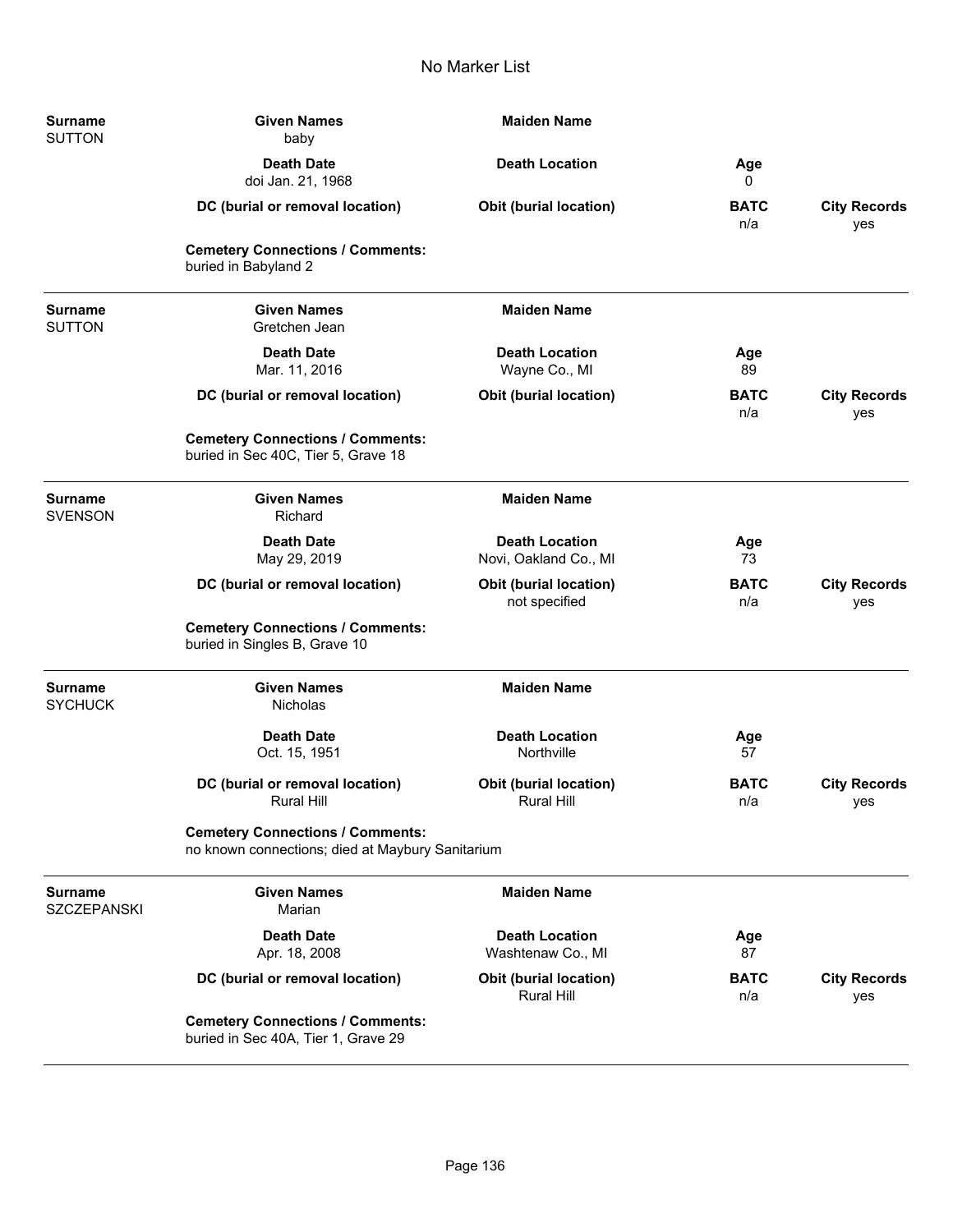| Surname<br><b>SZUCS</b>        | <b>Given Names</b><br>Lazzio                                                                                                                                  | <b>Maiden Name</b>                                              |                    |                            |
|--------------------------------|---------------------------------------------------------------------------------------------------------------------------------------------------------------|-----------------------------------------------------------------|--------------------|----------------------------|
|                                | <b>Death Date</b><br>doi May 21, 1970                                                                                                                         | <b>Death Location</b>                                           | Age                |                            |
|                                | DC (burial or removal location)                                                                                                                               | <b>Obit (burial location)</b>                                   | <b>BATC</b><br>n/a | <b>City Records</b><br>yes |
|                                | <b>Cemetery Connections / Comments:</b><br>buried in Singles 2, Grave 28                                                                                      |                                                                 |                    |                            |
| <b>Surname</b><br><b>TAFFT</b> | <b>Given Names</b><br>Aaron L.                                                                                                                                | <b>Maiden Name</b>                                              |                    |                            |
|                                | <b>Death Date</b><br>Feb. 12, 1918                                                                                                                            | <b>Death Location</b><br>Detroit, Wayne Co., MI                 | Age<br>66          |                            |
|                                | DC (burial or removal location)<br>Northville                                                                                                                 | <b>Obit (burial location)</b><br>"body brought here for burial" | <b>BATC</b><br>n/a | <b>City Records</b><br>no  |
|                                | <b>Cemetery Connections / Comments:</b><br>parents Wm and Salina B. TAFFT are buried in Sec 28, Lot 15; see wife Ella Mary TAFFT on this list                 |                                                                 |                    |                            |
| <b>Surname</b><br><b>TAFFT</b> | <b>Given Names</b><br>Bert                                                                                                                                    | <b>Maiden Name</b>                                              |                    |                            |
|                                | <b>Death Date</b><br>June 3, 1910                                                                                                                             | <b>Death Location</b><br>Northville                             | Age<br>35          |                            |
|                                | DC (burial or removal location)<br>"River Cemetery"                                                                                                           | <b>Obit (burial location)</b><br>not specified                  | <b>BATC</b><br>n/a | <b>City Records</b><br>yes |
|                                | <b>Cemetery Connections / Comments:</b><br>per City's Register of Deaths book, he is buried in Rural Hill; see parents Aaron and Ella Mary TAFFT on this list |                                                                 |                    |                            |
| <b>Surname</b><br><b>TAFFT</b> | <b>Given Names</b><br>Ella Mary                                                                                                                               | <b>Maiden Name</b><br><b>HAKES</b>                              |                    |                            |
|                                | <b>Death Date</b><br>May 30, 1918                                                                                                                             | <b>Death Location</b><br>Detroit, Wayne Co., MI                 | Age<br>63          |                            |
|                                | DC (burial or removal location)<br>"Burial Hill Cem"                                                                                                          | <b>Obit (burial location)</b><br><b>Rural Hill</b>              | <b>BATC</b><br>n/a | <b>City Records</b><br>no  |
|                                | <b>Cemetery Connections / Comments:</b><br>see husband Aaron L. TAFFT on this list                                                                            |                                                                 |                    |                            |
| Surname<br><b>TAFFT</b>        | <b>Given Names</b><br>Harry E.                                                                                                                                | <b>Maiden Name</b>                                              |                    |                            |
|                                | <b>Death Date</b><br>Feb. 8, 1920                                                                                                                             | <b>Death Location</b><br>Detroit, Wayne Co., MI                 | Age<br>27          |                            |
|                                | DC (burial or removal location)<br>Northville                                                                                                                 | Obit (burial location)<br><b>Rural Hill</b>                     | <b>BATC</b><br>n/a | <b>City Records</b><br>no  |
|                                | <b>Cemetery Connections / Comments:</b><br>see parents Aaron L. and Ella Mary TAFFT on this list                                                              |                                                                 |                    |                            |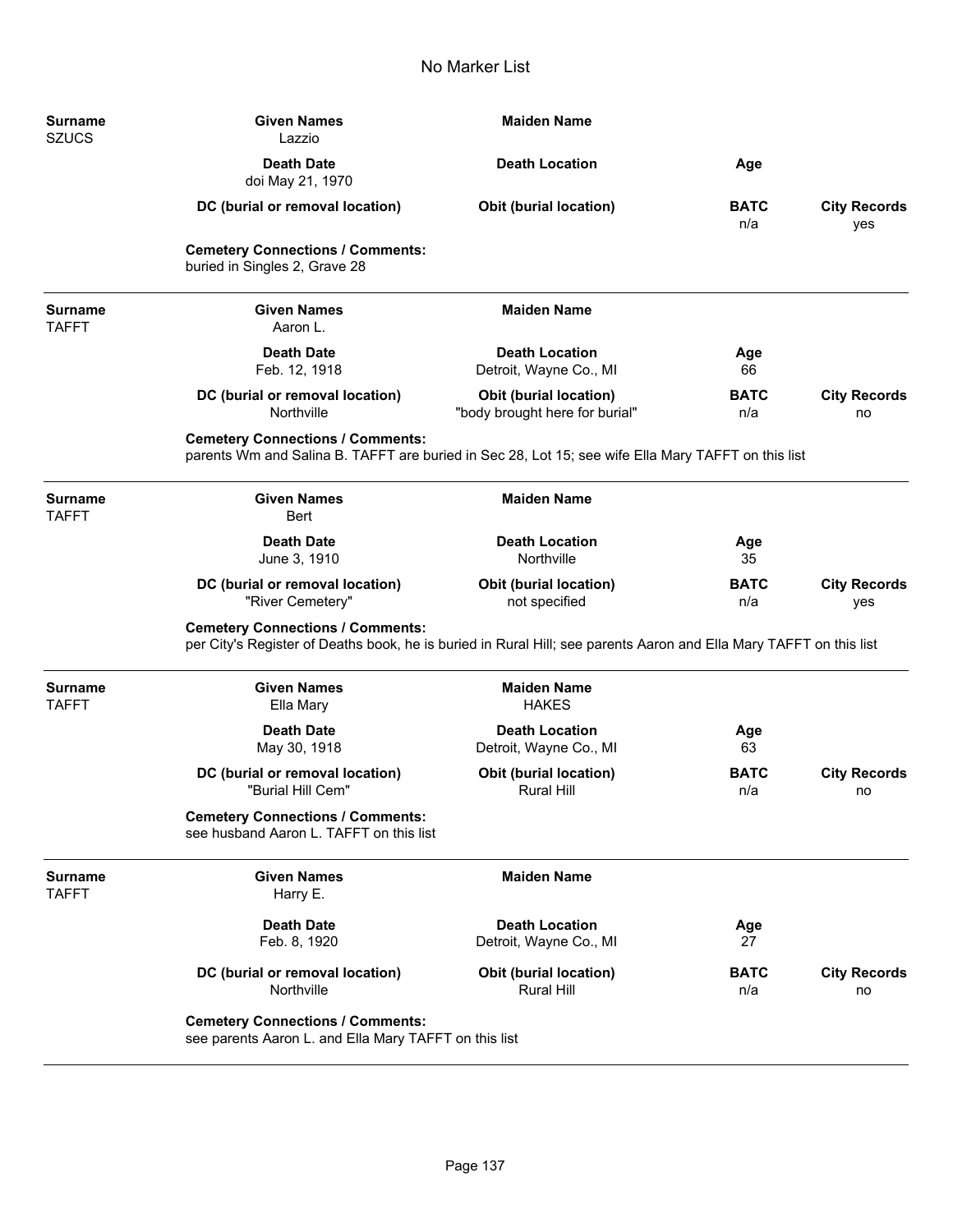| <b>Surname</b><br><b>TAFT</b>    | <b>Given Names</b><br>Starr G.                                                                                    | <b>Maiden Name</b>                                 |                    |                            |
|----------------------------------|-------------------------------------------------------------------------------------------------------------------|----------------------------------------------------|--------------------|----------------------------|
|                                  | <b>Death Date</b><br>July 5, 1931                                                                                 | <b>Death Location</b><br>Northville                | Age<br>0           |                            |
|                                  | DC (burial or removal location)<br><b>Rural Hill</b>                                                              | <b>Obit (burial location)</b>                      | <b>BATC</b><br>n/a | <b>City Records</b><br>no  |
|                                  | <b>Cemetery Connections / Comments:</b><br>parents Gerald and Carrie TAFT are buried in Sec 38, Lot 16 - SW1/4    |                                                    |                    |                            |
| <b>Surname</b><br><b>TAGGART</b> | <b>Given Names</b><br>baby                                                                                        | <b>Maiden Name</b>                                 |                    |                            |
|                                  | <b>Death Date</b><br>doi 1940                                                                                     | <b>Death Location</b>                              | Age<br>0           |                            |
|                                  | DC (burial or removal location)                                                                                   | <b>Obit (burial location)</b>                      | <b>BATC</b><br>n/a | <b>City Records</b><br>yes |
|                                  | <b>Cemetery Connections / Comments:</b><br>buried in Sec 37, Lot 24                                               |                                                    |                    |                            |
| <b>Surname</b><br><b>TAGGART</b> | <b>Given Names</b><br>baby                                                                                        | <b>Maiden Name</b>                                 |                    |                            |
|                                  | <b>Death Date</b><br>doi 1935                                                                                     | <b>Death Location</b>                              | Age<br>0           |                            |
|                                  | DC (burial or removal location)                                                                                   | <b>Obit (burial location)</b>                      | <b>BATC</b><br>n/a | <b>City Records</b><br>yes |
|                                  | <b>Cemetery Connections / Comments:</b><br>buried in Sec 37, Lot 24                                               |                                                    |                    |                            |
| <b>Surname</b><br><b>TAGGART</b> | <b>Given Names</b><br>infant                                                                                      | <b>Maiden Name</b>                                 |                    |                            |
|                                  | <b>Death Date</b><br>July 16, 1927                                                                                | <b>Death Location</b><br>Detroit, Wayne Co., MI    | Age<br>0           |                            |
|                                  | DC (burial or removal location)                                                                                   | <b>Obit (burial location)</b><br><b>Rural Hill</b> | <b>BATC</b><br>n/a | <b>City Records</b><br>no  |
|                                  | <b>Cemetery Connections / Comments:</b><br>parents Gerald and Alice TAGGART are buried in Sec 32, Lot 26 - SW 1/4 |                                                    |                    |                            |
| <b>Surname</b><br><b>TANNER</b>  | <b>Given Names</b><br><b>Hallie Marie</b>                                                                         | <b>Maiden Name</b><br><b>GREEN</b>                 |                    |                            |
|                                  | <b>Death Date</b><br>July 30, 1980                                                                                | <b>Death Location</b><br>Sacramento Co., CA        | Age<br>63          |                            |
|                                  | DC (burial or removal location)                                                                                   | <b>Obit (burial location)</b>                      | <b>BATC</b><br>n/a | <b>City Records</b><br>yes |
|                                  | <b>Cemetery Connections / Comments:</b><br>buried in Sec 38, Lot 28 - NW1/4                                       |                                                    |                    |                            |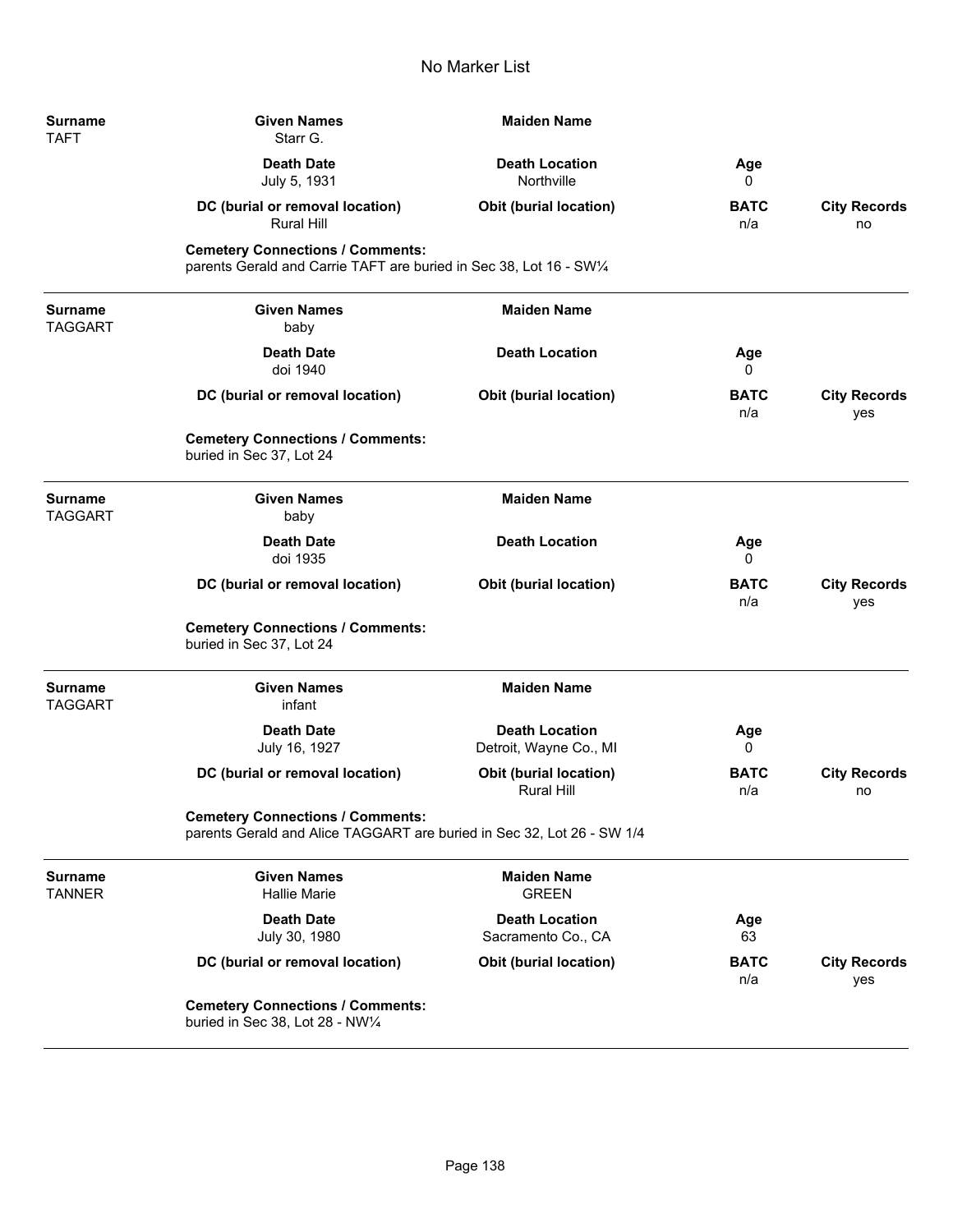| <b>Surname</b><br><b>TARROW</b> | <b>Given Names</b><br><b>Heather Amelia</b>                                                                                                             | <b>Maiden Name</b>                                 |                    |                            |
|---------------------------------|---------------------------------------------------------------------------------------------------------------------------------------------------------|----------------------------------------------------|--------------------|----------------------------|
|                                 | <b>Death Date</b><br>Feb. 14, 2018                                                                                                                      | <b>Death Location</b>                              | Age<br>44          |                            |
|                                 | DC (burial or removal location)                                                                                                                         | <b>Obit (burial location)</b><br>Rural Hill        | <b>BATC</b><br>n/a | <b>City Records</b><br>yes |
|                                 | <b>Cemetery Connections / Comments:</b><br>buried in Sec 42, Tier 11, Grave 17                                                                          |                                                    |                    |                            |
| <b>Surname</b><br><b>TAYLOR</b> | <b>Given Names</b><br>John A.                                                                                                                           | <b>Maiden Name</b>                                 |                    |                            |
|                                 | <b>Death Date</b><br>Dec. 26, 1889                                                                                                                      | <b>Death Location</b><br>Plymouth, Wayne Co., MI   | Age<br>36          |                            |
|                                 | DC (burial or removal location)                                                                                                                         | <b>Obit (burial location)</b><br>not specified     | <b>BATC</b><br>yes | <b>City Records</b><br>no  |
|                                 | <b>Cemetery Connections / Comments:</b><br>no known connections                                                                                         |                                                    |                    |                            |
| <b>Surname</b><br><b>TEAKER</b> | <b>Given Names</b><br>Howard E.                                                                                                                         | <b>Maiden Name</b>                                 |                    |                            |
|                                 | <b>Death Date</b><br>Apr. 23, 1894                                                                                                                      | <b>Death Location</b><br>Northville                | Age<br>2           |                            |
|                                 | DC (burial or removal location)                                                                                                                         | <b>Obit (burial location)</b><br><b>Rural Hill</b> | <b>BATC</b><br>yes | <b>City Records</b><br>no  |
|                                 | <b>Cemetery Connections / Comments:</b><br>see parents Jacob and Julia TEAKER on this list                                                              |                                                    |                    |                            |
| <b>Surname</b><br><b>TEAKER</b> | <b>Given Names</b><br>Jacob E.                                                                                                                          | <b>Maiden Name</b>                                 |                    |                            |
|                                 | <b>Death Date</b><br>Jan. 21, 1899                                                                                                                      | <b>Death Location</b><br>Northville                | Age<br>30          |                            |
|                                 | DC (burial or removal location)<br>Northville                                                                                                           | <b>Obit (burial location)</b><br>not specified     | <b>BATC</b><br>yes | <b>City Records</b><br>no  |
|                                 | <b>Cemetery Connections / Comments:</b><br>see wife Julia TEAKER on this list; see sons Howard and Russell TEAKER on this list; in BATC as Jacob FRAKES |                                                    |                    |                            |
| <b>Surname</b><br><b>TEAKER</b> | <b>Given Names</b><br>Julia                                                                                                                             | <b>Maiden Name</b><br><b>KIMBALL</b>               |                    |                            |
|                                 | <b>Death Date</b><br>Mar. 31, 1902                                                                                                                      | <b>Death Location</b><br>Muir, Ionia Co., MI       | Age<br>35          |                            |
|                                 | DC (burial or removal location)<br>Northville                                                                                                           | Obit (burial location)<br>"remains brought here"   | <b>BATC</b><br>yes | <b>City Records</b><br>no  |
|                                 | <b>Cemetery Connections / Comments:</b><br>see husband Jacob TEAKER on this list; in BATC as Julia TEAKERT                                              |                                                    |                    |                            |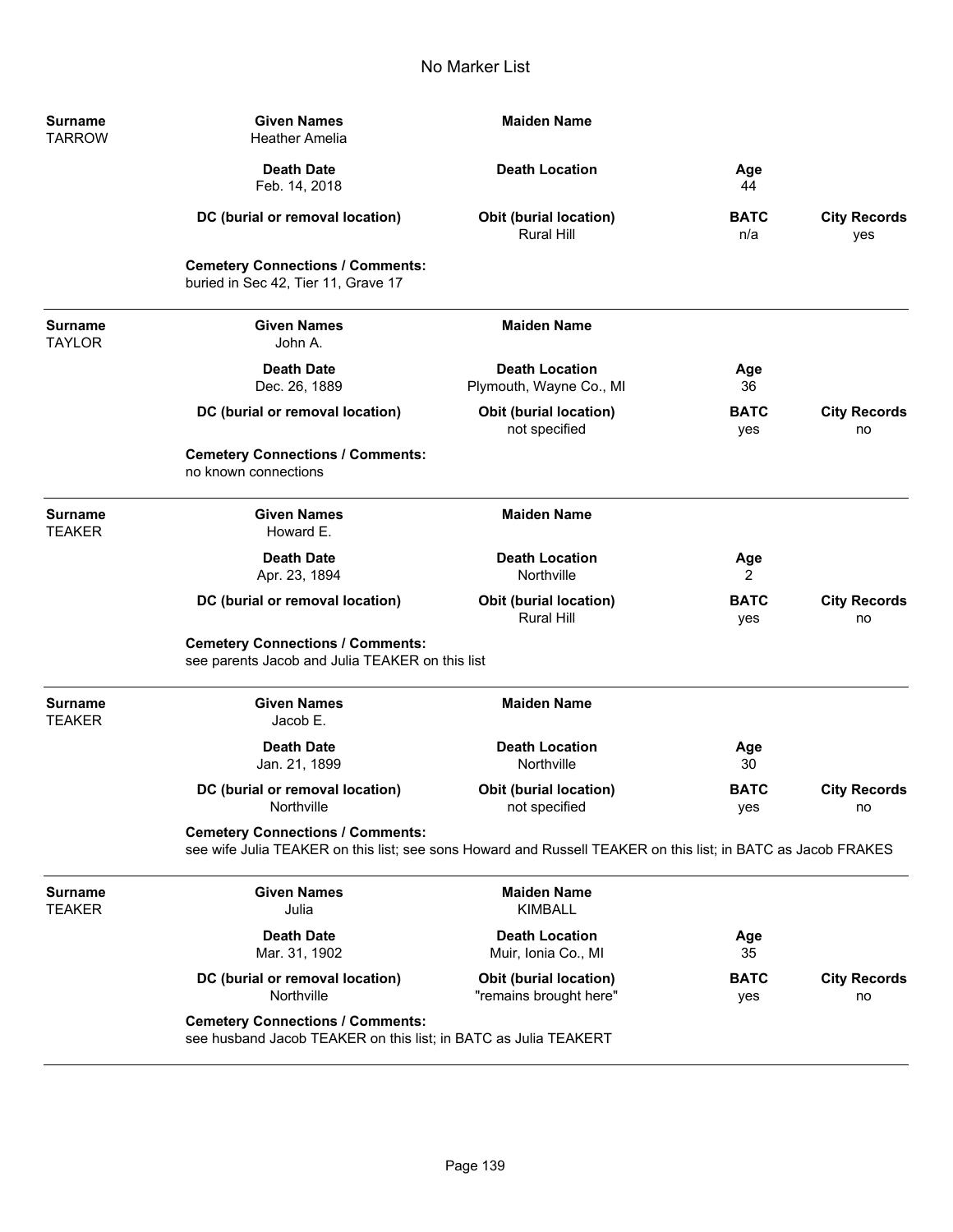| <b>Surname</b><br>TEAKER  | <b>Given Names</b><br>Russell A.                                                                 | <b>Maiden Name</b>                                 |                    |                            |
|---------------------------|--------------------------------------------------------------------------------------------------|----------------------------------------------------|--------------------|----------------------------|
|                           | <b>Death Date</b><br>June 20, 1896                                                               | <b>Death Location</b><br>Northville                | Age<br>1           |                            |
|                           | DC (burial or removal location)                                                                  | <b>Obit (burial location)</b><br>Rural Hill        | <b>BATC</b><br>yes | <b>City Records</b><br>no  |
|                           | <b>Cemetery Connections / Comments:</b><br>see parents Jacob and Julia TEAKER on this list       |                                                    |                    |                            |
| Surname<br>TERRELL        | <b>Given Names</b><br>Dorothy                                                                    | <b>Maiden Name</b>                                 |                    |                            |
|                           | <b>Death Date</b><br>May 23, 1977                                                                | <b>Death Location</b><br>Detroit, Wayne Co., MI    | Age<br>45          |                            |
|                           | DC (burial or removal location)                                                                  | <b>Obit (burial location)</b><br><b>Rural Hill</b> | <b>BATC</b><br>n/a | <b>City Records</b><br>yes |
|                           | <b>Cemetery Connections / Comments:</b><br>buried in Singles 2, Grave 97                         |                                                    |                    |                            |
| Surname<br><b>TEUFEL</b>  | <b>Given Names</b><br>Richard E.                                                                 | <b>Maiden Name</b>                                 |                    |                            |
|                           | <b>Death Date</b><br>Feb. 18, 1998                                                               | <b>Death Location</b><br>Oakland Co., MI           | Age<br>40          |                            |
|                           | DC (burial or removal location)                                                                  | <b>Obit (burial location)</b><br><b>Rural Hill</b> | <b>BATC</b><br>n/a | <b>City Records</b><br>yes |
|                           | <b>Cemetery Connections / Comments:</b><br>buried in Sec 17A, Row 4, Grave 44                    |                                                    |                    |                            |
| <b>Surname</b><br>THIELAN | <b>Given Names</b><br>Alice                                                                      | <b>Maiden Name</b><br><b>WATSON</b>                |                    |                            |
|                           | <b>Death Date</b><br>Mar. 3, 1961                                                                | <b>Death Location</b><br>Plymouth, Wayne Co., MI   | Age<br>92          |                            |
|                           | DC (burial or removal location)                                                                  | <b>Obit (burial location)</b><br>Rural Hill        | <b>BATC</b><br>n/a | <b>City Records</b><br>no  |
|                           | <b>Cemetery Connections / Comments:</b><br>no known connections                                  |                                                    |                    |                            |
| Surname<br>THOMAS         | <b>Given Names</b><br>George William                                                             | <b>Maiden Name</b>                                 |                    |                            |
|                           | <b>Death Date</b><br>Dec. 24, 1931                                                               | <b>Death Location</b><br>Northville                | Age<br>82          |                            |
|                           | DC (burial or removal location)<br>Rural Hill                                                    | <b>Obit (burial location)</b><br>Rural Hill        | <b>BATC</b><br>n/a | <b>City Records</b><br>yes |
|                           | <b>Cemetery Connections / Comments:</b><br>purchased Sec 13, Lot 6; buried in Sec 13, Lot 6 West |                                                    |                    |                            |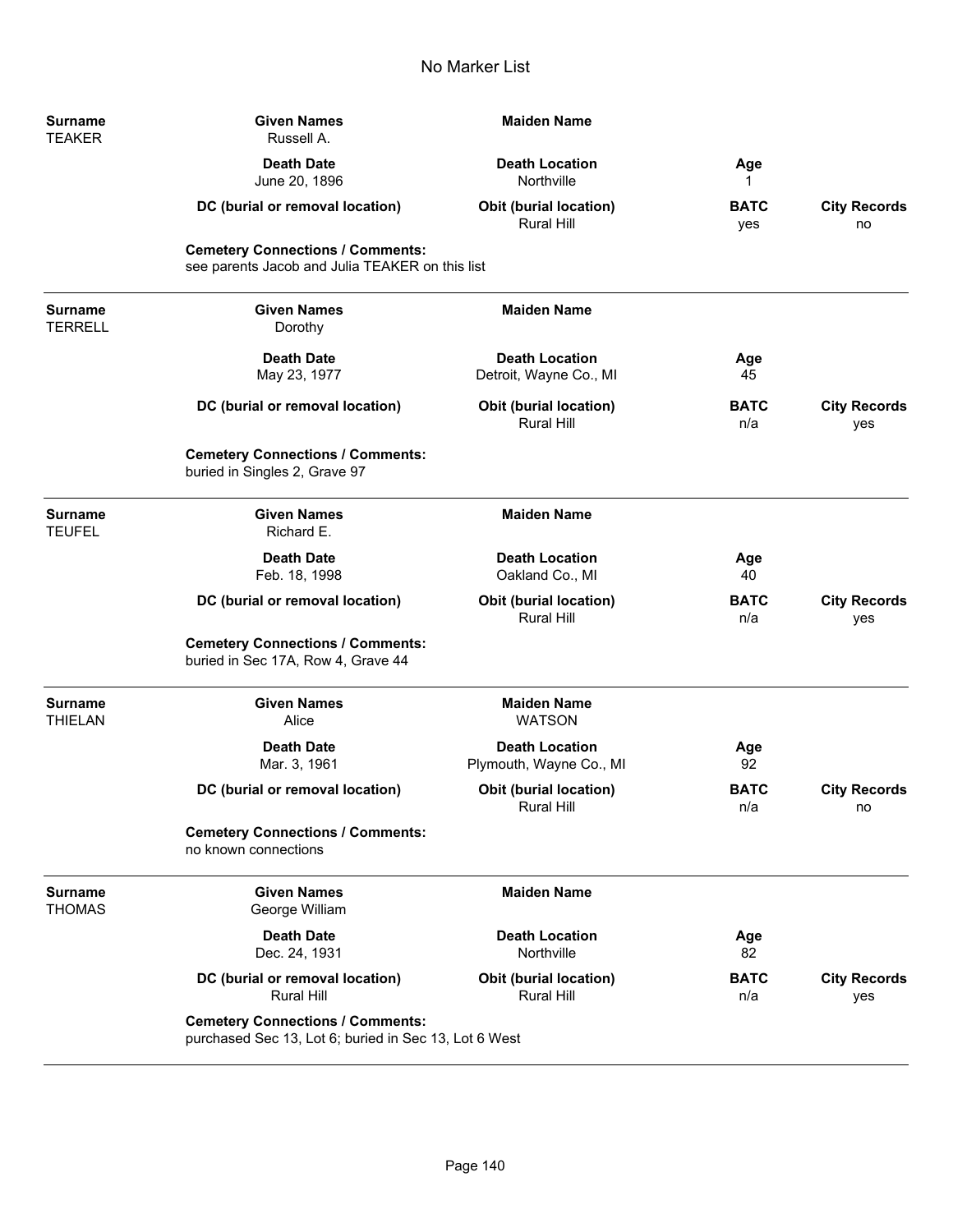| <b>Surname</b><br><b>THOMAS</b>   | <b>Given Names</b><br>Iva Florence                                                                               | <b>Maiden Name</b><br><b>DEAL</b>                          |                    |                            |
|-----------------------------------|------------------------------------------------------------------------------------------------------------------|------------------------------------------------------------|--------------------|----------------------------|
|                                   | <b>Death Date</b><br>Apr. 3, 1982                                                                                | <b>Death Location</b><br>Farmington Hills, Oakland Co., MI | Age<br>82          |                            |
|                                   | DC (burial or removal location)                                                                                  | Obit (burial location)                                     | <b>BATC</b><br>n/a | <b>City Records</b><br>yes |
|                                   | <b>Cemetery Connections / Comments:</b><br>buried in Sec 40B, Tier 10, Grave 13                                  |                                                            |                    |                            |
| <b>Surname</b><br><b>THOMAS</b>   | <b>Given Names</b><br>James                                                                                      | <b>Maiden Name</b>                                         |                    |                            |
|                                   | <b>Death Date</b><br>Apr. 10, 1950                                                                               | <b>Death Location</b><br>Pinckney, Livingston Co., MI      | Age<br>65          |                            |
|                                   | DC (burial or removal location)                                                                                  | Obit (burial location)<br><b>Rural Hill</b>                | <b>BATC</b><br>n/a | <b>City Records</b><br>yes |
|                                   | <b>Cemetery Connections / Comments:</b><br>buried in Sec 18, Lot 28                                              |                                                            |                    |                            |
| <b>Surname</b><br><b>THOMAS</b>   | <b>Given Names</b><br>William                                                                                    | <b>Maiden Name</b>                                         |                    |                            |
|                                   | <b>Death Date</b><br>Feb. 7, 1958                                                                                | <b>Death Location</b>                                      | Age<br>84          |                            |
|                                   | DC (burial or removal location)                                                                                  | <b>Obit (burial location)</b><br><b>Rural Hill</b>         | <b>BATC</b><br>n/a | <b>City Records</b><br>no  |
|                                   | <b>Cemetery Connections / Comments:</b><br>mother Celia THOMAS purchased Sec 18, Lot 28                          |                                                            |                    |                            |
| <b>Surname</b><br><b>THOMPSON</b> | <b>Given Names</b><br>Albert M.                                                                                  | <b>Maiden Name</b>                                         |                    |                            |
|                                   | <b>Death Date</b><br>Sept. 28, 1957                                                                              | <b>Death Location</b><br>Northville                        | Age<br>79          |                            |
|                                   | DC (burial or removal location)                                                                                  | Obit (burial location)<br><b>Rural Hill</b>                | <b>BATC</b><br>n/a | <b>City Records</b><br>no  |
|                                   | <b>Cemetery Connections / Comments:</b><br>no known connections                                                  |                                                            |                    |                            |
| <b>Surname</b><br><b>THOMPSON</b> | <b>Given Names</b><br>Byron John                                                                                 | <b>Maiden Name</b>                                         |                    |                            |
|                                   | <b>Death Date</b><br>Apr. 28, 1926                                                                               | <b>Death Location</b><br>Novi Twp, Oakland Co., MI         | Age<br>63          |                            |
|                                   | DC (burial or removal location)<br><b>Rural Hill</b>                                                             | Obit (burial location)<br><b>Rural Hill</b>                | <b>BATC</b><br>n/a | <b>City Records</b><br>no  |
|                                   | <b>Cemetery Connections / Comments:</b><br>parents John Jones and Isabel F. THOMPSON are buried in Sec 29, Lot 8 |                                                            |                    |                            |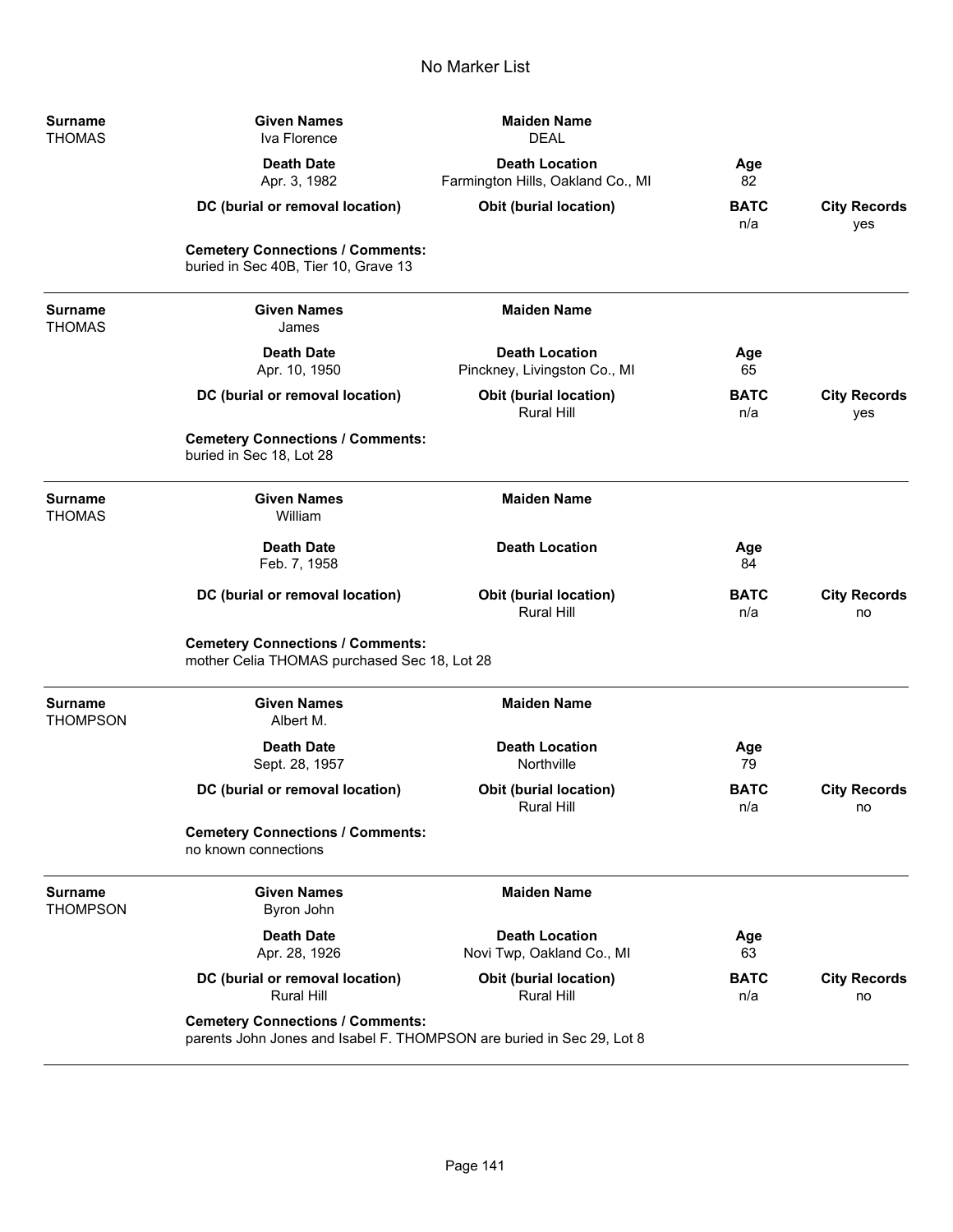| Surname<br><b>THOMPSON</b> | <b>Given Names</b><br>Emma                                                                      | <b>Maiden Name</b>                                                   |                    |                            |
|----------------------------|-------------------------------------------------------------------------------------------------|----------------------------------------------------------------------|--------------------|----------------------------|
|                            | <b>Death Date</b><br>Apr. 3, 1937                                                               | <b>Death Location</b><br>Northville                                  | Age<br>0           |                            |
|                            | DC (burial or removal location)<br><b>Rural Hill</b>                                            | <b>Obit (burial location)</b>                                        | <b>BATC</b><br>n/a | <b>City Records</b><br>no  |
|                            | <b>Cemetery Connections / Comments:</b><br>no known connections                                 |                                                                      |                    |                            |
| <b>Surname</b><br>THOMPSON | <b>Given Names</b><br>Ferdinand                                                                 | <b>Maiden Name</b>                                                   |                    |                            |
|                            | <b>Death Date</b><br>Apr. 19, 1860                                                              | <b>Death Location</b><br>Salem Twp, Washtenaw Co., MI                | Age<br>12          |                            |
|                            | DC (burial or removal location)                                                                 | <b>Obit (burial location)</b>                                        | <b>BATC</b><br>no  | <b>City Records</b><br>yes |
|                            | <b>Cemetery Connections / Comments:</b><br>buried in Sec 29, Lot 8                              |                                                                      |                    |                            |
| Surname<br><b>TIFFIN</b>   | <b>Given Names</b><br>Mary Louise                                                               | <b>Maiden Name</b>                                                   |                    |                            |
|                            | <b>Death Date</b><br>Nov. 15, 1933                                                              | <b>Death Location</b><br>Northville                                  | Age<br>0           |                            |
|                            | DC (burial or removal location)<br><b>Rural Hill</b>                                            | <b>Obit (burial location)</b><br>not specified                       | <b>BATC</b><br>n/a | <b>City Records</b><br>no  |
|                            | <b>Cemetery Connections / Comments:</b><br>no known connections                                 |                                                                      |                    |                            |
| Surname<br>TIMMONS         | <b>Given Names</b><br>Bessie P.                                                                 | <b>Maiden Name</b>                                                   |                    |                            |
|                            | <b>Death Date</b><br>Mar. 26, 1973                                                              | <b>Death Location</b><br>Detroit, Wayne Co., MI                      | Age<br>75          |                            |
|                            | DC (burial or removal location)                                                                 | <b>Obit (burial location)</b>                                        | <b>BATC</b><br>n/a | <b>City Records</b><br>yes |
|                            | <b>Cemetery Connections / Comments:</b><br>buried in Singles 2, Grave 62                        |                                                                      |                    |                            |
| <b>Surname</b><br>TINHAM   | <b>Given Names</b><br>Henry                                                                     | <b>Maiden Name</b>                                                   |                    |                            |
|                            | <b>Death Date</b><br>Jan. 16, 1923                                                              | <b>Death Location</b><br>Detroit, Wayne Co., MI                      | Age<br>67          |                            |
|                            | DC (burial or removal location)<br>Northville                                                   | <b>Obit (burial location)</b><br>body moved from vault to Rural Hill | <b>BATC</b><br>n/a | <b>City Records</b><br>no  |
|                            | <b>Cemetery Connections / Comments:</b><br>brother Alexander TINHAM Jr. purchased Sec 9, Lot 12 |                                                                      |                    |                            |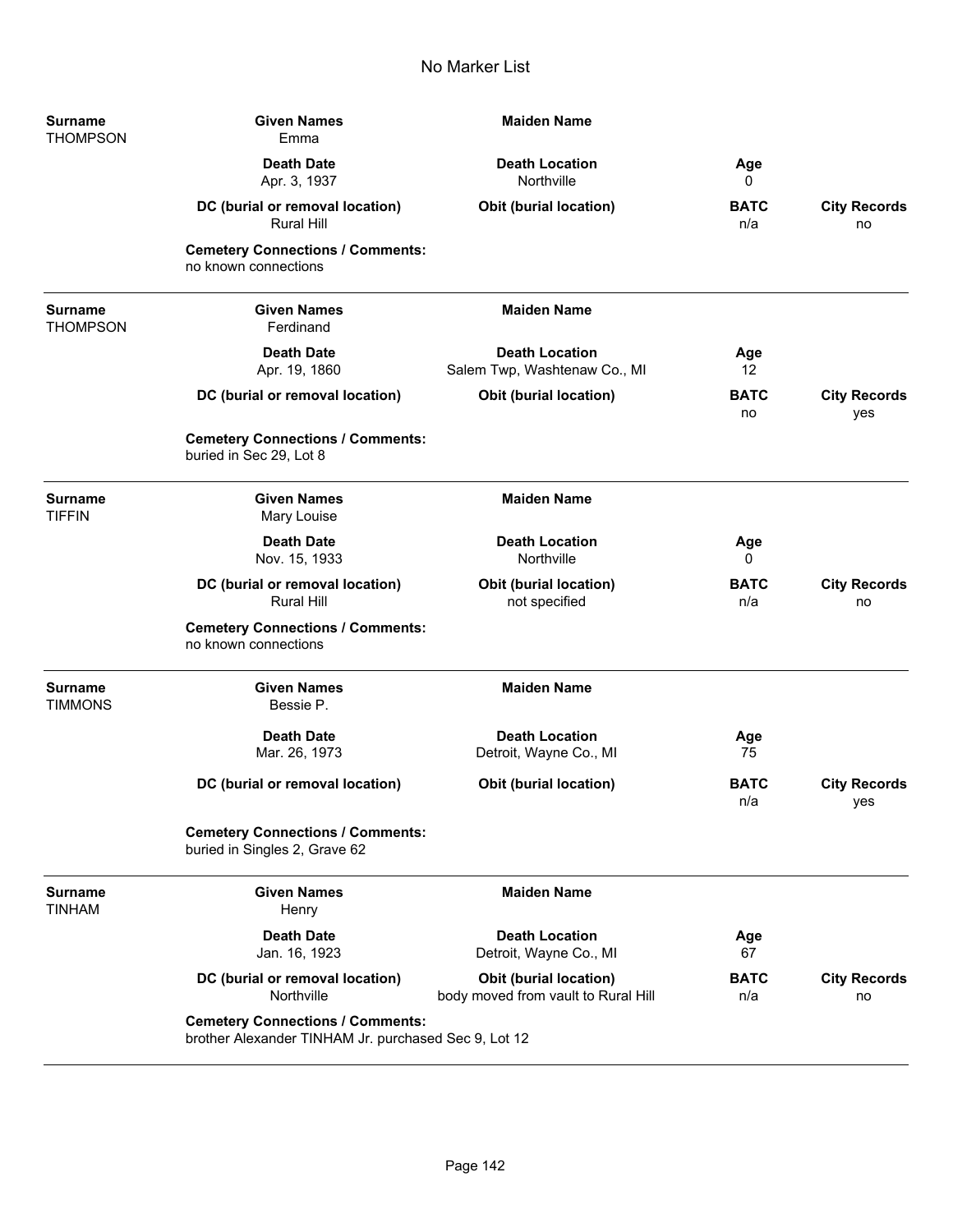| Surname<br><b>TIPLER</b>        | <b>Given Names</b><br>Vollie                                                                                                                                          | <b>Maiden Name</b><br><b>JENSEN</b>                    |                    |                            |
|---------------------------------|-----------------------------------------------------------------------------------------------------------------------------------------------------------------------|--------------------------------------------------------|--------------------|----------------------------|
|                                 | <b>Death Date</b><br>Dec. 21, 1966                                                                                                                                    | <b>Death Location</b>                                  | Age<br>82          |                            |
|                                 | DC (burial or removal location)                                                                                                                                       | <b>Obit (burial location)</b>                          | <b>BATC</b><br>n/a | <b>City Records</b><br>yes |
|                                 | <b>Cemetery Connections / Comments:</b><br>buried in Singles 2, Grave 5                                                                                               |                                                        |                    |                            |
| Surname<br><b>TOBIN</b>         | <b>Given Names</b><br>Lulu H.                                                                                                                                         | <b>Maiden Name</b><br>WESSEL                           |                    |                            |
|                                 | <b>Death Date</b><br>Mar. 24, 1966                                                                                                                                    | <b>Death Location</b><br>Livonia, Wayne Co., MI        | Age<br>79          |                            |
|                                 | DC (burial or removal location)                                                                                                                                       | Obit (burial location)<br><b>Rural Hill</b>            | <b>BATC</b><br>n/a | <b>City Records</b><br>yes |
|                                 | <b>Cemetery Connections / Comments:</b><br>buried in Sec 32, Lot 21B West                                                                                             |                                                        |                    |                            |
| <b>Surname</b><br><b>TOLL</b>   | <b>Given Names</b><br>David                                                                                                                                           | <b>Maiden Name</b>                                     |                    |                            |
|                                 | <b>Death Date</b><br>Jan. 12, 1912                                                                                                                                    | <b>Death Location</b><br>Northville                    | Age<br>82          |                            |
|                                 | DC (burial or removal location)<br><b>Rural Hill</b>                                                                                                                  | <b>Obit (burial location)</b><br>not specified         | <b>BATC</b><br>n/a | <b>City Records</b><br>no  |
|                                 | <b>Cemetery Connections / Comments:</b><br>wife Louise SHIPLEY and son David TOLL are buried in Sec 37, Lot 9; daughter Martha NORTON is buried in Sec<br>14, Lot 24E |                                                        |                    |                            |
| <b>Surname</b><br><b>TOUSEY</b> | <b>Given Names</b><br>Dora Louisa                                                                                                                                     | <b>Maiden Name</b><br><b>SMITH</b>                     |                    |                            |
|                                 | <b>Death Date</b><br>Mar. 27, 1946                                                                                                                                    | <b>Death Location</b><br>Battle Creek, Calhoun Co., MI | Age<br>75          |                            |
|                                 | DC (burial or removal location)                                                                                                                                       | Obit (burial location)<br>Rural Hill                   | <b>BATC</b><br>n/a | <b>City Records</b><br>no  |
|                                 | <b>Cemetery Connections / Comments:</b><br>parents Martin and Martha SMITH are buried in Sec 26, Lot 10; see husband William H. TOUSEY on this list                   |                                                        |                    |                            |
| <b>Surname</b><br><b>TOUSEY</b> | <b>Given Names</b><br>William H.                                                                                                                                      | <b>Maiden Name</b>                                     |                    |                            |
|                                 | <b>Death Date</b><br>Apr. 26, 1932                                                                                                                                    | <b>Death Location</b><br>Northville                    | Age<br>71          |                            |
|                                 | DC (burial or removal location)<br><b>Rural Hill</b>                                                                                                                  | Obit (burial location)<br>Thayer                       | <b>BATC</b><br>n/a | <b>City Records</b><br>no  |
|                                 | <b>Cemetery Connections / Comments:</b><br>see 2nd wife Dora TOUSEY on this list                                                                                      |                                                        |                    |                            |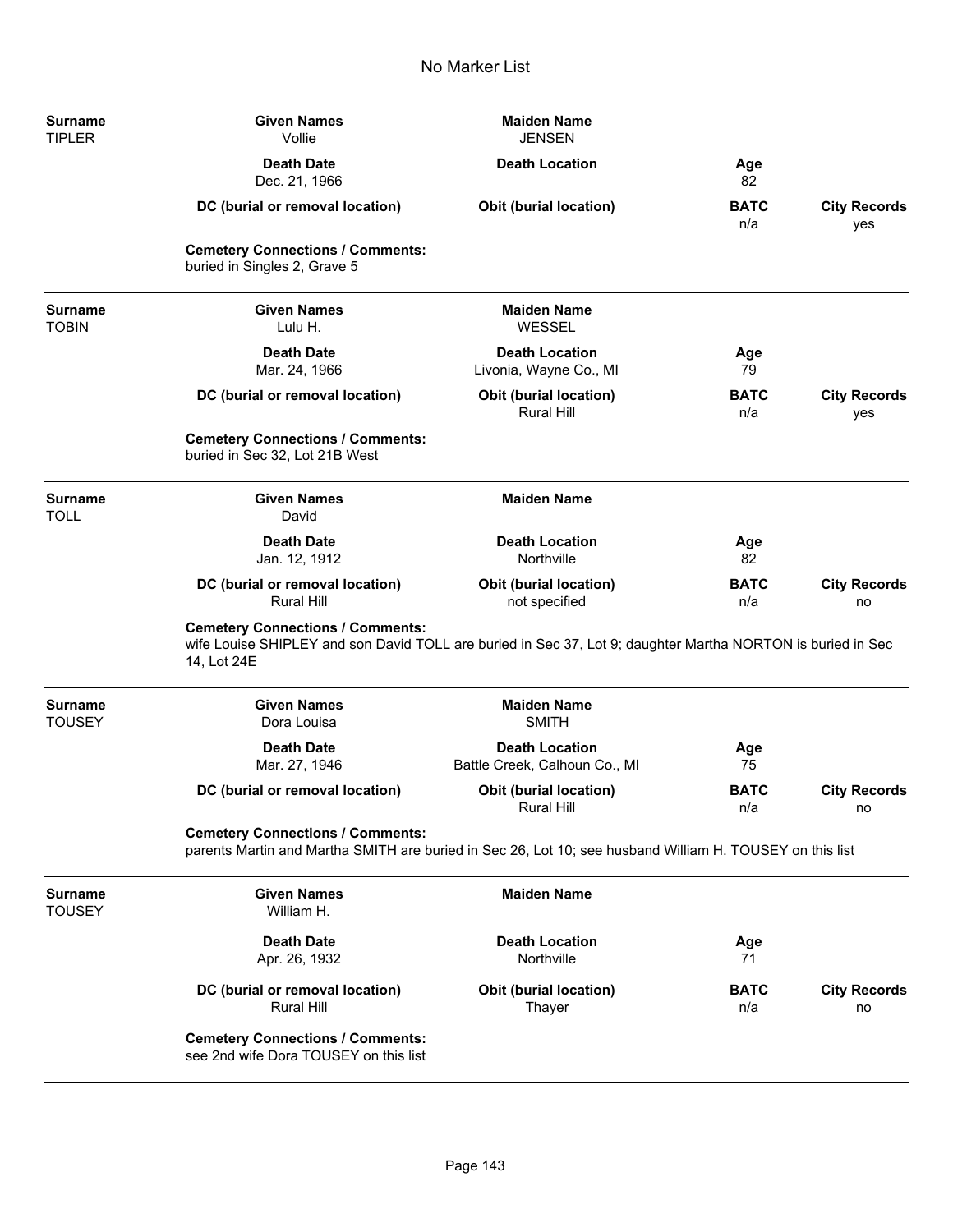| <b>Surname</b><br><b>TOWAS</b>    | <b>Given Names</b><br>Ronald M.                                                                                                                                              | <b>Maiden Name</b>                                 |                    |                           |
|-----------------------------------|------------------------------------------------------------------------------------------------------------------------------------------------------------------------------|----------------------------------------------------|--------------------|---------------------------|
|                                   | <b>Death Date</b><br>Aug. 15, 2018                                                                                                                                           | <b>Death Location</b>                              | Age<br>72          |                           |
|                                   | DC (burial or removal location)                                                                                                                                              | <b>Obit (burial location)</b><br><b>Rural Hill</b> | <b>BATC</b><br>n/a | <b>City Records</b><br>no |
|                                   | <b>Cemetery Connections / Comments:</b><br>parents Paul and Stephania TOWAS are buried in Sec 38, Lot 43 - NW1/4                                                             |                                                    |                    |                           |
| <b>Surname</b><br><b>TRAYNOR</b>  | <b>Given Names</b><br>James                                                                                                                                                  | <b>Maiden Name</b>                                 |                    |                           |
|                                   | <b>Death Date</b><br>Mar. 16, 1948                                                                                                                                           | <b>Death Location</b><br>Pontiac, Oakland Co., MI  | Age<br>45          |                           |
|                                   | DC (burial or removal location)                                                                                                                                              | Obit (burial location)<br><b>Rural Hill</b>        | <b>BATC</b><br>n/a | <b>City Records</b><br>no |
|                                   | <b>Cemetery Connections / Comments:</b><br>father Joseph TRAYNOR purchased a lot in Sec 16                                                                                   |                                                    |                    |                           |
| <b>Surname</b><br><b>TRAYNOR</b>  | <b>Given Names</b><br>Joseph M.                                                                                                                                              | <b>Maiden Name</b>                                 |                    |                           |
|                                   | <b>Death Date</b><br>Nov. 9, 1932                                                                                                                                            | <b>Death Location</b><br>Novi Twp, Oakland Co., MI | Age<br>72          |                           |
|                                   | DC (burial or removal location)<br><b>Rural Hill</b>                                                                                                                         | Obit (burial location)<br><b>Rural Hill</b>        | <b>BATC</b><br>n/a | <b>City Records</b><br>no |
|                                   | <b>Cemetery Connections / Comments:</b><br>purchased a lot in Sec 16 upon his daughter's death; son Mortimer TRAYONER is buried in Sec 16, Lot 2                             |                                                    |                    |                           |
| <b>Surname</b><br><b>TRAYONER</b> | <b>Given Names</b><br>Delia / Della                                                                                                                                          | <b>Maiden Name</b>                                 |                    |                           |
|                                   | <b>Death Date</b><br>May 11, 1913                                                                                                                                            | <b>Death Location</b><br>Pontiac, Oakland Co., MI  | Age<br>24          |                           |
|                                   | DC (burial or removal location)<br>Northville                                                                                                                                | <b>Obit (burial location)</b><br>Northville        | BATC<br>n/a        | <b>City Records</b><br>no |
|                                   | <b>Cemetery Connections / Comments:</b><br>father Joseph TRAYNOR purchased a lot in Section 16 upon her death                                                                |                                                    |                    |                           |
| <b>Surname</b><br><b>TRAYONER</b> | <b>Given Names</b><br>Gertrude Dorothy                                                                                                                                       | <b>Maiden Name</b><br><b>SCHWARTZ</b>              |                    |                           |
|                                   | <b>Death Date</b><br>July 9, 1938                                                                                                                                            | <b>Death Location</b><br>Detroit, Wayne Co., MI    | Age<br>76          |                           |
|                                   | DC (burial or removal location)<br>Northville                                                                                                                                | Obit (burial location)<br>Rural Hill               | <b>BATC</b><br>n/a | <b>City Records</b><br>no |
|                                   | <b>Cemetery Connections / Comments:</b><br>husband Joseph TRAYNOR purchased a lot in Sec 16 upon their daughter's death; son Mortimer TRAYONER is<br>buried in Sec 16, Lot 2 |                                                    |                    |                           |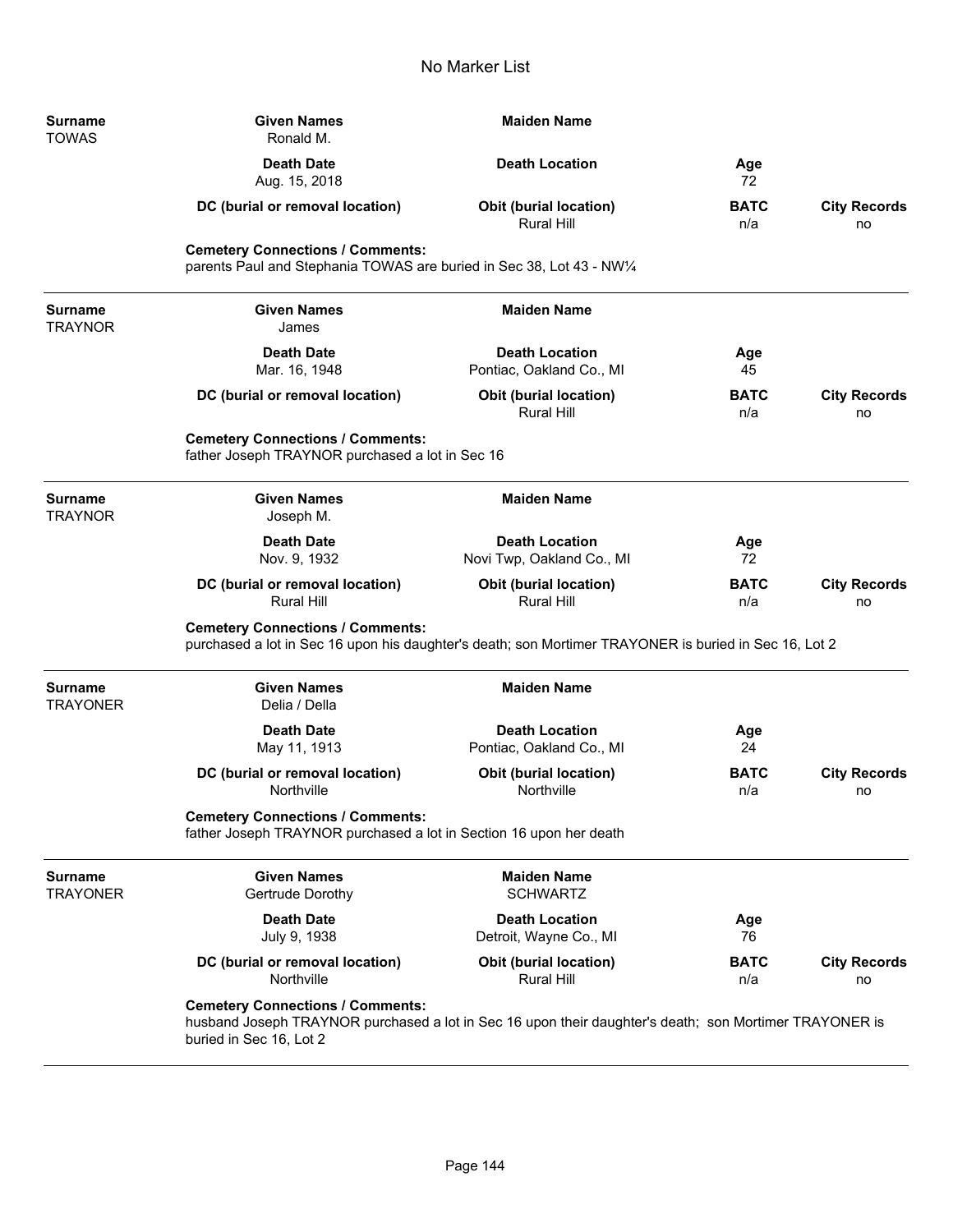| <b>Surname</b><br><b>TRUMBELL</b> | <b>Given Names</b><br>Thomas T.                                                                                                        | <b>Maiden Name</b>            |             |                     |
|-----------------------------------|----------------------------------------------------------------------------------------------------------------------------------------|-------------------------------|-------------|---------------------|
|                                   | <b>Death Date</b>                                                                                                                      | <b>Death Location</b>         | Age         |                     |
|                                   | July 8, 1912                                                                                                                           | Lyon Twp, Oakland Co., MI     | 63          |                     |
|                                   | DC (burial or removal location)                                                                                                        | <b>Obit (burial location)</b> | <b>BATC</b> | <b>City Records</b> |
|                                   | Rural Hill                                                                                                                             | Rural Hill                    | n/a         | no                  |
|                                   | <b>Cemetery Connections / Comments:</b>                                                                                                |                               |             |                     |
|                                   | daughter Daisy CARD is buried in Sec 11A; also known as TRUMBLE (in obit) and TRUMBULL (wife's death record<br>at Woodmere in Detroit) |                               |             |                     |

| Surname<br>TRUMBLE | <b>Given Names</b><br>Minnie           | <b>Maiden Name</b>            |                    |                                   |
|--------------------|----------------------------------------|-------------------------------|--------------------|-----------------------------------|
|                    | <b>Death Date</b><br>doi Oct. 26, 1970 | <b>Death Location</b>         | Age                |                                   |
|                    | DC (burial or removal location)        | <b>Obit (burial location)</b> | <b>BATC</b><br>n/a | <b>City Records</b><br><b>ves</b> |

## **Cemetery Connections / Comments:**

**Surname** 

TRUMBLE

ä,

ä,

per transcription of Allen Monument records in the 1990 Rural Hill Cemetery transcription, buried in Singles 2, Grave 32

| Surname<br>TRUMBULL   | <b>Given Names</b><br><b>Esther Anna</b>                                                              | <b>Maiden Name</b><br><b>DEMING / DEMONS</b>        |                    |                            |
|-----------------------|-------------------------------------------------------------------------------------------------------|-----------------------------------------------------|--------------------|----------------------------|
|                       | <b>Death Date</b><br>Jan. 6, 1916                                                                     | <b>Death Location</b><br>Northville                 | Age<br>69          |                            |
|                       | DC (burial or removal location)<br><b>Rural Hill</b>                                                  | <b>Obit (burial location)</b><br>not specified      | <b>BATC</b><br>n/a | <b>City Records</b><br>yes |
|                       | <b>Cemetery Connections / Comments:</b><br>buried in Sec 11A, Tier 3 [Old Section 11, Lot 7, Grave 1] |                                                     |                    |                            |
| Surname<br>TUFENKJIAN | <b>Given Names</b><br>baby                                                                            | <b>Maiden Name</b>                                  |                    |                            |
|                       | <b>Death Date</b><br>Oct. 27, 1978                                                                    | <b>Death Location</b><br>Royal Oak, Oakland Co., MI | Age<br>0           |                            |
|                       | DC (burial or removal location)                                                                       | <b>Obit (burial location)</b>                       | <b>BATC</b><br>n/a | <b>City Records</b><br>yes |
|                       | <b>Cemetery Connections / Comments:</b><br>buried in Babyland 2                                       |                                                     |                    |                            |
| Surname<br>TURMAN     | <b>Given Names</b><br>Ira Ely                                                                         | <b>Maiden Name</b>                                  |                    |                            |
|                       | <b>Death Date</b><br>Jan. 25, 1944                                                                    | <b>Death Location</b><br>Eloise, Wayne Co., MI      | Age<br>71          |                            |
|                       | DC (burial or removal location)<br>Northville                                                         | <b>Obit (burial location)</b><br><b>Rural Hill</b>  | <b>BATC</b><br>n/a | <b>City Records</b><br>no  |
|                       | <b>Cemetery Connections / Comments:</b><br>no known connections                                       |                                                     |                    |                            |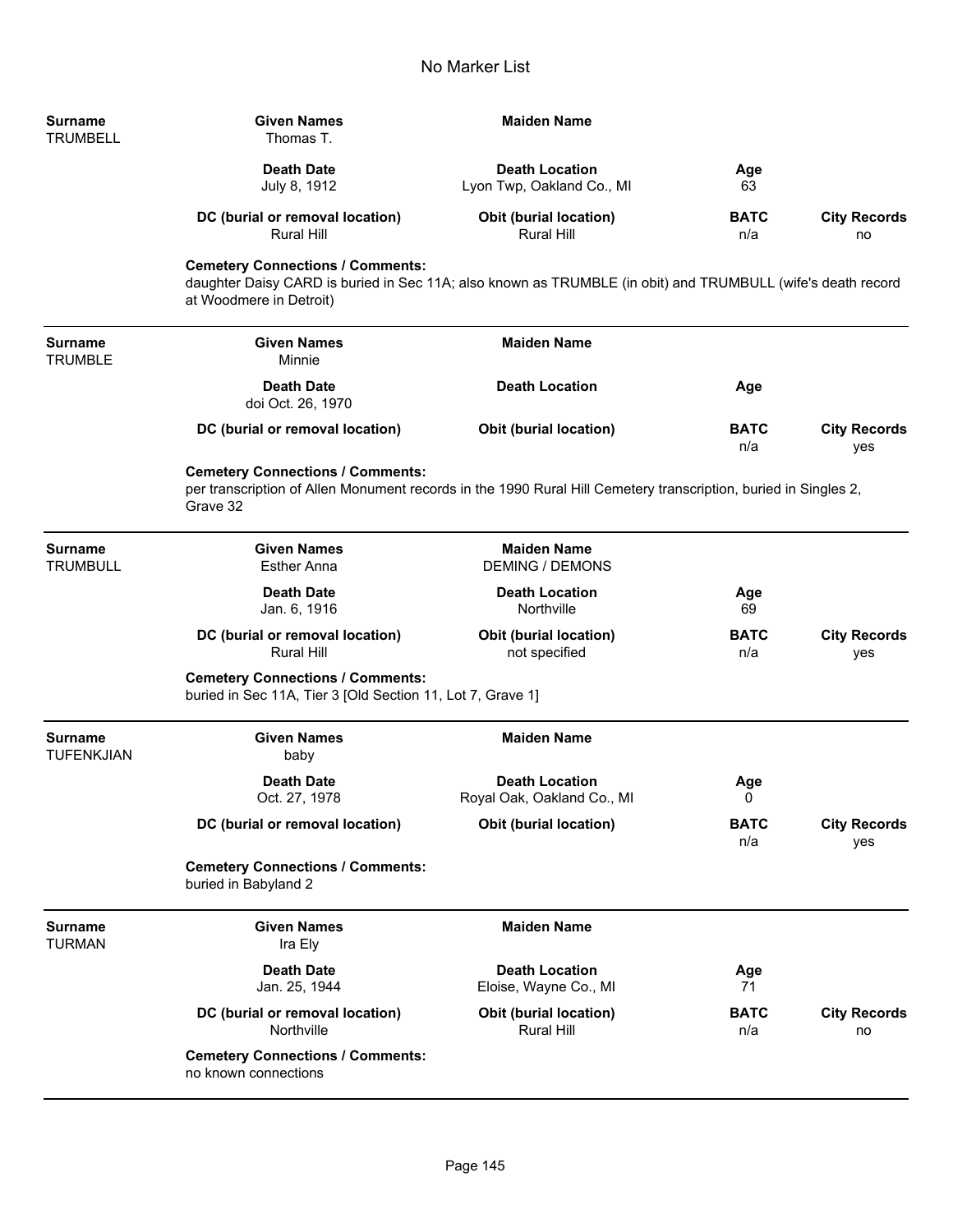| Surname<br>UNGER            | <b>Given Names</b><br>Linda Carol                                                                                  | <b>Maiden Name</b>                                   |                    |                            |
|-----------------------------|--------------------------------------------------------------------------------------------------------------------|------------------------------------------------------|--------------------|----------------------------|
|                             | <b>Death Date</b><br>Nov. 17, 1947                                                                                 | <b>Death Location</b><br>Northville                  | Age<br>0           |                            |
|                             | DC (burial or removal location)<br>Rural Hill                                                                      | <b>Obit (burial location)</b>                        | <b>BATC</b><br>n/a | <b>City Records</b><br>no  |
|                             | <b>Cemetery Connections / Comments:</b><br>parents Jack and Jean UNGER are buried in Sec 10, Lot 3                 |                                                      |                    |                            |
| Surname<br>VALENCIK         | <b>Given Names</b><br>Elizabeth                                                                                    | <b>Maiden Name</b><br><b>KINCSES</b>                 |                    |                            |
|                             | <b>Death Date</b><br>Feb. 2, 1975                                                                                  | <b>Death Location</b><br>Northville                  | Age<br>81          |                            |
|                             | DC (burial or removal location)                                                                                    | <b>Obit (burial location)</b><br>Rural Hill          | <b>BATC</b><br>n/a | <b>City Records</b><br>yes |
|                             | <b>Cemetery Connections / Comments:</b><br>buried in Singles 2, Grave 84                                           |                                                      |                    |                            |
| <b>Surname</b><br>VANDYNE   | <b>Given Names</b><br>Wayne                                                                                        | <b>Maiden Name</b>                                   |                    |                            |
|                             | <b>Death Date</b><br>Dec. 23, 1968                                                                                 | <b>Death Location</b><br>Hamburg, Livingston Co., MI | Age<br>57          |                            |
|                             | DC (burial or removal location)                                                                                    | Obit (burial location)<br><b>Rural Hill</b>          | <b>BATC</b><br>n/a | <b>City Records</b><br>yes |
|                             | <b>Cemetery Connections / Comments:</b><br>parents James N. and Flora L. VANDYNE are buried in Sec 34, Lot 27 East |                                                      |                    |                            |
| Surname<br>VanSICKLE        | <b>Given Names</b><br>Collen Kaye                                                                                  | <b>Maiden Name</b>                                   |                    |                            |
|                             | <b>Death Date</b><br>Sept. 5, 1939                                                                                 | <b>Death Location</b><br>Livonia, Wayne Co., MI      | Age<br>0           |                            |
|                             | DC (burial or removal location)<br><b>Rural Hill</b>                                                               | <b>Obit (burial location)</b><br>Rural Hill          | <b>BATC</b><br>n/a | <b>City Records</b><br>no  |
|                             | <b>Cemetery Connections / Comments:</b><br>father Harold W. VanSICKLE is buried in Sec 38, Lot 65 - SW1/4          |                                                      |                    |                            |
| <b>Surname</b><br>VanSICKLE | <b>Given Names</b><br>infant                                                                                       | <b>Maiden Name</b>                                   |                    |                            |
|                             | <b>Death Date</b><br>Apr. 7, 1944                                                                                  | <b>Death Location</b><br>Northville                  | Age<br>0           |                            |
|                             | DC (burial or removal location)<br><b>Rural Hill</b>                                                               | <b>Obit (burial location)</b>                        | <b>BATC</b><br>n/a | <b>City Records</b><br>no  |
|                             | <b>Cemetery Connections / Comments:</b><br>no known connections; died in Sessions Hospital                         |                                                      |                    |                            |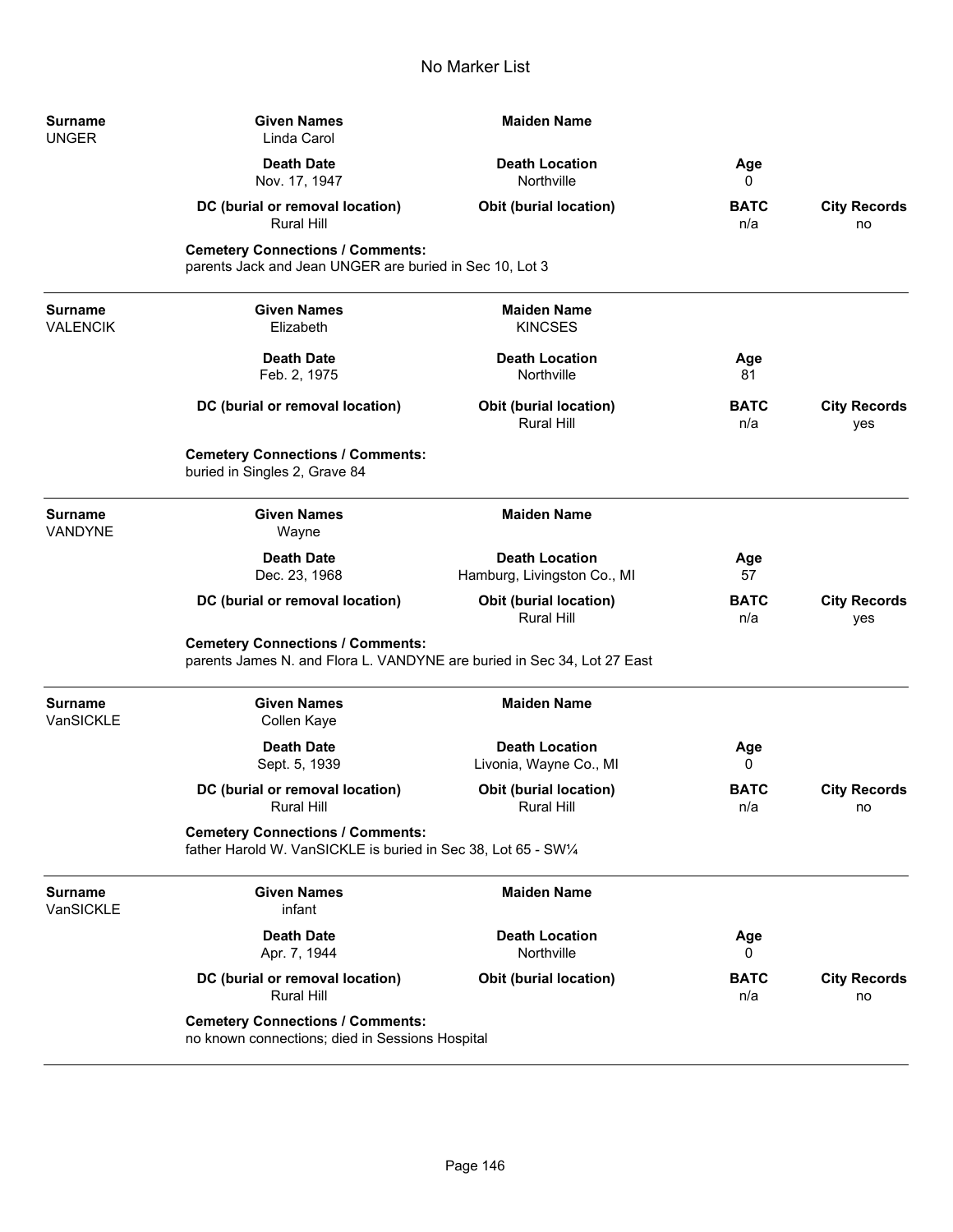| <b>Surname</b><br>VanVALKENBURG | <b>Given Names</b><br>Chas                                                                                                                      | <b>Maiden Name</b>                                  |                    |                            |
|---------------------------------|-------------------------------------------------------------------------------------------------------------------------------------------------|-----------------------------------------------------|--------------------|----------------------------|
|                                 | <b>Death Date</b><br>May 8, 1891                                                                                                                | <b>Death Location</b><br>Plymouth, Wayne Co., MI    | Age<br>0           |                            |
|                                 | DC (burial or removal location)                                                                                                                 | Obit (burial location)                              | <b>BATC</b><br>yes | <b>City Records</b><br>no  |
|                                 | <b>Cemetery Connections / Comments:</b><br>mother Etta VanVALKENBURG is buried in Sec 9, Lot 15; see father Louis P. VanVALKENBURG on this list |                                                     |                    |                            |
| <b>Surname</b><br>VanVALKENBURG | <b>Given Names</b><br>Claude                                                                                                                    | <b>Maiden Name</b>                                  |                    |                            |
|                                 | <b>Death Date</b><br>Apr. 28, 1926                                                                                                              | <b>Death Location</b><br>Novi Twp, Oakland Co., MI  | Age<br>24          |                            |
|                                 | DC (burial or removal location)<br><b>Rural Hill</b>                                                                                            | <b>Obit (burial location)</b><br><b>Rural Hill</b>  | <b>BATC</b><br>n/a | <b>City Records</b><br>yes |
|                                 | <b>Cemetery Connections / Comments:</b><br>buried in Sec 28, Lot 26                                                                             |                                                     |                    |                            |
| <b>Surname</b><br>VanVALKENBURG | <b>Given Names</b><br>Elizabeth                                                                                                                 | <b>Maiden Name</b><br><b>SMITH</b>                  |                    |                            |
|                                 | <b>Death Date</b><br>Apr. 25, 1903                                                                                                              | <b>Death Location</b><br>Northville                 | Age<br>74          |                            |
|                                 | DC (burial or removal location)<br><b>Rural Hill</b>                                                                                            | <b>Obit (burial location)</b><br>not specified      | <b>BATC</b><br>yes | <b>City Records</b><br>no  |
|                                 | <b>Cemetery Connections / Comments:</b><br>see husband Adam VanVALKENBURGH on this list                                                         |                                                     |                    |                            |
| <b>Surname</b><br>VanVALKENBURG | <b>Given Names</b><br>Ermah                                                                                                                     | <b>Maiden Name</b><br><b>TIFFIN</b>                 |                    |                            |
|                                 | <b>Death Date</b><br>Feb. 6, 1987                                                                                                               | <b>Death Location</b><br>Chelsea, Washtenaw Co., MI | Age<br>92          |                            |
|                                 | DC (burial or removal location)                                                                                                                 | Obit (burial location)<br>Rural Hill                | <b>BATC</b><br>n/a | <b>City Records</b><br>yes |
|                                 | <b>Cemetery Connections / Comments:</b><br>buried in Sec 26, Lot 6                                                                              |                                                     |                    |                            |
| <b>Surname</b><br>VanVALKENBURG | <b>Given Names</b><br>Florence                                                                                                                  | <b>Maiden Name</b><br><b>GIBBS</b>                  |                    |                            |
|                                 | <b>Death Date</b><br>July 30, 1947                                                                                                              | <b>Death Location</b><br>Jackson, Jackson Co., MI   | Age<br>79          |                            |
|                                 | DC (burial or removal location)                                                                                                                 | <b>Obit (burial location)</b><br><b>Rural Hill</b>  | <b>BATC</b><br>n/a | <b>City Records</b><br>no  |
|                                 | <b>Cemetery Connections / Comments:</b><br>see husband Louis P. VanVALKENBURG on this list                                                      |                                                     |                    |                            |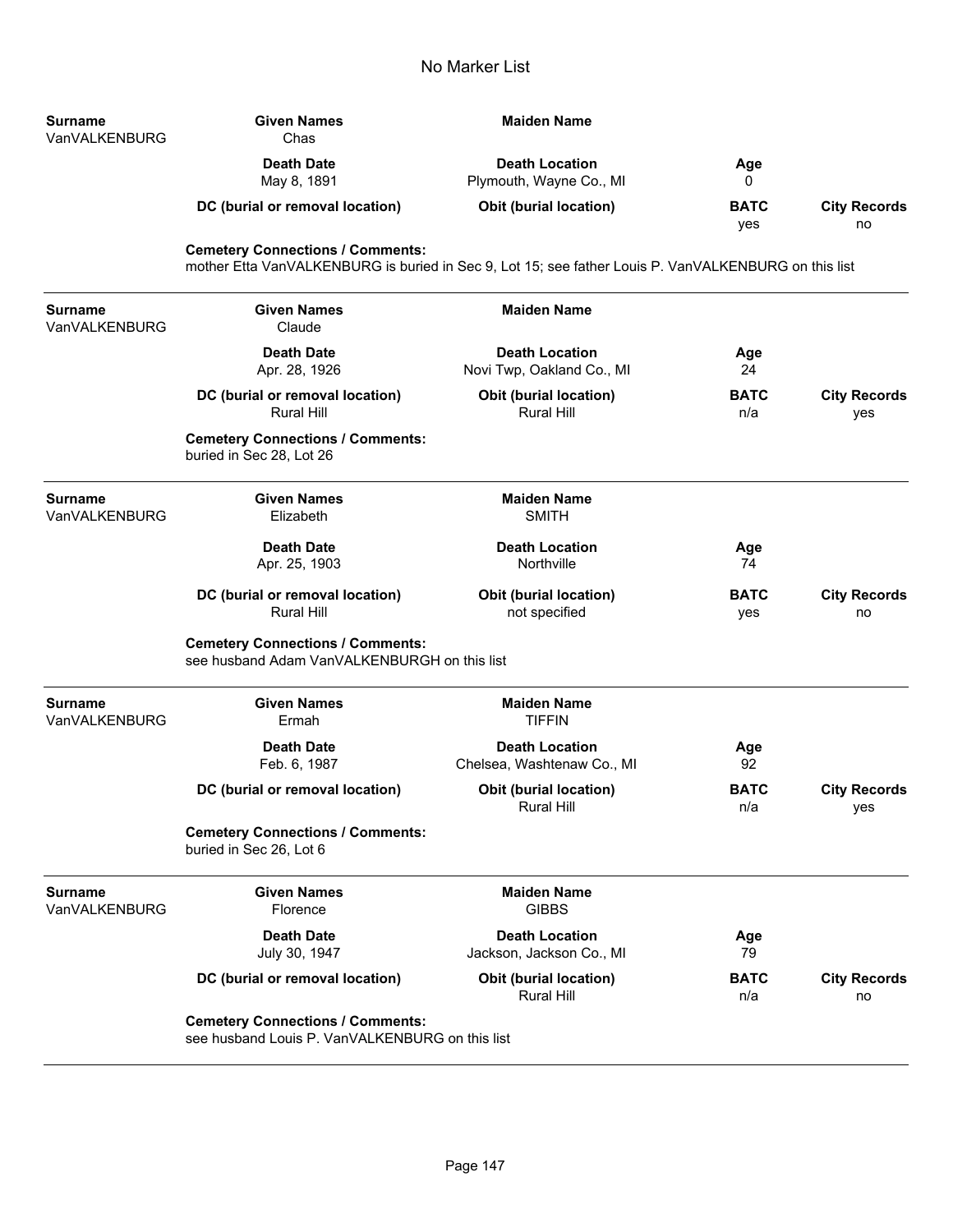| Surname<br>VanVALKENBURG        | <b>Given Names</b><br>infant                                                                                                                                                                                         | <b>Maiden Name</b>                                                                                         |                    |                           |  |
|---------------------------------|----------------------------------------------------------------------------------------------------------------------------------------------------------------------------------------------------------------------|------------------------------------------------------------------------------------------------------------|--------------------|---------------------------|--|
|                                 | <b>Death Date</b><br>Feb. 16, 1919                                                                                                                                                                                   | <b>Death Location</b><br>Detroit, Wayne Co., MI                                                            | Age<br>0           |                           |  |
|                                 | DC (burial or removal location)<br>Northville                                                                                                                                                                        | <b>Obit (burial location)</b><br>"brought to Northville for burial"                                        | <b>BATC</b><br>n/a | <b>City Records</b><br>no |  |
|                                 | <b>Cemetery Connections / Comments:</b><br>MARTIN are buried in Sec 27, Lot 12                                                                                                                                       | grandparents Charles and Charlotte VanVALKENBURG are buried in Sec 9, Lot 20; grandparents John and Kittie |                    |                           |  |
| <b>Surname</b><br>VanVALKENBURG | <b>Given Names</b><br>Jennie                                                                                                                                                                                         | <b>Maiden Name</b>                                                                                         |                    |                           |  |
|                                 | <b>Death Date</b><br>Dec. 10, 1885                                                                                                                                                                                   | <b>Death Location</b><br>Grand Rapids, Kent Co., MI                                                        | Age<br>19          |                           |  |
|                                 | DC (burial or removal location)                                                                                                                                                                                      | Obit (burial location)                                                                                     | <b>BATC</b><br>yes | <b>City Records</b><br>no |  |
|                                 | <b>Cemetery Connections / Comments:</b><br>see parents Adam and Elizabeth VanVALKENBURG(H) on this list                                                                                                              |                                                                                                            |                    |                           |  |
| Surname<br>VanVALKENBURG        | <b>Given Names</b><br>Louis P.                                                                                                                                                                                       | <b>Maiden Name</b>                                                                                         |                    |                           |  |
|                                 | <b>Death Date</b><br>Dec. 8, 1945                                                                                                                                                                                    | <b>Death Location</b><br>Northville                                                                        | Age<br>76          |                           |  |
|                                 | DC (burial or removal location)<br><b>Rural Hill</b>                                                                                                                                                                 | <b>Obit (burial location)</b><br><b>Rural Hill</b>                                                         | <b>BATC</b><br>n/a | <b>City Records</b><br>no |  |
|                                 | <b>Cemetery Connections / Comments:</b><br>1st wife Etta VanVALKENBURG is buried in Sec 9, Lot 15; see 2nd wife Florence VanVALKENBURG on this list;<br>see parents Adam and Elizabeth VanVALKENBURG(H) on this list |                                                                                                            |                    |                           |  |
| Surname<br>VanVALKENBURG        | <b>Given Names</b><br>Margaretta                                                                                                                                                                                     | <b>Maiden Name</b>                                                                                         |                    |                           |  |
|                                 | <b>Death Date</b><br>Dec. 29, 1943                                                                                                                                                                                   | <b>Death Location</b><br>Eloise, Wayne Co., MI                                                             | Age<br>~100        |                           |  |
|                                 | DC (burial or removal location)<br>Northville                                                                                                                                                                        | <b>Obit (burial location)</b><br>Rural Hill                                                                | <b>BATC</b><br>n/a | <b>City Records</b><br>no |  |
|                                 | <b>Cemetery Connections / Comments:</b>                                                                                                                                                                              | see parents Adam and Elizabeth VanVALKENBURG(H) on this list; birth year of 1867 on her DC is incorrect    |                    |                           |  |
| Surname<br>VanVALKENBURGH       | <b>Given Names</b><br>Adam                                                                                                                                                                                           | <b>Maiden Name</b>                                                                                         |                    |                           |  |
|                                 | <b>Death Date</b><br>Jan. 22, 1881                                                                                                                                                                                   | <b>Death Location</b><br>Northville                                                                        | Age<br>62          |                           |  |
|                                 | DC (burial or removal location)                                                                                                                                                                                      | <b>Obit (burial location)</b>                                                                              | <b>BATC</b><br>yes | <b>City Records</b><br>no |  |
|                                 | <b>Cemetery Connections / Comments:</b><br>see wife Elizabeth VanVALKENBURG on this list                                                                                                                             |                                                                                                            |                    |                           |  |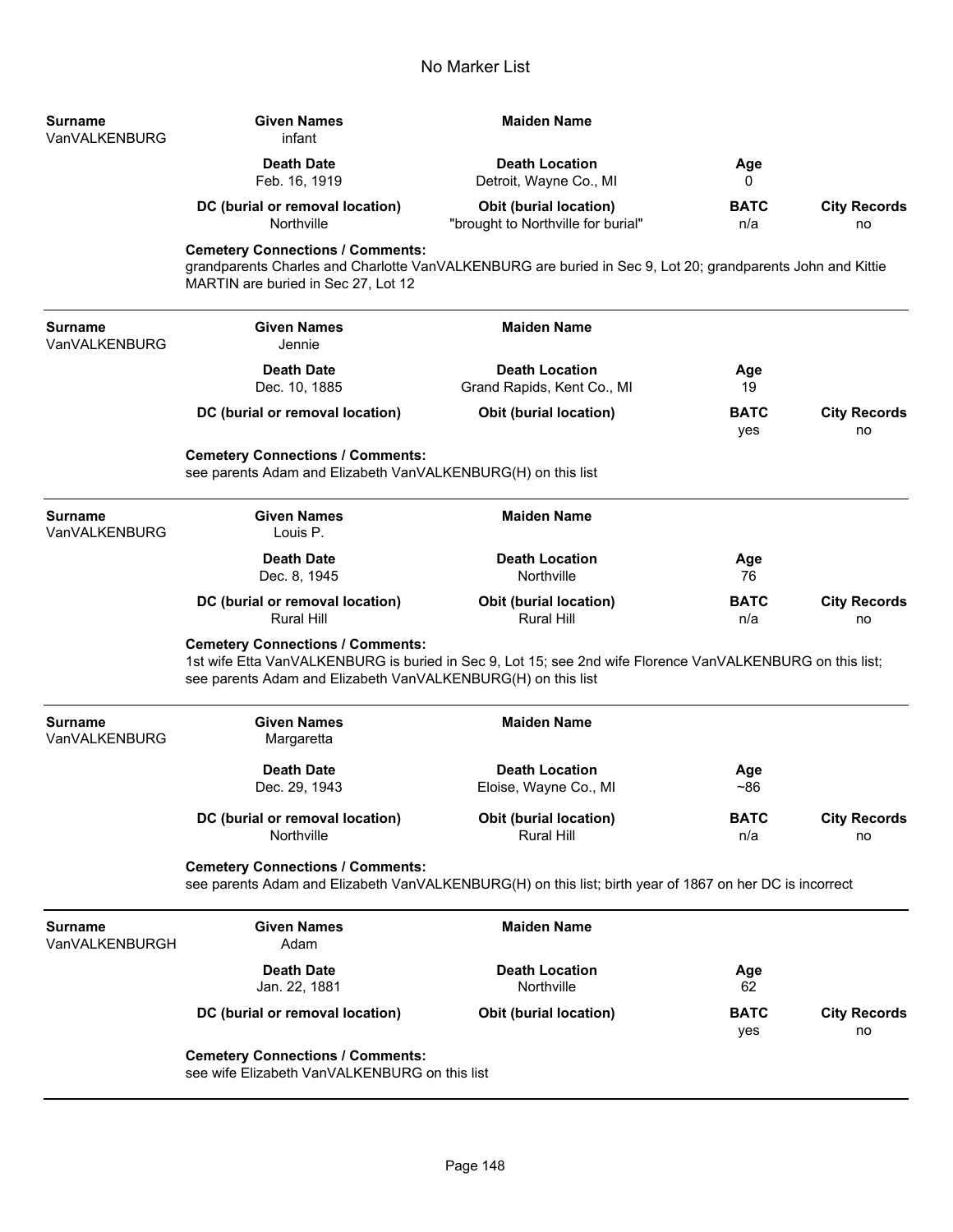| Surname<br>VanVALKENBURGH | <b>Given Names</b><br>Harriett                                                                                                                            | <b>Maiden Name</b>                                 |                    |                           |
|---------------------------|-----------------------------------------------------------------------------------------------------------------------------------------------------------|----------------------------------------------------|--------------------|---------------------------|
|                           | <b>Death Date</b><br>Dec. 3, 1896                                                                                                                         | <b>Death Location</b><br>Northville                | Age<br>45          |                           |
|                           | DC (burial or removal location)                                                                                                                           | <b>Obit (burial location)</b><br>not specified     | <b>BATC</b><br>yes | <b>City Records</b><br>no |
|                           | <b>Cemetery Connections / Comments:</b><br>see father Adam VanVALKENBURGH on this list; in BATC as Hattie VanVALKENBURG                                   |                                                    |                    |                           |
| Surname<br>VanVALKENBURGH | <b>Given Names</b><br>James                                                                                                                               | <b>Maiden Name</b>                                 |                    |                           |
|                           | <b>Death Date</b><br>May 16, 1894                                                                                                                         | <b>Death Location</b><br>Northville                | Age<br>84          |                           |
|                           | DC (burial or removal location)                                                                                                                           | <b>Obit (burial location)</b><br>not specified     | <b>BATC</b><br>yes | <b>City Records</b><br>no |
|                           | <b>Cemetery Connections / Comments:</b><br>see brother Adam VanVALKENBURGH on this list                                                                   |                                                    |                    |                           |
| Surname<br>VOIGT          | <b>Given Names</b><br>Louis                                                                                                                               | <b>Maiden Name</b>                                 |                    |                           |
|                           | <b>Death Date</b><br>Jan. 9, 1924                                                                                                                         | <b>Death Location</b><br>Detroit, Wayne Co., MI    | Age<br>28          |                           |
|                           | DC (burial or removal location)<br><b>Rural Hill</b>                                                                                                      | <b>Obit (burial location)</b><br>not specified     | <b>BATC</b><br>n/a | <b>City Records</b><br>no |
|                           | <b>Cemetery Connections / Comments:</b><br>see mother Matilda VOIGT and sister Marguerite VOIGT on this list                                              |                                                    |                    |                           |
| Surname<br>VOIGT          | <b>Given Names</b><br>Marguerite                                                                                                                          | <b>Maiden Name</b>                                 |                    |                           |
|                           | <b>Death Date</b><br>Apr. 16, 1901                                                                                                                        | <b>Death Location</b><br>Novi Twp, Oakland Co., MI | Age<br>0           |                           |
|                           | DC (burial or removal location)<br><b>Rural Hill</b>                                                                                                      | <b>Obit (burial location)</b>                      | <b>BATC</b><br>yes | <b>City Records</b><br>no |
|                           | <b>Cemetery Connections / Comments:</b><br>see mother Matilda VOIGT and brother Louis VOIGT on this list                                                  |                                                    |                    |                           |
| <b>Surname</b><br>VOIGT   | <b>Given Names</b><br>Matilda                                                                                                                             | <b>Maiden Name</b><br><b>MILLER</b>                |                    |                           |
|                           | <b>Death Date</b><br>Dec. 20, 1925                                                                                                                        | <b>Death Location</b><br>Northville                | Age<br>53          |                           |
|                           | DC (burial or removal location)<br><b>Rural Hill</b>                                                                                                      | <b>Obit (burial location)</b><br>not specified     | <b>BATC</b><br>n/a | <b>City Records</b><br>no |
|                           | <b>Cemetery Connections / Comments:</b><br>mother Mary MILLER and brother Henry C. MILLER are buried in Sec 26, Lot 15; father Ludwig H. MILLER is in the |                                                    |                    |                           |

Mausoleum; see children Marguerite and Louis VOIGT on this list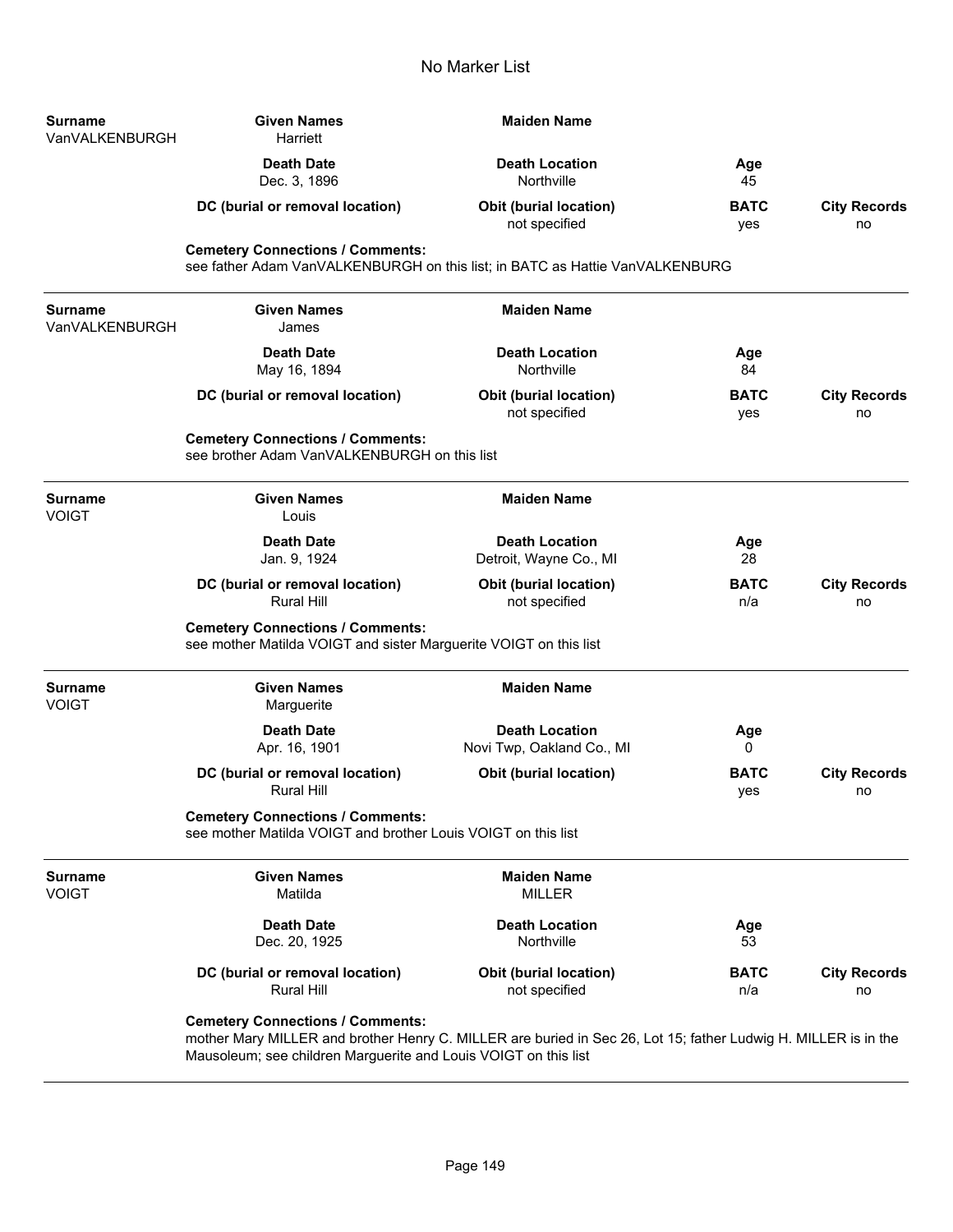| <b>Surname</b><br><b>VORBECK</b>   | <b>Given Names</b><br>infant                                                                                                                                                                                                                                                                                | <b>Maiden Name</b>                                 |                    |                            |
|------------------------------------|-------------------------------------------------------------------------------------------------------------------------------------------------------------------------------------------------------------------------------------------------------------------------------------------------------------|----------------------------------------------------|--------------------|----------------------------|
|                                    | <b>Death Date</b><br>Sept. 27, 1938                                                                                                                                                                                                                                                                         | <b>Death Location</b><br>Plymouth, Wayne Co., MI   | Age<br>0           |                            |
|                                    | DC (burial or removal location)<br>Northville Cemetery                                                                                                                                                                                                                                                      | <b>Obit (burial location)</b>                      | <b>BATC</b><br>n/a | <b>City Records</b><br>no  |
|                                    | <b>Cemetery Connections / Comments:</b><br>no known connections                                                                                                                                                                                                                                             |                                                    |                    |                            |
| Surname<br>VRADENBURG              | <b>Given Names</b><br>Paulina                                                                                                                                                                                                                                                                               | <b>Maiden Name</b><br><b>KNAPP</b>                 |                    |                            |
|                                    | <b>Death Date</b><br>Nov. 24, 1918                                                                                                                                                                                                                                                                          | <b>Death Location</b><br>Eloise, Wayne Co., MI     | Age<br>73          |                            |
|                                    | DC (burial or removal location)<br>Northville                                                                                                                                                                                                                                                               | <b>Obit (burial location)</b><br><b>Rural Hill</b> | <b>BATC</b><br>n/a | <b>City Records</b><br>yes |
|                                    | <b>Cemetery Connections / Comments:</b><br>buried in Sec 25, Lot 12                                                                                                                                                                                                                                         |                                                    |                    |                            |
| <b>Surname</b><br>WADDELL          | <b>Given Names</b><br>Nellie M.                                                                                                                                                                                                                                                                             | <b>Maiden Name</b>                                 |                    |                            |
|                                    | <b>Death Date</b><br>May 27, 1911                                                                                                                                                                                                                                                                           | <b>Death Location</b><br>Novi Twp, Oakland Co., MI | Age<br>8           |                            |
|                                    | DC (burial or removal location)<br><b>Rural Hill</b>                                                                                                                                                                                                                                                        | Obit (burial location)<br><b>Rural Hill</b>        | <b>BATC</b><br>n/a | <b>City Records</b><br>no  |
|                                    | <b>Cemetery Connections / Comments:</b><br>mother Geraldine WADDELL purchased Sec 17, Lot 11 upon her death; per her DC, Nellie was the daughter of<br>Walter KINSBY and Mabel G. WARDON; per obit, her name is Millie, dau of Walter KINGSLEY; mother's maiden<br>name was actually Geraldine Mabel MARDON |                                                    |                    |                            |
| Surname<br>WADSWORTH               | <b>Given Names</b><br>Mary                                                                                                                                                                                                                                                                                  | <b>Maiden Name</b><br><b>FIELDING</b>              |                    |                            |
|                                    | <b>Death Date</b><br>May 14, 1960                                                                                                                                                                                                                                                                           | <b>Death Location</b><br>Eloise, Wayne Co., MI     | Age<br>82          |                            |
|                                    | DC (burial or removal location)                                                                                                                                                                                                                                                                             | <b>Obit (burial location)</b><br><b>Rural Hill</b> | <b>BATC</b><br>n/a | <b>City Records</b><br>no  |
|                                    | <b>Cemetery Connections / Comments:</b><br>husband Harry WADSWORTH is buried in Sec 19                                                                                                                                                                                                                      |                                                    |                    |                            |
| <b>Surname</b><br><b>WAKEFIELD</b> | <b>Given Names</b><br>Ira                                                                                                                                                                                                                                                                                   | <b>Maiden Name</b>                                 |                    |                            |
|                                    | <b>Death Date</b><br>July 13, 1894                                                                                                                                                                                                                                                                          | <b>Death Location</b><br>Northville                | Age<br>19          |                            |
|                                    | DC (burial or removal location)                                                                                                                                                                                                                                                                             | <b>Obit (burial location)</b><br><b>Rural Hill</b> | <b>BATC</b><br>yes | <b>City Records</b><br>no  |
|                                    | <b>Cemetery Connections / Comments:</b><br>see brother Nelson WAKEFIELD on this list                                                                                                                                                                                                                        |                                                    |                    |                            |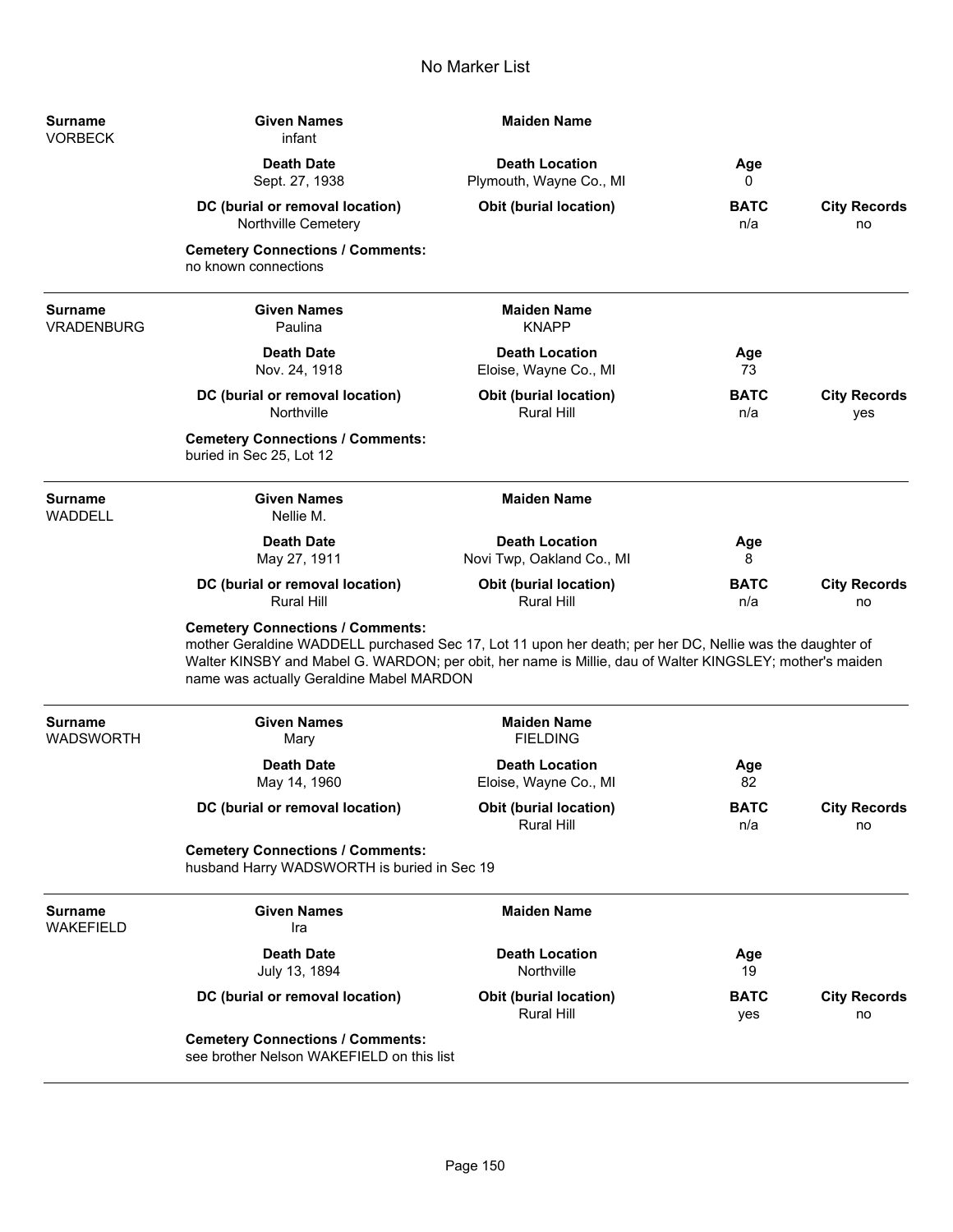| Surname<br><b>WAKEFIELD</b>      | <b>Given Names</b><br>Nelson, Jr.                                                                                                                | <b>Maiden Name</b>                                 |                    |                            |
|----------------------------------|--------------------------------------------------------------------------------------------------------------------------------------------------|----------------------------------------------------|--------------------|----------------------------|
|                                  | <b>Death Date</b><br>May 5, 1894                                                                                                                 | <b>Death Location</b><br>Northville                | Age<br>11          |                            |
|                                  | DC (burial or removal location)                                                                                                                  | <b>Obit (burial location)</b>                      | <b>BATC</b><br>yes | <b>City Records</b><br>no  |
|                                  | <b>Cemetery Connections / Comments:</b><br>see brother Ira WAKEFIELD on this list                                                                |                                                    |                    |                            |
| <b>Surname</b><br><b>WALKER</b>  | <b>Given Names</b><br><b>Edward Thomas</b>                                                                                                       | <b>Maiden Name</b>                                 |                    |                            |
|                                  | <b>Death Date</b><br>Nov. 16, 2020                                                                                                               | <b>Death Location</b><br>Novi, Oakland Co., MI     | Age<br>59          |                            |
|                                  | DC (burial or removal location)                                                                                                                  | <b>Obit (burial location)</b><br>not specified     | BATC<br>n/a        | <b>City Records</b><br>yes |
|                                  | <b>Cemetery Connections / Comments:</b><br>buried in Sec 44B, Tier 1, Grave 4                                                                    |                                                    |                    |                            |
| <b>Surname</b><br><b>WALL</b>    | <b>Given Names</b><br>Peter                                                                                                                      | <b>Maiden Name</b>                                 |                    |                            |
|                                  | <b>Death Date</b><br>June 20, 1953                                                                                                               | <b>Death Location</b><br>Eloise, Wayne Co., MI     | Age<br>94          |                            |
|                                  | DC (burial or removal location)<br><b>Rural Hill</b>                                                                                             | <b>Obit (burial location)</b><br><b>Rural Hill</b> | <b>BATC</b><br>n/a | <b>City Records</b><br>no  |
|                                  | <b>Cemetery Connections / Comments:</b><br>no known connections                                                                                  |                                                    |                    |                            |
| <b>Surname</b><br><b>WALTERS</b> | <b>Given Names</b><br>Alexander                                                                                                                  | <b>Maiden Name</b>                                 |                    |                            |
|                                  | <b>Death Date</b><br>May 1, 1951                                                                                                                 | <b>Death Location</b><br>Northville                | Age<br>62          |                            |
|                                  | DC (burial or removal location)<br><b>Rural Hill</b>                                                                                             | <b>Obit (burial location)</b><br><b>Rural Hill</b> | <b>BATC</b><br>n/a | <b>City Records</b><br>yes |
|                                  | <b>Cemetery Connections / Comments:</b><br>per City's Lot Map Book, buried in Sec 14, Lot 39E; no known connections; died in Eastlawn Sanitarium |                                                    |                    |                            |
| <b>Surname</b><br><b>WARD</b>    | <b>Given Names</b><br>Ethel                                                                                                                      | <b>Maiden Name</b>                                 |                    |                            |
|                                  | <b>Death Date</b><br>Sept. 21, 1897                                                                                                              | <b>Death Location</b><br>Northville                | Age<br>0           |                            |
|                                  | DC (burial or removal location)<br><b>Rural Hill</b>                                                                                             | <b>Obit (burial location)</b><br>not specified     | <b>BATC</b><br>yes | <b>City Records</b><br>no  |
|                                  | <b>Cemetery Connections / Comments:</b><br>mother Cora M. WARD has a marker in Sec 9, Lot 3 as Cora A. WELSH                                     |                                                    |                    |                            |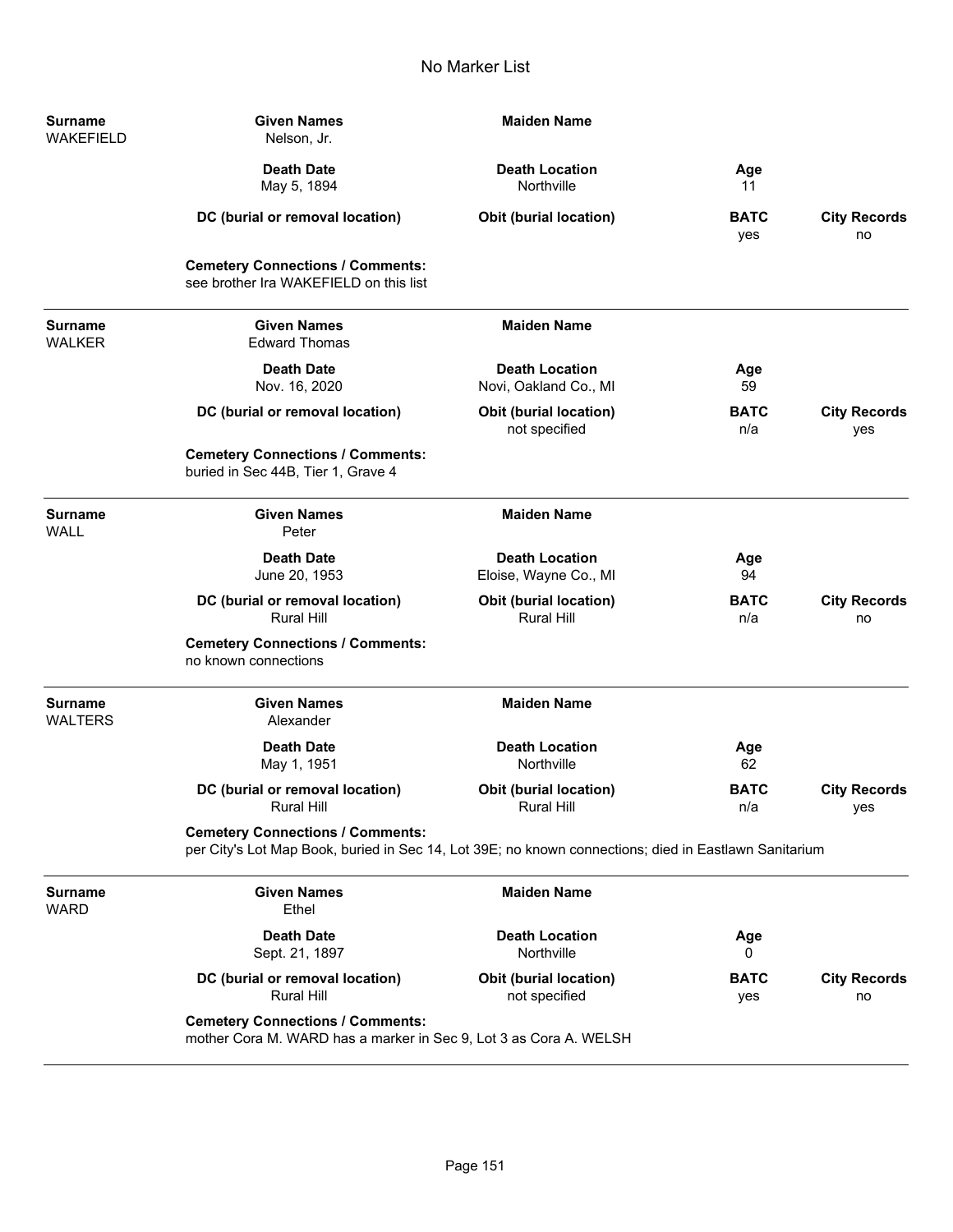| <b>Surname</b><br><b>WARD</b>     | <b>Given Names</b><br>Frank W.                                              | <b>Maiden Name</b>                                 |                    |                            |
|-----------------------------------|-----------------------------------------------------------------------------|----------------------------------------------------|--------------------|----------------------------|
|                                   | <b>Death Date</b><br>June 11, 1957                                          | <b>Death Location</b><br>Detroit, Wayne Co., MI    | Age<br>74          |                            |
|                                   | DC (burial or removal location)                                             | <b>Obit (burial location)</b><br><b>Rural Hill</b> | <b>BATC</b><br>n/a | <b>City Records</b><br>no  |
|                                   | <b>Cemetery Connections / Comments:</b><br>no known connections             |                                                    |                    |                            |
| <b>Surname</b><br><b>WARD</b>     | <b>Given Names</b><br>Mary Morrison                                         | <b>Maiden Name</b>                                 |                    |                            |
|                                   | <b>Death Date</b><br>Nov. 11, 1905                                          | <b>Death Location</b><br>Northville                | Age                |                            |
|                                   | DC (burial or removal location)<br>Northville                               | <b>Obit (burial location)</b><br><b>Rural Hill</b> | <b>BATC</b><br>no  | <b>City Records</b><br>no  |
|                                   | <b>Cemetery Connections / Comments:</b><br>no known connections             |                                                    |                    |                            |
| <b>Surname</b><br>WARZINIAK       | <b>Given Names</b><br>Gwendolyn Rhea                                        | <b>Maiden Name</b><br><b>GOLDEN</b>                |                    |                            |
|                                   | <b>Death Date</b><br>June 4, 2002                                           | <b>Death Location</b>                              | Age<br>79          |                            |
|                                   | DC (burial or removal location)                                             | <b>Obit (burial location)</b>                      | <b>BATC</b><br>n/a | <b>City Records</b><br>yes |
|                                   | <b>Cemetery Connections / Comments:</b><br>buried in Sec 38, Lot 33 - SE1/4 |                                                    |                    |                            |
| <b>Surname</b><br><b>WASHBURN</b> | <b>Given Names</b><br>Chas W.                                               | <b>Maiden Name</b>                                 |                    |                            |
|                                   | <b>Death Date</b><br>Sept. 5, 1896                                          | <b>Death Location</b><br>Salem, Oakland Co., MI    | Age<br>0           |                            |
|                                   | DC (burial or removal location)                                             | <b>Obit (burial location)</b>                      | <b>BATC</b><br>yes | <b>City Records</b><br>no  |
|                                   | <b>Cemetery Connections / Comments:</b><br>no known connections             |                                                    |                    |                            |
| <b>Surname</b><br>WATCHOWSKI      | <b>Given Names</b><br>Charles                                               | <b>Maiden Name</b>                                 |                    |                            |
|                                   | <b>Death Date</b><br>Sept. 21, 1974                                         | <b>Death Location</b><br>Pontiac, Oakland Co., MI  | Age<br>21          |                            |
|                                   | DC (burial or removal location)                                             | <b>Obit (burial location)</b>                      | <b>BATC</b><br>n/a | <b>City Records</b><br>yes |
|                                   | <b>Cemetery Connections / Comments:</b><br>buried in Singles 2, Grave 80    |                                                    |                    |                            |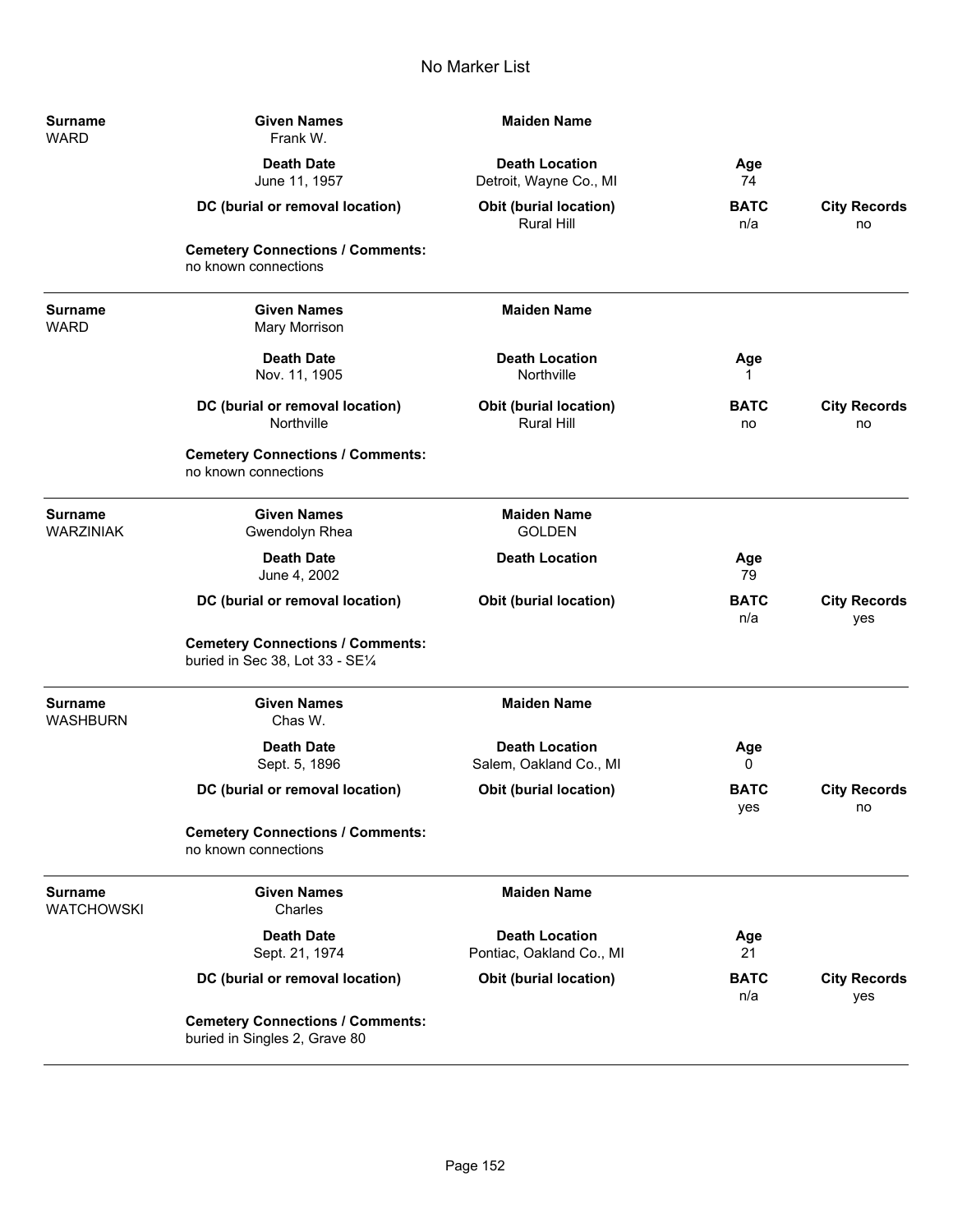| Surname<br>WATERMAN        | <b>Given Names</b><br>Frank A.                                                                           | <b>Maiden Name</b>                                                                                 |                    |                           |
|----------------------------|----------------------------------------------------------------------------------------------------------|----------------------------------------------------------------------------------------------------|--------------------|---------------------------|
|                            | <b>Death Date</b><br>Jan. 6, 1949                                                                        | <b>Death Location</b><br>Pontiac, Oakland Co., MI                                                  | Age<br>89          |                           |
|                            | DC (burial or removal location)                                                                          | <b>Obit (burial location)</b><br>Rural Hill family lot                                             | <b>BATC</b><br>n/a | <b>City Records</b><br>no |
|                            | <b>Cemetery Connections / Comments:</b><br>mother Eleanor WATERMAN is buried in Sec 12, Lots 6, 7, 8 & 9 |                                                                                                    |                    |                           |
| Surname<br>WATERMAN        | <b>Given Names</b><br>John Bonner                                                                        | <b>Maiden Name</b>                                                                                 |                    |                           |
|                            | <b>Death Date</b><br>Nov. 4, 1903                                                                        | <b>Death Location</b><br>Salem, Oakland Co., MI                                                    | Age<br>73          |                           |
|                            | DC (burial or removal location)<br>Northville                                                            | <b>Obit (burial location)</b><br><b>Rural Hill</b>                                                 | <b>BATC</b><br>yes | <b>City Records</b><br>no |
|                            | <b>Cemetery Connections / Comments:</b>                                                                  | wife Eleanor WATERMAN and parents John and Harriet WATERMAN are buried in Sec 12, Lots 6, 7, 8 & 9 |                    |                           |
| <b>Surname</b><br>WATERMAN | <b>Given Names</b><br>Robert                                                                             | <b>Maiden Name</b>                                                                                 |                    |                           |
|                            | <b>Death Date</b><br>June 1, 1916                                                                        | <b>Death Location</b><br>Traverse City, Grand Traverse Co., MI                                     | Age<br>50          |                           |
|                            | DC (burial or removal location)<br>Northville                                                            | <b>Obit (burial location)</b><br><b>Rural Hill</b>                                                 | <b>BATC</b><br>n/a | <b>City Records</b><br>no |
|                            | <b>Cemetery Connections / Comments:</b>                                                                  | parents Richard and Mary WATERMAN are buried in Sec 12, Lots 6, 7, 8 & 9                           |                    |                           |
| Surname<br>WATSON          | <b>Given Names</b><br>Roberta Kay                                                                        | <b>Maiden Name</b>                                                                                 |                    |                           |
|                            | <b>Death Date</b><br>June 22, 1945                                                                       | <b>Death Location</b><br>Eloise, Wayne Co., MI                                                     | Age<br>0           |                           |
|                            | DC (burial or removal location)<br><b>Rural Hill</b>                                                     | <b>Obit (burial location)</b>                                                                      | <b>BATC</b><br>n/a | <b>City Records</b><br>no |
|                            | <b>Cemetery Connections / Comments:</b><br>parents James and Theodora WATSON are buried in Sec 5, Lot 30 |                                                                                                    |                    |                           |
| <b>Surname</b><br>WAUGH    | <b>Given Names</b><br>James Armstrong                                                                    | <b>Maiden Name</b>                                                                                 |                    |                           |
|                            | <b>Death Date</b><br>Aug. 19, 1956                                                                       | <b>Death Location</b><br>Northville                                                                | Age<br>70          |                           |
|                            | DC (burial or removal location)                                                                          | <b>Obit (burial location)</b><br>Rural Hill                                                        | <b>BATC</b><br>n/a | <b>City Records</b><br>no |
|                            | <b>Cemetery Connections / Comments:</b><br>see wife Minnie WAUGH on this list                            |                                                                                                    |                    |                           |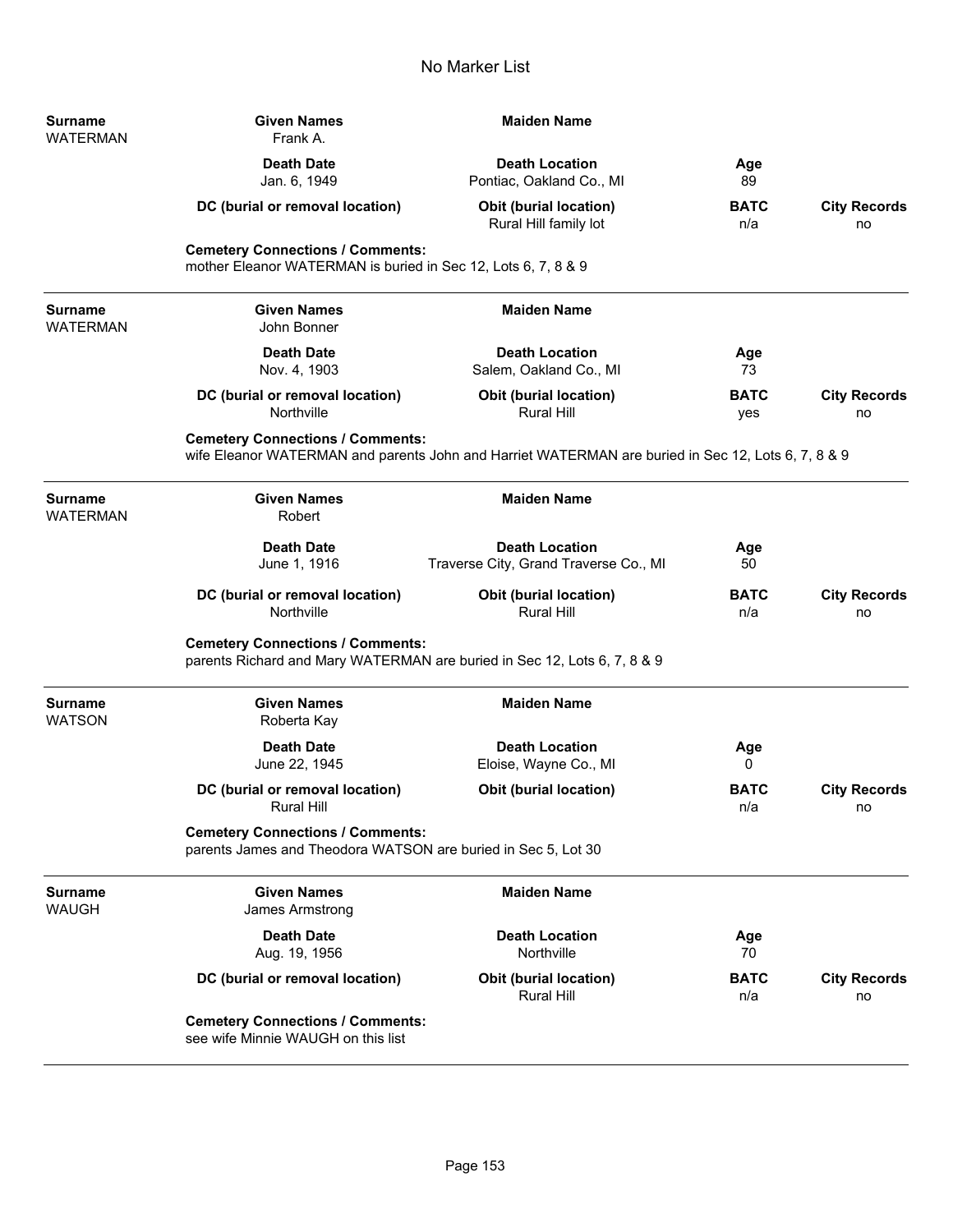| <b>Surname</b><br>WAUGH   | <b>Given Names</b><br>Minnie                                                                                         | <b>Maiden Name</b><br><b>GERLACH</b>                  |                    |                            |
|---------------------------|----------------------------------------------------------------------------------------------------------------------|-------------------------------------------------------|--------------------|----------------------------|
|                           | <b>Death Date</b><br>Mar. 13, 1965                                                                                   | <b>Death Location</b><br>Eloise, Wayne Co., MI        | Age<br>71          |                            |
|                           | DC (burial or removal location)                                                                                      | <b>Obit (burial location)</b><br>Rural Hill           | <b>BATC</b><br>n/a | <b>City Records</b><br>yes |
|                           | <b>Cemetery Connections / Comments:</b><br>see husband James Armstrong WAUGH on this list                            |                                                       |                    |                            |
| Surname<br>WEBB           | <b>Given Names</b><br>infant                                                                                         | <b>Maiden Name</b>                                    |                    |                            |
|                           | <b>Death Date</b><br>Apr. 20, 1946                                                                                   | <b>Death Location</b><br>Northville                   | Age<br>0           |                            |
|                           | DC (burial or removal location)<br><b>Rural Hill</b>                                                                 | <b>Obit (burial location)</b>                         | <b>BATC</b><br>n/a | <b>City Records</b><br>no  |
|                           | <b>Cemetery Connections / Comments:</b><br>no known connections; died in Sessions Hospital                           |                                                       |                    |                            |
| Surname<br>WEBBER         | <b>Given Names</b><br>John E.                                                                                        | <b>Maiden Name</b>                                    |                    |                            |
|                           | <b>Death Date</b><br>Nov. 14, 1937                                                                                   | <b>Death Location</b><br>Ann Arbor, Washtenaw Co., MI | Age<br>28          |                            |
|                           | DC (burial or removal location)<br><b>Rural Hill</b>                                                                 | <b>Obit (burial location)</b><br><b>Rural Hill</b>    | <b>BATC</b><br>n/a | <b>City Records</b><br>no  |
|                           | <b>Cemetery Connections / Comments:</b><br>no known connections                                                      |                                                       |                    |                            |
| <b>Surname</b><br>WEBSTER | <b>Given Names</b><br>Jeanette A.                                                                                    | <b>Maiden Name</b><br><b>HUNTER</b>                   |                    |                            |
|                           | <b>Death Date</b><br>Feb. 14, 1921                                                                                   | <b>Death Location</b><br>Detroit, Wayne Co., MI       | Age<br>70          |                            |
|                           | DC (burial or removal location)<br>Northville                                                                        | <b>Obit (burial location)</b><br><b>Rural Hill</b>    | <b>BATC</b><br>n/a | <b>City Records</b><br>no  |
|                           | <b>Cemetery Connections / Comments:</b><br>no known connections                                                      |                                                       |                    |                            |
| Surname<br>WEEKS          | <b>Given Names</b><br>Duane                                                                                          | <b>Maiden Name</b>                                    |                    |                            |
|                           | <b>Death Date</b><br>Apr. 18, 1940                                                                                   | <b>Death Location</b><br>Northville                   | Age<br>0           |                            |
|                           | DC (burial or removal location)<br><b>Rural Hill</b>                                                                 | <b>Obit (burial location)</b>                         | <b>BATC</b><br>n/a | <b>City Records</b><br>no  |
|                           | <b>Cemetery Connections / Comments:</b><br>grandparents Glenn and Rachel WEEKS are buried in Sec 32, Lot 29 - SE 1/4 |                                                       |                    |                            |

÷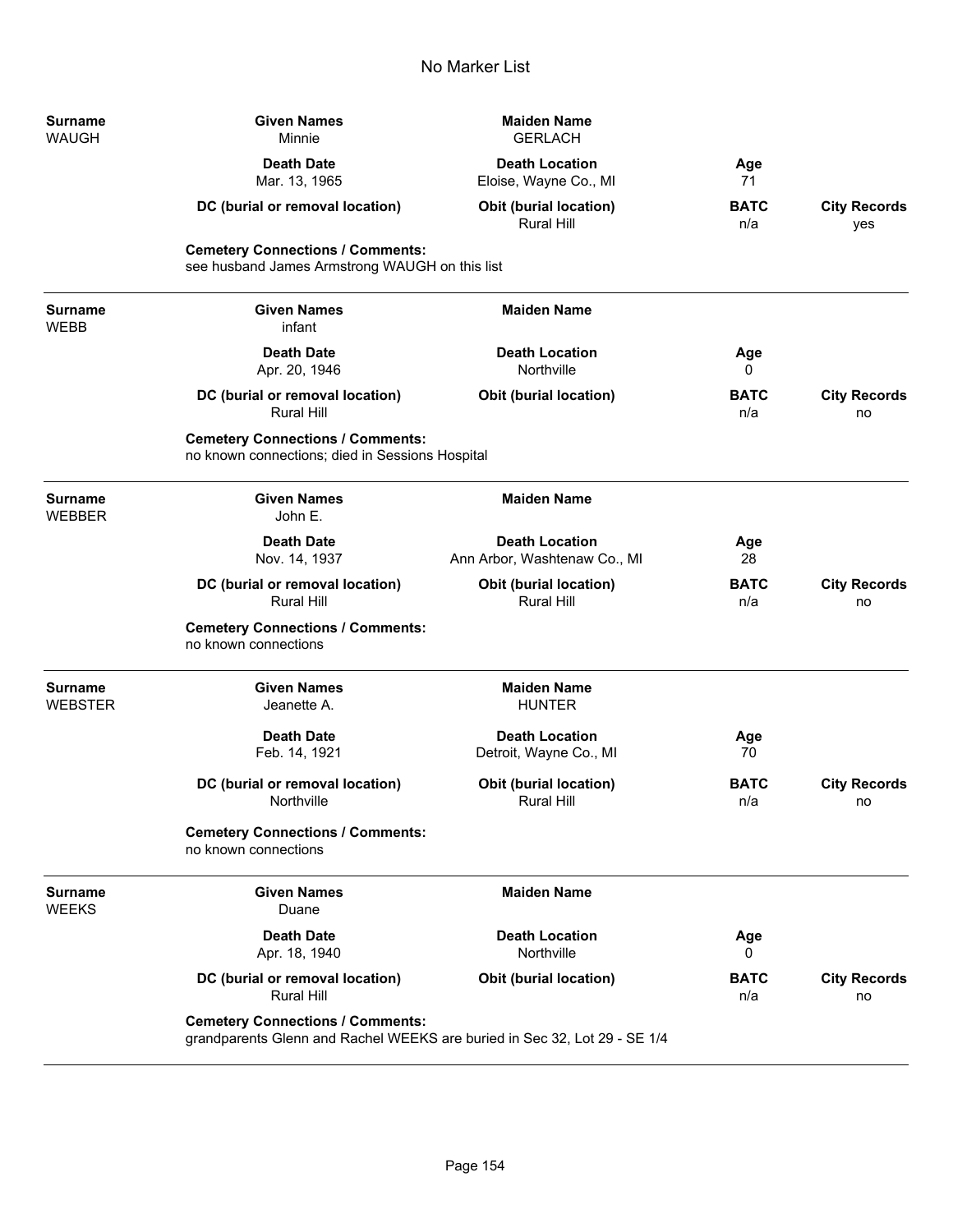| Surname<br>WEEKS         | <b>Given Names</b><br>George G.                                                                                      | <b>Maiden Name</b>                                                                                       |                    |                            |
|--------------------------|----------------------------------------------------------------------------------------------------------------------|----------------------------------------------------------------------------------------------------------|--------------------|----------------------------|
|                          | <b>Death Date</b><br>Aug. 12, 1927                                                                                   | <b>Death Location</b><br>Detroit, Wayne Co., MI                                                          | Age<br>0           |                            |
|                          | DC (burial or removal location)<br>Northville                                                                        | <b>Obit (burial location)</b><br><b>Rural Hill</b>                                                       | <b>BATC</b><br>n/a | <b>City Records</b><br>no  |
|                          | <b>Cemetery Connections / Comments:</b><br>parents Glenn and Rachel E. WEEKS are buried in Sec 32, Lot 29 - SE 1/4   |                                                                                                          |                    |                            |
| Surname<br>WEEKS         | <b>Given Names</b><br>John                                                                                           | <b>Maiden Name</b>                                                                                       |                    |                            |
|                          | <b>Death Date</b><br>Sept. 25, 1942                                                                                  | <b>Death Location</b><br>Northville                                                                      | Age<br>0           |                            |
|                          | DC (burial or removal location)<br><b>Rural Hill</b>                                                                 | <b>Obit (burial location)</b>                                                                            | <b>BATC</b><br>n/a | <b>City Records</b><br>no  |
|                          | <b>Cemetery Connections / Comments:</b><br>grandparents Glenn and Rachel WEEKS are buried in Sec 32, Lot 29 - SE 1/4 |                                                                                                          |                    |                            |
| Surname<br>WEGORANSKI    | <b>Given Names</b><br>Walter                                                                                         | <b>Maiden Name</b>                                                                                       |                    |                            |
|                          | <b>Death Date</b><br>July 1, 1971                                                                                    | <b>Death Location</b><br>Northville                                                                      | Age<br>86          |                            |
|                          | DC (burial or removal location)                                                                                      | <b>Obit (burial location)</b>                                                                            | <b>BATC</b><br>n/a | <b>City Records</b><br>yes |
|                          | <b>Cemetery Connections / Comments:</b><br>buried in Singles 2, Grave 40                                             |                                                                                                          |                    |                            |
| Surname<br>WELLS         | <b>Given Names</b><br>Jennie                                                                                         | <b>Maiden Name</b><br><b>TAFFT</b>                                                                       |                    |                            |
|                          | <b>Death Date</b><br>Oct. 11, 1903                                                                                   | <b>Death Location</b><br>Detroit, Wayne Co., MI                                                          | Age<br>62          |                            |
|                          | DC (burial or removal location)<br>Northville                                                                        | <b>Obit (burial location)</b><br>"body brought here for burial"                                          | <b>BATC</b><br>yes | <b>City Records</b><br>no  |
|                          | <b>Cemetery Connections / Comments:</b><br>parents Wm and Salina TAFFT are buried in Sec 28, Lot 15                  |                                                                                                          |                    |                            |
| <b>Surname</b><br>WESLEY | <b>Given Names</b><br>Emma                                                                                           | <b>Maiden Name</b><br><b>ELLIOTT</b>                                                                     |                    |                            |
|                          | <b>Death Date</b><br>Dec. 25, 1927                                                                                   | <b>Death Location</b><br>Detroit, Wayne Co., MI                                                          | Age<br>70          |                            |
|                          | DC (burial or removal location)<br>Northville                                                                        | Obit (burial location)<br><b>Rural Hill</b>                                                              | <b>BATC</b><br>n/a | <b>City Records</b><br>no  |
|                          | <b>Cemetery Connections / Comments:</b>                                                                              | ex-husband William WESLEY purchased Sec 18, Lot 32; ex-husband and dau Florence WESLEY are buried in Sec |                    |                            |

18, Lot 32

-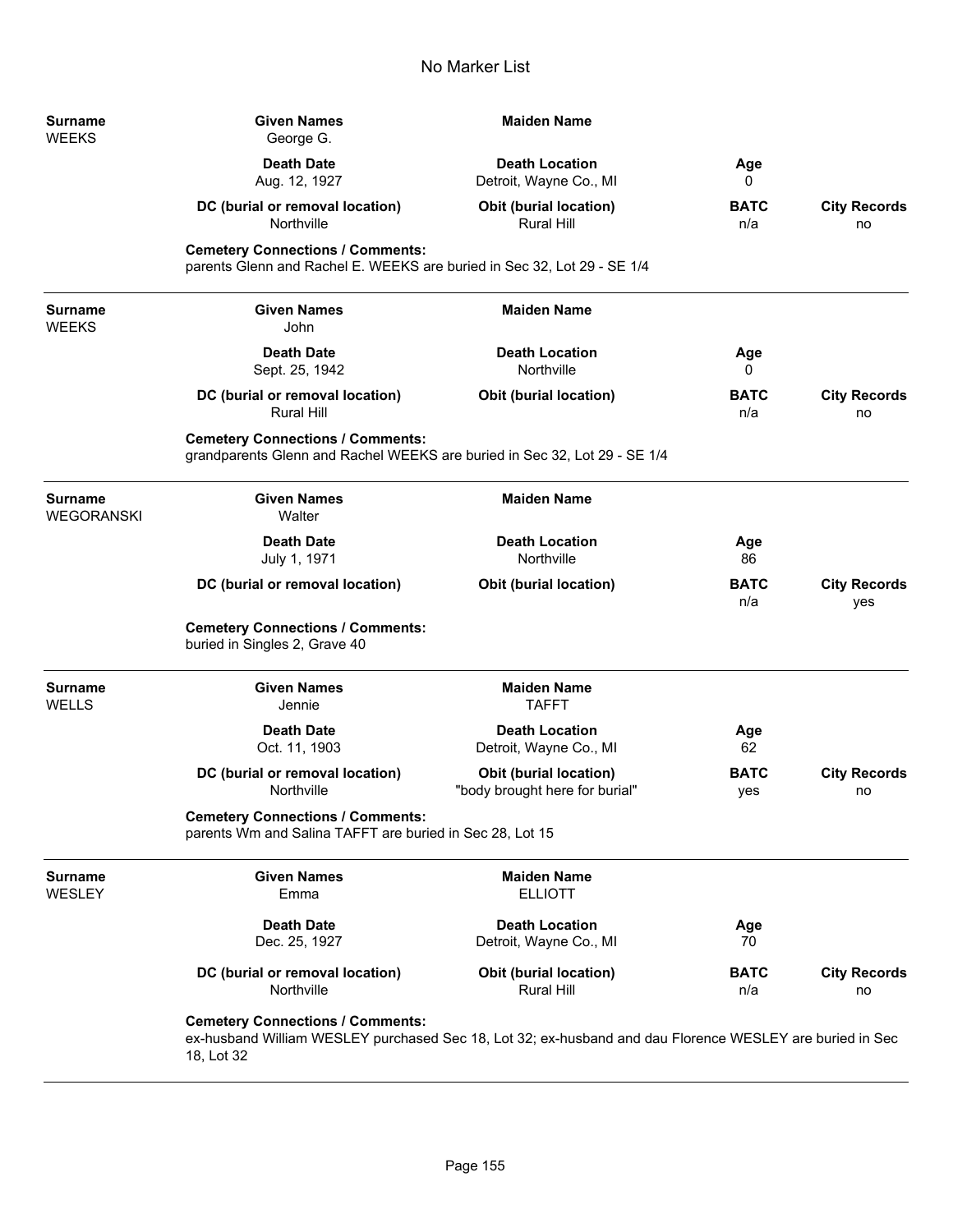| <b>Surname</b><br><b>WESLEY</b>   | <b>Given Names</b><br>John                                                                                                             | <b>Maiden Name</b>                                  |                    |                            |  |
|-----------------------------------|----------------------------------------------------------------------------------------------------------------------------------------|-----------------------------------------------------|--------------------|----------------------------|--|
|                                   | <b>Death Date</b><br>May 10, 1951                                                                                                      | <b>Death Location</b><br>Pentland Twp, Luce Co., MI | Age<br>74          |                            |  |
|                                   | DC (burial or removal location)                                                                                                        | <b>Obit (burial location)</b><br>Rural Hill         | <b>BATC</b><br>n/a | <b>City Records</b><br>no  |  |
|                                   | <b>Cemetery Connections / Comments:</b><br>father William WESLEY purchased Sec 18, Lot 32; per obit, buried in family lot              |                                                     |                    |                            |  |
| <b>Surname</b><br><b>WESTPHAL</b> | <b>Given Names</b><br>William F.                                                                                                       | <b>Maiden Name</b>                                  |                    |                            |  |
|                                   | <b>Death Date</b><br>Oct. 25, 2017                                                                                                     | <b>Death Location</b>                               | Age<br>73          |                            |  |
|                                   | DC (burial or removal location)                                                                                                        | Obit (burial location)<br><b>Rural Hill</b>         | <b>BATC</b><br>n/a | <b>City Records</b><br>yes |  |
|                                   | <b>Cemetery Connections / Comments:</b><br>buried in Sec 43, Tier 2, Grave 69                                                          |                                                     |                    |                            |  |
| <b>Surname</b><br><b>WHIPPLE</b>  | <b>Given Names</b><br>Harold                                                                                                           | <b>Maiden Name</b>                                  |                    |                            |  |
|                                   | <b>Death Date</b><br>Oct. 3, 1905                                                                                                      | <b>Death Location</b><br>Novi Twp, Oakland Co., MI  | Age<br>0           |                            |  |
|                                   | DC (burial or removal location)<br>Northville                                                                                          | Obit (burial location)                              | <b>BATC</b><br>yes | <b>City Records</b><br>no  |  |
|                                   | <b>Cemetery Connections / Comments:</b><br>no known connections                                                                        |                                                     |                    |                            |  |
| <b>Surname</b><br><b>WHITAKER</b> | <b>Given Names</b><br>Charles E.                                                                                                       | <b>Maiden Name</b>                                  |                    |                            |  |
|                                   | <b>Death Date</b><br>Oct. 9, 1911                                                                                                      | <b>Death Location</b><br>Northville                 | Age<br>~1          |                            |  |
|                                   | DC (burial or removal location)<br><b>Rural Hill</b>                                                                                   | Obit (burial location)<br>not specified             | <b>BATC</b><br>n/a | <b>City Records</b><br>no  |  |
|                                   | <b>Cemetery Connections / Comments:</b><br>no known connections                                                                        |                                                     |                    |                            |  |
| <b>Surname</b><br><b>WHITE</b>    | <b>Given Names</b><br>Lydia S.                                                                                                         | <b>Maiden Name</b><br><b>WHITE</b>                  |                    |                            |  |
|                                   | <b>Death Date</b><br>Mar. 18, 1925                                                                                                     | <b>Death Location</b><br>Northville                 | Age<br>82          |                            |  |
|                                   | DC (burial or removal location)<br><b>Rural Hill</b>                                                                                   | <b>Obit (burial location)</b><br>not specified      | <b>BATC</b><br>n/a | <b>City Records</b><br>no  |  |
|                                   | <b>Cemetery Connections / Comments:</b><br>husband Myron P. WHITE and parents Harvey and Harriet WHITE are all buried in Sec 15, Lot 1 |                                                     |                    |                            |  |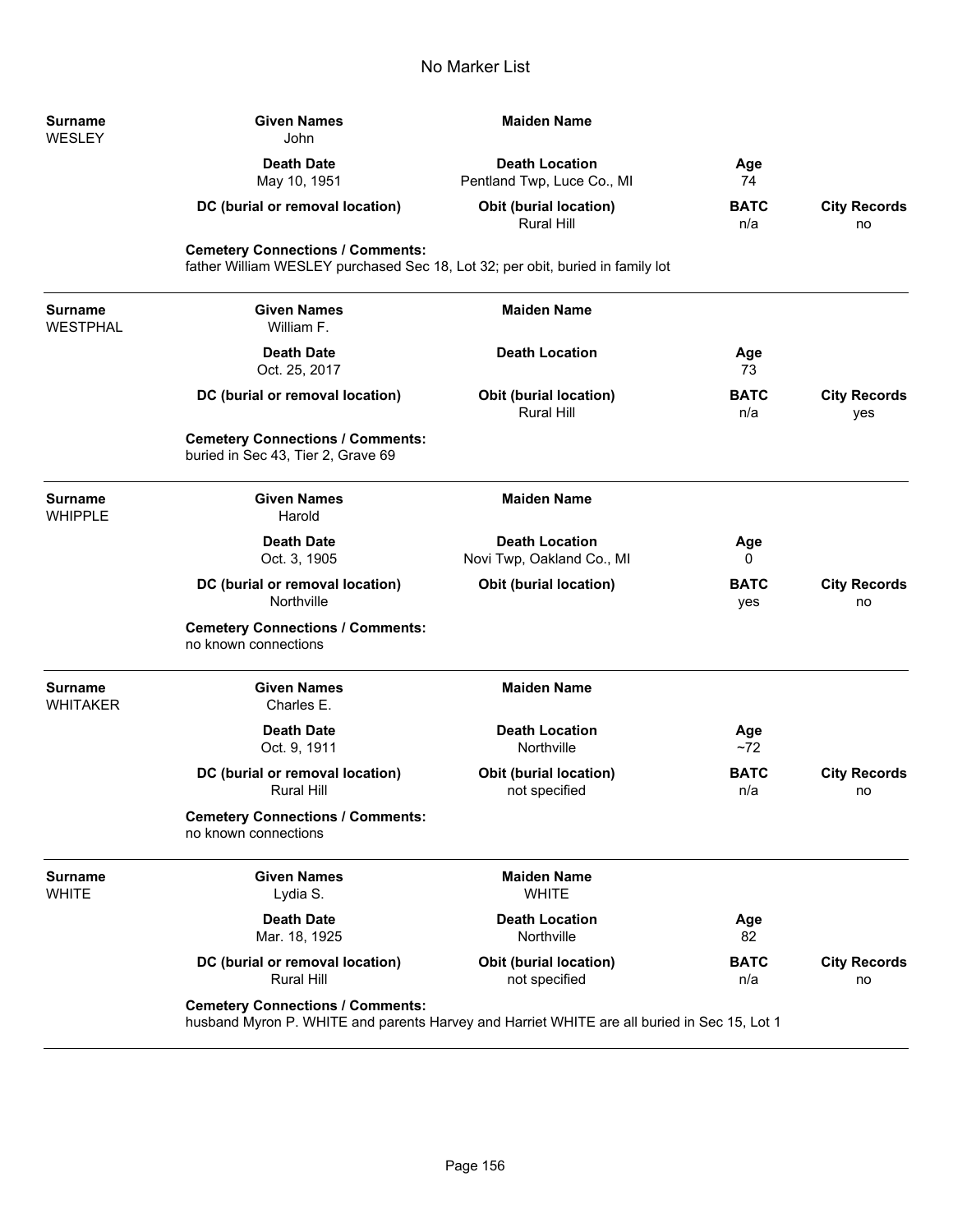**Surname**<br>WHITE

WILES

| <b>Surname</b><br>WHITE     | Given Names<br>Mary J.                                                                                                                                 | <b>Maiden Name</b><br>McLAUGHLAN                                                                   |                    |                            |  |
|-----------------------------|--------------------------------------------------------------------------------------------------------------------------------------------------------|----------------------------------------------------------------------------------------------------|--------------------|----------------------------|--|
|                             | <b>Death Date</b><br>Oct. 30, 2007                                                                                                                     | <b>Death Location</b><br>Oakland Co., MI                                                           | Age<br>97          |                            |  |
|                             | DC (burial or removal location)                                                                                                                        | <b>Obit (burial location)</b><br>not specified                                                     | <b>BATC</b><br>n/a | <b>City Records</b><br>yes |  |
|                             | <b>Cemetery Connections / Comments:</b><br>buried in Sec 19A, Tier 5, Grave 10 with her dau Carole Mae FORD                                            |                                                                                                    |                    |                            |  |
| <b>Surname</b><br>WHITEHEAD | <b>Given Names</b><br>Augusta M.                                                                                                                       | <b>Maiden Name</b><br><b>DOLPH</b>                                                                 |                    |                            |  |
|                             | <b>Death Date</b><br>July 27, 1934                                                                                                                     | <b>Death Location</b><br>Northville                                                                | Age<br>80          |                            |  |
|                             | DC (burial or removal location)<br>Northville                                                                                                          | <b>Obit (burial location)</b><br>Rural Hill                                                        | <b>BATC</b><br>n/a | <b>City Records</b><br>no  |  |
|                             | <b>Cemetery Connections / Comments:</b><br>2nd husband John T. MURDOCK is buried in Sec 18, Lot 19; twin brother Augustus K. DOLPH is in the Mausoleum |                                                                                                    |                    |                            |  |
| Surname<br>WHITTAKER        | <b>Given Names</b><br>Cora M.                                                                                                                          | <b>Maiden Name</b><br><b>BRONSON</b>                                                               |                    |                            |  |
|                             | <b>Death Date</b><br>Feb. 22, 1940                                                                                                                     | <b>Death Location</b><br>Anderson, Madison Co., IN                                                 | Age<br>68          |                            |  |
|                             | DC (burial or removal location)<br>Northville                                                                                                          | <b>Obit (burial location)</b><br>Northville                                                        | <b>BATC</b><br>n/a | <b>City Records</b><br>no  |  |
|                             | <b>Cemetery Connections / Comments:</b><br>see parents Allen G. L. and Lydia BRONSON on this list                                                      |                                                                                                    |                    |                            |  |
| Surname<br><b>WILDFONG</b>  | <b>Given Names</b><br>Estelle                                                                                                                          | <b>Maiden Name</b><br><b>GATES</b>                                                                 |                    |                            |  |
|                             | <b>Death Date</b><br>May 25, 1951                                                                                                                      | <b>Death Location</b><br>Detroit, Wayne Co., MI                                                    | Age<br>72          |                            |  |
|                             | DC (burial or removal location)                                                                                                                        | <b>Obit (burial location)</b><br><b>Rural Hill</b>                                                 | <b>BATC</b><br>n/a | <b>City Records</b><br>no  |  |
|                             | <b>Cemetery Connections / Comments:</b>                                                                                                                | see first husband Francis H. FORKEY on this list; daughter June FORKEY is buried in Sec 17, Lot 18 |                    |                            |  |
| Surname<br>WILES            | <b>Given Names</b><br>Edna                                                                                                                             | <b>Maiden Name</b>                                                                                 |                    |                            |  |
|                             | <b>Death Date</b><br>Jan. 28, 1907                                                                                                                     | <b>Death Location</b><br>Lyon Twp, Oakland Co., MI                                                 | Age<br>0           |                            |  |
|                             | DC (burial or removal location)<br>Northville                                                                                                          | <b>Obit (burial location)</b>                                                                      | <b>BATC</b><br>yes | <b>City Records</b><br>no  |  |
|                             | <b>Cemetery Connections / Comments:</b><br>see brother Theodore WILES on this list; in BATC as Edna WEILES                                             |                                                                                                    |                    |                            |  |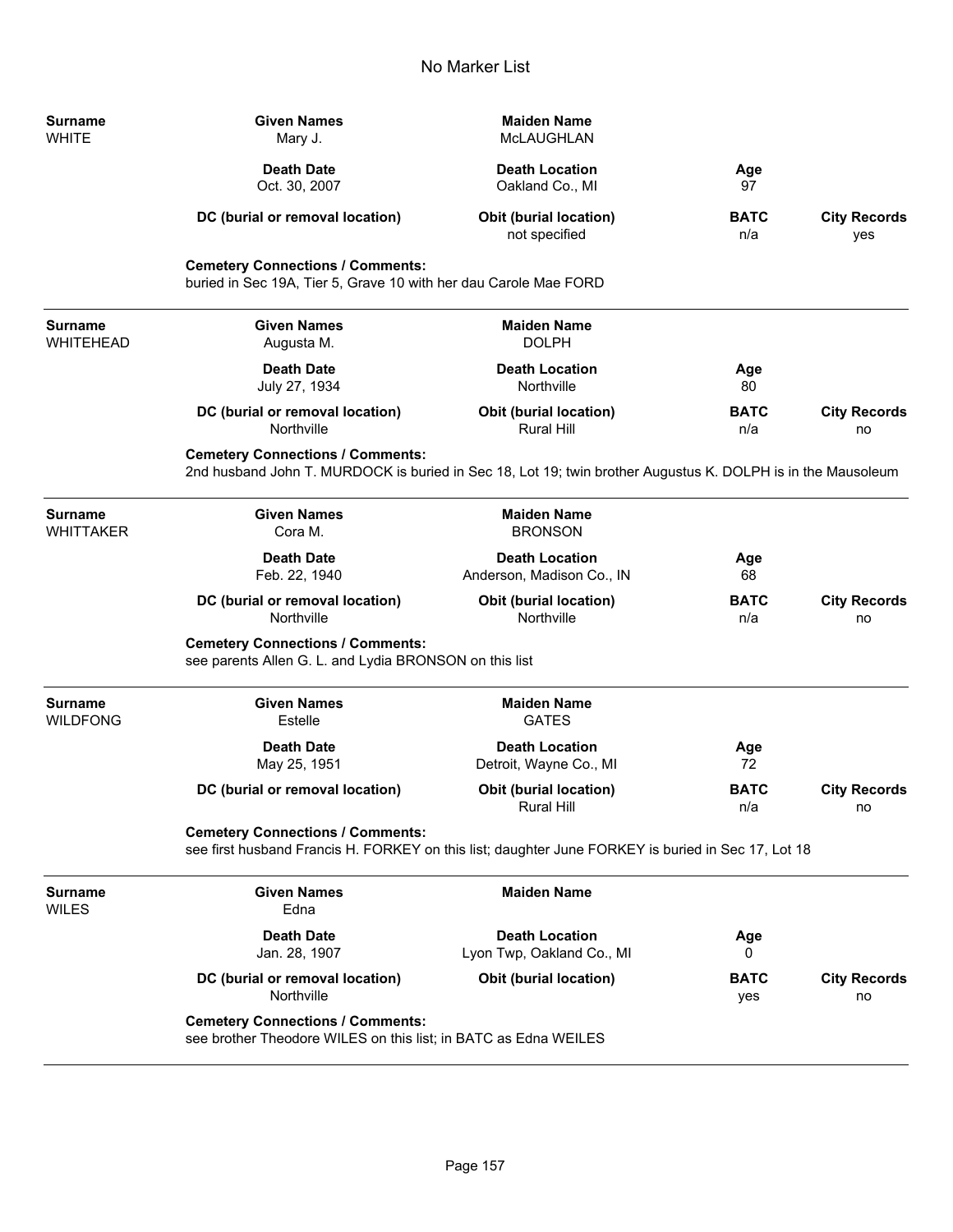| <b>Surname</b><br><b>WILES</b>     | <b>Given Names</b><br>Theodore                                                                                                                         | <b>Maiden Name</b>                                 |                    |                           |
|------------------------------------|--------------------------------------------------------------------------------------------------------------------------------------------------------|----------------------------------------------------|--------------------|---------------------------|
|                                    | <b>Death Date</b><br>Dec. 12, 1909                                                                                                                     | <b>Death Location</b><br>Novi Twp, Oakland Co., MI | Age<br>2           |                           |
|                                    | DC (burial or removal location)<br><b>Rural Hill</b>                                                                                                   | <b>Obit (burial location)</b><br><b>Rural Hill</b> | <b>BATC</b><br>n/a | <b>City Records</b><br>no |
|                                    | <b>Cemetery Connections / Comments:</b><br>see sister Edna WILES on this list                                                                          |                                                    |                    |                           |
| <b>Surname</b><br><b>WILKINSON</b> | <b>Given Names</b><br>Clint W.                                                                                                                         | <b>Maiden Name</b>                                 |                    |                           |
|                                    | <b>Death Date</b><br>Oct. 5, 1891                                                                                                                      | <b>Death Location</b><br>Plymouth, Wayne Co., MI   | Age<br>~21         |                           |
|                                    | DC (burial or removal location)                                                                                                                        | <b>Obit (burial location)</b>                      | <b>BATC</b><br>yes | <b>City Records</b><br>no |
|                                    | <b>Cemetery Connections / Comments:</b><br>father Daniel WILKINSON purchased Sec 18, Lot 36; in MI Deaths as d. Sept. 7, 1891                          |                                                    |                    |                           |
| <b>Surname</b><br><b>WILKINSON</b> | <b>Given Names</b><br>Daniel                                                                                                                           | <b>Maiden Name</b>                                 |                    |                           |
|                                    | <b>Death Date</b><br>June 6, 1920                                                                                                                      | <b>Death Location</b><br>Novi Twp, Oakland Co., MI | Age<br>73          |                           |
|                                    | DC (burial or removal location)<br><b>Rural Hill</b>                                                                                                   | <b>Obit (burial location)</b><br><b>Rural Hill</b> | <b>BATC</b><br>n/a | <b>City Records</b><br>no |
|                                    | <b>Cemetery Connections / Comments:</b><br>purchased Sec 18, Lot 36                                                                                    |                                                    |                    |                           |
| <b>Surname</b><br><b>WILKINSON</b> | <b>Given Names</b><br>Mary W.                                                                                                                          | <b>Maiden Name</b><br><b>SIMMONS</b>               |                    |                           |
|                                    | <b>Death Date</b><br>Jan. 1, 1891                                                                                                                      | <b>Death Location</b>                              | Age<br>38          |                           |
|                                    | DC (burial or removal location)                                                                                                                        | <b>Obit (burial location)</b>                      | <b>BATC</b><br>yes | <b>City Records</b><br>no |
|                                    | <b>Cemetery Connections / Comments:</b><br>husband Daniel WILKINSON purchased Sec 18, Lot 36, probably upon her death                                  |                                                    |                    |                           |
| <b>Surname</b><br><b>WILLETS</b>   | <b>Given Names</b><br>Harriet                                                                                                                          | <b>Maiden Name</b><br><b>WATERMAN</b>              |                    |                           |
|                                    | <b>Death Date</b><br>Feb. 4, 1929                                                                                                                      | <b>Death Location</b><br>Pontiac, Oakland Co., MI  | Age<br>95          |                           |
|                                    | DC (burial or removal location)<br>Northville                                                                                                          | <b>Obit (burial location)</b><br>Rural Hill        | <b>BATC</b><br>n/a | <b>City Records</b><br>no |
|                                    | <b>Cemetery Connections / Comments:</b><br>parents John and Harriet WATERMAN and husband William J. WILLETS are all buried in Sec 12, Lots 6, 7, 8 & 9 |                                                    |                    |                           |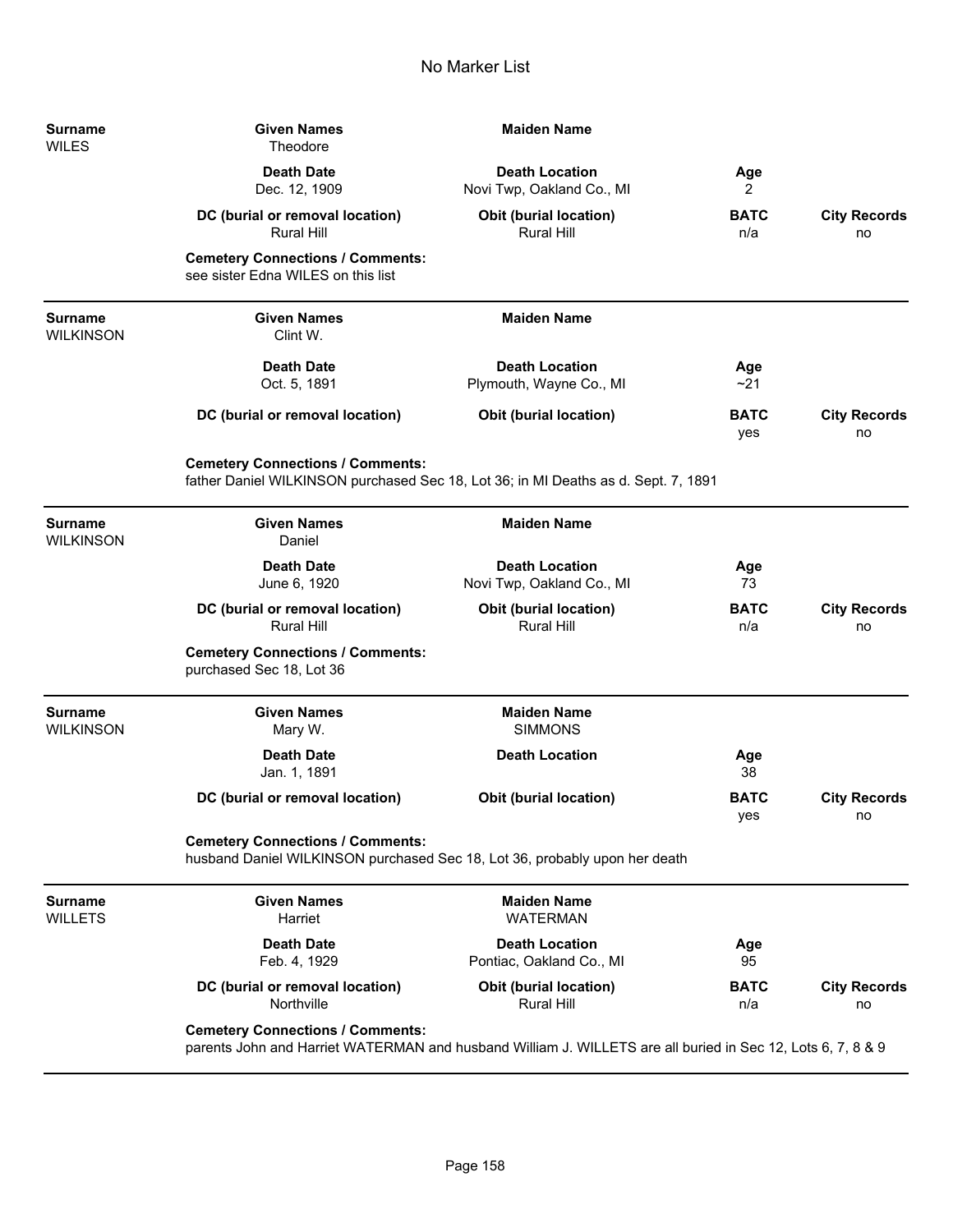| <b>Surname</b><br><b>WILLIAMS</b> | <b>Given Names</b><br>George Emory                                                                                                                                                                                                                                   | <b>Maiden Name</b>                                |                    |                            |  |
|-----------------------------------|----------------------------------------------------------------------------------------------------------------------------------------------------------------------------------------------------------------------------------------------------------------------|---------------------------------------------------|--------------------|----------------------------|--|
|                                   | <b>Death Date</b><br>Jan. 30, 1936                                                                                                                                                                                                                                   | <b>Death Location</b><br>Northville               | Age<br>78          |                            |  |
|                                   | DC (burial or removal location)<br><b>Rural Hill</b>                                                                                                                                                                                                                 | <b>Obit (burial location)</b><br>Rural Hill       | <b>BATC</b><br>n/a | <b>City Records</b><br>no  |  |
|                                   | <b>Cemetery Connections / Comments:</b><br>purchased Sec 27, Lot 5 upon the death of his dau Ruth Loneti WILLIAMS; 1st wife Eliza J. WILLIAMS is buried in<br>Sec 27, Lot 5; 2nd wife Ida WILLIAMS is buried in Sec 25, Lot 24 South                                 |                                                   |                    |                            |  |
| <b>Surname</b><br><b>WILLIAMS</b> | <b>Given Names</b><br>Ida                                                                                                                                                                                                                                            | <b>Maiden Name</b><br><b>LOVERIDGE</b>            |                    |                            |  |
|                                   | <b>Death Date</b><br>Nov. 26, 1947                                                                                                                                                                                                                                   | <b>Death Location</b><br>Pontiac, Oakland Co., MI | Age<br>88          |                            |  |
|                                   | DC (burial or removal location)                                                                                                                                                                                                                                      | <b>Obit (burial location)</b>                     | <b>BATC</b><br>n/a | <b>City Records</b><br>no  |  |
|                                   | <b>Cemetery Connections / Comments:</b><br>purchased Sec 25, Lot 24 South upon the death of her husband, Herbert A. LEE; 1st husband Herbert A. LEE and<br>children are buried in Sec 25, Lot 24 South; 2nd husband George Emory WILLIAMS is buried in Sec 27, Lot 5 |                                                   |                    |                            |  |
| <b>Surname</b><br><b>WILLIAMS</b> | <b>Given Names</b><br>infant                                                                                                                                                                                                                                         | <b>Maiden Name</b>                                |                    |                            |  |
|                                   | <b>Death Date</b><br>Apr. 7, 1944                                                                                                                                                                                                                                    | <b>Death Location</b><br>Northville               | Age<br>0           |                            |  |
|                                   | DC (burial or removal location)<br><b>Rural Hill</b>                                                                                                                                                                                                                 | <b>Obit (burial location)</b>                     | <b>BATC</b><br>n/a | <b>City Records</b><br>no  |  |
|                                   | <b>Cemetery Connections / Comments:</b><br>no known connections; died in Sessions Hospital                                                                                                                                                                           |                                                   |                    |                            |  |
| <b>Surname</b><br><b>WILLIAMS</b> | <b>Given Names</b><br><b>Russell Albert</b>                                                                                                                                                                                                                          | <b>Maiden Name</b>                                |                    |                            |  |
|                                   | <b>Death Date</b><br>Jan. 28, 1983                                                                                                                                                                                                                                   | <b>Death Location</b><br>Detroit, Wayne Co., MI   | Age<br>81          |                            |  |
|                                   | DC (burial or removal location)                                                                                                                                                                                                                                      | <b>Obit (burial location)</b><br>not specified    | <b>BATC</b><br>n/a | <b>City Records</b><br>yes |  |
|                                   | <b>Cemetery Connections / Comments:</b><br>buried in Sec 31; sister Cora B. REDWINE is buried in Sec 31                                                                                                                                                              |                                                   |                    |                            |  |
| <b>Surname</b><br><b>WILLIAMS</b> | <b>Given Names</b><br><b>Ruth Loneti</b>                                                                                                                                                                                                                             | <b>Maiden Name</b>                                |                    |                            |  |
|                                   | <b>Death Date</b><br>Apr. 19, 1897                                                                                                                                                                                                                                   | <b>Death Location</b><br>Northville               | Age<br>0           |                            |  |
|                                   | DC (burial or removal location)                                                                                                                                                                                                                                      | <b>Obit (burial location)</b>                     | <b>BATC</b><br>yes | <b>City Records</b><br>no  |  |
|                                   | <b>Cemetery Connections / Comments:</b><br>father George WILLIAMS purchased Sec 27, Lot 5 upon her death; parents George Emory and Eliza J. WILLIAMS<br>are buried in Sec 27, Lot 5                                                                                  |                                                   |                    |                            |  |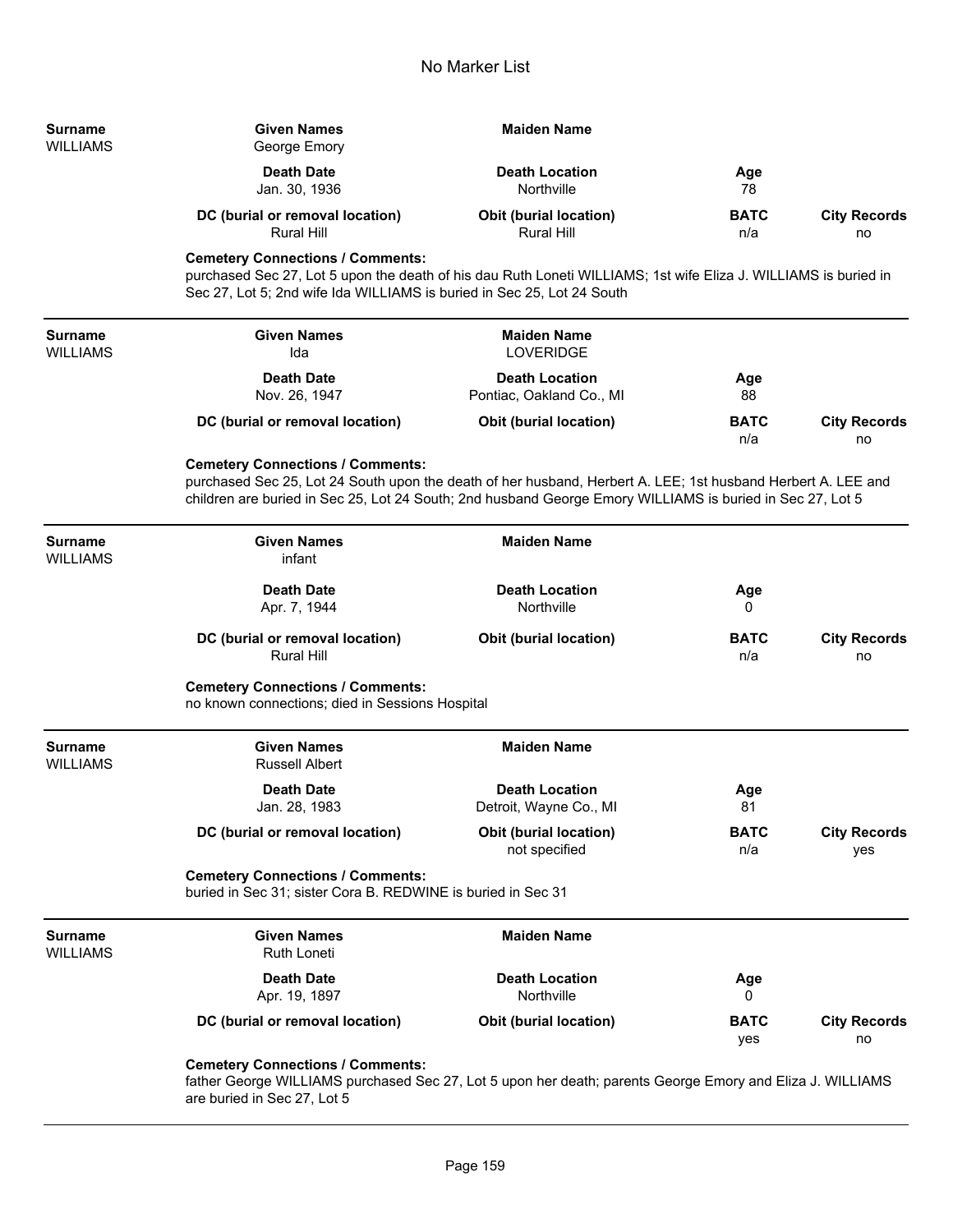| <b>Surname</b><br>WILLIAMS | <b>Given Names</b><br>Virginia Mae                                                                                                    | <b>Maiden Name</b>                                      |                    |                            |
|----------------------------|---------------------------------------------------------------------------------------------------------------------------------------|---------------------------------------------------------|--------------------|----------------------------|
|                            | <b>Death Date</b><br>May 26, 1926                                                                                                     | <b>Death Location</b><br>Northville                     | Age<br>0           |                            |
|                            | DC (burial or removal location)                                                                                                       | <b>Obit (burial location)</b><br>Rural Hill             | <b>BATC</b><br>n/a | <b>City Records</b><br>no  |
|                            | <b>Cemetery Connections / Comments:</b><br>grandparents Harry and Emma WILLIAMS are buried in Sec 37, Lot 2                           |                                                         |                    |                            |
| Surname<br>WILLIS          | <b>Given Names</b><br>Lottie                                                                                                          | <b>Maiden Name</b><br><b>ELLIOTT</b>                    |                    |                            |
|                            | <b>Death Date</b><br>Mar. 21, 1912                                                                                                    | <b>Death Location</b><br>Detroit, Wayne Co., MI         | Age<br>31          |                            |
|                            | DC (burial or removal location)<br>Northville                                                                                         | <b>Obit (burial location)</b><br>"remains brought here" | <b>BATC</b><br>n/a | <b>City Records</b><br>no  |
|                            | <b>Cemetery Connections / Comments:</b><br>father Jasper N. ELLIOTT is buried in Sec 18, Lot 22; see mother Emma ELLIOTT on this list |                                                         |                    |                            |
| Surname<br>WILSON          | <b>Given Names</b><br><b>Carol Ruth</b>                                                                                               | <b>Maiden Name</b><br><b>HIPP</b>                       |                    |                            |
|                            | <b>Death Date</b><br>doi Mar. 19, 2019                                                                                                | <b>Death Location</b>                                   | Age                |                            |
|                            | DC (burial or removal location)                                                                                                       | <b>Obit (burial location)</b>                           | <b>BATC</b><br>n/a | <b>City Records</b><br>yes |
|                            | <b>Cemetery Connections / Comments:</b><br>buried in Sec 11A, Tier 1, Grave 11                                                        |                                                         |                    |                            |
| Surname<br>WILSON          | <b>Given Names</b><br>infant                                                                                                          | <b>Maiden Name</b>                                      |                    |                            |
|                            | <b>Death Date</b><br>Apr. 10, 1926                                                                                                    | <b>Death Location</b><br>Northville                     | Age<br>0           |                            |
|                            | DC (burial or removal location)<br><b>Rural Hill</b>                                                                                  | <b>Obit (burial location)</b>                           | <b>BATC</b><br>n/a | <b>City Records</b><br>no  |
|                            | <b>Cemetery Connections / Comments:</b><br>no known connections                                                                       |                                                         |                    |                            |
| Surname<br>WILSON          | <b>Given Names</b><br>infant                                                                                                          | <b>Maiden Name</b>                                      |                    |                            |
|                            | <b>Death Date</b><br>June 24, 1939                                                                                                    | <b>Death Location</b><br>Northville                     | Age<br>0           |                            |
|                            | DC (burial or removal location)<br><b>Rural Hill</b>                                                                                  | <b>Obit (burial location)</b>                           | <b>BATC</b><br>n/a | <b>City Records</b><br>no  |
|                            | <b>Cemetery Connections / Comments:</b><br>no known connections                                                                       |                                                         |                    |                            |

-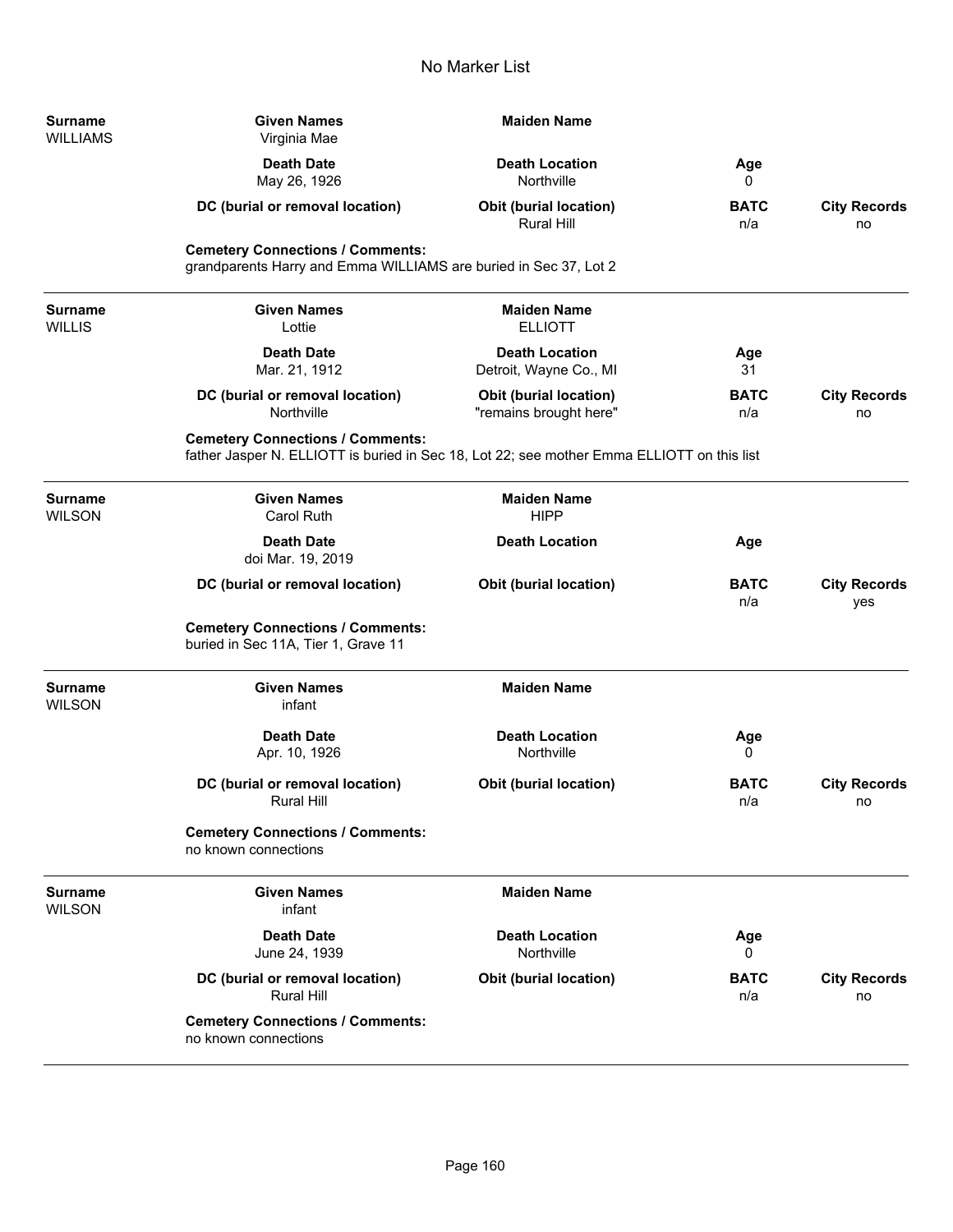| Surname<br><b>WILSON</b>          | <b>Given Names</b><br>Minnie                                             | <b>Maiden Name</b>                                                                                          |                    |                            |
|-----------------------------------|--------------------------------------------------------------------------|-------------------------------------------------------------------------------------------------------------|--------------------|----------------------------|
|                                   | <b>Death Date</b><br>Apr. 15, 1974                                       | <b>Death Location</b><br>Northville                                                                         | Age<br>74          |                            |
|                                   | DC (burial or removal location)                                          | <b>Obit (burial location)</b>                                                                               | <b>BATC</b><br>n/a | <b>City Records</b><br>yes |
|                                   | <b>Cemetery Connections / Comments:</b><br>buried in Singles 2, Grave 77 |                                                                                                             |                    |                            |
| <b>Surname</b><br><b>WINN</b>     | <b>Given Names</b><br>Ida                                                | <b>Maiden Name</b><br><b>GRAMS</b>                                                                          |                    |                            |
|                                   | <b>Death Date</b><br>Jan. 3, 1972                                        | <b>Death Location</b><br>Northfield Twp, Washtenaw Co., MI                                                  | Age<br>74          |                            |
|                                   | DC (burial or removal location)                                          | <b>Obit (burial location)</b><br><b>Rural Hill</b>                                                          | <b>BATC</b><br>n/a | <b>City Records</b><br>yes |
|                                   | <b>Cemetery Connections / Comments:</b><br>buried in Singles 2, Grave 43 |                                                                                                             |                    |                            |
| <b>Surname</b><br><b>WINNER</b>   | <b>Given Names</b><br><b>Willie Ned</b>                                  | <b>Maiden Name</b>                                                                                          |                    |                            |
|                                   | <b>Death Date</b><br>Nov. 2, 1972                                        | <b>Death Location</b><br>Northville                                                                         | Age<br>52          |                            |
|                                   | DC (burial or removal location)                                          | <b>Obit (burial location)</b>                                                                               | <b>BATC</b><br>n/a | <b>City Records</b><br>yes |
|                                   | <b>Cemetery Connections / Comments:</b><br>buried in Singles 2, Grave 52 |                                                                                                             |                    |                            |
| <b>Surname</b><br>WINSLOW         | <b>Given Names</b><br>Martha                                             | <b>Maiden Name</b><br><b>HATHAWAY</b>                                                                       |                    |                            |
|                                   | <b>Death Date</b><br>Jan. 25, 1914                                       | <b>Death Location</b><br>Northville                                                                         | Age<br>68          |                            |
|                                   | DC (burial or removal location)<br><b>Rural Hill</b>                     | Obit (burial location)<br>not specified                                                                     | <b>BATC</b><br>n/a | <b>City Records</b><br>no  |
|                                   | <b>Cemetery Connections / Comments:</b><br>Michigan                      | purchased Sec 14, Lot 20 East; per FindAGrave, she has a marker in Woodlawn Cemetery in Leslie, Ingham Co., |                    |                            |
| <b>Surname</b><br><b>WINTERER</b> | <b>Given Names</b><br>Albert                                             | <b>Maiden Name</b>                                                                                          |                    |                            |
|                                   | <b>Death Date</b><br>Feb. 3, 1928                                        | <b>Death Location</b><br>Northville                                                                         | Age<br>58          |                            |
|                                   | DC (burial or removal location)<br>Rural Hill                            | Obit (burial location)<br>Rural Hill                                                                        | <b>BATC</b><br>n/a | <b>City Records</b><br>no  |
|                                   | <b>Cemetery Connections / Comments:</b><br>no known connections          |                                                                                                             |                    |                            |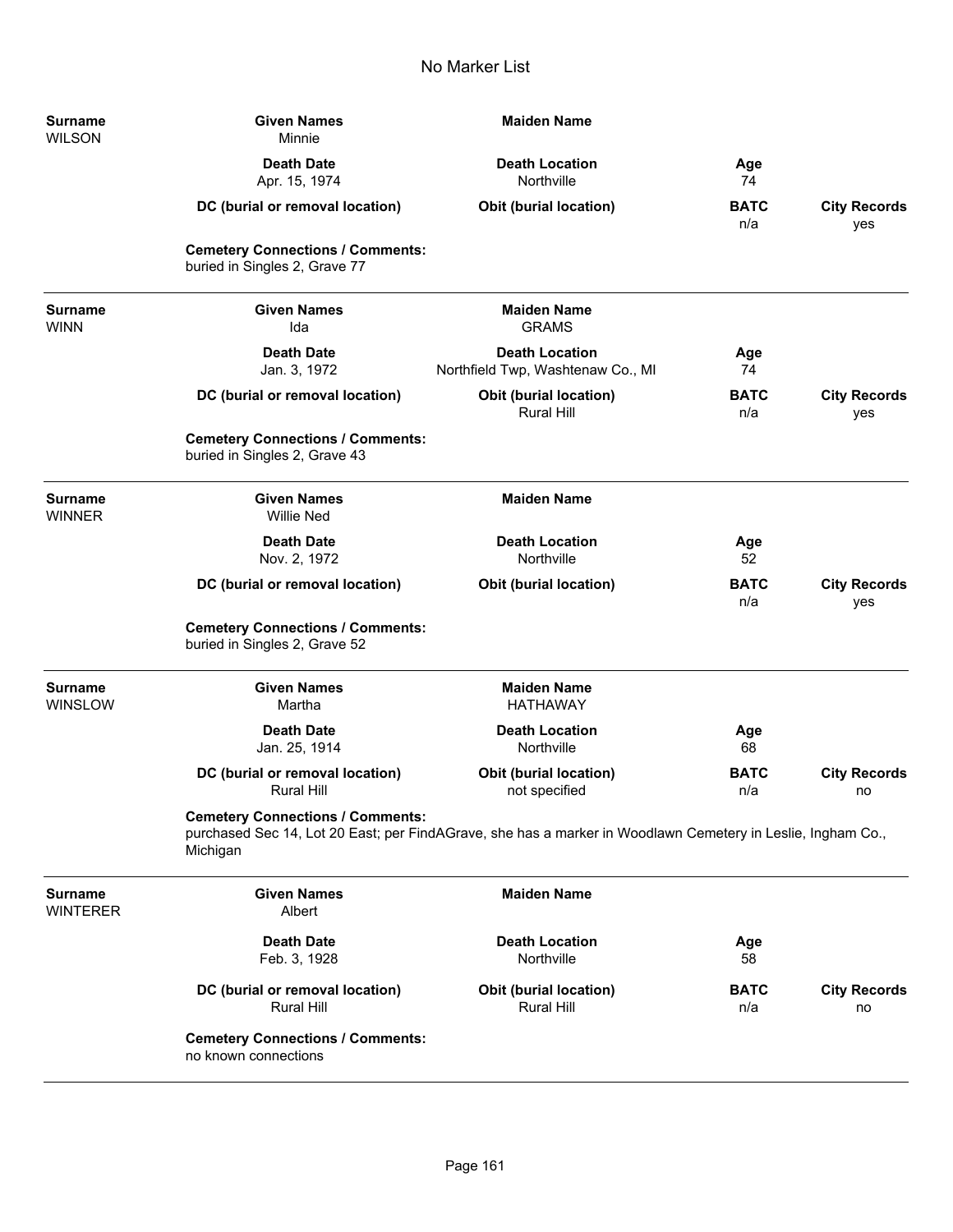| <b>Surname</b><br><b>WITHEE</b>     | <b>Given Names</b><br>Nellie B.                                                                         | <b>Maiden Name</b>                                  |                    |                            |
|-------------------------------------|---------------------------------------------------------------------------------------------------------|-----------------------------------------------------|--------------------|----------------------------|
|                                     | <b>Death Date</b><br>May 17, 1887                                                                       | <b>Death Location</b>                               | Age<br>2           |                            |
|                                     | DC (burial or removal location)                                                                         | <b>Obit (burial location)</b>                       | <b>BATC</b><br>yes | <b>City Records</b><br>no  |
|                                     | <b>Cemetery Connections / Comments:</b><br>father Fred B. WITHEE purchased Sec 16, Lot 1 upon her death |                                                     |                    |                            |
| <b>Surname</b><br><b>WITTBRODT</b>  | <b>Given Names</b><br>Lucille                                                                           | <b>Maiden Name</b><br><b>REYNAUD</b>                |                    |                            |
|                                     | <b>Death Date</b><br>Oct. 9, 1978                                                                       | <b>Death Location</b><br>Eloise, Wayne Co., MI      | Age<br>74          |                            |
|                                     | DC (burial or removal location)                                                                         | Obit (burial location)<br><b>Rural Hill</b>         | <b>BATC</b><br>n/a | <b>City Records</b><br>yes |
|                                     | <b>Cemetery Connections / Comments:</b><br>buried in Singles 2, Grave 105                               |                                                     |                    |                            |
| <b>Surname</b><br><b>WITTRICK</b>   | <b>Given Names</b><br>Henry                                                                             | <b>Maiden Name</b>                                  |                    |                            |
|                                     | <b>Death Date</b><br>Jan. 22, 1989                                                                      | <b>Death Location</b><br>Westland, Wayne Co., MI    | Age<br>77          |                            |
|                                     | DC (burial or removal location)                                                                         | Obit (burial location)                              | <b>BATC</b><br>n/a | <b>City Records</b><br>yes |
|                                     | <b>Cemetery Connections / Comments:</b><br>buried in Sec 4R, Tier 5 East, Grave 58                      |                                                     |                    |                            |
| <b>Surname</b><br><b>WLODARCZYK</b> | <b>Given Names</b><br>Anthony                                                                           | <b>Maiden Name</b>                                  |                    |                            |
|                                     | <b>Death Date</b><br>May 7, 1975                                                                        | <b>Death Location</b><br>Novi, Oakland Co., MI      | Age<br>78          |                            |
|                                     | DC (burial or removal location)                                                                         | Obit (burial location)<br><b>Rural Hill</b>         | <b>BATC</b><br>n/a | <b>City Records</b><br>yes |
|                                     | <b>Cemetery Connections / Comments:</b><br>buried in Singles 2, Grave 87                                |                                                     |                    |                            |
| <b>Surname</b><br><b>WOODMAN</b>    | <b>Given Names</b><br><b>Betty Jane</b>                                                                 | <b>Maiden Name</b><br>LAY                           |                    |                            |
|                                     | <b>Death Date</b><br>May 19, 1983                                                                       | <b>Death Location</b><br>Royal Oak, Oakland Co., MI | Age<br>60          |                            |
|                                     | DC (burial or removal location)                                                                         | <b>Obit (burial location)</b><br>not specified      | <b>BATC</b><br>n/a | <b>City Records</b><br>yes |
|                                     | <b>Cemetery Connections / Comments:</b><br>buried in Sec 26, Lot 20                                     |                                                     |                    |                            |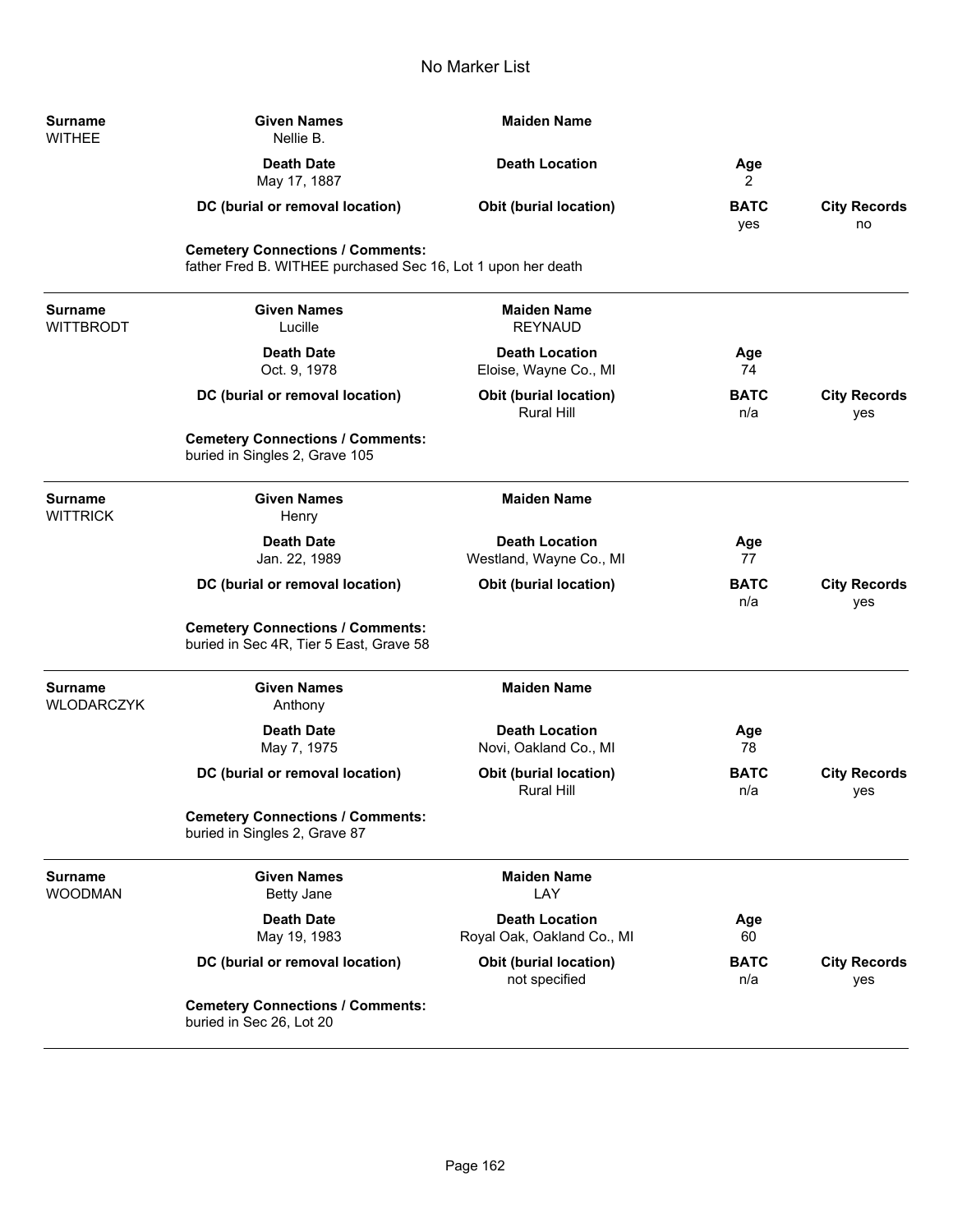| Surname<br>WOODRUFF      | <b>Given Names</b><br>Harry                                                                                                                                                                                                                  | <b>Maiden Name</b>                                    |                    |                            |
|--------------------------|----------------------------------------------------------------------------------------------------------------------------------------------------------------------------------------------------------------------------------------------|-------------------------------------------------------|--------------------|----------------------------|
|                          | <b>Death Date</b><br>Sept. 23, 1947                                                                                                                                                                                                          | <b>Death Location</b><br>Lubbock, Lubbock Co., TX     | Age<br>76          |                            |
|                          | DC (burial or removal location)<br>body removed to Albuquerque, NM                                                                                                                                                                           | <b>Obit (burial location)</b><br><b>Rural Hill</b>    | <b>BATC</b><br>n/a | <b>City Records</b><br>no  |
|                          | <b>Cemetery Connections / Comments:</b><br>per obit, ashes interred beside his wife; see wife Mary Lucille WOODRUFF on this list                                                                                                             |                                                       |                    |                            |
| Surname<br>WOODRUFF      | <b>Given Names</b><br>Mary Lucille                                                                                                                                                                                                           | <b>Maiden Name</b><br><b>CALKINS</b>                  |                    |                            |
|                          | <b>Death Date</b><br>Dec. 2, 1945                                                                                                                                                                                                            | <b>Death Location</b><br>San Diego, San Diego Co., CA | Age<br>$~1$ ~61    |                            |
|                          | DC (burial or removal location)                                                                                                                                                                                                              | <b>Obit (burial location)</b><br><b>Rural Hill</b>    | <b>BATC</b><br>n/a | <b>City Records</b><br>no  |
|                          | <b>Cemetery Connections / Comments:</b><br>purchased Sec 13, Lot 1 with her father H. Clay CALKINS and brother LaVern CALKINS upon the death of her<br>mother; per obit, ashes buried in family lot; see husband Harry WOODRUFF on this list |                                                       |                    |                            |
| <b>Surname</b><br>WORVIE | <b>Given Names</b><br>Maynard                                                                                                                                                                                                                | <b>Maiden Name</b>                                    |                    |                            |
|                          | <b>Death Date</b><br>Feb. 4, 1921                                                                                                                                                                                                            | <b>Death Location</b><br>Lyon Twp, Oakland Co., MI    | Age<br>4           |                            |
|                          | DC (burial or removal location)<br>Northville                                                                                                                                                                                                | <b>Obit (burial location)</b><br><b>Rural Hill</b>    | <b>BATC</b><br>n/a | <b>City Records</b><br>no  |
|                          | <b>Cemetery Connections / Comments:</b><br>see mother Viola WORVIE on this list                                                                                                                                                              |                                                       |                    |                            |
| Surname<br>WORVIE        | <b>Given Names</b><br>Viola                                                                                                                                                                                                                  | <b>Maiden Name</b><br><b>SHERMAN</b>                  |                    |                            |
|                          | <b>Death Date</b><br>Nov. 18, 1917                                                                                                                                                                                                           | <b>Death Location</b><br>Northville                   | Age<br>33          |                            |
|                          | DC (burial or removal location)<br>Northville                                                                                                                                                                                                | <b>Obit (burial location)</b><br>not specified        | <b>BATC</b><br>n/a | <b>City Records</b><br>no  |
|                          | <b>Cemetery Connections / Comments:</b><br>see son Maynard WORVIE on this list                                                                                                                                                               |                                                       |                    |                            |
| Surname<br>YATES         | <b>Given Names</b><br>Deborah                                                                                                                                                                                                                | <b>Maiden Name</b>                                    |                    |                            |
|                          | <b>Death Date</b><br>Apr. 30, 1974                                                                                                                                                                                                           | <b>Death Location</b><br>Washtenaw Co., MI            | Age<br>0           |                            |
|                          | DC (burial or removal location)                                                                                                                                                                                                              | Obit (burial location)                                | <b>BATC</b><br>n/a | <b>City Records</b><br>yes |
|                          | <b>Cemetery Connections / Comments:</b><br>buried in Babyland 2                                                                                                                                                                              |                                                       |                    |                            |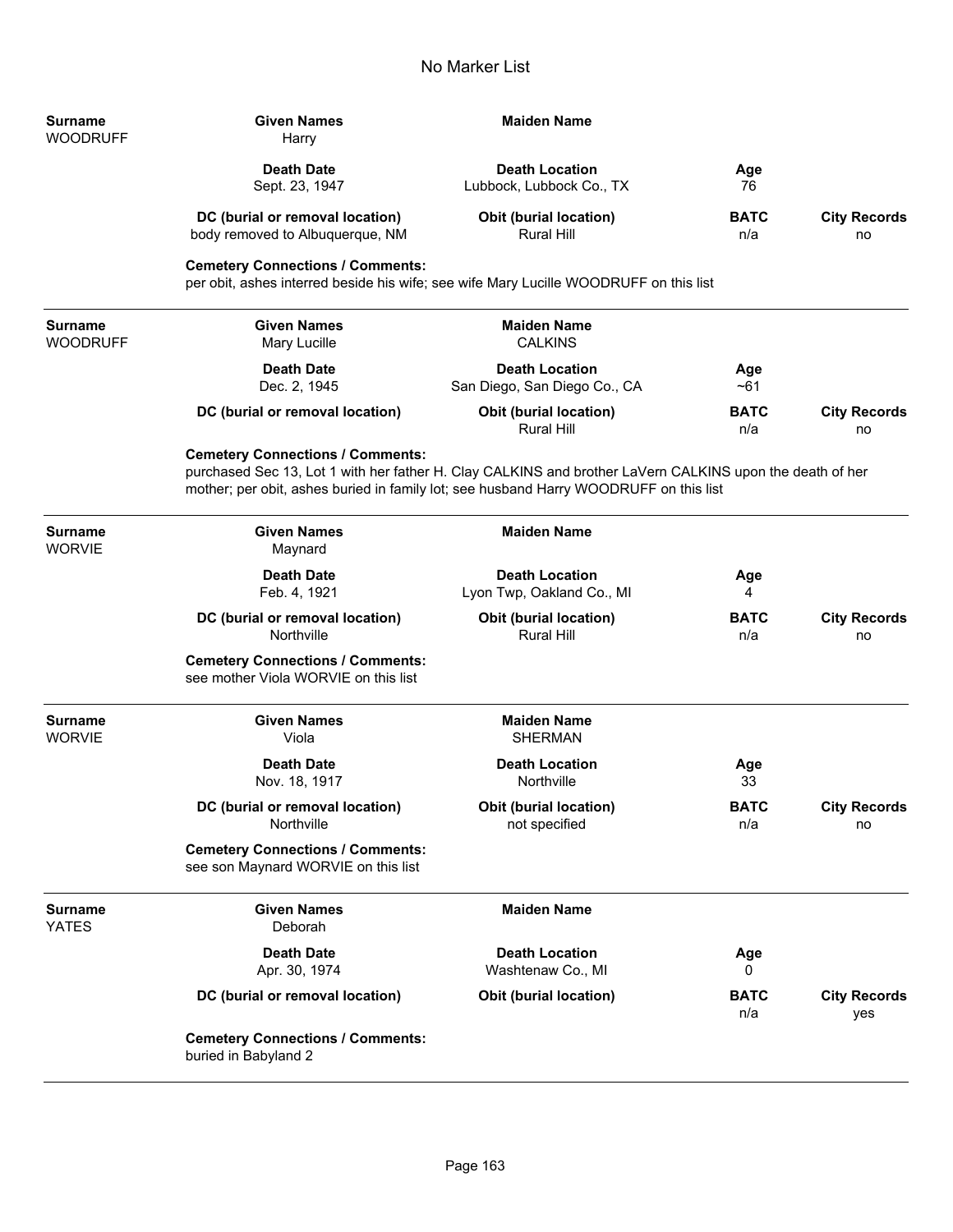| Surname<br><b>YATES</b>           | <b>Given Names</b><br>Denise Marie                                                         | <b>Maiden Name</b>                              |                    |                            |
|-----------------------------------|--------------------------------------------------------------------------------------------|-------------------------------------------------|--------------------|----------------------------|
|                                   | <b>Death Date</b><br>July 1, 1975                                                          | <b>Death Location</b><br>Washtenaw Co., MI      | Age<br>0           |                            |
|                                   | DC (burial or removal location)                                                            | Obit (burial location)                          | <b>BATC</b><br>n/a | <b>City Records</b><br>yes |
|                                   | <b>Cemetery Connections / Comments:</b><br>buried in Babyland 2                            |                                                 |                    |                            |
| <b>Surname</b><br><b>YNTEMA</b>   | <b>Given Names</b><br>Helen M.                                                             | <b>Maiden Name</b><br><b>HAGER</b>              |                    |                            |
|                                   | <b>Death Date</b><br>Mar. 19, 1971                                                         | <b>Death Location</b><br>Northville             | Age<br>42          |                            |
|                                   | DC (burial or removal location)                                                            | <b>Obit (burial location)</b>                   | <b>BATC</b><br>n/a | <b>City Records</b><br>yes |
|                                   | <b>Cemetery Connections / Comments:</b><br>buried in Singles 2, Grave 36                   |                                                 |                    |                            |
| <b>Surname</b><br><b>YUHAS</b>    | <b>Given Names</b><br>James Hy                                                             | <b>Maiden Name</b>                              |                    |                            |
|                                   | <b>Death Date</b><br>Dec. 25, 2019                                                         | <b>Death Location</b>                           | Age<br>64          |                            |
|                                   | DC (burial or removal location)                                                            | <b>Obit (burial location)</b><br>not specified  | <b>BATC</b><br>n/a | <b>City Records</b><br>yes |
|                                   | <b>Cemetery Connections / Comments:</b><br>buried in Sec 43, Tier 8, Grave 34              |                                                 |                    |                            |
| <b>Surname</b><br><b>ZAWADSKI</b> | <b>Given Names</b><br>John                                                                 | <b>Maiden Name</b>                              |                    |                            |
|                                   | <b>Death Date</b><br>doi Jan. 13, 1965                                                     | <b>Death Location</b>                           | Age                |                            |
|                                   | DC (burial or removal location)                                                            | <b>Obit (burial location)</b>                   | <b>BATC</b><br>n/a | <b>City Records</b><br>yes |
|                                   | <b>Cemetery Connections / Comments:</b><br>buried in Singles 1, Tier 1, Grave 26           |                                                 |                    |                            |
| <b>Surname</b><br><b>ZERLAK</b>   | <b>Given Names</b><br>Anthony                                                              | <b>Maiden Name</b>                              |                    |                            |
|                                   | <b>Death Date</b><br>Dec. 12, 1920                                                         | <b>Death Location</b><br>Detroit, Wayne Co., MI | Age<br>0           |                            |
|                                   | DC (burial or removal location)<br>Northville                                              | <b>Obit (burial location)</b>                   | <b>BATC</b><br>n/a | <b>City Records</b><br>no  |
|                                   | <b>Cemetery Connections / Comments:</b><br>mother Flossie ZERLAK is buried in Sec 4, Lot 4 |                                                 |                    |                            |